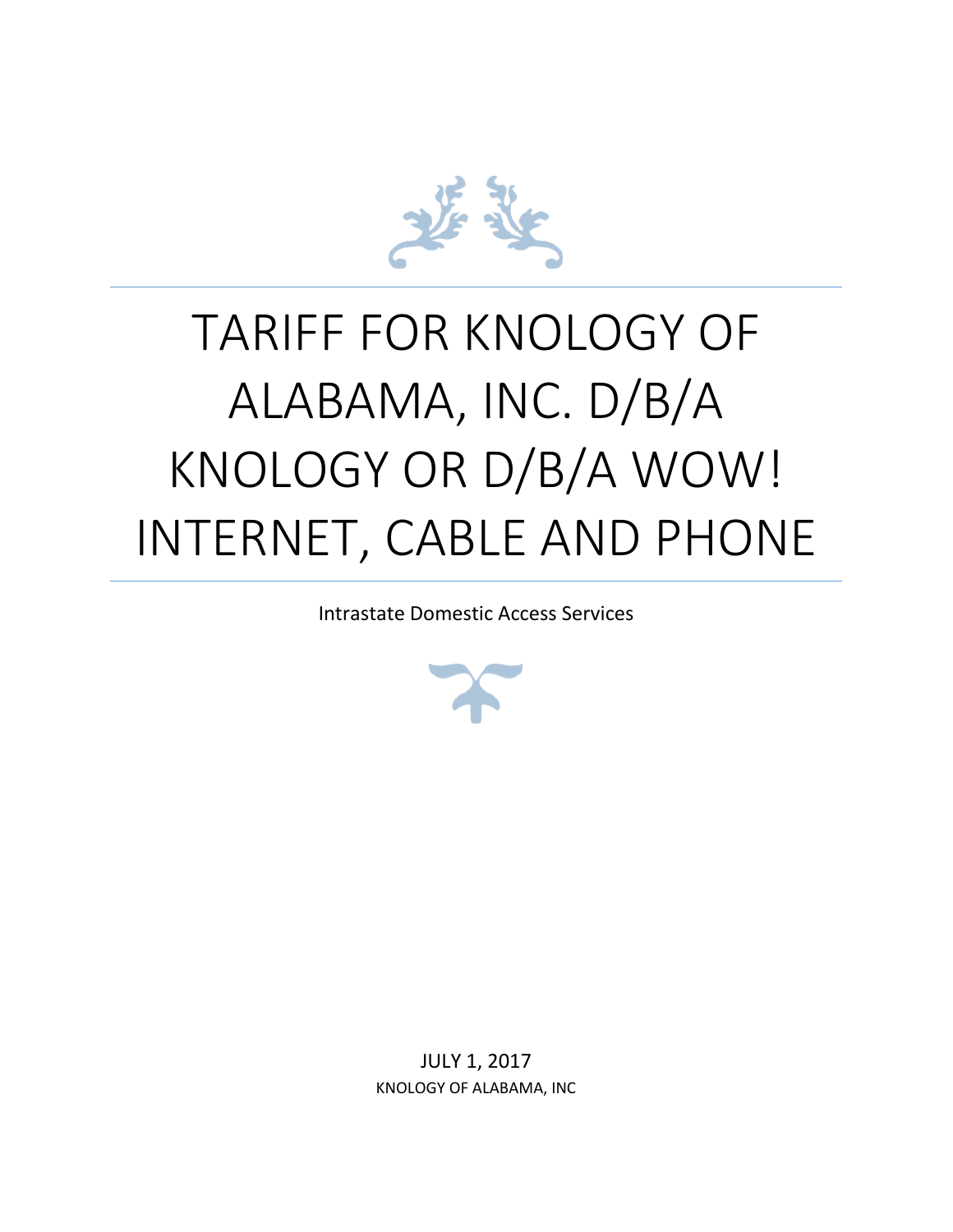# **KNOLOGY OF ALABAMA, INC.**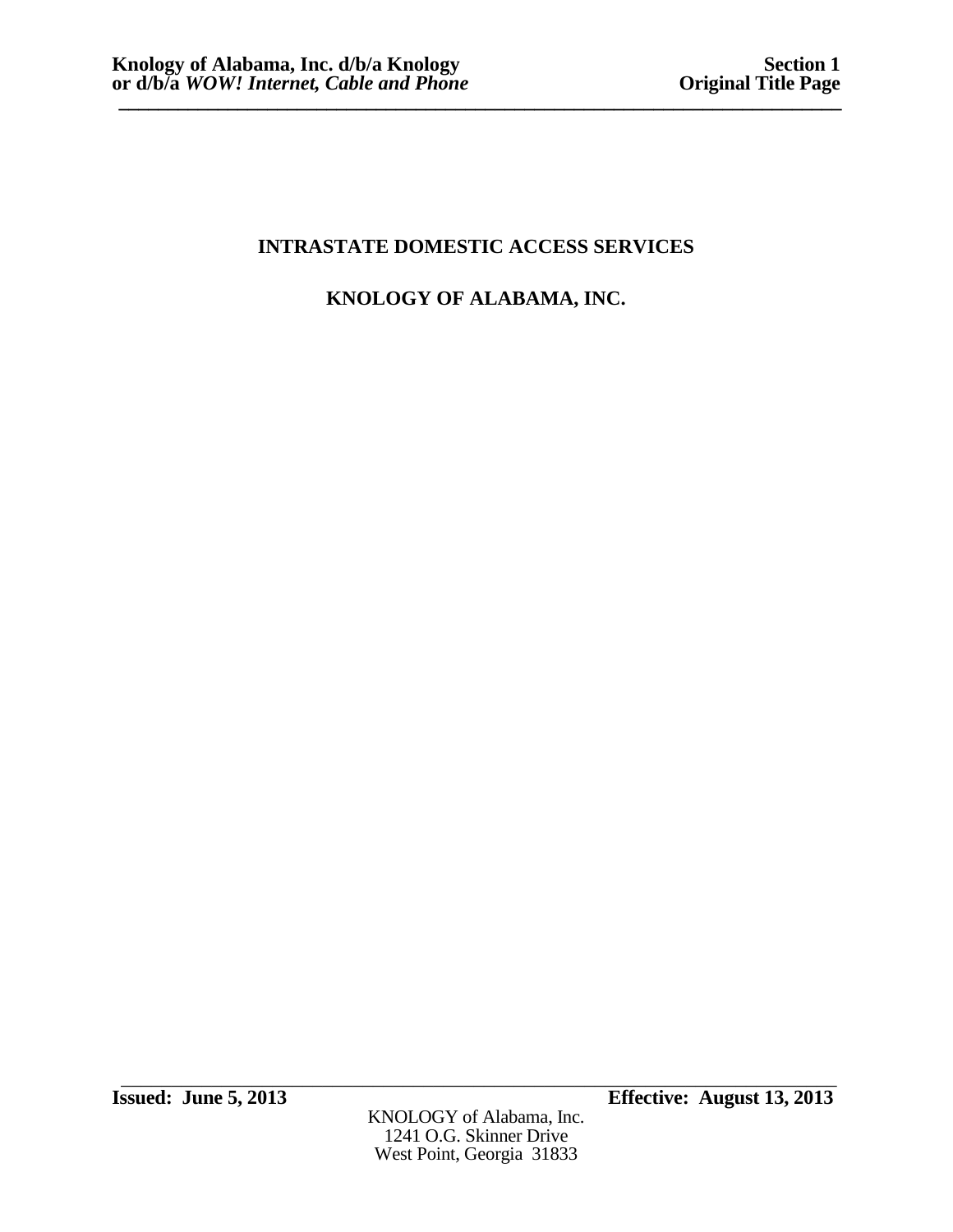### **CHECK SHEET**

Title Page 1 to 195 of this tariff and Supplement No. 3 are effective as of the date shown. Original and revised pages as named below contain all changes that are in effect on the date hereof.

| Page                 | Number of<br><b>Revision</b><br><b>Except</b> as<br><b>Indicated</b> | Page                 | Number of<br><b>Revision</b><br><b>Except</b> as<br><b>Indicated</b> | Page                 | Number of<br><b>Revision</b><br><b>Except</b> as<br><b>Indicated</b> |
|----------------------|----------------------------------------------------------------------|----------------------|----------------------------------------------------------------------|----------------------|----------------------------------------------------------------------|
| Title                | Original                                                             | $2 - 20$             | Original                                                             | $3-9$                | Original                                                             |
| $1 - 1$              | Fourth Revised *                                                     | $2 - 21$             | Original                                                             | $3-10$               | Original                                                             |
| $1-2$                | Fourth Revised *                                                     | $2 - 22$             | Original                                                             | $3-11$               | Original                                                             |
| $1-3$                | Original                                                             | $2 - 23$             | Original                                                             | $3-12$               | Original                                                             |
| $1-4$                | Original                                                             | $2 - 24$             | Original                                                             | $3-13$               | Original                                                             |
| $1 - 5$              | Original                                                             | $2 - 25$             | Original                                                             | $3 - 14$             | Original                                                             |
| $1-6$                | Original                                                             | $2 - 26$             | Original                                                             | $3 - 15$             | Original                                                             |
| $1 - 7$              | Original                                                             | $2 - 27$             | Original                                                             | $3-16$               | Original                                                             |
| $1-8$                | Original                                                             | $2 - 28$             | Original                                                             | $4 - 1$              | Original                                                             |
| $1-9$                | Original                                                             | $2 - 29$             | Original                                                             | $4 - 2$              | Original                                                             |
| $1-10$               | Original                                                             | $2 - 30$             | Original                                                             | $5-1$                | Original                                                             |
| $1 - 11$             | Original                                                             | $2 - 31$             | Original                                                             | $5 - 2$              | Original                                                             |
| $1 - 12$             | Original                                                             | $2 - 32$<br>$2 - 33$ | Original                                                             | $5-3$                | Original                                                             |
| $1 - 13$             | Original                                                             | $2 - 34$             | Original                                                             | $5-4$                | Original                                                             |
| $1 - 14$             | Original                                                             | $2 - 35$             | Original<br>Original                                                 | $5 - 5$              | Original                                                             |
| $1 - 15$<br>$1 - 16$ | Original                                                             | $2 - 36$             | Original                                                             | $5 - 6$              | Original                                                             |
| $1 - 17$             | Original<br>Original                                                 | $2 - 37$             | Original                                                             | $5 - 7$              | Original                                                             |
| $1 - 18$             | Original                                                             | $2 - 38$             | Original                                                             | $5 - 8$              | Original                                                             |
| $1 - 19$             | Original                                                             | $2 - 39$             | Original                                                             | $5-9$                | Original                                                             |
| $1 - 20$             | Original                                                             | $2 - 40$             | Original                                                             | $5-10$               | Original                                                             |
| $1 - 21$             | Original                                                             | $2 - 41$             | Original                                                             | $5 - 11$             | Original                                                             |
| $2 - 1$              | Original                                                             | $2 - 42$             | Original                                                             | $5 - 12$             | Original                                                             |
| $2 - 2$              | Original                                                             | $2 - 43$             | Original                                                             | $5 - 13$             | Original                                                             |
| $2 - 3$              | Original                                                             | $2 - 44$             | Original                                                             | $5 - 14$             | Original                                                             |
| $2 - 4$              | Original                                                             | $2 - 45$             | Original                                                             | $5 - 15$             | Original                                                             |
| $2 - 5$              | Original                                                             | $2 - 46$             | Original                                                             | $5-16$               | Original                                                             |
| $2 - 6$              | Original                                                             | $2 - 47$             | Original                                                             | 5-17                 | Original                                                             |
| $2 - 7$              | Original                                                             | $2 - 48$             | Original                                                             | 5-18                 | Original                                                             |
| $2 - 8$              | Original                                                             | $2 - 49$             | Original                                                             | $5-19$               | Original                                                             |
| $2-9$                | Original                                                             | $2 - 50$             | Original                                                             | $5 - 20$<br>$5 - 21$ | Original                                                             |
| $2 - 10$             | Original                                                             | $2 - 51$             | Original                                                             | $5 - 22$             | Original<br>Original                                                 |
| $2 - 11$             | Original                                                             | $2 - 52$             | Original                                                             | $5 - 23$             | Original                                                             |
| $2 - 12$             | Original                                                             | $2 - 53$             | Original                                                             | $5 - 24$             | Original                                                             |
| $2 - 13$             | Original                                                             | $3-1$                | Original                                                             | $5 - 25$             | Original                                                             |
| $2 - 14$             | Original                                                             | $3-2$                | Original                                                             | $5 - 26$             | Original                                                             |
| $2 - 15$             | Original                                                             | $3 - 3$              | Original                                                             | $5 - 27$             | Original                                                             |
| $2-16$               | Original                                                             | $3-4$                | Original                                                             | $5 - 28$             | Original                                                             |
| $2 - 17$             | Original                                                             | $3 - 5$              | Original                                                             | $5-29$               | Original                                                             |
| $2 - 18$             | Original                                                             | $3-6$                | Original                                                             | $5 - 30$             | Original                                                             |
| $2 - 19$             | Original                                                             | $3 - 7$              | Original                                                             |                      |                                                                      |
|                      |                                                                      | $3 - 8$              | Original                                                             |                      |                                                                      |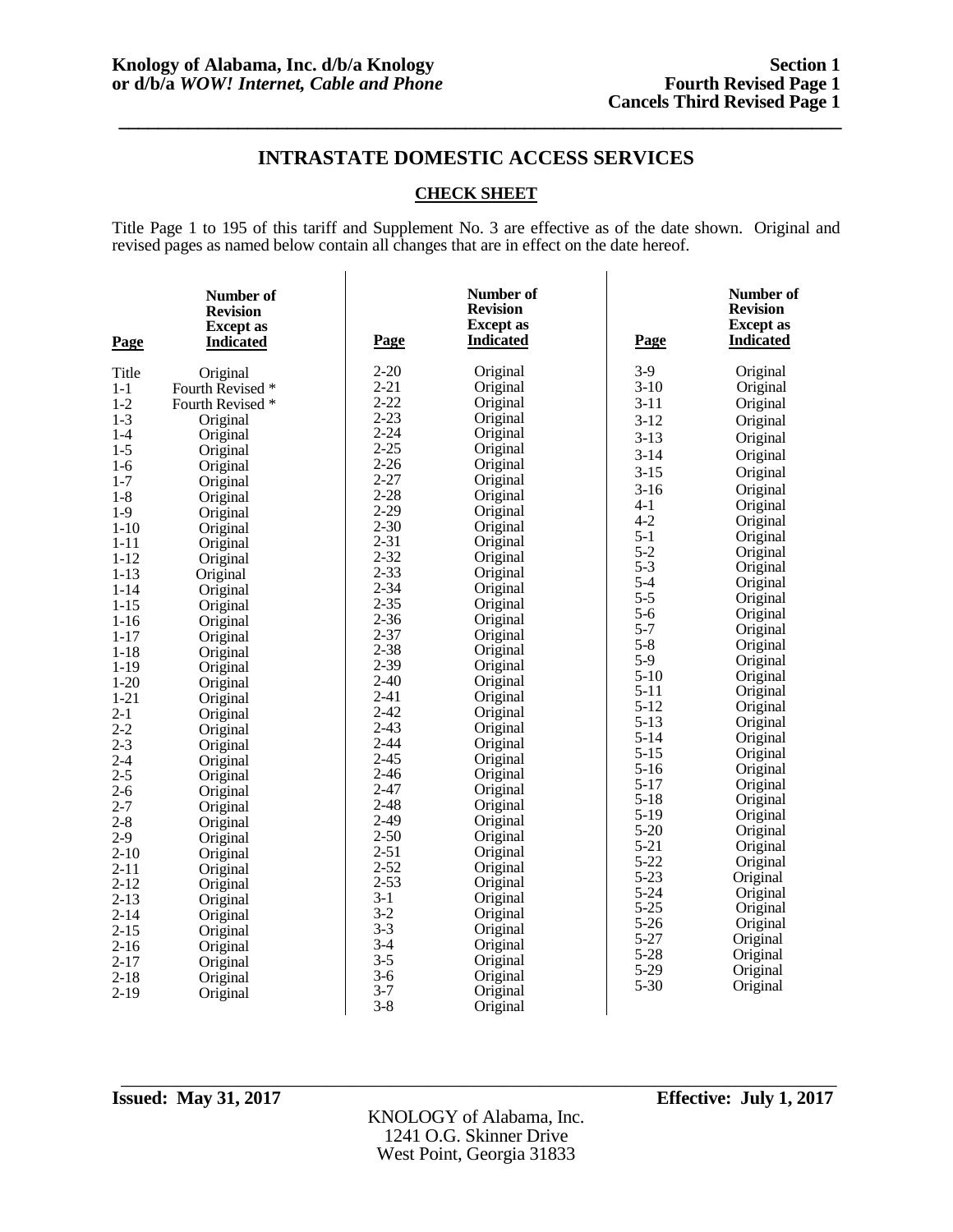**\_\_\_\_\_\_\_\_\_\_\_\_\_\_\_\_\_\_\_\_\_\_\_\_\_\_\_\_\_\_\_\_\_\_\_\_\_\_\_\_\_\_\_\_\_\_\_\_\_\_\_\_\_\_\_\_\_\_\_\_\_\_\_\_\_\_\_\_\_\_\_\_\_**

### **CHECK SHEET**

Title Page 1 to 195 of this tariff and Supplement No. 3 are effective as of the date shown. Original and revised pages as named below contain all changes that are in effect on the date hereof.

| Page                                                                                                                                                                                                                                                                                                                                                                                                                                       | Number of<br><b>Revision</b><br><b>Except</b> as<br><b>Indicated</b>                                                                                                                                                                                                                                                                                                                                                                                                             | Page                                                                                                                                                                                                                                                                                                                                                                                         | Number of<br><b>Revision</b><br><b>Except</b> as<br><b>Indicated</b>                                                                                                                                                                                                                                                                                                                                                                                               | Page                    | Number of<br><b>Revision</b><br><b>Except as</b><br><b>Indicated</b> |
|--------------------------------------------------------------------------------------------------------------------------------------------------------------------------------------------------------------------------------------------------------------------------------------------------------------------------------------------------------------------------------------------------------------------------------------------|----------------------------------------------------------------------------------------------------------------------------------------------------------------------------------------------------------------------------------------------------------------------------------------------------------------------------------------------------------------------------------------------------------------------------------------------------------------------------------|----------------------------------------------------------------------------------------------------------------------------------------------------------------------------------------------------------------------------------------------------------------------------------------------------------------------------------------------------------------------------------------------|--------------------------------------------------------------------------------------------------------------------------------------------------------------------------------------------------------------------------------------------------------------------------------------------------------------------------------------------------------------------------------------------------------------------------------------------------------------------|-------------------------|----------------------------------------------------------------------|
| $5 - 31$<br>$5 - 32$<br>$5 - 33$<br>$5 - 34$<br>$5 - 35$<br>$5 - 36$<br>$5 - 37$<br>5-38<br>5-39<br>$5-40$<br>$6 - 1$<br>$6 - 2$<br>$6 - 3$<br>$6 - 4$<br>$6 - 5$<br>$7-1$<br>$7 - 2$<br>$7 - 3$<br>$7 - 4$<br>$7 - 5$<br>$7-6$<br>$7 - 7$<br>$7 - 8$<br>$7-9$<br>$7-10$<br>$7 - 11$<br>$7 - 12$<br>$7-13$<br>$7 - 14$<br>$7 - 15$<br>$7 - 16$<br>$7 - 17$<br>$7-18$<br>$7-19$<br>$7 - 20$<br>$7 - 21$<br>$7 - 22$<br>$7 - 23$<br>$7 - 24$ | Original<br>Original<br>Original<br>Original<br>Original<br>Original<br>Original<br>Original<br>Original<br>Original<br>Original<br>Original<br>Original<br>Original<br>Original<br>Original<br>Original<br>Original<br>Original<br>Original<br>Original<br>Original<br>Original<br>Original<br>Original<br>Original<br>Original<br>Original<br>Original<br>Original<br>Original<br>Original<br>Original<br>Original<br>Original<br>Original<br>Original<br>Original<br>Original | $7 - 25$<br>$8-1$<br>$9-1$<br>$10-1$<br>$10-2$<br>$10-3$<br>$10 - 4$<br>$10-5$<br>$10-6$<br>$10-7$<br>$10 - 8$<br>$10-9$<br>$10 - 10$<br>$11 - 1$<br>$12 - 1$<br>$13-1$<br>$14-1$<br>$15-1$<br>$16-1$<br>$17-1$<br>$17 - 2$<br>$17-3$<br>$17 - 4$<br>$17-5$<br>$17-6$<br>$17 - 7$<br>$17-8$<br>17-9<br>$17 - 10$<br>$17 - 11$<br>$17 - 12$<br>$17-13$<br>$17 - 14$<br>$17 - 15$<br>$17 - 16$ | Original<br>Original<br>Original<br>Original<br>Original<br>Original<br>Original<br>Original<br>Original<br>Original<br>Original<br>Original<br>Original<br>Original<br>Original<br>Original<br>Original<br>Original<br>Original<br>Original<br>First Revised *<br>First Revised *<br>Fourth Revised *<br>Original<br>Original<br>Original<br>Original<br>Original<br>Original<br>Original<br>Original<br>Original<br>Original<br>Original<br>Original<br>Original |                         |                                                                      |
| <b>Issued: May 31, 2017</b>                                                                                                                                                                                                                                                                                                                                                                                                                |                                                                                                                                                                                                                                                                                                                                                                                                                                                                                  |                                                                                                                                                                                                                                                                                                                                                                                              | KNOLOGY of Alabama, Inc.<br>1241 O.G. Skinner Drive<br>West Point, Georgia 31833                                                                                                                                                                                                                                                                                                                                                                                   | Effective: July 1, 2017 |                                                                      |

West Point, Georgia 31833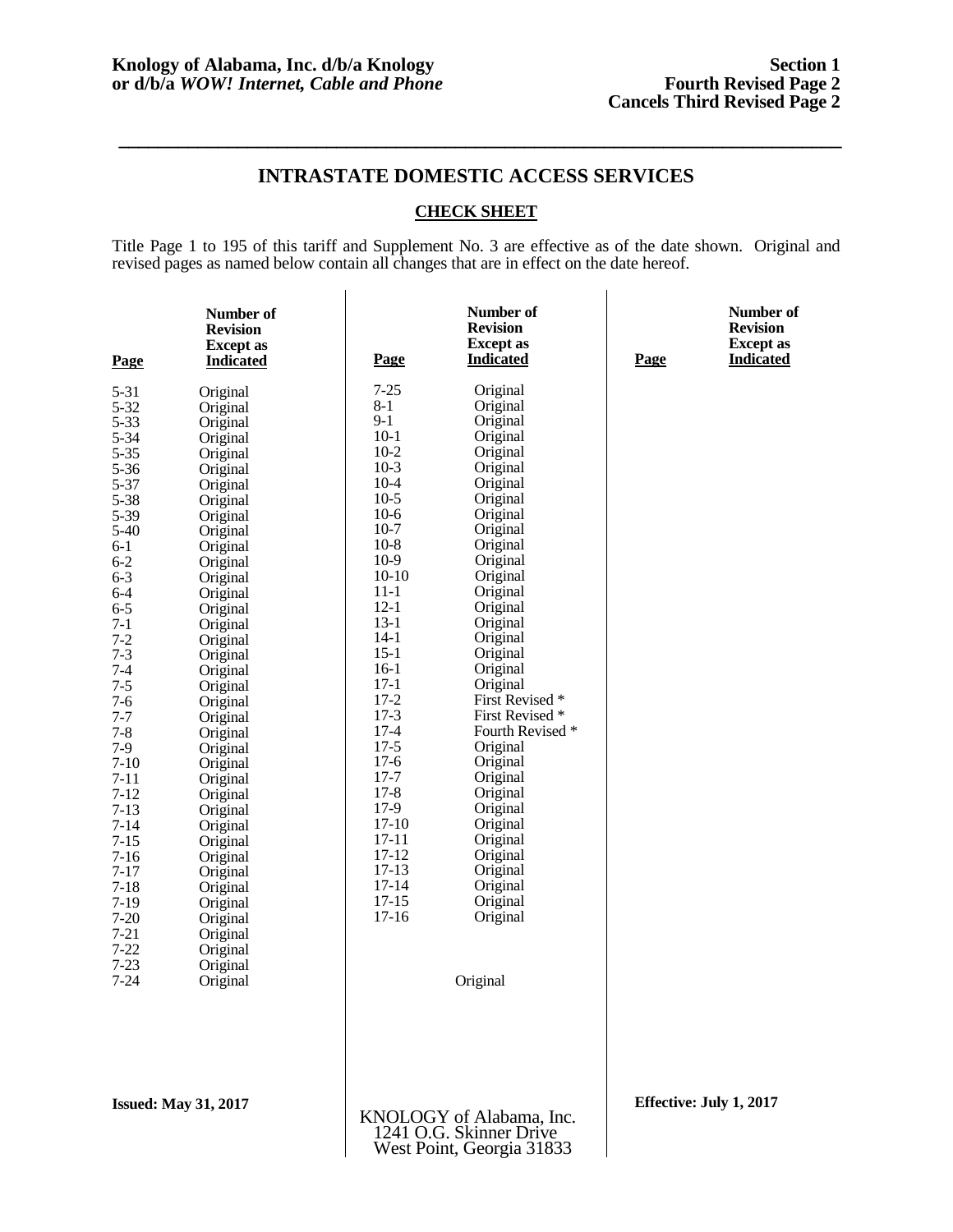### **TABLE OF CONTENTS**

| 1.  |                                                                                         |                                                         |
|-----|-----------------------------------------------------------------------------------------|---------------------------------------------------------|
| 2.  |                                                                                         |                                                         |
| 2.1 |                                                                                         |                                                         |
|     | 2.1.1<br>2.1.2<br>2.1.3<br>2.1.4<br>2.1.5<br>2.1.6<br>2.1.7<br>2.1.8<br>2.1.9<br>2.1.10 | Coordination with Respect to Network Contingencies  2-4 |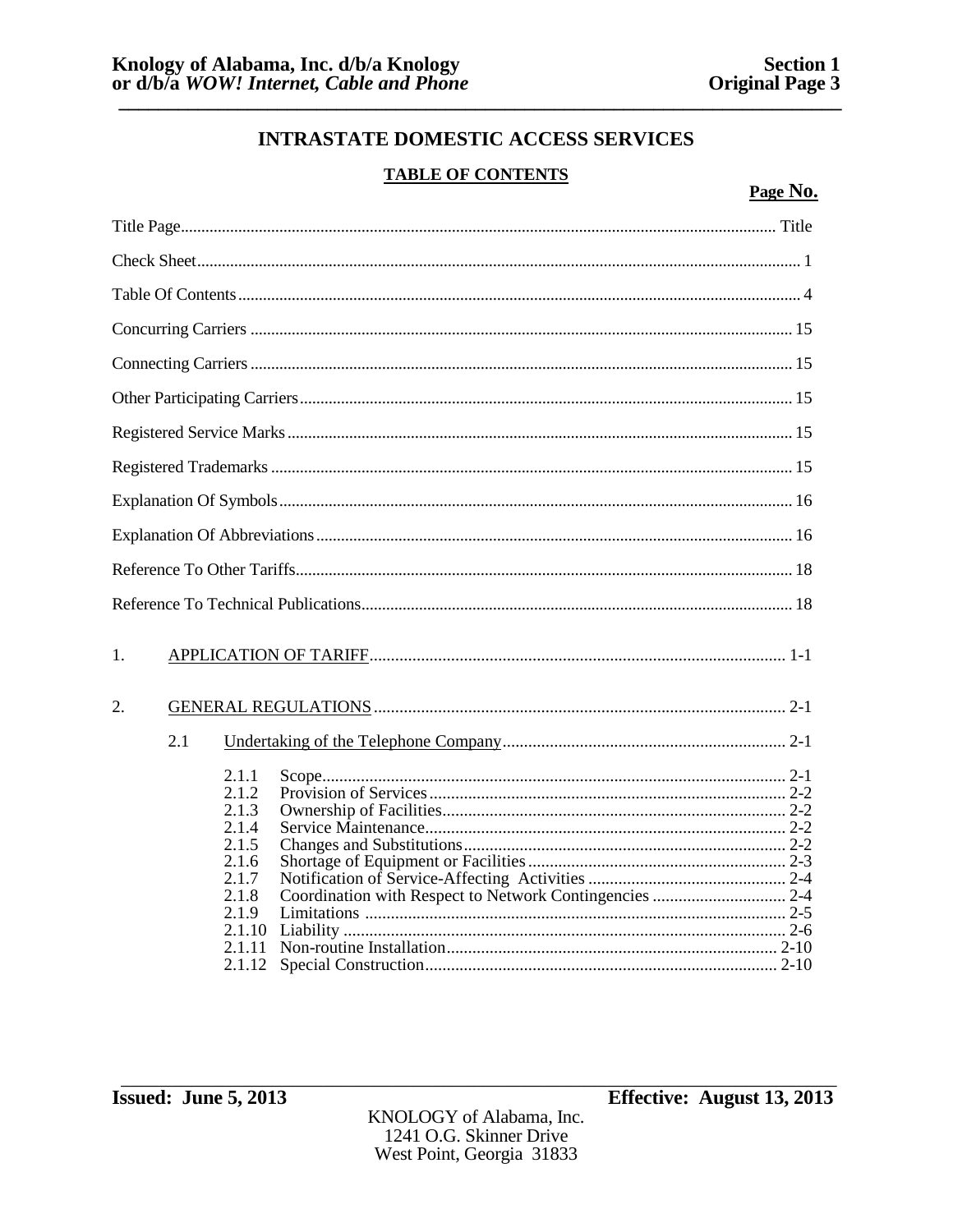### **TABLE OF CONTENTS (Cont'd)**

**Page No.**

### 2. GENERAL REGULATIONS (Cont'd)

| 2.2 |                |                                                                      |  |
|-----|----------------|----------------------------------------------------------------------|--|
| 2.3 |                |                                                                      |  |
|     | 2.3.1<br>2.3.2 |                                                                      |  |
|     | 2.3.3          |                                                                      |  |
|     | 2.3.4          |                                                                      |  |
|     | 2.3.5          | Availability for Installing, Maintaining, and Removing  2-14         |  |
|     | 2.3.6          |                                                                      |  |
|     | 2.3.7          |                                                                      |  |
|     | 2.3.8          | Indemnification of the Company by the Customer and the End User 2-15 |  |
|     | 2.3.9          |                                                                      |  |
|     | 2.3.10         | Determination of Jurisdiction of Mixed Use Special Access            |  |
|     | 2.3.11         |                                                                      |  |
|     |                |                                                                      |  |
|     |                |                                                                      |  |
|     |                | 2.3.14 Rating and Billing of Access Services Where More than One     |  |
|     |                |                                                                      |  |
| 2.4 |                |                                                                      |  |
| 2.5 |                |                                                                      |  |
| 2.6 |                |                                                                      |  |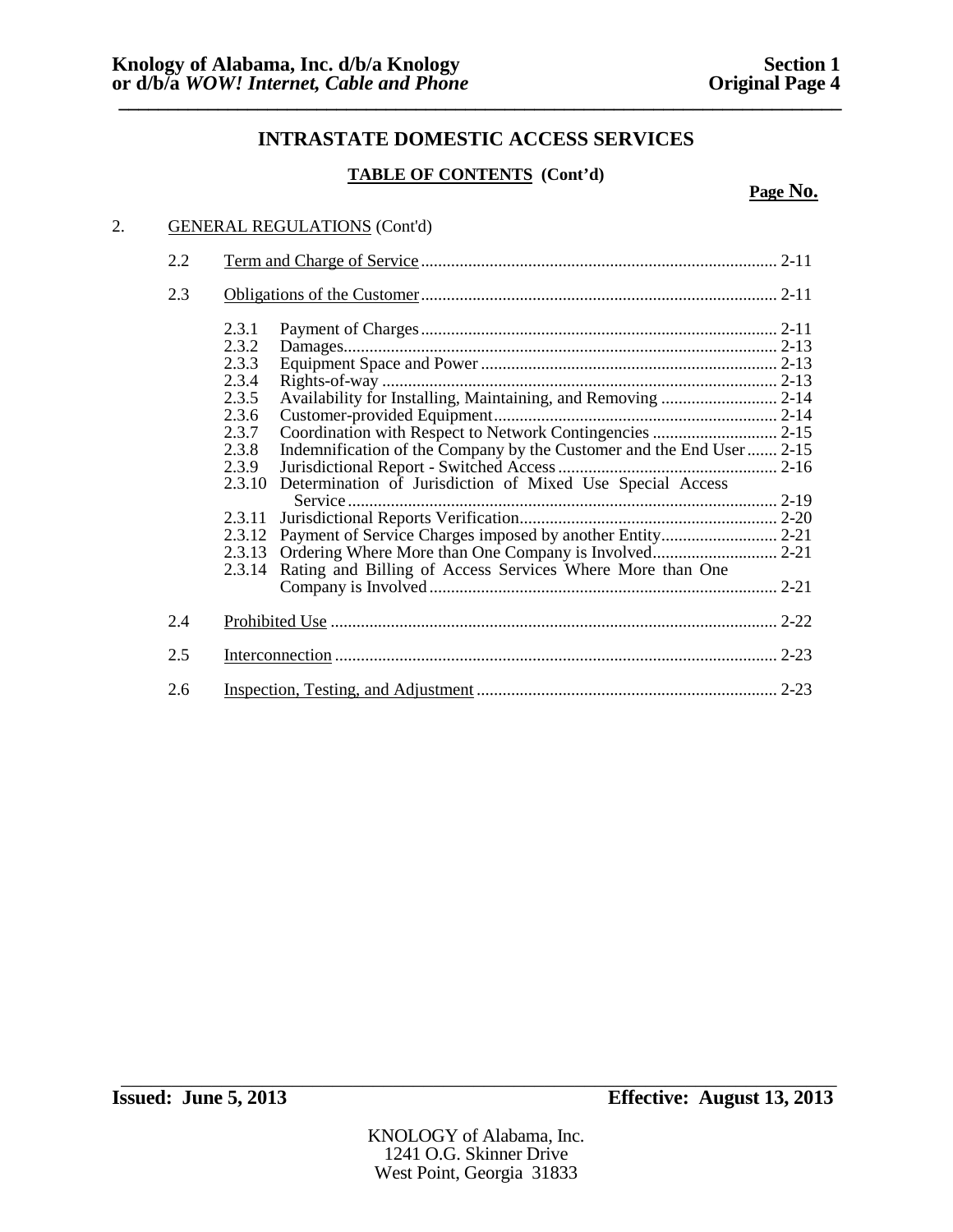### **TABLE OF CONTENTS (Cont'd)**

|    |      |                                                                        | Page No. |  |
|----|------|------------------------------------------------------------------------|----------|--|
| 2. |      | <b>GENERAL REGULATIONS (Cont'd)</b>                                    |          |  |
|    | 2.7  | Payment arrangements and Credit Allowances                             |          |  |
|    |      | 2.7.1<br>2.7.2<br>2.7.3                                                |          |  |
|    | 2.8  |                                                                        |          |  |
|    | 2.9  |                                                                        |          |  |
|    | 2.10 |                                                                        |          |  |
|    | 2.11 |                                                                        |          |  |
|    | 2.12 |                                                                        |          |  |
|    | 2.13 |                                                                        |          |  |
|    | 2.14 |                                                                        |          |  |
|    | 2.15 |                                                                        |          |  |
|    | 2.16 | Company's Right to Assign, Designate, or Change Telephone Number  2-31 |          |  |
|    | 2.17 |                                                                        |          |  |
|    | 2.18 |                                                                        |          |  |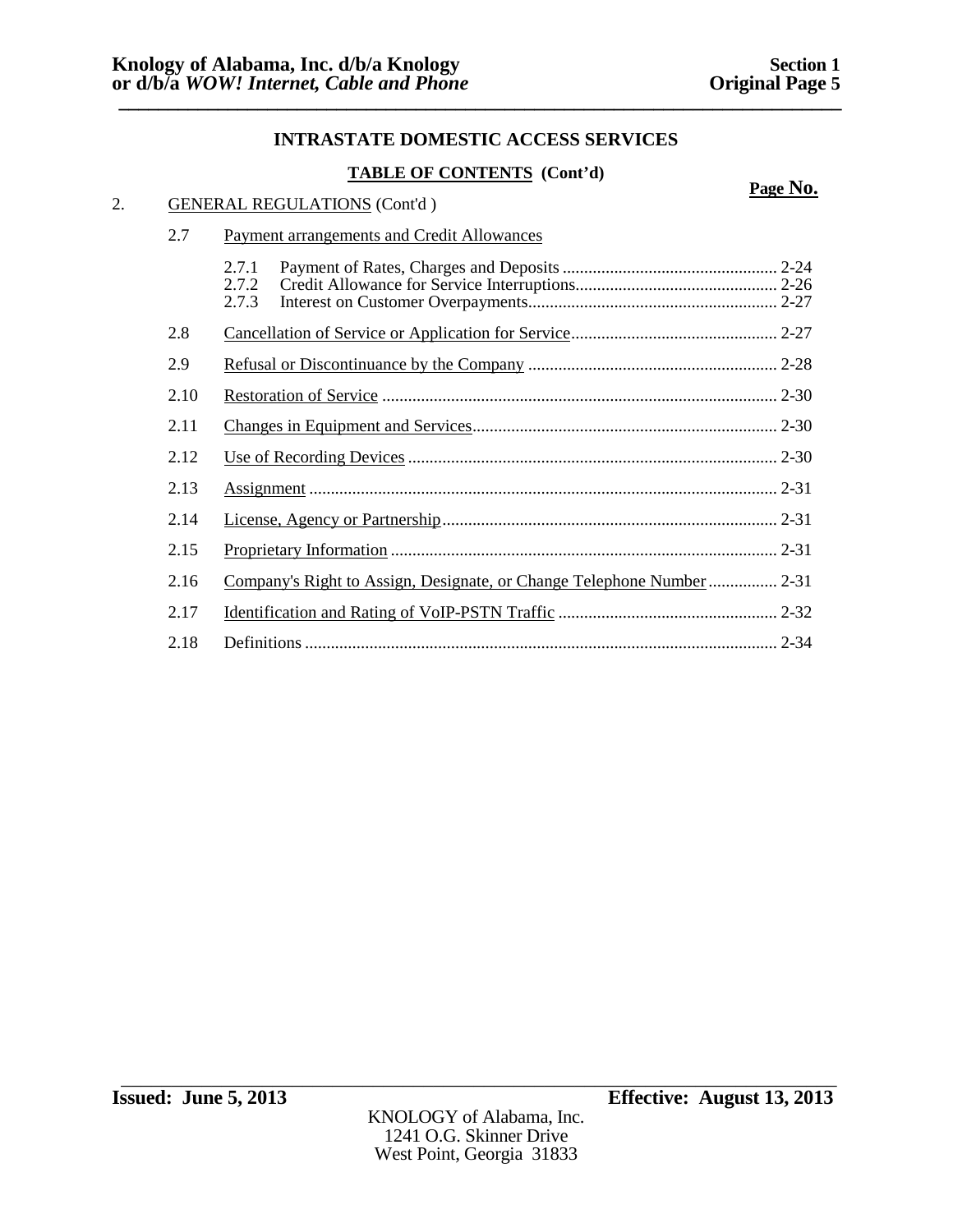### **TABLE OF CONTENTS** (Cont'd)

Page No.

### 2. **GENERAL REGULATIONS (Cont'd)**

2.17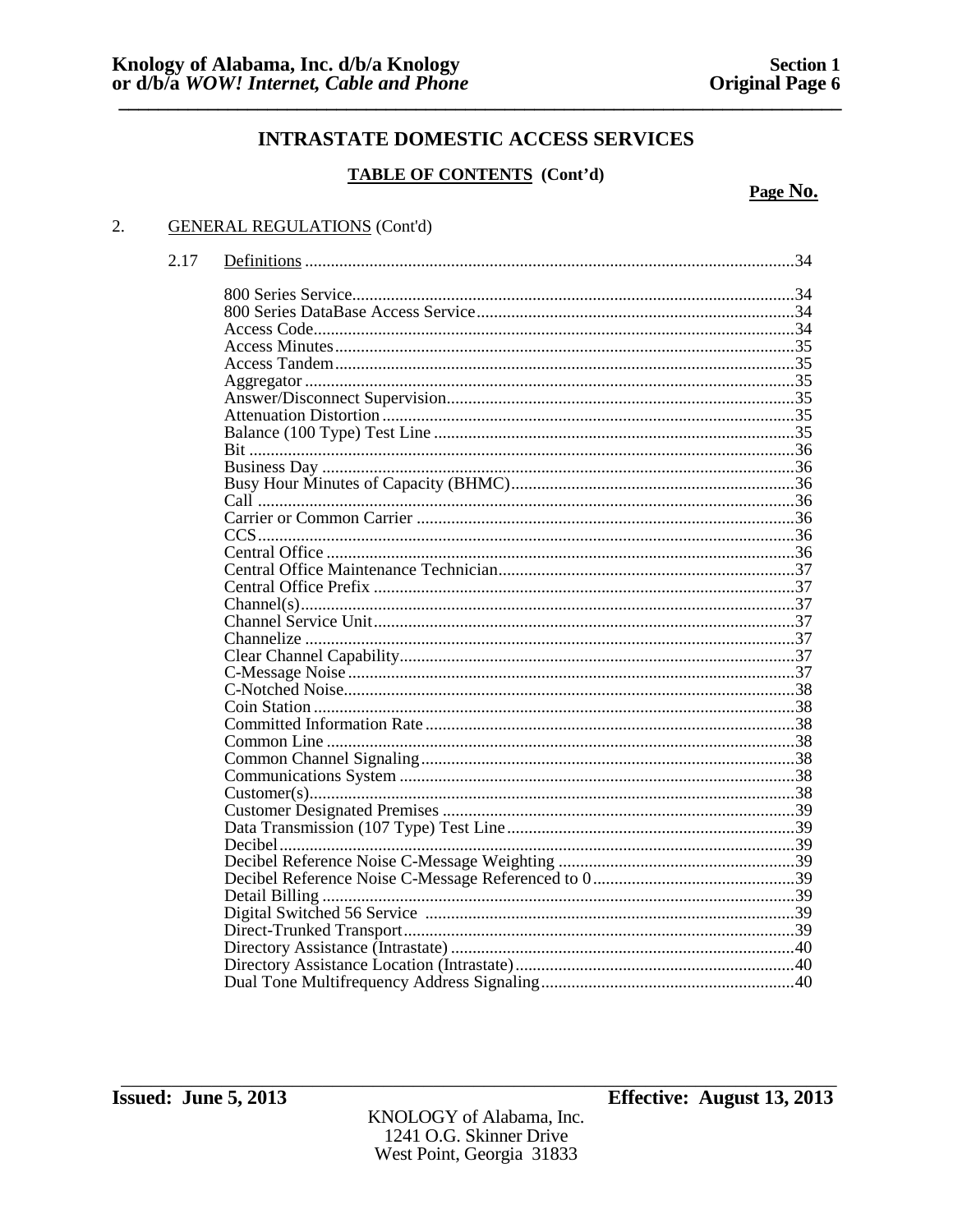### **TABLE OF CONTENTS** (Cont'd)

Page No.

#### 2. **GENERAL REGULATIONS (Cont'd)**

#### 2.17 Definitions (Cont'd)

KNOLOGY of Alabama, Inc. 1241 O.G. Skinner Drive West Point, Georgia 31833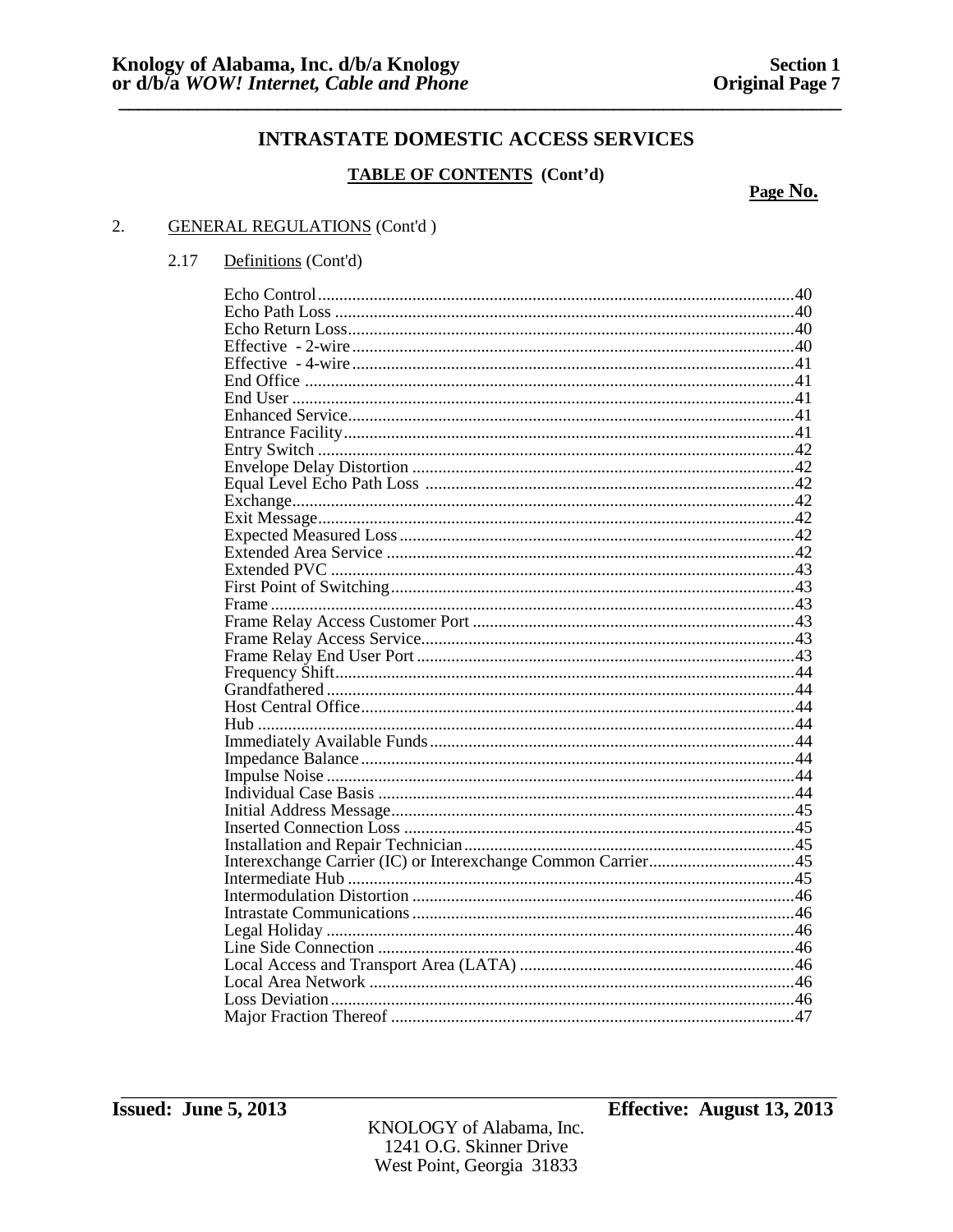### **TABLE OF CONTENTS** (Cont'd)

Page No.

### $2.$ **GENERAL REGULATIONS (Cont'd)**

| Definitions (Cont'd) |
|----------------------|
|                      |

| Zones |  |
|-------|--|
|       |  |

**Issued: June 5, 2013** 

KNOLOGY of Alabama, Inc. 1241 O.G. Skinner Drive West Point, Georgia 31833

**Effective: August 13, 2013**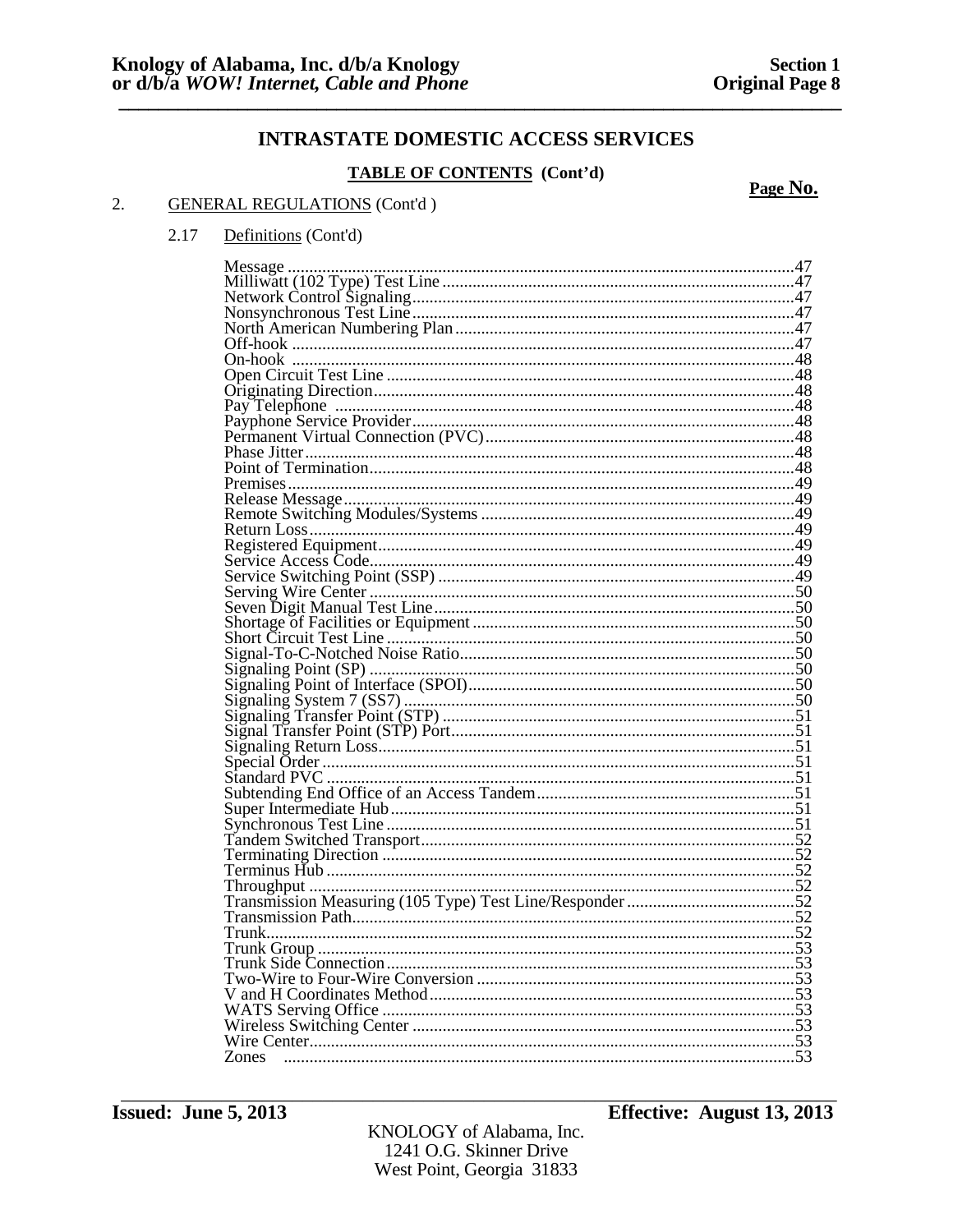### **TABLE OF CONTENTS (Cont'd)**

| 3. |     |                                                                  |  |  |
|----|-----|------------------------------------------------------------------|--|--|
|    | 3.1 |                                                                  |  |  |
|    |     | 3.1.1<br>3.1.2<br>3.1.3<br>3.1.4                                 |  |  |
|    | 3.2 |                                                                  |  |  |
|    | 3.3 | Access Orders For Services Provided By More Than One Company 3-7 |  |  |
|    | 3.4 |                                                                  |  |  |
|    |     | 3.4.1<br>3.4.2<br>3.4.3<br>3.4.4                                 |  |  |
|    | 3.5 |                                                                  |  |  |
|    |     | 3.5.1<br>3.5.2                                                   |  |  |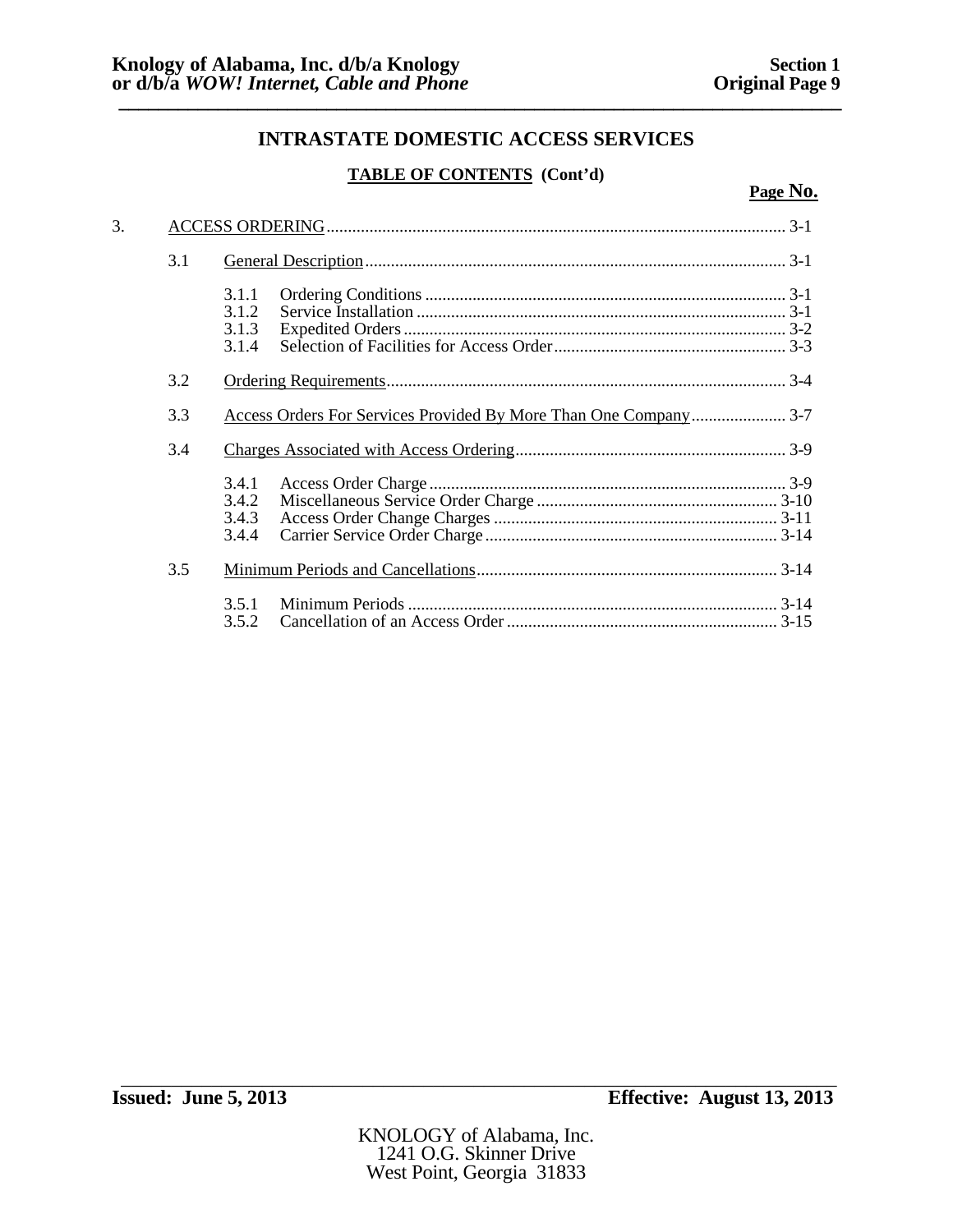**Page No.**

### **INTRASTATE DOMESTIC ACCESS SERVICES**

### **TABLE OF CONTENTS (Cont'd)**

| $\overline{4}$ . |     |                                                                                                                     |  |  |
|------------------|-----|---------------------------------------------------------------------------------------------------------------------|--|--|
|                  | 4.1 |                                                                                                                     |  |  |
|                  | 4.2 |                                                                                                                     |  |  |
|                  |     | 4.1.1<br>4.1.2                                                                                                      |  |  |
|                  | 4.3 | Determination of Usage Subject to carrier common line Access Charges 4-2                                            |  |  |
| 5.               |     |                                                                                                                     |  |  |
|                  | 5.1 |                                                                                                                     |  |  |
|                  |     | Description and Provision of Switched Access Service Arrangements  5-1<br>5.1.1<br>5.1.2<br>5.1.3<br>5.1.4<br>5.1.5 |  |  |
|                  | 5.2 |                                                                                                                     |  |  |
|                  |     | 5.2.1<br>5.2.2<br>5.2.3                                                                                             |  |  |
|                  | 5.3 |                                                                                                                     |  |  |
|                  |     | 5.3.1<br>5.3.2<br>5.3.3<br>5.3.4                                                                                    |  |  |
|                  | 5.4 |                                                                                                                     |  |  |
|                  |     | 5.4.1<br>5.4.2<br>5.4.3<br>5.4.4                                                                                    |  |  |
|                  |     |                                                                                                                     |  |  |
|                  |     | 5.4.5<br>5.4.6<br>5.4.7<br>5.4.8<br>5.4.9                                                                           |  |  |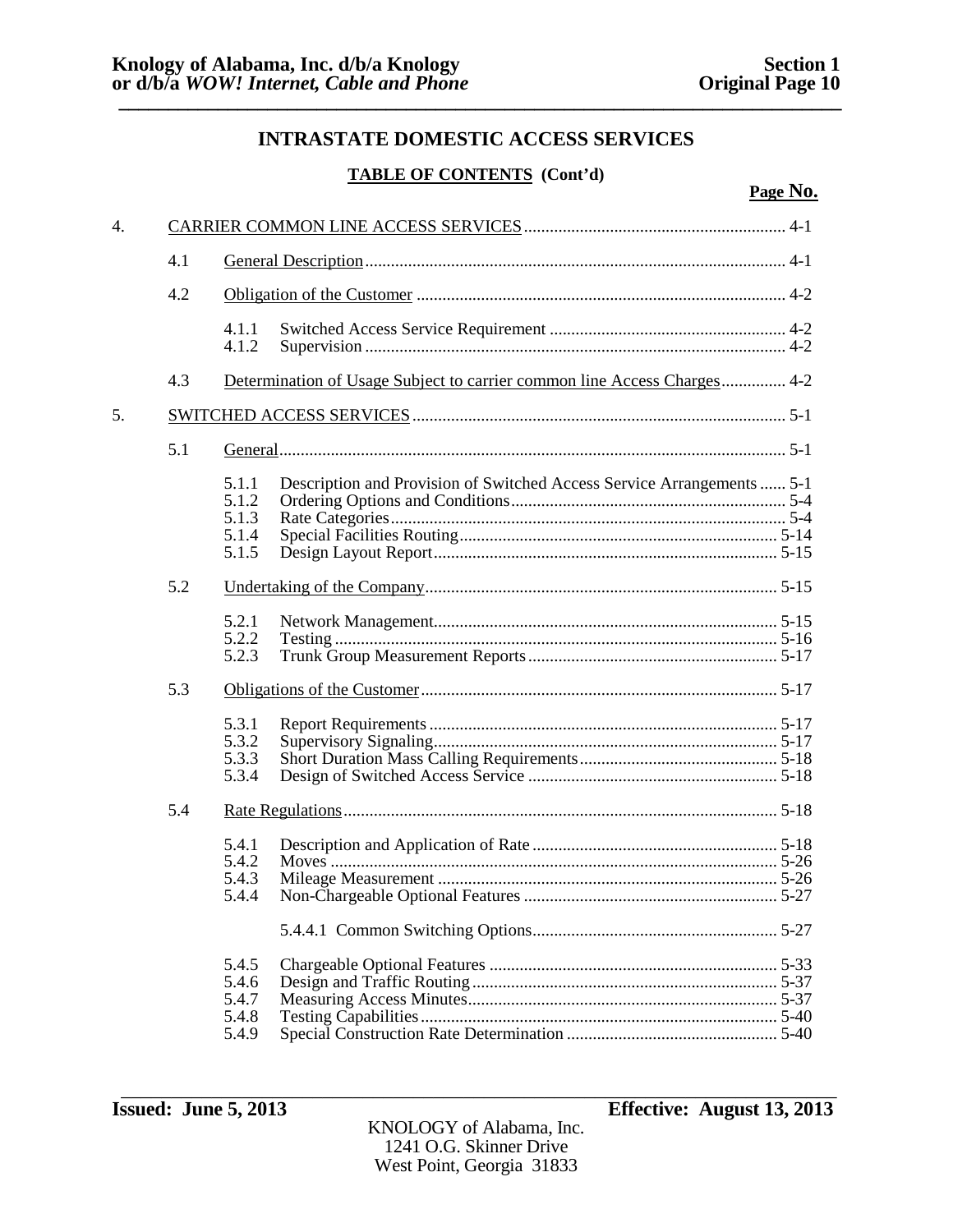### **TABLE OF CONTENTS** (Cont'd)

| 6          |     |                                           |  |  |
|------------|-----|-------------------------------------------|--|--|
|            | 6.1 |                                           |  |  |
| 7.         |     |                                           |  |  |
|            | 7.1 |                                           |  |  |
|            | 7.2 |                                           |  |  |
|            |     | 7.2.1                                     |  |  |
|            |     |                                           |  |  |
|            |     | 7.2.2                                     |  |  |
|            |     |                                           |  |  |
|            |     | 7.2.3                                     |  |  |
|            |     |                                           |  |  |
| 7.3<br>7.4 |     |                                           |  |  |
|            |     |                                           |  |  |
|            | 7.5 |                                           |  |  |
|            | 7.6 |                                           |  |  |
|            | 7.7 |                                           |  |  |
|            | 7.8 |                                           |  |  |
|            | 7.9 |                                           |  |  |
|            |     | 7.9.1<br>7.9.2<br>7.9.3<br>7.9.4<br>7.9.5 |  |  |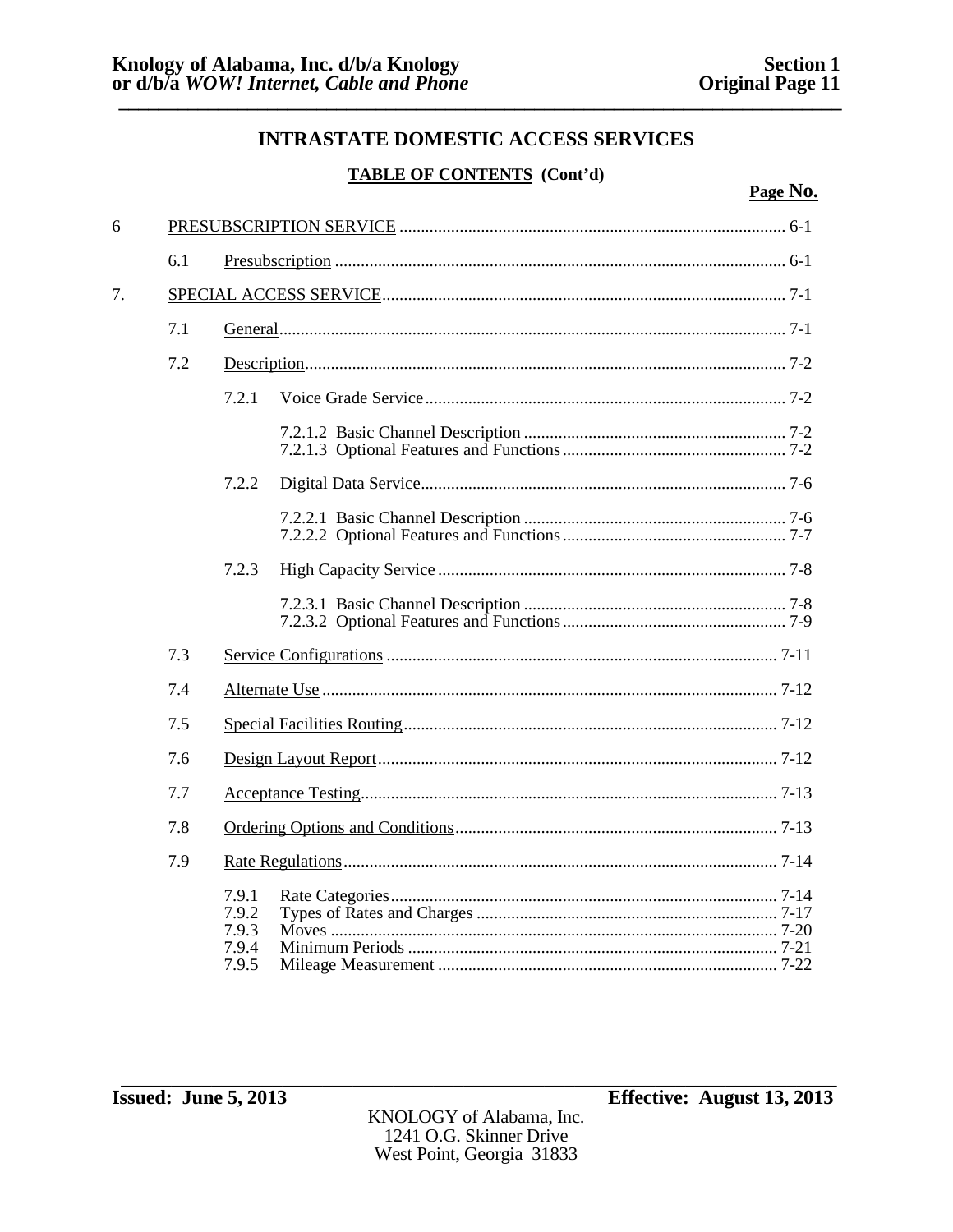### **TABLE OF CONTENTS (Cont'd)**

| 7. | SPECIAL ACCESS SERVICE (Cont'd) |              |  |
|----|---------------------------------|--------------|--|
|    | 7.10                            |              |  |
|    | 7.11                            |              |  |
| 8. |                                 |              |  |
|    | 8.1                             |              |  |
|    |                                 | 8.1.1<br>812 |  |
| 9. |                                 |              |  |
|    | 9.1                             |              |  |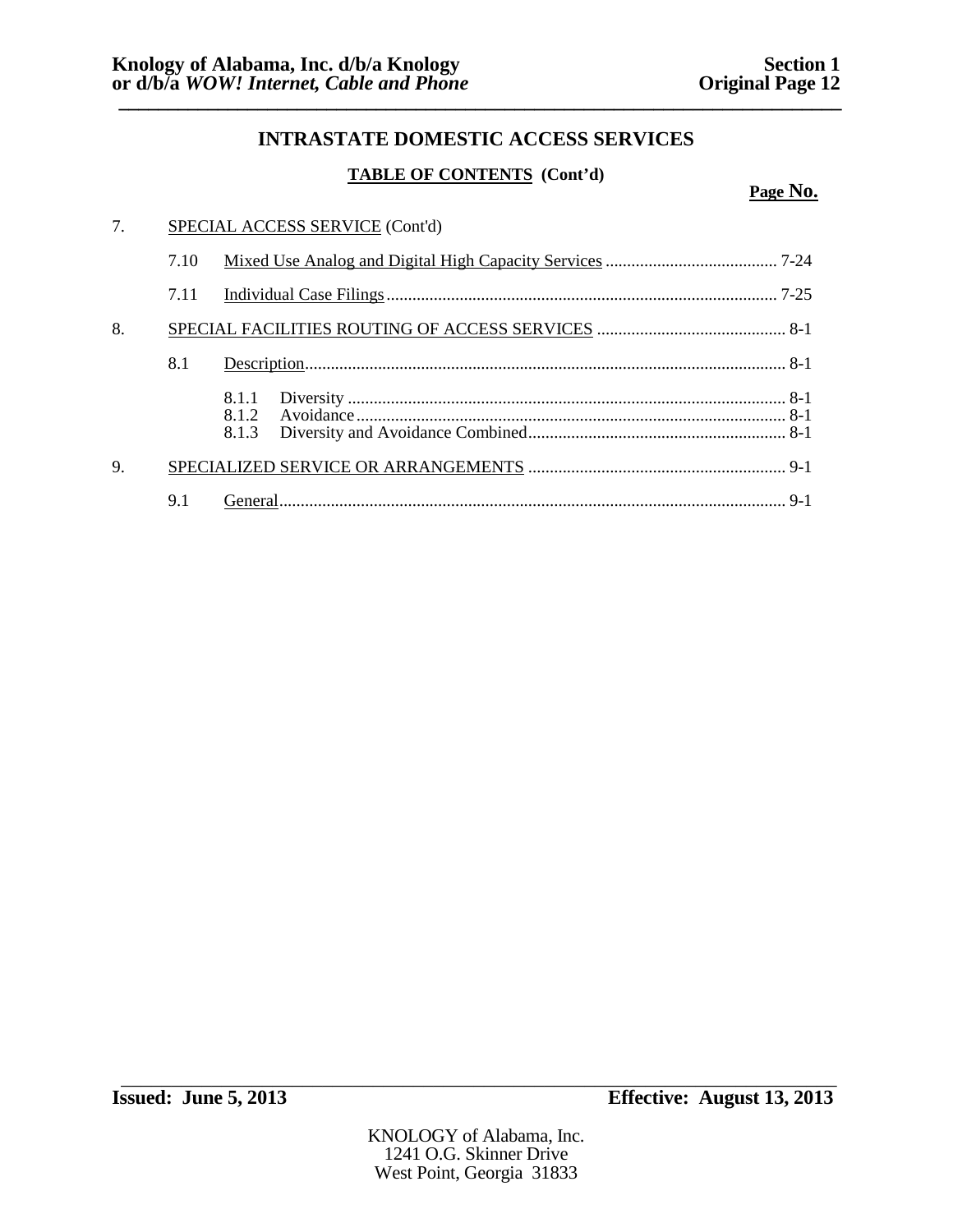### **TABLE OF CONTENTS (Cont'd)**

| 10. |      |                                                                    |                                                       |  | ADDITIONAL ENGINEERING, ADDITIONAL LABOR AND MISCELLANEOUS |
|-----|------|--------------------------------------------------------------------|-------------------------------------------------------|--|------------------------------------------------------------|
|     |      |                                                                    |                                                       |  |                                                            |
|     | 10.1 |                                                                    |                                                       |  |                                                            |
|     | 10.2 |                                                                    |                                                       |  |                                                            |
|     | 10.3 | 10.2.1<br>10.2.2<br>10.2.3<br>10.2.4<br>10.2.5<br>10.3.3<br>10.3.4 |                                                       |  |                                                            |
| 11. |      |                                                                    | INTRASTATE SERVICE OPTIONS AND CONTRACT SERVICES 11-1 |  |                                                            |
|     | 11.1 |                                                                    | <b>Reserved for Future Use</b>                        |  |                                                            |
| 12. |      |                                                                    |                                                       |  |                                                            |
| 13. |      |                                                                    |                                                       |  |                                                            |
| 14. |      |                                                                    |                                                       |  |                                                            |
| 15. |      |                                                                    |                                                       |  |                                                            |
| 16. |      |                                                                    |                                                       |  |                                                            |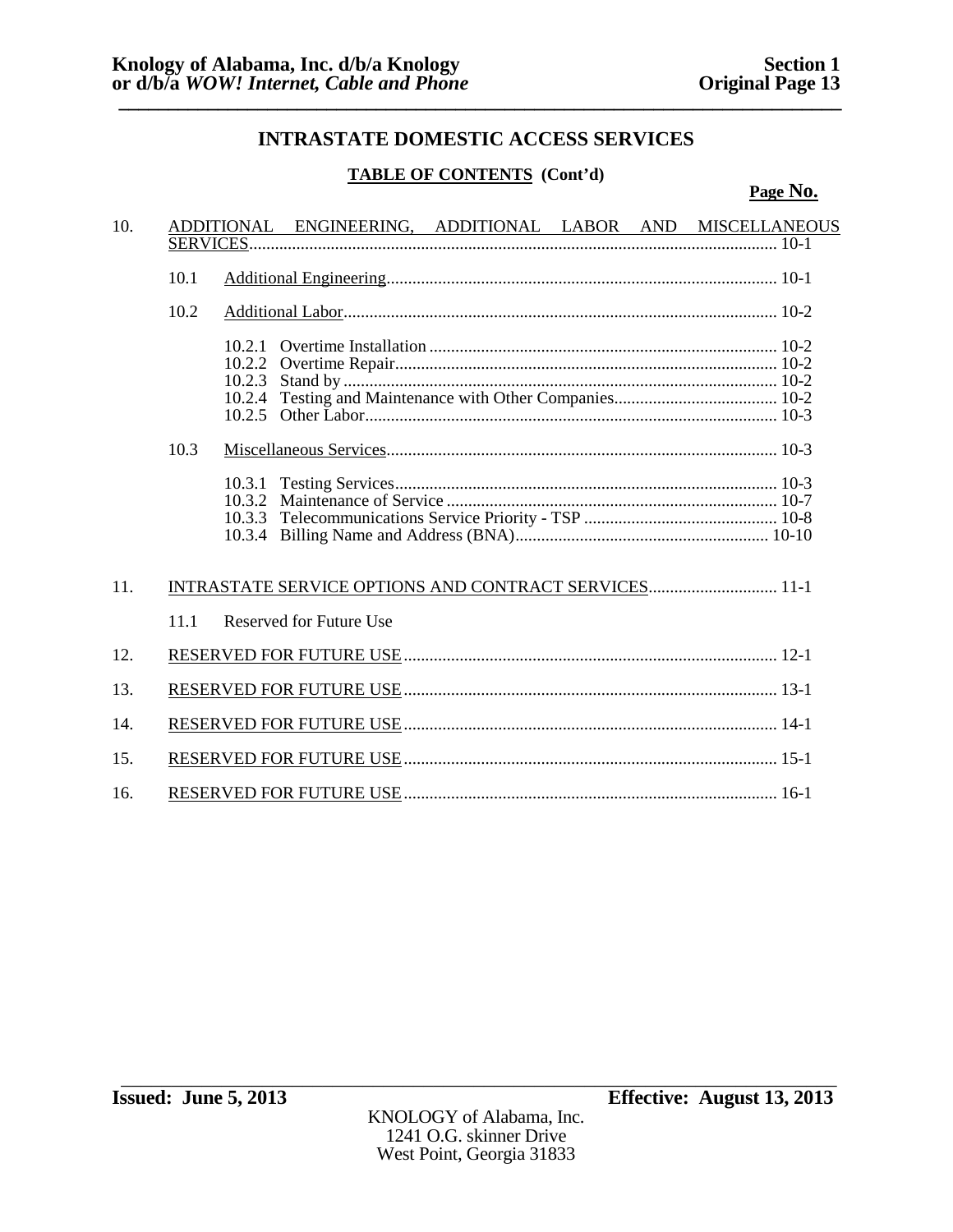**Page No.**

### **INTRASTATE DOMESTIC ACCESS SERVICES**

### **TABLE OF CONTENTS (Cont'd)**

| 17. |      |                                      |
|-----|------|--------------------------------------|
|     | 17.1 |                                      |
|     |      |                                      |
|     | 17.2 |                                      |
|     |      | 17.2.3                               |
|     | 17.3 |                                      |
|     |      | 17.3.2                               |
|     | 17.4 |                                      |
|     |      | 17.4.3<br>17.4.4<br>17.4.5<br>17.4.6 |
|     | 17.5 |                                      |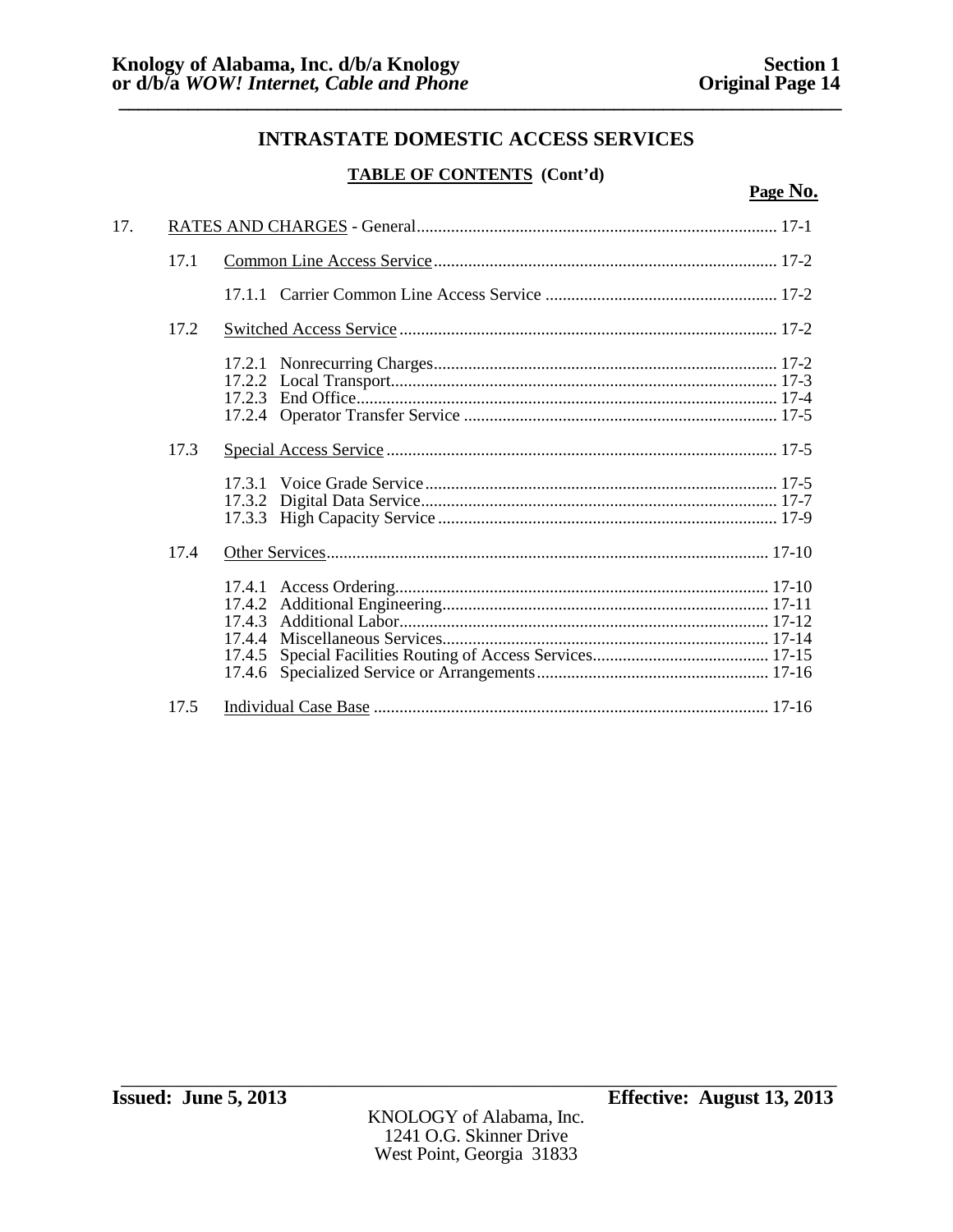CONCURRING CARRIERS

NONE

### CONNECTING CARRIERS

### NO CONNECTING CARRIERS

# OTHER PARTICIPATING CARRIERS

### NO OTHER PARTICIPATING CARRIERS

REGISTERED SERVICE MARKS REGISTERED TRADEMARKS

NONE NONE

\_\_\_\_\_\_\_\_\_\_\_\_\_\_\_\_\_\_\_\_\_\_\_\_\_\_\_\_\_\_\_\_\_\_\_\_\_\_\_\_\_\_\_\_\_\_\_\_\_\_\_\_\_\_\_\_\_\_\_\_\_\_\_\_\_\_\_\_\_\_\_ **Issued: June 5, 2013 Effective: August 13, 2013**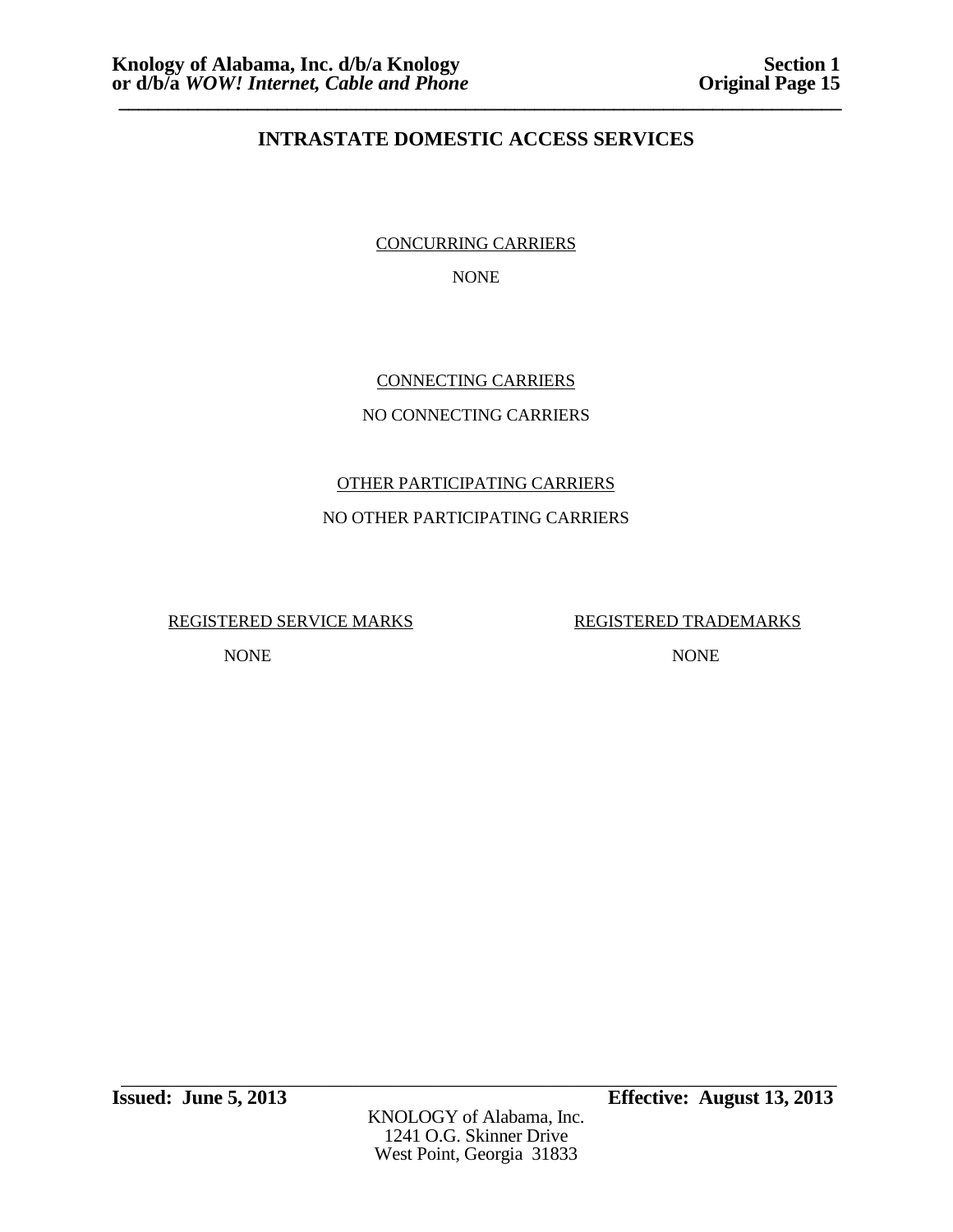### **EXPLANATION OF SYMBOLS**

- C to signify changed regulation.<br>D to signify discontinued rate or
- D to signify discontinued rate or regulation.<br>I to signify increase to a rate or charge.
- I to signify increase to a rate or charge.<br>M to signify matter relocated without cha
- M to signify matter relocated without change.<br>N to signify new rate or regulation.
	-
- N to signify new rate or regulation.<br>R to signify reduction to a rate or cl
	- to signify matter reissued without change.
- R to signify reduction to a rate or charge.<br>S to signify matter reissued without change T to signify a change in text but no change T - to signify a change in text but no change in rate or regulation.<br>Z - to signify a correction.
	- to signify a correction.

### **EXPLANATION OF ABBREVIATIONS**

| ADA         | - Abbreviated Dialing Arrangement              |
|-------------|------------------------------------------------|
| AML         | - Actual Measured Loss                         |
| ANI         | - Automatic Number Identification              |
| AP          | - Program Audio                                |
| AT&T        | - American Telephone and Telegraph Company     |
| <b>BHMC</b> | - Busy Hour Minutes of Capacity                |
| <b>CDP</b>  | - Customer Designated Premises                 |
| CI          | - Channel Interface                            |
| CO          | - Central Office                               |
| Cont'd      | - Continued                                    |
| <b>CPE</b>  | - Customer Provided Equipment                  |
| DA          | - Directory Assistance                         |
| dВ          | - decibel                                      |
| dBrnC       | - Decibel Reference Noise C-Message Weighting  |
| dBrnCO      | - Decibel Reference Noise C-Message Weighted O |
| dc          | - direct current                               |
| <b>DDD</b>  | - Direct Distance Dialing                      |
| <b>EAS</b>  | - Extended Area Service                        |
| <b>EDD</b>  | - Envelope Delay Distortion                    |
| <b>EML</b>  | - Expected Measured Loss                       |
| EPL         | - Echo Path Loss                               |
| ERL         | - Echo Return Loss                             |
| ESS         | - Electronic Switching System                  |
| ESSX        | - Electronic Switching System Exchange         |
| f           | - frequency                                    |
| <b>FCC</b>  | - Federal Communications Commission            |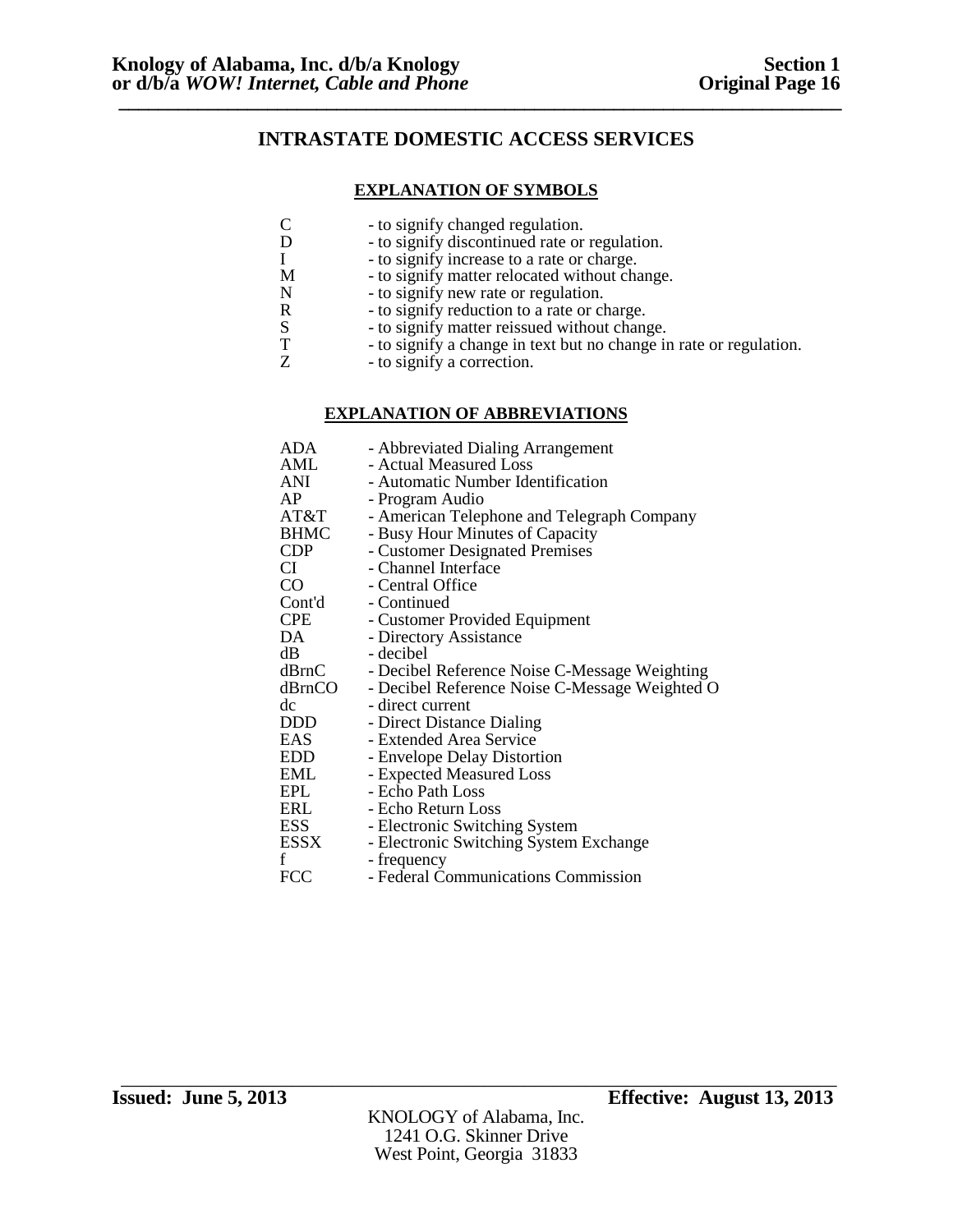### **EXPLANATION OF ABBREVIATIONS** (Cont'd)

| HC            | - High Capacity                           |
|---------------|-------------------------------------------|
| Hz            | - Hertz                                   |
| $\mathcal{C}$ | - Interexchange Carrier                   |
| ICB           | - Individual Case Basis                   |
| ICL           | - Inserted Connection Loss                |
| kbps          | - kilobits per second                     |
| kHz           | - kilohertz                               |
| LATA          | - Local Access and Transport Area         |
| ma            | - milliamperes                            |
| Mbps          | - Megabits per second                     |
| mcs           | - Microsecond                             |
| MHz           | - Megahertz                               |
| <b>MRC</b>    | - Monthly Recurring Charge                |
| МT            | - Metallic                                |
| <b>MTS</b>    | - Message Telecommunications Service(s)   |
| <b>MTSO</b>   | - Mobile Telephone Switching Office       |
| <b>NPA</b>    | - Numbering Plan Area                     |
| <b>NRC</b>    | - Nonrecurring Charge                     |
| NXX V         | - Digit Central Office Prefix<br>- Three  |
| PBX.          | - Private Branch Exchange                 |
| <b>PIC</b>    | - Presubscribed Interexchange Carrier     |
| POT           | - Point of Termination                    |
| <b>SAC</b>    | - Service Access Code                     |
| <b>SRL</b>    | - Singing Return Loss                     |
| SWC           | - Serving Wire Center                     |
| TG            | - Telegraph Grade                         |
| TLP           | - Transmission Level Point                |
| TV            | - Television                              |
| VG            | - Voice Grade                             |
| V & H         | - Vertical & Horizontal                   |
| <b>WATS</b>   | - Wide Area Telecommunications Service(s) |
| <b>WSO</b>    | - WATS Serving Office                     |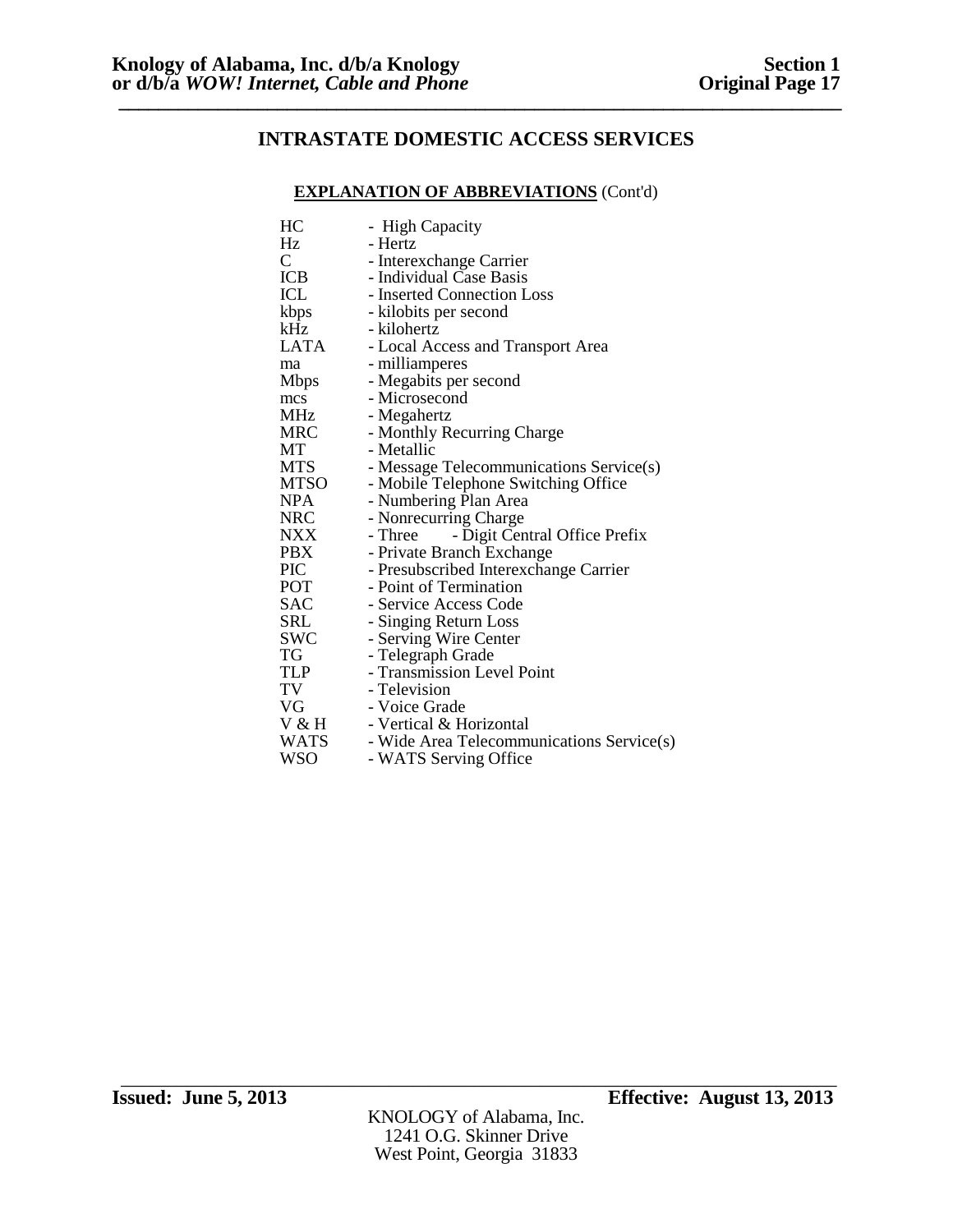### **REFERENCE TO OTHER TARIFFS**

Whenever reference is made in this tariff to other tariffs of the Telephone Company, the reference is to the tariffs in force as of the effective date of this tariff, and to amendments thereto and successive issues thereof.

The following tariffs are referenced in this tariff and may be obtained from the Federal Communications Commission's commercial contractor:

Tariff F.C.C. No. 3

National Exchange Carrier Mational Exchange Carrier National Exchange Carrier Association, Inc.<br>Association, Inc. Association, Inc. Association, Inc. (association, Inc. (Association, Inc. (Association, Inc. (Association, Inc. (Association, Inc. (Association, Inc. (Association, Inc. (Association, Inc. (Association, Inc. (Association, Inc. (Association, Wire Center Information<br>Tariff F.C.C. No. 4

### **REFERENCE TO TECHNICAL PUBLICATIONS**

The following technical publications are referenced in this tariff and may be obtained from Bell Communications Research, Inc., Customer Services, 60 New England Ave., Piscataway, NJ 08854-4196.

Technical Reference:

Multiple Exchange Carrier Access Billing (MECAB) Guidelines Issued: December, 1990

Multiple Exchange Carrier Ordering and Design (MECOD) Guidelines Issued: September 10, 1990

PUB 41004 Data Communications Using Voiceband Private Line Channels Issued: October 1973

PUB 62310 Digital Data System Channel Interface Specification Issued: September 1983

PUB 62411 High Capacity Digital Service Channel Interface Specification Issued: September 1983, Addendum October 1984

TR-NPL-000258 Compatibility Information for Feature Group D Switched Access Service Issued: October 1985

TR-NWT-000334 Issue 2 Voice Grade Switched Access Service - Transmission Parameter Limits and Interface Combinations Issued: September 1990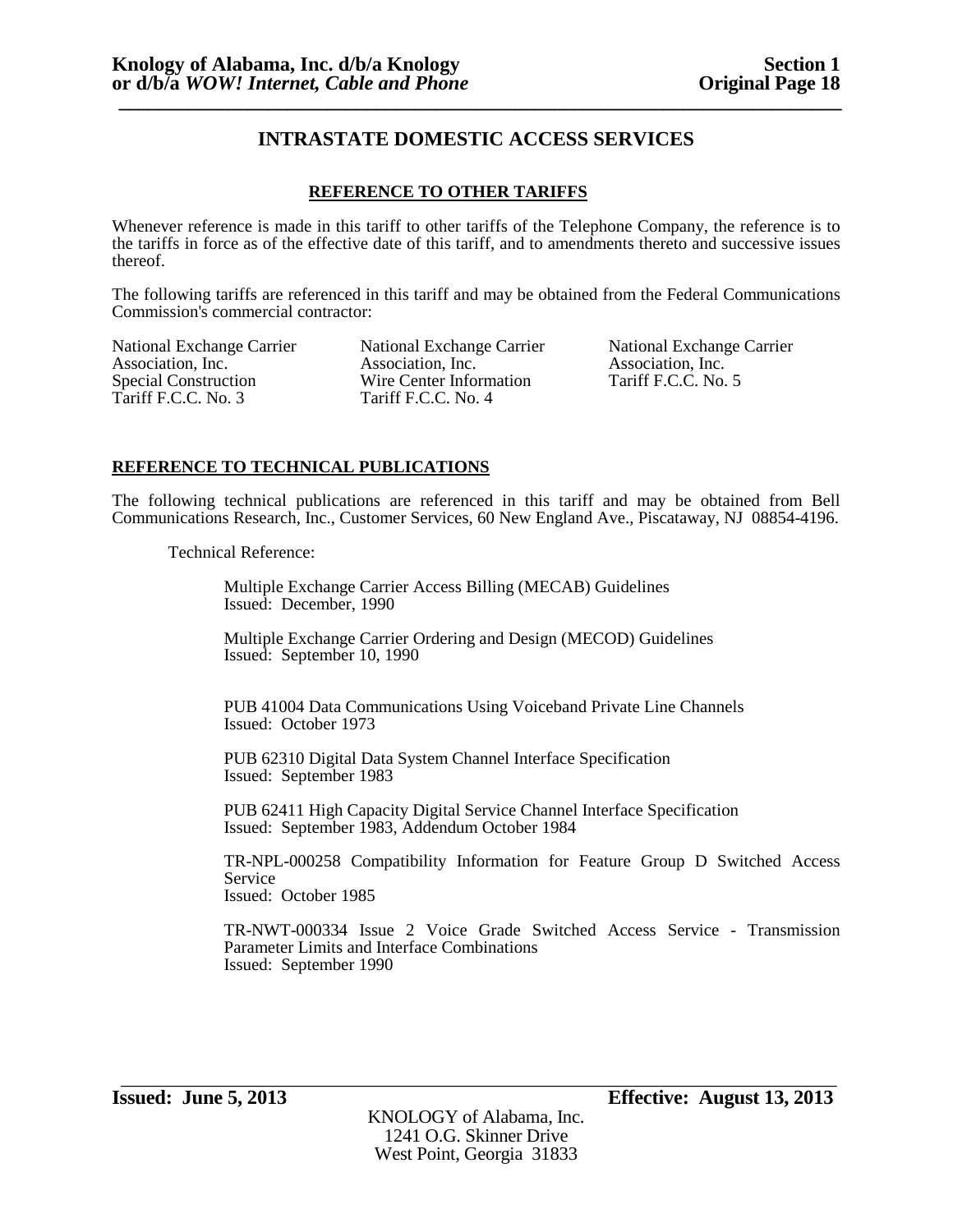### **REFERENCE TO TECHNICAL PUBLICATIONS** (Cont'd)

TR-TSY-000335, Issue 2 Voice Grade Special Access Service - Transmission Parameter Limits and Interface Combinations Issued: May 1990

TR-NPL-000336 Metallic and Telegraph Grade Special Access Service - Transmission Parameter Limits and Interface Combinations Issued: October 1987

TR-NPL-000337 Program Audio Special Access Service and Local Channel **Services** Issued: July 1987

TR-NPL-000338 Television Special Access and Local Channel Services - Transmission Parameter Limits and Interface Combinations Issued: December 1986

TR-NPL-000341 Digital Data Special Access Service - Transmission Parameter and Interface Combinations Issued: March 1989

TR-INS-000342 High Capacity Digital Special Access Service Issued: February 1991

SR-STDS-000307 NC/NCI Code Dictionary Issued: December 1990

The following technical publication is referenced in this tariff and may be obtained from the Bell Communications Technical Education Center, Room B02, 6200 Route 53, Lisle, IL 60532.

> Telecommunications Transmission Engineering Volume 3 - Networks and Services (Chapters 6 and 7) Second Edition, 1980 Issued: June 1980

The following technical publication is referenced in this tariff and may be obtained from the National Exchange Carrier Association, Inc., Director - Tariff and Regulatory Matters, 100 So. Jefferson Road, Whippany, NJ 07981 and the Federal Communications Commission's commercial contractor.

> PUB AS No. 1, Issue II Access Service Issued: May, 1984 Addendum: March 1987

TR-TSY-000506 LATA Switching Systems Generic Requirements (LSSGR) Section 6 Issued: October 1987, Revised December 1988, Revised June 1990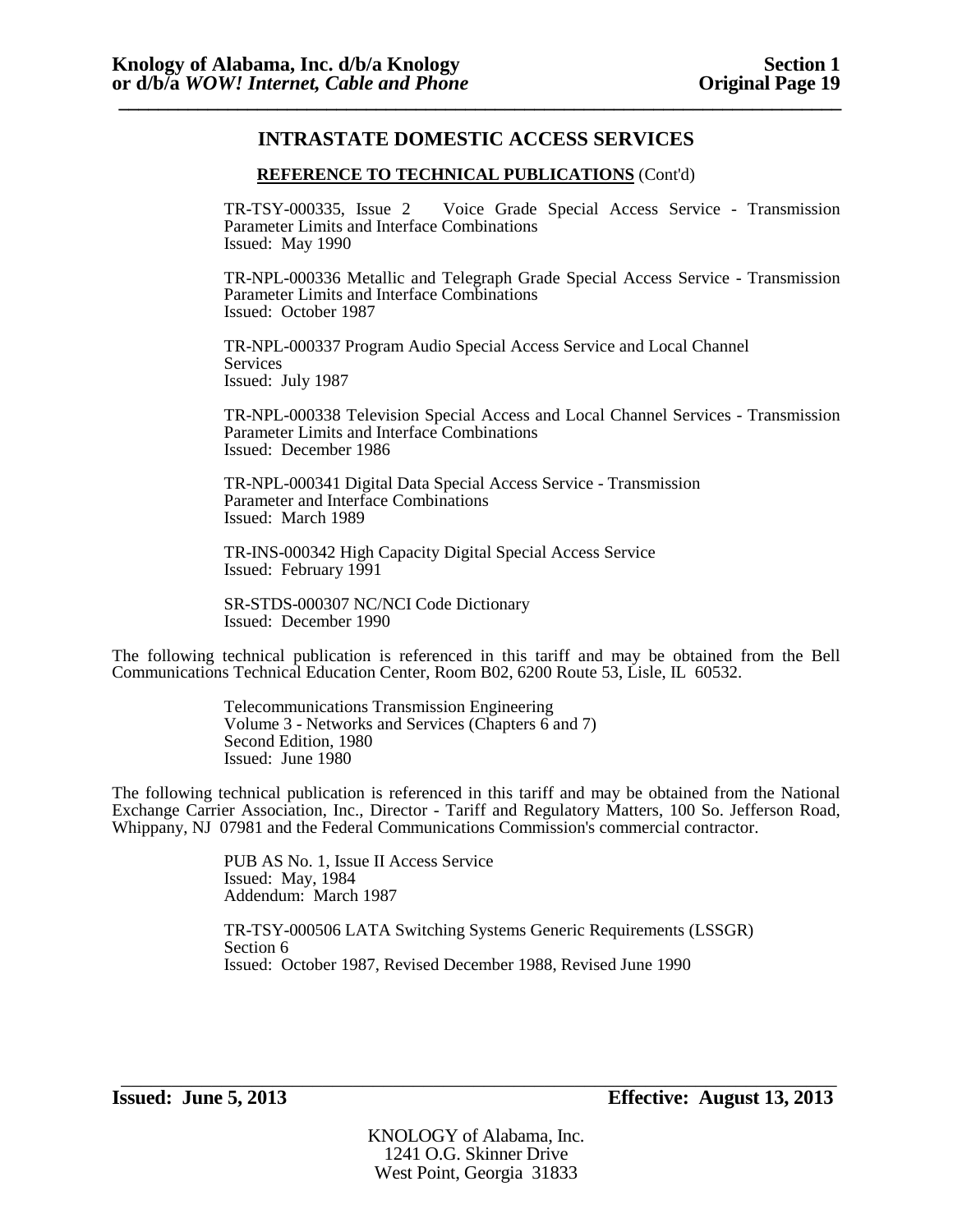### **REFERENCE TO TECHNICAL PUBLICATIONS** (Cont'd)

The following publications are referenced in this tariff and may be obtained from the Government Printing Office, Superintendent of Documents, Document Control Branch, 941 N. Capital St., N.E., Washington, D.C. 20401.

> Telecommunications Service Priority (TSP) System for National Security Emergency Preparedness (NSEP) Service Vendor Handbook, National Communications System (NCSH 3-1-2).

Issued July, 1990 Available August, 1990

Telecommunication Service Priority (TSP) System for National Security Emergency Preparedness (NSEP) Service User Manual, National Communications System (NCSM  $3-1-1$ ).

Issued July, 1990 Available August, 1990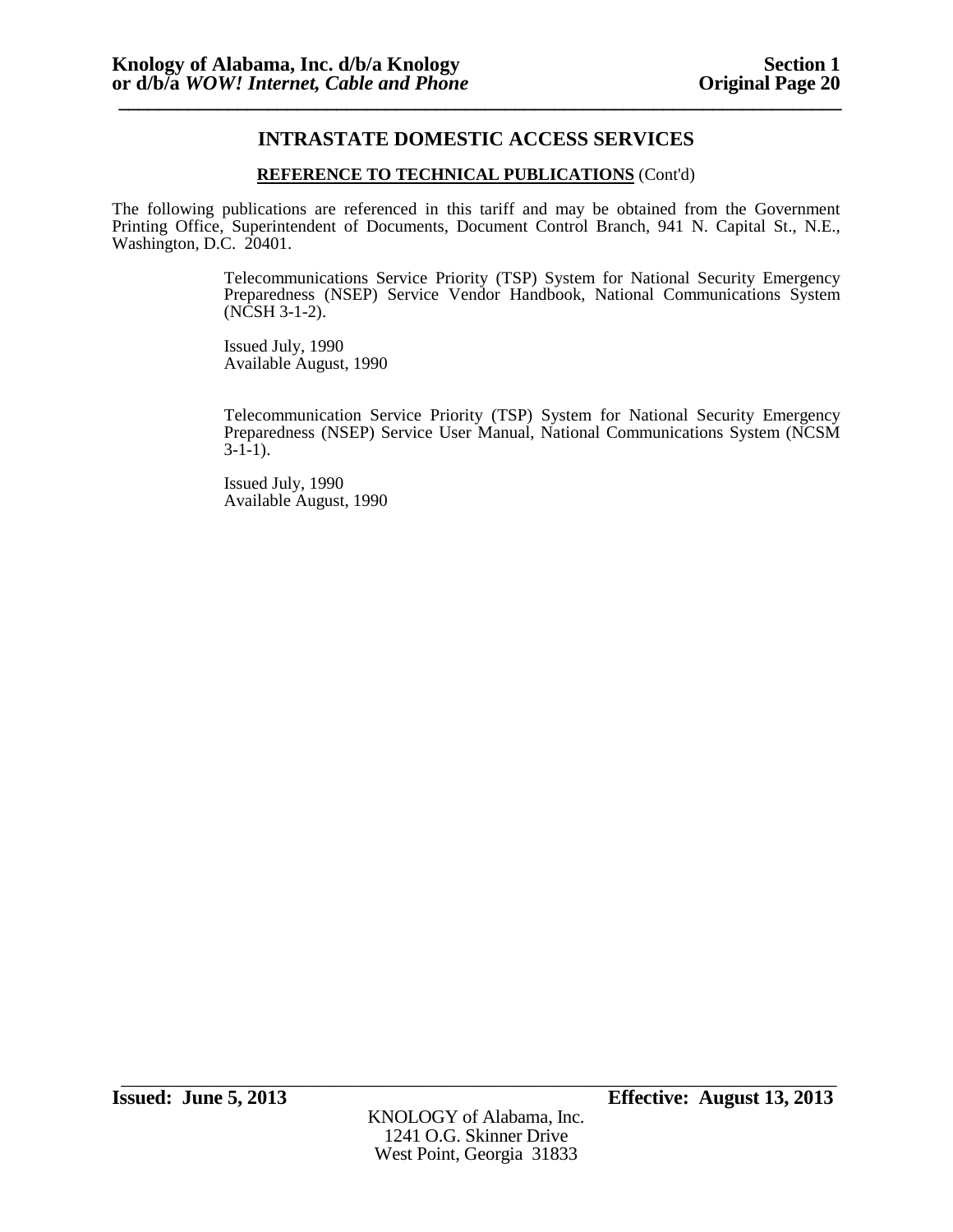### **1. APPLICATION OF TARIFF**

The terms and conditions in this tariff apply to the intrastate common carrier telecommunications services provided by the Issuing Carriers of this tariff, hereinafter the Company. The Company may provide any of the services offered under this tariff or any combination of services to customers through the use of contracts. Terms and conditions of each contract offering is subject to the agreement of both the customer and the Company. Customized service packages and competitive pricing arrangements at negotiated rates may be furnished on a case-by-case basis. Rates in other sections of this tariff do not apply to customers who agree to contract arrangements with respect to services within the scope of the contract. The rates provided under such contracts will be filed in Section 12, unless otherwise specified, the regulations for such arrangements or contracts are in addition to the applicable regulations and rates in other sections of this tariff. Specialized rates or charges will be made available to similarly situated Customers on a non-discriminatory basis.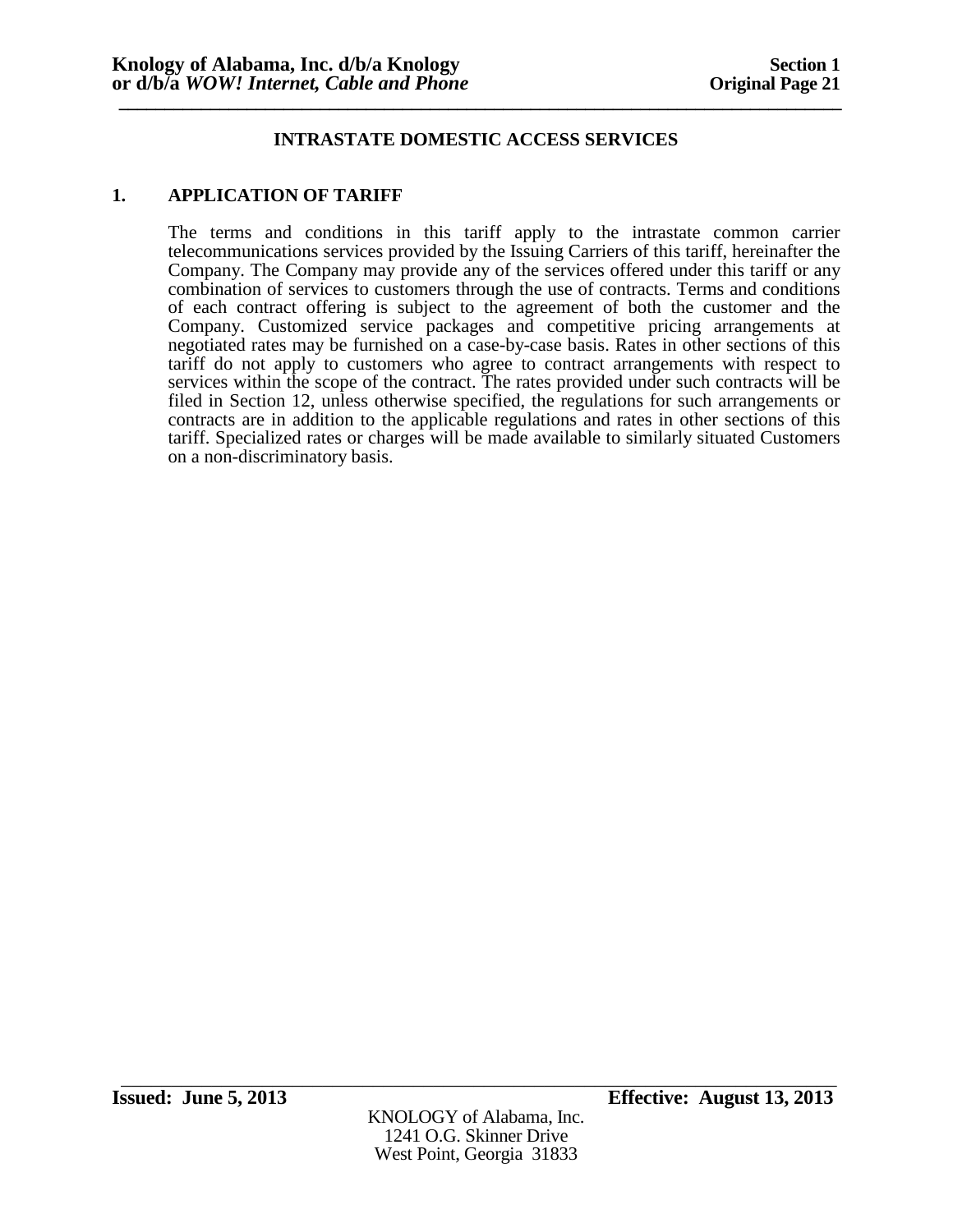- 2. General Regulations
	- 2.1 Undertaking of the Company
		- 2.1.1 Scope
			- (A) The Company's services and facilities are furnished for communications services between and among domestic points within the United States under terms of this tariff.
			- (B) The Company arranges for installation, operation, and maintenance of the communications services provided in this tariff for Customers in accordance with the terms and conditions set forth under this tariff. The Company may act as the Customer's agent for ordering access connection facilities provided by other carriers or entities, when authorized by the Customer, to allow connection of a Customer's location to the Company's network.
			- (C) The Company will, for maintenance purposes, test its service only to the extent necessary to detect and/or clear troubles.
			- (D) Services are provided 24 hours daily, seven days per week, except as set forth in other applicable sections of this tariff.
			- (E) The Company does not undertake to transmit messages, but offers the use of its facilities when available, and will not be liable for errors in transmission or for failure to establish connection.
			- (F) The Company provides only those services that are contained in this tariff that the Company is technically capable of providing.
			- (G) The services provided under this tariff may be used by the Customer for any lawful telecommunications purpose for which the service is technically suited.
			- (H) Company services may be connected to the services or facilities of other communications carriers only when authorized by, in accordance with, the terms and conditions of any tariffs of such other communications carriers.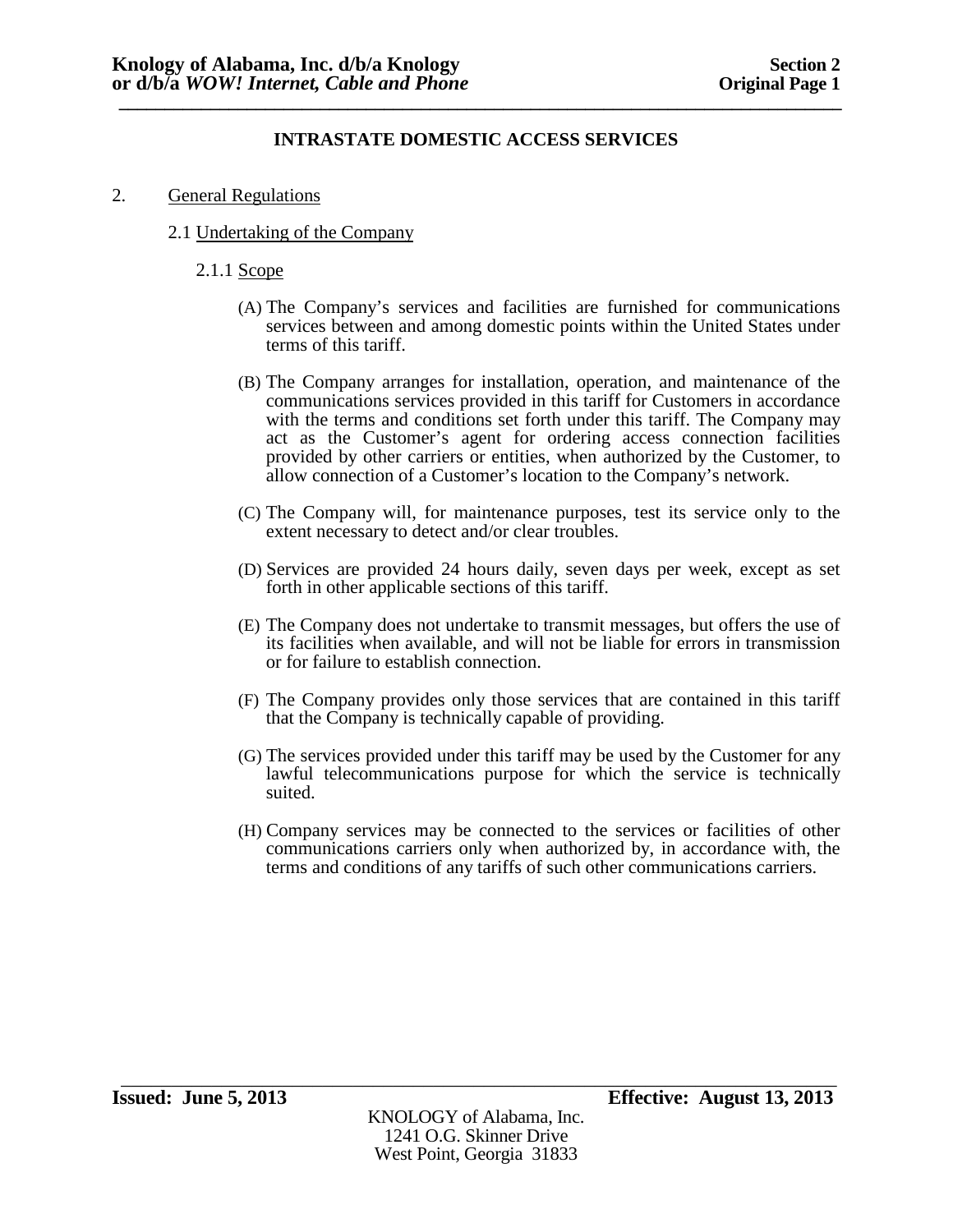- 2. General Regulations (Cont'd)
	- 2.1 Undertaking of the Company (Cont'd)

### 2.1.2 Provision of Services

The Company will provide to the Customer, upon reasonable notice, services offered in other applicable sections of this tariff at rates and charges specified therein. The provision of the Company's services is subject to and contingent upon the Company obtaining and retaining all governmental authorizations that may be required or be deemed necessary by the Company. The Company shall use reasonable efforts to obtain and keep in effect all such governmental authorizations. The Company shall be entitled to take, and shall have no liability for, any action necessary to bring its facilities and/or services into conformance with any requirement or request of the Federal Communications Commission or other governing entity or agency

### 2.1.3 Ownership of Facilities

Title to all facilities and equipment, and related plans and proposals, provided by the Company in furnishing service remains with the Company, its agents or contractors.

### 2.1.4 Service Maintenance

The services provided under this tariff shall be maintained by the Company. The Customer or others may not rearrange, move, disconnect, remove or attempt to repair any facilities provided by the Company, other than by connection or disconnection to any interface means used, except with written consent of the Company.

### 2.1.5 Changes and Substitutions

The Company may substitute, change or rearrange any equipment or facility at any time and from time to time, but shall not thereby alter the technical parameters of the service provided the Customer.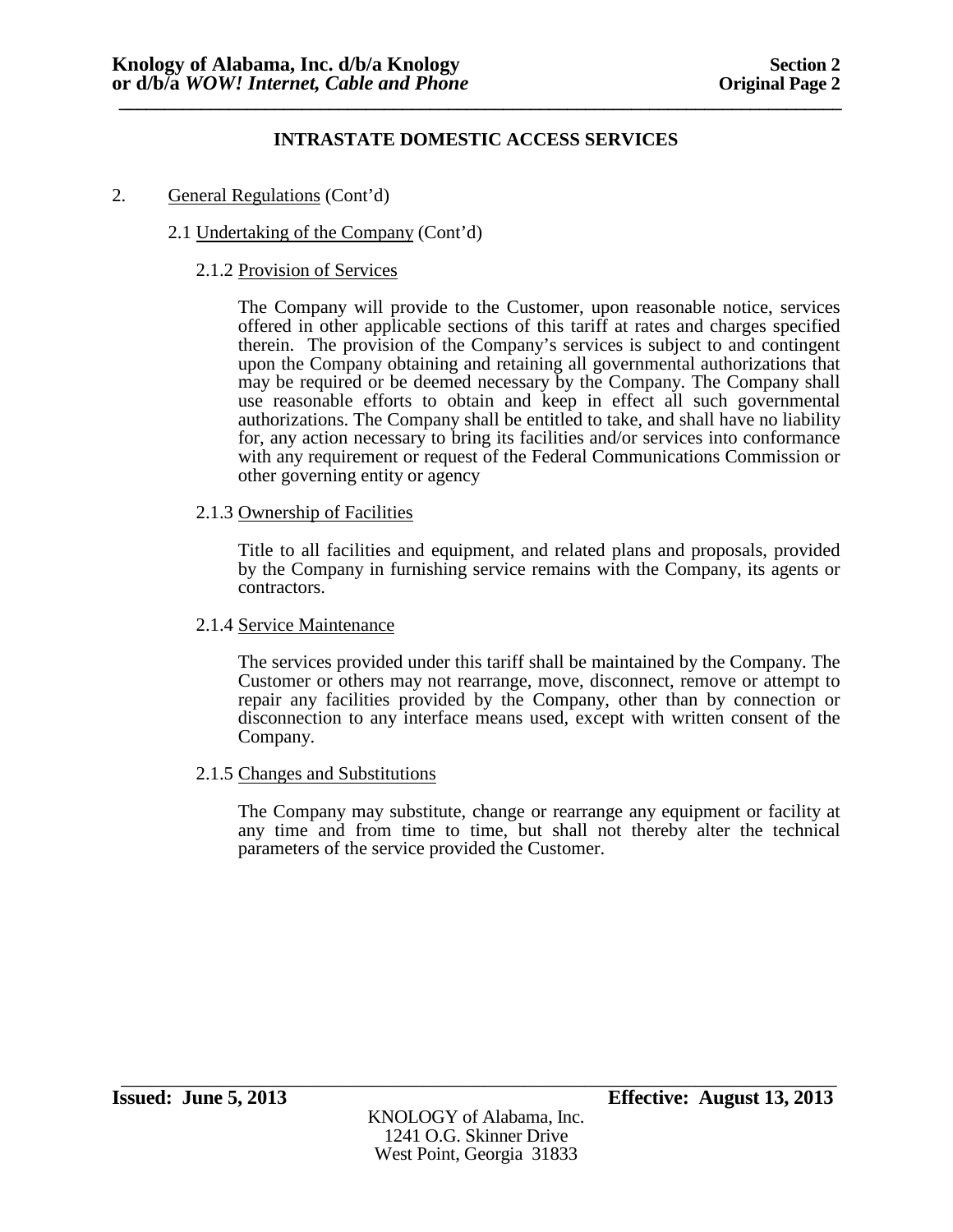- 2. General Regulations (Cont'd)
	- 2.1 Undertaking of the Company (Cont'd)
		- 2.1.6 Shortage of Equipment or Facilities
			- (A) Service is offered subject to the availability of the necessary facilities and/or equipment and subject to the provisions of this tariff. The Company may decline applications for service to or from a location where the necessary facilities or equipment are not available. The Company may discontinue furnishing service in accordance with the terms of this tariff.
			- (B) The Company reserves the right to limit or to allocate the use of its facilities when necessary because of lack of facilities or due to some other cause beyond the Company's control.
			- (C) The Company may obtain facilities from other carriers to furnish service as required at the sole discretion of the Company.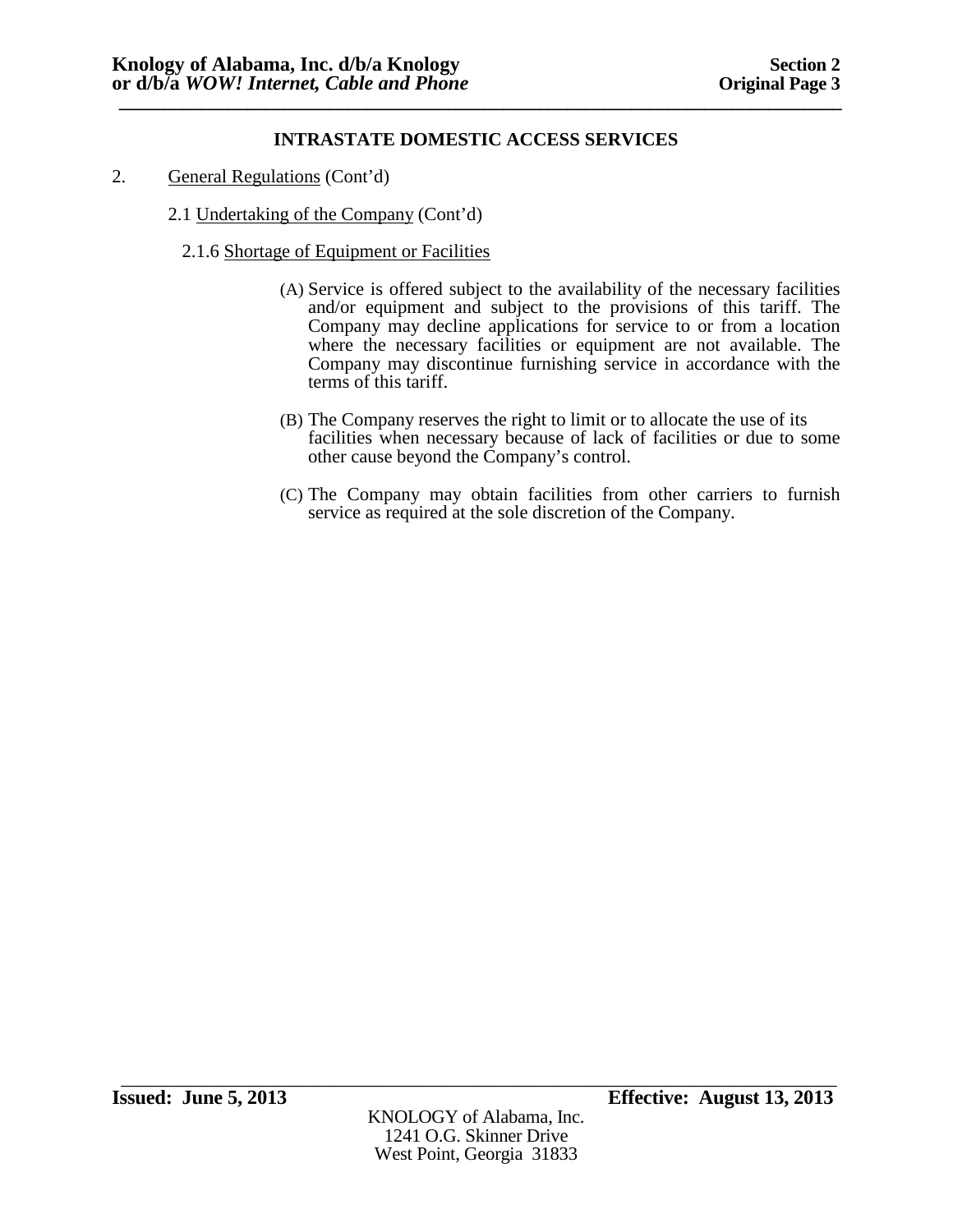- 2. General Regulations (Cont'd)
	- 2.1 Undertaking of the Company (Cont'd)
		- 2.1.7 Notification of Service-Affecting Activities

The Company will provide the Customer reasonable notification of service affecting activities that may occur in normal operation of its business. Such activities may include, but are not limited to, equipment or facilities additions, removals or rearrangements and routine preventive maintenance. No specific advance notification period is applicable to all service activities. The Company will work cooperatively with the Customer to determine the reasonable notification requirements. With some emergency or unplanned service-affecting conditions, such as an outage resulting from cable damage. Notification to the Customer may not be possible.

2.1.8 Coordination with Respect to Network Contingencies

The Company intends to work cooperatively with the customer to develop network contingency plans in order to maintain maximum network capability following natural or man-made disasters which affect telecommunications services.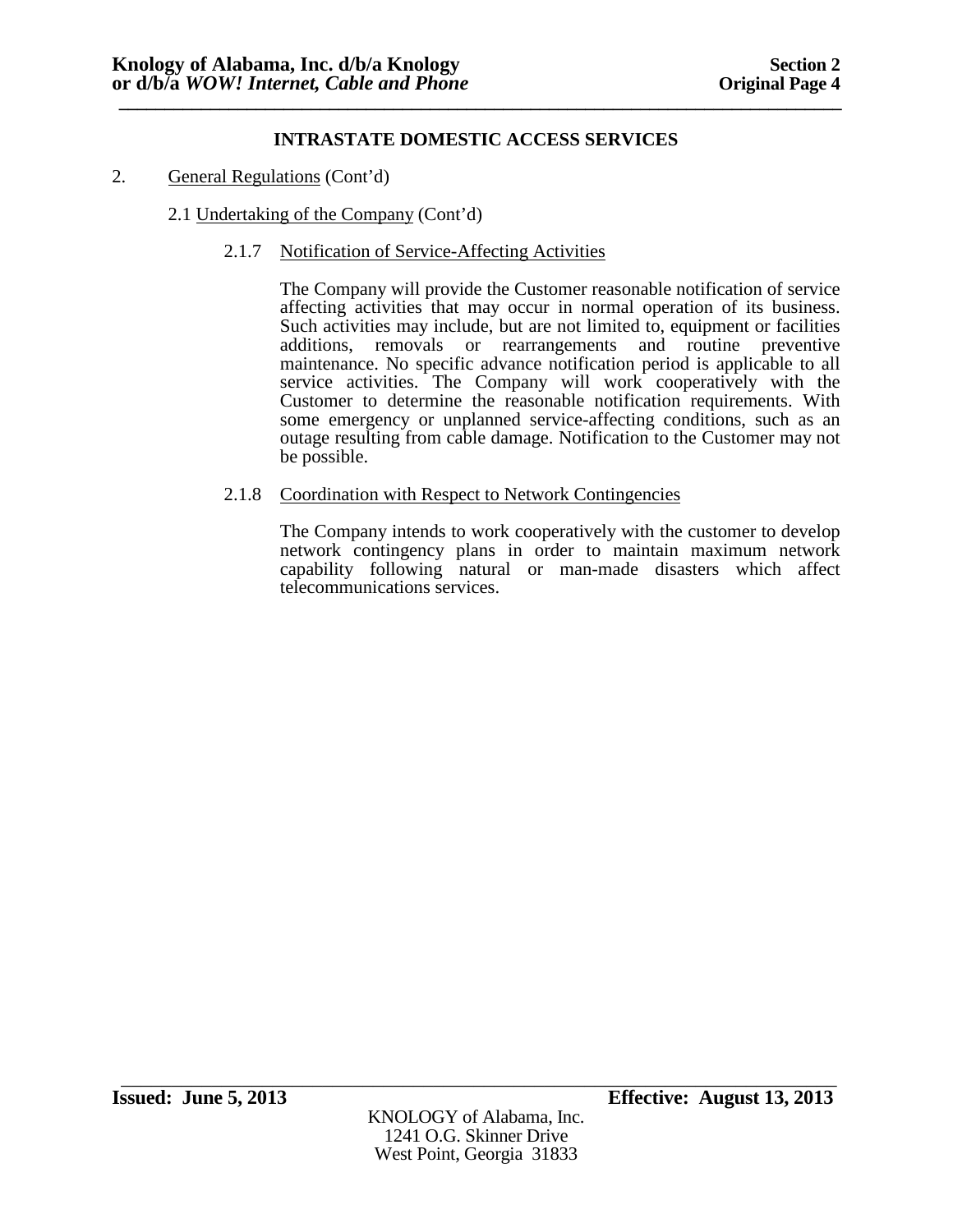- 2. General Regulations (Cont'd)
	- 2.1 Undertaking of the Company (Cont'd)
		- 2.1.9 Limitations
			- (A) Assignment or Transfer of Services

All services provided under this tariff is directly or indirectly controlled by the Company and neither the Customer nor its Authorized Users may transfer or assign the use of service without the express prior written consent of the Company. Such transfer or assignment shall only apply where there is no interruption of use or relocation of the service. All terms and conditions contained in this tariff shall apply to all such permitted transferees or assignees, as well as conditions of service.

The assignment or transfer of services does not relieve or discharge the assignor or transferor from remaining jointly or severally liable with the assignee or transferee for any obligations existing at the time of the assignment or transfer.

(B) Use and Restoration of Service

The use and restoration of services shall be in accordance with Part 64, Subpart D, Appendix A, of the Federal Communications Commission's Rules and Regulations, which specifies the priority system for such activities.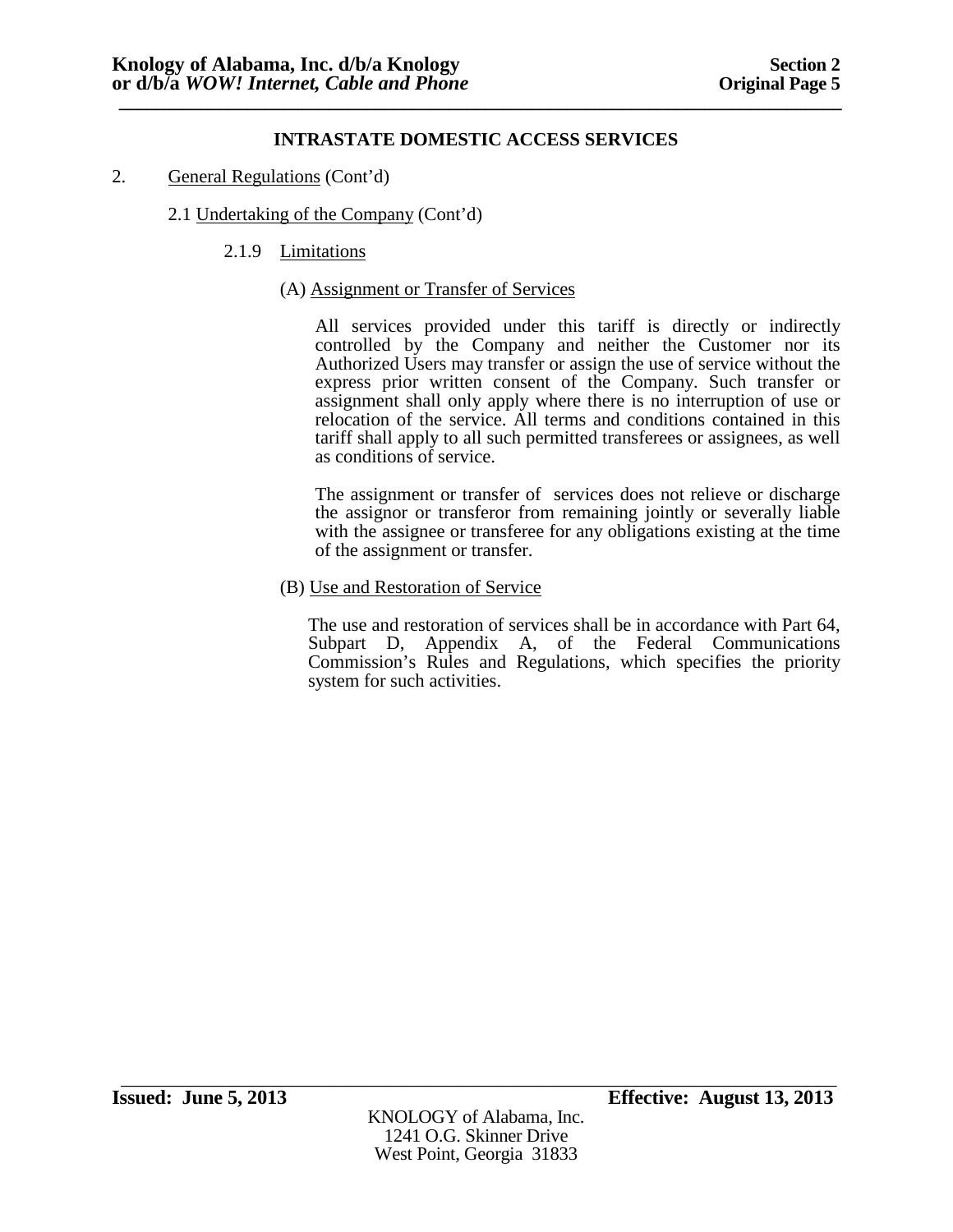- 2. General Regulations (Cont'd)
	- 2.1 Undertaking of the Company (Cont'd)
		- 2.1.10 Liability
			- (A) Limits of Liability

The liability of the Company for damages arising out of the furnishing of its service, including but not limited to mistakes, outages, omissions, interruptions, delays, errors, or other defects, representations, failures arising out of the use of these services or failure to furnish service, whether caused by act, omission or negligence, shall be limited to the extension of such allowances as set forth in the section of this tariff on Allowances for Interruptions in Service. The extension of such allowance for interruption shall be the sole remedy of the Customer or other person, and the sole liability of the Company.

The Company's entire liability, if any, for any claim, loss, damage or expense from any cause whatsoever shall in no event exceed sums actually paid Company by Customer for the specific services giving rise to the claim. No action or proceeding against the Company shall be commenced more than one year after the service is rendered.

In no event shall the Company be liable for any incidental, indirect, special, consequential, exemplary, or punitive damages (including lost revenue or profits) of any kind whatsoever regardless of the cause of forseeability thereof.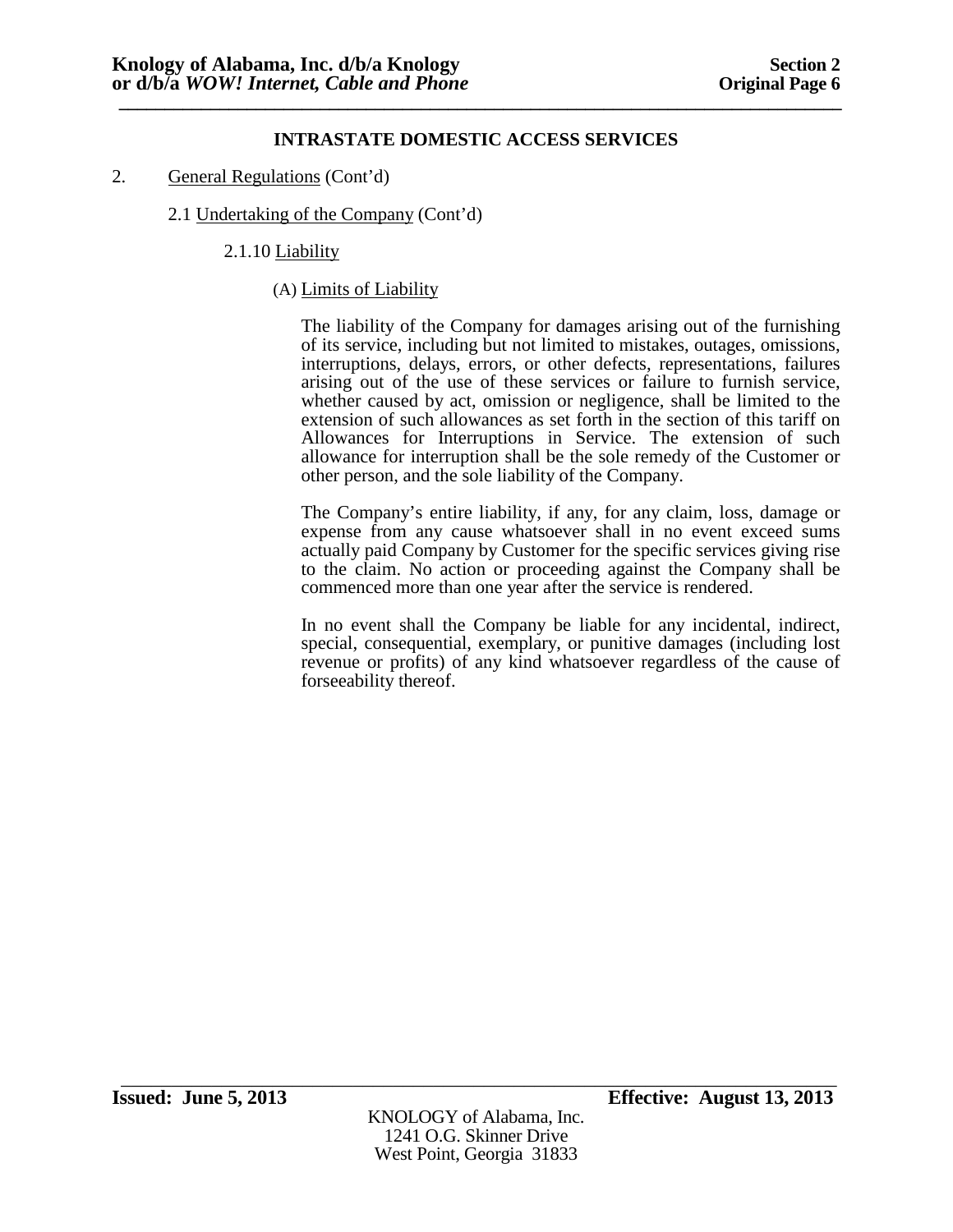- 2. General Regulations (Cont'd)
	- 2.1 Undertaking of the Company (Cont'd)

2.1.10 Liability (Cont'd)

(B) Act or Omissions

The Company shall not be liable for any act or omission of any other carrier or customer providing a portion of a service, nor shall the Company for its own act or omission hold liable any other carrier or customer providing a portion of a service.

(C) Circumstances Beyond the Company's Control

The Company shall not be liable for any delay or failure of performance hereunder if such failure is due to any cause or causes beyond the reasonable control of the Company. Such causes shall include, without limitation, acts of god, fire, flood, explosion or other catastrophes, vandalism, cable cut, storm or other similar occurrence, any law, order, regulation, direction, action or request of the United States government or any other government, including state and local governments having or claiming jurisdiction over the Company, or of any department, agency, commission, bureau, corporation, or other instrumentality of any one or more of these federal, state or local governments, or of any civil or military authority; national emergencies; insurrections; riots; wars; unavailability of rights-of-way or materials; or strikes, lockout, work stoppages, or other labor difficulties.

The Company does not guarantee or make any warranty with respect to its services when used in an explosive atmosphere. The Company shall be indemnified, defended and held harmless by the Customer from any and all claims by any person relating to such customer's use of services so provided.

(D) Damages Caused by Others

The Company shall not be liable for interruptions, delays, errors, or defects in transmission, or for any injury whatsoever, caused by the Customer, the Customer's agents, or Authorized Users, or by facilities or equipment provided by the Customer.

The Company shall not be liable for any act, omission or defect of an entity furnishing to the Company or to the Customer services, facilities or equipment used for or with the Company's services,; or for the acts or omissions of common carriers or warehousemen.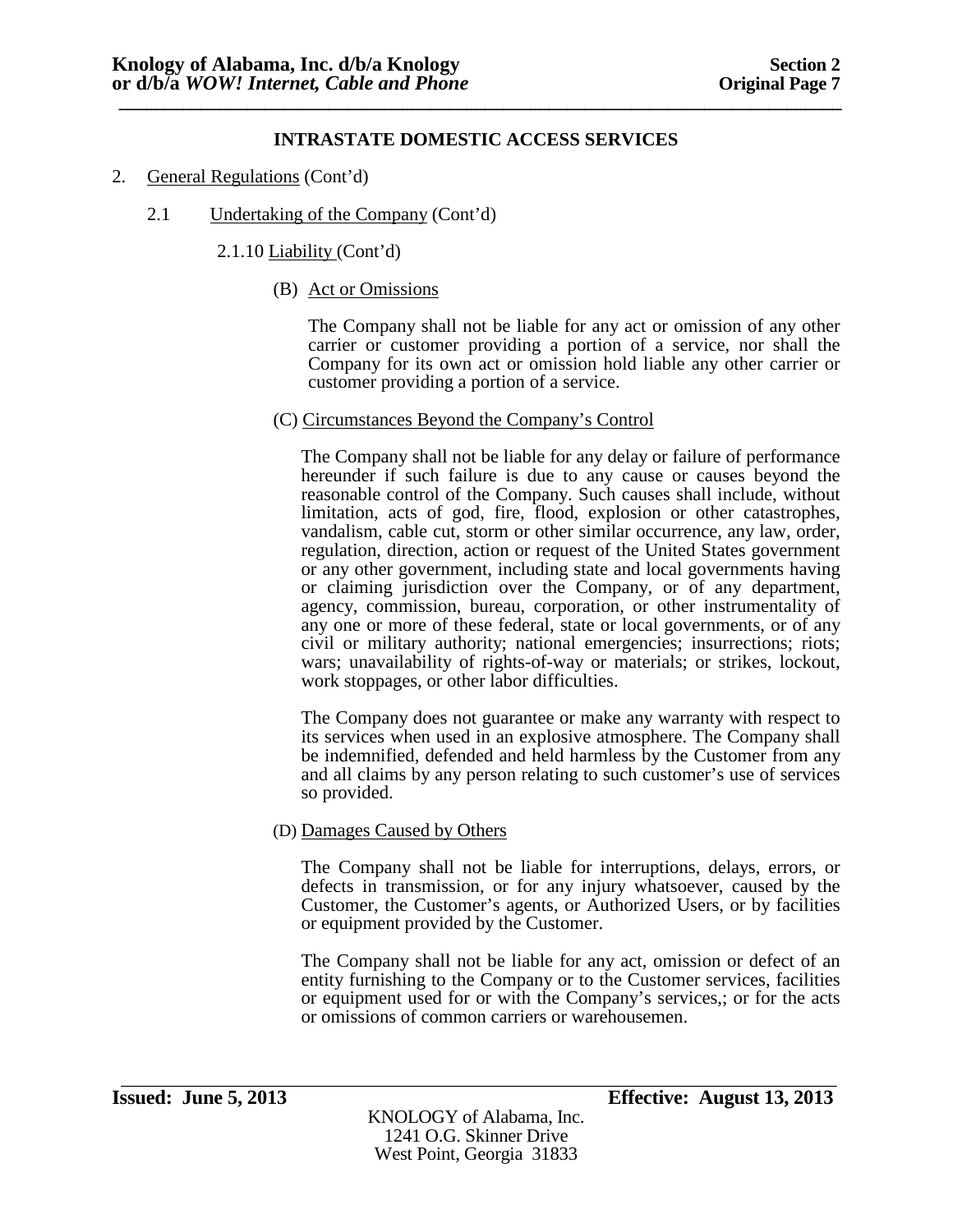- 2. General Regulations (Cont'd)
	- 2.1 Undertaking of the Company (Cont'd)
		- 2.1.10 Liability (Cont'd)
		- (E) Damages to Customer Premises

The Company is not liable for damages to the Customer's premises resulting from the furnishing of a service, including the installation and removal of equipment and associated wiring, unless the damage is caused by the willful misconduct of the Company's employees or agents.

(F) Indemnification of the Company

The Customer and the End User shall indemnify, defend and hold harmless the Company (including the costs of reasonable attorney's fees) against:

- (a) Claims for libel, slander, infringement of copyright or unauthorized use of any trademark, trade name or service mark arising out of the material, data, information, or other content transmitted over the Company's facilities or equipment;
- (b) Claims for patent infringement arising from combining or connecting the Company's facilities or equipment with facilities, equipment, apparatus or systems of the Customer; and
- (c) All other claims (including, without limitation, claims for damage to any business or property, or injury to, or death of, any person) arising out of any act or omission of the Customer, the Customer's agents or Authorized Users, in connection with any service or facilities or equipment provided by the Company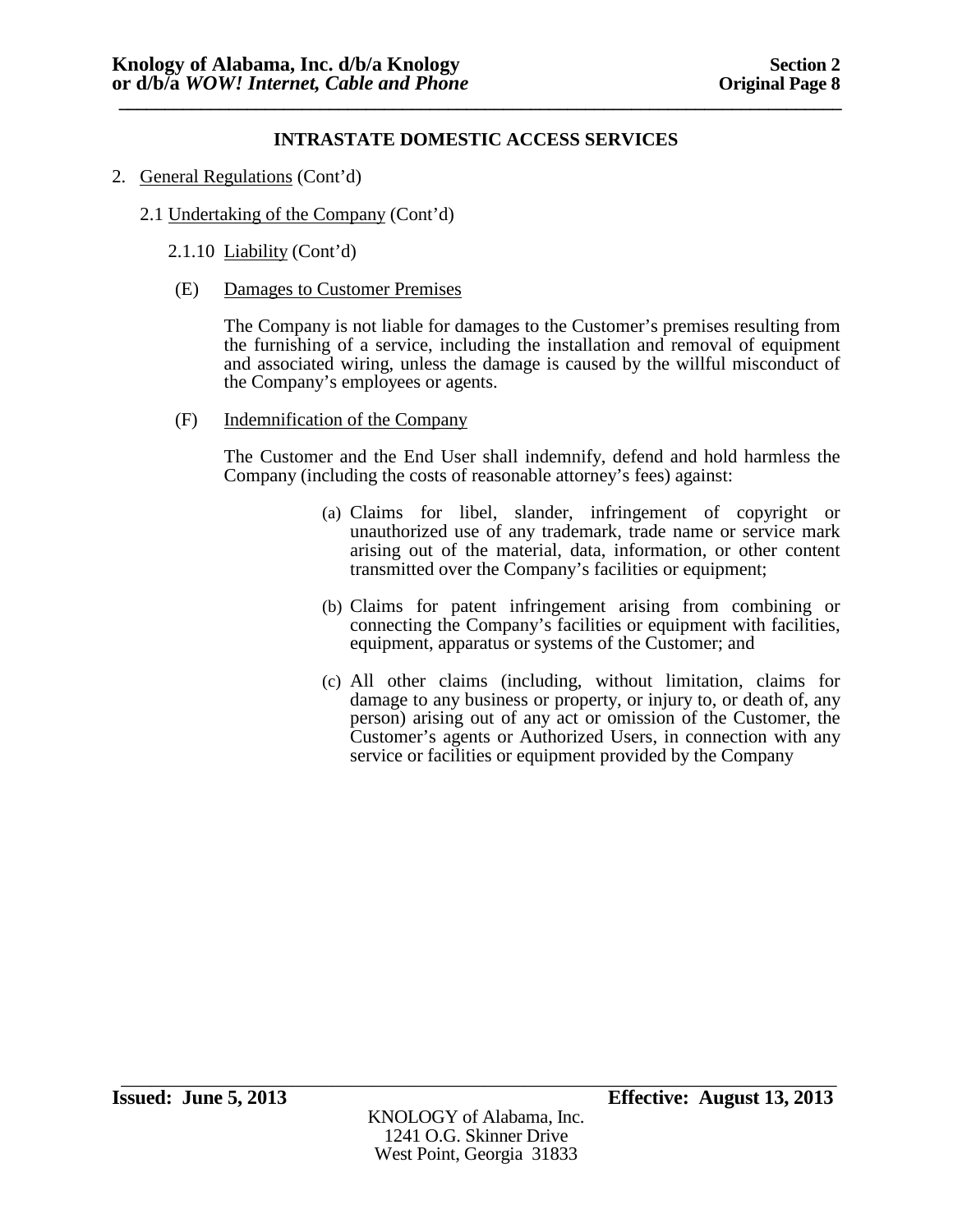- 2. General Regulations (Cont'd)
	- 2.1 Undertaking of the Company (Cont'd)

2.1.10 Liability (Cont'd)

- (d) In the event parties other than Customer, including but not limited to joint users and Customer's customers, shall have use of the Company's service directly or indirectly through Customer, then Customer agrees to forever indemnify and hold the Company harmless from and against any and all claims, demands, suits, actions, losses, damages, assessments or payments which may be asserted by said parties arising out of or relating to the Company's furnishing of service.
- (G) Warranties or Representation by the Company

The Company makes no warranties or representations, express or implied, either in fact or by operation of law, statutory or otherwise, including warranties of merchantability or fitness for a particular use, except those expressly set forth herein.

(H) No License Granted

No license under patents (other than the limited license to use) is granted by the Company or shall be implied or arise by estoppel, with respect to any service offered under this tariff.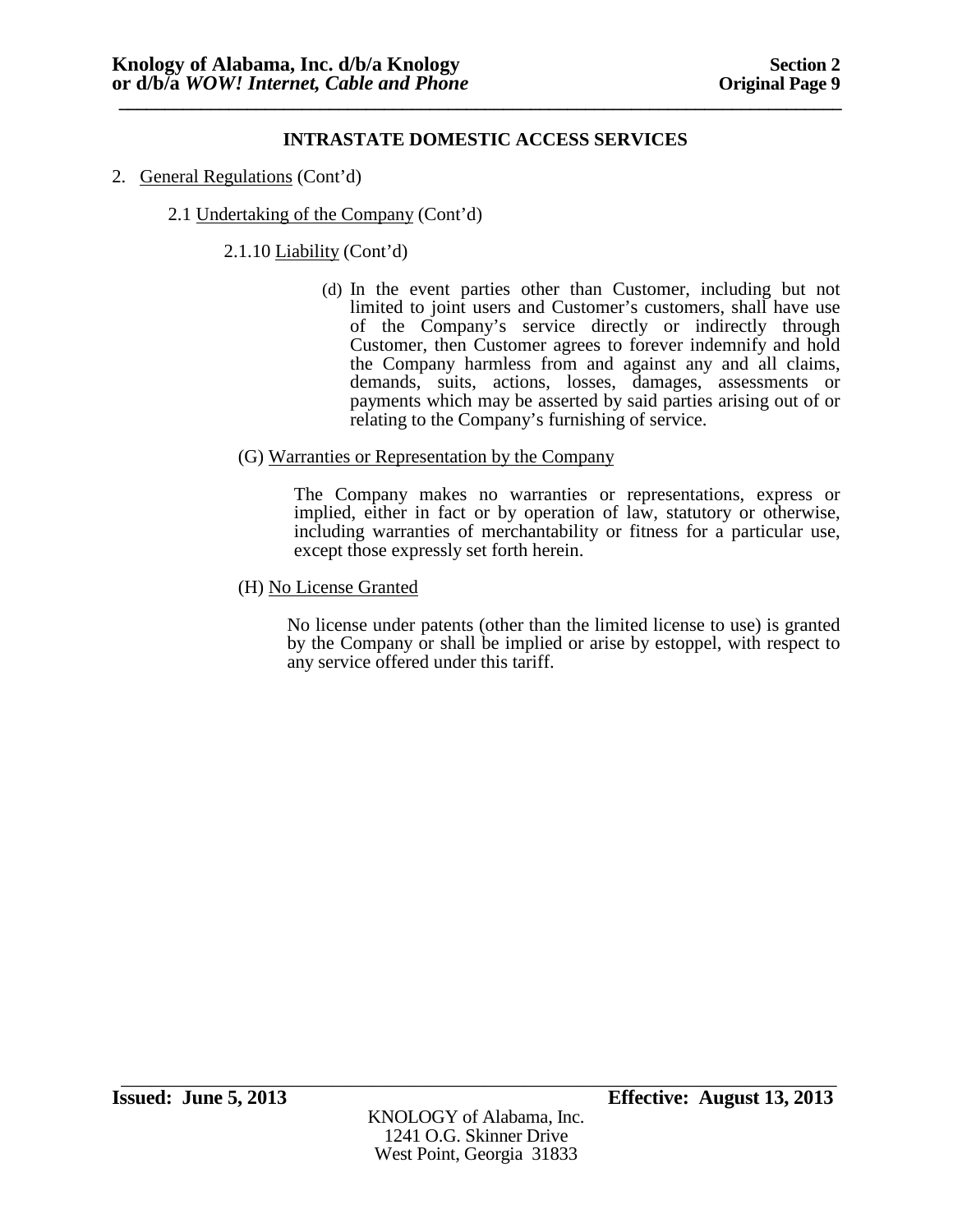- 2. General Regulations (Cont'd**)**
	- 2.1 Undertaking of the Company (Cont'd**)**
		- 2.1.11 Non-routine Installation

At the Customer's request, installation and/or maintenance may be performed outside the Company's regular business hours or in unusual locations. In such cases, charges based on cost of actual labor, material, or other costs incurred by or charged to the Company will apply. If installation is started during regular business hours but, at the Customer's request, extends beyond regular business hours into time periods including, but not limited to, weekends, holidays, and/or night hours, additional charges may apply

### 2.1.12 Special Construction

Subject to the arrangement of the Company and to all of the regulations contained in this tariff, special construction of facilities may be undertaken on a reasonable efforts basis at the request of the Customer. Special construction is that construction undertaken and characterized by one or more of the following:

- (a) Where facilities are not presently available and there is no other requirement for the facilities so constructed;
- (b) of a type other that that which the Company would normally utilize in the furnishing of its services;
- (c) where facilities are to be installed over a route other than that which the Company would normally utilize in the furnishing of its services;
- (d) where facilities are requested in a quantity greater than that which the Company would normally construct;
- (e) where installation is on an expedited basis;
- (f) on a temporary basis until permanent facilities are available
- (g) installation involving abnormal costs; or
- (h) in advance of its normal construction schedules.

Special construction charges for Special and Switched Access Service will be determined as described in Section 5.4.9, following.

West Point, Georgia 31833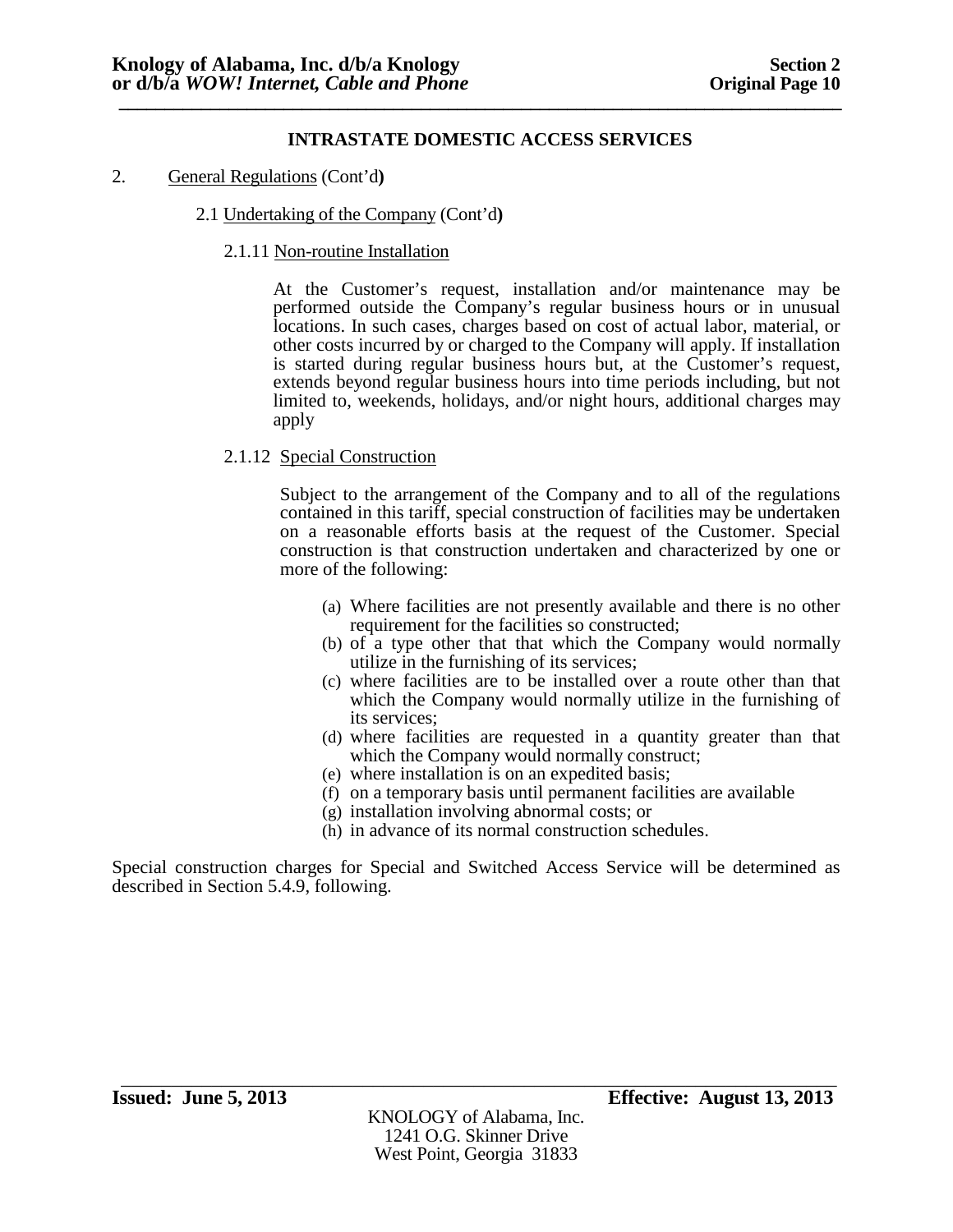2. General Regulations (Cont'd)

### 2.2 Term and Charge of Service

The minimum period for which services are provided and for which rates and charges are applicable is one (1) month unless otherwise specified in this tariff or by mutually agreed upon contract. When a service is discontinued prior to the expiration of the minimum period, charges are applicable, whether the service is used or not.

### 2.3 Obligations of the Customer

### 2.3.1 Payment of Charges

The Customer shall be responsible for payment of all applicable charges pursuant to this tariff.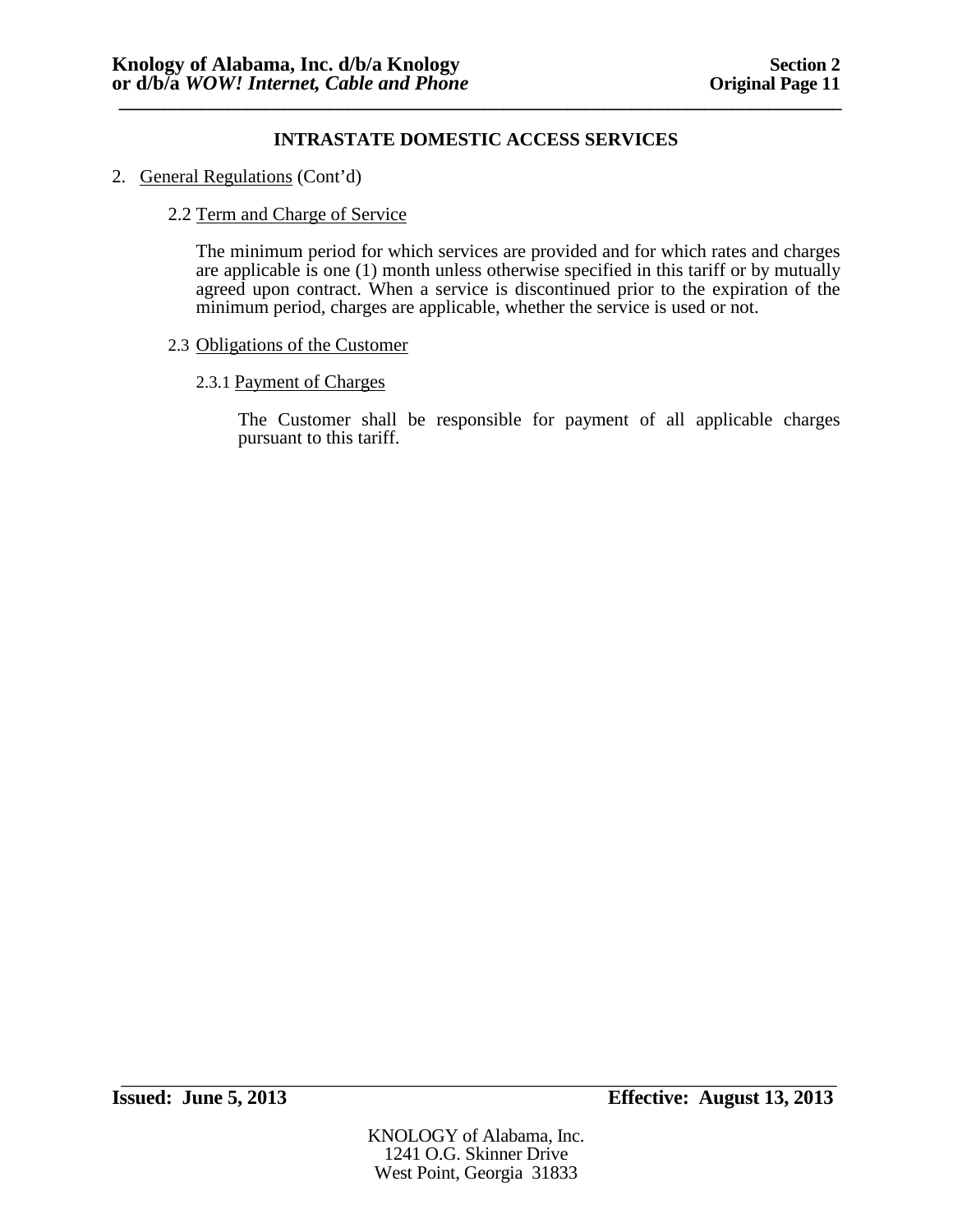2. General Regulations (Cont'd)

2.3 Obligations of the Customer (Cont'd)

2.3.1 Payment of Charges (Cont'd)

When mixed intrastate and intrastate Switched Access Service is provided, all charges (i.e. non-recurring, monthly and/or usage) including optional features and functions charges, will be prorated between intrastate and intrastate. The percentage determined as set forth in 2.3.9 or 2.3.10 following will serve as the basis for prorating the charges unless the Company is billing according to actuals by jurisdiction. The percentage of an Access Service to be charged as intrastate is applied in the following manner:

- (a) For monthly and non-recurring chargeable rate elements, multiply the percent intrastate use times the quantity of chargeable elements times the stated tariff rate.
- (b) For usage sensitive (i.e. access minutes and calls) chargeable rate elements, multiply the percent intrastate use times actual use (i.e. measured) times the stated tariff rate.

The intrastate percentage may change as revised usage reports are submitted as set forth in 2.3.9 or 2.3.10 following.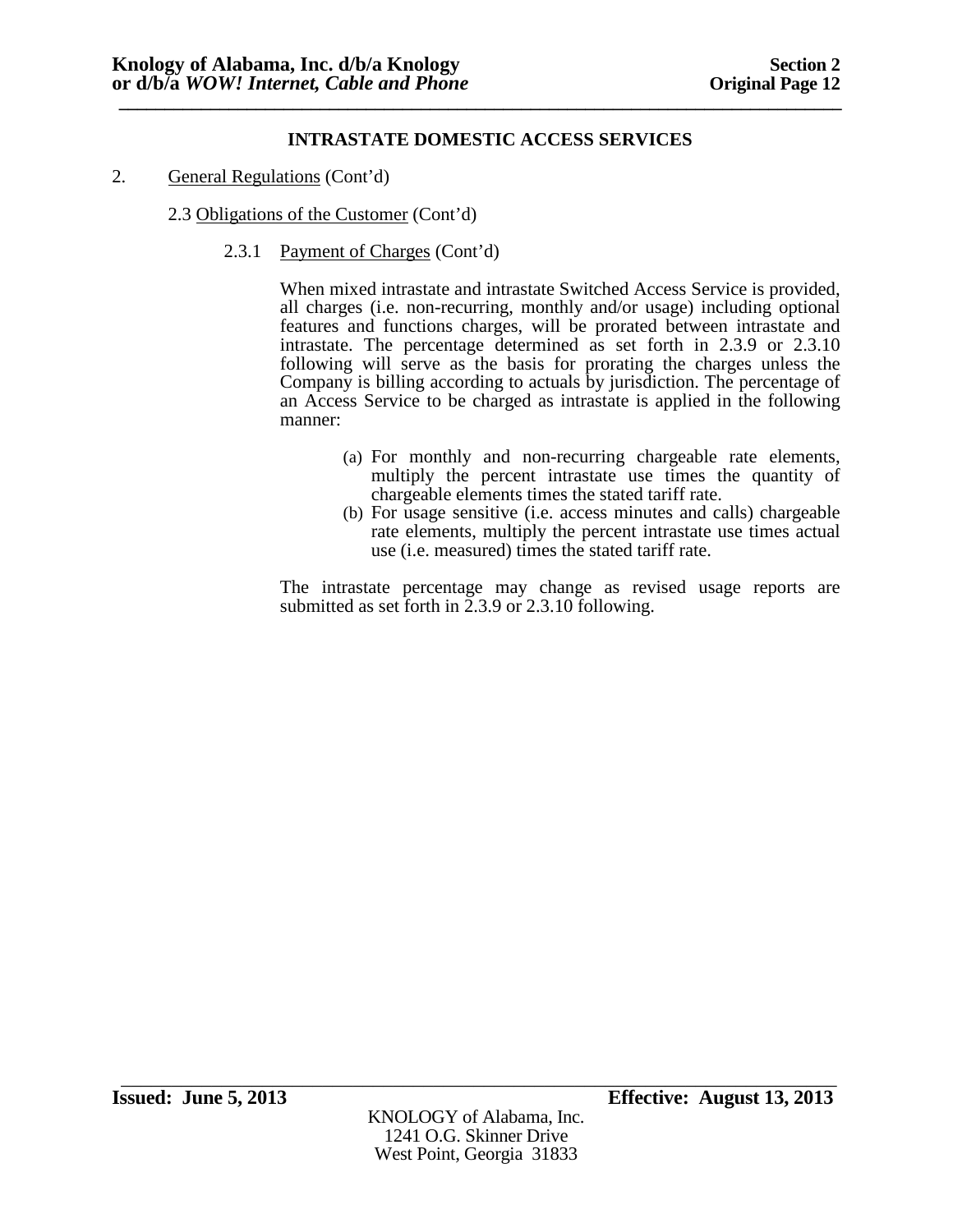- 2. General Regulations (Cont'd)
	- 2.3 Obligations of the Customer (Cont'd)
	- 2.3.2 Damages

Customer shall be responsible for any damage to or loss of the Company's facilities or equipment caused by the acts or omissions of the Customer.

2.3.3 Equipment Space and Power

Customer shall provide, as specified from time to time by the Company, any personnel, equipment, space, power, heating and air conditioning needed to operate, and maintain a proper operating environment for, Company facilities and equipment installed on the Customer's premises.

2.3.4 Rights-of-way

Customer shall at the option of the Company obtain, maintain, and otherwise have full responsibility for all rights-of-way and conduit necessary for installation of Company facilities from the building entrance or property line to the location of Company's equipment space on the Customer's premises. Any costs associated with obtaining and maintaining the rights-of-ways described herein, including any building modification costs, shall be borne entirely by the Customer. Customer shall also be responsible for complying with all applicable laws, and obtaining all required permits or other approvals related to the location and installation of Company facilities and equipment in the Customer's premises or within the rights-of-way for which the Customer is responsible.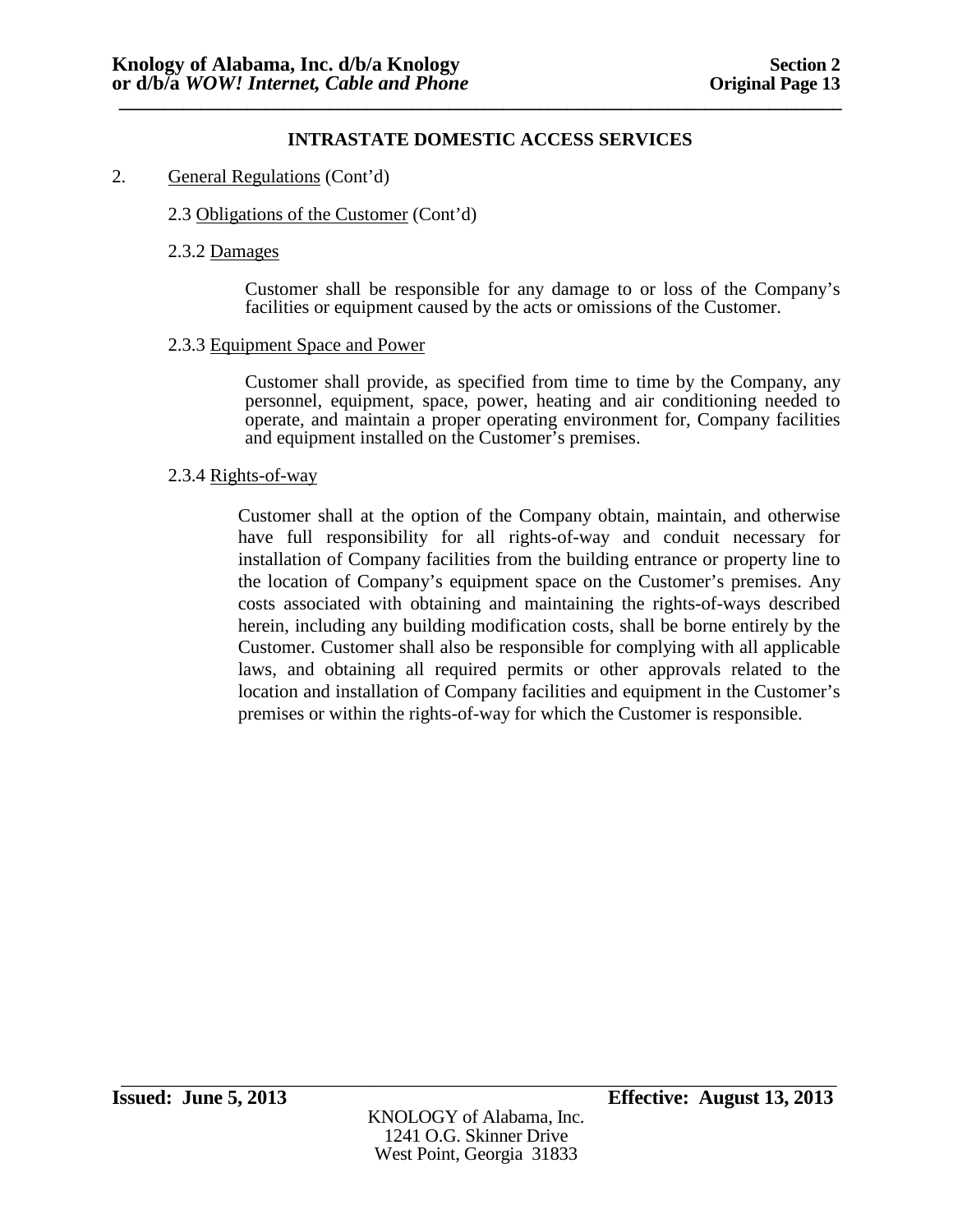2. General Regulations (Cont'd)

# 2.3 Obligations of the Customer (Cont'd)

# 2.3.5 Availability for Installing, Maintaining, and Removing

Customer shall grant or obtain permission for Company employees or agents to enter the premises of the Customer at any time for the purpose of installing, inspecting, maintaining, repairing, or removing the facilities or equipment of the Company and/or inspecting Customer-provided equipment which is connected to Company's facilities.

## 2.3.6 Customer-provided Equipment

Customer shall be responsible for the provision, operation and maintenance of any customer-provided equipment which is connected to Company's equipment and/or facilities, and for ensuring that such Customer-provided equipment is compatible with Company equipment and facilities. The magnitude and character of the voltages and currents impressed on Company equipment, facilities and wiring by such Customer-provided equipment shall be such as not to cause damage to Company's equipment, facilities and wiring or injury to Company's employees or to other persons. Upon Company request, Customer will submit to Company a complete manufacturer's specification sheet for each item of Customer-provided equipment that is or is proposed to be attached to Company's facilities. Company may provide, at the Customer's expense, any additional protective equipment required, in the sole opinion of the Company, to prevent damage or injury resulting from the connection of any Customerprovided equipment.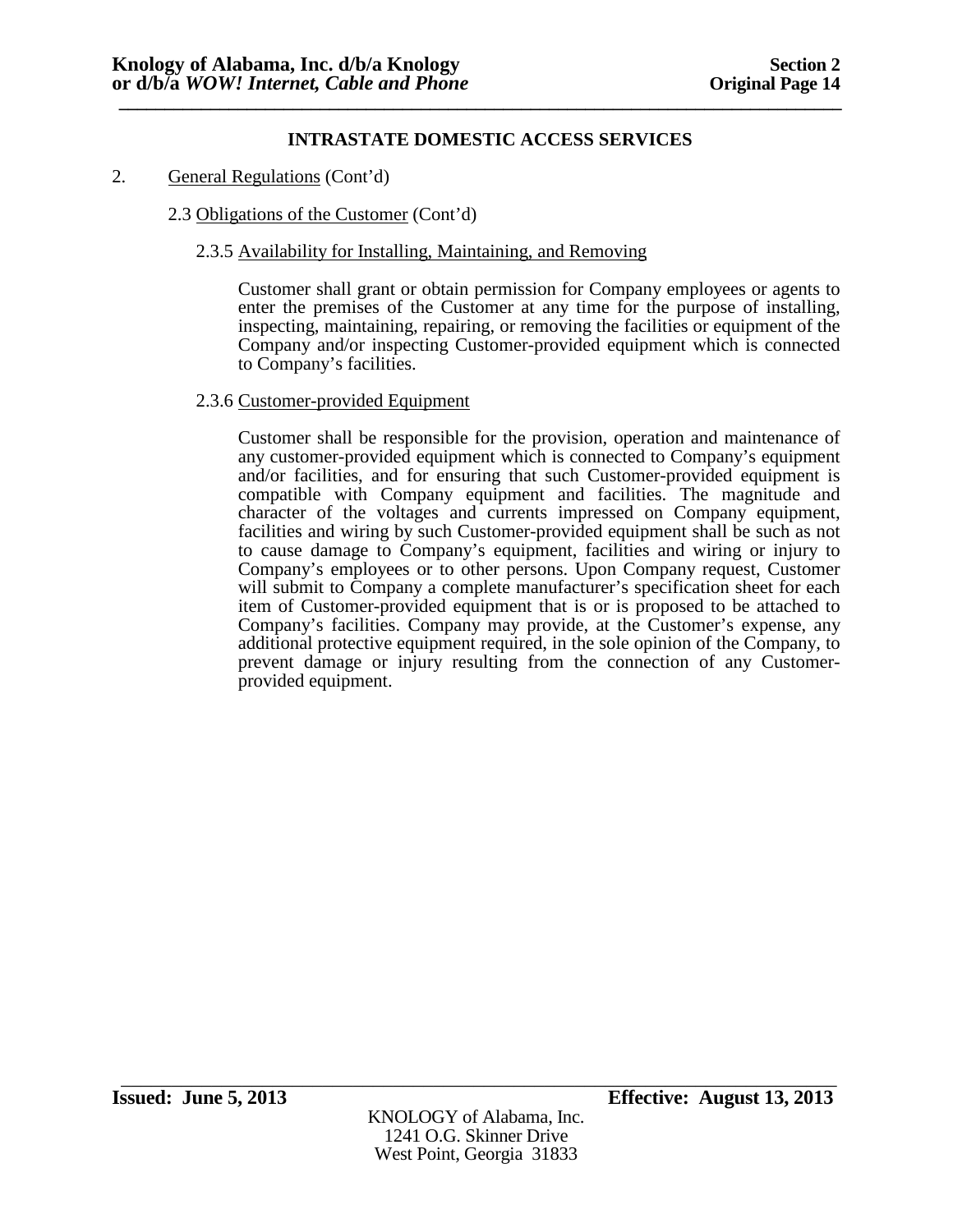- 2. General Regulations (Cont'd)
	- 2.3 Obligations of the Company (Cont'd)
		- 2.3.7 Coordination with Respect to Network Contingencies

Customer shall cooperate with the Company to plan, coordinate and undertake any actions required to maintain maximum network capability following natural or manmade disasters which affect telecommunications services.

### 2.3.8 Indemnification of the Company by the Customer and the End User

With respect to any service or facility provided by the Company, the Customer and the End User shall indemnify, defend and hold harmless the Company from and against all claims, actions, damages, liabilities, costs and expenses, for:

(a) death or injury of any person, to the extent caused by or resulting from the any loss, destruction or damage to property of the Customer or any third party, or the negligent or intentional act or omission of the Customer, its employees, agents, representatives or invites; and

(b) any claim, loss, damage, expense or liability for infringement of any copyright, patent, trade secret, or any proprietary or intellectual property right of any third party, arising from any act or omission by the Customer, including without limitation, use of the Company's services and facilities in a manner not contemplated by this tariff or any agreement between Customer and Company.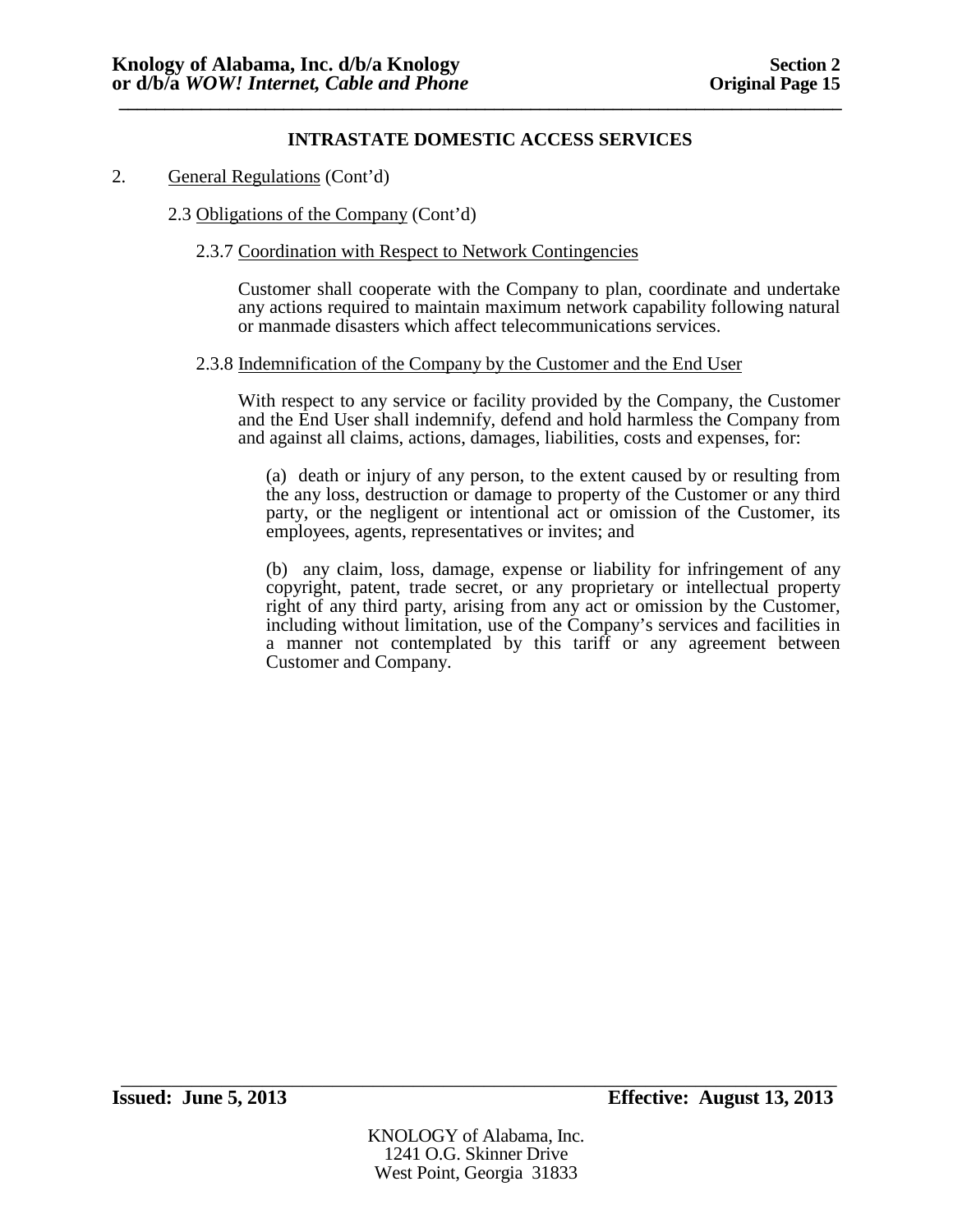2. General Regulations (Cont'd)

2.3 Obligations of the Customer (Cont'd)

2.3.9 Jurisdictional Report - Switched Access

The Customer must indicate a Percent of Intrastate Use (PSU) factor in a whole number (i.e. a number 0 - 100) when ordering Switched Access Service. A Customer provided PSU factor is required on each Access Service Request.

Where jurisdiction can be determined from the call detail, the Company will develop a projected PSU factor from the call detail which will be used to bill the Customer. Where call detail is insufficient to determine the jurisdiction, the Customer will provide a Jurisdictional Report indicating the projected PSU factor in whole number. The Company will use the Jurisdictional Report to bill all intrastate and intrastate rates and/or nonrecurring charges until the Company receives a revised report from the Customer. The following regulations govern such estimates, their reporting by the customer and cases where the Company will develop jurisdictional percentages.

(1) General

Except where the Company measured access are used as set forth following, the Customer shall update its PSU as set forth in (2) or (3) following and such report will be used for billing purposes until the customer reports a different projected intrastate percentage. The revised report will serve as the basis for future billing and will be effective on the next bill date. No prorating or back billing will be done based on the report.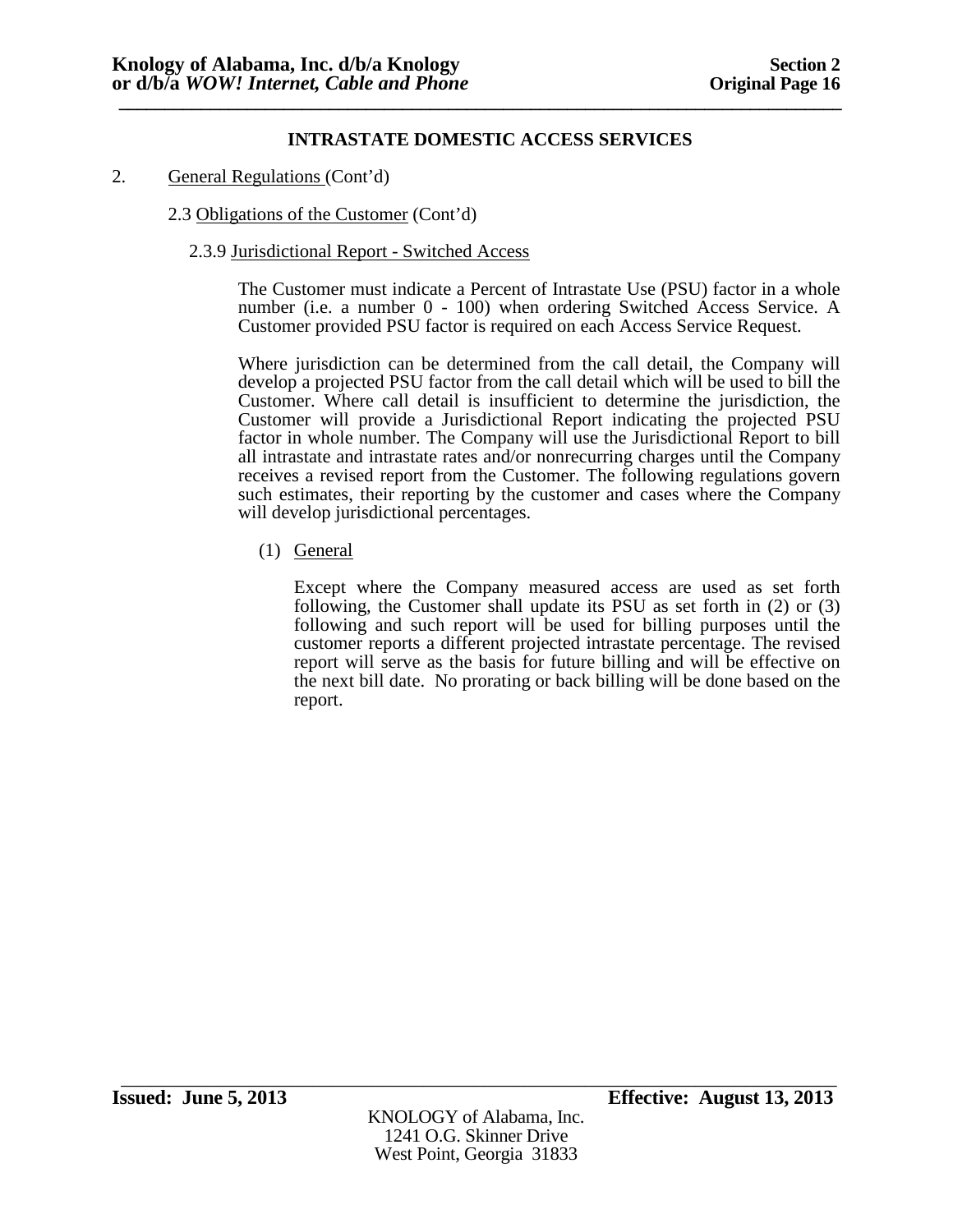- 2. General Regulations (Cont'd)
	- 2.3 Obligations of the Customer (Cont'd)
		- 2.3.9 Jurisdictional Report-Switched Access (Cont'd)

Effective on the first of January, April, July and October of each year the customer shall update the intrastate jurisdictional report. The customer shall forward to the Company, to be received no later than fifteen (15) days after the first of each such month, a revised report showing the intrastate and intrastate percentage of use for the past three months ending the last day of December, March, June and September, respectively, for each service arranged for intrastate use.

Except where the Company is billing according to actuals by jurisdiction, the revised report will serve as the basis for the next three months billing and will be effective on the bill date for that service. No prorating or back billing will be done based on the report.

If the customer does not supply the reports, the Company will assume the percentages to be the same as those provided in the last quarterly report. For those cases in which a quarterly report has never been received from the customer, the Company will assume the percentages to be the same as those provided in the order for service as set forth in (2) following.

The percentages described in (2) through (4) following are applied to usage rated Carrier Common Line, Information Surcharge, Local Switching, Tandem Switched Transport and Residual Interconnection charges. Separate PSUs are required for flat rated Entrance Facilities, Direct Trunked Transport and Multiplexers.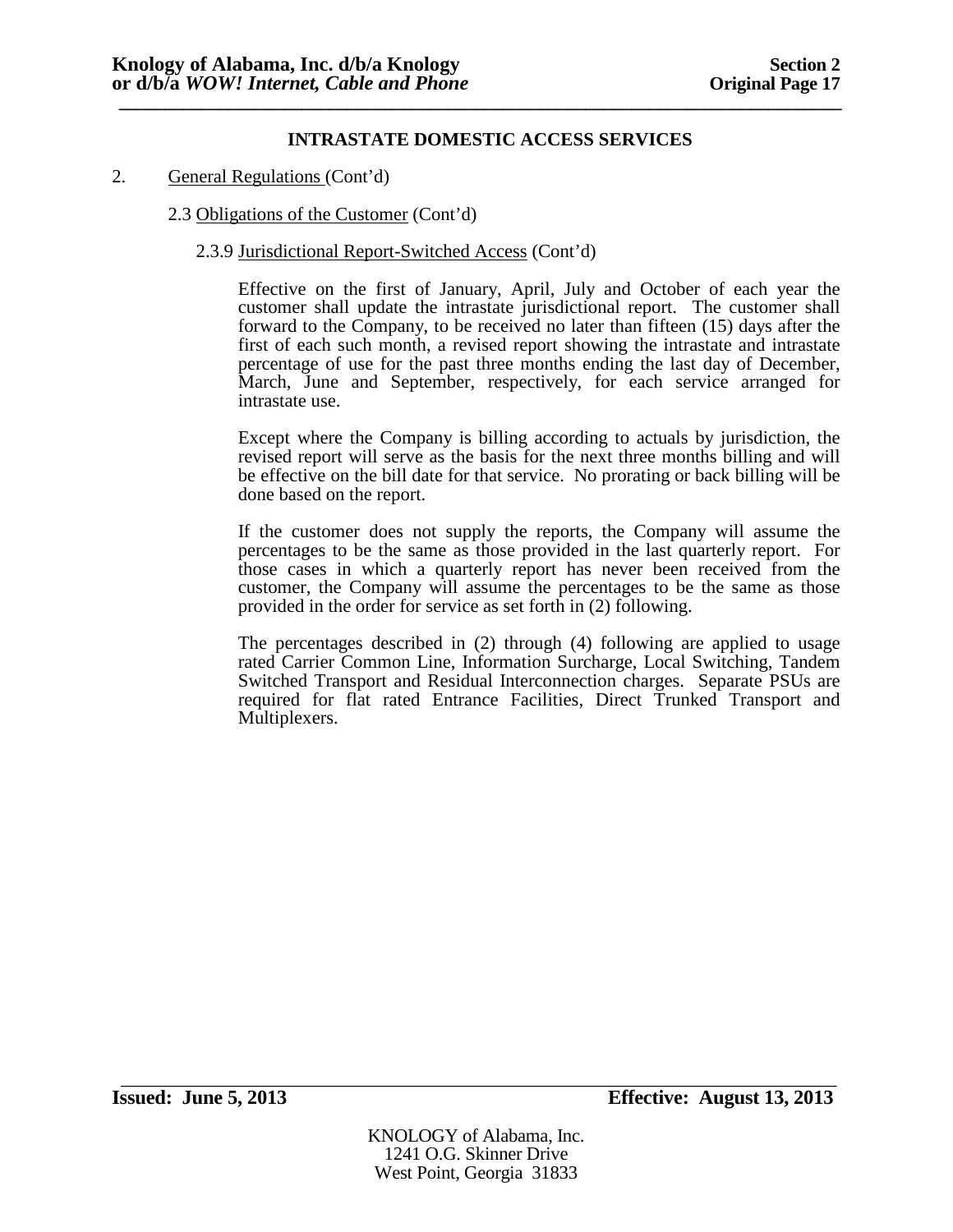- 2. General Regulations (Cont'd)
	- 2.3 Obligations of the Customer (Cont'd)
		- 2.3.9 Jurisdictional Report-Switched Access (Cont'd)
			- (2) Feature Group D

When a customer orders Feature Group D Switched Access Service(s) the customer may provide the projected Percent Intrastate Usage (PSU) for each end office in its order. The Company, where the jurisdiction can not be determined from the call detail, will determine the projected PSU as follows:

- (a) For originating access minutes, the projected intrastate percentages will be developed on a monthly basis by end office where the Feature Group D Switched Access Service access minutes are measured by dividing the measured intrastate originating access minutes respectively by the total originating access minutes, when the call detail is adequate to determine the appropriate jurisdiction.
- (b) For terminating access minutes, the data used by the Company to develop the projected intrastate percentages for originating access minutes will be used to develop the projected usage percentages for such terminating access minutes.
- (c) When the customer has both intrastate and intrastate Operator Services traffic, the percentage intrastate usage determined for the customer's FGD service will be applied to the customer's Operator Services charges.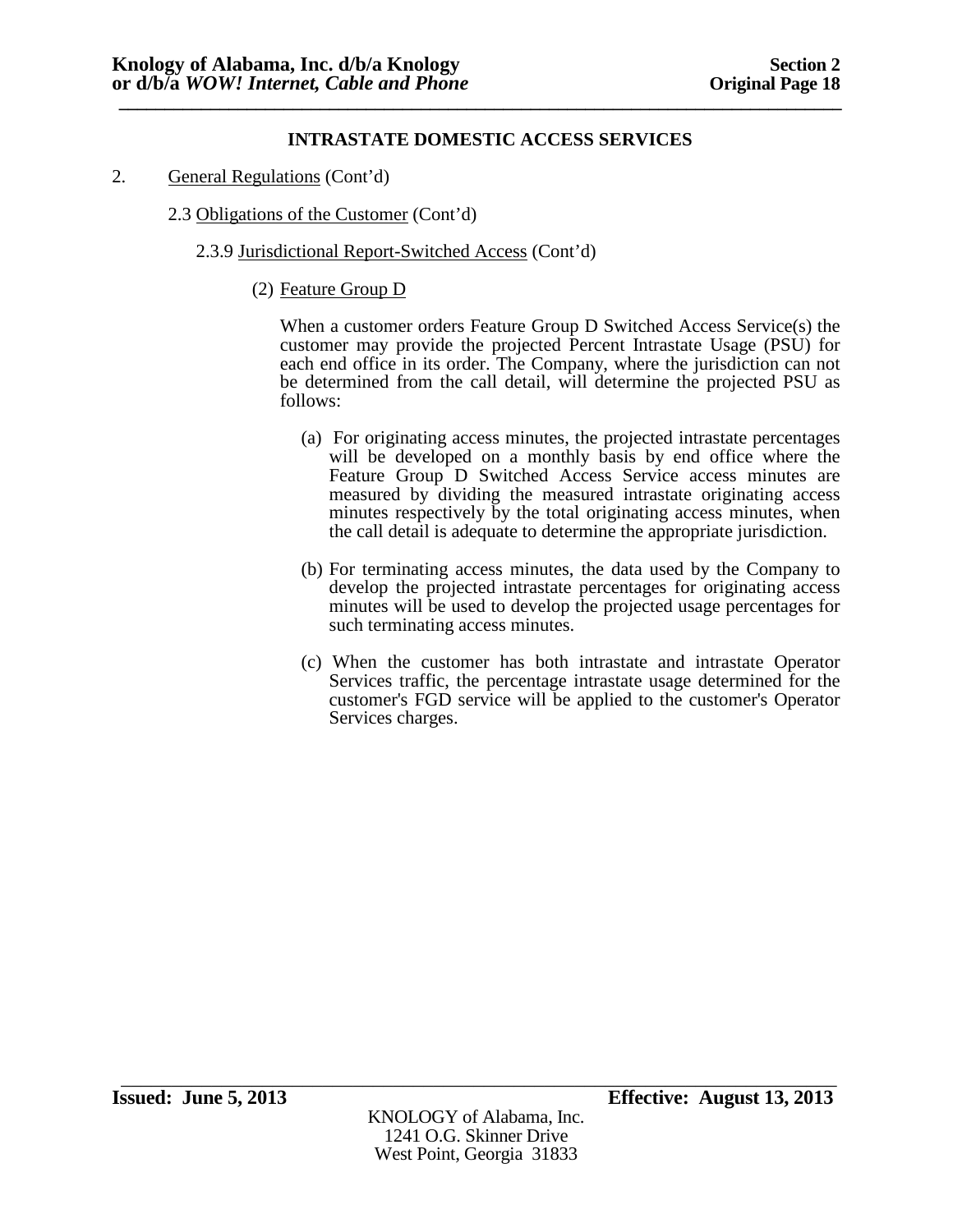- 2. General Regulations (Cont'd)
	- 2.3 Obligations of the Customer (Cont'd)

# 2.3.9 Jurisdictional Report-Switched Access (Cont'd)

(3) Directory Assistance Service

When a customer orders Directory Assistance Service, the customer shall in its order, provide the projected intrastate percentage for terminating use in a whole number (a number of 0 through 100) for each Directory Access Service group ordered. (A method the customer may wish to adopt could be to use its terminating traffic from its premises to the involved Directory Assistance Location and calculate the projected intrastate percentage as set forth in (2) preceding.)

(4) All Other Type of Access Service

The customer must provide the Company with a projected PSU for all other type of access including 500, 700, 800, 888, 900, etc.

2.3.10 Determination of Jurisdiction of Mixed Use Special Access Service

When an ASR is submitted for intrastate and intrastate Special Access Service, the Customer will provide to the Company an estimate of whether the intrastate traffic will comprise more than 10 percent or less than 10 percent of total traffic:

- (a) If the Customer estimated that the intrastate traffic on the service involved constitutes less than 10 percent of the Customer's total traffic on that service, the service will be provided in accordance with the applicable rules and regulations of the Company's state access tariff.
- (b) If the Customer estimates that the intrastate traffic on the service involved constitutes more 10 percent or more of the Customer's total traffic on that service, the service will be provided in accordance with the applicable rules and regulations of this tariff.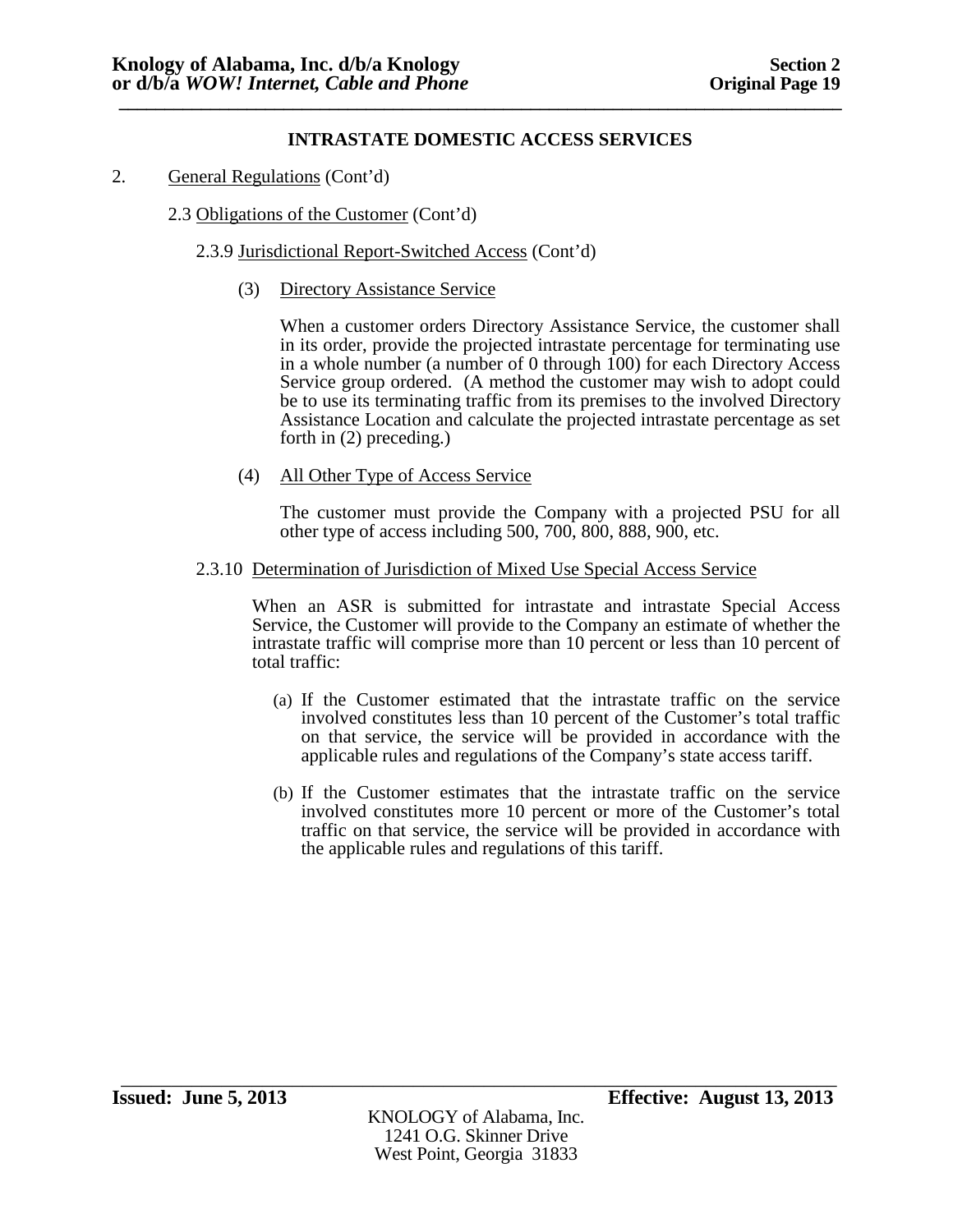# 2. General Regulations (Cont'd)

# 2.3 Obligations of the Customer (Cont'd)

# 2.3.11 Jurisdictional Reports Verification

For Switched Access Service, if a billing dispute arises concerning the projected intrastate percentage, the Company will ask the Customer to provide the data the customer uses to determine the projected intrastate percentage. The Customer will supply the data within 30 days of the Company request.

The Customer shall keep records of call detail from which the percentage of intrastate use can be ascertained and, upon request of the Company, shall make the records available for inspection as reasonably necessary for purposes of verification of the percentages. The Company reserves the right to conduct an audit at any time during the year.

For Special Access Service, if a billing dispute arises or a regulatory commission questions the projected PSU factor, the Company will ask the Customer to provide that data the Customer used to determine the intrastate percentage. The Customer shall supply the data within 30 days of the Company request. The Customer shall keep records of system design and functions from which the percentage was determined, and, upon request of the Company, shall make the records available for inspection as reasonably necessary for purposes of verifications of percentages.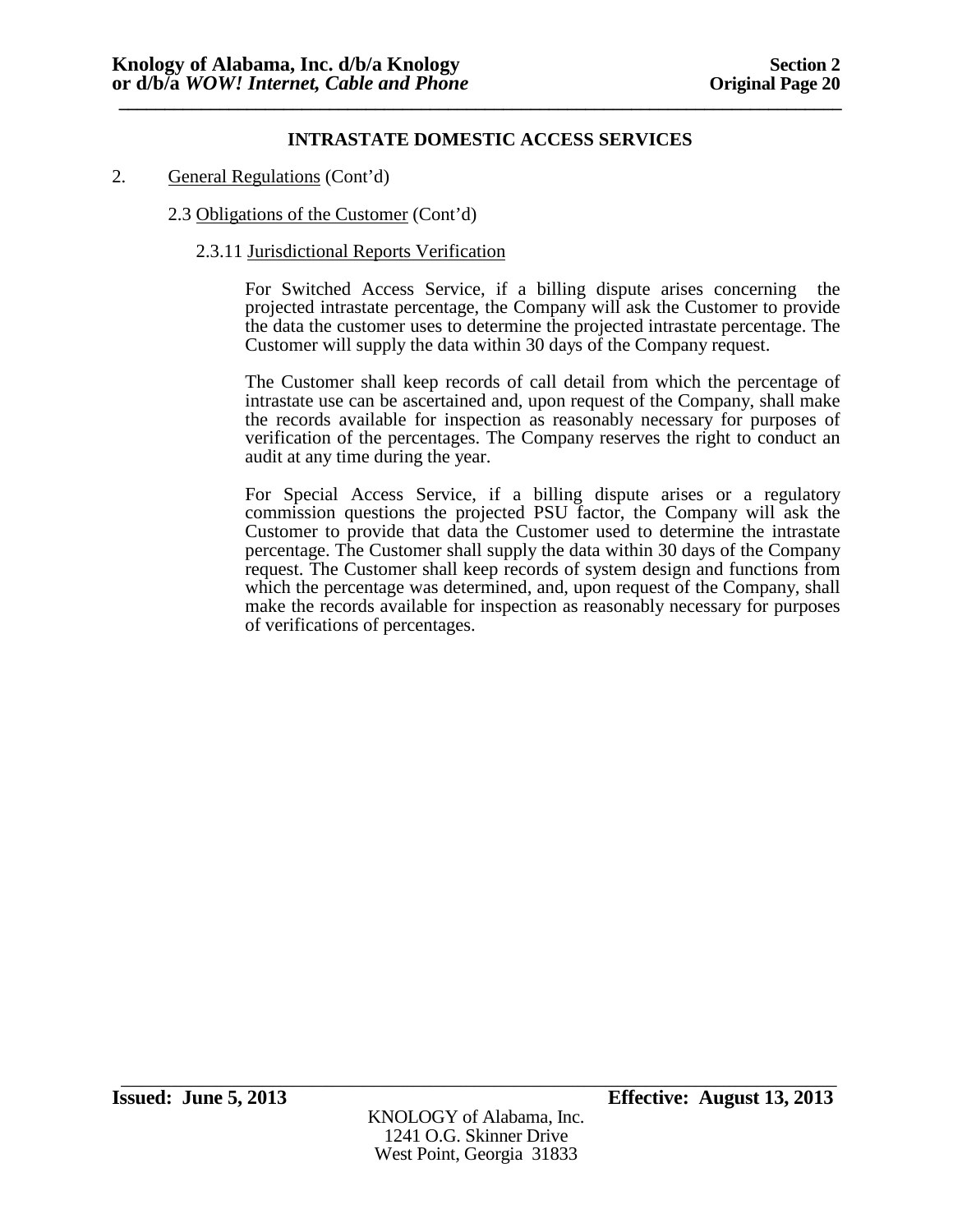2. General Regulations (Cont'd)

# 2.3 Obligations of the Customer (Cont'd)

2.3.12 Payment of Service Charges imposed by another Entity

The Customer shall be responsible for the payment of service charges imposed on the Company by another entity, for visits to the Customer Premises when the service difficulty or trouble report results from the use of equipment or facilities provided by any party other than the Company, including but not limited to the Customer.

## 2.3.13 Ordering Where More than One Company is Involved

The Company, at its option, can require a Customer to order access services that require the provisioning by more than one Exchange Carrier, to directly request such provisioning directly from each Exchange Carrier.

### 2.3.14 Rating and Billing of Access Services Where More than One Company is Involved

All charges for services provided by each Company are billed under each Exchange Carrier's applicable tariffs. Under a Meet Point Billing Arrangement, the Company will only bill for charges for traffic carried between the Company Local Switching Center and the End User.

In the event that the Company accepts responsibility for ordering, the Company will notify the Customer of: 1) The meet point option that will be used; 2) The Carrier(s) that will render the bill(s); 3) The Carrier(s) to whom payment should be remitted; and 4) the Carrier(s) that will provide the bill inquiry function. The Company shall provide such notification at the time orders are placed for Access Service. Additionally, the Company shall provide this notice in writing 30 days in advance of any changes in the arrangement.

Rating and Billing of Service: Each company will provide its portion of access service based on the regulations, rates and charges contained in its respective Access Service tariff, subject to the following rules, as appropriate.

The application of non-distance sensitive rate elements varies according to the rate structure and the location of the facilities involved.

When rates and charges are listed on a per minute basis, the Company's rates and charges will apply to traffic originating from the Customer's Premises and terminating at the End User's premises, and vice versa.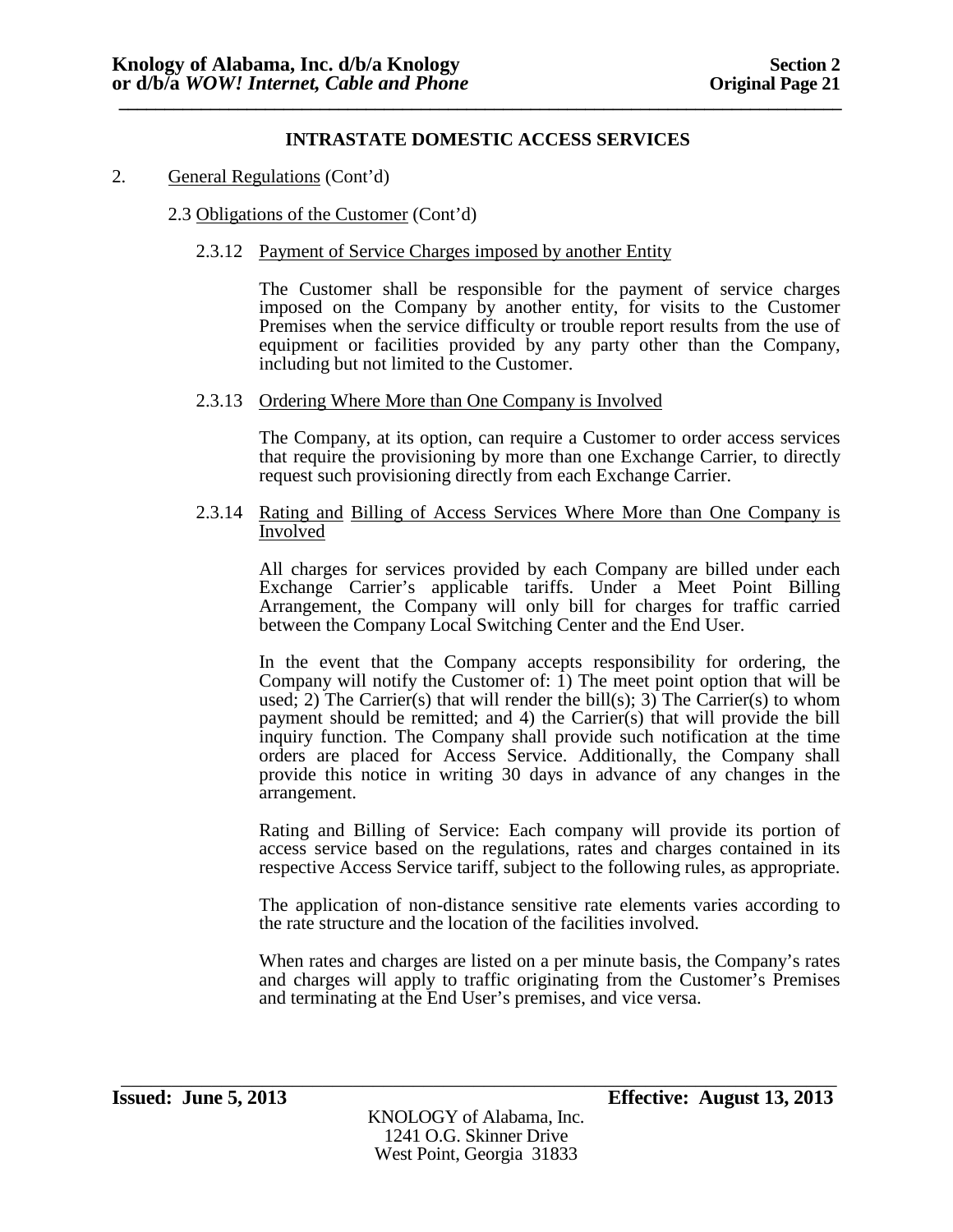2. General Regulations (Cont'd)

### 2.4 Prohibited Use

Customer shall not use or allow the use of Company's facilities or equipment installed at the Customer's premises for any purpose other than for which the Company provides it, without the prior written consent of the Company

- (A) The services the Company offers shall not be used for any unlawful purpose or for any use as to which the Customer has not obtained all required governmental approvals, authorizations, licenses, consents and permits, or used in an abusive manner. Abusive use includes:
	- (1) The use of the service of the Company for a call or calls, anonymous or otherwise, in a manner reasonably expected to frighten, abuse, torment, or harass another;
	- (2) The use of the service in such a manner as to interfere unreasonably with the use of the service by one or more other Customers.
- (B) The Company may require applicants for service who intend to use the Company's offerings for resale and/or shared use to file a letter with the Company confirming that their use of the Company's offerings complies with relevant laws and commission regulations, policies, orders, and decisions.
- (C) The Company may require a Customer to immediately shut down its transmission of signals if said transmission is causing interference to others.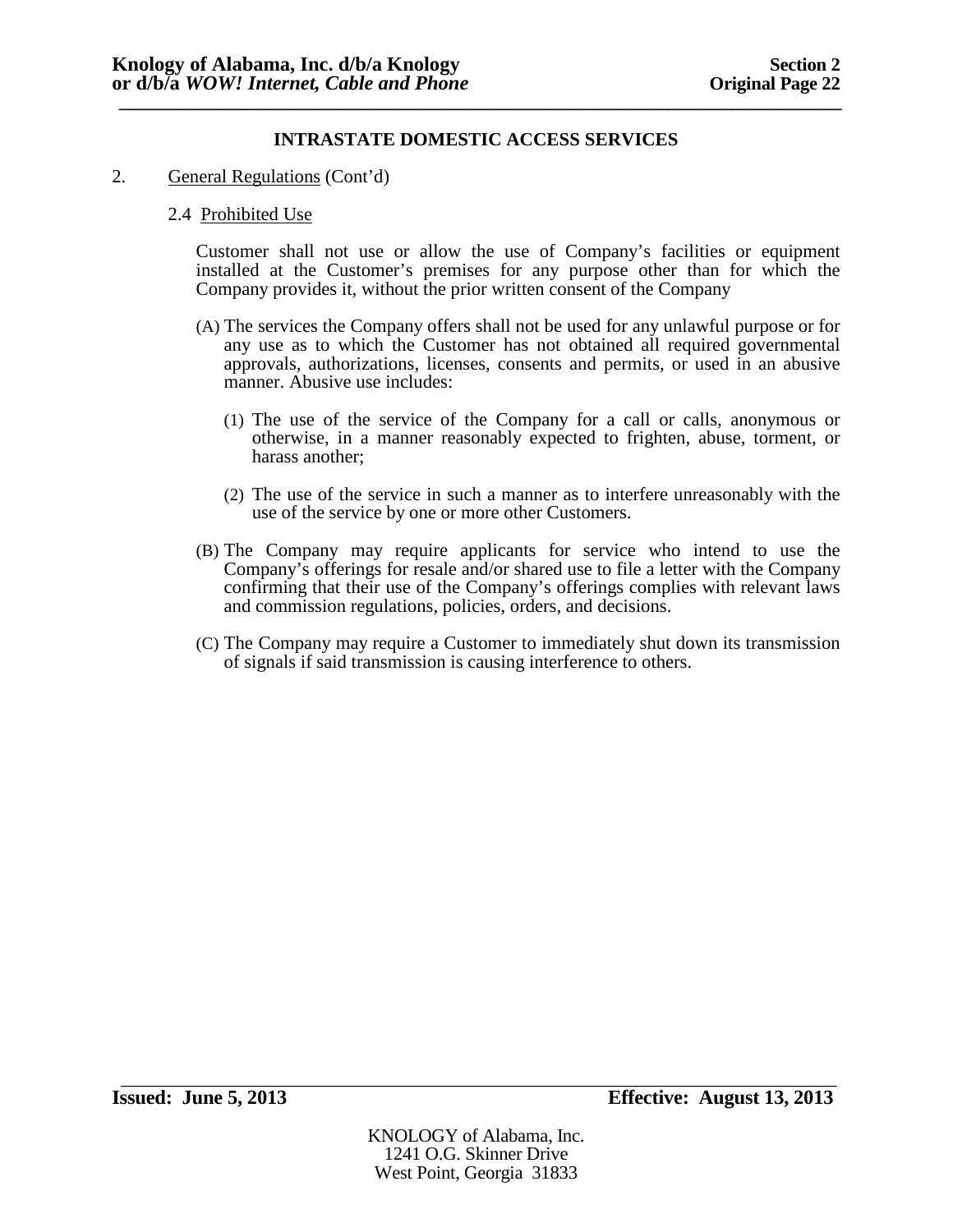# 2. General Regulations (Cont'd)

# 2.5 Interconnection

Service furnished by the Company may be interconnected with services or facilities of other authorized communications common carriers and with private systems, if authorized by the Company and subject to technical limitations established by the Company. Service furnished by such interconnection is not part of a joint undertaking with such other common carriers or systems. The Company does not undertake to provide any special facilities, equipment, or services to enable the Customer to interconnect the facilities or the equipment of the Company with services or facilities of other common carriers or with private systems.

# 2.6 Inspection, Testing and Adjustment

The Company may, upon reasonable notice, make such tests and inspections as may be necessary to determine whether the terms and conditions of this tariff are being complied with in the installation, operation or maintenance of the Customer's or the Company's facilities or equipment. The Company may interrupt service at any time, without penalty or liability, due to the departure from or reasonable suspicion of the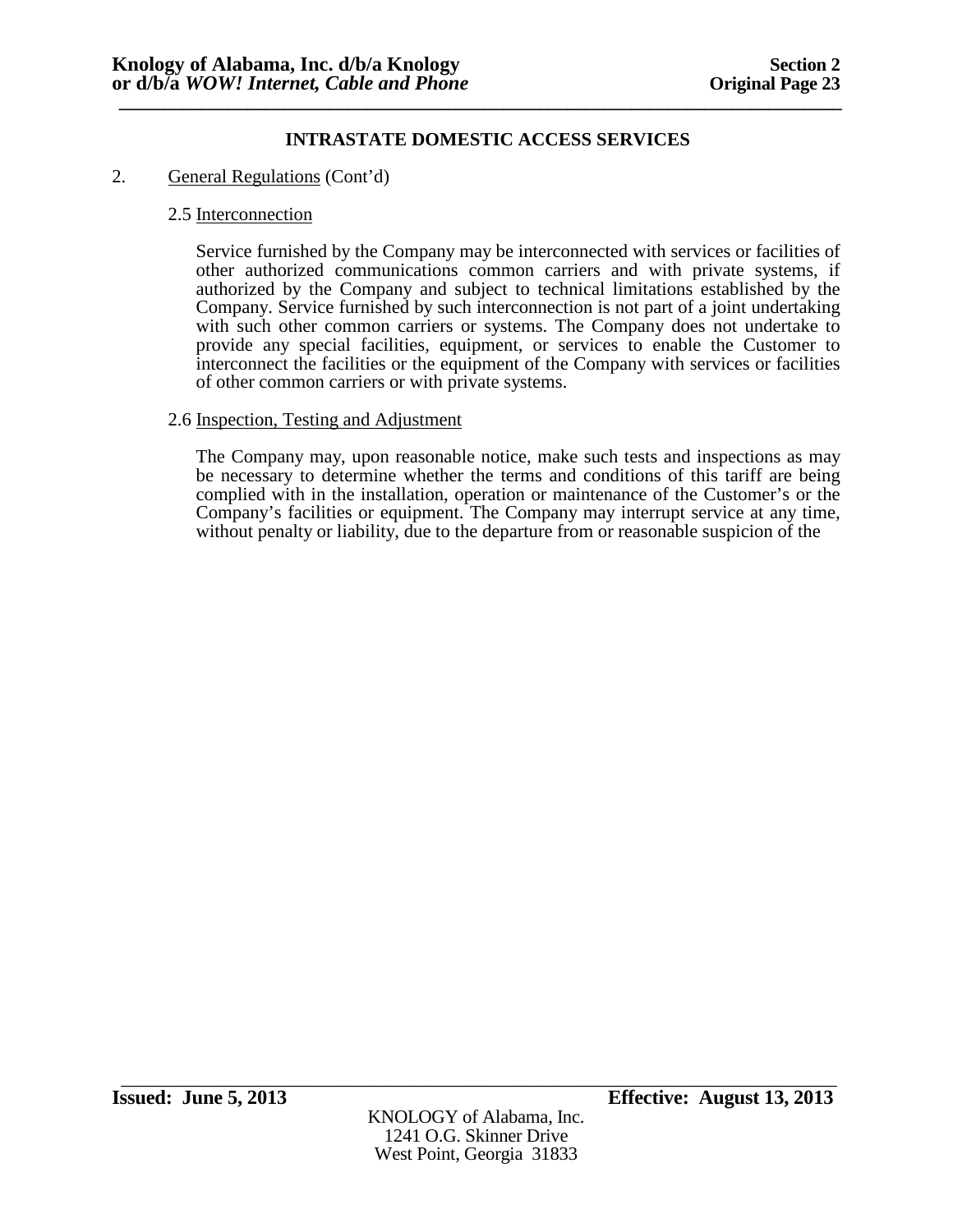- 2. General Regulations (Cont'd)
	- 2.7 Payment Arrangements and Credit Allowances
		- 2.7.1 Payment of Rates, Charges, and Deposits
			- (A) Responsibility for Charges

Charges for installations, service connections, moves, rearrangements, and prepaid services, where applicable, are payable upon demand to the Company or its authorized agent. Billing thereafter will include recurring charges and actual usage as defined in this tariff.

The Customer is responsible for payment of all charges for services and equipment furnished to the Customer by the Company.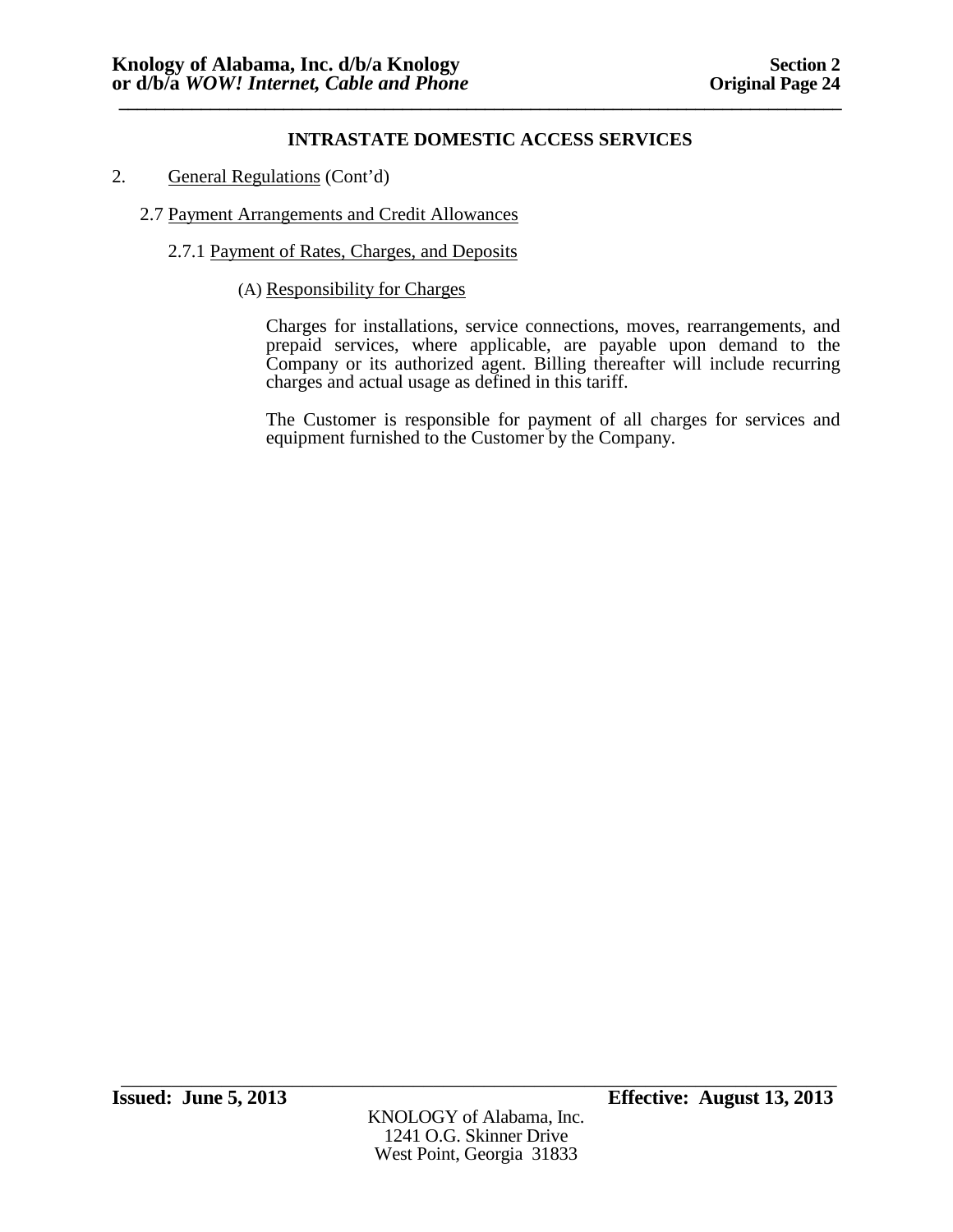- 2. General Regulations (Cont'd)
	- 2.7 Payment Arrangements and Credit Allowances (Cont'd)
		- 2.7.1 Payment of Rates, Charges, and Deposits (Cont'd)

The Company shall bill on a current basis all charges incurred by and credits due to the Customer under this tariff attributable to services established or disconnected during the preceding billing period. In addition, the Company shall bill in advance charges for all services to be provided during the ensuing billing period except for charges associated with service usage which will be billed in arrears.

(B) Payment for Service

All charges due by the Customer are payable to the Company or any agent duly authorized to receive such payments. Any objections to billed charges must be promptly reported to the Company or its billing agent. Adjustments to Customer's bills shall be made to the extent that circumstances exist which reasonably indicate that such changes are appropriate. The Customer shall pay outstanding charges in full within 30 days of the invoice date.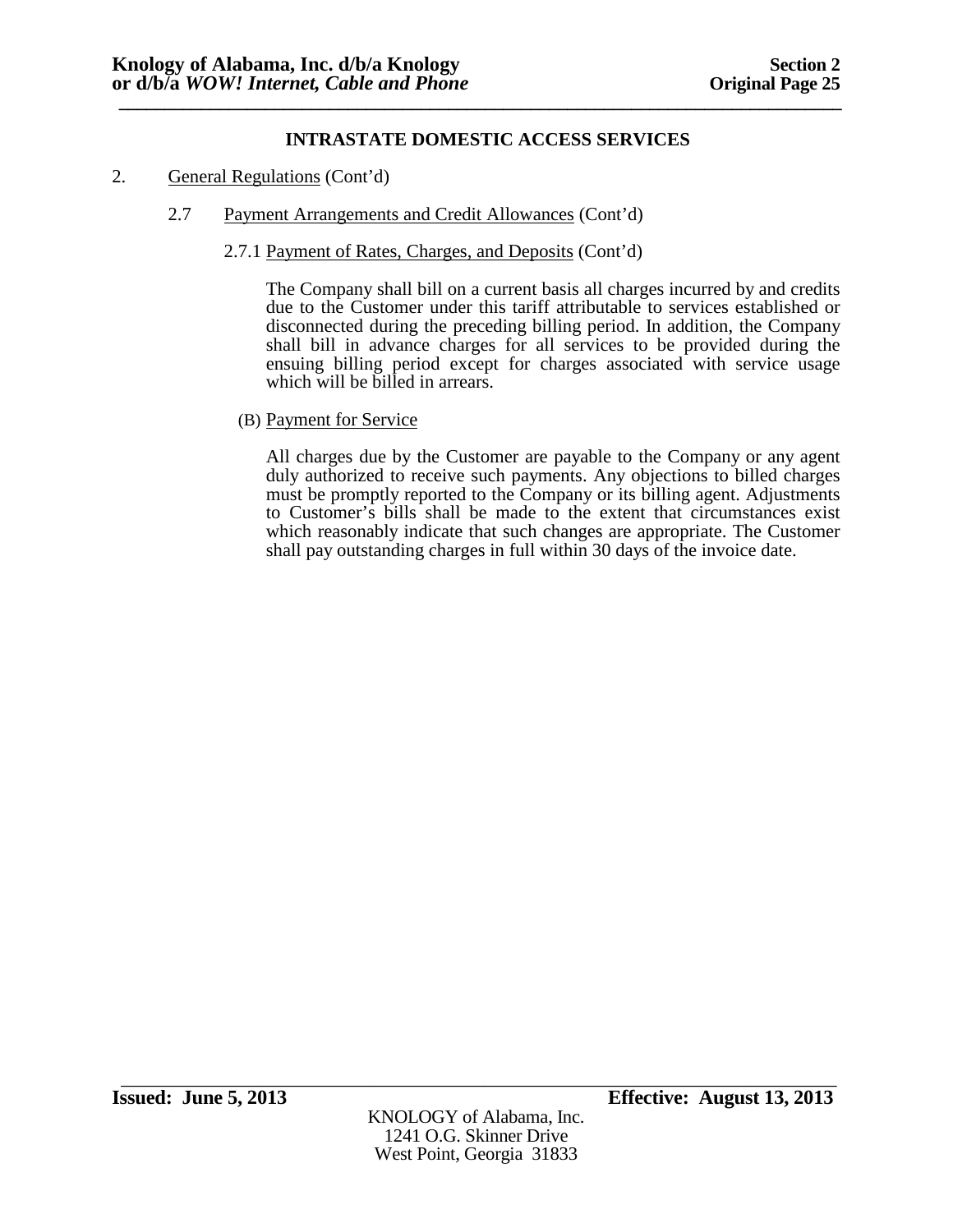### **\_\_\_\_\_\_\_\_\_\_\_\_\_\_\_\_\_\_\_\_\_\_\_\_\_\_\_\_\_\_\_\_\_\_\_\_\_\_\_\_\_\_\_\_\_\_\_\_\_\_\_\_\_\_\_\_\_\_\_\_\_\_\_\_\_\_\_\_\_\_\_\_\_\_\_\_\_\_\_ INTRASTATE DOMESTIC ACCESS SERVICES**

- 2. General Regulations (Cont'd)
	- 2.7 Payment Arrangements & Credit Allowances (Cont'd)
		- 2.7.1 Payments of Rates, Charges, & Deposits (Cont'd)

# (C) Deposits

The Company reserves the right to examine the credit record of the Customer. If the Customer's financial condition or credit history is unknown or unacceptable to the Company, the Customer may be required to provide the Company with a security deposit which the Company may apply against overdue charges. The amount of the security deposit shall not exceed the actual or estimated rates and charges for the service for a two month period. The fact that a security deposit has been made in no way relieves the customer from complying with the Company's regulations as to the prompt payment of bills at presentation. At any time, at its option, the Company may return the deposit or credit it to the Customer's account. When the service to the Customer is terminated, the amount of deposit will be credited to the Customer's account and any credit balance which may remain will be refunded.

(D)Taxes and Fees

The Company reserves the right to bill any and all applicable taxes and fees in addition to normal rates and charges for services provided to the Customer. Taxes and fees include, but are not limited to: Federal Excise Tax, State Sales Tax, Municipal Tax, and Gross Receipts Tax. Such taxes and fees are in addition to rates as quoted in this tariff and will be itemized separately on Customer invoices.

- 2.7.2 Credit Allowance for Service Interruptions
- 2.7.2.1 An interruption period begins when the Customer reports a circuit, service or facility to be interrupted and releases it for testing and repair. An interruption period ends when the circuit, service or facility is operative. If the Customer reports an interruption but declines to release the circuit, service or facility for testing and repair, no interruption period will be deemed to exist.
- 2.7.2.2 A credit allowance is applied on a pro rata basis, dependent on the duration of the interruption, against the monthly recurring charges payable by customer under this tariff, and shall be expressly indicated on the next Customer bill. Only those facilities on an interrupted portion of a circuit, service or facility will receive a credit.
- 2.7.2.3 For the calculation of credit allowance, every month is considered to have 30 days. A credit allowance will be calculated for any service interruption.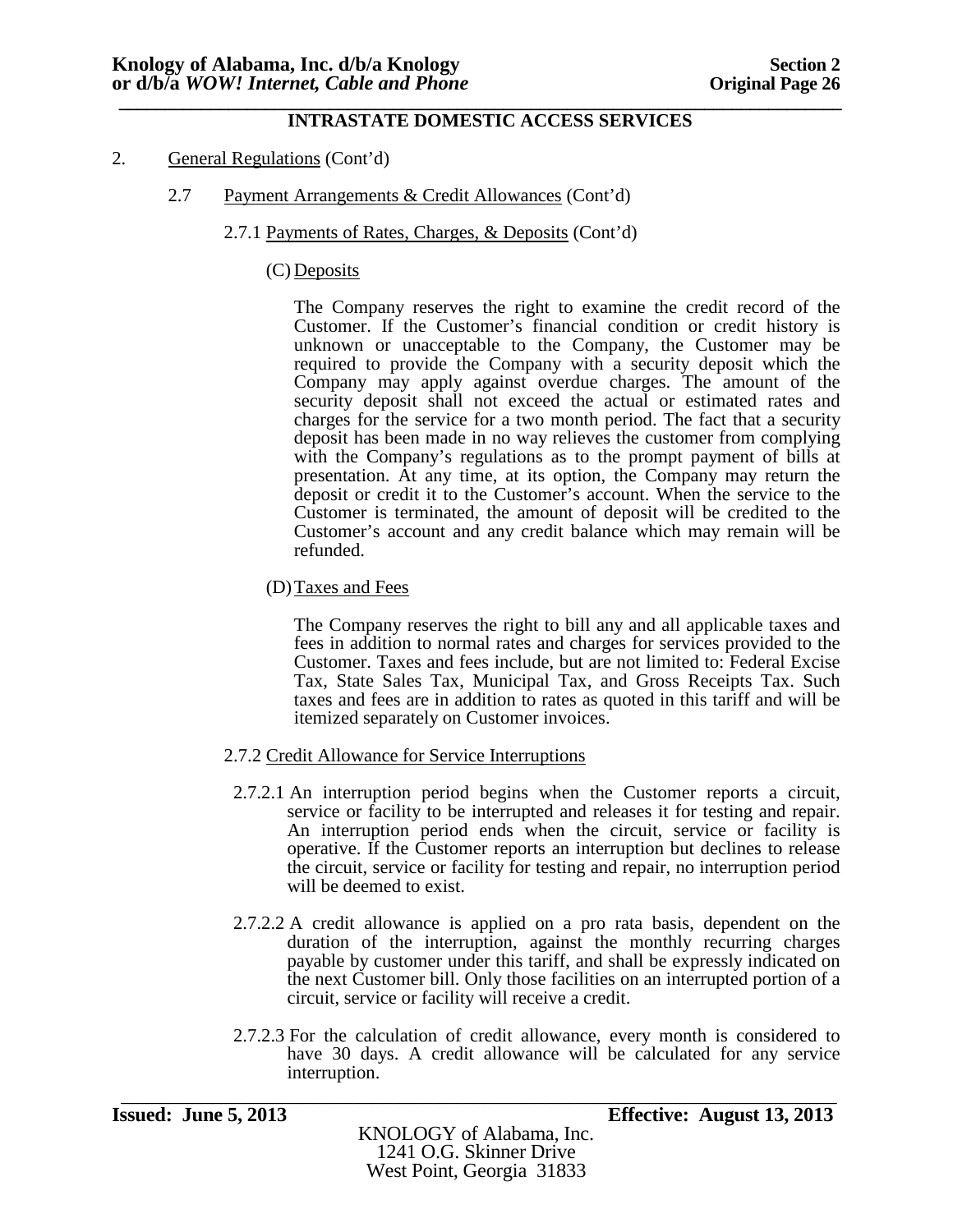- 2. General Regulations (Cont'd)
	- 2.7 Payment Arrangements and Credit Allowances (Cont'd)
		- 2.7.3 Interest on Customer Overpayments

A Customer who makes a payment to the Company in excess of the correct charge for telephone service, which overpayment was caused by erroneous billing by the Company, shall be paid interest on the amount of the overpayment. The rate of interest on such amount shall be the greater of the unadjusted customer deposit rate or the applicable late payment rate. The interest shall be paid from the date when the Customer overpayment was made, adjusted for any changes in the deposit or late payment charge rates and compounded monthly until the date when the overpayment is refunded within 30 days after such overpayment is received by the Company.

## 2.8 Cancellation of Service or Application for Service

# (A) Cancellation of Service

The Customer may have service discontinued upon written notice to the Company. The Company shall hold the Customer responsible for payment of all bills for service furnished until the cancellation date specified by the Customer or until the date that the written cancellation notice is received, whichever is later. If Customer cancels a service order or terminates service before the completion of the term of service specified in the service order for any reasons, Customer agrees to pay to Company all costs, fees and expenses reasonably incurred in connection with special construction and with the term of service. In addition, Customer may be liable for termination charges up to a maximum amount equal to the total of charges applicable for the remaining term specified in the service order (discounted to present value).

(B) Cancellation of Application of Service

Applications for service are non-cancelable unless the Company otherwise agrees. Where the Company permits the Customer to cancel an application for service prior to start of service or prior to any special construction, no charges will be imposed except as may be specified in this section and Section 3.

Where, prior to cancellation by the Customer, the Company incurs any expenses in installing the service or in preparing to install the service that it otherwise would not have incurred, a charge equal to the costs the Company incurred, less net salvage, shall apply, but in no case shall this charge exceed the sum of the charge for the minimum period of services ordered, including installation charges, and all charges others levy against the Company that would have been chargeable to the Customer had service begun. These charges will be calculated and applied on a case by case basis.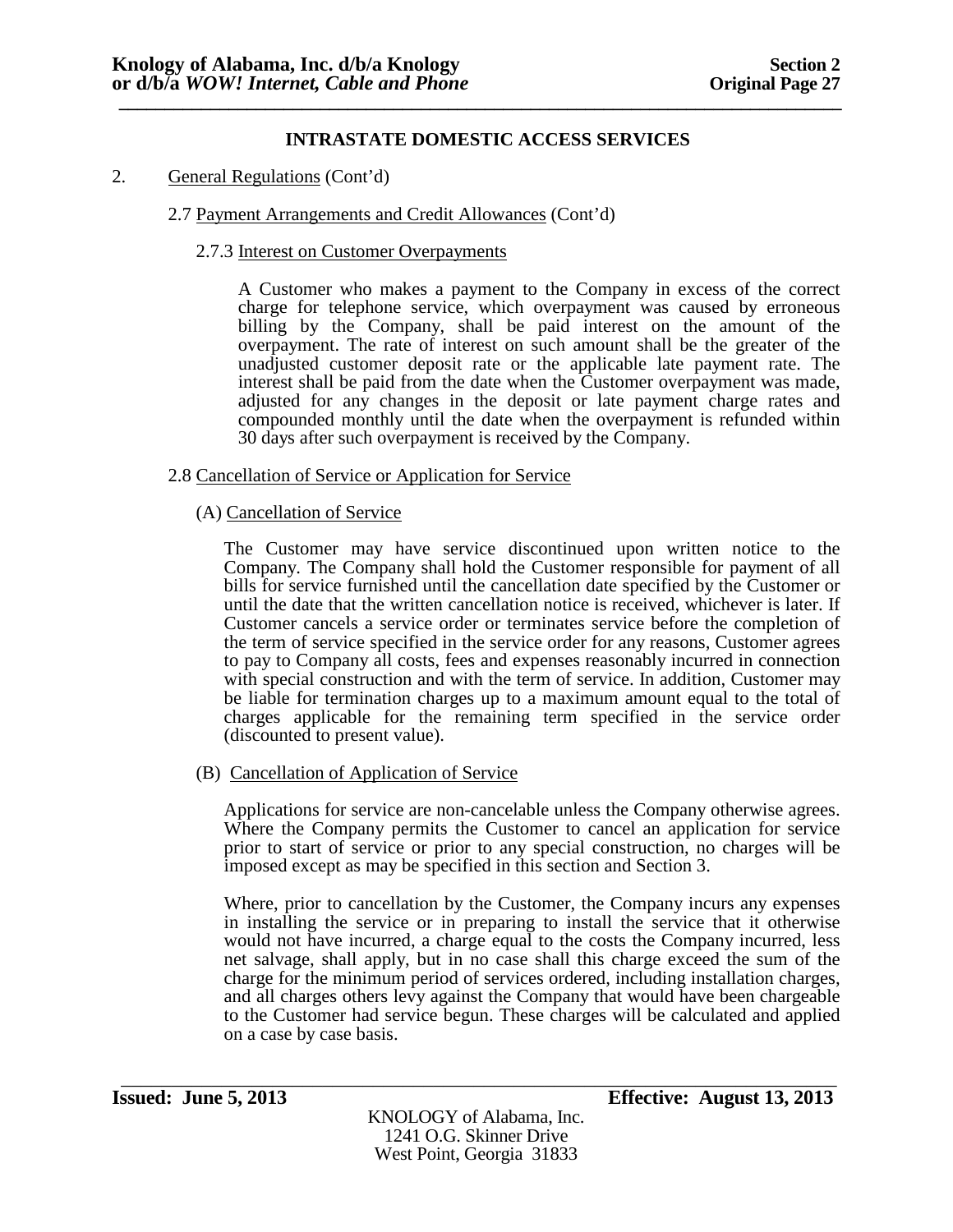# 2. General Regulations (Cont'd)

# 2.9 Refusal or Discontinuance by the Company

Service continues to be provided until canceled by the Customer, in writing, or until discontinued by the Company as set forth below. The Company reserves the right to discontinue service when necessitated by conditions beyond its control, or when the Customer is using the service in violation of the provisions of this tariff, or in violation of the law without incurring any liability. The Company may render bills subsequent to the termination of service for charges incurred before termination.

The Company reserves the right to discontinue service, limit service, or to impose requirements on Customers as required to meet changing regulatory or statutory rules and standards, or when such rules and standards have adverse material affect on the business or economic feasibility of providing service, as determined by the Company in its reasonable judgment without incurring any liability.

In addition, the Company may discontinue service without incurring any liability:

- 2.9.1 For Nonpayment: The Company, by written notice to the Customer and in accordance with applicable law may discontinue service or cancel an application for service without incurring any liability when there is an unpaid balance for service that is more than 30 days overdue.
- 2.9.2 For Lack of Use: The Company, by written notice to the Customer, may discontinue service in the same manner as provided for nonpayment of overdue charges if after sixty (60) days the service has not been used.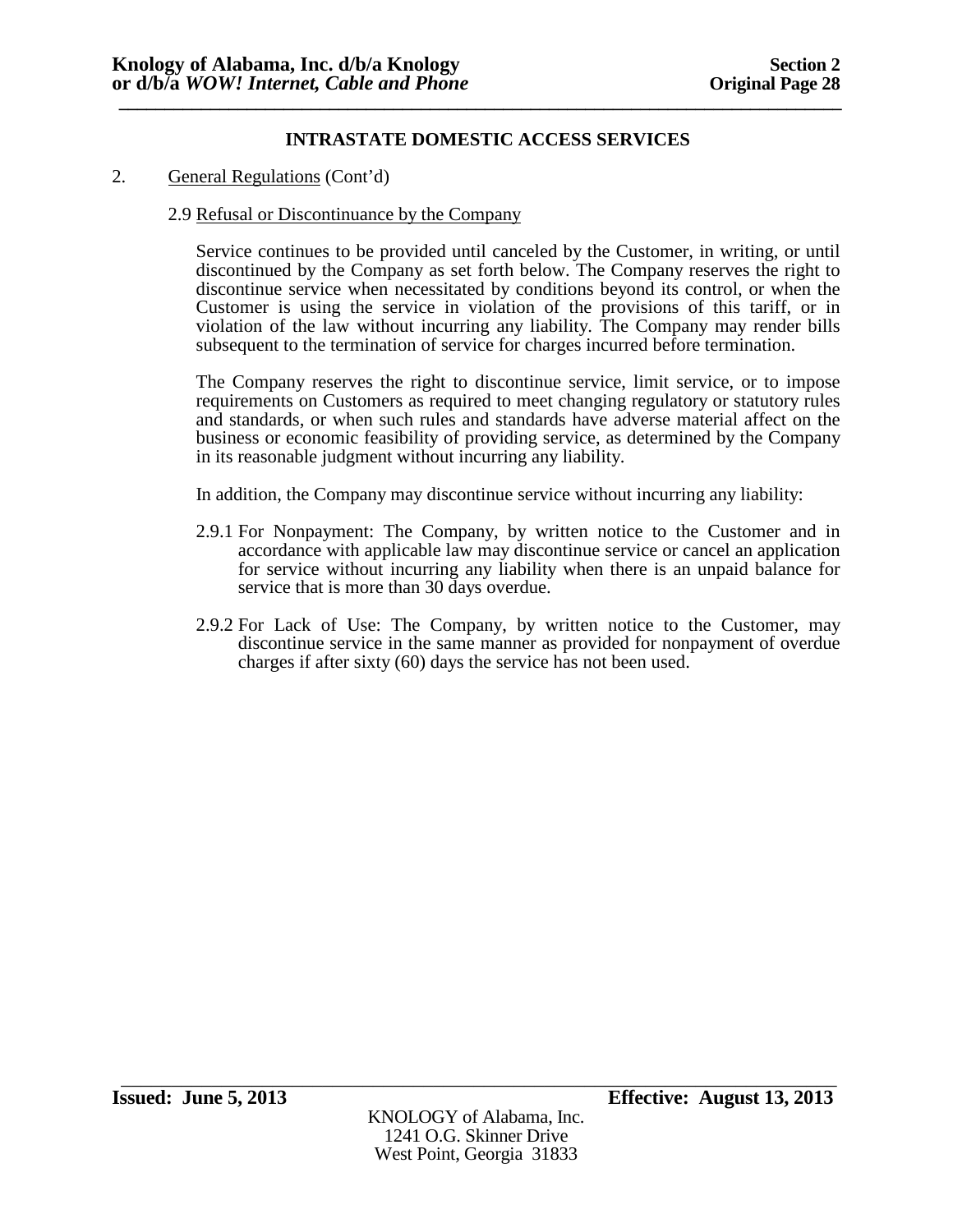- 2. General Regulations (Cont'd)
	- 2.9 Refusal or Discontinuance by the Company (Cont'd)
		- 2.9.3 For any violation of law or any of the provisions governing the furnishing if service under this tariff: The Customer shall be subject to discontinuance of service, without notice, for any violation of any law, rule, regulation or policy of any government authority having jurisdiction over service, or by reason of any order or decision of a court or other government authority having jurisdiction which prohibits the Company from furnishing such service.
		- 2.9.4 For the Company to comply with any order or request of any governmental authority having jurisdiction: The Customer shall be subject to discontinuance of service, without notice, for the Company to comply with any order or request of any governmental authority having jurisdiction.

When Access Service is provided by more than one Company, the companies involved in providing the joint service may individually or collectively deny service to a customer for nonpayment. Where the Company(s) affected by the nonpayment is incapable of effecting discontinuance of service without cooperation from the other joint providers of Switched Access Service, such other Company(s) will, if technically feasible, assist in denying the joint service to the Customer. Service denial for such joint service will only include calls originating or terminating within, or transiting, the operating territory of the Companies initiating the service denial for nonpayment.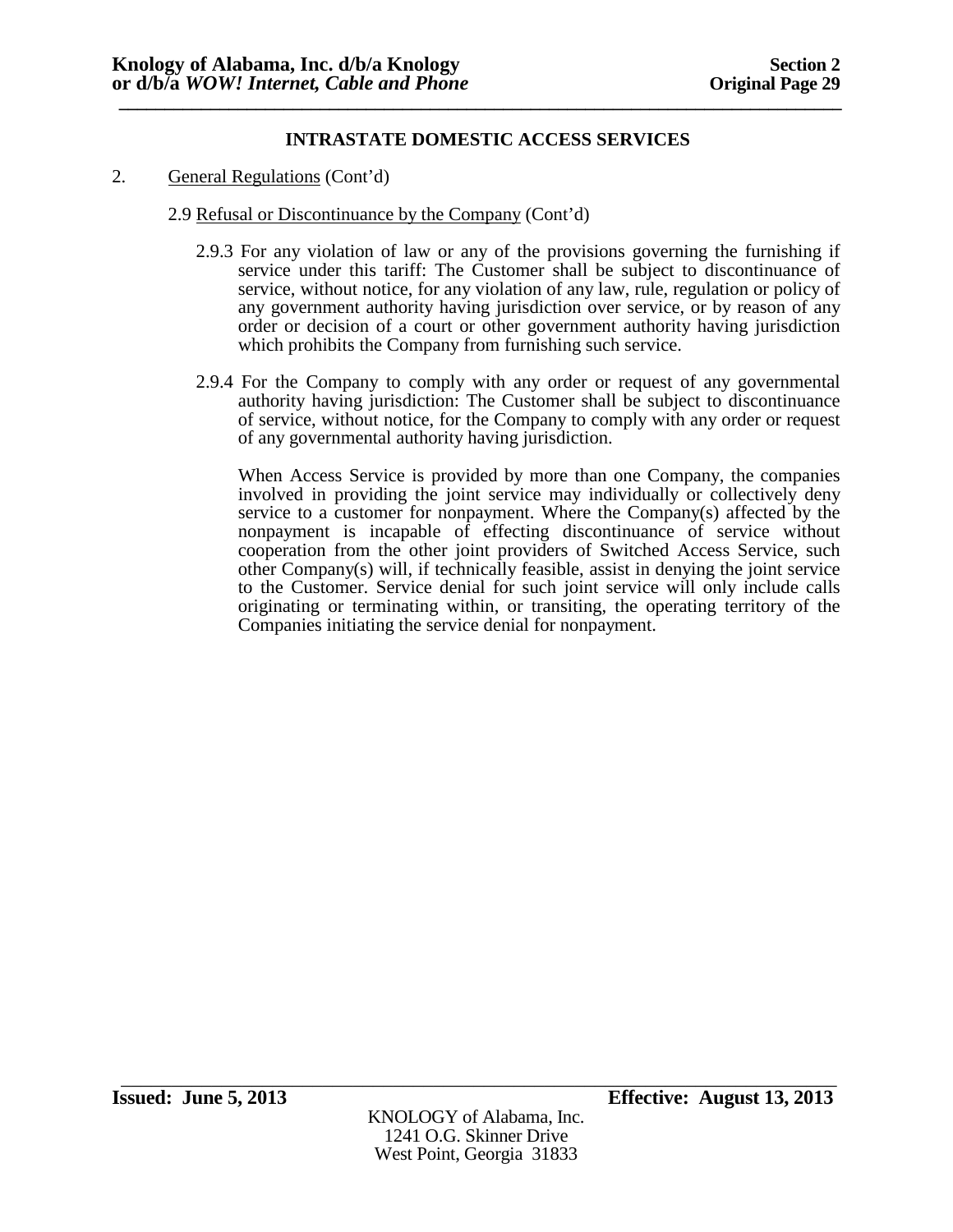# 2. General Regulations (Cont'd)

# 2.10 Restoration of Service

If service has been discontinued for nonpayment or as otherwise provided herein and the Customer wishes it continued, service shall, at the Company's discretion, be restored when all past due amounts are paid or the event giving rise to the discontinuance (if other than nonpayment) is corrected.

If a service is disconnected by the Company in accordance with Section 2.9 preceding and later restored, restoration of service will be subject to all applicable installation charges.

## 2.11 Changes in Equipment and Services

Upon receipt of a written request from Customer, Company will add, delete or change locations or features of specific circuits and/or equipment. Customer shall be liable for non recurring charges for such change. If a request for deletion of a service represents a cancellation prior to the applicable term of service, Customer will be subject to Company's termination charges.

### 2.12 Use of Recording Devices

Customer and Authorized Users who use recording devices do so at their own risk. A Customer or Authorized User may only use a recording device if the Customer or Authorized User complies with the requirements of this section and only if the Customer or Authorized User is able to connect or disconnect the recording device, or turn the recording device on or off, at will.

- 2.12.1 A Customer or Authorized User may record a conversation if the Customer or Authorized User obtains written or verbal consent to the recording of all parties to the conversation prior to or at the beginning of the conversation.
- 2.12.2 A distinctive recorder tone must be repeated at intervals of approximately fifteen (15) seconds to alert all parties to the conversation that a recording device is being used.
- 2.12.3 The requirements of 2.12.1 and 2.12.2 are waived for Broadcast licensees who use a recording device to record a conversation for broadcast if all parties to the conversation are aware that the conversation will be broadcast.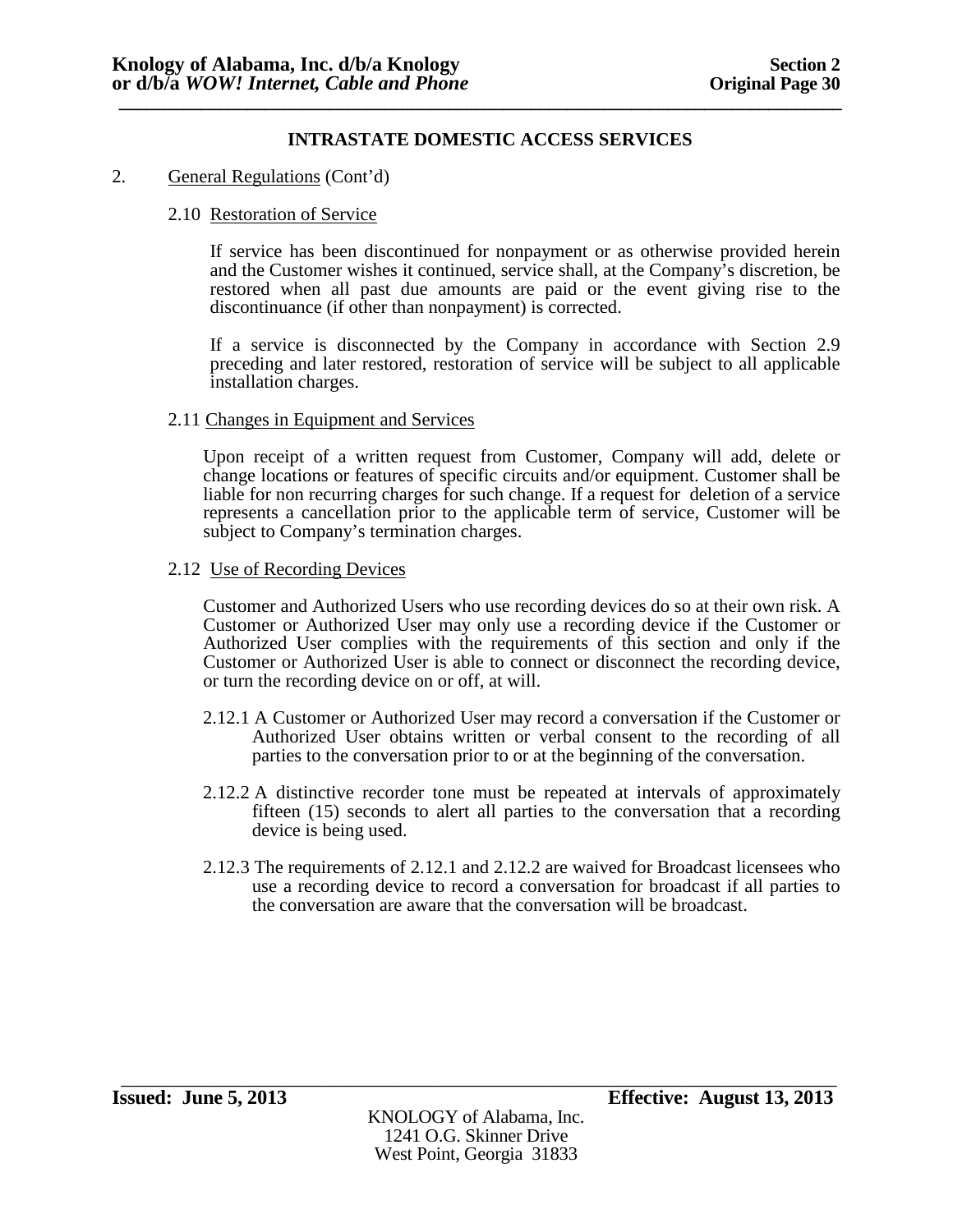2. General Regulations (Cont'd)

# 2.13 Assignment

- 2.13.1 Company may, without obtaining any further consent from Customer, assign any of its rights, privileges or obligations under this tariff to any subsidiary, parent company or affiliate of Company; pursuant to any sale or transfer of substantially all the business of Company; or pursuant to any financing, merger, merger or reorganization of Company.
- 2.13.2 Customer may, upon prior written consent of Company, which consent shall not be unreasonably withheld, assign its rights, privileges or obligations under this tariff to any subsidiary, parent Company or affiliate of Customer; pursuant to any sale or transfer of substantially all the business of Customer; or pursuant to any financing, merger or reorganization of Customer. Any attempt of Customer to privileges or obligations under this tariff without the consent of Company shall be null and void.

## 2.14 License, Agency or Partnership

No license, express or implied, is granted by Company to Customer by virtue of an agreement for the furnishing of service hereunder. Neither Customer nor any joint or authorized users shall represent or otherwise indicate to its customers or others that the Company jointly participates in the Customer's or joint user's services. The relationship between Company and Customer shall not be that of partners or agents for one or the other, and shall not be deemed to constitute a partnership or agency agreement, unless such relationship or agreement is expressly agreed to in writing by both Company and Customer.

## 2.15 Proprietary Information

Neither Company nor Customer or any joint or authorized user shall disclose any plans, drawings, trade secrets or other proprietary information of the other party

# 2.16 Company's Right to Assign, Designate, or Change Telephone Number

The Company reserves the reasonable right to assign, designate, or change telephone numbers, any other call number designation associated with Access Services, or the Company serving central office prefixes associated with such numbers, when necessary in conduct of its business.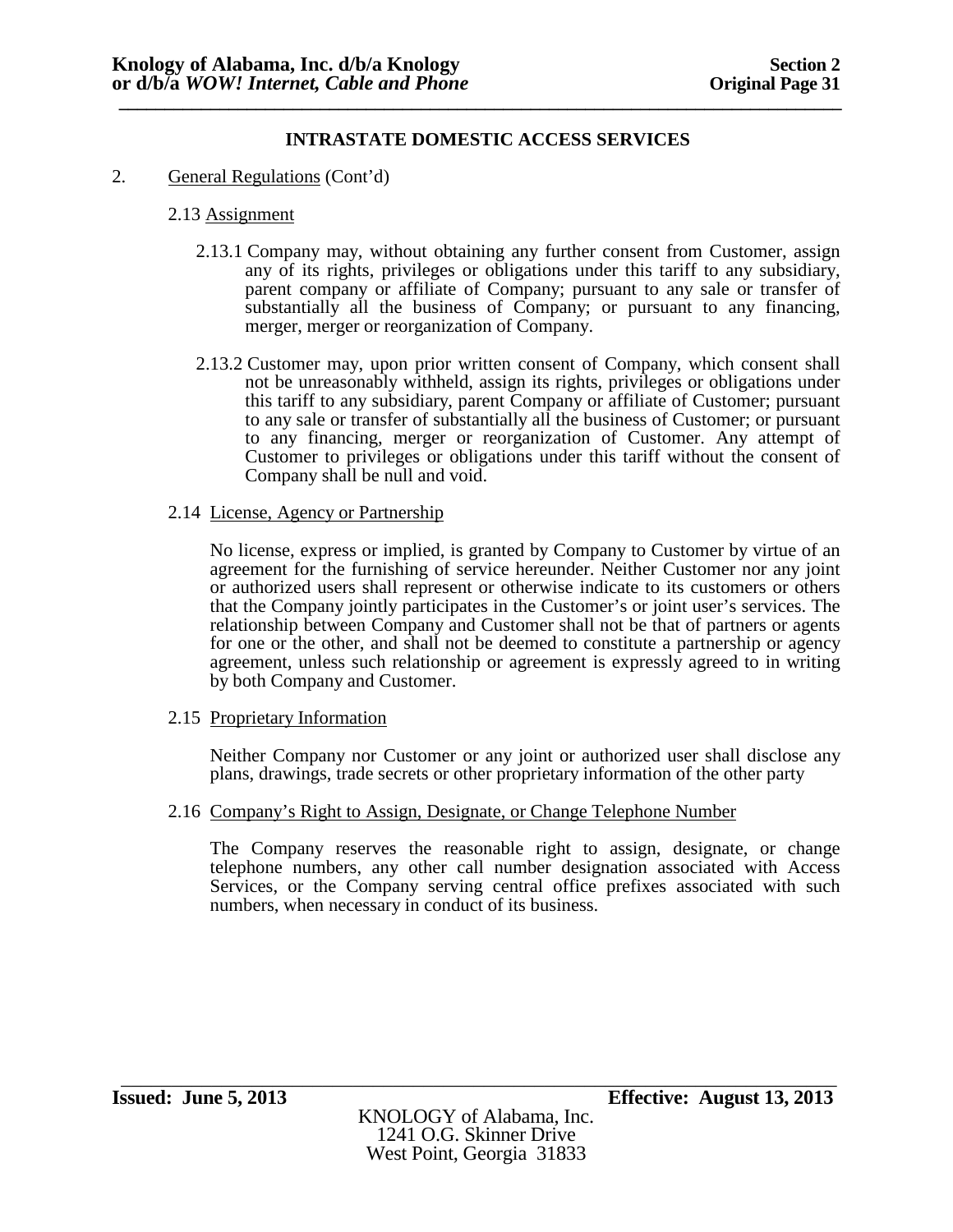2. General Regulations (Cont'd)

# 2.17 Identification and Rating of VoIP-PSTN Traffic

(A) Scope

VoIP-PSTN Traffic is defined as traffic exchanged between the Telephone Company end user and the customer in time division multiplexing ("TDM") format that originates and/or terminates in Internet protocol ("IP") format. This section governs the identification of VoIP-PSTN Traffic that is required to be compensated at interstate access rates by the Federal Communications Commission in its Report and Order in WC Docket No. 10-90, *etc.*, FCC Release No. 11-161 (November 18, 2011) ("FCC Order"). Specifically, this section establishes the method of separating such traffic (referred to in this tariff as "Toll VoIP-PSTN Traffic") from the customer's traditional intrastate access traffic, so that such Toll VoIP-PSTN Traffic can be billed in accordance with the FCC Order. The term "Toll VoIP-PSTN Traffic" denotes a customer's interexchange voice traffic exchanged with the Telephone Company in Time Division Multiplexing format over Public Switched Telephone Network (PSTN) facilities, which originates and / or terminates in Internet Protocol (IP) format. "Toll VoIP-PSTN Traffic" originates and/or terminates in IP format when it originates from and / or terminates to an end user customer of a service that requires IP-compatible customer premises equipment.

## (B) Rating of VoIP-PSTN Traffic

The Toll VoIP-PSTN Traffic identified in accordance with this tariff section will be billed at rates equal to the Telephone Company's applicable tariffed interstate switched access rates as specified in the Telephone Company's applicable federal access tariff.

(C) Calculation and Application of Percent-VoIP-Usage Factor

The Telephone Company will determine the number of Toll VoIP-PSTN Traffic minutes of use ("MOU") to which interstate rates will be applied under subsection (B), above, by applying a Percent-VoIP-Usage("PVU") factor to the total terminating intrastate access MOU received by the Telephone Company from the customer. The PVU will be derived and applied as follows: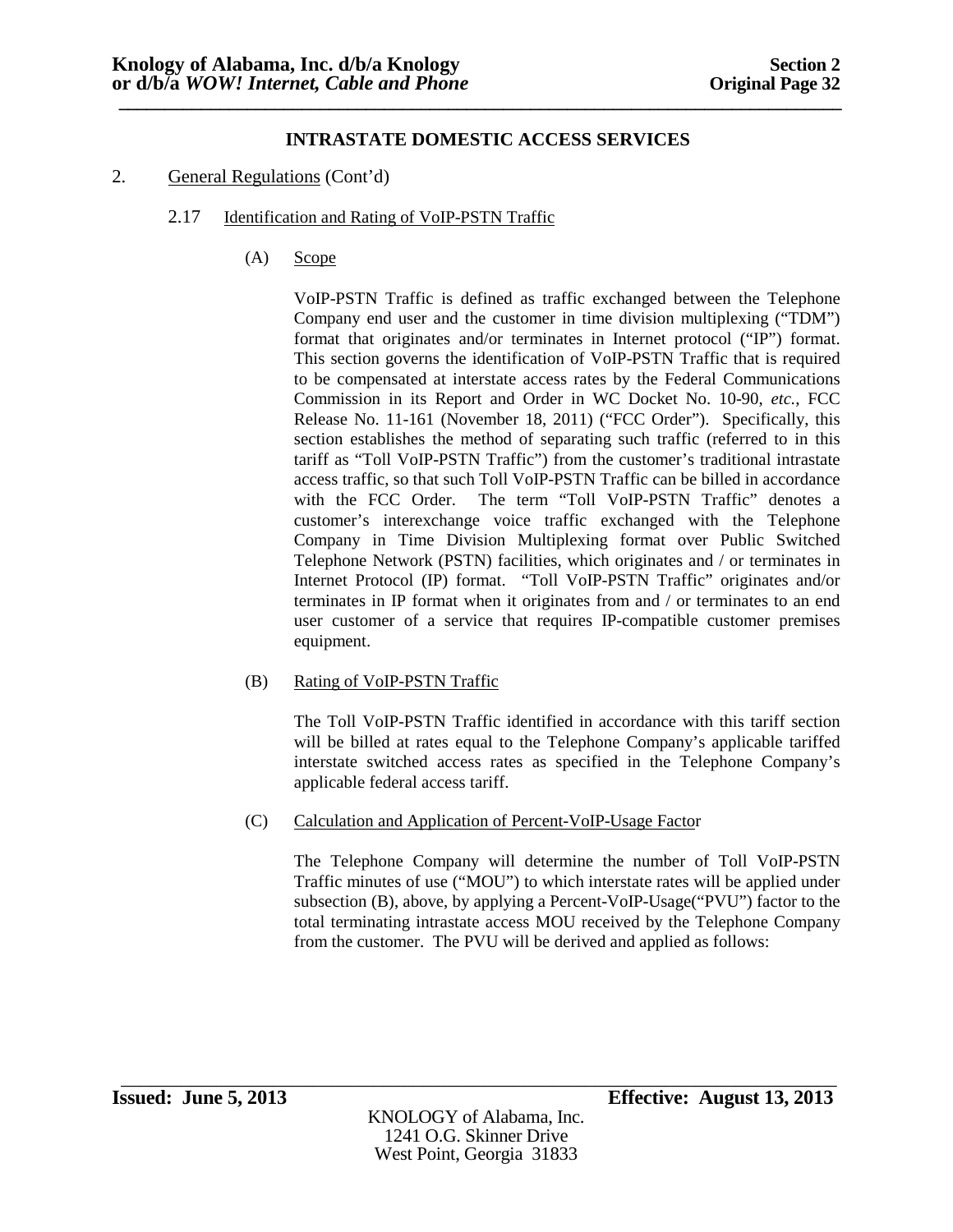### **\_\_\_\_\_\_\_\_\_\_\_\_\_\_\_\_\_\_\_\_\_\_\_\_\_\_\_\_\_\_\_\_\_\_\_\_\_\_\_\_\_\_\_\_\_\_\_\_\_\_\_\_\_\_\_\_\_\_\_\_\_\_\_\_\_\_\_\_\_\_\_\_\_\_\_\_\_\_\_ INTRASTATE DOMESTIC ACCESS SERVICES**

- 2. General Regulations (Cont'd)
	- 2.17 Identification and Rating of VoIP-PSTN Traffic (Cont'd)
		- (C) Calculation and Application of Percent-VoIP-Usage Factor (Cont'd)
			- (1) The customer will calculate and furnish to the Telephone Company a factor (the "PVU") representing the percentage of the total intrastate and interstate access MOU that the customer terminates to the Telephone Company in the State that is sent to the Telephone Company and that originated in IP format. This PVU shall be based on information such as traffic studies, actual call detail, or other relevant and verifiable information.
			- (2) The Telephone Company will apply the PVU factor to the total terminating intrastate access MOU received from the customer to determine the number of Toll VoIP-PSTN Traffic MOUs.
			- (3) If the customer does not furnish the Telephone Company with a PVU pursuant to the preceding paragraph 1, the Telephone Company will utilize a PVU equal to zero.
		- (D) Initial Implementation of PVU Factor

The Telephone Company will apply the Initial PVU factor on the next bill date provided that the PVU factor and the relevant and verifiable supporting documentation described above are provided to the Telephone Company at least 15 days prior to the next bill date. A factor received less than 15 days before the next bill date, will be applied on the bill date following the next bill date unless otherwise agreed to by the Telephone Company and the customer. Otherwise, the Telephone Company will set the initial PVU equal to zero, as specified in subsection  $(C)(3)$ , above.

## (E) PVU Factor Updates

The customer may update the PVU factor quarterly using the method set forth in subsection  $(C)(1)$ , above. If the customer chooses to submit such updates, it shall forward to the Telephone Company, no later than 15 days after the first day of January, April, July and/or October of each year, a revised PVU factor based on data for the prior three months, ending the last day of December, March, June and September, respectively. The revised PVU factor will apply prospectively and serve as the basis for billing until superseded by a new PVU.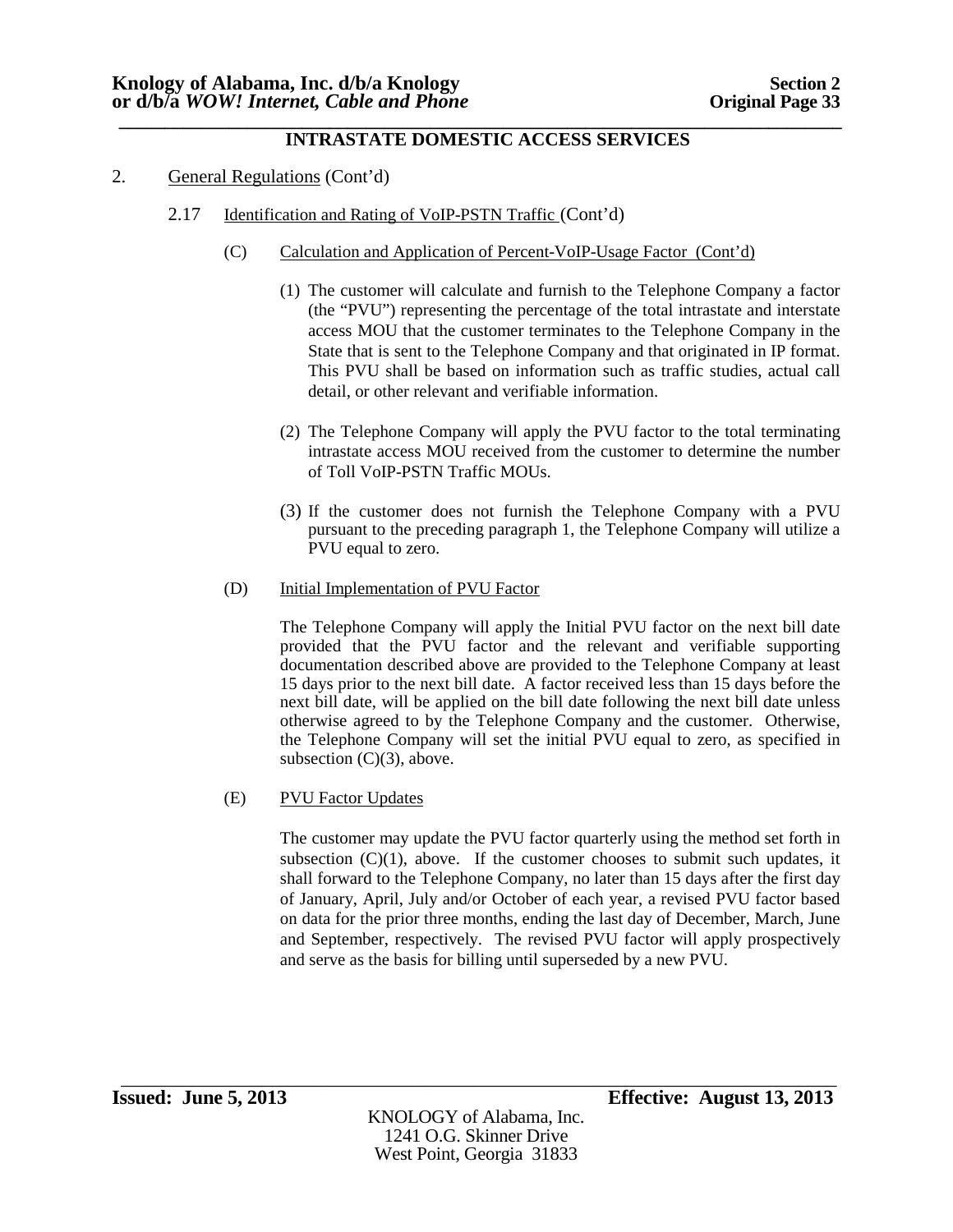# 2. General Regulations (Cont'd)

## 2.17 Identification and Rating of VoIP-PSTN Traffic (Cont'd)

(F) PVU Factor Verification

Not more than four times in any year, the Telephone Company may ask the customer to verify the PVU factor furnished to the Telephone Company. The party so requested shall comply, and shall reasonably provide the records and other information used to determine the PVU factors.

The customer-provided PVU and supporting documentation for the factor shall be based on information that is verifiable by the Telephone Company, including but not limited to the number of the customer's retail VoIP subscriptions in the state (*e.g.* as reported on FCC Form 477), traffic studies, actual call detail or other relevant and verifiable information.

## 2.18. Definitions

Certain terms used herein are defined as follows:

### 800 Series Service

800 Series Service is a generic term for access services associated with toll free numbers, which include 800, 888, 877, 866, 855, 844, 833 and 822.

## 800 Series Data Base Access Service

800 Series Data Base Access Service is a generic term for data base access services associated with toll free numbers, which include 800, 888, 877, 866, 855, 844, 833 and 822.

#### Access Code

The term "Access Code", with the exception of Feature Group B (FGB) with an Abbreviated Dial Arrangement (ADA), denotes a uniform access code assigned by the Telephone Company to an individual customer in the form of 10XXX or 101XXX X and 950-XXXX.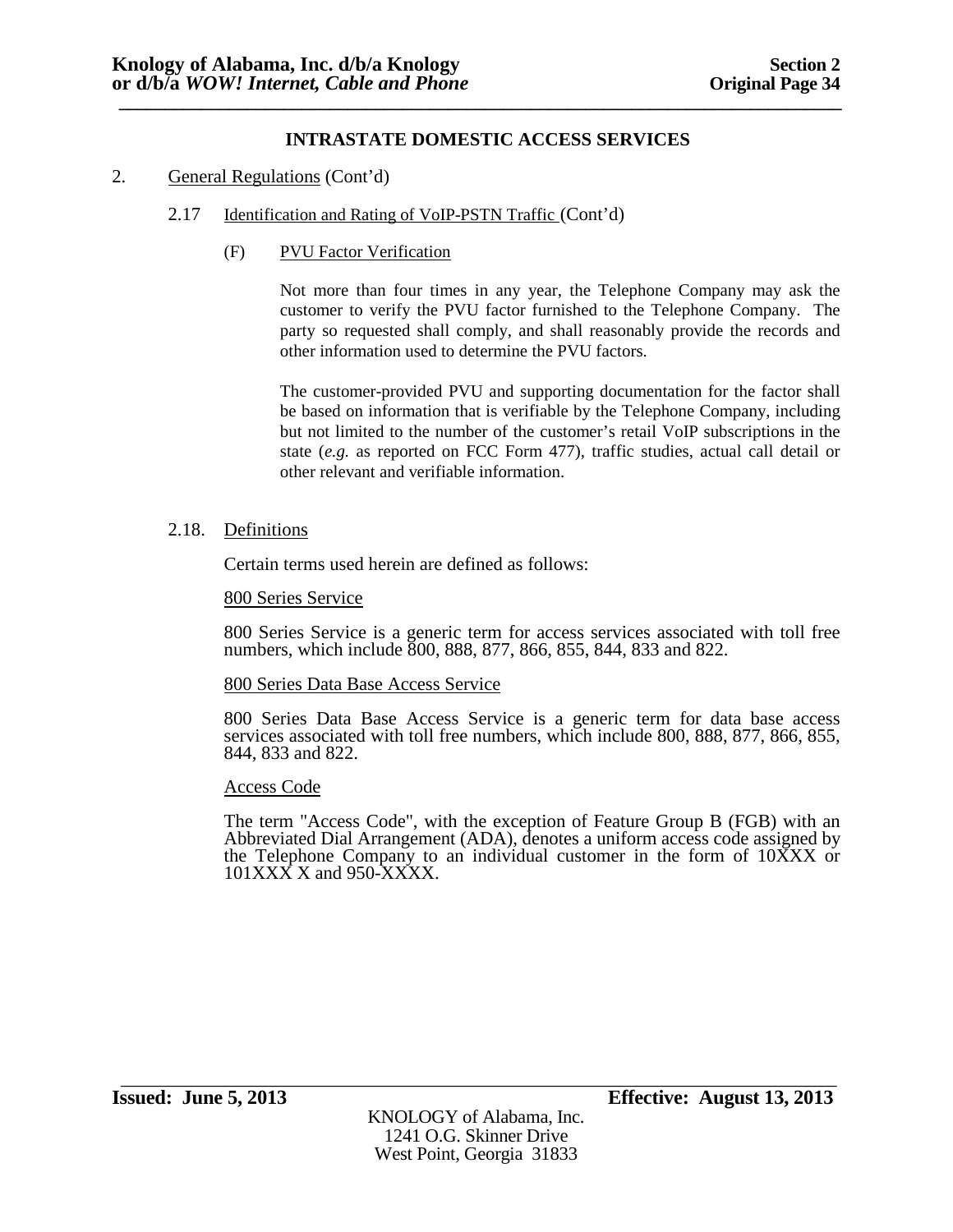## 2. General Regulations (Cont'd)

## 2.18. Definitions (Cont'd)

### Access Minutes

For the purpose of calculating chargeable usage, the term "Access Minutes" denotes customer usage of exchange facilities in the provision of intrastate or foreign service. On the originating end of an intrastate or foreign call, usage is measured from the time the originating end user's call is delivered by the Telephone Company to and acknowledged as received by the customer's facilities connected with the originating exchange. On the terminating end of an intrastate or foreign call, usage is measured from the time the call is received by the end user in the terminating exchange. Timing of usage at both originating and terminating ends of an intrastate or foreign call shall terminate when the calling or called party disconnects, whichever event is recognized first in the originating and terminating exchanges, as applicable.

### Access Tandem

The term "Access Tandem" denotes a Telephone Company or centralized equal access provider switching system that provides a concentration and distribution function for originating or terminating traffic between end offices and a customer designated premises.

#### Aggregator

The term "Aggregator" denotes any entity that, in the ordinary course of its operations, makes telephones available to the public or to transient users of its premises, for intrastate telephone calls using a provider of operator services.

#### Answer/Disconnect Supervision

The term "Answer/Disconnect Supervision" denotes the transmission of the switch trunk equipment supervisory signal (off-hook or on-hook) to the customer's point of termination as an indication that the called party has answered or disconnected.

### Attenuation Distortion

The term "Attenuation Distortion" denotes the difference in loss at specified frequencies relative to the loss at 1004 Hz, unless otherwise specified.

## Balance (100 Type) Test Line

The term "Balance (100 Type) Test Line" denotes an arrangement in an end office which provides for balance and noise testing.

## Bit

The term "Bit" denotes the smallest unit of information in the binary system of notation.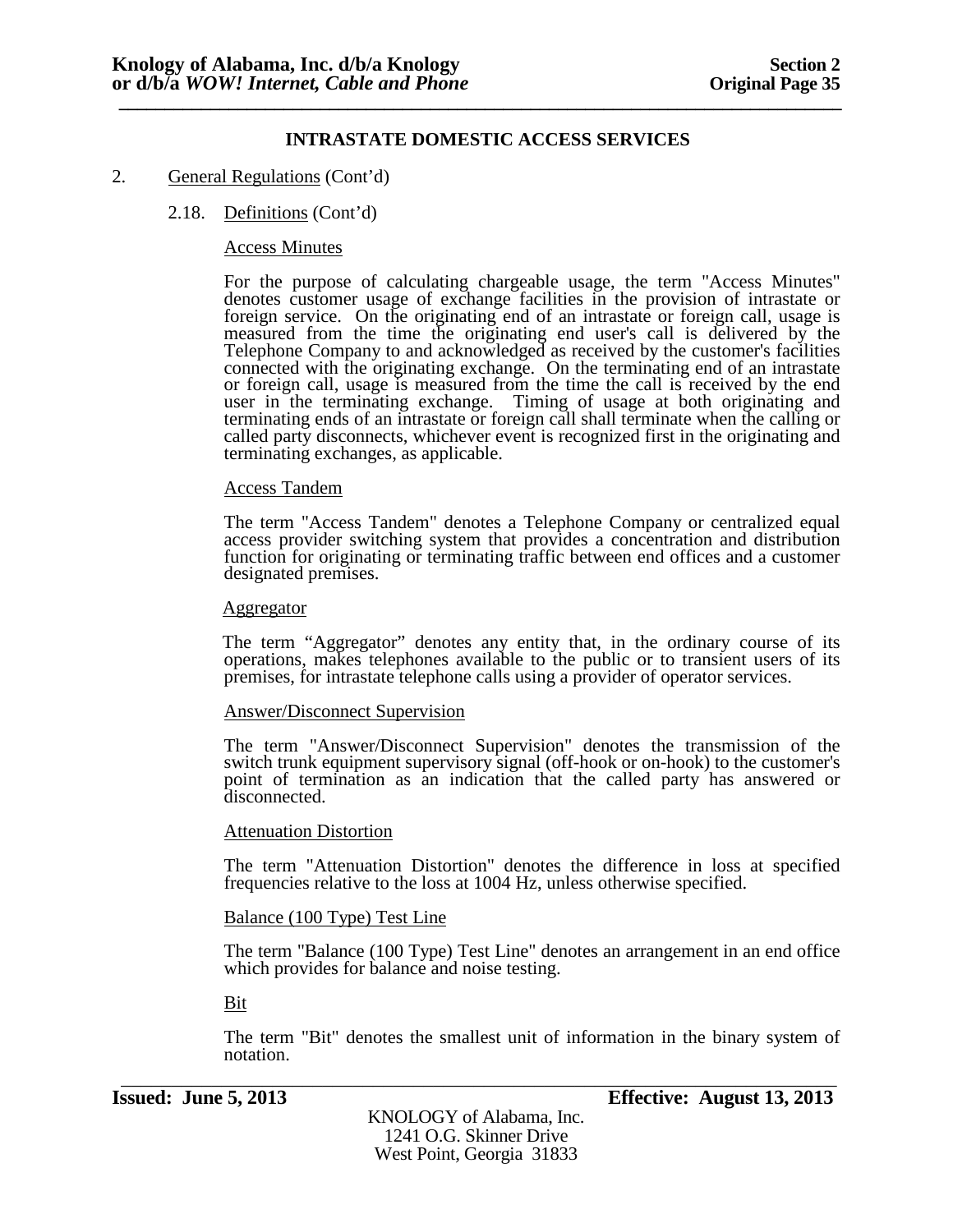## 2. General Regulations (Cont'd)

### 2.18. Definitions (Cont'd)

### Business Day

The term "Business Day" denotes the times of day that a company is open for business. Generally, in the business community, these are 8:00 or 9:00 a.m. to 5:00 or 6:00 p.m., respectively, with an hour for lunch, Monday through Friday, resulting in a standard forty (40) hour work week. However, Business Day hours for the Telephone Company may vary based on company policy, union contract and location. To determine such hours for an individual company, or company location, that company should be contacted at the address shown under the Issuing Carrier's name listed on the Title Pages of this tariff.

### Busy Hour Minutes of Capacity (BHMC)

The term "Busy Hour Minutes of Capacity (BHMC)" denotes the customer specified maximum amount of Switched Access Service and/or Directory Assistance Service access minutes the customer expects to be handled in an end office switch during any hour in an 8:00 a.m. to 11:00 p.m. period for the Feature Group and/or Directory Assistance Service ordered. This customer specified BHMC quantity is the input data the Telephone Company uses to determine the number of transmission paths for the Feature Group and/or Directory Assistance Service ordered.

Call

The term "Call" denotes a customer attempt for which complete address information (e.g., 0-, 911, or 10 digits) is provided to the serving dial tone office.

#### Carrier or Common Carrier

See Interexchange Carrier.

## CCS

The term "CCS" denotes a hundred call seconds, which is a standard unit of traffic load that is equal to 100 seconds of usage or capacity of a group of servers (e.g., trunks).

### Central Office

See End Office.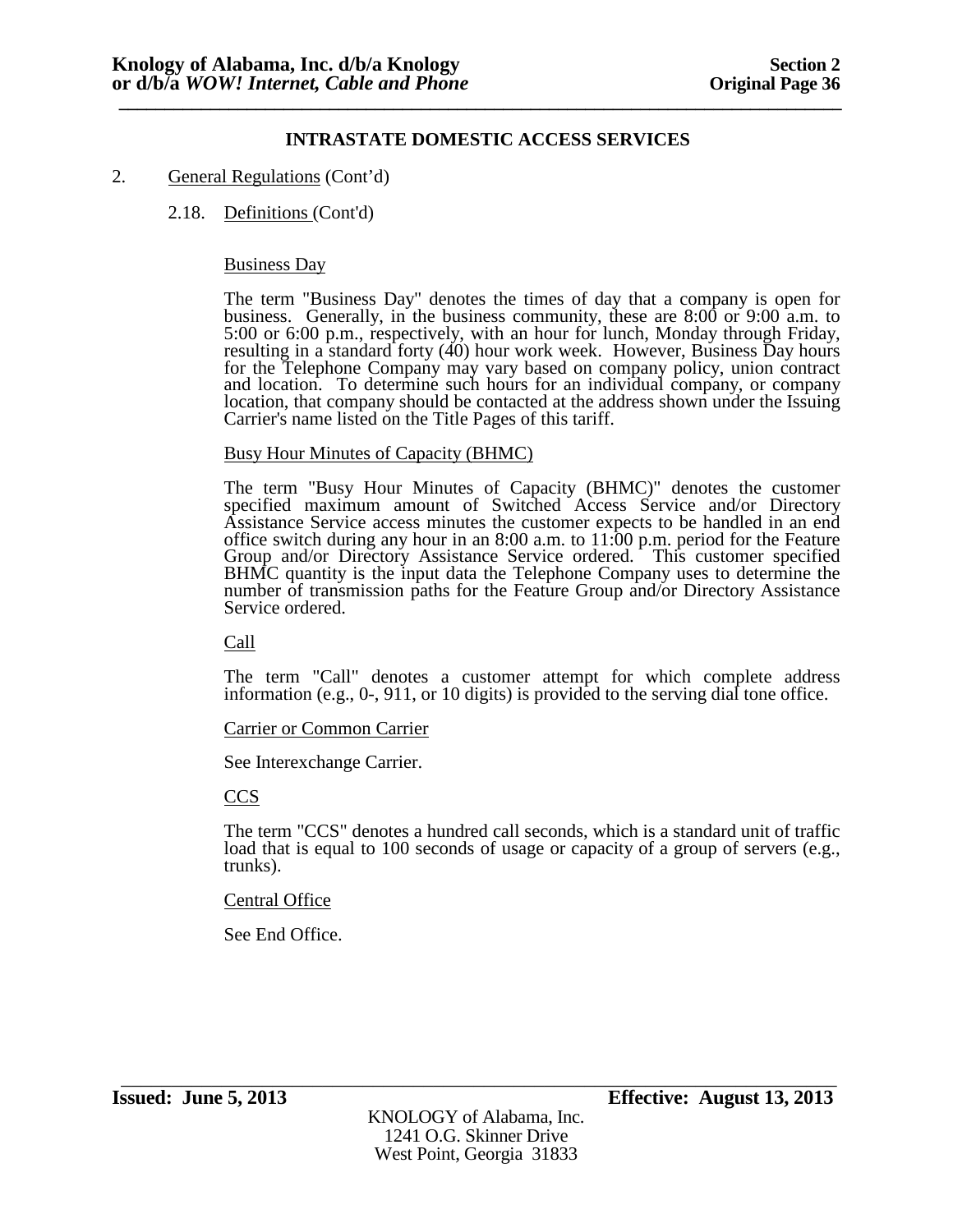# 2. General Regulations (Cont'd)

# 2.18. Definitions (Cont'd)

# Central Office Maintenance Technician

The term "Central Office Maintenance Technician" denotes a Telephone Company employee who performs installation and/or repair work, including testing and trouble isolation, within the Telephone Company Central Office.

# Central Office Prefix

The term "Central Office Prefix" denotes the first three digits (NXX) of the seven digit telephone number assigned to a customer's Telephone Exchange Service when dialed on a local basis.

#### Channel(s)

The term "Channel(s)" denotes an electrical or photonic, in the case of fiber optic-based transmission systems, communications path between two or more points of termination.

# Channel Service Unit

The term "Channel Service Unit" denotes equipment which performs one or more of the following functions: termination of a digital facility, regeneration of digital signals, detection and/or correction of signal format error, and remote loop back.

#### Channelize

The term "Channelize" denotes the process of multiplexing- demultiplexing wider bandwidth or higher speed channels into narrower band-width or lower speed channels.

#### Clear Channel Capability

The term "Clear Channel Capability" denotes the ability to transport twenty-four 64 Kbps over a DS1 Mbps High Capacity service via a B8ZS line code format.

### C-Message Noise

The term "C-Message Noise" denotes the frequency weighted average noise within an idle voice channel. The frequency weighting, called C-message, is used to simulate the frequency characteristic of the 500-type telephone set and the hearing of the average subscriber.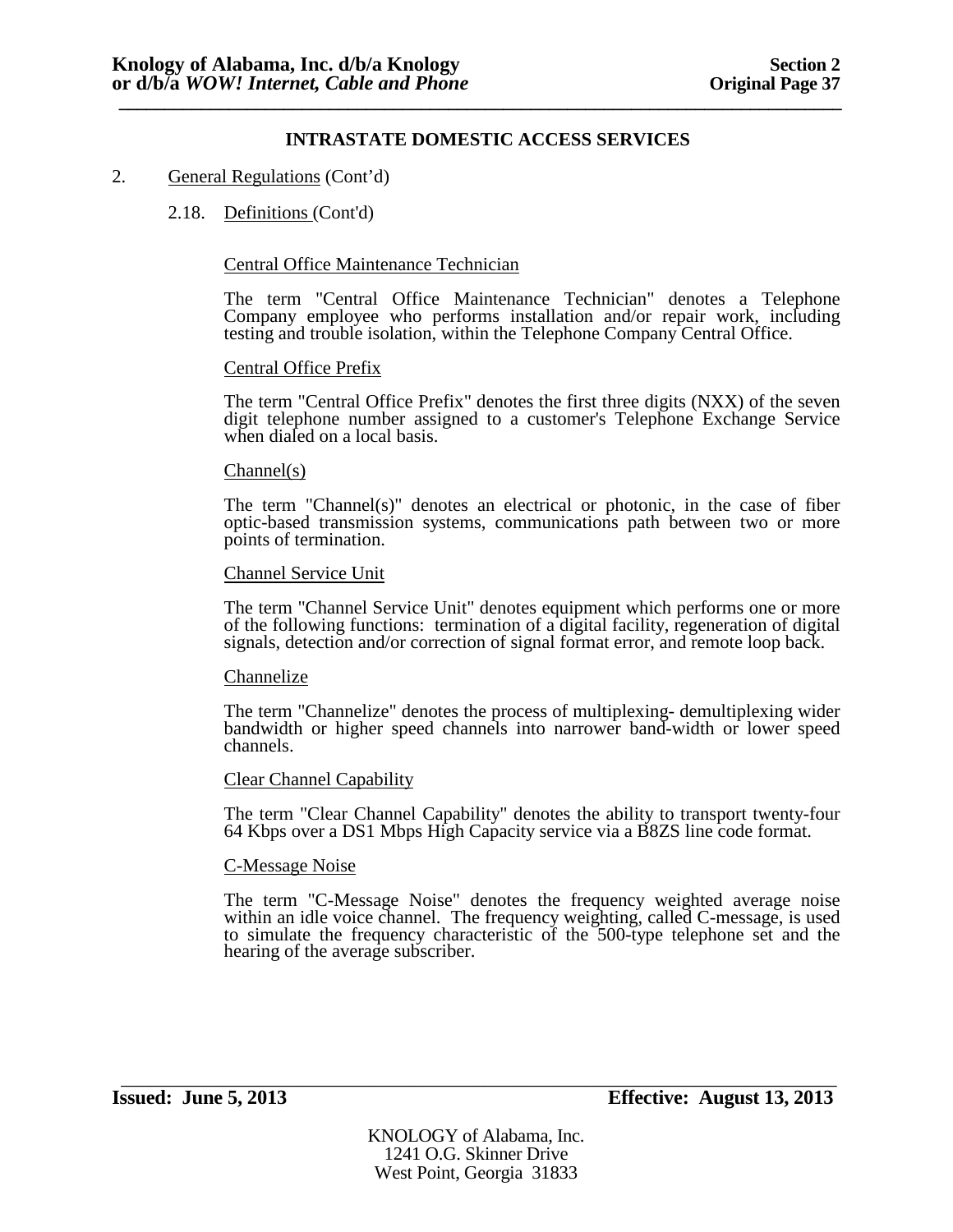## 2. General Regulations (Cont'd)

### 2.18. Definitions (Cont'd)

C-Notched Noise

The term "C-Notched Noise" denotes the C-message frequency weighted noise on a voice channel with a holding tone, which is removed at the measuring end through a notch (very narrow band) filter.

### Coin Station

See Pay Telephone.

### Committed Information Rate

The term "Committed Information Rate" denotes the transmission speed specified by the customer at which the Frame Relay Access Service network commits to transfer data between two ports.

### Common Line

The term "Common Line" denotes a line, trunk, pay telephone line or other facility provided under the general and/or local exchange service tariffs of the Telephone Company, terminated on a central office switch. A common line-residence is a line or trunk provided under the residence regulations of the general and/or local exchange service tariffs. A common line-business is a line provided under the business regulations of the general and/or local exchange service tariffs.

### Common Channel Signaling

The term "Common Channel Signaling" (CCS) denotes a high speed packet switched communications network which is separate (out of band) from the public packet switched and message networks. Its purpose is to carry addressed signaling messages for individual trunk circuits and/or database related services between Signaling Points in the CCS network.

### Communications System

The term "Communications System" denotes channels and other facilities which are capable of communications between terminal equipment provided by other than the Telephone Company.

#### Customer(s)

The term "Customer(s)" denotes any individual, partnership, association, joint-stock company, trust, corporation, or governmental entity or other entity which subscribes to the services offered under this tariff, including both Interexchange Carriers (ICs) and End Users.

KNOLOGY of Alabama, Inc. 1241 O.G. Skinner Drive West Point, Georgia 31833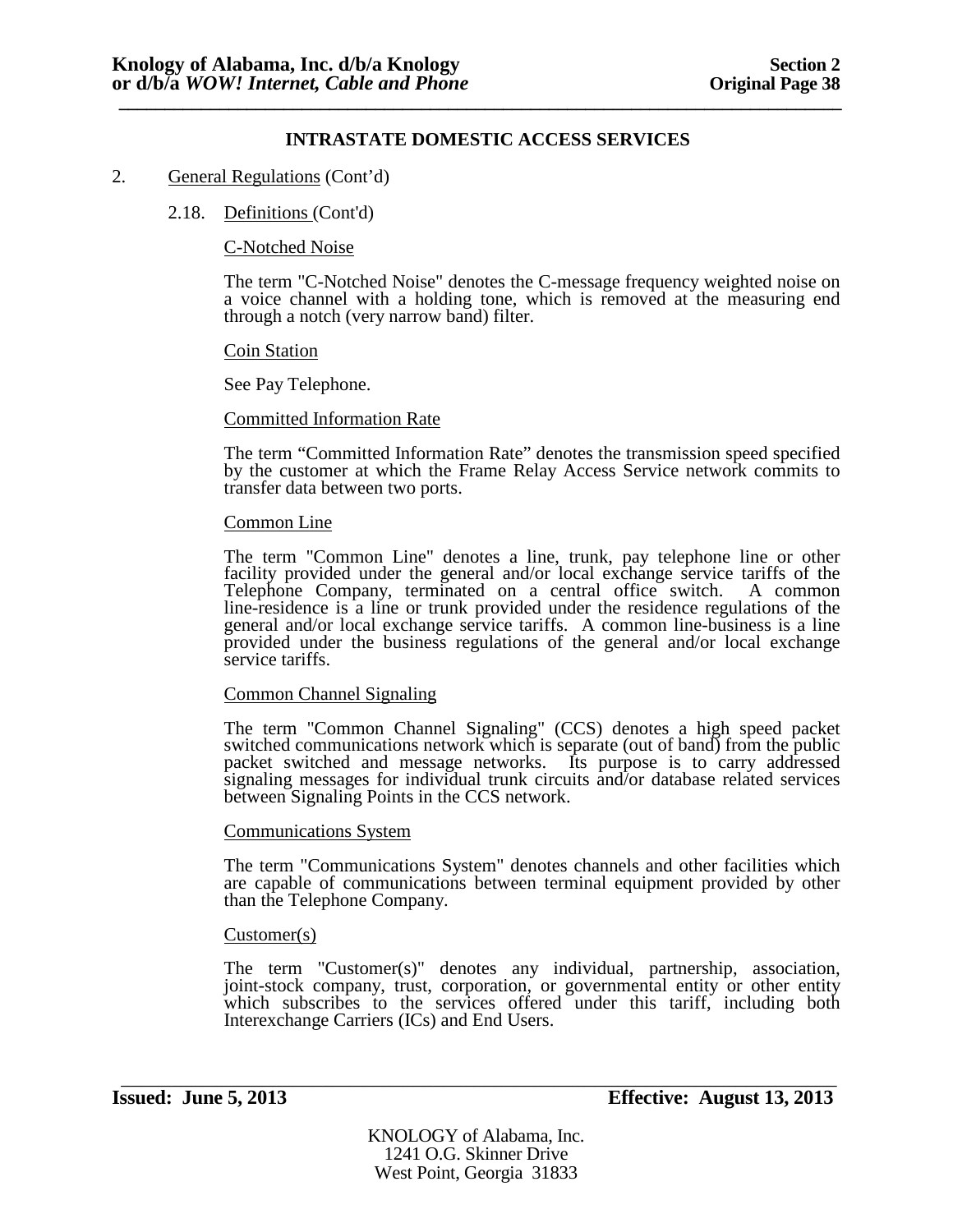# 2. General Regulations (Cont'd)

# 2.18. Definitions (Cont'd)

# Customer Designated Premises

The term "Customer Designated Premises" denotes the premises specified by the customer for the provision of Access Service.

## Data Transmission (107 Type) Test Line

The term "Data Transmission (107 Type) Test Line" denotes an arrangement which provides for a connection to a signal source which provides test signals for one-way testing of data and voice transmission parameters.

### Decibel

The term "Decibel" denotes a unit used to express relative difference in power, usually between acoustic or electric signals, equal to ten (10) times the common logarithm of the ratio of two signal powers.

### Decibel Reference Noise C-Message Weighting

The term "Decibel Reference Noise C-Message Weighting" denotes noise power measurements with C-Message Weighting in decibels relative to a reference 1000 Hz tone of 90 dB below 1 milliwatt.

## Decibel Reference Noise C-Message Referenced to O

The term "Decibel Reference Noise C-Message Referenced to O" denotes noise power in "Decibel Reference Noise C-Message Weighting" referred to or measured at a zero transmission level point.

#### Detail Billing

The term "Detail Billing" denotes the listing of each message and/or rate element for which charges to a customer are due on a bill prepared by the Telephone Company.

#### Digital Switched 56 Service

A switched access optional feature available with Feature Group D Access, which provides for data transmission at up to 56 Kilobits per second.

#### Direct-Trunked Transport

The term "Direct-Trunked Transport" denotes transport from the serving wire center to the end office or from the serving wire center to the access tandem on circuits dedicated to the use of a single customer.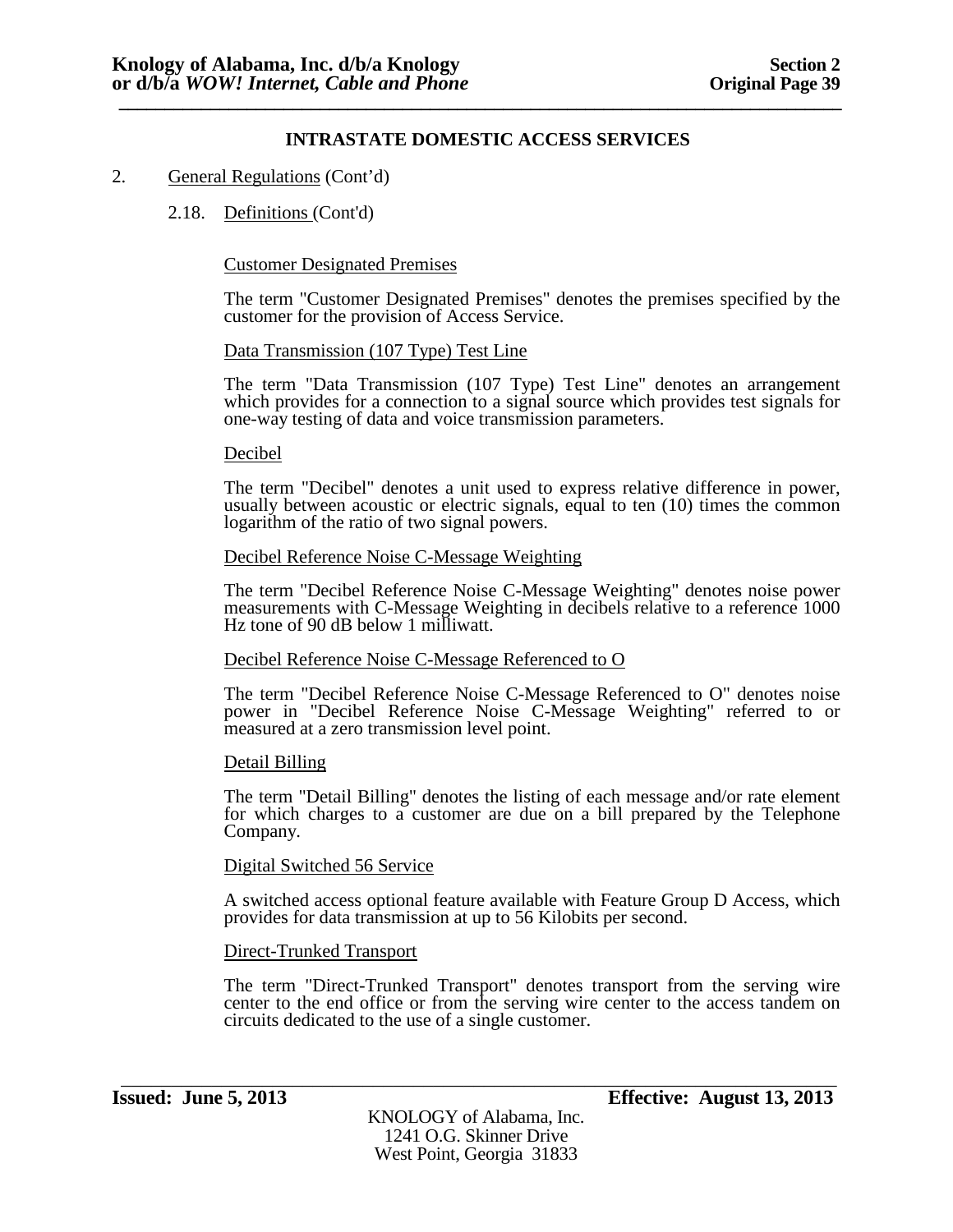2. General Regulations (Cont'd)

### 2.18. Definitions (Cont'd)

### Directory Assistance (Intrastate)

The term "Directory Assistance" denotes the provision of telephone numbers by a Telephone Company operator when the operator location is accessed by a customer by dialing  $NPA + 555-1212$  or 555-1212.

#### Directory Assistance Location (Intrastate)

The term "Directory Assistance Location" denotes a Telephone Company office where telephone company equipment first receives the Directory Assistance call from the customer's end user and selects the first operator position to respond to the Directory Assistance call.

#### Dual Tone Multifrequency Address Signaling

The term "Dual Tone Multifrequency Address Signaling" denotes a type of signaling that is an optional feature of Switched Access Feature Group A. It may be utilized when Feature Group A is being used in the terminating direction (from the point of termination with the customer to the local exchange end office). An office arranged for Dual Tone Multifrequency Signaling would expect to receive address signals from the customer in the form of Dual Tone Multifrequency signals.

#### Echo Control

The term "Echo Control" denotes the control of reflected signals in a telephone transmission path.

#### Echo Path Loss

The term "Echo Path Loss" denotes the measure of reflected signal at a 4-wire point of interface without regard to the send and receive Transmission Level Point.

#### Echo Return Loss

The term "Echo Return Loss" denotes a frequency weighted measure of return loss over the middle of the voiceband (approximately  $500$  to  $2500$  Hz), where talker echo is most annoying.

#### Effective 2-Wire

The term "Effective 2-Wire" denotes a condition which permits the simultaneous transmission in both directions over a channel, but it is not possible to insure independent information transmission in both directions. Effective 2-wire channels may be terminated with 2-wire or 4-wire interfaces.

KNOLOGY of Alabama, Inc. 1241 O.G. Skinner Drive West Point, Georgia 31833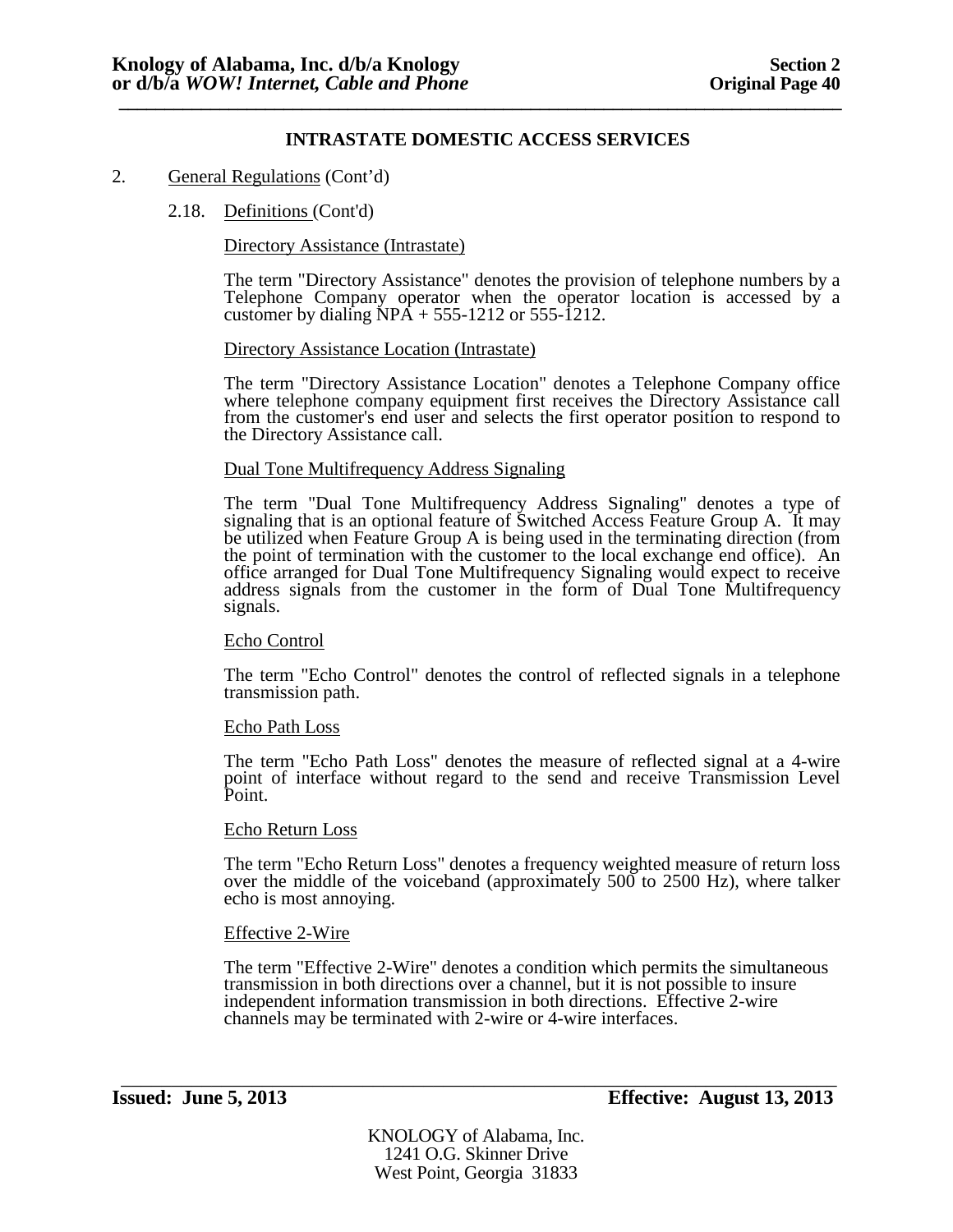## 2. General Regulations (Cont'd)

## 2.18. Definitions (Cont'd)

## Effective 4-Wire

The term "Effective 4-Wire" denotes a condition which permits the simultaneous independent transmission of information in both directions over a channel. The method of implementing effective 4- wire transmission is at the discretion of the Telephone Company (physical, time domain, frequency-domain separation or echo cancellation techniques). Effective 4-wire channels may be terminated with a 2-wire interface at the customer's premises. However, when terminated 2-wire, simultaneous independent transmission cannot be supported because the two wire interface combines the transmission paths into a single path.

### End Office

The term "End Office" denotes a local Telephone Company switching system where Telephone Exchange Service customer station loops are terminated for purposes of interconnection to each other and to trunks. This term includes Remote Switching Modules/Systems served by a Host Central Office in a different wire center.

#### End User

The term "End User" means any customer of an intrastate or foreign telecommunications service that is not a carrier, except that a carrier other than a telephone company shall be deemed to be an "end user" when such carrier uses a telecommunications service for administrative purposes, and a person or entity that offers telecommunications service exclusively as a reseller shall be deemed to be an "end user" if all resale transmissions offered by such reseller originate on the premises of such reseller.

## Enhanced Service

The term "Enhanced Service", as defined in Part 64 of the FCC's Rules and Regulations, are services "...offered over common carrier transmission facilities used in intrastate communications, which employ computer processing applications that act on the format, content, code, protocol or similar aspects of the subscriber's transmitted information; provide the subscriber additional, different, or restructured information; or involve subscriber interaction with stored information."

#### **Entrance Facility**

The term "Entrance Facility" denotes a Switched Access Service dedicated Local Transport facility between the customer's serving wire center and the customer designated premises.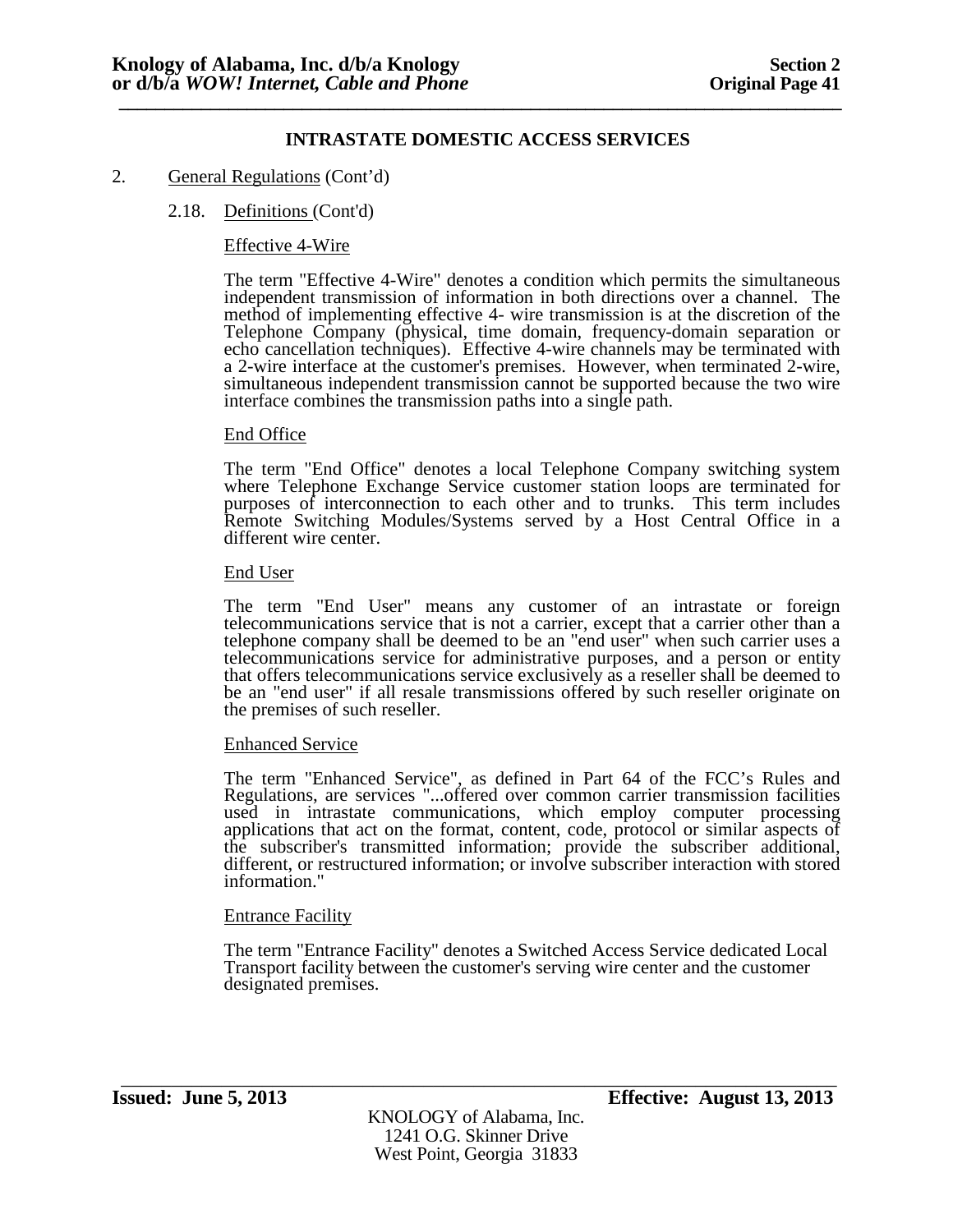# 2. General Regulations (Cont'd)

## 2.18. Definitions (Cont'd)

Entry Switch

See First Point of Switching.

## Envelope Delay Distortion

The term "Envelope Delay Distortion" denotes a measure of the linearity of the phase versus frequency of a channel.

### Equal Level Echo Path Loss

The term "Equal Level Echo Path Loss" (ELEPL) denotes the measure of Echo Path Loss (EPL) at a 4-wire interface which is corrected by the difference between the send and receive Transmission Level Point (TLP). [ELEPL = EPL - TLP  $(send) + TLP$  (receive)].

#### **Exchange**

The term "Exchange" denotes a unit generally smaller than a local access and transport area, established by the Telephone Company for the administration of communications service in a specified area which usually embraces a city, town or village and its environs. It consists of one or more central offices together with the associated facilities used in furnishing communications service within that area. The exchange includes any Extended Area Service area that is an enlargement of a Telephone Company's exchange area to include nearby exchanges. One or more designated exchanges comprise a given local access and transport area.

#### Exit Message

The term "Exit Message" denotes an SS7 message sent to an end office by the Telephone Company's tandem switch to mark the Carrier Connect Time when the Telephone Company's tandem switch sends an Initial Address Message to an interexchange customer.

## Expected Measured Loss

The term "Expected Measured Loss" denotes a calculated loss which specifies the end-to-end 1004-Hz loss on a terminated test connection between two readily accessible manual or remote test points. It is the sum of the inserted connection loss and test access loss including any test pads.

## Extended Area Service

See Exchange.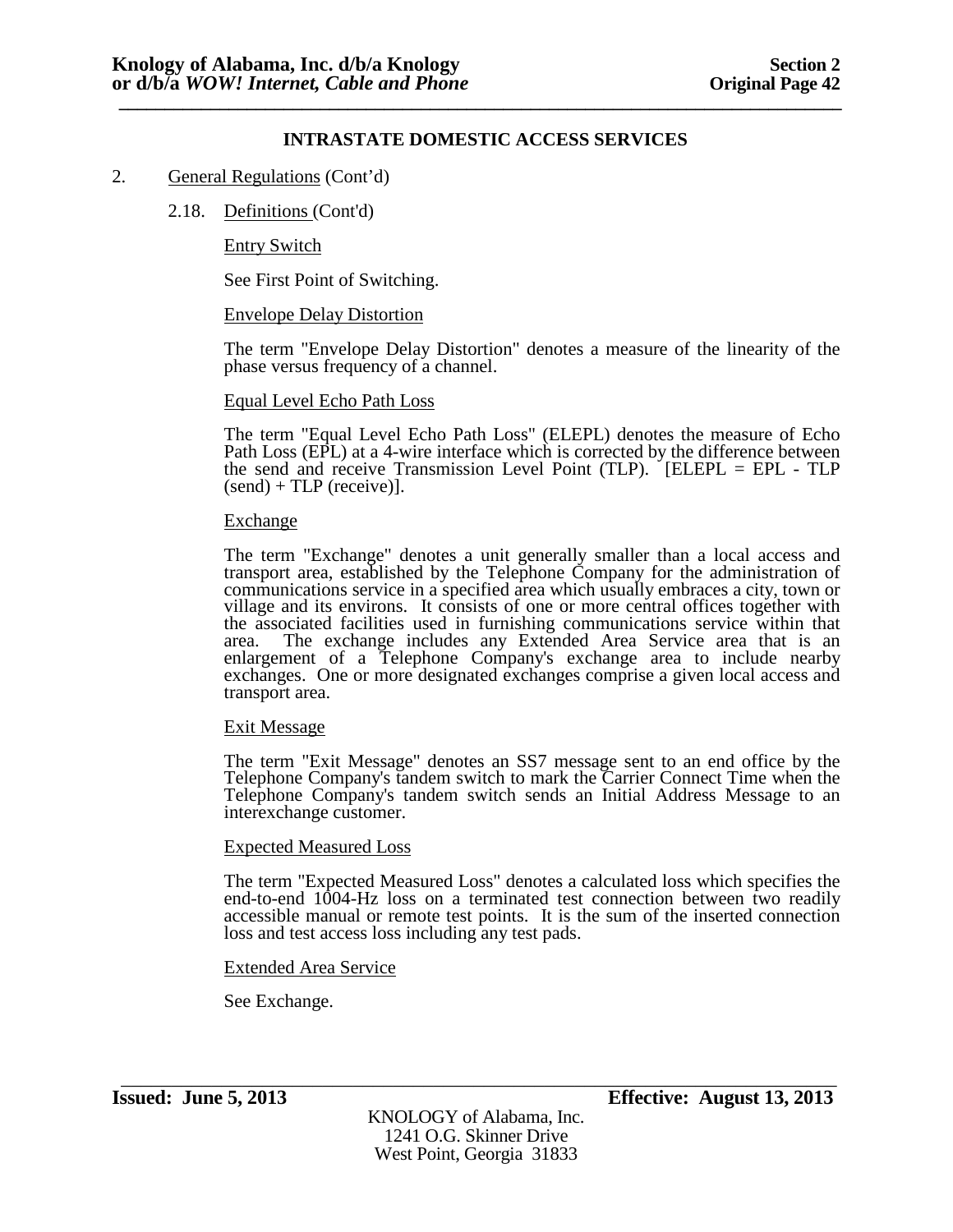## 2. General Regulations (Cont'd)

## 2.18. Definitions (Cont'd)

### Extended PVC

The term "Extended PVC" denotes the interconnection of a port on a telephone company's frame relay switch with a port on another interconnected telephone company's frame relay switch.

### First Point of Switching

The term "First Point of Switching" denotes the first Telephone Company or centralized equal access provider location at which switching occurs on the terminating path of a call proceeding from the customer designated premises to the terminating end office and, at the same time, the last Telephone Company or centralized equal access provider location at which switching occurs on the originating path of a call proceeding from the originating end office to the customer designated premises.

#### **Frame**

The term "Frame" denotes a group of data bits in a specific format, which enables network equipment to recognize the meaning and purpose of the specific bits.

### Frame Relay Access Customer Port

The term "Frame Relay Access Customer Port" denotes the physical location in the telephone company switching offices where the access customer's special access facility connects to the telephone company's Frame Relay Access Service network. It specifies how a frame relay switch sends and receives data from a frame relay access customer's network.

#### Frame Relay Access Service

The term "Frame Relay Access Service" denotes a medium-speed, connection- oriented packet-switched data service that allows for the interconnection of Local Area Networks or other compatible end user customer premises equipment for the purpose of connecting to an access customer's intrastate network.

#### Frame Relay End User Port

The term "Frame Relay End User Port" denotes the physical location in the telephone company switching office where the special access facility of the customer connects to the Frame Relay Access Service Network. It receives the data frame from the end user customer's Local Area Network or other compatible CPE devices and verifies that the end user connection and the corresponding access customer connection are valid before relaying the frame to the destination end point.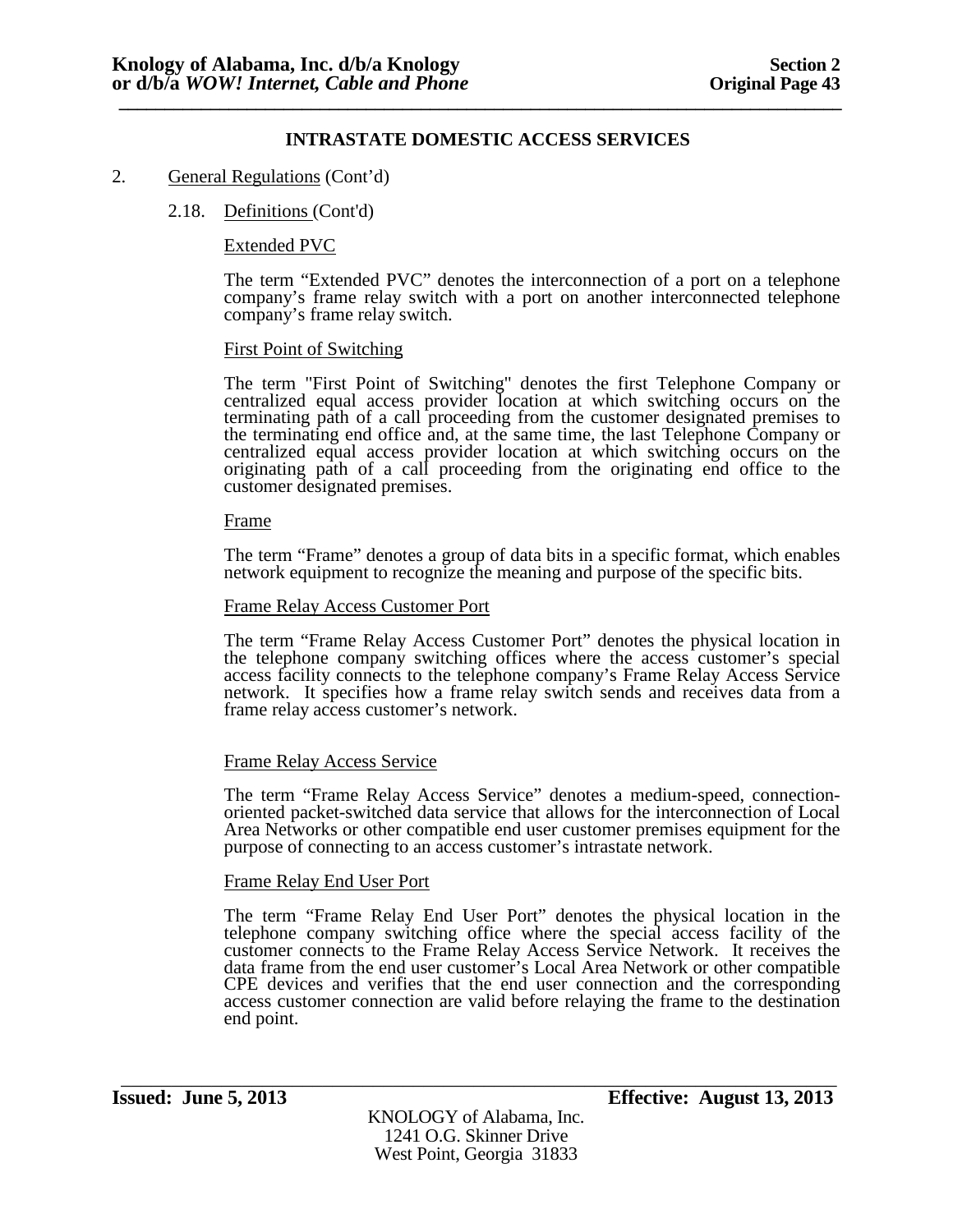## 2. General Regulations (Cont'd)

### 2.18. Definitions (Cont'd)

### Frequency Shift

The term "Frequency Shift" denotes the change in the frequency of a tone as it is transmitted over a channel.

#### Grandfathered

The term "Grandfathered" denotes Terminal Equipment, Multiline Terminating Systems and Protective Circuitry directly connected to the facilities utilized to provide services under the provisions of this tariff, and which are considered grandfathered under Part 68 of the FCC's Rules and Regulations.)

### Host Central Office

The term "Host Central Office" denotes an electronic local Telephone Company End Office where Telephone Exchange Service customer station loops are terminated for purposes of interconnection to each other and to trunks. Additionally, this type of End Office contains the central call processing functions which service itself and its Remote Switching Modules/Systems.

### Hub

A wire center at which bridging or multiplexing functions are performed for customers served out of any wire center.

#### Immediately Available Funds

The term "Immediately Available Funds" denotes a corporate or personal check drawn on a bank account and funds which are available for use by the receiving party on the same day on which they are received and include U.S. Federal Reserve bank wire transfers, U.S. Federal Reserve notes (paper cash), U.S. coins, U.S. Postal Money Orders and New York Certificates of Deposit.

#### Impedance Balance

The term "Impedance Balance" denotes the method of expressing Echo Return Loss and Singing Return Loss at a 4-wire interface whereby the gains and/or loss of the 4-wire portion of the transmission path, including the hybrid, are not included in the specification.

#### Impulse Noise

The term "Impulse Noise" denotes any momentary occurrence of the noise on a channel over a specified level threshold. It is evaluated by counting the number of occurrences which exceed the threshold.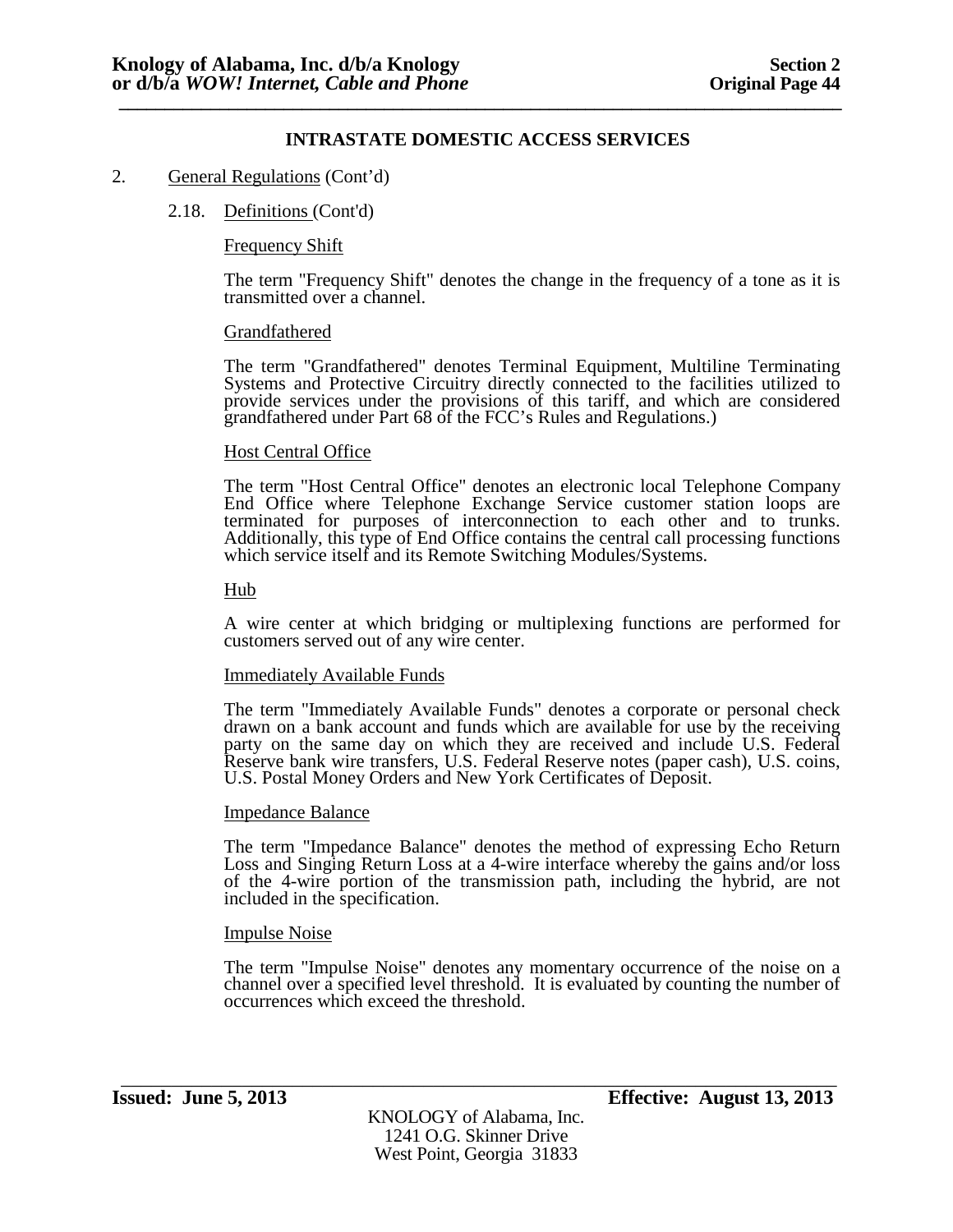## 2. General Regulations (Cont'd)

### 2.18. Definitions (Cont'd)

### Individual Case Basis

The term "Individual Case Basis" denotes a condition in which the regulations, if applicable, rates and charges for an offering under the provisions of this tariff are developed based on the circumstances in each case.

#### Initial Address Message

The term "Initial Address Message" denotes an SS7 message sent in the forward direction to initiate trunk set up, reserve an outgoing trunk and process the information about that trunk along with other data relating to the routing and handling of the call to the next switch.

#### Inserted Connection Loss

The term "Inserted Connection Loss" denotes the 1004 Hz power difference (in dB) between the maximum power available at the originating end and the actual power reaching the terminating end through the inserted connection.

### Installation and Repair Technician

The term "Installation and Repair Technician" denotes a Telephone Company employee who performs installation and/or repair work, including testing and trouble isolation, outside of the Telephone Company Central Office and generally at the customer designated premises.

### Interexchange Carrier (IC) or Interexchange Common Carrier

The terms "Interexchange Carrier" (IC) or "Interexchange Common Carrier" denotes any individual, partnership, association, joint- stock company, trust, governmental entity or corporation engaged for hire in intrastate or foreign communication by wire or radio, between two or more exchanges.

#### Intermediate Hub

A wire center at which bridging or multiplexing functions are performed only for customers served by that wire center and wire centers that subtend the hub, as specified in National Exchange Carrier Association, Inc. Tariff F.C.C. NO. 4.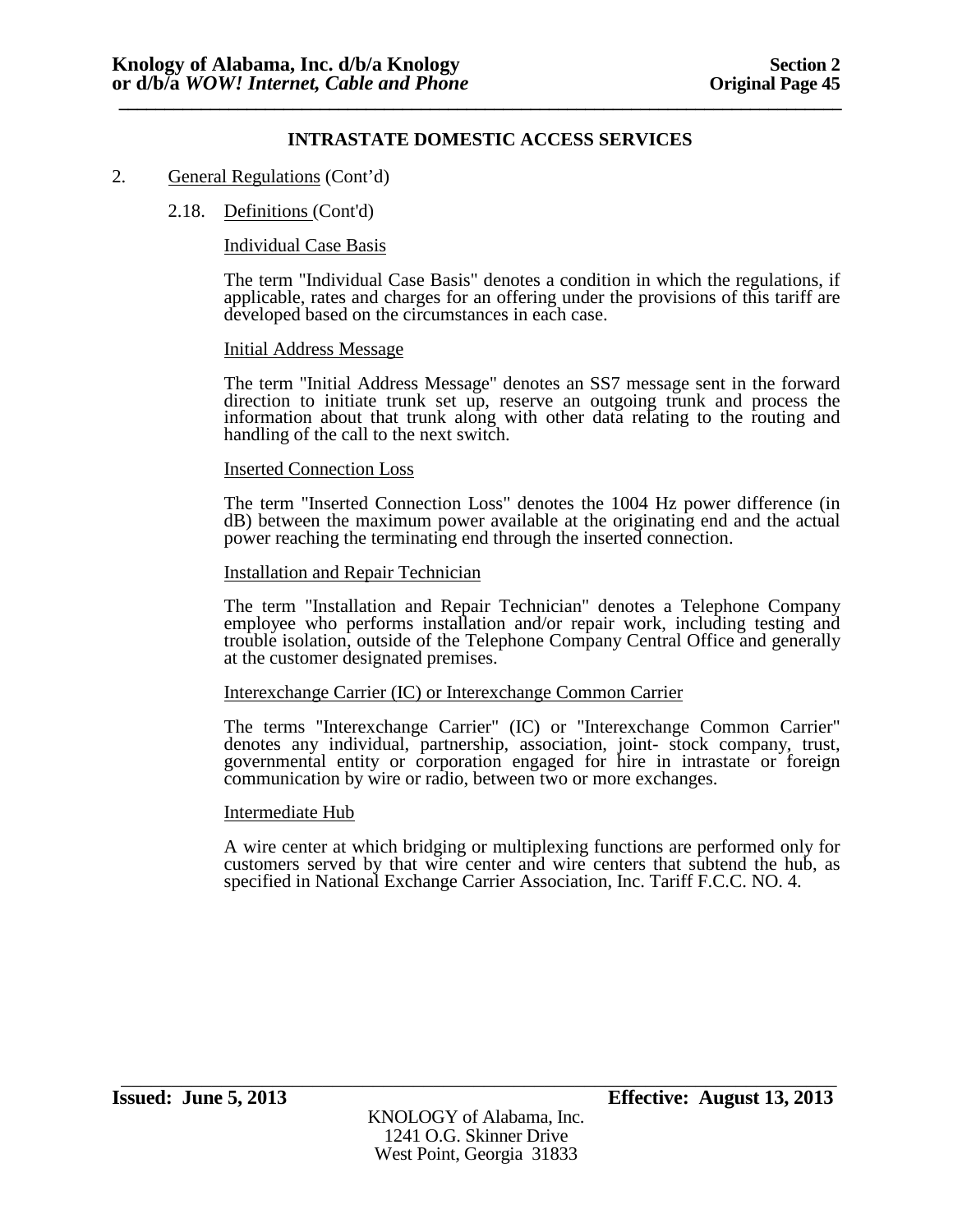## 2. General Regulations (Cont'd)

### 2.18. Definitions (Cont'd)

### Intermodulation Distortion

The term "Intermodulation Distortion" denotes a measure of the nonlinearity of a channel. It is measured using four tones, and evaluating the ratios (in dB) of the transmitted composite four-tone signal power to the second-order products of the tones (R2), and the third-order products of the tones (R3).

#### Intrastate Communications

The term "Intrastate Communications" denotes any communications within a state subject to oversight by a state regulatory commission as provided by the laws of the state involved.

#### Legal Holiday

The term "Legal Holiday" denotes days other than Saturday or Sunday for which the Telephone Company is normally closed. These include New Year's Day, Independence Day, Thanksgiving Day, Christmas Day and a day when Washington's Birthday, Memorial Day or Columbus Day is legally observed and other locally observed holidays when the Telephone Company is closed.

#### Line Side Connection

The term "Line Side Connection" denotes a connection of a transmission path to the line side of a local exchange switching system.

### Local Access and Transport Area (LATA)

The term "Local Access and Transport Area" denotes a geographic area established for the provision and administration of communications service. It encompasses one or more designated exchanges, which are grouped to serve common social, economic and other purposes.

#### Local Area Network

The term "Local Area Network" denotes a network permitting the interconnection and intercommunication of a group of computers.

### Loss Deviation

The term "Loss Deviation" denotes the variation of the actual loss from the designed value.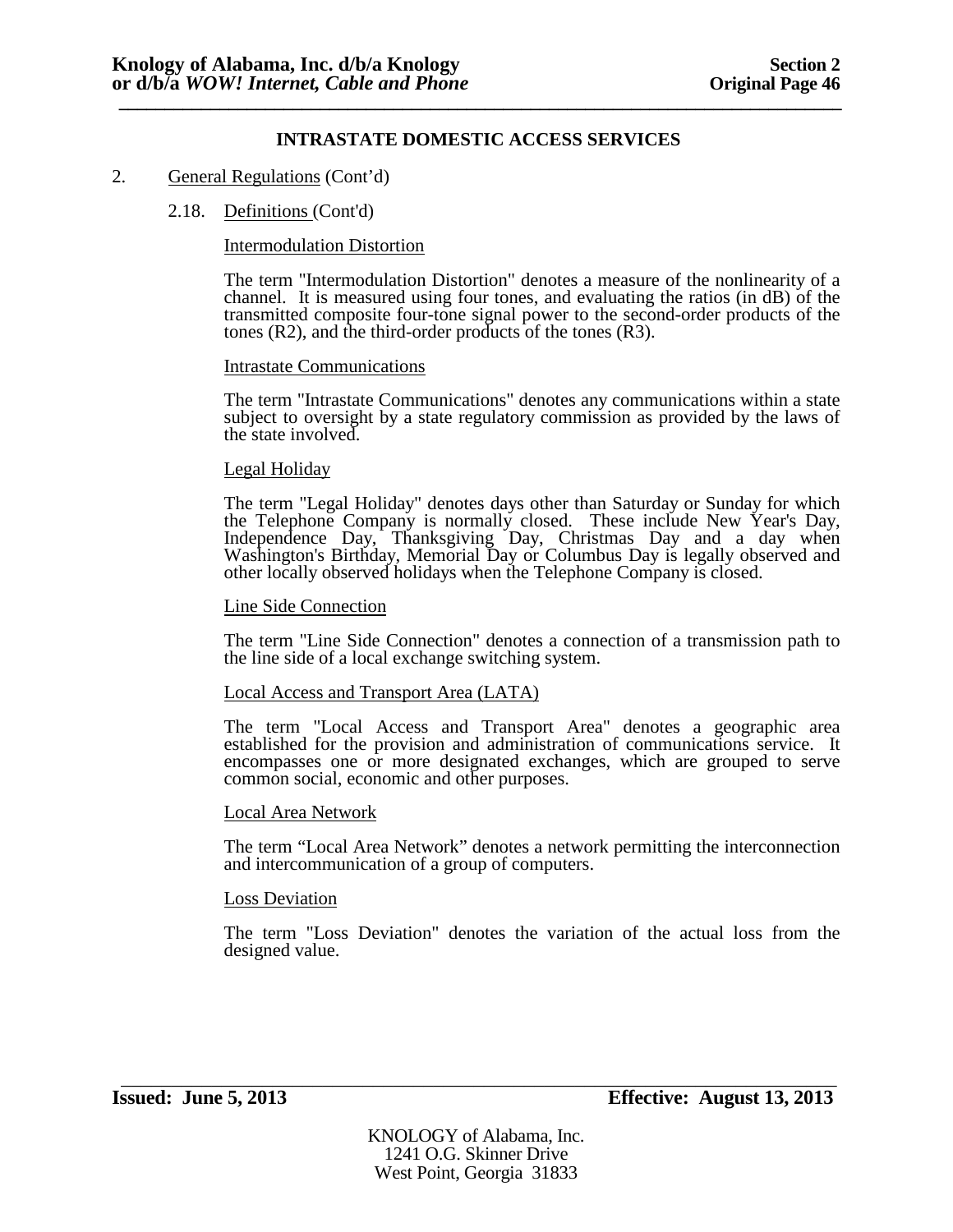## 2. General Regulations (Cont'd)

### 2.18. Definitions (Cont'd)

### Major Fraction Thereof

The term "Major Fraction Thereof" denotes any period of time in excess of 1/2 of the stated amount of time. As an example, in considering a period of 24 hours, a major fraction thereof would be any period of time in excess of 12 hours exactly. Therefore, if a given service is interrupted for a period of thirty-six hours and fifteen minutes, the customer would be given a credit allowance for two twenty-four hour periods for a total of forty eight hours.

#### Message

The term "Message" denotes a "call" as defined preceding.

### Milliwatt (102 Type) Test Line

The term "Milliwatt (102 Type) Test Line" denotes an arrangement in an end office which provides a 1004 Hz tone at 0 dBm0 for one-way transmission measurements towards the customer's premises from the Telephone Company end office.

### Network Control Signaling

The term "Network Control Signaling" denotes the transmission of signals used in the telecommunications system which perform functions such as supervision (control, status, and charge signals), address signaling (e.g., dialing), calling and called number identifications, rate of flow, service selection error control and audible tone signals (call progress signals indicating re-order or busy conditions, alerting, coin denominations, coin collect and coin return tones) to control the operation of the telecommunications system.

#### Nonsynchronous Test Line

The term "Nonsynchronous Test Line" denotes an arrangement in step- by-step end offices which provides operational tests which are not as complete as those provided by the synchronous test lines, but can be made more rapidly.

## North American Numbering Plan

The term "North American Numbering Plan" denotes a three-digit area code (Numbering Plan Area - NPA) and a seven-digit telephone number made up of a three-digit Central Office prefix plus a four-digit station number.

### Off-hook

The term "Off-hook" denotes the active condition of Switched Access or a Telephone Exchange Service line.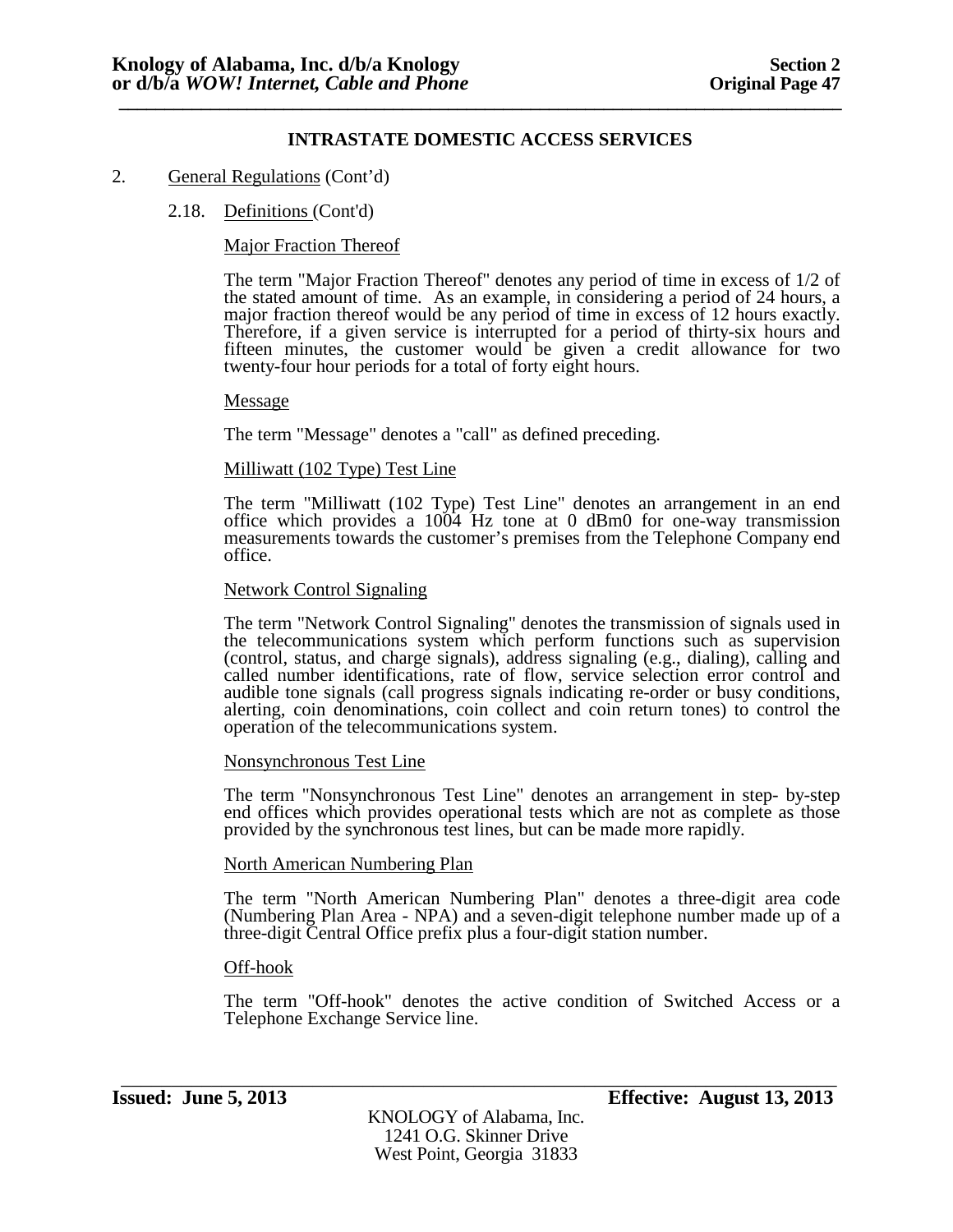## 2. General Regulations (Cont'd)

### 2.18. Definitions (Cont'd)

### On-hook

The term "On-hook" denotes the idle condition of Switched Access or a Telephone Exchange Service line.

### Open Circuit Test Line

The term "Open Circuit Test Line" denotes an arrangement in an end office which provides an ac open circuit termination of a trunk or line by means of an inductor of several Henries.

### Originating Direction

The term "Originating Direction" denotes the use of access service for the origination of calls from an End User Premises to an IC Premises.

### Pay Telephone

The term "Pay Telephone" denotes a coin or coinless instrument provided in a public or semipublic place where Payphone Service Provider customers can originate telephonic communications and pay the applicable charges by (1) inserting coins into the equipment, or (2) using a credit card, or (3) third party billing the call or (4) calling collect.

## Payphone Service Provider

The term "Payphone Service Provider" denotes any entity that provides pay telephone service, which is the provision of public, semi-public or inmate pay telephone service.

#### Permanent Virtual Connection (PVC)

The term "PVC" denotes a software defined communications path between two port connections within the Frame Relay Access Service network.

#### Phase Jitter

The term "Phase Jitter" denotes the unwanted phase variations of a signal.

#### Point of Termination

The term "Point of Termination" denotes the point of demarcation within a customer-designated premises at which the Telephone Company's responsibility for the provision of Access Service ends.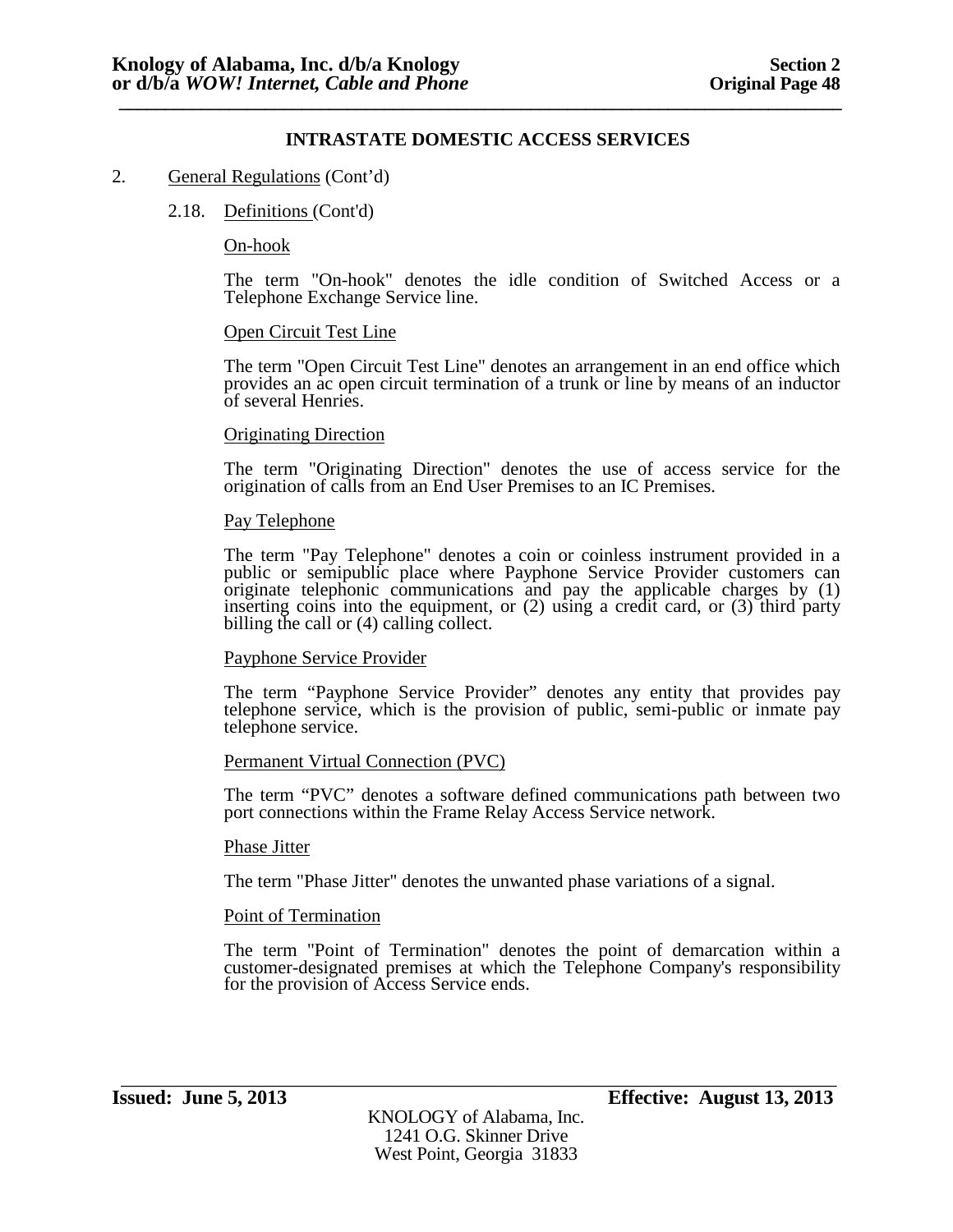### 2. General Regulations (Cont'd)

### 2.18. Definitions (Cont'd)

#### Premises

The term "Premises" denotes a building or buildings on continuous property (except Railroad right-of-way, etc.) not separated by a public highway.

#### Release Message

The term "Release Message" denotes an SS7 message sent in either direction to indicate that a specific circuit is being released.

#### Remote Switching Modules/Systems

The term "Remote Switching Modules/Systems" denotes small, remotely controlled electronic end office switches which obtain their call processing capability from an electronic Host Central Office. The Remote Switching Modules/Systems cannot accommodate direct trunks to an IC.

#### Return Loss

The term "Return Loss" denotes a measure of the similarity between the two impedances at the junction of two transmission paths. The higher the return loss, the higher the similarity.

#### Registered Equipment

The term "Registered Equipment" denotes the customer's premises equipment which complies with and has been approved within the Registration Provisions of Part 68 of the FCC's Rules and Regulations.

#### Service Access Code

The term "Service Access Code" denotes a 3 digit code in the NPA format which is used as the first three digits of a 10 digit address and which is assigned for special network uses. Whereas NPA codes are normally used for identifying specific geographical areas, certain Service Access Codes have been allocated in the North American Numbering Plan to identify generic services or to provide access capability. Examples of Service Access Codes include the 800 and 900 codes.

### Service Switching Point (SSP)

A Service Switching Point denotes an end office or tandem which, in addition to having SS7 and SP capabilities, is also equipped to query centralized data bases.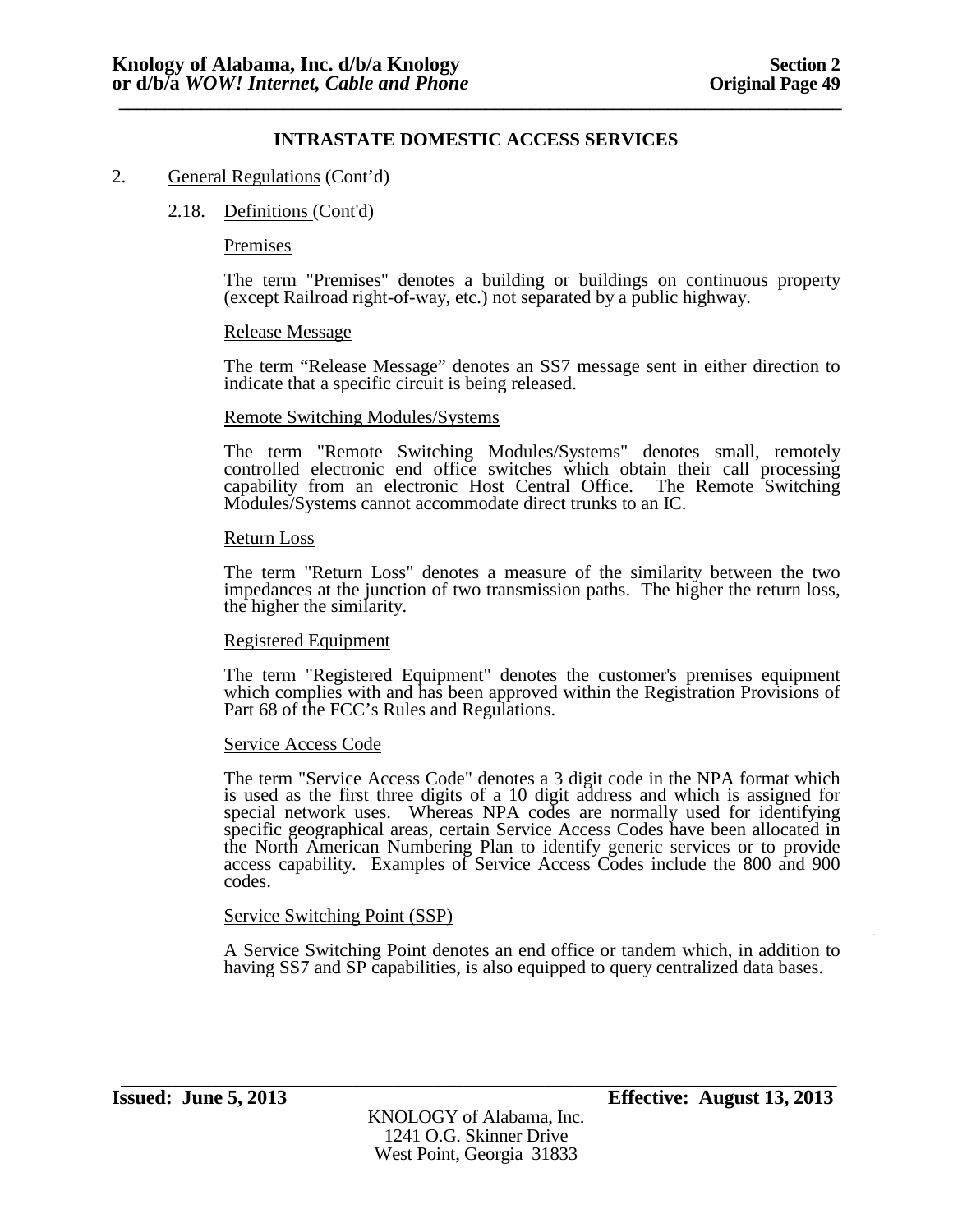### 2. General Regulations (Cont'd)

#### 2.18. Definitions (Cont'd)

Serving Wire Center

The term "Serving Wire Center" denotes the wire center from which the customer designated premises would normally obtain dial tone from the Telephone Company.

#### Seven Digit Manual Test Line

The term "Seven Digit Manual Test Line" denotes an arrangement which allows the Customer to select balance, milliwatt and synchronous test lines by manually dialing a seven digit number over the associated access connection.

#### Shortage of Facilities or Equipment

The term "Shortage of Facilities or Equipment" denotes a condition which occurs when the Telephone Company does not have appropriate cable, switching capacity, bridging or, multiplexing equipment, etc., necessary to provide the Access Service requested by the customer.

#### Short Circuit Test Line

The term "Short Circuit Test Line" denotes an arrangement in an end office which provides for an ac short circuit termination of a trunk or line by means of a capacitor of at least four microfarads.

#### Signal-to-C-Notched Noise Ratio

The term "Signal-to-C-Notched Noise Ratio" denotes the ratio in dB of a test signal to the corresponding C-Notched Noise.

#### Signaling Point (SP)

The term "Signaling Point (SP)" denotes an SS7 network interface element capable of originating and terminating SS7 trunk signaling messages.

### Signaling Point of Interface (SPOI)

The term "Signaling Point of Interface (SPOI)" denotes the customer designated location where the SS7 signaling information is exchanged between the Telephone Company and the customer.

#### Signaling System 7 (SS7)

The term "Signaling System 7 (SS7)" denotes the layered protocol used for standardized common channel signaling in the United States and Puerto Rico.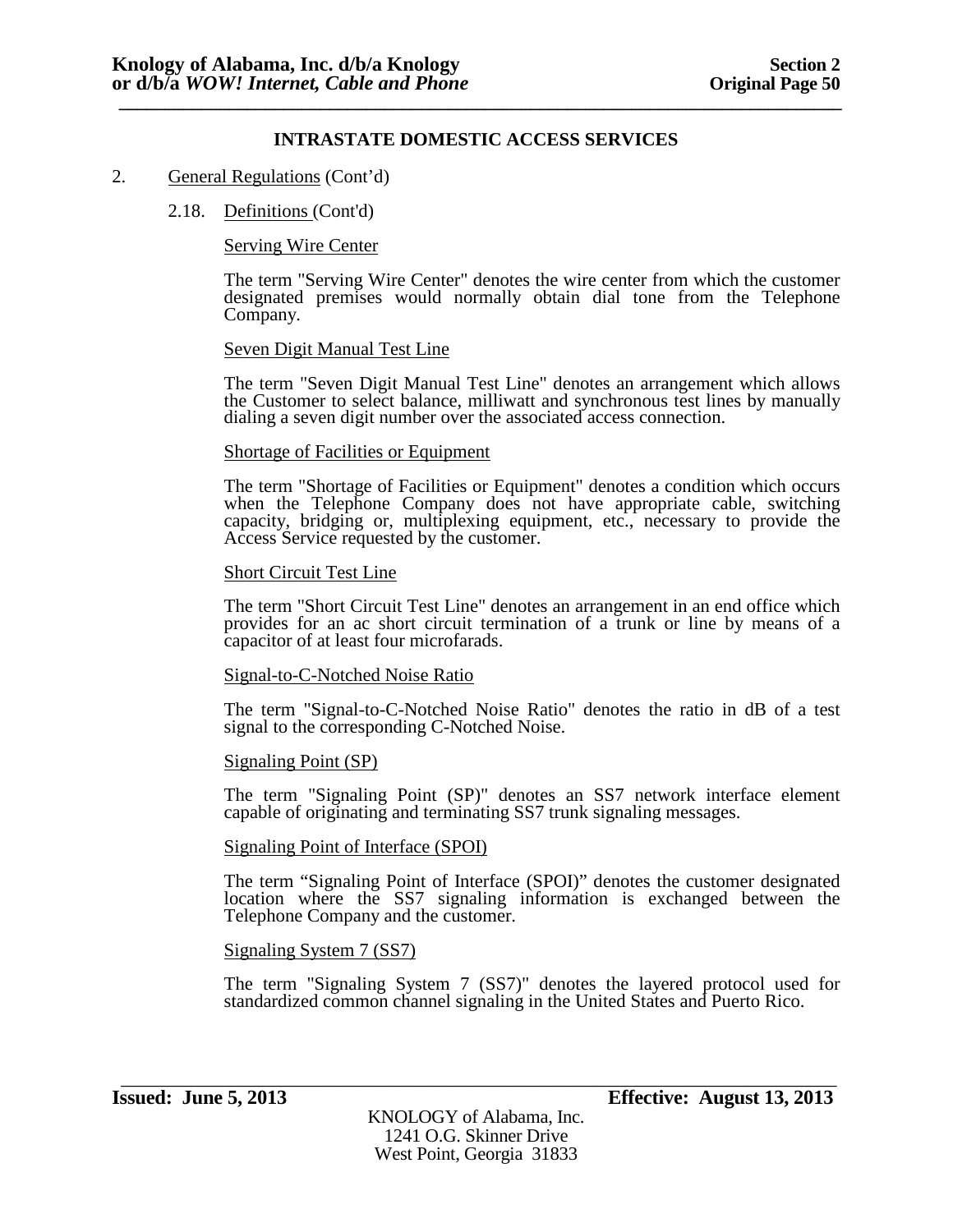## 2. General Regulations (Cont'd)

## 2.18. Definitions (Cont'd)

Signal Transfer Point (STP)

The term "Signal Transfer Point (STP)" denotes a packet switch which provides access to the Telephone Company's SS7 network and performs SS7 message signal routing and screening.

### Signal Transfer Point (STP) Port

The term "Signal Transfer Point (STP) Port" denotes the point of termination and interconnection to the STP.

#### Signaling Return Loss

The term "Signaling Return Loss" denotes the frequency weighted measure of return loss at the edges of the voiceband (200 to 500 Hz and 2500 to 3200 Hz), where singing (instability) problems are most likely to occur.

#### Special Order

The term "Special Order" denotes an order for a Directory Assistance Service.

#### Standard PVC

The term "Standard PVC" denotes the interconnection of ports on the same frame relay switch.

## Subtending End Office of an Access Tandem

The term "Subtending End Office of an Access Tandem" denotes an end office that has final trunk group routing through that tandem.

#### Super Intermediate Hub

A wire center at which bridging or multiplexing functions are performed for Customers served by all wire centers in the LATA. A Super Intermediate Hub can be restricted to one or more designated NPAs within a LATA and/or to wire centers that are owned by the same telephone company as the hub.

#### Synchronous Test Line

The term "Synchronous Test Line" denotes an arrangement in an end office which performs marginal operational tests of supervisory and ring-tripping functions.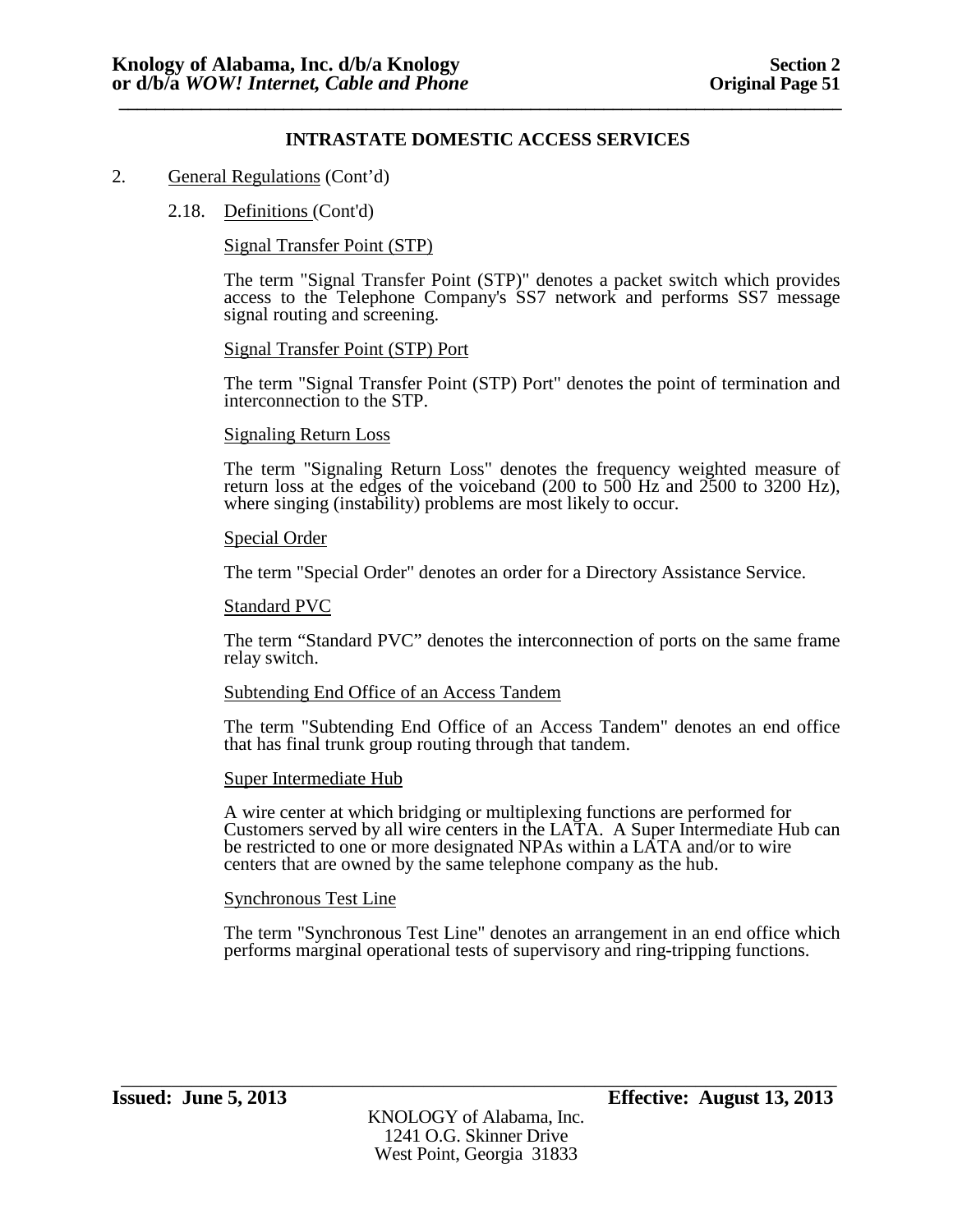## 2. General Regulations (Cont'd)

### 2.18. Definitions (Cont'd)

### Tandem Switched Transport

The term "Tandem Switched Transport" denotes transport from the serving wire center to the end office, or from the tandem to the end office, that is switched at a tandem.

#### Terminating Direction

The term "Terminating Direction" denotes the use of Access Service for the completion of calls from an IC premises to an End User Premises.

#### Terminus Hub

A wire center at which bridging or multiplexing functions are performed only for Customers served directly by the same wire center.

#### **Throughput**

The term "Throughput" denotes the number of data bits successfully transferred in one direction per unit of time.

#### Transmission Measuring (105 Type) Test Line/Responder

The term "Transmission Measuring (105 Type) Test Line/Responder" denotes an arrangement in an end office which provides far-end access to a responder and permits two-way loss and noise measurements to be made on trunks from a near end office.

### Transmission Path

The term "Transmission Path" denotes an electrical path capable of transmitting signals within the range of the service offering, e.g., a voice grade transmission path is capable of transmitting voice frequencies within the approximate range of 300 to 3000 Hz. A transmission path is comprised of physical or derived facilities consisting of any form or configuration of plant typically used in the telecommunications industry.

### Trunk

The term "Trunk" denotes a communications path connecting two switching systems in a network, used in the establishment of an end-to-end connection.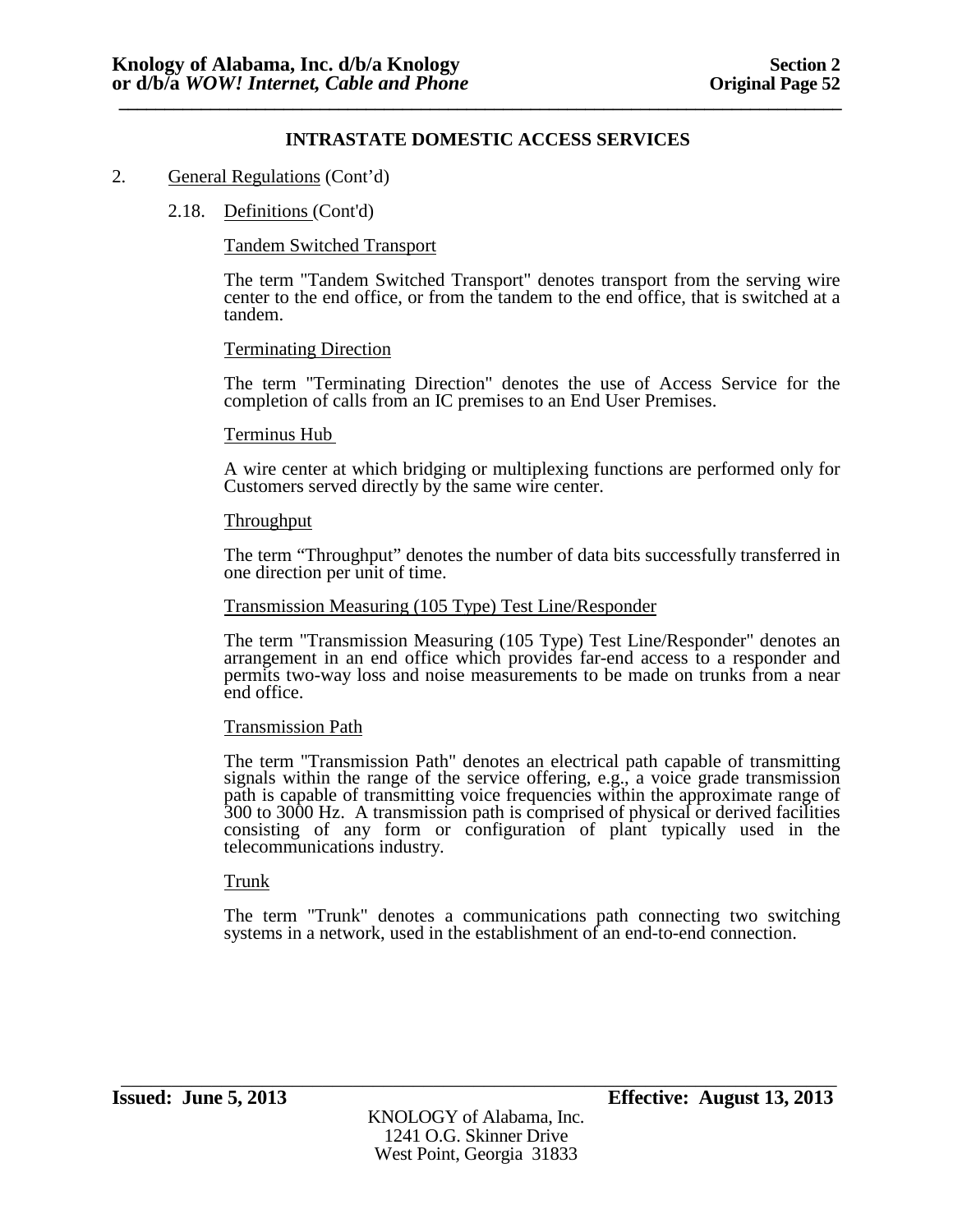### 2. General Regulations (Cont'd)

#### 2.18. Definitions (Cont'd)

#### Trunk Group

The term "Trunk Group" denotes a set of trunks which are traffic engineered as a unit for the establishment of connections between switching systems in which all of the communications paths are interchangeable.

#### Trunk Side Connection

The term "Trunk Side Connection" denotes the connection of a transmission path to the trunk side of a local exchange switching system.

#### Two-Wire to Four-Wire Conversion

The term "Two-Wire to Four-Wire Conversion" denotes an arrangement which converts a four-wire transmission path to a two-wire transmission path to allow a four-wire facility to terminate in a two-wire entity (e.g., a central office switch).

#### V and H Coordinates Method

The term "V and H Coordinates Method" denotes a method of computing airline miles between two points by utilizing an established formula which is based on the vertical and horizontal coordinates of the two points.

### WATS Serving Office

The term "WATS Serving Office" denotes a Telephone Company designated serving wire center where switching, screening and/or recording functions are performed in connection with the closed-end of WATS or WATS-type services.

#### Wireless Switching Center

The term "Wireless Switching Center" (WSC) denotes a Wireless Service Provider (WSP) switching system that is used to terminate wireless stations for purposes of interconnection to each other and to trunks interfacing with the public switched network.

#### Wire Center

The term "Wire Center" denotes a building in which one or more central offices, used for the provision of Telephone Exchange Services, are located.

#### Zones

The Company offers intrastate domestic access services in locations where AT&T (f.k.a. BellSouth Telecommunications) and CenturyTel (CT) are the incumbent local exchange access providers. In locations where AT&T is the incumbent provider Zone 1 intrastate domestic access rates will apply to the Company's customer. In locations where CT is the incumbent provider Zone 2 intrastate domestic access rates will apply to the Company's customer.

**Issued: June 5, 2013 Effective: August 13, 2013**

KNOLOGY of Alabama, Inc. 1241 O.G. Skinner Drive West Point, Georgia 31833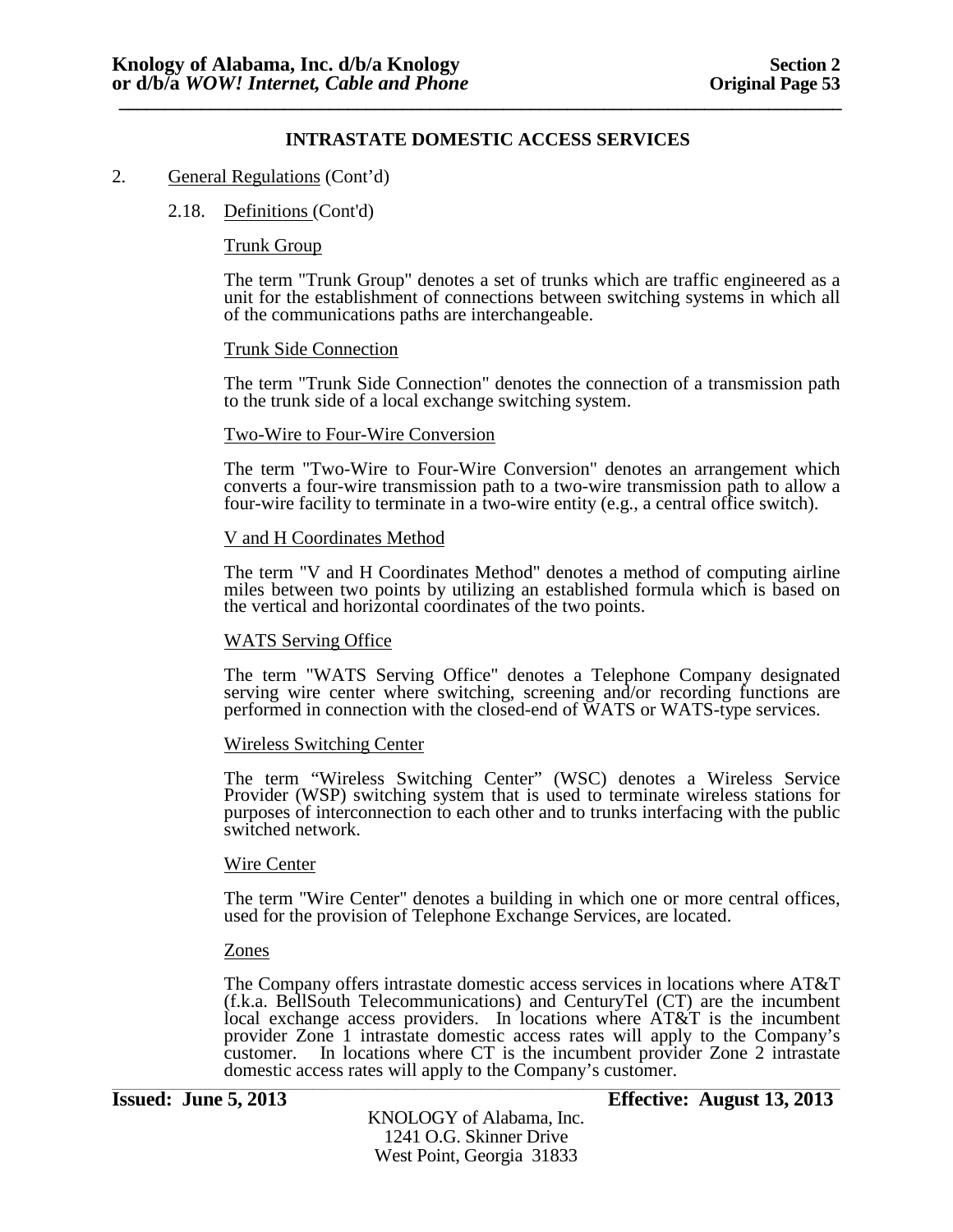### **\_\_\_\_\_\_\_\_\_\_\_\_\_\_\_\_\_\_\_\_\_\_\_\_\_\_\_\_\_\_\_\_\_\_\_\_\_\_\_\_\_\_\_\_\_\_\_\_\_\_\_\_\_\_\_\_\_\_\_\_\_\_\_\_\_\_\_\_\_\_\_\_\_\_\_\_\_\_\_ INTRASTATE DOMESTIC ACCESS SERVICES**

# **3. ACCESS ORDERING**

## 3.1 General

This section sets forth the regulations and order related charges for Access Service Requests (ASR) for Switched and Special Access Services as defined in this tariff. These charges are in addition to other applicable charges set forth in other sections of this tariff.

An Access Order is an order to provide the Customer with Switched and Special Access or Access Related Service or to provide changes to existing services.

This section also sets forth the regulations and order related charges for Local Service Requests (LSR). This includes when a carrier submits a LSR to switch a customer's local service from the Company to the requesting carrier.

### 3.1.1 Ordering Conditions

All services offered under this tariff will be ordered using an ASR. The format and terms of the ASR will be as specified in the Industry Access Service Order Guidelines, unless otherwise specified herein. A customer may order any number of services of the same type and between the same premises on a single Access Order. All details for services for a particular order must be identical.

The Customer shall provide all information necessary for the Company to provide and bill for the requested service. When placing an order for Access Service, the Customer shall provide the following minimum information:

- 1. Customer name and premises address(es).
- 2. Billing name and address (when different from customer name and address).
- 3. Customer contact name(s) and telephone number(s) for the following provisioning activities: order negotiation, order confirmation, interactive design, installation and billing.

The order date is the date on which the Company receives a firm commitment and sufficient information from the Customer to allow processing of the ASR.

### 3.1.2 Service Installation

The Company will provide the Access Service in accordance with the Customer's requested service date, subject to the constraints established by the Company schedule of applicable service dates.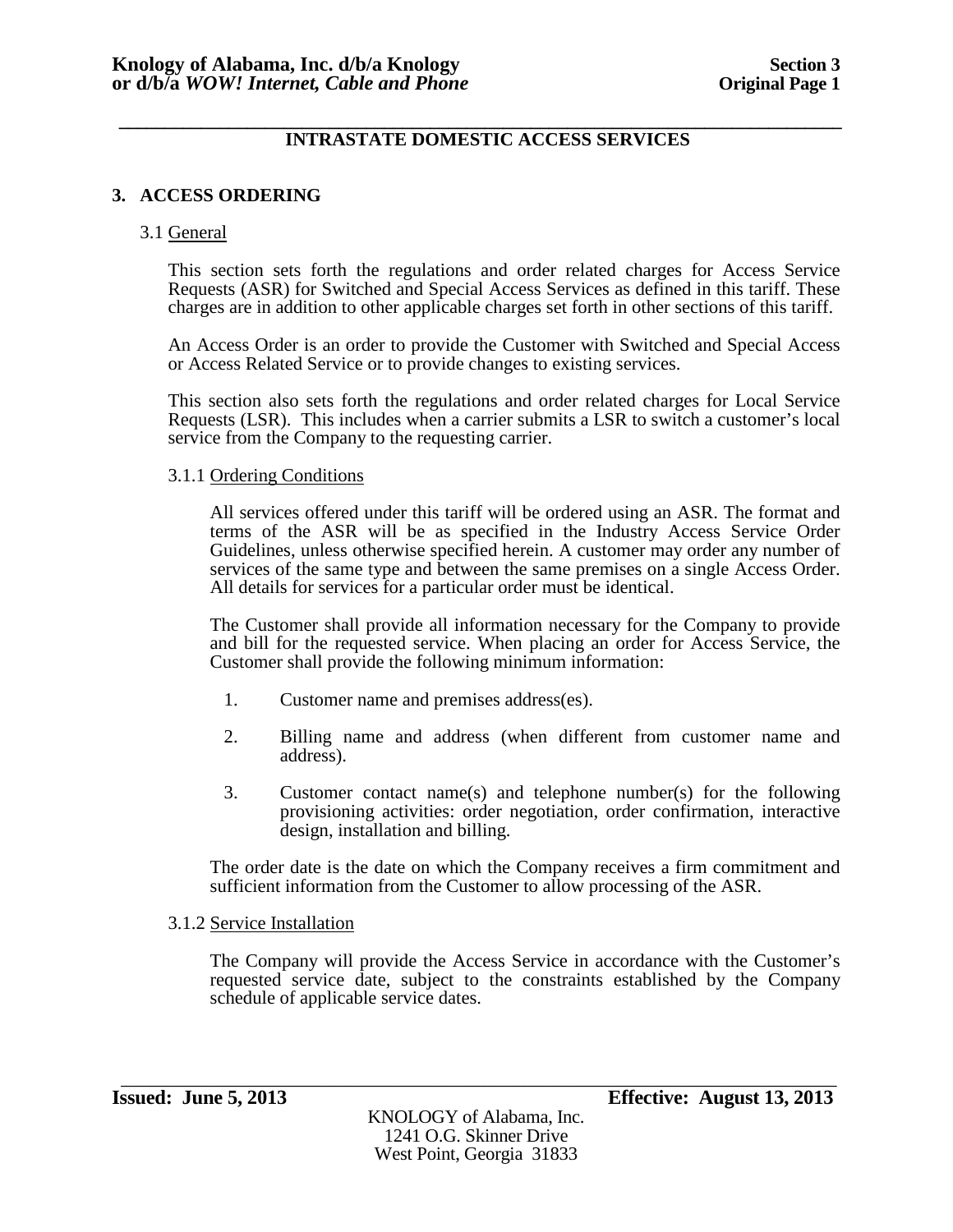- 3. Access Ordering (Cont'd)
	- 3.1 General (Cont'd)
		- 3.1.2 Service Installation (Cont'd)

The Company shall make available to all customers, upon request, a schedule of applicable service intervals for Switched and Special Access Services. The schedule shall specify the applicable service intervals for services and the quantities of services that can be provided by a requested service date. Any associated material will be provided upon request and within a reasonable period of time.

The Company at its option, may not accept orders for service dates which exceed the applicable service date by more than six months.

Access Services will be installed during Company business days. If a customer requests that installation be done outside of scheduled work hours, and the Company agrees to this request, the customer will be subject to applicable Additional Labor Charges as set forth in Section 10 following. This also applies to non-routine installation and special construction as set forth in Section 2.1.11 and 2.1.12

## 3.1.3 Expedited Orders

When placing an Access Order, a customer may request a service date that is prior to the assigned service date. A customer may also request an earlier service date on a pending or negotiated Access Order. If the Company agrees to provide the service on an expedited basis, an Expedited Order Charge will apply in addition to the additional labor cost or extraordinary costs that are required to meet the requested service date. The Company will provide the Customer with an estimate of additional cost. Upon the Customer's agreement, the Company will proceed with the requested service date.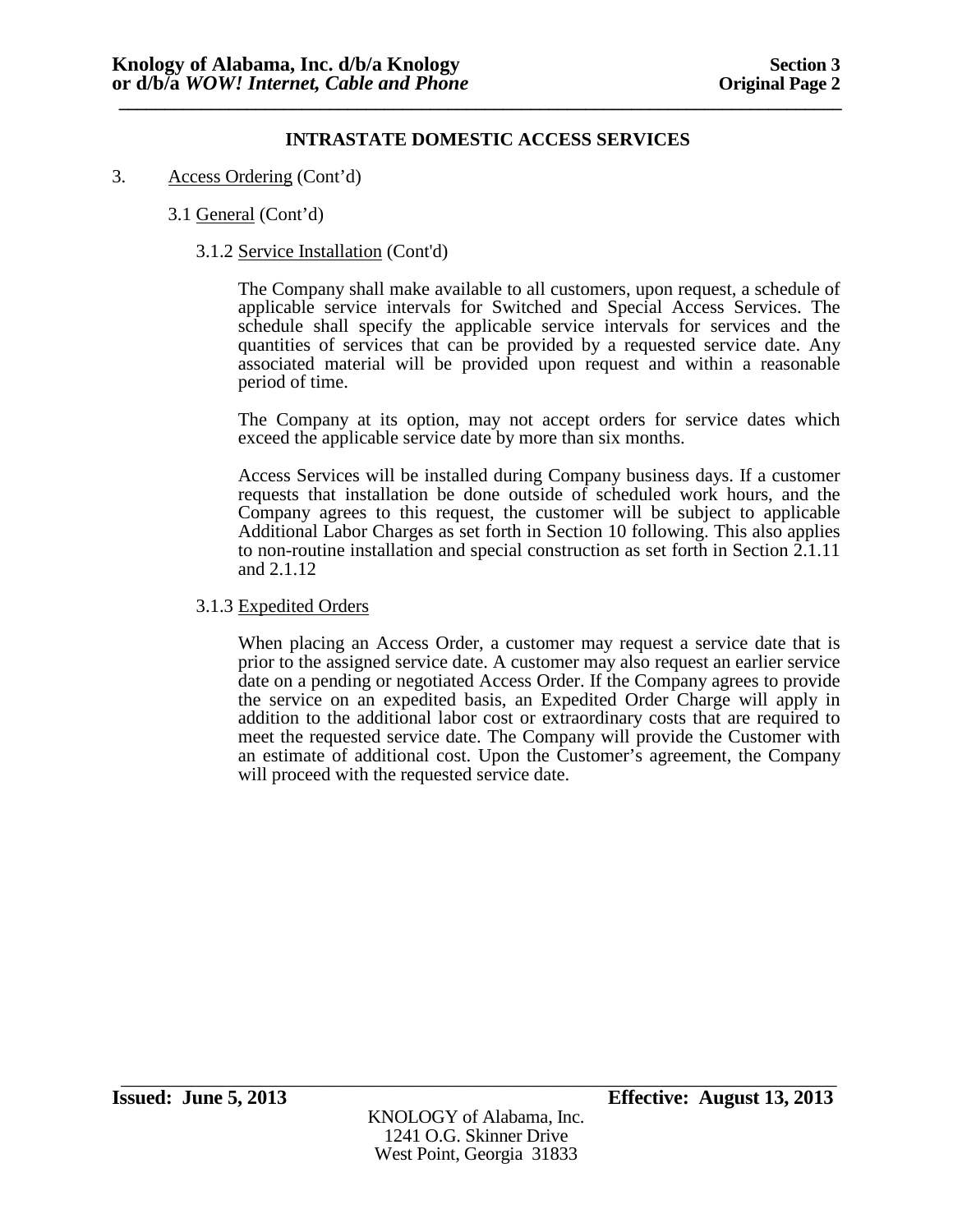- 3. Access Ordering (Cont'd)
	- 3.1.3 Expedited Orders (Cont'd)

A customer may request a change of end user premises within the same serving wire center. If the Customer requests an earlier service date, an Expedited Order Charge will apply.

When the request for expediting occurs subsequent to the issuance of the Access Order, a Service Date Change Charge as set forth in 17.4.1(B) following will also apply.

When an expedited service date is missed, the Expedited Order Charge will apply unless the missed service date is caused by the Company

### 3.1.4 Selection of Facilities for Access Orders

The option to request a specific transmission path or channel is only provided for High Capacity Facilities Special Access, or as provided for under Special Facilities Routing as set forth in Section 8 following.

When there are High Capacity facilities to a hub on order or in service for the Customer's use, the Customer may request a specific channel or transmission path be used to provide the Switched or Special Access Service requested in an Access Order. The Company will make a reasonable effort to accommodate the Customer request.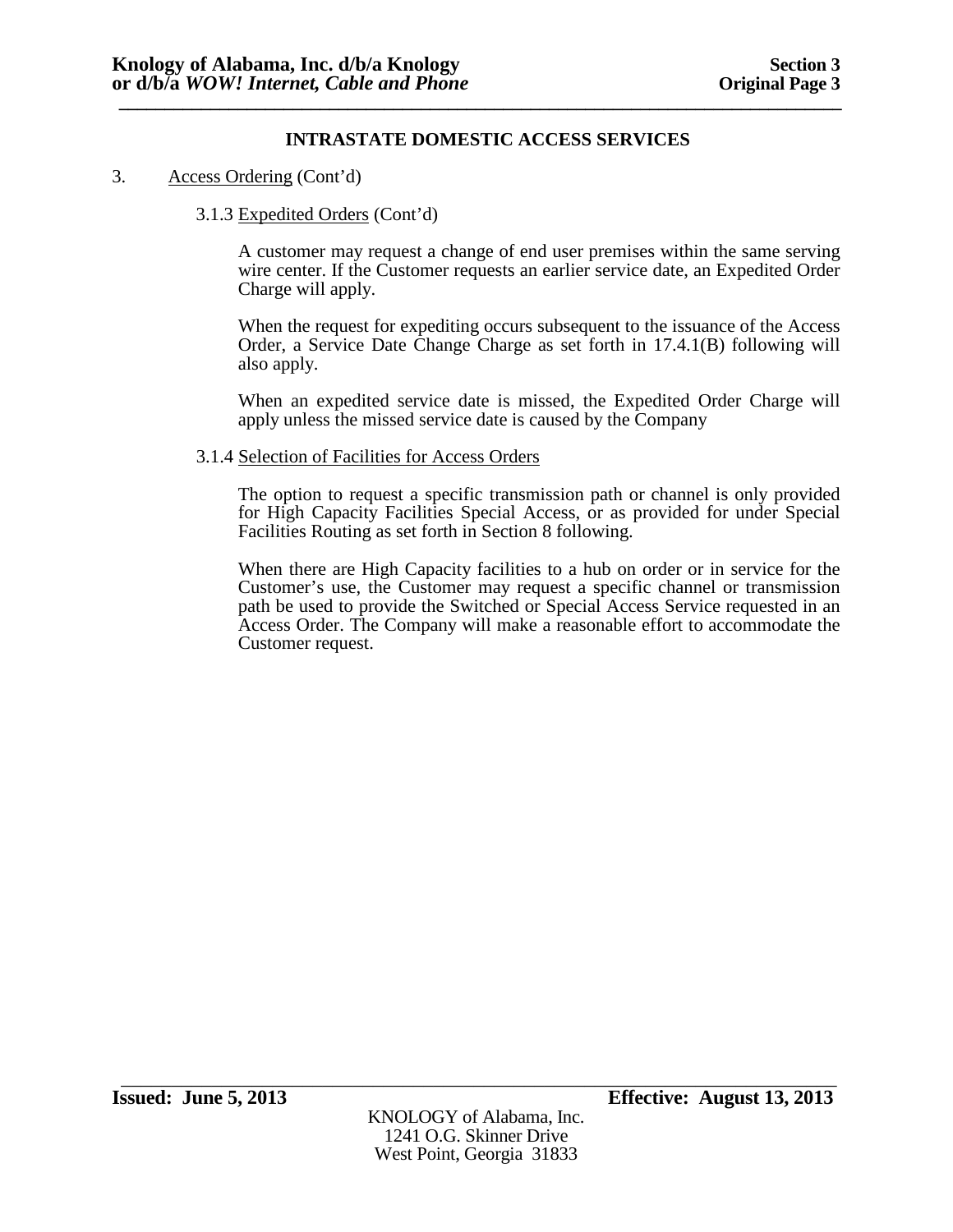### 3. Access Ordering (Cont'd)

### 3.2 Ordering Requirements

An ASR is required by the Company to provide a Customer both Switched and Special Access Service, as described herein. An ASR will be required for each new similar service arrangement or group of common circuits.

## (A) Switched Access Service

When a customer requests new or additional Switched Access Services, one or more access orders may be required. The number of orders required is dependent on the type of services and/or facilities being requested.

When placing an order for service, the Customer shall specify whether the service is to be provided as Direct Trunked Transport or Tandem Switched Transport, as described in Section 5.1.3 following. If the Customer orders Tandem Switched Transport the following information should be provided in addition to the basic trunk side Switched Access Service arrangement information.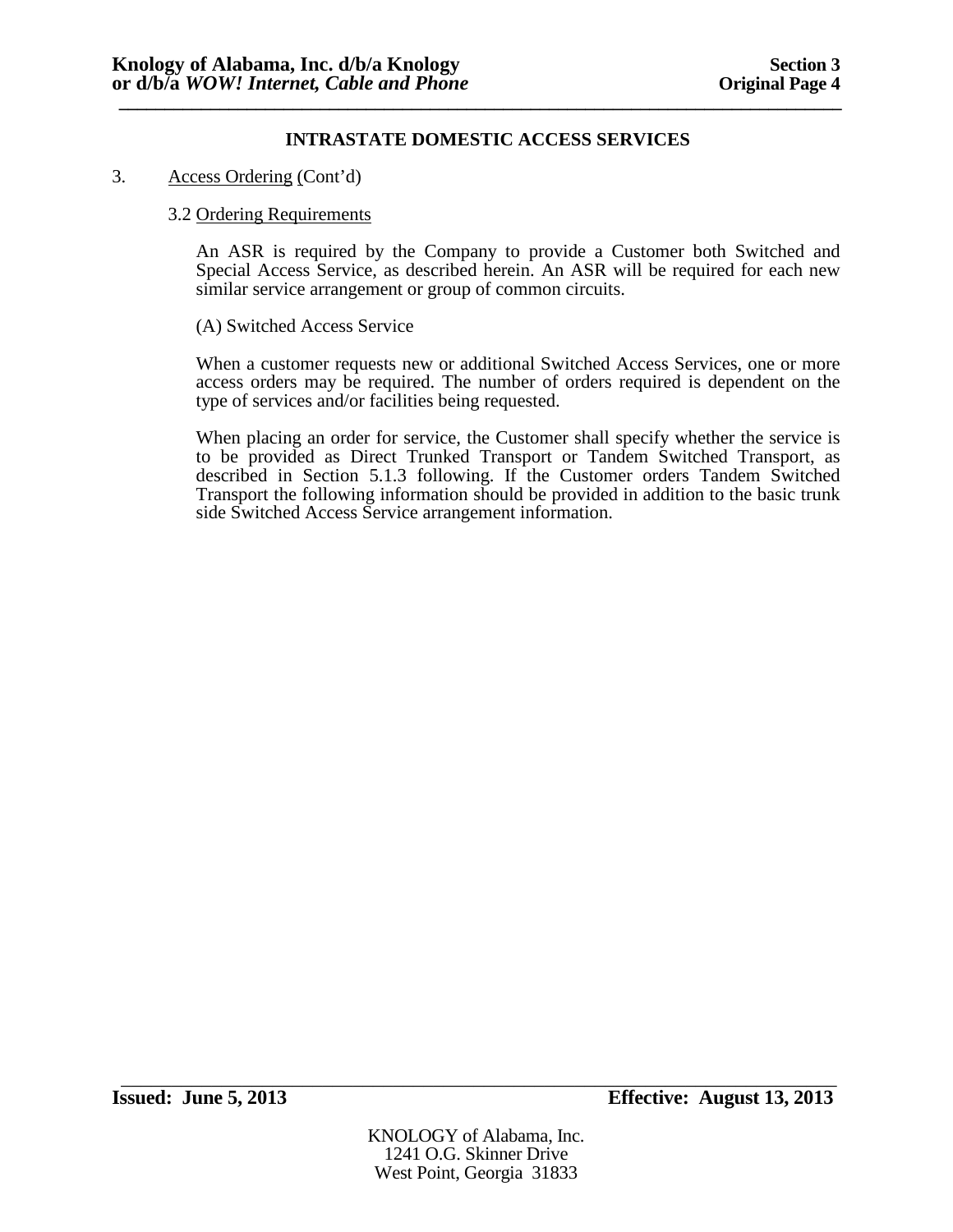3. Access Ordering (Cont'd)

## 3.2 Ordering Requirements (Cont'd)

When all or a portion of service is ordered as Direct Trunked Transport, the Customer must specify the type and quantity of Direct Trunked Transport facility (e.g. Voice Grade or High Capacity DS1 or DS3). The Customer must also specify the type of Entrance Facility to be used for Switched Access (e.g. Voice Grade or High Capacity). For High Capacity Entrance Facilities, the Customer must specify the facility assignment and the channel assignment for each trunk.

When the Customer has both Tandem Switched Transport and Direct Trunked Transport at the same end office, the Customer will be provided Alternate Traffic Routing as set forth in 5.4.4.1 (c) following.

When placing an order for Switched Access Service, the Customer shall provide:

- 1. The number of trunks desired between customer designated premises and an entry switch or Operator Transfer Service location;
- 2. Optional Features
- 3. A projected percentage of intrastate use (PSU) as set forth in 2.3.9 preceding.

When ordering by trunk to an access tandem, the Customer must also provide the Company with an estimate of the amount of traffic it will generate to and/or from each end office subtending the access tandem to assist the Company in its own efforts to project further facility requirements.

When a customer orders Switched Access Service in trunks, the customer is responsible to assure that sufficient access facilities have been ordered to handle its traffic.

(1) Operator Transfer Service

For the Operator Transfer Service Option ordered in conjunction with FGD Switched Access Service as set forth in 5.4.5 (a) following, the Customer must specify the number of trunks desired between its premises and the Company operator services location. Operator Transfer Service is provided where available.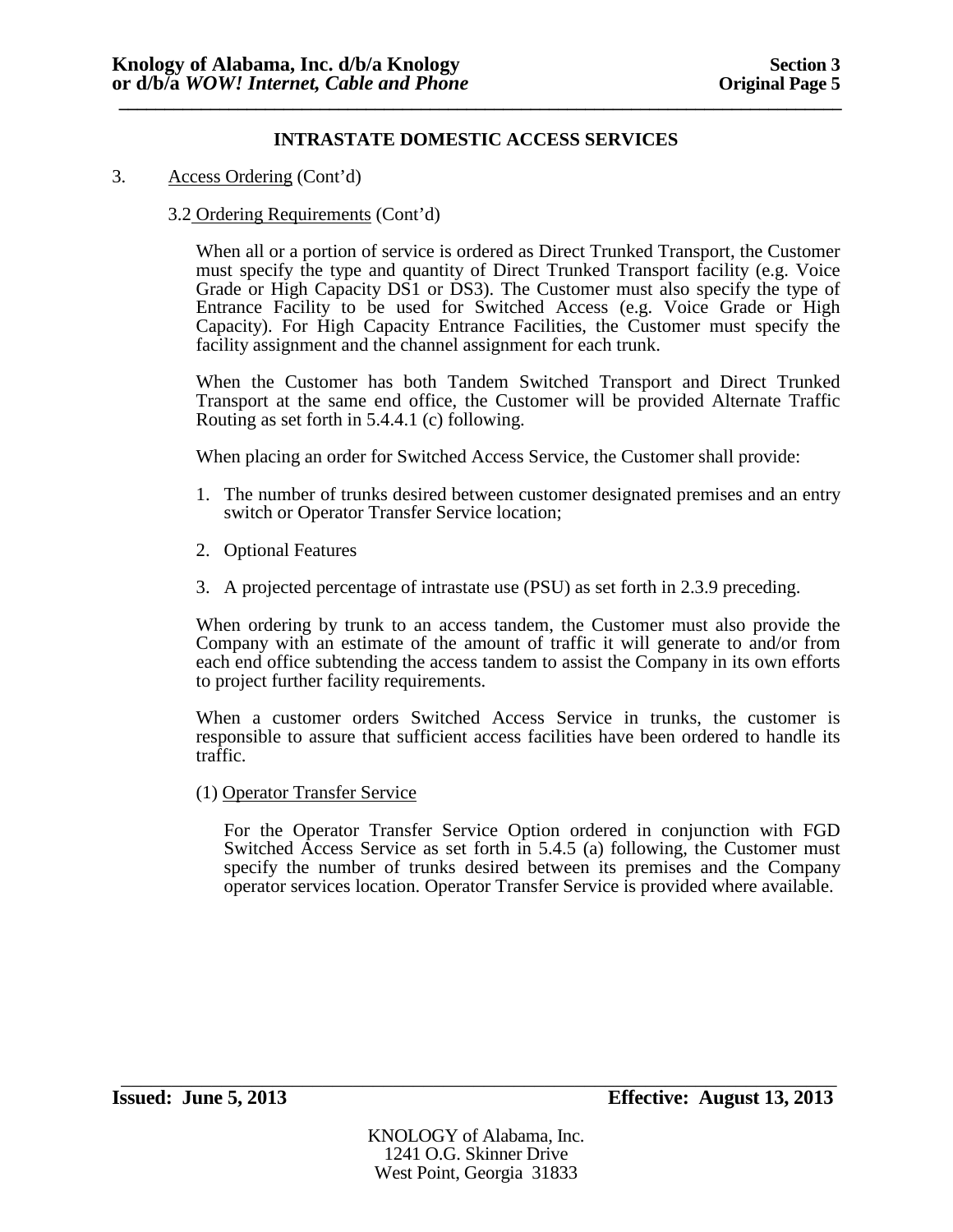- 3. Access Ordering (Cont'd)
	- 3.2 Ordering Requirements (Cont'd)
		- (2) SS7 Optional Feature

When FGD is ordered with the SS7 optional feature, the Customer shall specify a reference to existing signaling connections or reference a related SS7 signaling connection order. When ordering SS7 signaling, the Customer shall provide the Signaling Transfer Point codes, location identifier codes and circuit identifier codes, In addition, the Customer shall work cooperatively with the Company to determine the number of SS7 signaling connections required to handle its signaling traffic.

For 800 Data Base Access Service, as described in 5.4.5 (c) following, the Customer must order FGD to those access tandems or end offices designated as Service Switching Points (SSP) for 800 data base service or to those non-SSP equipped end offices that can accommodate direct trunking of originating 800 calls. All traffic originating from end offices not equipped to provide SS7 signaling and routing or not able to accommodate direct trunking of originating 800 calls require routing via an access tandem where SSP functionality is available.

(B) Special Access Service

When placing an order for Special Access Service the Customer must specify:

- 1. The Customer designated premises or hubs involved;
- 2. Type of service (e.g. Voice Grade or High Capacity);
- 3. The channel interface(s);
- 4. For multipoint services, the channel interface at each customer designated premises may, at the request of the Customer, be different but all such interfaces shall be compatible; and
- 5. That the traffic consists of more than ten percent intrastate traffic.

When ordering bridging and/or multiplexing, the Customer must specify the Company hub(s) from which they desire service. The Customer must specify only those hubs that provide the type of service ordered and interconnect with the wire center(s) from which the Customer requires service.

(C) Miscellaneous Services

Testing Service, Maintenance of Service, Telecommunications Service Priority, Additional Labor shall be ordered with an Access Order or may subsequently be added to a pending order at any time up to and including the service date for the Access Service, with the agreement of the Company.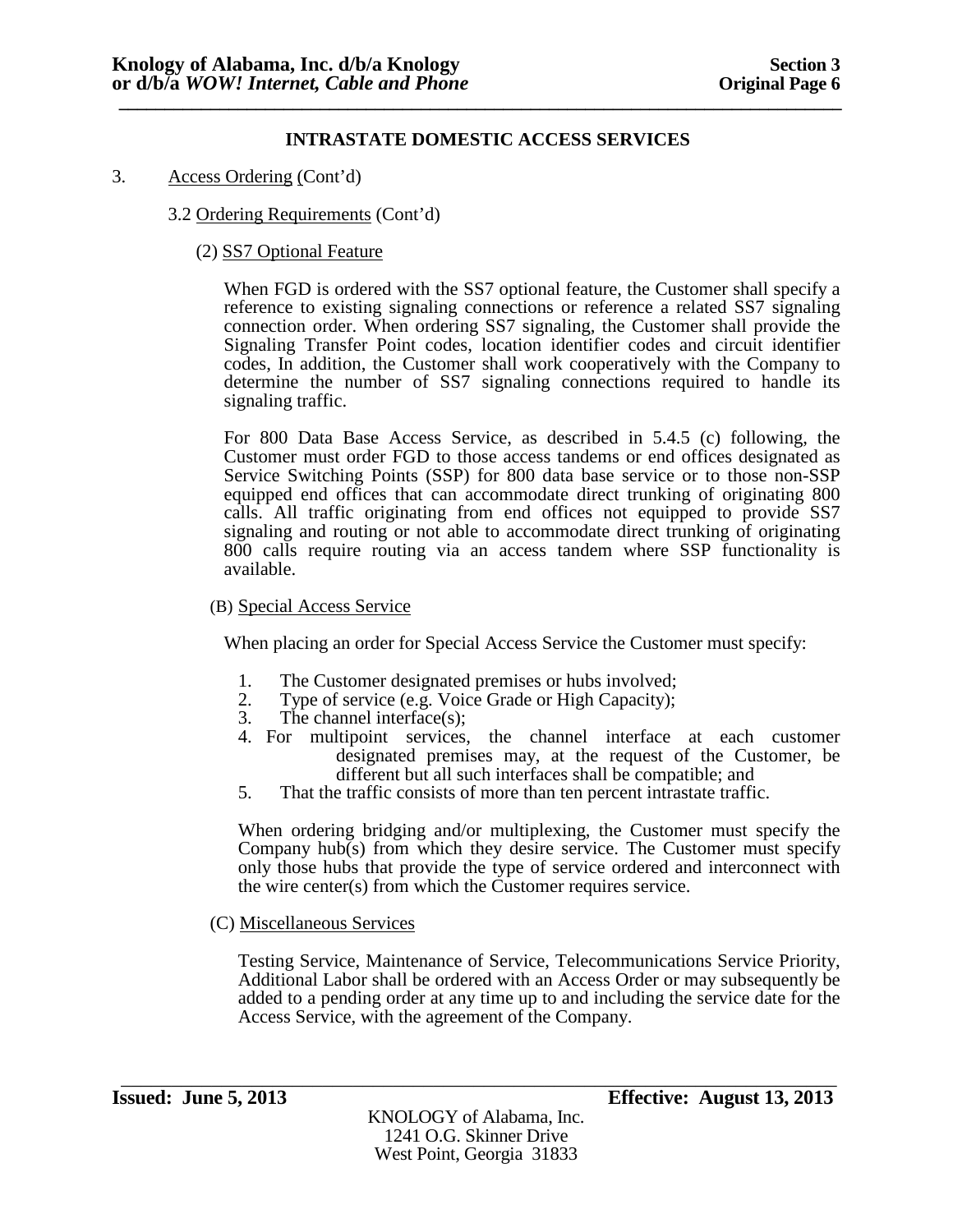3. Access Ordering (Cont'd)

# 3.2 Ordering Requirements (Cont'd)

When added subsequently, a service date change maybe required. When a service date change is required, the service date change charge as set forth in 17.4.1(B) following will apply. When miscellaneous services are added to a pending order, charges for a Design Change as set forth in Section 17.4.1 (C) will apply if an engineering review is required.

The rates and charges for these services, as set forth in Section 17.4.2 of this tariff, will apply in addition to the ordering charges set forth in Section 17, and the rates and charges for the Access Service with which they are associated.

Additional engineering is not an ordering option, but will be applied to an ASR when the Company determines that Additional Engineering is necessary to accommodate a customer request. Additional Engineering will be provided by the Company at the request of the Customer only when a Customer requests technical information included on the Design Layout Report as set forth herein. The Customer will be notified when Additional Engineering is required, and will be furnished with a written statement setting forth the justification for the Additional Engineering as well as an estimate of the charges. If the Customer agrees to the Additional Engineering, a firm order will be established. If the Customer does not want the service or facilities after being notified by the Company that Additional Engineering is required, the Customer may cancel the order and no charges will apply.

### 3.3 Access Orders For Services Provided By More Than One Company

Access Services provided by more than one Company are services where one end of the Local Transport or Channel Mileage element is in the operating territory of one Company and the other end of the element is in the operating territory of a different Company.

The ordering procedure for this service is dependent upon the billing arrangement, as set forth in 2.3.13 preceding, to be used by the Companies involved in providing the Access Service. The Company will notify the customer which of the ordering procedures will apply.

Each Company will provide its portion of the Access Service within its operating territory to an interconnection point(s) with the other Company(s). Billing Percentages will be determined by the Companies involved in providing the Access Service. Each Company will bill the customer for its portion of the service as set forth in 2.3.14. All other appropriate charges in each Company tariff are applicable.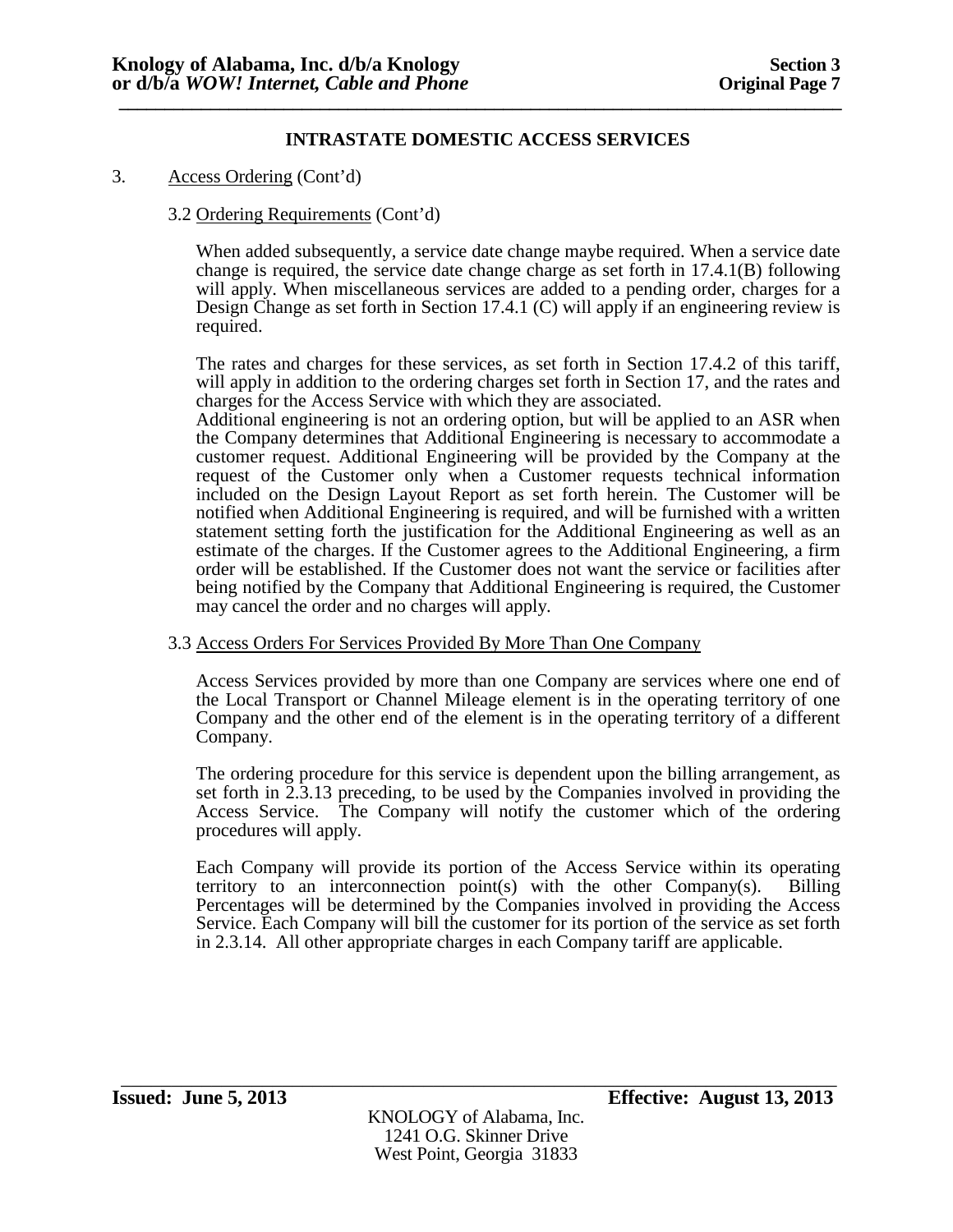- 3. Access Ordering (Cont'd)
	- 3.3 Access Orders For Services Provided By More Than One Company (Cont'd)

For the service(s) ordered as set forth following, the customer must also supply a copy of the order to the Company in whose operating territory a customer designated premises is located and any other Company(s) involved in providing the service.

- (A) For Feature Group D Switched Access Services, the customer must place an order with the Company in whose territory the end office is located. Customers may, at their option, order FGD to the access tandem. When ordered to the access tandem, and the access tandem and the end office are not in the same Company operating territory, the customer must also supply a copy of the order to each additional Company subtending the access tandem.
- (B) Customers ordering Special Access Service to be interconnected with Switched Access Services at Company designated WATS Serving Offices for the provision of WATS or WATS-type Services must place an order with each Company in whose territory the end office and the WATS Serving Office are located, if they are not collocated.
- (C) Except for Special Access Service as set forth in (B) above or as set forth in (D) below, the customer may place the order for a Special Access Service with either Company.
- (D) For Special Access Service involving a hub(s) the customer must place the order with the Company(s) in whose territory the hub(s) is located.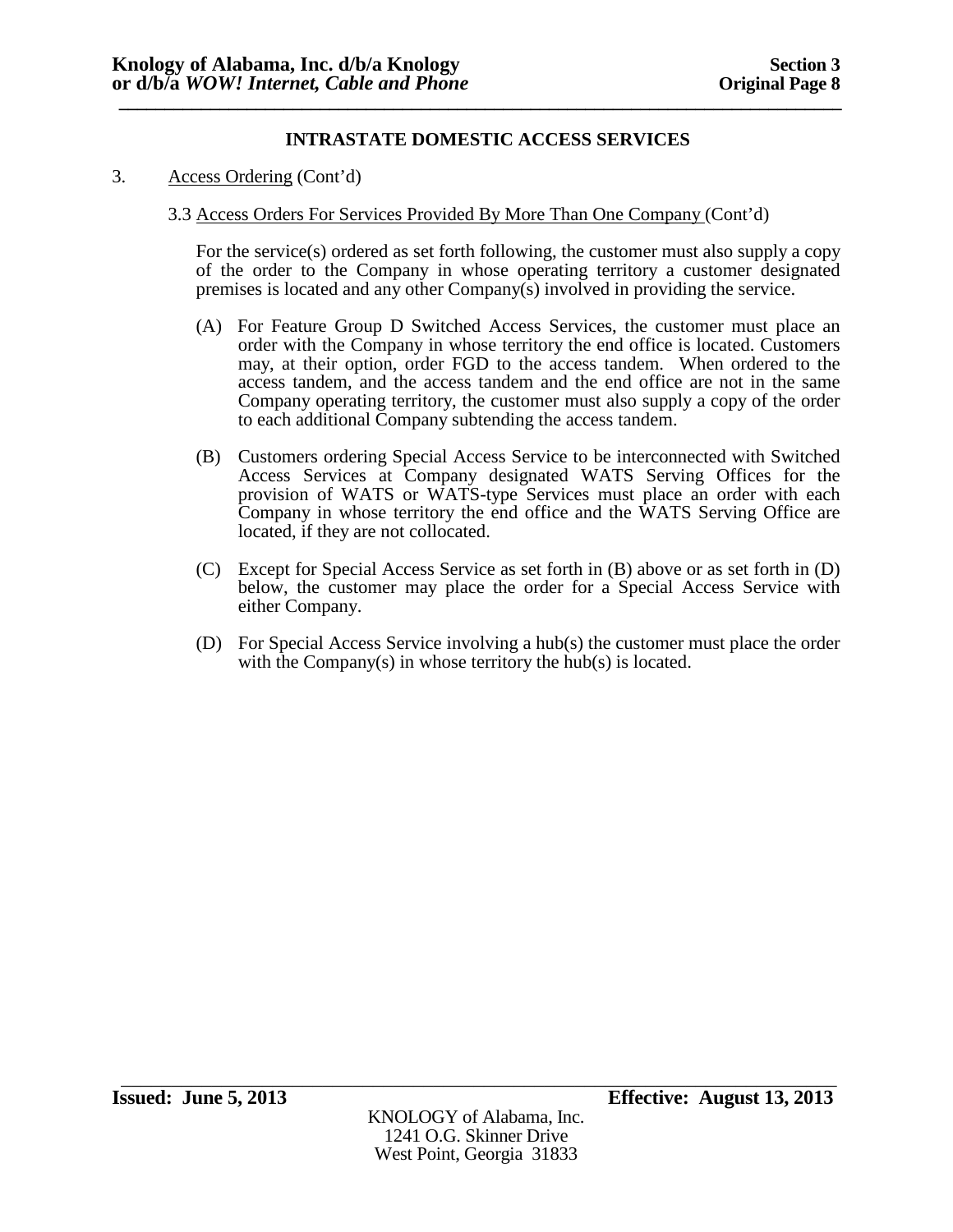## 3. Access Ordering (Cont'd)

## 3.4 Charges Associated with Access Ordering

## 3.4.1 Access Order Charge

The Access Order Charge is applied to all customer requests for new Special and Switched Access Service. In addition, the Access Order Charge is applicable to customer requests for additions, changes or rearrangements to existing Special and Switched Access Service with the following exceptions:

The Access Order Charge does not apply:

- When a Service Date Change Charge is applicable;
- When a Design Change Charge is applicable;
- To administrative changes as set forth in 5.4.1 following;
- When a change to a pending order does not result in the cancellation of the pending order and the issuance of a new order;
- When a Miscellaneous Service Order Charge is applicable;
- When a Company initiated network reconfiguration requires a customer's existing access service to be reconfigured;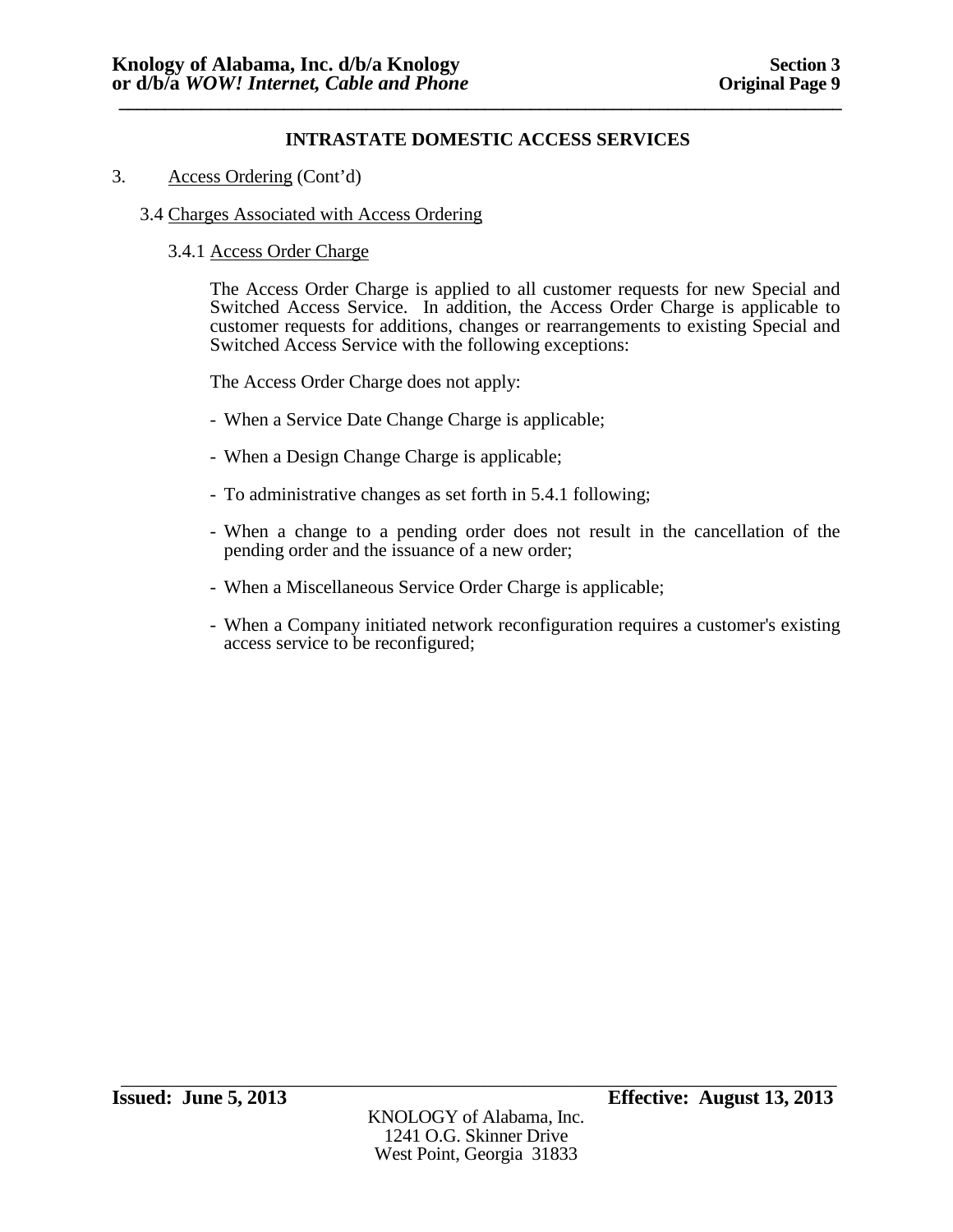## 3. Access Ordering (Cont'd)

## 3.4 Charges Associated with Access Ordering (Cont'd)

## 3.4.1 Access Order Charge (Cont'd)

- When a service with an ICB rate is converted to a similar service with a non-ICB tariff rate prior to the expiration of the ICB; or
- When a Billing Name and Address Order charge is applicable.
- When a Presubscription Charge is applicable;

The Access Order Charge will be applied on a per order basis to each order received by the Company or copy of an order received by the Company pursuant to 3.3 preceding, as set forth in this and other sections of this tariff.

The Access Order Charge will be applied on a per order basis for any change, rearrangement or addition to the delivery of signaling to an existing STP Port.

#### 3.4.2 Miscellaneous Service Order Charge

A Miscellaneous Service Order Charge, as set forth in 17.4.1(D) following, applies to any service, or combination of services ordered simultaneously from Section 10. of the Tariff for which a service order is not already pending (with the exception of Presubscription (6), which does not have the charge applied). The Miscellaneous Service Order Charge is an administrative charge designed to compensate for the expenses associated with service order issuance.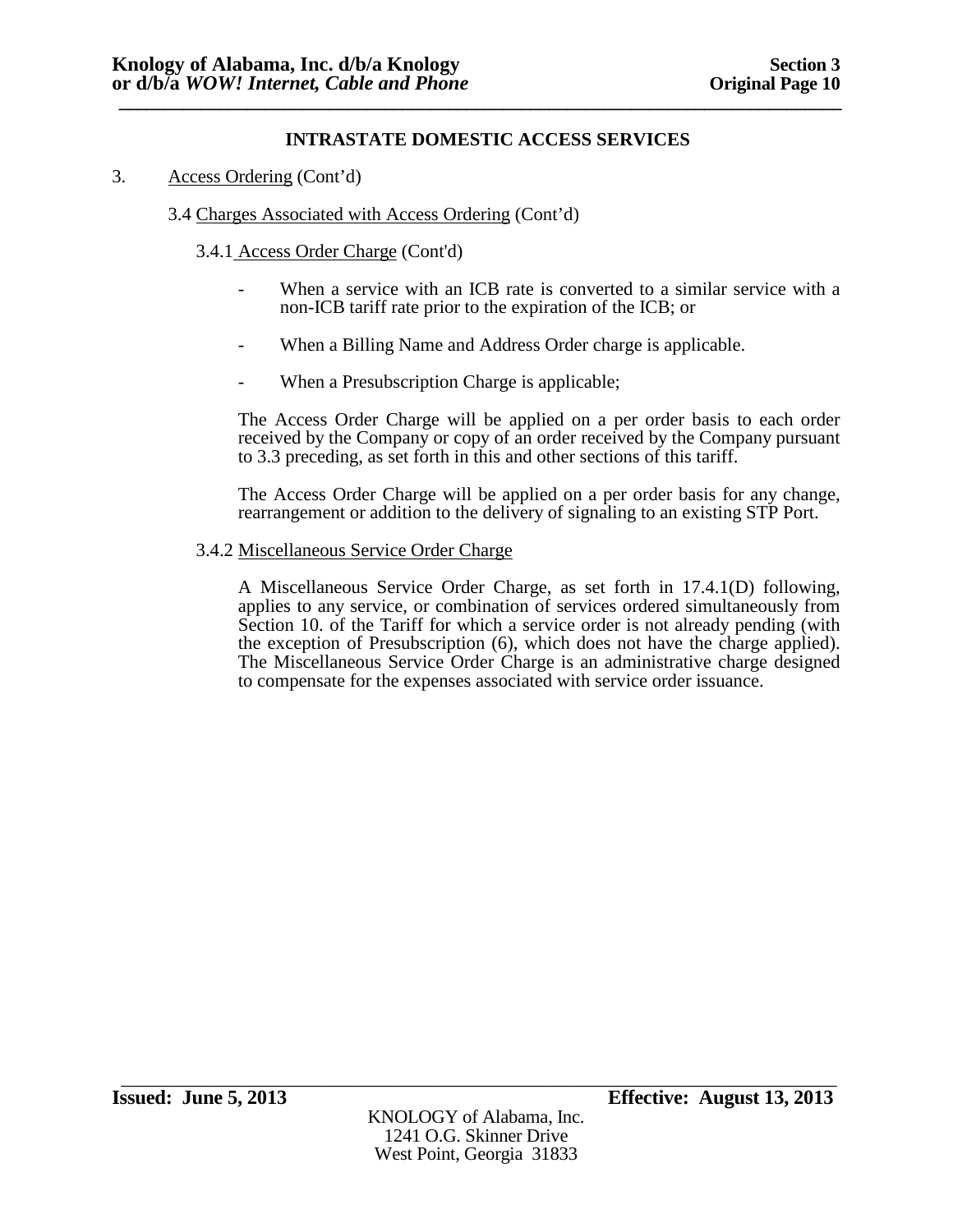3. Access Ordering (Cont'd)

3.4 Charges Associated with Access Ordering (Cont'd)

3.4.2 Miscellaneous Service Order Charge (Cont'd)

The charge always applies to the following services since a pending service order would not exist:

- 
- Overtime Repair (10.2.2);<br>- Testing and Maintenance with Other Companies other than when in conjunction with Acceptance Testing (10.2.4);<br>Other Labor (10.2.5); and<br>Maintenance of Service (10.3.2).
- 
- 

The Miscellaneous Service Order Charge will also apply to the following services if they are ordered subsequent to the initial installation of the associated access service, thereby necessitating the issuance of another service order:

Telecommunications Service Priority (10.3.3);

The charge does not apply to the following services since there would exist a pending service order:

- Additional Engineering (10.1);<br>Overtime Installation (10.2.1);
- 
- Standby (10.2.3);
- Additional Cooperative Acceptance Testing (10.3.1 (1))

### 3.4.3 Access Order Change Charges

Access Order changes involve service date changes and design changes. The customer may request a change of its Access Order prior to the service date. The Company will make every effort to accommodate a requested change when it is able to do so with the normal work force assigned to complete such an order within normal business hours. If the change cannot be made with the normal work force during normal business hours, the Company will notify the customer. If the customer still desires the Access Order change, the Company will schedule a new service date. All charges for Access Order change as set forth in 17.4.1 (B) and (C) will apply on a per occurrence basis.

Any increase in the number of Special Access Service channels or Switched Access Service lines, trunks, or CCS/SS7 Port Terminations will be treated as a new Access Order (for the increased amount only).

If order changes are necessary to satisfy the transmission performance for a Special Access Service ordered by a customer, these changes will be made without order change charges being incurred by the customer.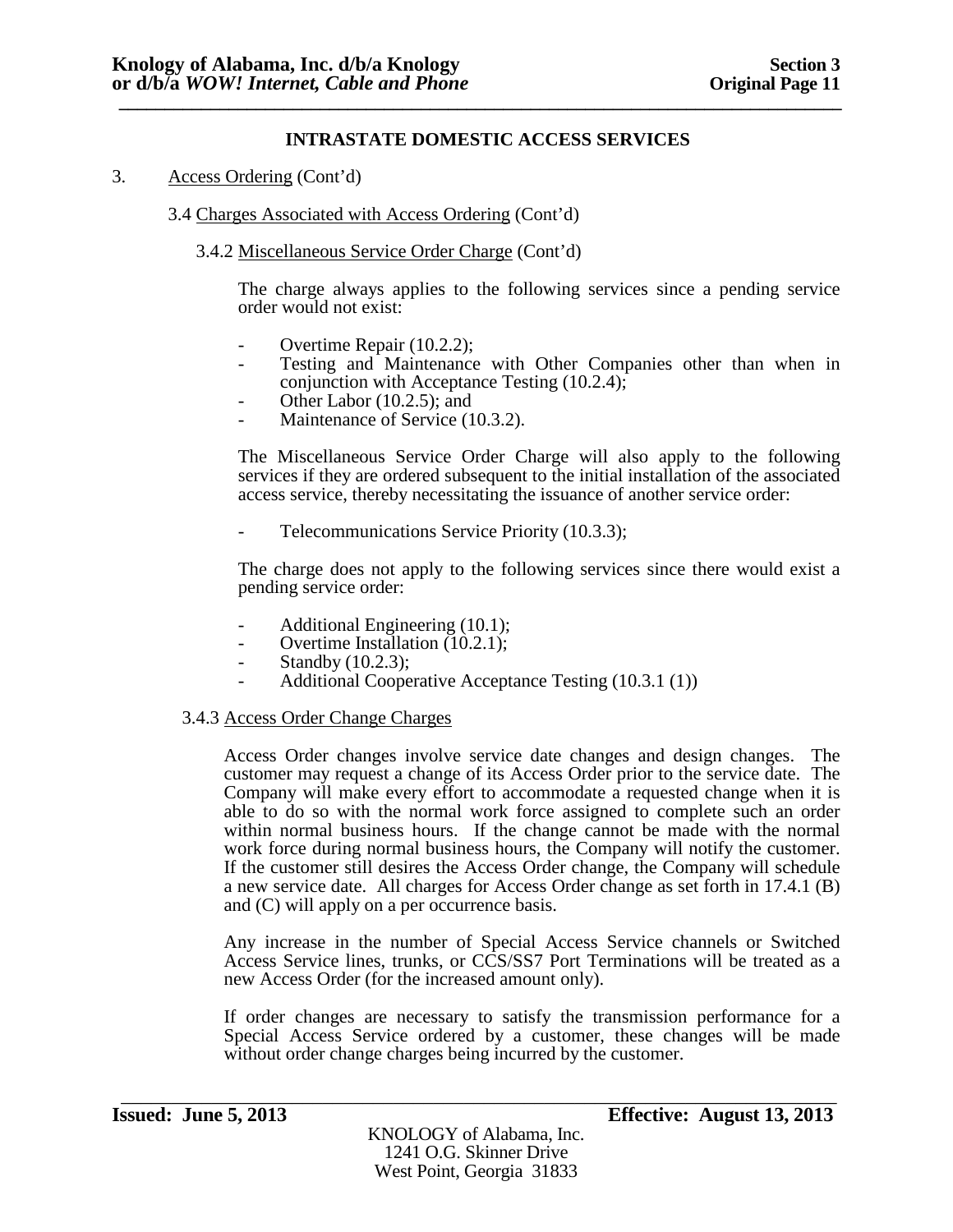3. Access Ordering (Cont'd)

3.4 Charges Associated with Access Ordering (Cont'd)

3.4.3 Access Order Change Charges (Cont'd)

### (A) Service Date Change

The customer may request a change of service date on a pending Access Order prior to the service date. A change of service date is a change of the scheduled service date by the customer to either an earlier date or a later date which does not exceed 30 calendar days from the original service date.

If the Company determines that the customer's request can be accommodated without delaying the service dates for orders of other customers, the service date will be changed and the Service Date Change Charge, as set forth in 17.4.1(B) following, will be applied to the order.

If the service date is changed to an earlier date, and the Company determines additional labor or extraordinary costs are necessary to meet the earlier service date requested by the customer, the customer will be notified by the Company that Expedited Order Charges as set forth in 3.1.3 following apply. Such charges will apply in addition to the Service Date Change Charge.

If the requested service date exceeds 30 calendar days following the original service date, and the Company determines that the customer's request can be accommodated, the Company will cancel the original order and apply the Cancellation Charges as set forth in 3.5.2 following. A new Access Order with a new service date will be issued. The Service Date Change Charge will not apply, however, the Access Order Charge will apply to the new order.

If the service date is changed due to a design change as set forth in (B) following, the Service Date Change Charge will apply.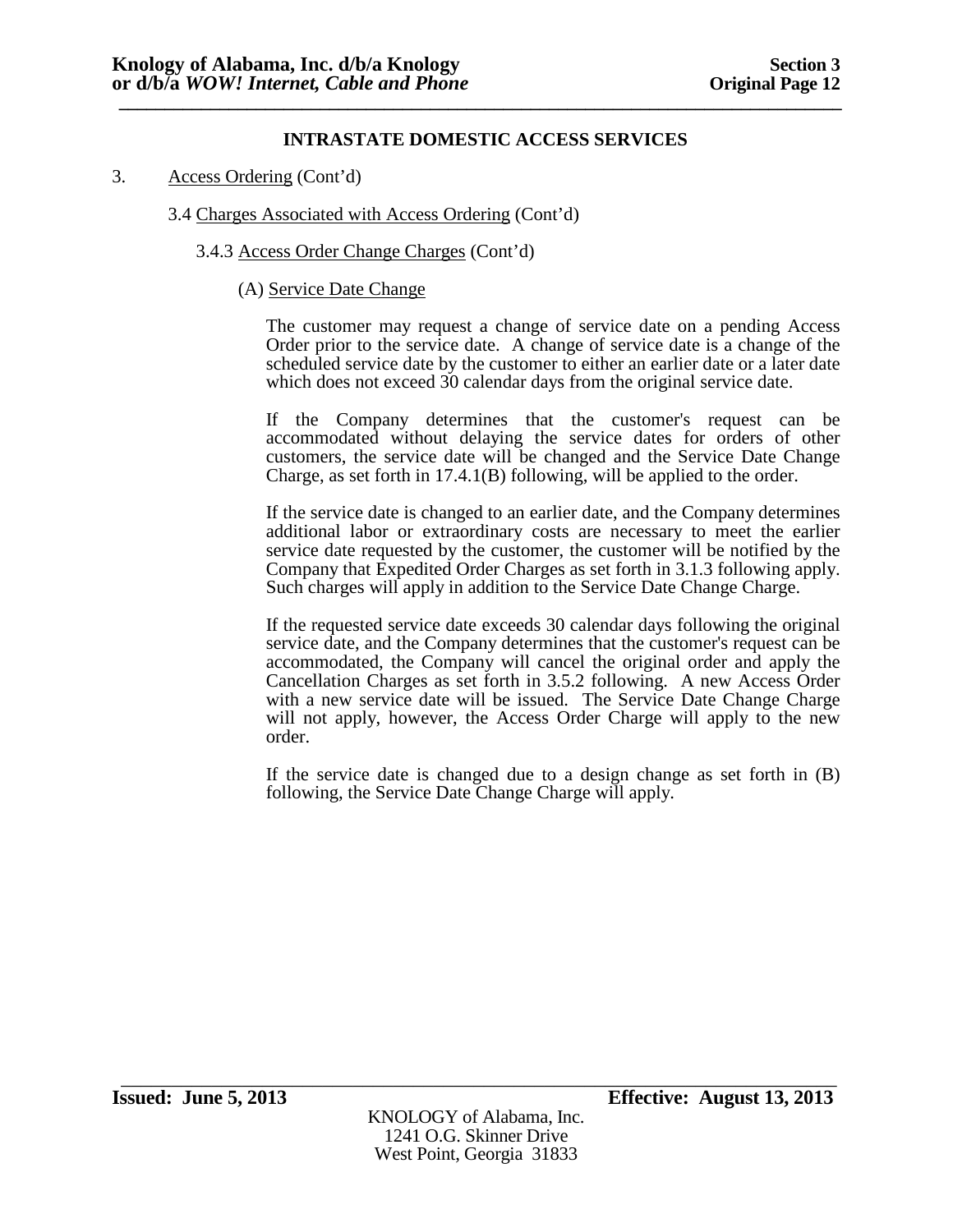3. Access Ordering (Cont'd)

# 3.4 Charges Associated with Access Ordering (Cont'd)

3.4.3 Access Order Change Charges (Cont'd)

## (B) Design Change

The Customer may request a design change to the service ordered prior to the requested service date. A design change is any change to an Access Order which requires engineering review. An engineering review is a review by the Company personnel, of the service ordered and the requested changes to determine what changes in the design, if any, are necessary to meet the changes requested by the Customer. Design change include such things as the addition or deletion of optional features or functions or a change in the type of Transport Termination (Switched Access only), type of channel interface, type of Interface Group or technical specification package. Design changes do not include a change of customer premises, end user premises to a different serving wire center or end office switch. Changes of this nature will require the issuance of a new order and the cancellation of the original order with appropriate cancellation charges applied.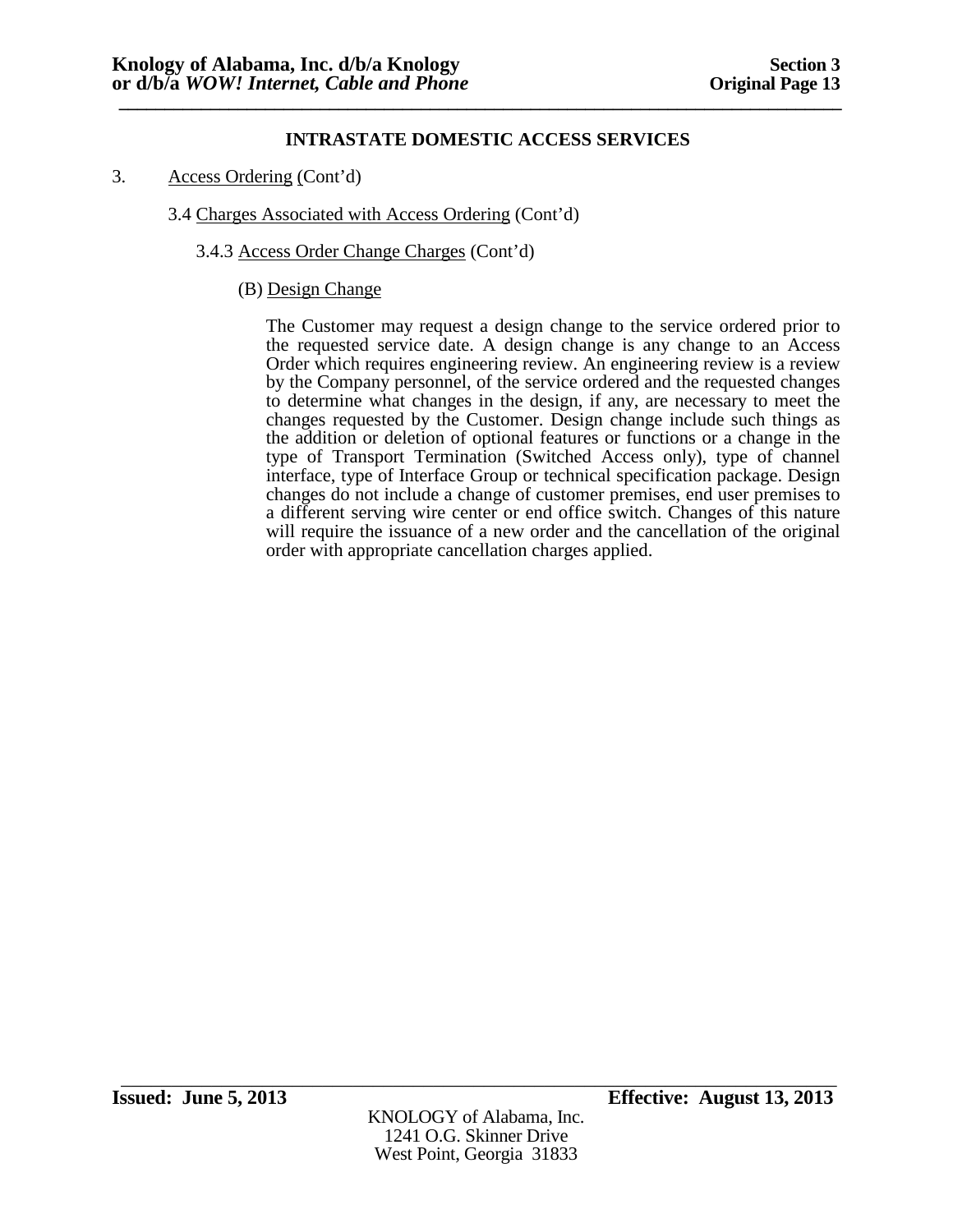**\_\_\_\_\_\_\_\_\_\_\_\_\_\_\_\_\_\_\_\_\_\_\_\_\_\_\_\_\_\_\_\_\_\_\_\_\_\_\_\_\_\_\_\_\_\_\_\_\_\_\_\_\_\_\_\_\_\_\_\_\_\_\_\_\_\_\_\_\_\_\_\_\_\_\_\_\_\_\_\_\_\_\_\_\_\_**

3. Access Ordering (Cont'd)

3.4 Charges Associated with Access Ordering (Cont'd)

3.4.3 Access Order Change Charges (Cont'd)

(B) Design Change (Cont'd)

The Company will review the requested changes, notify the customer whether the change is a design change, if the change can be accommodated and if a new service date is required. If the Customer authorizes the Company to proceed with the design change, a Design Change Charge as set forth in Section 17.4.1 (C) following will apply in addition to the charge for Additional Engineering as set forth in 17.4.2 following. If a change of service date is required, the Service Date Change Charge as set forth in 17.4.1 (B) following will also apply. The Access Order Charge as specified in 17.4.1 following does not apply.

A Design Change Charge will apply, on a per order, per occurrence basis.

#### 3.4.4 Carrier Service Order Charge

(A) Description

The Carrier Service Order Charge (also known as the Secondary Service Order Charge) applies per customer request for the receiving, recording, and processing of customer request to change services or add new or additional services. The Carrier Service order charge will also apply when a carrier submits a Local Service Request (LSR) to switch a customer's local service from the Company to the requesting carrier. This charge applies when LSR rates have not been established pursuant to an interconnection agreement between Knology and the requesting carrier.

Rates:

| Applies per customer request | Residential | <b>Business</b> |
|------------------------------|-------------|-----------------|
| (a) Each                     | \$15.00     | \$15.00         |

### 3.5 Minimum Periods and Cancellations

#### 3.5.1 Minimum Periods

The minimum period for Switched Access High Capacity DS3 Entrance Facilities and Direct Trunked Transport is as set forth in 5.1.3 following. The minimum period for High Capacity DS1 and DS3 Special Access Services is as set forth in 7.9.4 following.

Switched Access usage rate services (i.e. End Office Common Line, Tandem Switched Transport) have no minimum period. The minimum period for which all other Access Service is provided and for which charges are applicable is one month, even if service is discontinued prior to the expiration of the minimum period.

\_\_\_\_\_\_\_\_\_\_\_\_\_\_\_\_\_\_\_\_\_\_\_\_\_\_\_\_\_\_\_\_\_\_\_\_\_\_\_\_\_\_\_\_\_\_\_\_\_\_\_\_\_\_\_\_\_\_\_\_\_\_\_\_\_\_\_\_\_\_\_\_\_\_\_\_\_\_\_\_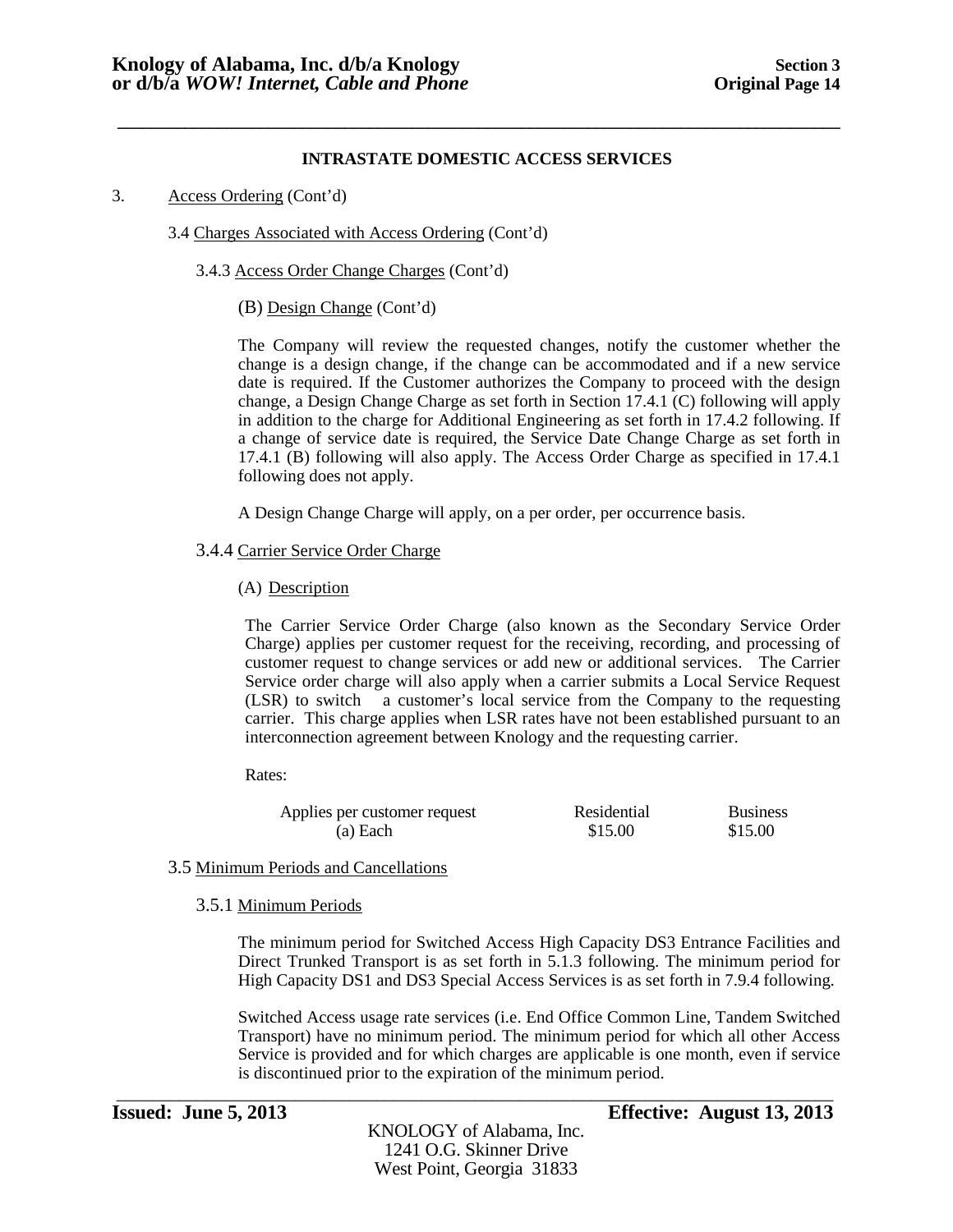- 3. Access Ordering (Cont'd)
	- 3.5 Charges Associated with Access Ordering (Cont'd)

## 3.5.1 Minimum Periods (Cont'd)

The following changes will be treated as a discontinuance of the existing service and a request for installation of a new service. All associated Non-Recurring Charges will apply for the new service, and a new minimum period will be established:

- (1) A change in the identity of the Customer of record;
- (2) A move by the Customer to a different building;
- (3) A change in type of service;
- (4) A change in Switched Access Service Interface (i.e. DS1 or DS3);
- (5) A change in Switched Access Service Traffic Type;
- (6) A change in type of Special Access Service Channel Termination;
- (7) A change from 2-point to multipoint Special Access Service.

All applicable Non-Recurring Charges for the service will be billed in addition to the Minimum Period Charge.

- 3.5.2 Cancellation of an Access Order
	- (A) A customer may cancel an Access Order for the installation of service on any date prior to the service date. The cancellation date is the date the Company receives written or verbal notice from the customer that the order is to be canceled. The verbal notice must be followed by written confirmation within 10 days. If a customer or a customer's end user is unable to accept Access Service within 30 calendar days after the original service date, the customer has the choice of the following options:
	- 1. The Access Order shall be canceled and charges set forth in (B) following will apply; or
	- 2. Billing for the service will commence. In such instances, the cancellation date or the billing date, depending on which option is selected by the customer, shall be the 31st day beyond the original service date of the Access Order.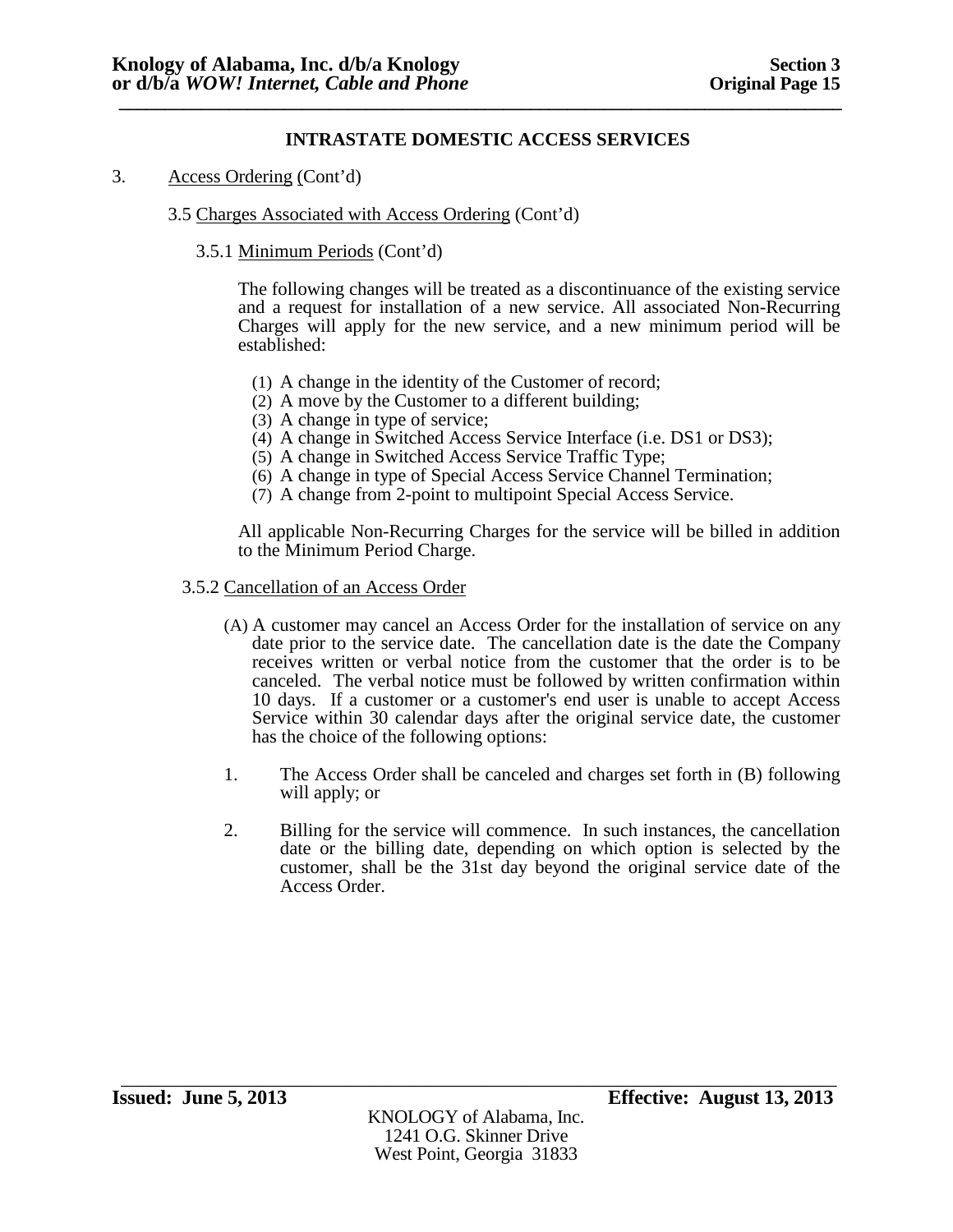- 3. Access Ordering (Cont'd)
	- 3.5 Charges Associated with Access Ordering (Cont'd)
		- 3.5.2 Cancellation of an Access Order (Cont'd)
			- (B) When a customer cancels an Access Order for the installation of service, a Cancellation Charge will apply as follows:
			- (1) Installation of Switched Access Service facilities is considered to have started when the Company incurs any cost in connection therewith or in preparation thereof which would not otherwise have been incurred.
			- (2) Where the customer cancels an Access Order prior to the start of installation of access facilities, no charges shall apply.
			- (3) Where installation of access facilities has been started prior to the cancellation, the charges specified in (a) or (b) following, whichever is lower, shall apply.
				- (a) A charge equal to the costs incurred in such installation, less estimated net salvage. Such costs include the non-recoverable cost of equipment and material ordered, provided or used, plus the non-recoverable cost of installation and removal including the costs of engineering, labor, supervision, transportation, rights-of-way and other associated costs; or
				- (b) The minimum period charges for Switched or Special Access Service ordered by the Customer.
			- (C) When a customer cancels an order for the discontinuance of service, no charges apply for the cancellation.
			- (D) If the Company misses a service date by more than 30 days and such delay is not requested or caused by the customer (excluding those circumstances where the date is missed due to acts of God, governmental requirements, work stoppages and civil commotion), the customer may cancel the Access Order without incurring cancellation charges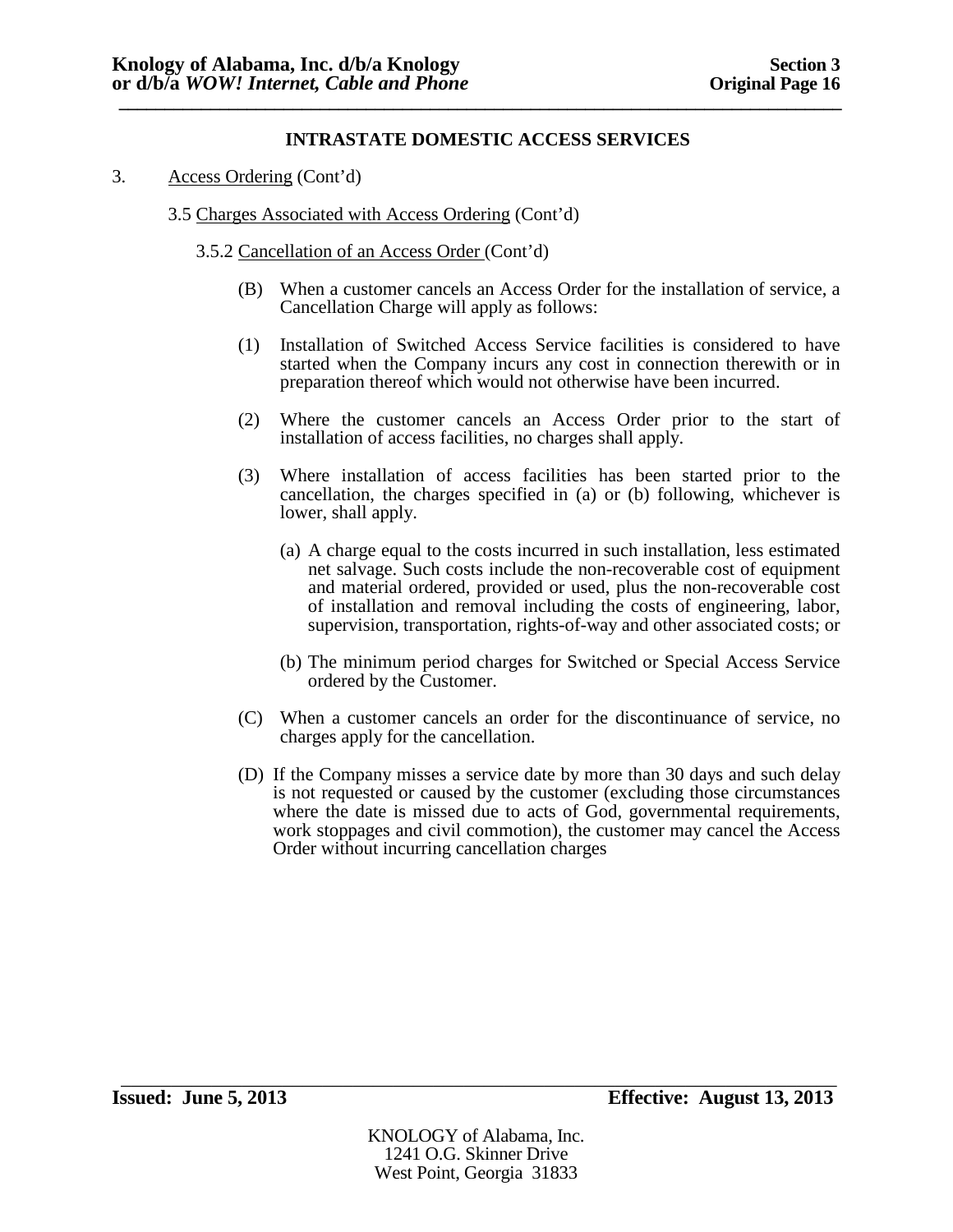## **4. CARRIER COMMON LINE ACCESS SERVICES**

### 4.1 General Description

The Company will provide Carrier Common Line Access Service (Carrier Common Line Access) to customers in conjunction with Switched Access Service provided in Section 5 of this tariff.

Carrier Common Line Access Service provides for the use of Company common lines by customers for access to end users to furnish Intrastate Communications.

The Switched Access Service provided by the Company includes the Switched Access provided for both intrastate and intrastate communications. The Carrier Common Line Access rates and charges as set forth in 17.1 following apply to intrastate Switched Access Service access minutes.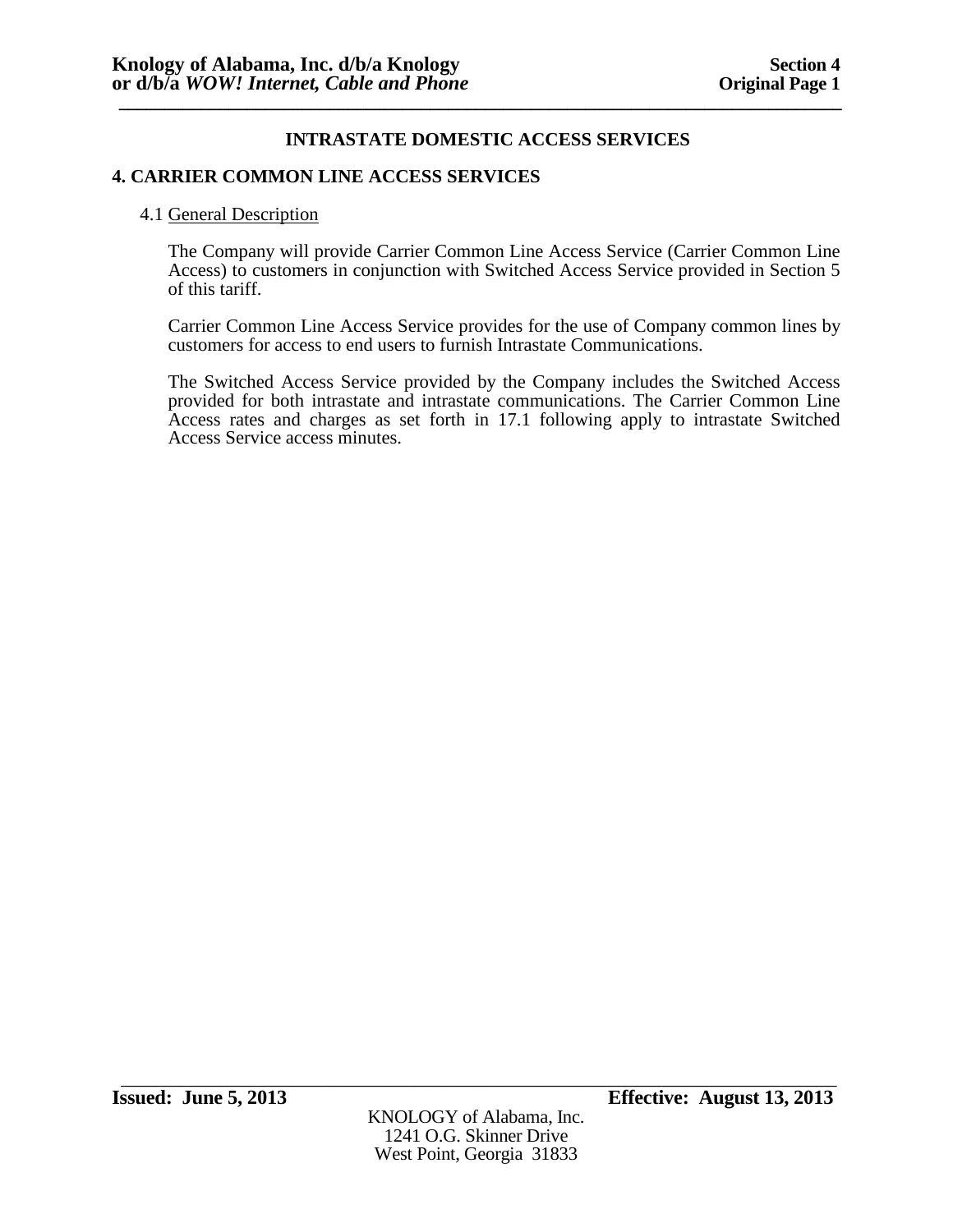## 4. Carrier Common Line Access Services (Cont'd)

## 4.2 Obligation of the Customer

## 4.2.1 Switched Access Service Requirement

The Switched Access Service associated with Carrier Common Lines Access shall be ordered by the customer under other sections of this tariff.

## 4.2.2 Supervision

The Customer facilities at the premises of the ordering customer shall provide the necessary on-hook and off-hook supervision.

### 4.3 Determination of Usage Subject to Carrier Common Line Access Charges

Except as set forth herein, all Switched Access Service provided to the Customer will be subject to Carrier Common Line Access Charges.

When the Customer reports intrastate and intrastate use of Switched Access Service, the associated Carrier Common Line Access used by the Customer for intrastate will be determined as set forth in 2.3.9 preceding, (percent Intrastate Use-PSU).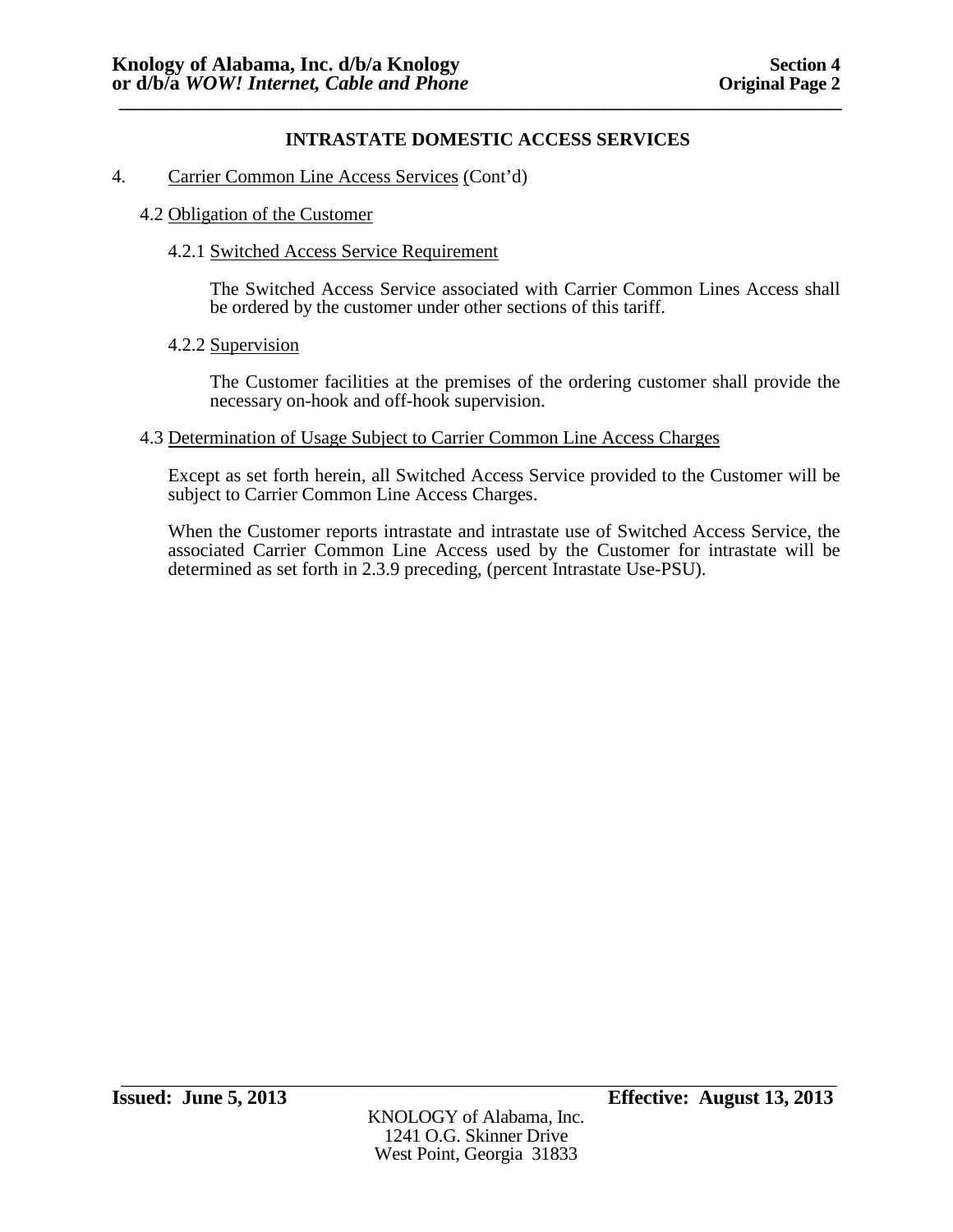# **5. SWITCHED ACCESS SERVICES**

### 5.1 General

Switched Access Service, which is available to customers for their use in furnishing their services to end users, provides a two-point communications path between a customer designated premises and an end user's premises. It provides for the use of common terminating , switching, and transport facilities and for the use of common subscriber plant of the Company. Switched Access Service provides for the ability to originate calls from an end user's premises to a customer designated premises, and to terminate calls from a customer designated premises to an end user's premises.

Rates and charges are set forth in Section 17.2. The application of rates for Switched Access Service is described in Section 5.4 following.

The Operator Transfer Service, and 800 Series Data Base Access Service optional features are available with the FGD Switched Access Service.

#### 5.1.1 Description and Provision of Switched Access Service Arrangements

### (A) Description

- 1. FGD is provided as trunk side switching through the use of end office or access tandem switch trunk equipment. The switch trunk equipment is provided with wink start start-pulsing signals and answer and disconnect supervisory signaling.
- 2. FGD switching is provided with multi-frequency address signaling or SS7 out of band signaling. Up to 12 digits of the called party number dialed by the customer's end user using dual-tone multi-frequency or dial-pulse address signals will be provided by company equipment to the customer's premises where the Switched Access Service terminates. Such address signals will be subject to the ordinary transmission capabilities of the switched transport provided.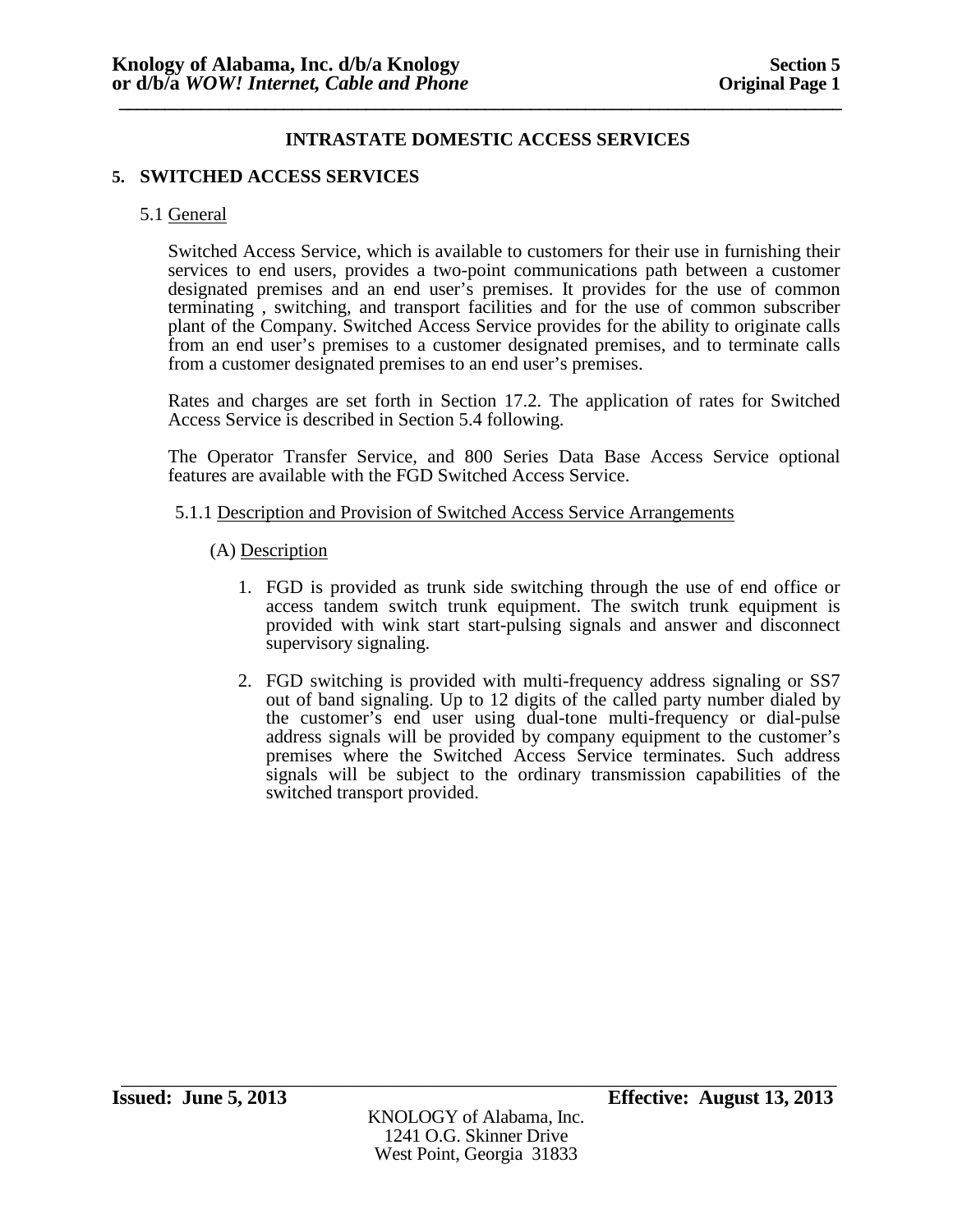- 5. Switched Access Services (Cont'd)
	- 5.1 General (Cont'd)
		- 5.1.1 Description and Provision of Switched Access Service Arrangements (Cont'd)

## (A) Description (Cont'd)

- 3. FGD service, when used in the terminating direction, may be used to access valid NXX codes served by the Company's switch and other customer services (by dialing appropriate codes) when such services can be reached using valid NXX codes. FGD may not be switched, in the terminating direction, to another Trunk side Switched Access Service.
- 4. The Company will establish a trunk group or groups for the customer at end office switches or access tandem switches where FGD switching is provided. When required by technical limitations, a separate trunk group will be established for each type of FGD switching arrangement provided. Different types of FGD or other switching arrangements may be combined in a single group at the option of the Company.
- 5. The access code for FGD switching is a uniform access code of the form 10XXX or 101XXXX. These uniform access codes will be the assigned access numbers of all FGD access provided to the Customer by the Company. No access code is required for calls to a customer over FGD Switched Access Service if the end user's telephone service is arranged for presubscription to that customer.

Where no access code is required, the number dialed by the customer's end user shall be a seven or ten-digit number for calls in the North American Numbering Plan (NANP). For international calls outside the NANP, a seven to twelve-digit number may be dialed. The form of the numbers dialed by the Customer's end user is NXX-XXXX, 0, 00, or  $1 + NXX-XXXX$ , NPA  $+$ NXX-XXXX, 0, 00, or  $1 + NPA + NXX-XXXX$ , and when the end office is equipped for International Direct Dialing (DDD),  $01 + CC$  NN or  $011 + CC$  $+$  NN.

KNOLOGY of Alabama, Inc. 1241 O.G. Skinner Drive West Point, Georgia 31833

\_\_\_\_\_\_\_\_\_\_\_\_\_\_\_\_\_\_\_\_\_\_\_\_\_\_\_\_\_\_\_\_\_\_\_\_\_\_\_\_\_\_\_\_\_\_\_\_\_\_\_\_\_\_\_\_\_\_\_\_\_\_\_\_\_\_\_\_\_\_\_ **Issued: June 5, 2013 Effective: August 13, 2013**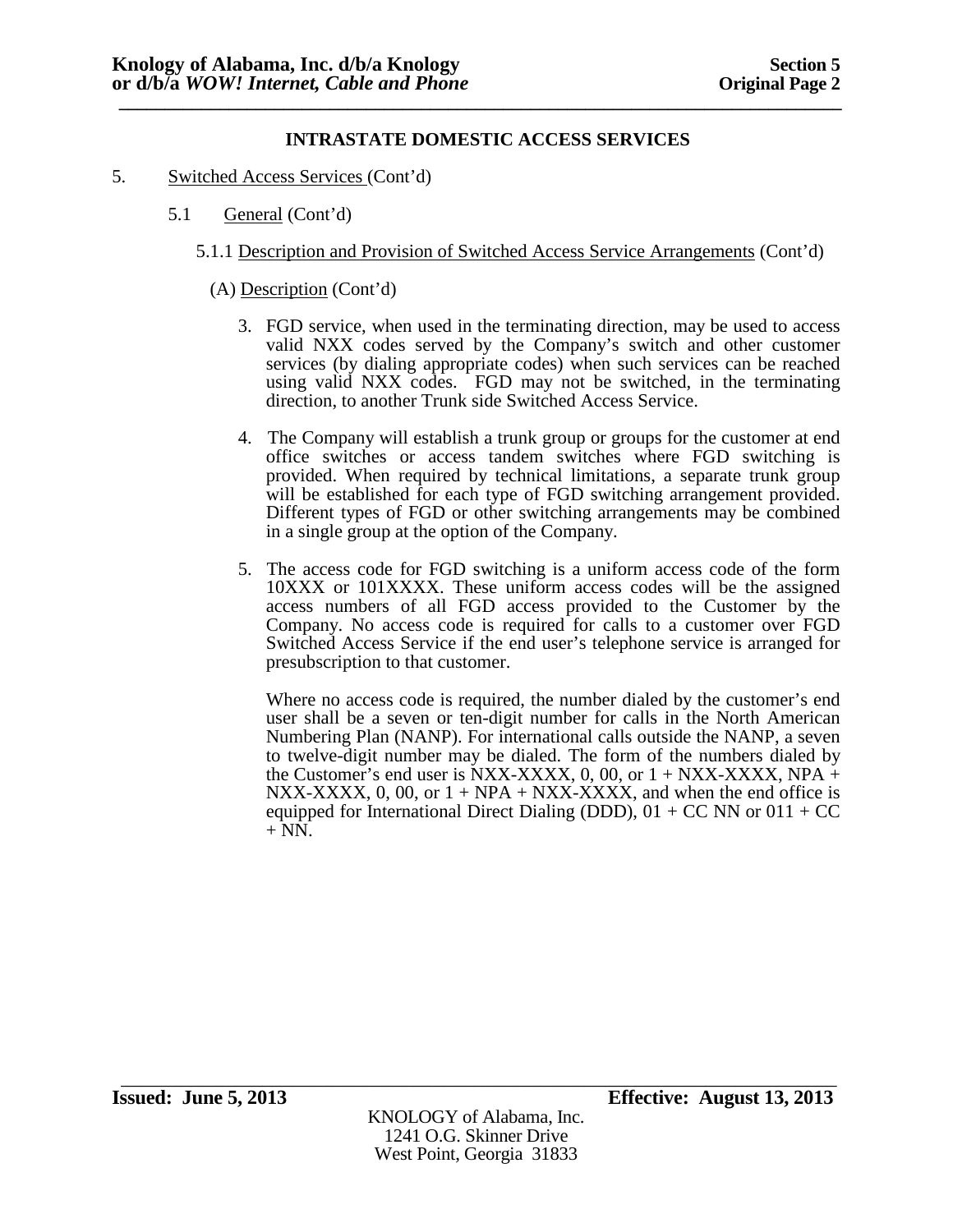#### **\_\_\_\_\_\_\_\_\_\_\_\_\_\_\_\_\_\_\_\_\_\_\_\_\_\_\_\_\_\_\_\_\_\_\_\_\_\_\_\_\_\_\_\_\_\_\_\_\_\_\_\_\_\_\_\_\_\_\_\_\_\_\_\_\_\_\_\_\_\_\_\_\_\_\_\_\_\_\_ INTRASTATE DOMESTIC ACCESS SERVICES**

- 5. Switched Access Services (Cont'd)
	- 5.1 General (Cont'd)
		- 5.1.1 Description and Provision of Switched Access Service Arrangements (Cont'd)
			- (A) Description
				- 5. When the 10XXX or 101XXXX access code is used, FGD switching also provides for dialing the digit 0 or 00 for access to the Customer's operator, 911 for access to emergency reporting service.

A customer may order 950 on FGD to activate a customer's designated 950- XXXX access code. This will allow the Company to direct those designated 950-XXXX calls dialed by the Customer's end users to the Customer's access service. The Customer must be prepared to handle normally dialed FGD calls, as well as calls dialed with the designated 950-XXXX access code which requires the Customer to receive additional address signaling. Such calls will be rated as FGD.

- 6. There are various optional features associated with Local Transport, Common Switching and Transport Termination available. Operator Transfer Service (forwarding of 0- calls) may be provided over FGD switched access service trunks from the operator service location to the Customer's premises. Where required by technical limitations, a separate FGD trunk group will be established for Operator Transfer Service. The operator service location will provide trunk answer and disconnect supervisory signaling to the Customer. The Company will provide Operator Transfer Service for calls originating from telephone numbers associated with exchange service lines in end offices subtending the Operator Service location.
- (B) Manner of Provision

Switched Access Service is provided by the Company as trunk-side switched access with equal access capabilities compatible with industry standards for Feature Group D service.

Trunks used for Switched Access Service maybe configured for one-way (either originating only or terminating only) or for two-way directionality. Originating calling permits the delivery of calls from the Telephone Exchange Service locations to the Customer designated premises. Terminating calling permits the delivery of calls from the Customer designated premises to Telephone Exchange Service locations. Two-way calling permits the delivery of calls in both directions, but not simultaneously. It is the Customer's responsibility to order a sufficient number of trunks of each type in order to meet its desired grade of service objective. At the Customer's request, the Company will work cooperatively with the Customer is sizing Switched Access Trunk Groups.

KNOLOGY of Alabama, Inc. 1241 O.G. Skinner Drive West Point, Georgia 31833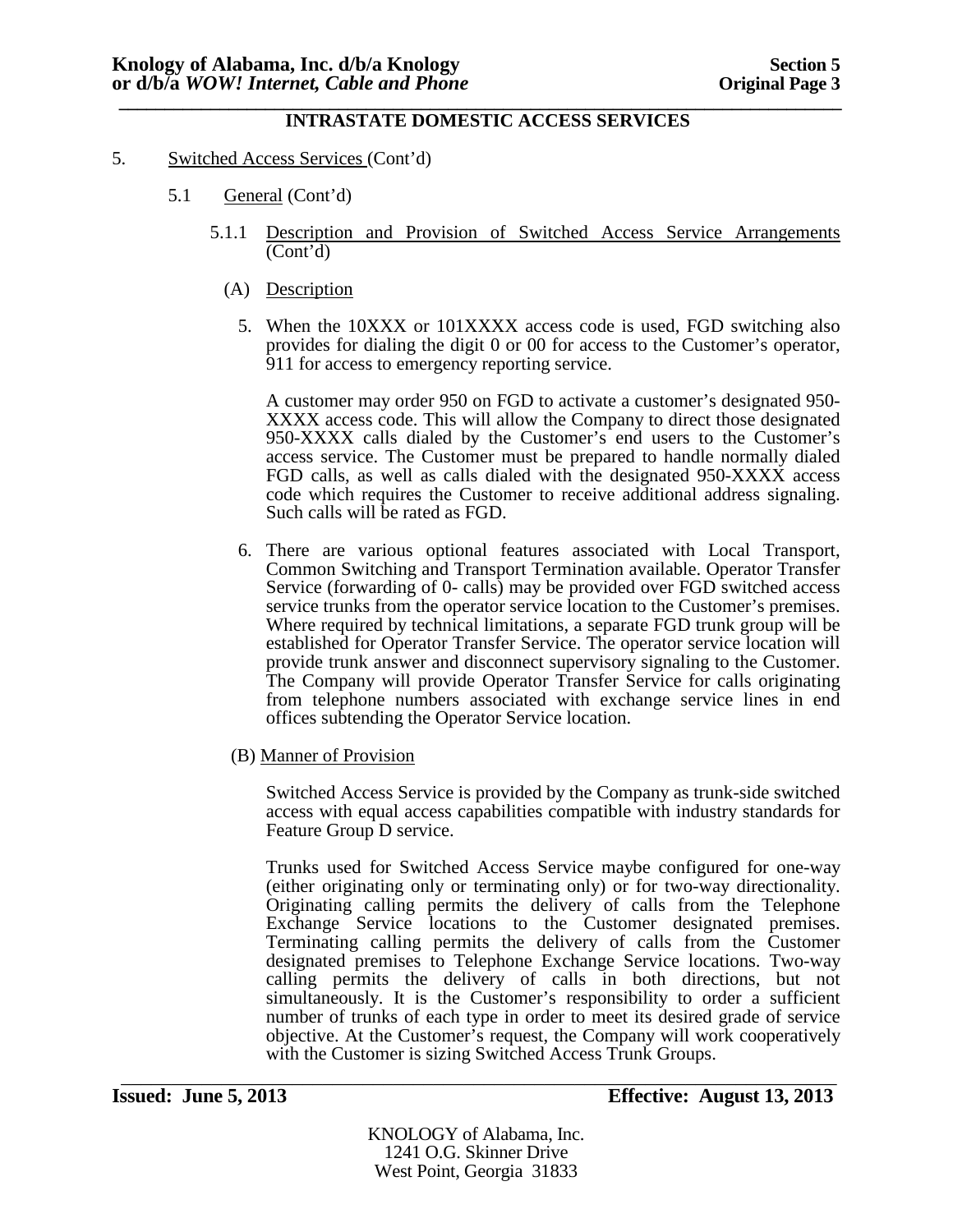- 5. Switched Access Services (Cont'd)
	- 5.1 General (Cont'd)
		- 5.1.2 Ordering Options and Conditions

Switched Access Service is ordered under the Access Order provisions set forth in Section 3 preceding. Also, included in that section are regulations concerning miscellaneous service order charges which may be associated with Switched Access Service ordering (e.g. Service Date Change, Cancellation, etc.).

## 5.1.3 Rate Categories

There are three rate categories which apply to Switched Access Service:

- 1. Local Transport (described in 5.1.3 (A) following)
- 2. End Office (described in 5.1.3 (B) following)
- 3. Chargeable Optional Features (described in 5.1.3 (C) following)

Following is a description of the rate categories for the facilities required to provide Switched Access Services to the customer.

(A) Local Transport

The Local Transport rate category establishes the charges related to the transmission and tandem switching facilities between the customer designated premises and the Company's Local Switching equipment, where the customer's traffic is switched to originate or terminate the customer's communications. Mileage measurements are set forth in 5.4.3 following and in this section.

Local Transport is a two-way voice frequency transmission path composed of facilities determined by the Company. The two-way voice frequency transmission path permits the transport of calls in the originating direction (from the end user end office switch to the customer designated premises) and in the terminating direction (from the customer designated premises to the end office switch), but not simultaneously. The voice frequency transmission path may be comprised of any form or configuration of plant capable of and typically used in the telecommunications industry for the transmission of voice and associated telephone signals within the frequency bandwidth of approximately 300 to 3000 Hz.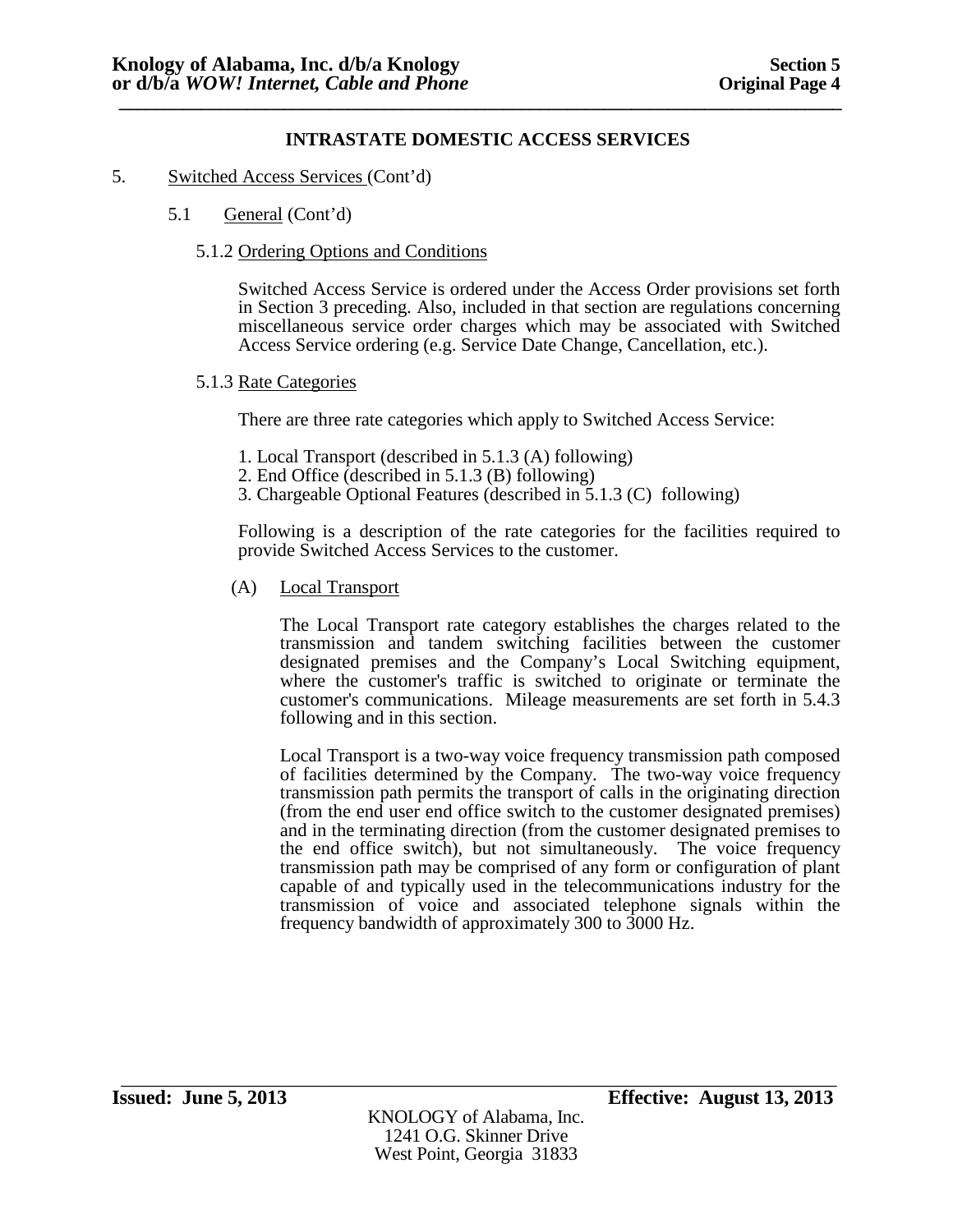- 5. Switched Access Services (Cont'd)
	- 5.1 General (Cont'd)
		- 5.1.2 Rate Categories (Cont'd)
			- (A) Local Transport (Cont'd)

Transport can be ordered as Switched Transport or Direct Trunked Transport by the Customer. The Switched Transport provides a common transmission path between Customers and the Company's local switch that serves end users. Direct Trunked Transport provides dedicated transmission paths to a customer for connection to Switched Access Services of the Company.

The customer must specify when ordering whether the service is to be provided as Direct Trunked Transport or Tandem Switched Transport. Additionally the Customer must specify (1) whether the service is to be directly routed to an end office switch or through an access tandem switch, and (2) the type of Direct Trunked Transport and whether it will overflow to Tandem Switched Transport when service is directly routed to an end office, (3) the type of Entrance Facility, (4) the directionality of the service, and (5) when multiplexing is required, the hub(s) at which the multiplexing will be provided.

Additionally, when service is to be routed through an access tandem switch, the Customer must specify whether the facility between the serving wire center and the tandem is to be provided as Direct Trunked Transport or Tandem Switched Transport.

When the customer has both Tandem Switched Transport and Direct Trunked Transport at the same end office, the customer will be provided Alternate Traffic Routing as set forth in 5.4.4.1 (C) following.

Direct Trunked Transport is available at all tandems and at the end offices with the capability of providing the service. Direct Trunked Transport is not available from end offices that lack recording or measurement capability.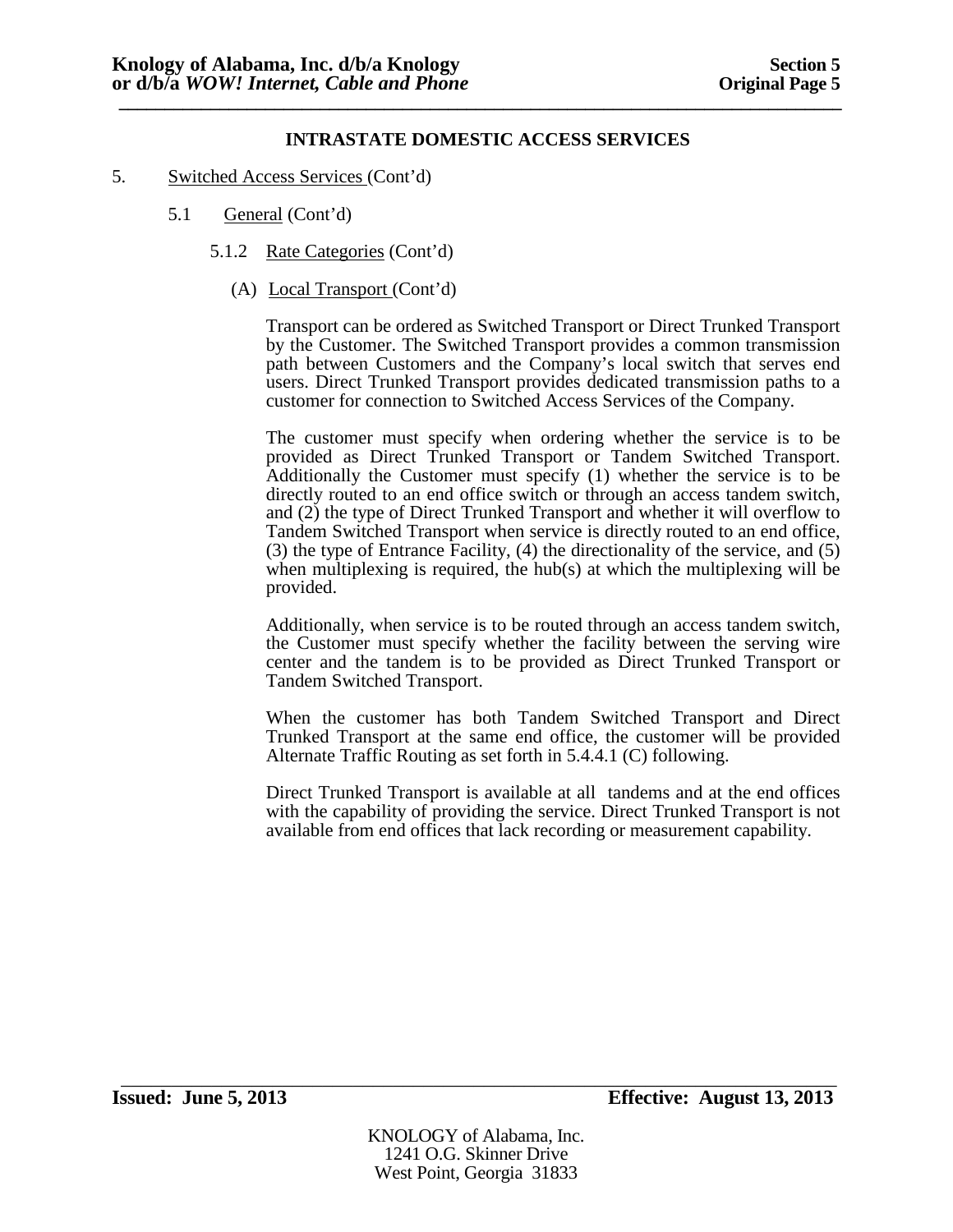- 5. Switched Access Services (Cont'd)
	- 5.1 General (Cont'd)
		- 5.1.3 Rate Categories (Cont'd)
			- (A) Local Transport (Cont'd)

Normally, Direct Trunked Transport of originating 800 series type calls from an end office is available only from Service Switching Point (SSP) equipped end offices. However, certain non-SSP equipped end offices can accommodate direct trunking of originating 800 series type calls. The direct trunking of originating 800 service type calls will be available if the end office can accommodate the service.

Local Transport is provided at the rates and charges set forth in 17.2.1 and 17.2.2 following. The application of these rates is as set forth in 5.4.1 (C) following.

The Local Transport Rate Category includes five classes of rate elements: (1) Entrance Facility, (2) Residual Interconnection Charge, (3) Multiplexing, (4) Direct Trunked Transport or Tandem Switched Transport.

When more than one Company is involved in providing the Switched Access Service to a Customer, for the provision of transport. Each Company will provide it's portion of transport to the interconnection point with the next Company. The mileage used to calculate charges for the Company's transport interconnections is as set forth in 5.4.3 following. The other companies involved with the transport service may bill according to their own tariffs.

(1) Entrance Facility

The Entrance Facility recovers a portion of the costs associated with a communications path between a customer designated premises and the serving wire center of that premises. Included as part of the Entrance Facility is a standard channel interface arrangement which defines the technical characteristics associated with the type of facilities to which the access service is to be connected at the Customer designated premises and the type of signaling capability, if any.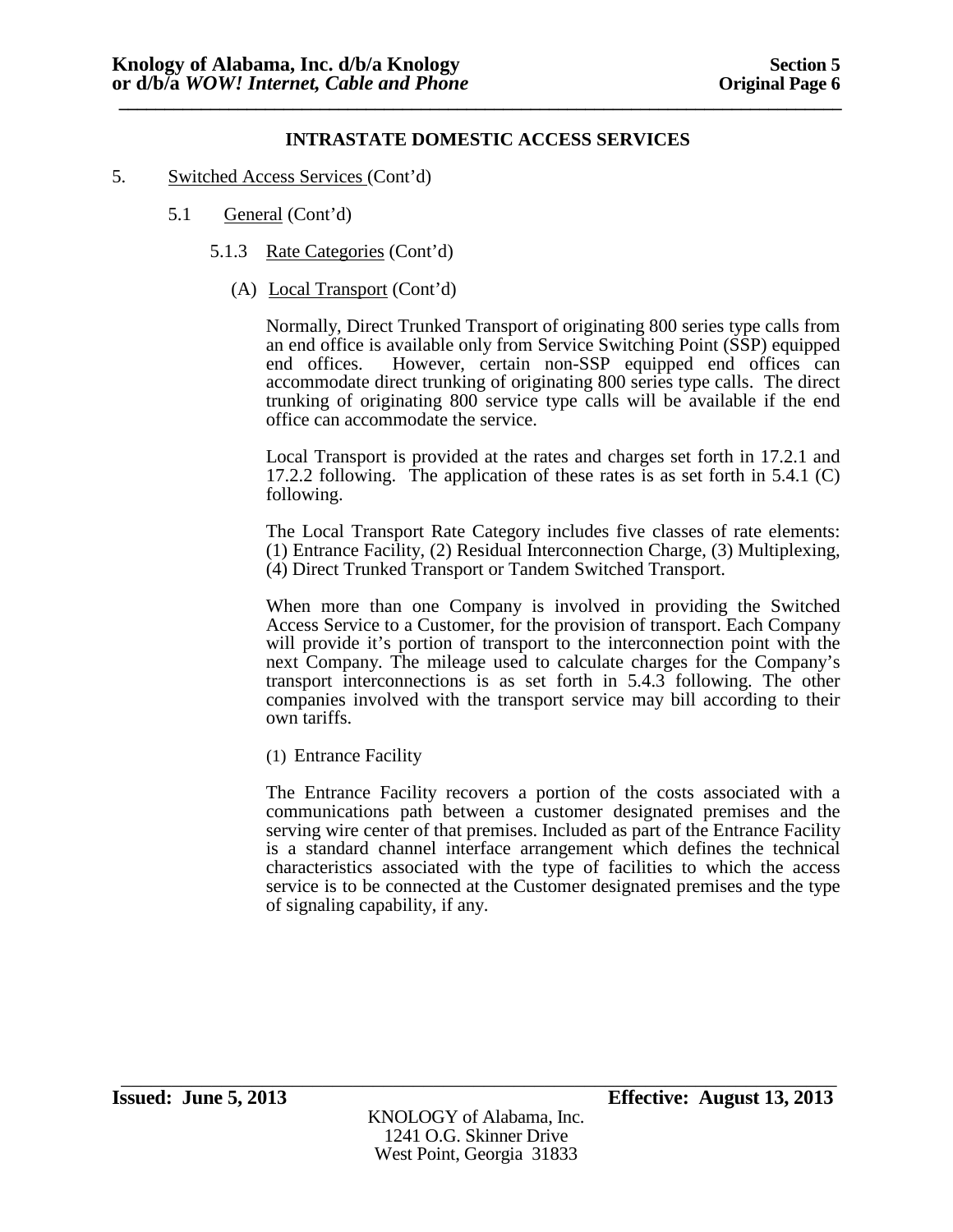- 5. Switched Access Services (Cont'd)
	- 5.1 General (Cont'd)
		- 5.1.3 Rate Categories (Cont'd)
		- (A) Local Transport (Cont'd)
			- (1) Entrance Facility (Cont'd)

Three types of Entrance Facility are available: (1) Voice Grade 2 or 4 wire (an analog channel with an approximate bandwidth of 300 to 3000 HZ), (2) High Capacity DS1 (an isochronous serial digital channel with a rate of 1.544 Mbps) and (3) High Capacity DS3 (and isochronous serial digital channel with a rate of 44.736 Mbps). The minimum period for which a DS3 Entrance Facility is provided is twelve months.

One charge applies for each Entrance Facility that is terminated at a customer designated premises. This charge specified in Section 17.2.2 following will apply even if the customer designated premises and the serving wire center are collocated in the Company building.

A customer's Local Transport may be connected to the Entrance Facility of another customer, providing the other customer submits a letter of authorization for this connection and assumes full responsibility for the cost of the Entrance Facility.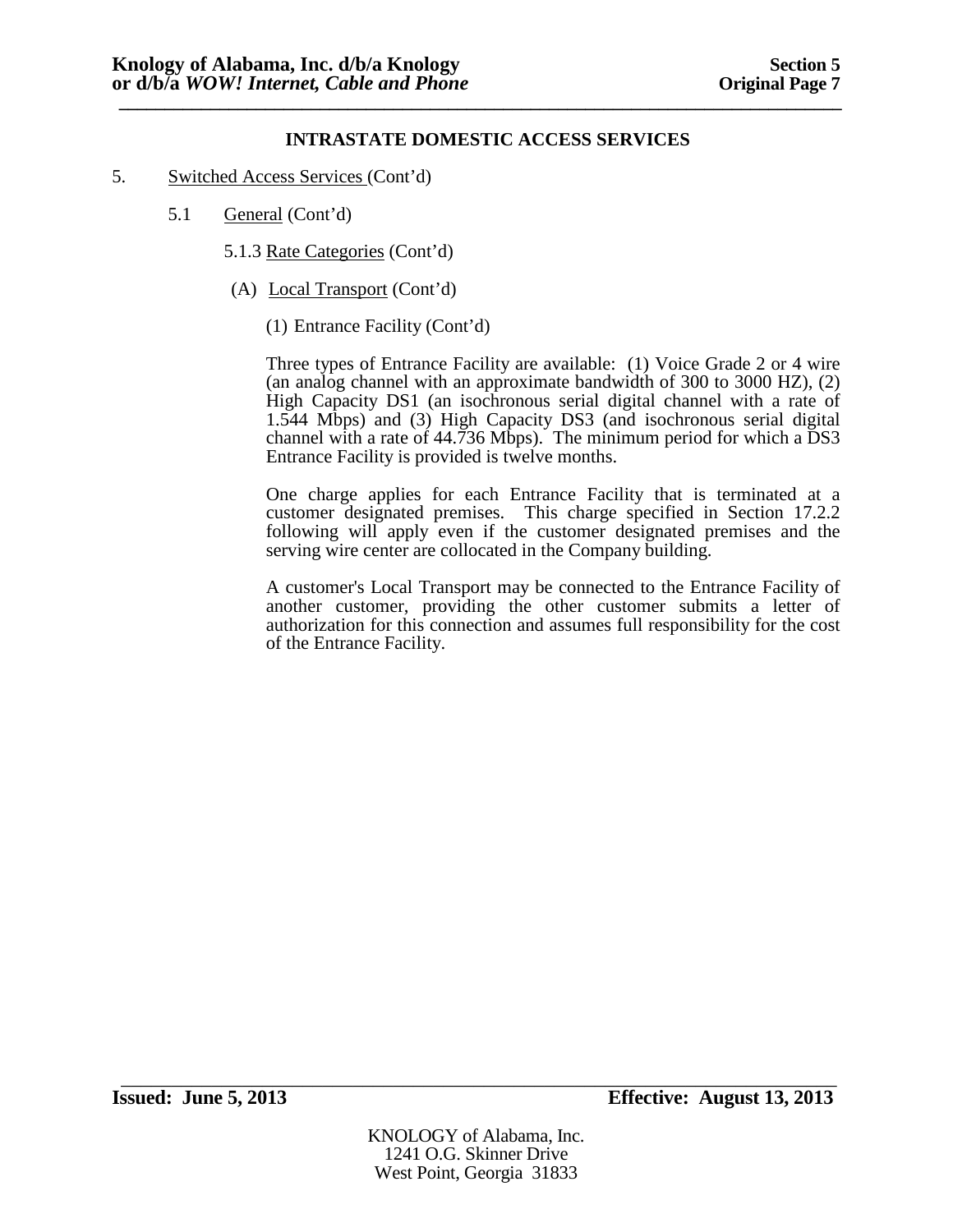- 5. Switched Access Services (Cont'd)
	- 5.1 General (Cont'd)
		- 5.1.4 Rate Categories (Cont'd)
			- (A) Local Transport (Cont'd)
				- (2) Residual Interconnection Charge

The Residual Interconnection Charge recovers the costs associated with Local Transport that are not recovered by the Entrance Facility, D

Direct Trunked Transport, Tandem Switched Transport, Multiplexing, or dedicated signaling (i.e., SS7) rates. The Residual Interconnection Charge specified in Section 17.2.2 following applies to both Tandem Switched and Direct Trunked access minutes of use.

(3) Multiplexing

DS3 to DS1 Multiplexing charges specified in Section 17.2.2 following apply when a High Capacity DS3 Entrance Facility or High Capacity DS3 Direct Trunked Facility is connected with High Capacity DS1 Direct Trunked Transport. The DS3 to DS1 multiplexer will convert a 44.736 Mbps channel to 28 DS1 channels using digital time division multiplexing. DS1 to Voice Grade Multiplexing charges apply when a High Capacity DS1 Entrance Facility or High Capacity DS1 Direct Trunked Facility is connected with Voice Grade Direct Trunked Transport. However, a DS1 to Voice Grade Multiplexing charge does not apply when a High Capacity DS1 Entrance Facility or High Capacity DS1 Direct Trunked Transport is terminated at an electronic end office and only Switched Access Service is provided over the DS1 facility (i.e., Voice Grade Special Access channels are not derived). The DS1 to Voice Grade multiplexer will convert a 1.544 Mbps channel to 24 Voice Grade channels. Multiplexing will be provided in the offices where the capability exist.

(4) Direct Trunked Transport

The Company provides Direct Trunked Transport, between the Customer's designated premises and the local switching equipment of the Company. This transmission path is dedicated to the use of a single Customer. Voice Grade 2 or 4 wire or High Capacity DS1 and DS3 facilities are available for Direct Trunked Transport.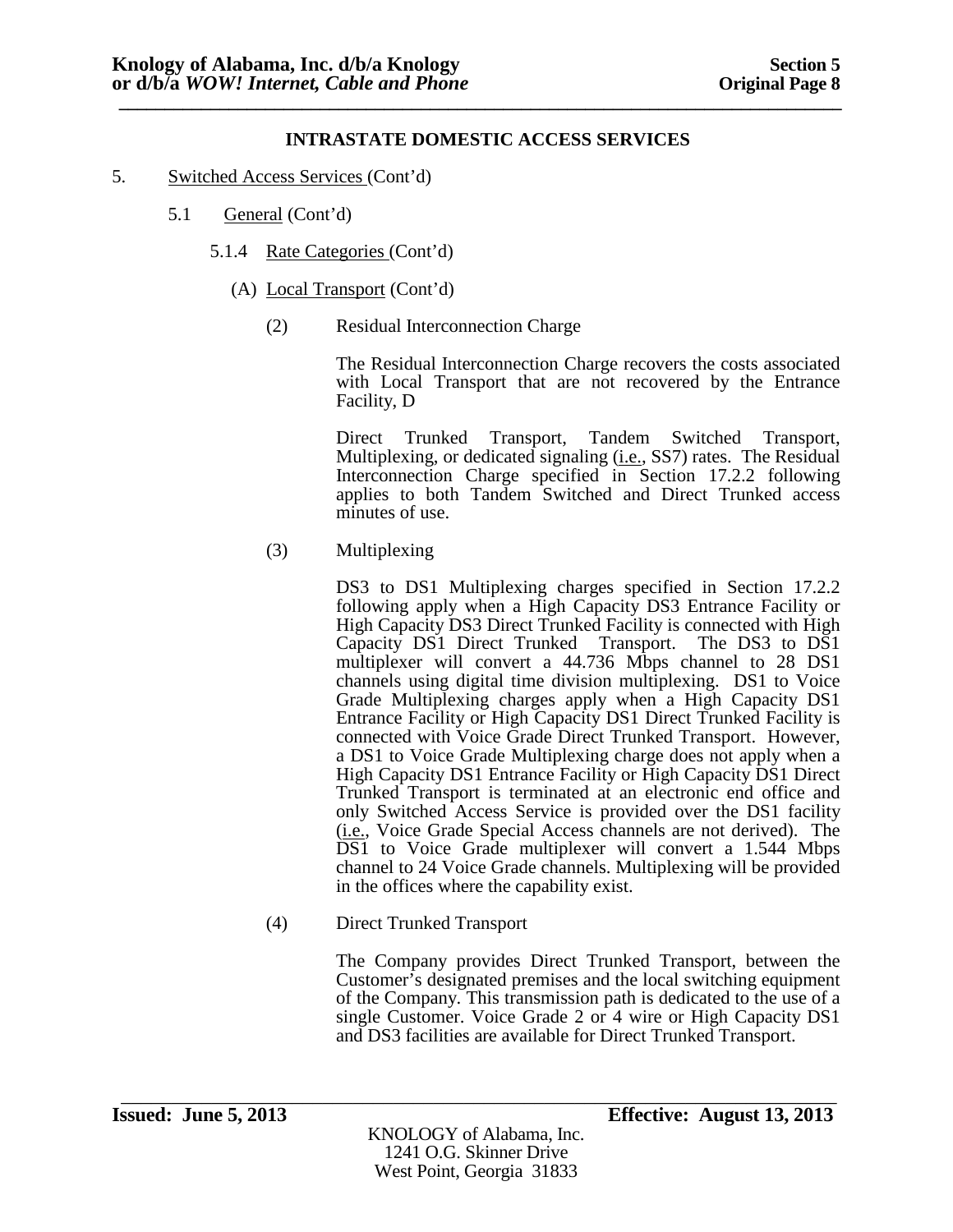- 5. Switched Access Services (Cont'd)
	- 5.1 General (Cont'd)
		- 5.1.3 Rate Categories (Cont'd)
			- (A) Local Transport (Cont'd)
				- (4) Direct Trunked Transport (Cont'd)

The customer must specify the choice of facilities (i.e., Voice Grade 2 or 4 wire or High Capacity DS1 or DS3) to be used in the provision of the Direct Trunked Transport or Entrance Facility and whether it will overflow to Tandem Switched Transport. The minimum period for which a High Capacity DS3 Direct Trunked Transport is provided is twelve months.

Direct Trunked Transport is available to all tandems and to all end offices with the capability.

Direct Trunked Transport is not available from end offices that lack recording or measurement capability.

Normally, Direct Trunked Transport of originating 800 series type calls from an end office is available only from Service Switching Point (SSP) equipped<br>end offices. However, certain non-SSP equipped end offices can However, certain non-SSP equipped end offices can accommodate direct trunking of originating 800 series type calls.

High Capacity DS3 Direct Trunked Transport can not be terminated at end offices that are not identified as hub offices that provide DS3 to DS1 multiplexing. Additionally, DS1 Direct Trunked Transport can not be terminated at end offices that are not identified as hub offices that provide DS1 to Voice Grade multiplexing or are not electronic end offices.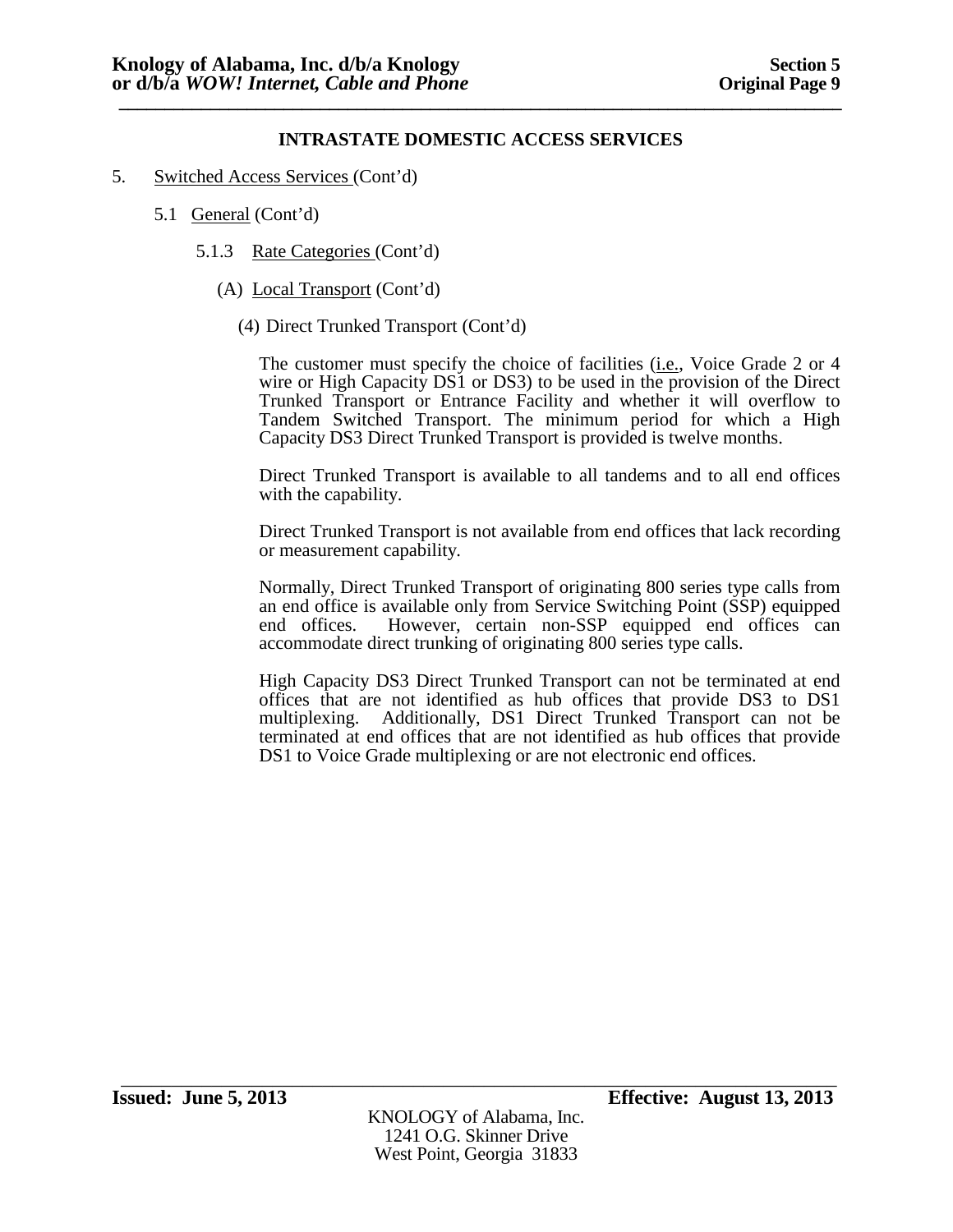- 5. Switched Access Services (Cont'd)
	- 5.1 General (Cont'd)
		- 5.1.3 Rate Categories (Cont'd)
		- (A) Local Transport (Cont'd)
		- (4) Direct Trunked Transport (Cont'd)

Direct Trunked Transport rates consist of a Direct Trunked Facility rate specified in Section 17.2.2 following which is applied on a per mile basis and a Direct Trunked Termination rate which is applied at each end of each measured segment of the Direct Trunked Facility (e.g., at the end office, hub, tandem, and serving wire center). When the Direct Trunked Facility mileage is zero, neither the Direct Trunked Facility rate nor the Direct Trunked Termination rate will apply.

The Direct Trunked Transport rate elements recover a portion of the cost associated with the communications path between a serving wire center and an end office or serving wire center and a tandem on circuits dedicated to the use of a single customer:

The Direct Trunked Facility rate recovers a portion of the costs of transmission facilities, including intermediate transmission circuit equipment, between the end points of the interoffice circuits.

The Direct Trunked Termination rate specified in Section 17.2.2 following recovers a portion of the costs of the circuit equipment that is necessary for the termination of each end of the Direct Trunked Facility.

(5) Switched Transport Services

Switched Transport is provided from the serving wire center at which the service becomes common transport to either of the following, at the discretion of the Customer:

1. The last serving wire center of the common transport

2. The serving wire center of the end user

The Tandem Switched Transport rate elements recover a portion of the costs associated with the communications path between the serving wire center and an end office or between a tandem and an end office on circuits that are switched at a tandem switch.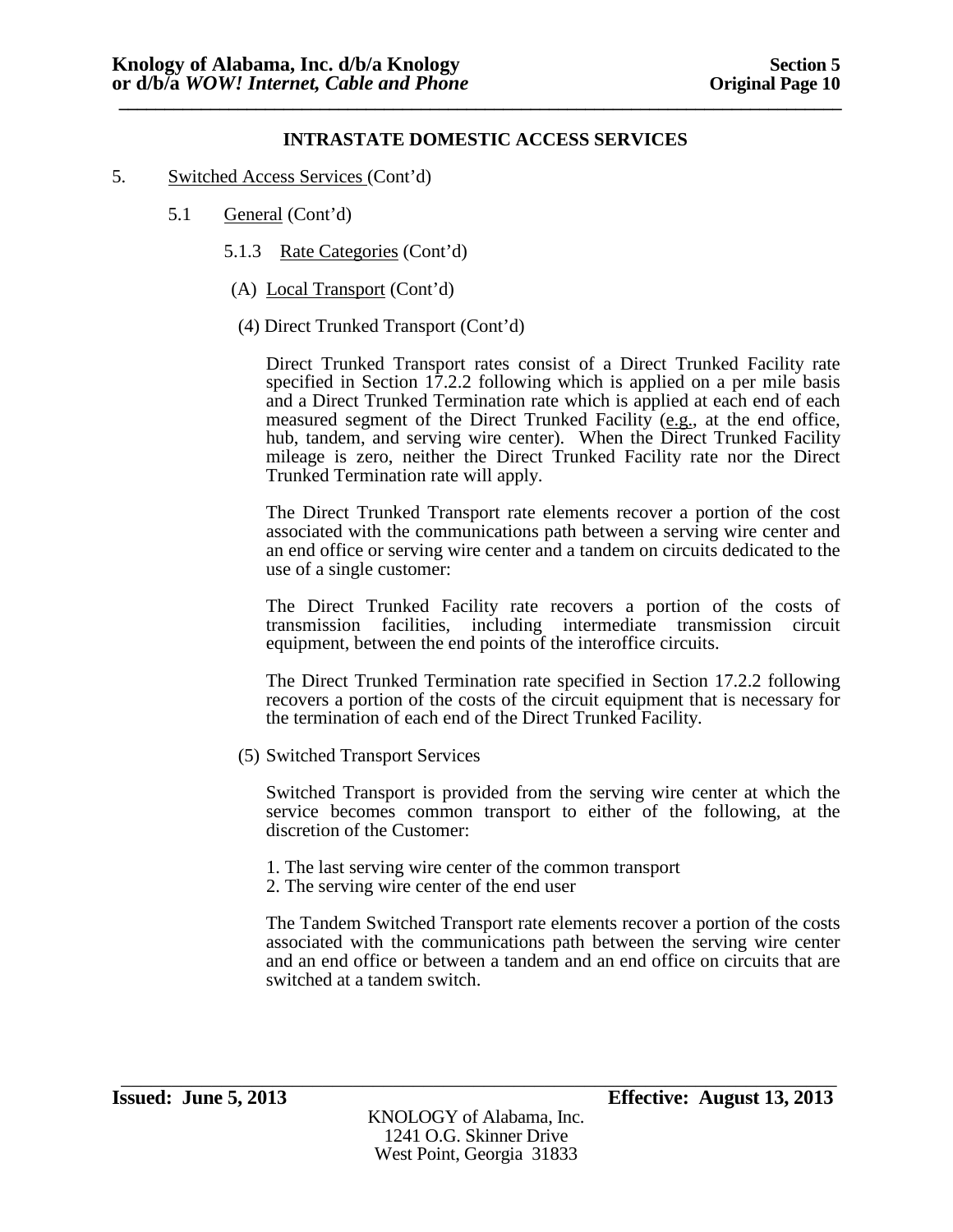**\_\_\_\_\_\_\_\_\_\_\_\_\_\_\_\_\_\_\_\_\_\_\_\_\_\_\_\_\_\_\_\_\_\_\_\_\_\_\_\_\_\_\_\_\_\_\_\_\_\_\_\_\_\_\_\_\_\_\_\_\_\_\_\_\_\_\_\_\_\_\_\_\_\_\_\_\_\_\_**

- 5. Switched Access Services (Cont'd)
	- 5.1 General (Cont'd)
		- 5.1.3 Rate Categories (Cont'd)
		- (A) Local Transport (Cont'd)
		- (5) Switched Transport Services (Cont'd)

In those instances where an SSP equipped end office is capable of handling 800 SAC Traffic on a direct trunked basis but incapable of handling 888 SAC traffic on a direct trunked basis, a full credit will be provided for Tandem Switched Transport Charges associated with FGD service for 888 SAC traffic delivered at the tandem. This results in all 800 series traffic being rated as direct trunked transport regardless of whether the SSP equipped end office is capable of handling 888 SAC traffic on a direct trunked basis.

Tandem Switched Transport rates consist of a Tandem Switching rate, a Tandem Switched Facility Rate, and a Tandem Switched Termination rate:

- (a) The Tandem Switching rate recovers a portion of the costs of switching traffic through an access tandem. The Tandem Switching rate specified in 17.2.1 following is applied on a per access minute per tandem basis for all originating and all terminating minutes of use switched at the tandem.
- (b) The Tandem Switched Facility rate recovers a portion of the costs of the transmission facilities, including intermediate transmission circuit equipment between the end points of the interoffice circuits. The Tandem Switched Facility rate specified in Section 17.2.1 following is applied on a per access minute per mile basis for all originating and terminating minutes of use routed over the facility
- (c) The Tandem Switched Termination rate recovers a portion of the costs of the circuit equipment that is necessary for the termination of each end of the Tandem Switched Facility. The Tandem Switched Termination rate specified in Section 17.2.1 following is applied on a per access minute basis (for all originating and terminating minutes of use routed over the facility) at each end of each measured segment of Tandem Switched Facility (e.g., at the end office, host office, tandem, and serving wire center).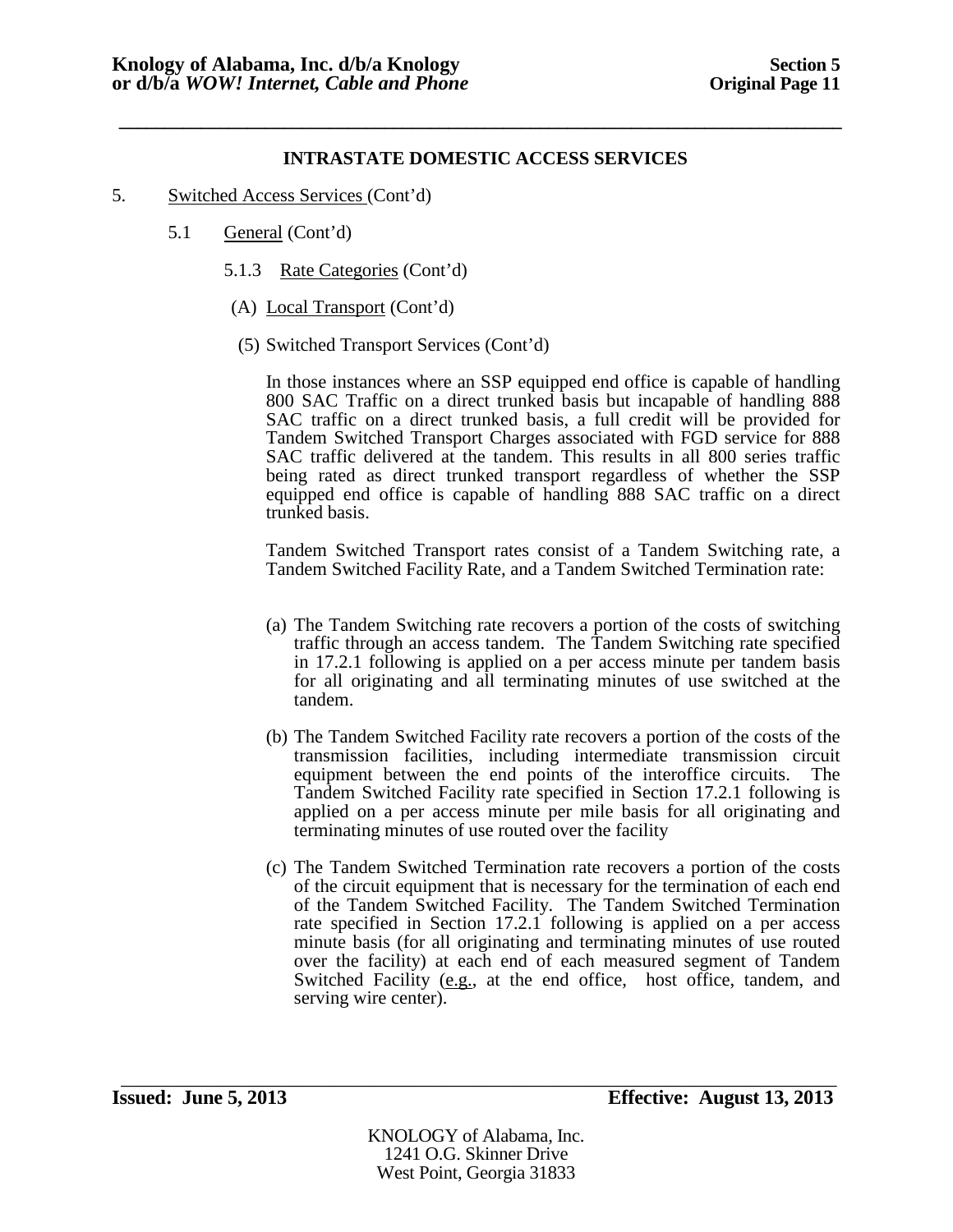#### **\_\_\_\_\_\_\_\_\_\_\_\_\_\_\_\_\_\_\_\_\_\_\_\_\_\_\_\_\_\_\_\_\_\_\_\_\_\_\_\_\_\_\_\_\_\_\_\_\_\_\_\_\_\_\_\_\_\_\_\_\_\_\_\_\_\_\_\_\_\_\_\_\_\_\_\_\_\_\_ INTRASTATE DOMESTIC ACCESS SERVICES**

- 5. Switched Access Services (Cont'd)
	- 5.1 General (Cont'd)
		- 5.1.3 Rate Categories (Cont'd)
			- (A) Local Transport (Cont'd)
				- (6) Interface Groups

The Company will provide interface groups for terminating the entrance facility at the Customer's designated premises. The Company will attempt to meet any standard interface group protocol, limited by the technical availability.

(A) End Office

The End Office rate category establishes the charges related to the local end office switching and end user termination functions necessary to complete the transmission of Switched Access communications to and from the end users served by the local end office. The End Office rate category includes the Local Switching and Information Surcharge rate elements.

(1) Local Switching

The Local Switching rate element establishes the charges related to the use of end office switching equipment, the terminations in the end office of end user lines, and the terminations of calls at the Company Intercept Operators or recordings.

Where end offices are appropriately equipped, international dialing may be provided as a capability which provides local dial switching for Feature Group D. International dialing provides the capability of switching international calls with service prefix and address codes having more digits than are capable of being switched through a standard FGD equipped end office.

Rates for Local Switching are set forth in 17.2.3 following. The application of these rates is as set forth in 5.4.1 (C).

(2) Information Surcharge

Information Surcharge rates are assessed to a customer based on the total number of access minutes. Information Surcharge rates are as set forth in 17.2.3 following. The application of these rates is as set forth in  $5.\overline{4}.\overline{1}$  (C) following.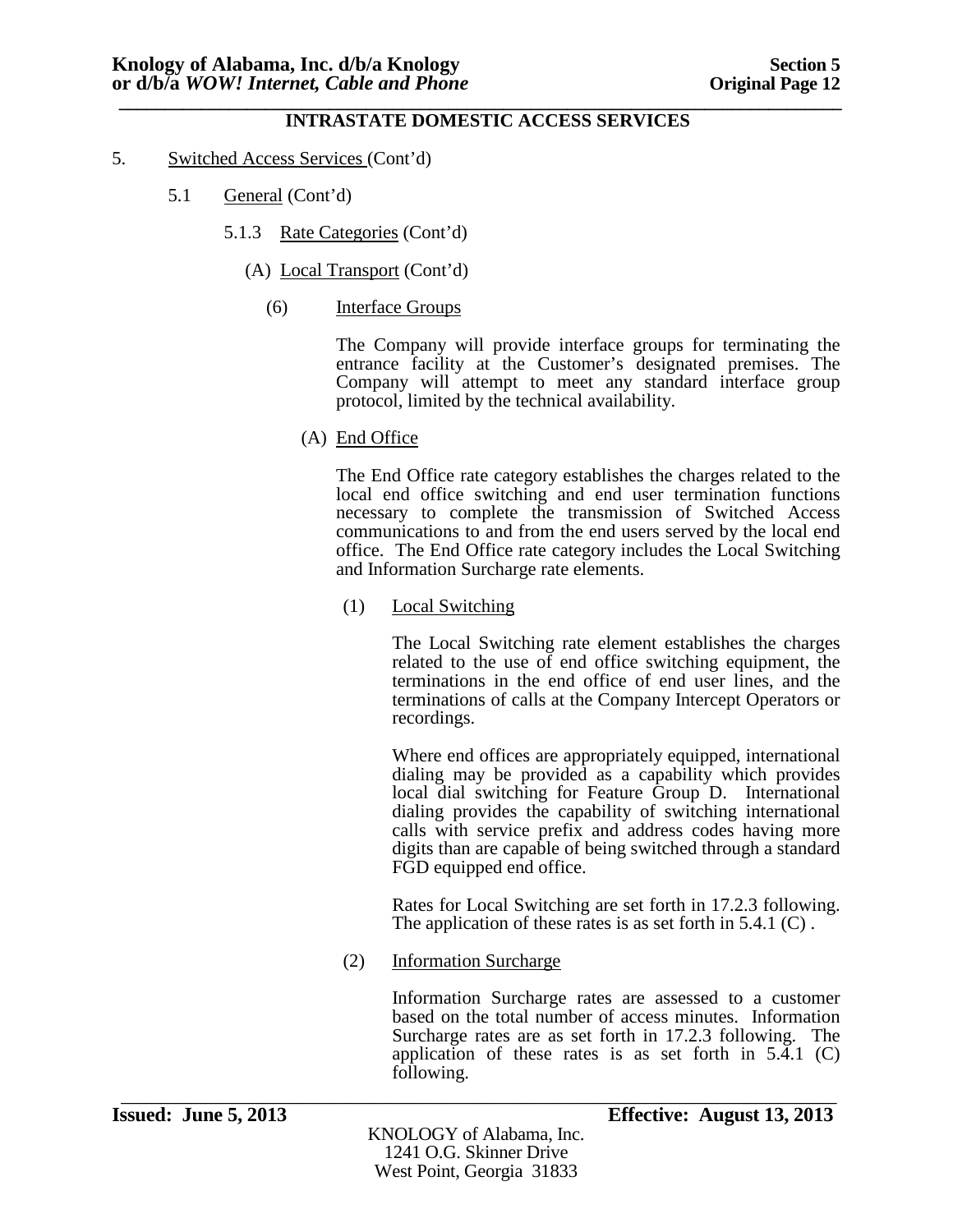- 5. Switched Access Services (Cont'd)
	- 5.1 General (Cont'd)
		- 5.1.3 Rate Categories (Cont'd)
		- (B) Chargeable Optional Features

Where facilities permit, the Company will, at the option of the customer, provide the following chargeable optional features.

(1) Operator Transfer Services

Operator Transfer Service may be provided with Feature Group D Switched Access Service at Company designated Operator Services location. Operator Transfer Service is an originating service. The rate is assessed per 0- call transferred to a customer's operator. An 0- call is considered transferred when the Company Operator activates the switch transferring the call to the designated customer and the customer acknowledges receipt.

In addition to the Operator Transfer Service charge described above and in 5.4.5 following, Feature Group D Switched Access rates and charges as set forth in 5.4.1(B), installation of service, and 5.4.1(C) following and Carrier Common Line Charges set forth in 17.1 following will apply per minute of use for Operator Transfer Service.

Operator Transfer Service charges, provided for in this tariff, are applied only to those calls actually transferred by the Company to the customer's operator.

(2) 800 Series Data Base Access Service

800 Series Data Base Access Service is provided to all customers in  $\overline{XXX}$  call is originated by an end user, the Company will utilize the Signaling System 7 (SS7) network to query an 800 series data base to identify the customer to whom the call will be delivered and provide vertical features based on the dialed ten digits. The call will then be routed to the identified customer over FGD switched access.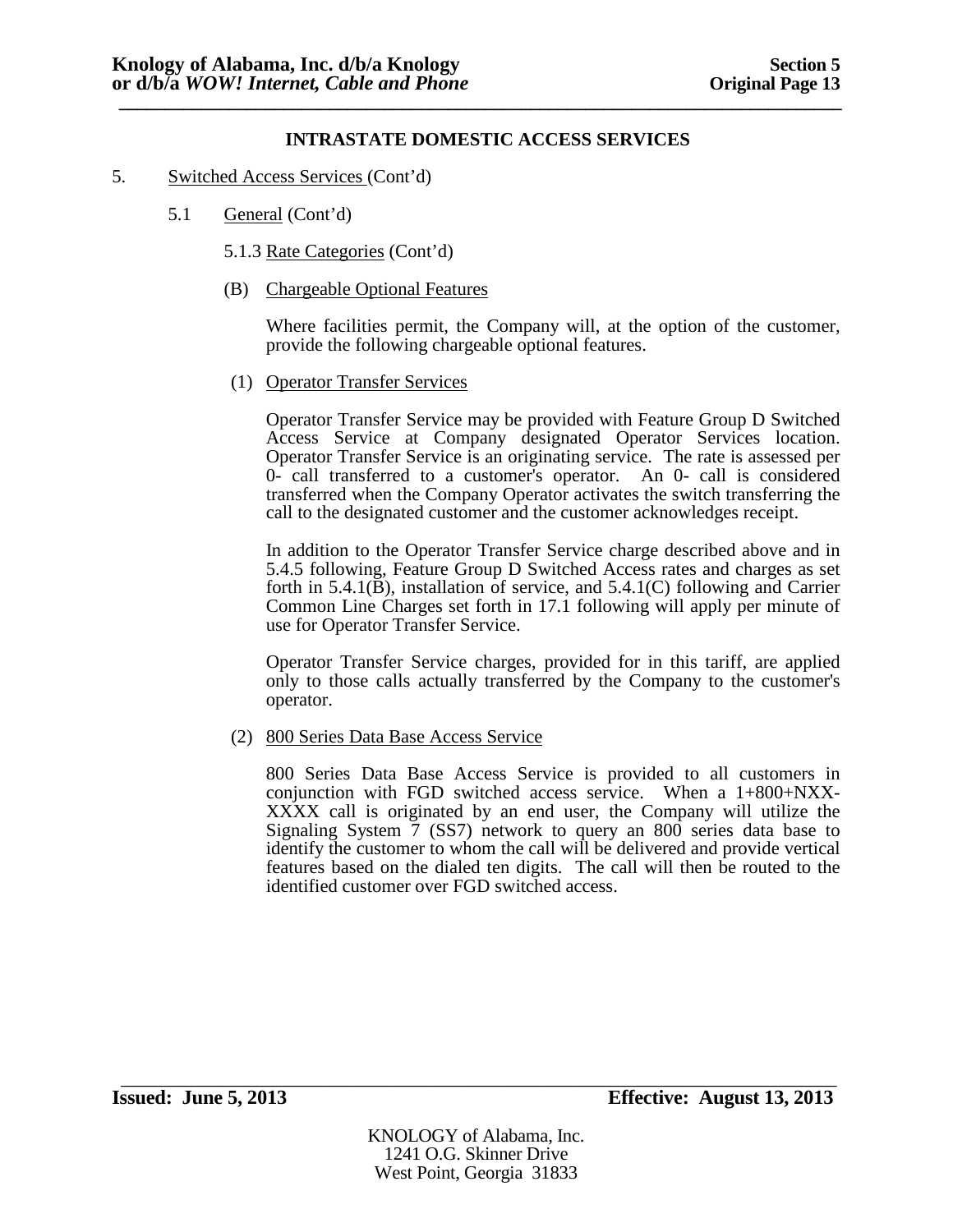- 5. Switched Access Services (Cont'd)
	- 5.1 General (Cont'd)
		- 5.1.3 Rate Categories (Cont'd)

A Basic or Vertical Feature Query charge, as set forth in 17.2.2 following, is assessed for each query launched to the data base which identifies the customer to whom the call will be delivered. The Basic Query provides the identification of the customer to whom the call will be delivered and includes area of service routing which allows routing of 800 series type calls by companies to different inter-exchange carriers based on the Local Access Transport Area (LATA) in which the call originates. The Vertical Feature Query provides the same customer identification as the basic query and vertical features which may include: (1) call validation, (ensuring that calls originate from subscribed service areas); (2) POTS translation of 800 series numbers; (3) alternate POTS translation (which allows subscribers to vary the routing of 800 series type calls based on factors such as time of day, place or origination of the call, etc.); and (4) multiple carrier routing (which allows subscribers to route to different carriers based on factors similar to those in  $(3)$ .

The description and application of this charge with is as set forth in 5.4.1 following.

5.1.4 Special Facilities Routing

Any customer may request that the facilities used to provide Switched Access Service be specially routed. The regulations for Special Facilities Routing (i.e., Avoidance, Diversity and Cable-Only) are set forth in Section 8 following.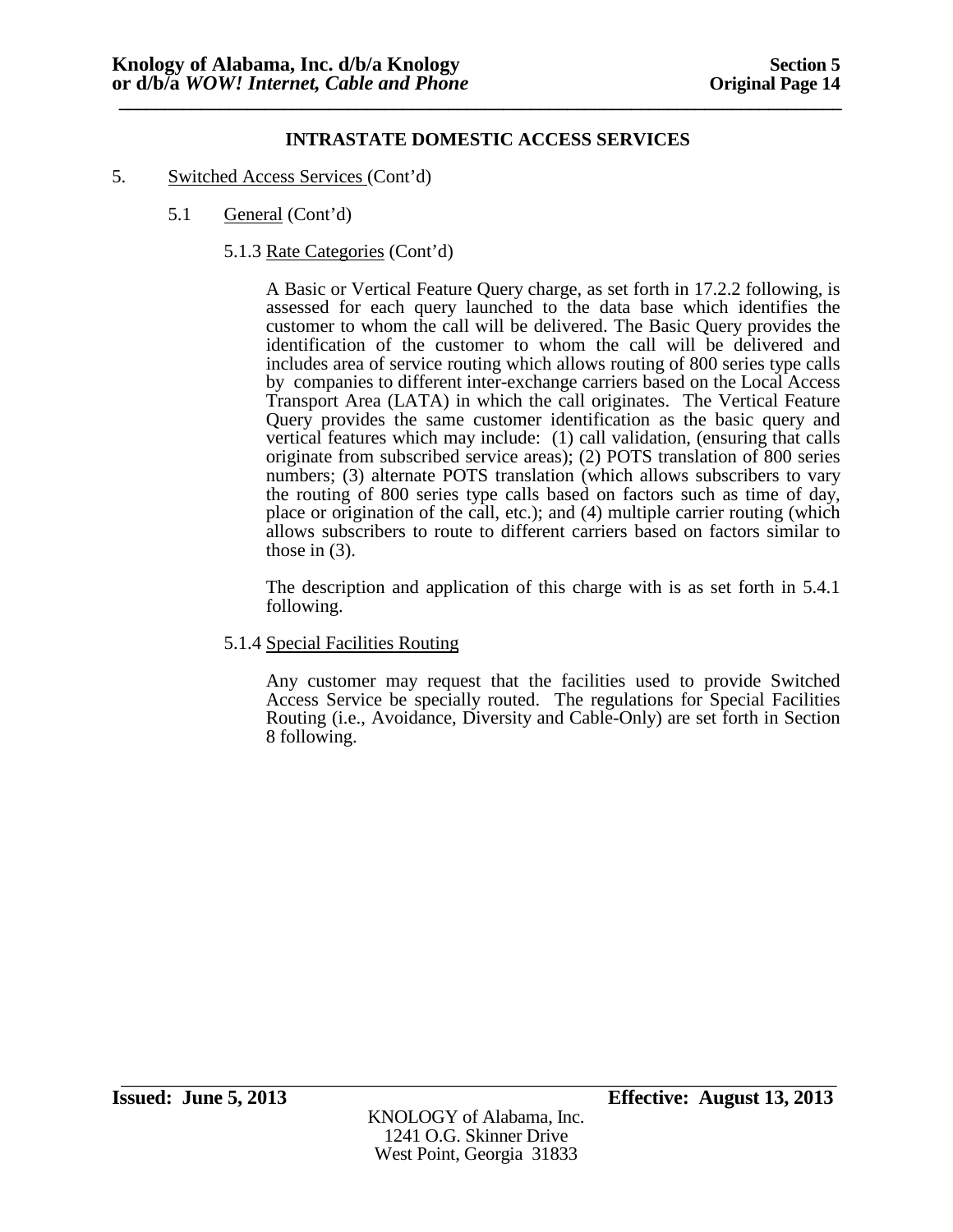- 5. Switched Access Services (Cont'd)
	- 5.1 General (Cont'd)
		- 5.1.5 Design Layout Report

At the request of the customer, the Company will provide to the customer the makeup of the facilities and services provided from the customer's premises to the first point of switching. This information will be provided in the form of a Design Layout Report. The Design Layout Report will be provided to the customer at no charge, and will be reissued or updated whenever these facilities are materially changed.

### 5.2 Undertaking of the Company

In addition to the obligations of the set forth in Section 2 preceding, the Company has certain other obligations concerning only the provision of Switched Access Service. These obligations are as follows:

### 5.2.1 Network Management

The Company will administer its network to insure the provision of acceptable service levels to all telecommunications users of the Company's network services. Generally, service levels are considered acceptable only when both end users and customers are able to establish connections with little or no delay encountered within the Company network. The Company maintains the right to apply protective controls, i.e., those actions, such as call gapping, which selectively cancel the completion of traffic, over any traffic carried over its network, including that associated with a customer's Switched Access Service.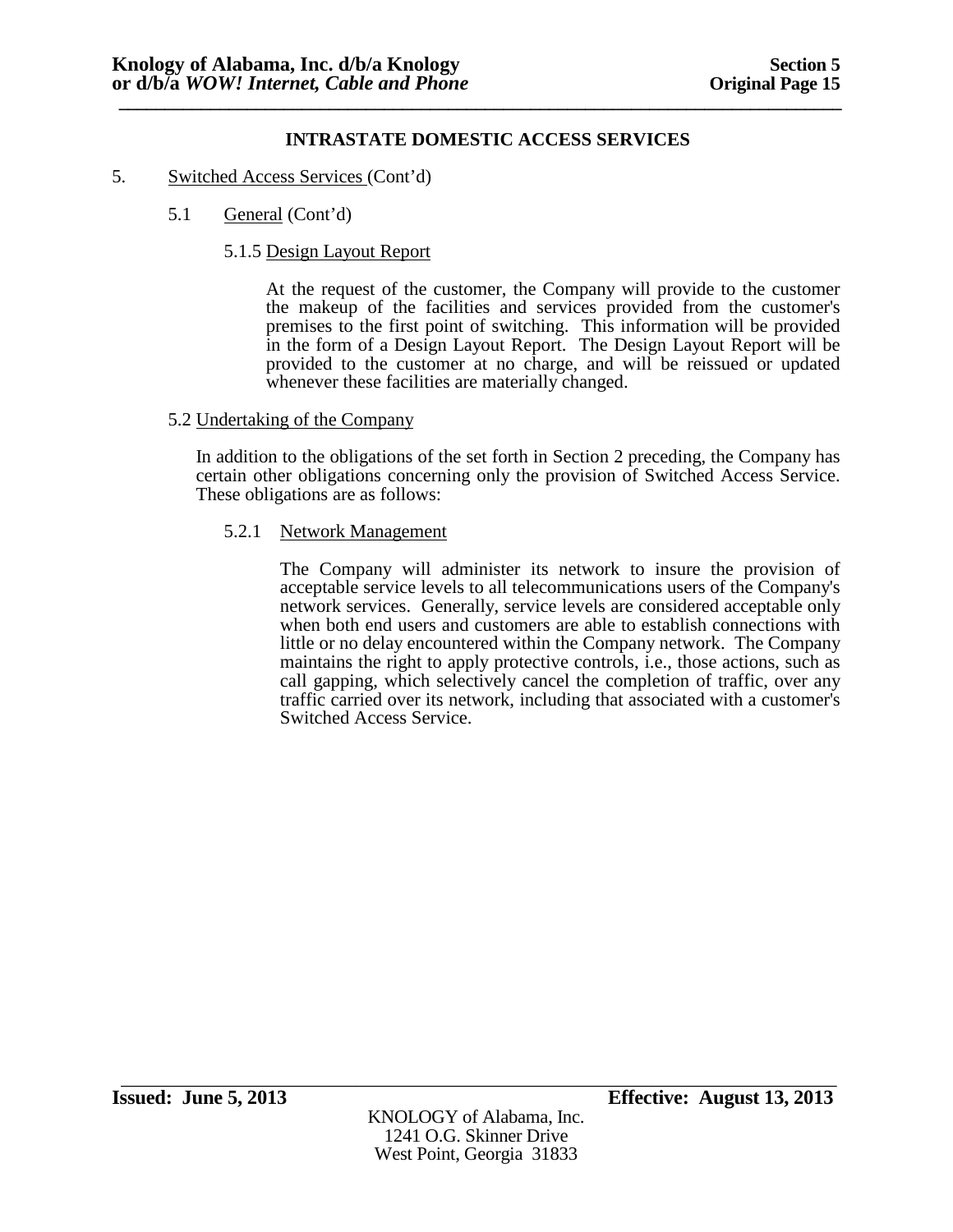- 5. Switched Access Services (Cont'd)
	- 5.2 Undertaking of the Company (Cont'd)
		- 5.2.1 Network Management (Cont'd)

Generally, such protective measures would only be taken as a result of occurrences such as failure or overload of Company or customer facilities, natural disasters, mass calling or national security demands. In the event that the protective controls applied by the Company result in the complete loss of service by the customer, the customer will be granted a Credit Allowance for Service Interruption as set forth in 2.7.2 preceding.

- 5.2.2 Testing
	- (A) Acceptance Testing

At no additional charge the Company will, at the customer's request, cooperatively test at the time of installation, the following parameters: loss, C-notched noise, C-message noise, 3-tone slope, d.c. continuity and operational signaling. When the Local Transport is provided with Interface Groups 2 through 10, and the Transport Termination is two-wire (i.e., there is a four-wire to two-wire conversion in Local Transport), balance parameters (equal level echo path loss) may also be tested.

(B) Routine Testing

At no additional charge, the Company will, at the customer's request, test after installation on an automatic or manual basis, 1004 Hz loss, C- message noise and Balance (Improved Return loss).

In the case of automatic testing, the customer shall provide remote office test lines and 105 test lines with associated responders or their functional equivalent.

The frequency of these tests will be that which is mutually agreed upon by the customer and the Company, but shall consist of not less than quarterly 1004 Hz Loss and C-message noise tests and an annual Balance test. Trunk test failures requiring customer participation for trouble resolution will be provided to the customer on an as-occurs basis.

Additional tests may be ordered as set forth in 10.3.1 following. Charges for these additional tests are set forth in 17.4.4 following.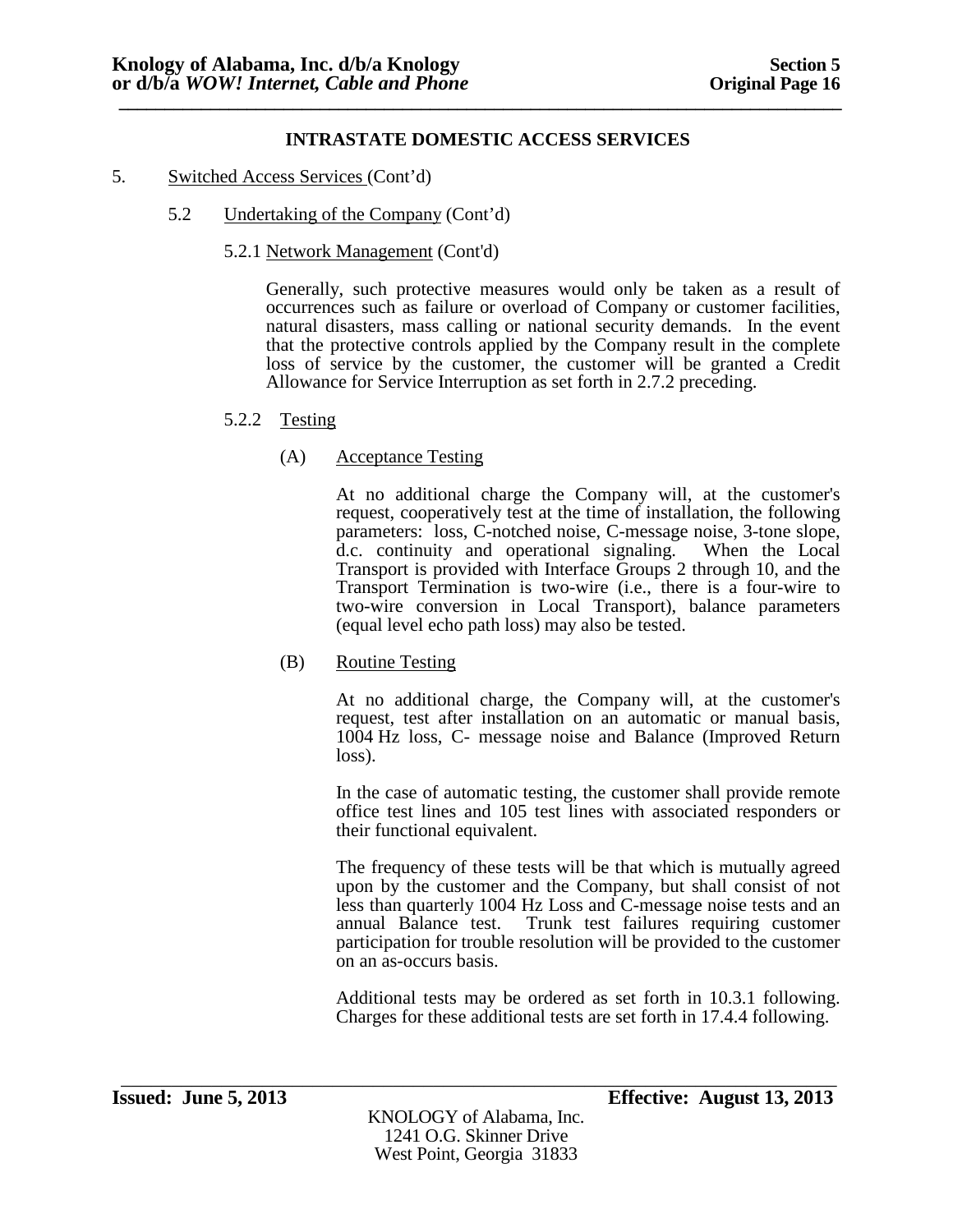- 5. Switched Access Services (Cont'd)
	- 5.2 Undertaking of the Company (Cont'd)
		- 5.2.3 Trunk Group Measurement Reports

Subject to availability, the Company will make available trunk group data in the form of usage in CCS, peg count and overflow, to the customer based on previously agreed to intervals.

5.3 Obligations of the Customer

In addition to the obligations of the customer set forth in Section 2 preceding, the customer has certain specific obligations pertaining to the use of Switched Access Service. These obligations are as follows:

5.3.1 Report Requirements

Customers are responsible for providing the following reports to the Company, when applicable.

(A) Jurisdictional Reports

When a customer orders Switched Access Service for both intrastate and intrastate use, the customer is responsible for providing Jurisdictional Reports. Charges will be apportioned in accordance with those reports. The method to be used for determining the intrastate charges is set forth in 2.3.9 preceding.

(B) Code Screening Reports

When a customer orders service class routing, trunk access limitation or call gapping arrangements, it must report the number of trunks and/or the appropriate codes to be instituted in each end office or access tandem switch, for each of the arrangements ordered.

5.3.2 Supervisory Signaling

The customer's facilities shall provide the necessary on-hook, off-hook, answer and disconnect supervision.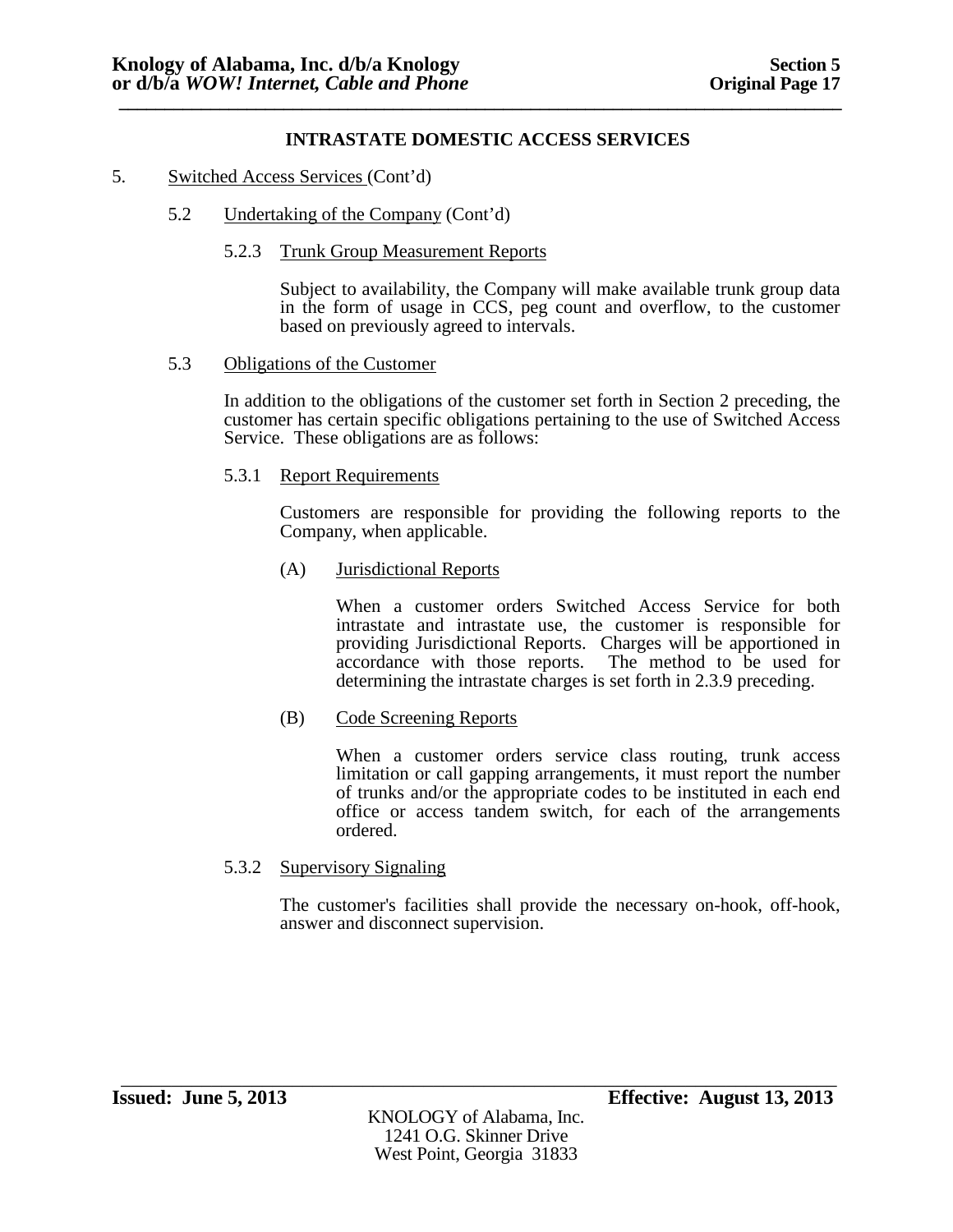**\_\_\_\_\_\_\_\_\_\_\_\_\_\_\_\_\_\_\_\_\_\_\_\_\_\_\_\_\_\_\_\_\_\_\_\_\_\_\_\_\_\_\_\_\_\_\_\_\_\_\_\_\_\_\_\_\_\_\_\_\_\_\_\_\_\_\_\_\_\_\_\_\_\_\_\_\_\_\_**

- 5. Switched Access Services (Cont'd)
	- 5.3 Obligations of the Customer (Cont'd)
		- 5.3.3 Short Duration Mass Calling Requirements

When a customer offers service for which a substantial call volume is expected during a short period of time (e.g., 900 service media stimulated events), the customer must notify the Company at least 48 hours in advance of each peak period. Notification should include the nature, time, duration, and frequency of the event, an estimated call volume, and the telephone number(s) to be used.

On the basis of the information provided, the Company may invoke network management controls, (e.g., call gapping and code blocking) to reduce the probability of excessive network congestion. The Company will work cooperatively with the customer to determine the appropriate level of such control.

5.3.4 Design of Switched Access Service

It is the Customer's responsibility to assure that sufficient Access Services have been ordered to handle its traffic.

5.4 Rate Regulations

This section contains the specific regulations governing the rates and charges that apply for Switched Access Service.

5.4.1 Description and Application of Rate

There are two types of rates and charges that apply to Switched Access Service; recurring (usage and flat rates) and nonrecurring charges. These rates and charges are applied differently to the various rate elements as set forth in (C) following.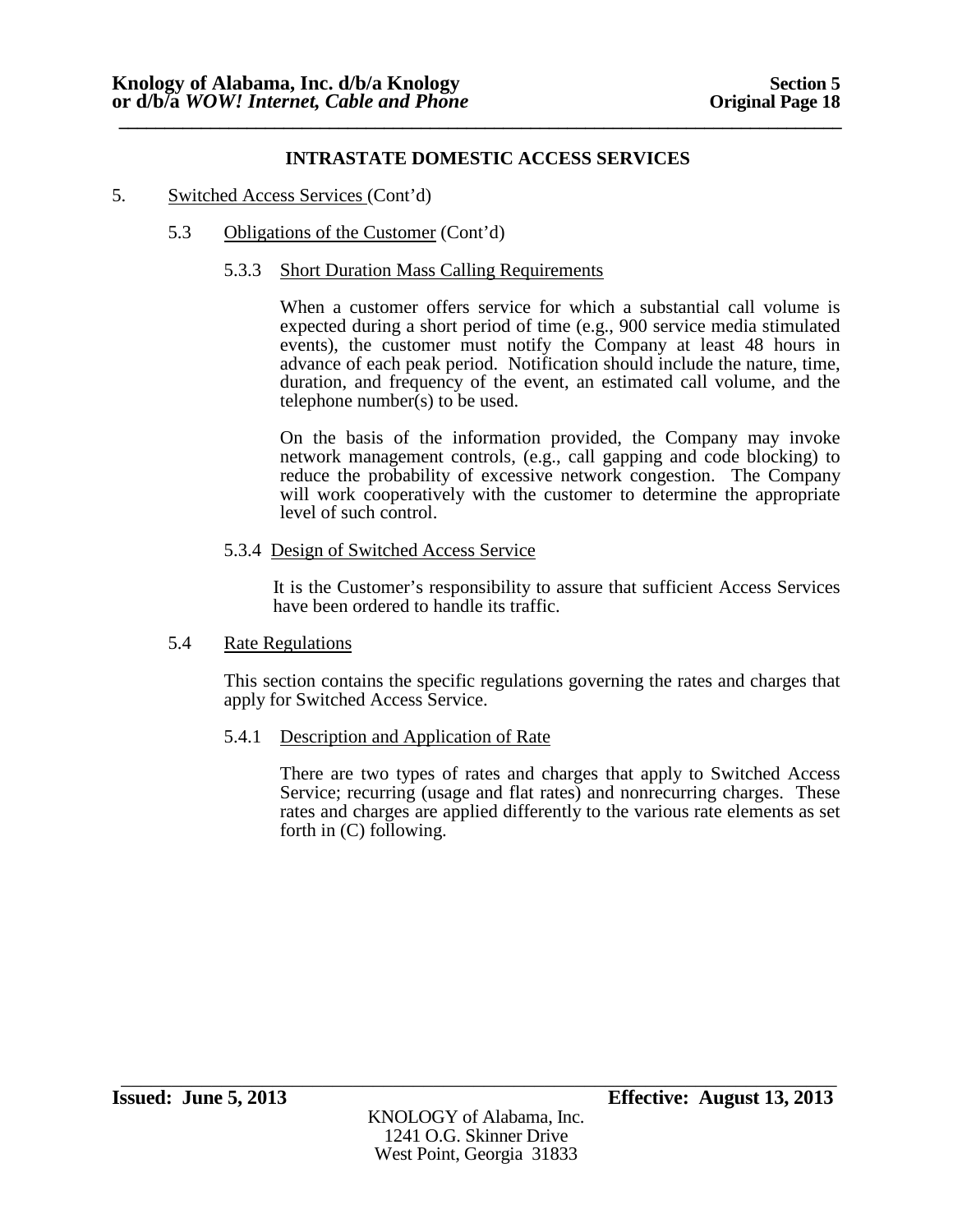- 5. Switched Access Services (Cont'd)
	- 5.4 Rate Regulations (Cont'd)
		- 5.4.1 Descriptions and Application of Rate (Cont'd)
			- (A) Recurring Rates
				- (1) Usage Rates for Switched Access Service are rates that apply on a per access minute or a per call basis. Access minute charges and per call charges are accumulated over a monthly period.
				- (2) Flat Rates for Switched Access Service are rates that apply on a per month per rate element basis.
			- (B) Nonrecurring Charges

Nonrecurring charges are one-time charges that apply for a specific work activity (i.e., installation or change to an existing service). The types of nonrecurring charges that apply for Switched Access Service are: installation of service and service rearrangements. These charges are in addition to the Access Order Charge as specified in 17.4.1(A) following.

(1) Installation of Service

A Local Transport nonrecurring installation charge, as set forth in 17.2.1 following, will be applied at the serving wire center for each Entrance Facility installed. Additionally, a nonrecurring trunk activation charge as set forth in 17.2.1 following, will be applied at each end office when ordered to the end office on a per order per end office basis or at the tandem when ordered to the tandem for each group of 24 Direct Trunked Transport trunks or fraction thereof that is activated (i.e., designated by the customer to be used to carry switched access). A maximum of 24 trunks can be activated on a DS1 facility and a maximum of 672 trunks can be activated on a DS3 facility.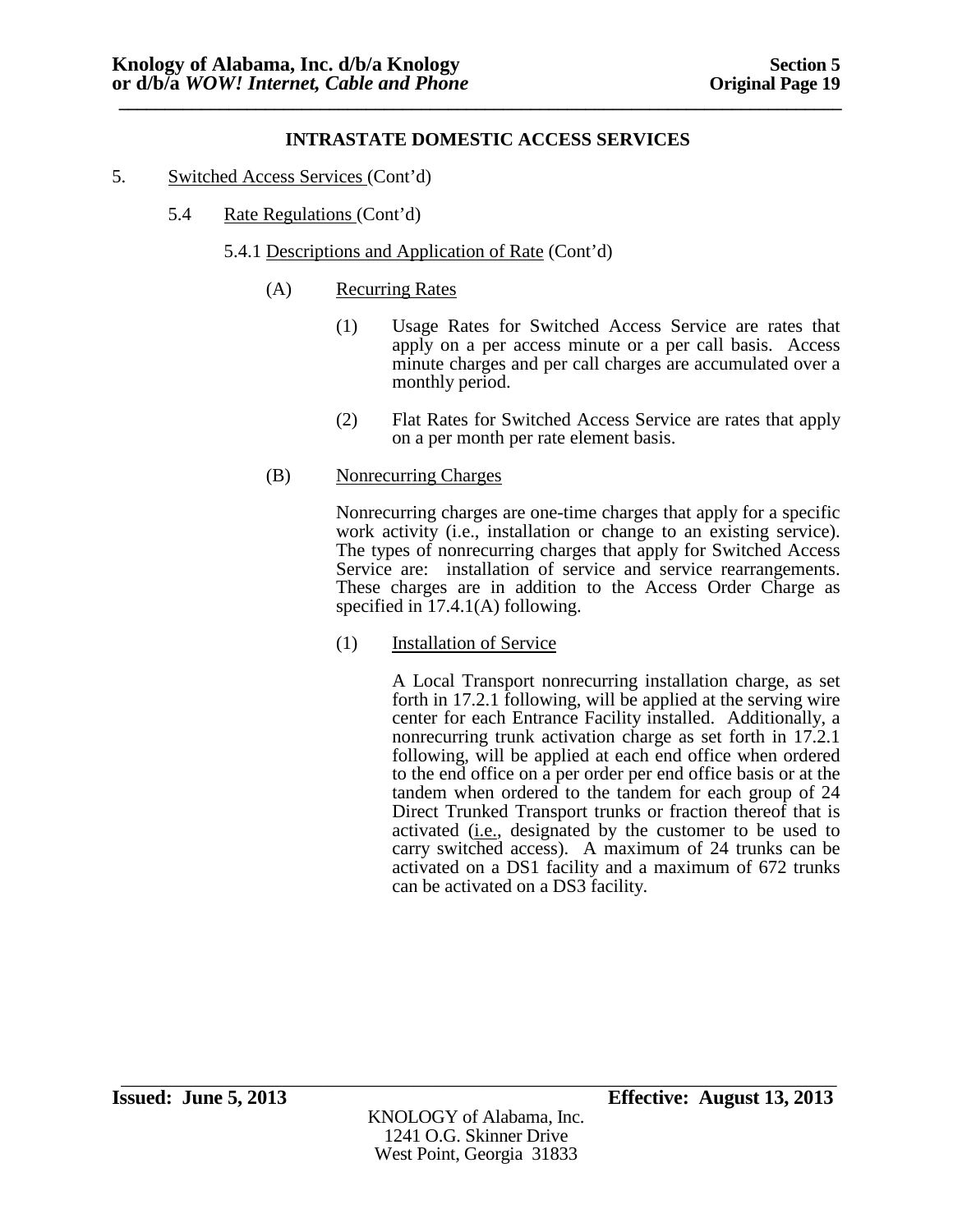- 5. Switched Access Services (Cont'd)
	- 5.4 Rate Regulations (Cont'd)
		- 5.4.1 Descriptions and Application of Rate (Cont'd)
		- (B) Nonrecurring Charges (Cont'd)
			- (1) Installation of Service

For example, if a customer orders a DS1 Entrance Facility and requests activation of 18 of the available circuits, the customer will be charged one Local Transport High Capacity DS1 Installation nonrecurring charge at the serving wire center and one Direct Trunked Transport Activated nonrecurring charge at the end office. If at a later date the customer requests the activation of three more circuits, the customer will then be charged an additional Direct Trunked Transport Activated nonrecurring charge. These charges are in addition to the Access Order charge as specified in 17.4.1(A) following.

(2) Service Rearrangements

All changes to existing services other than changes involving administrative will be treated as a discontinuance of the existing service and an installation of a new service. The nonrecurring charge described in (1) preceding will apply for this work activity. Moves that change the physical location of the point of termination are described and charged for as set forth in 5.4.3 following.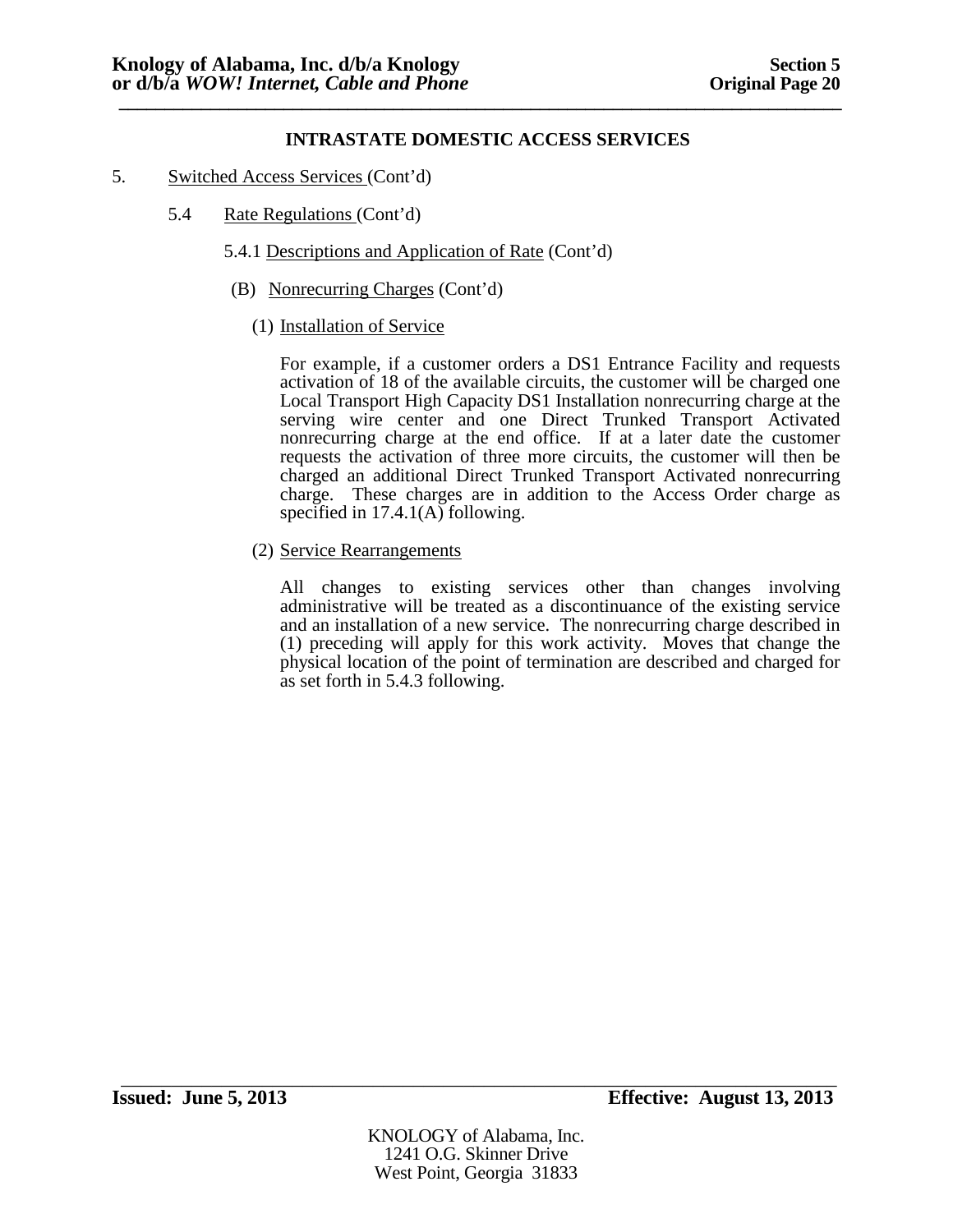- 5. Switched Access Services (Cont'd)
	- 5.4 Rate Regulations (Cont'd)
		- 5.4.1 Description and Application of Rate (Cont'd)

For conversion of FGD trunks to SS7 Signaling reconfiguration, charges apply as set forth in Section 17.2.1.

Administrative changes will be made without charge(s) to the customer. Administrative changes are as follows:

- Change of customer name;
- Change of customer or customer's end user premises address when the change of address is not a result of a physical relocation of equipment;
- Change in billing data (name, address, or contact name or telephone number);
- Change of agency authorization;
- Change of customer circuit identification;
- Change of billing account number;
- Change of customer test line number;
- Change of customer or customer's end user contact name or telephone number; and
- Change of jurisdiction.

Other changes made without charge to the customer are as follows:

- Changes and additions to existing Switched Access Services which are necessary due to Company initiated network reconfigurations, and required to provide the same grade of service to the customer that existed prior to the reconfiguration. Charges will apply to those changes and additions which are in excess of those required to provide the same grade of service and/or capacity. Grade of service will be as determined by industry standard engineering tables.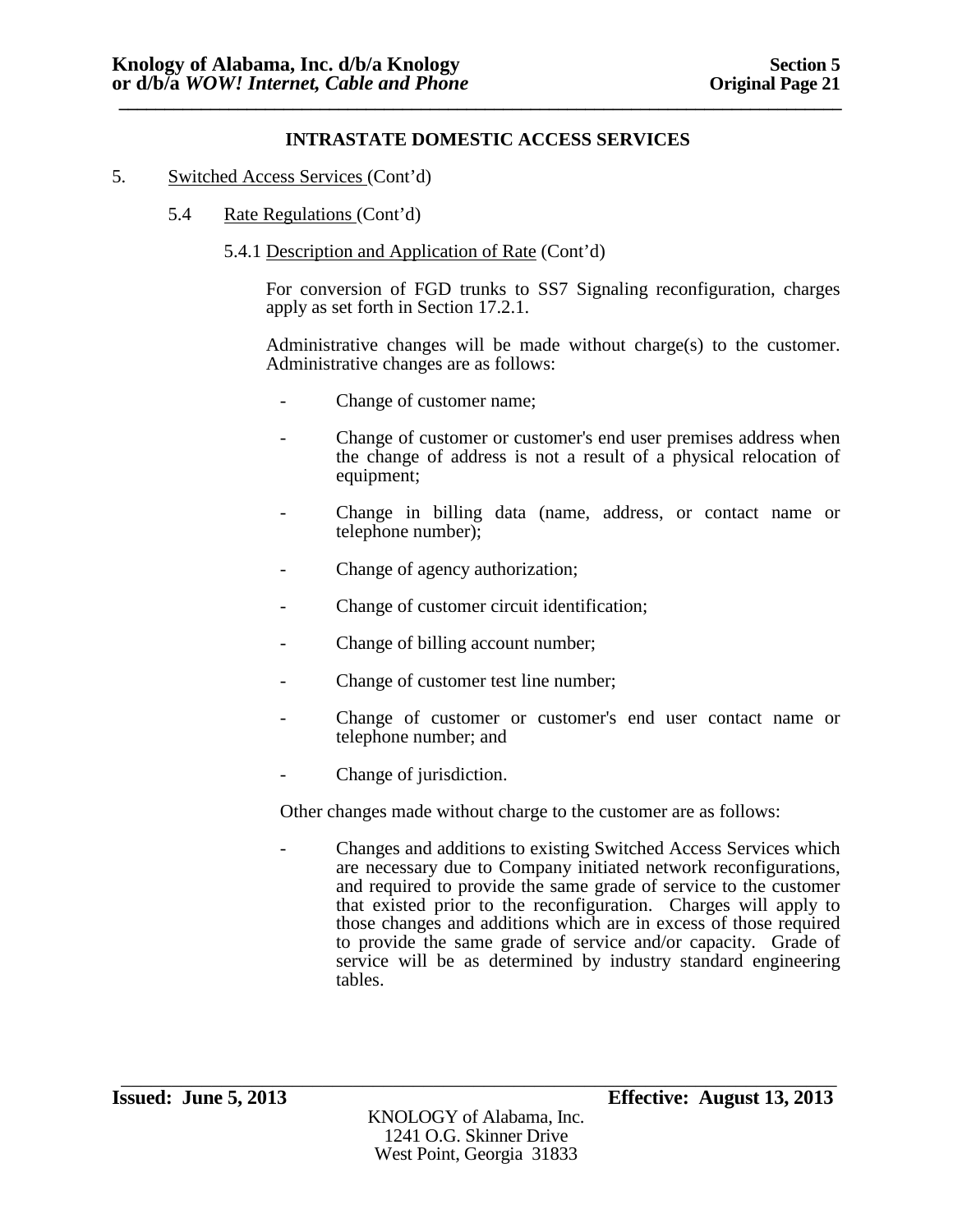- 5. Switched Access Services (Cont'd)
	- 5.4 Rate Regulations (Cont'd)
		- 5.4.1 Description and Application of Rate (Cont'd)
			- When a customer requests a change of trunks from tandem-switched transport to direct-trunked transport or from direct-<br>trunked transport to tandem-switched transport or requests to rearrange switched access services between lower capacity and higher capacity facilities (e.g. voice grade to/from DS1 or DS1 to/from DS3), the non recurring charges set forth in (1) preceding do not apply providing the orders to disconnect existing trunks and to connect the new trunks are placed at the same time, and the number of installed trunks does not exceed the number of trunks disconnected. If the number of installed trunks exceeds the number of trunks connected, all non-recurring charges will apply to the excess trunks unless the customer provides justification based upon standard engineering methods to show that the additional capacity is required to maintain the same level of service.

For additions, changes or modifications to an optional feature which has a separate nonrecurring charge, that nonrecurring charge will apply.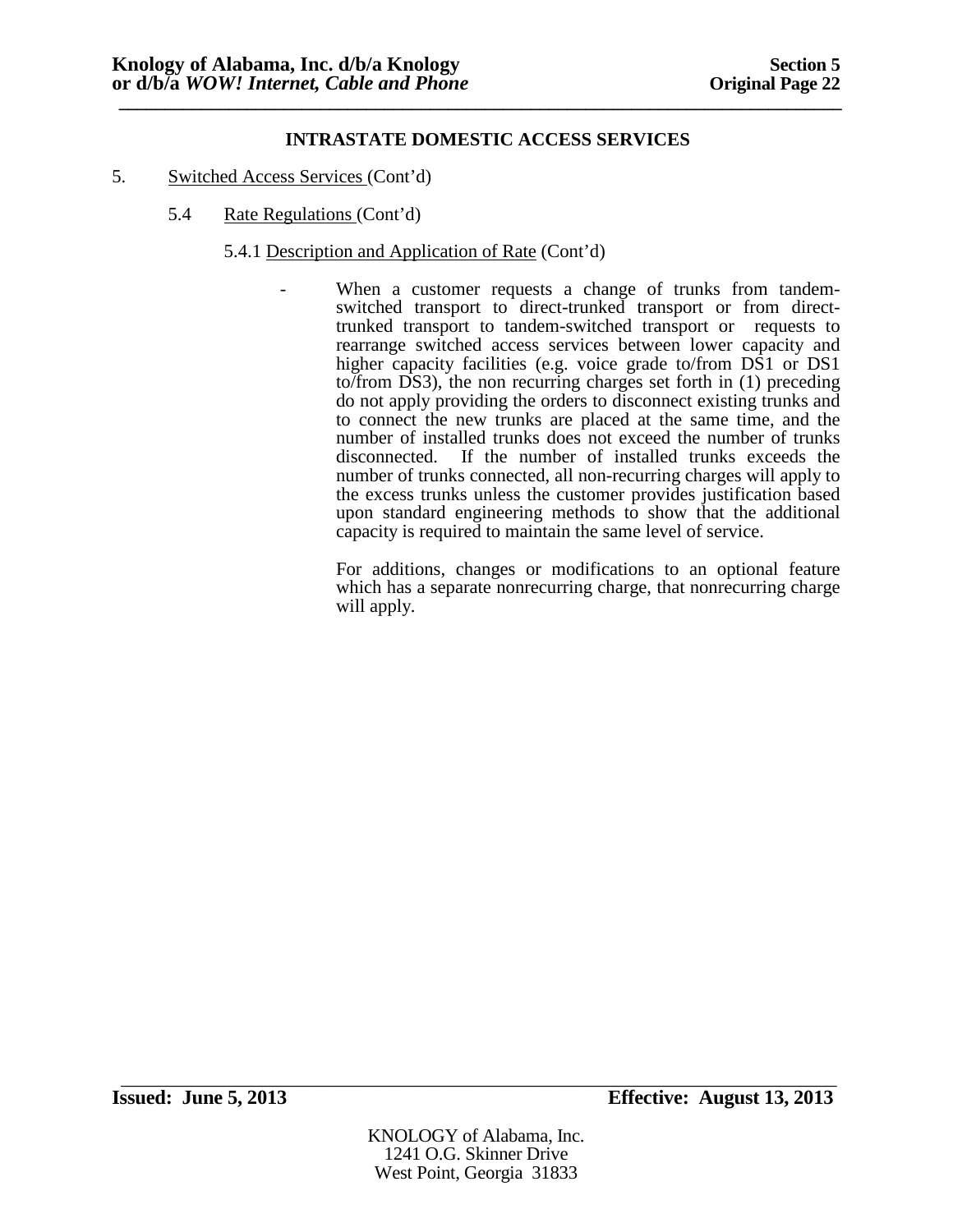- 5. Switched Access Services (Cont'd)
	- 5.4 Rate Regulations (Cont'd)
		- 5.4.1 Description and Application of Rate (Cont'd)

For additions, changes, or modifications to optional features that do not have their own separate nonrecurring charges, an Access Order Charge as set forth in 17.4.1(A) following will apply. When an optional feature is not required on each transmission path, but rather for an entire transmission path group, an end office or an access tandem switch, only one such charge will apply (*i.e*., it will not apply per transmission path).

For conversion of FGD trunks from multifrequency address signaling to SS7 signaling or from SS7 signaling to multifrequency address signaling, nonrecurring charges will apply as set forth in 17.2.1(B).

- (C) Application of Rates
	- (1) Per Minute Rates

Per minute rates apply to all access minutes that originate or terminate at end offices.

In addition, per minute rates always apply to the following Local Transport rate elements:

- 
- Tandem Switched Facility Tandem Switched Termination Tandem Switching
-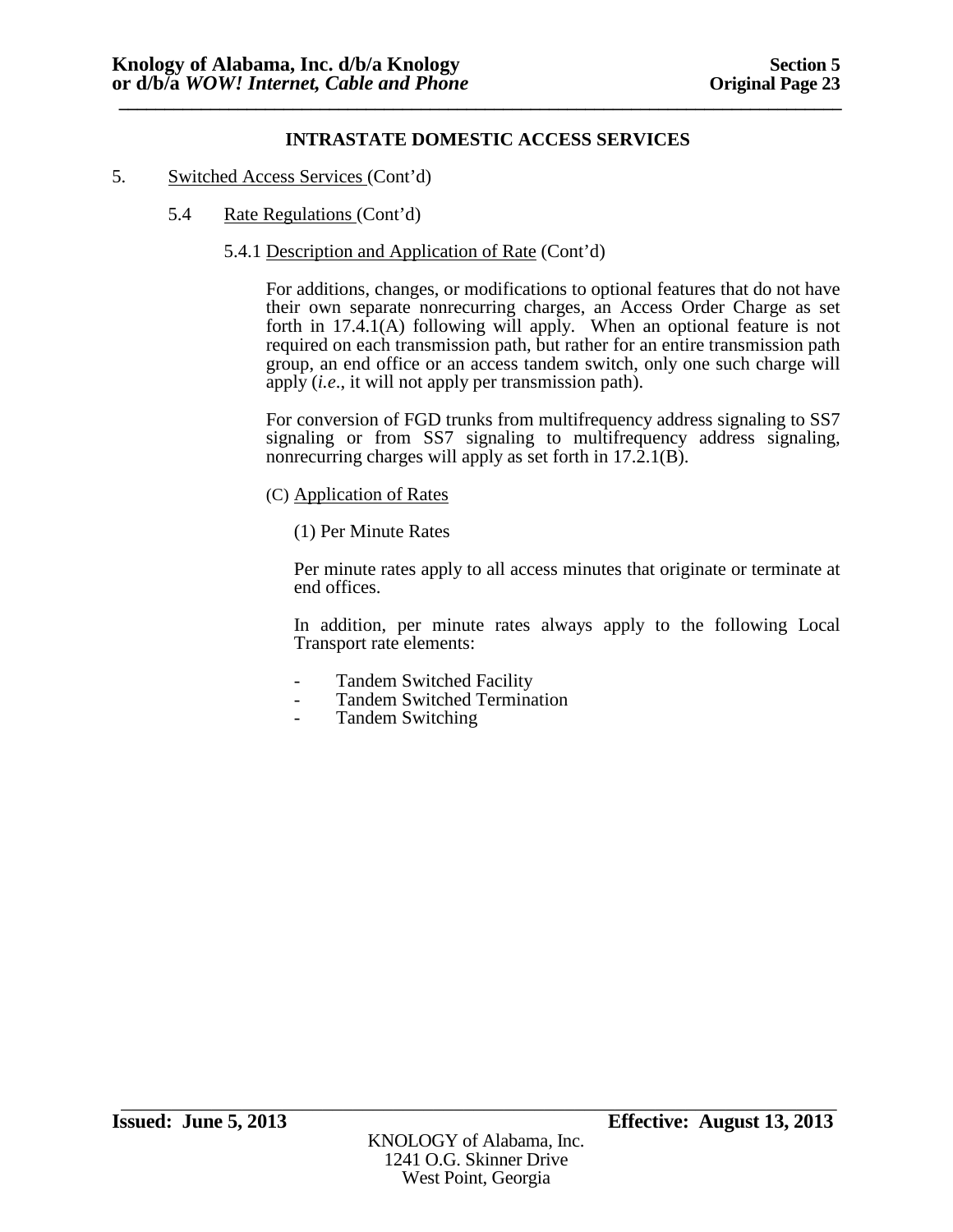- 5. Switched Access Services (Cont'd)
	- 5.4 Rate Regulations (Cont'd)
		- 5.4.1 Description and Application of Rate (Cont'd)
			- (C) Application of Rates (Cont'd)
				- (2) Credit for 888 SAC Traffic

In those instances where an SSP equipped end office is capable of handling 800 SAC traffic on a direct trunked basis, and the customer has direct trunked transport facilities in place at the end office, but the end office is incapable of handling 888 SAC traffic on a direct trunked basis, a full credit will be provided for Tandem Switched Transport Charges associated with FGD service for 888 SAC traffic delivered at the tandem.

This results in all 800 series traffic being rated as direct trunked transport regardless of whether the SSP equipped end office is capable of handling 888 SAC traffic on a direct trunked basis.

The credit will expire when 888 SAC SSP functionality is implemented in the end office.

(3) Common Channel Signaling/Signaling System 7 (CCS/SS7) Network Connection Service

> The CCS/SS7 Network Connection is comprised of a Signaling Mileage Facility charge, a Signaling Mileage Termination charge, a Signaling Entrance Facility charge, and a Signaling Transfer Point (STP) Port charge.

> The Signaling Mileage Facility charge is assessed on a per facility per mile basis. The Signaling Mileage Termination charge is assessed on a per termination basis (i.e., at each end of the Signaling Mileage Facility). When the Signaling Mileage Facility mileage measurement is zero, Signaling Mileage Termination charges do not apply.

> The Signaling Entrance Facility charge is assessed on a per facility basis for the connection between the customer's designated premises (Signaling Point of Interface) and the serving wire center of that premises.

> The STP Port charge is assessed on a per port basis for each termination of a Signaling Mileage Facility at an STP.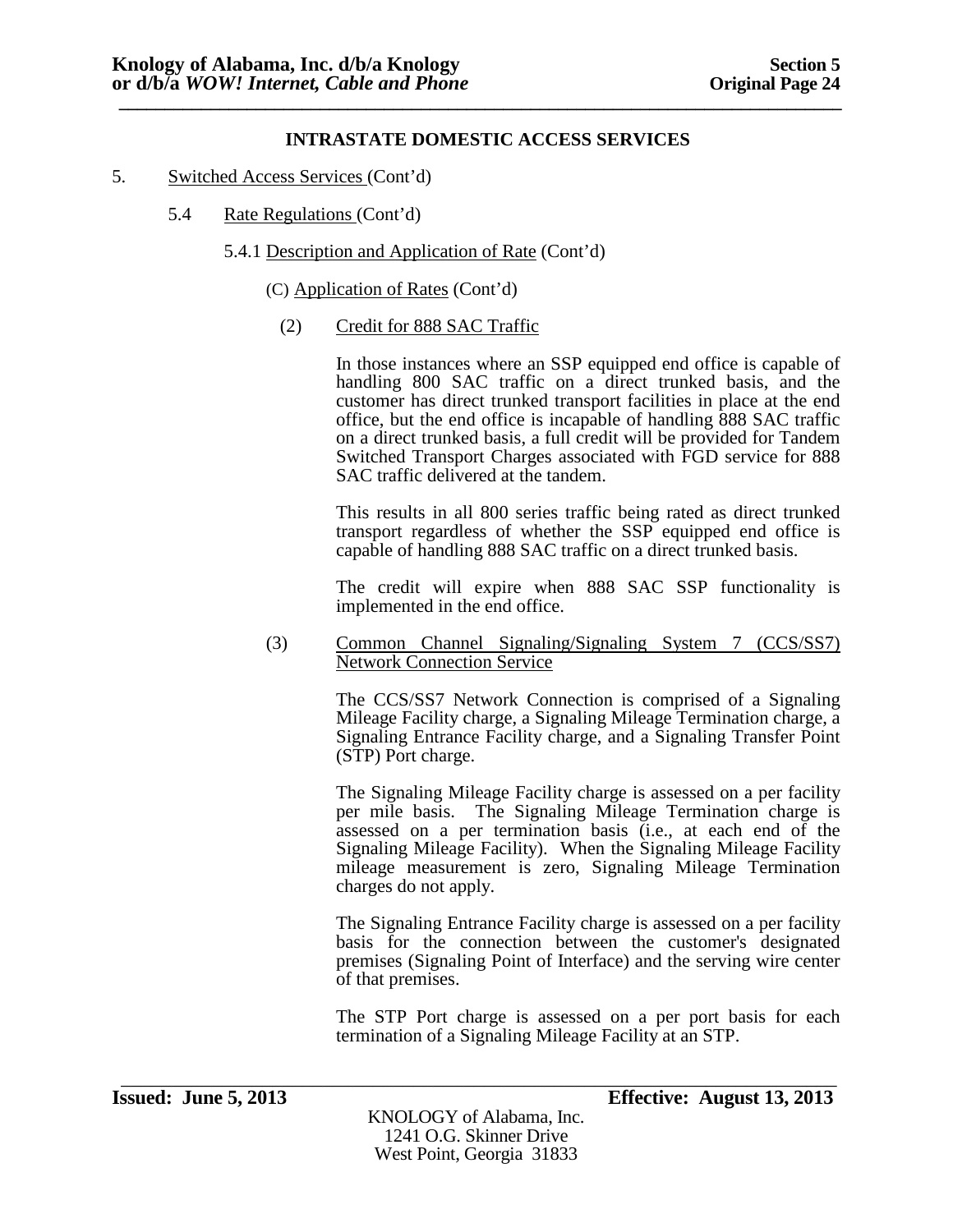- 5. Switched Access Services (Cont'd)
	- 5.4 Rate Regulations (Cont'd)
		- 5.4.1 Description and Application of Rate (Cont'd)
			- (C) Application of Rates (Cont'd)
			- (4) 800 Series Data Base Access Service

A Basic Query or Vertical Feature Query charge applies for each query that is launched to an 800 series data base and identifies the customer to whom the call will be delivered. Query charges, as set forth in 17.2.2(2), will only be applied by those companies whose wire centers can perform such queries.

When Feature Group D switched access service is used for the provision of 800 Series Data Base Access Service and the total minutes of use and/or count of queries can be determined for each customer at a tandem or SSP but can not be determined by individual end office, an allocation method will be utilized to determine minutes of use and/or queries by end office and customer. For each end office a ratio will be developed and applied against the total minutes of use and/or count of queries for a given customer as determined by the tandem or SSP. These ratios will be developed by dividing the unidentified originating 800 series type minutes of use at an end office by the total unidentified originating minutes of use in all end offices subtending the tandem or SSP.

(5) Shared Transport

Shared Transport refers to a rate application that is applicable only when the customer orders High Capacity Direct Trunked Transport between a serving wire center and a Company hub where the Company performs multiplexing/de-multiplexing functions and the same customer then orders the derived channels as Direct Trunked Transport and Tandem Switched Transport.

Except as noted above, the switched Access Service will be ordered, provided and rated as Direct Trunked Transport (i.e., Direct Trunked Facility and Direct Trunked Termination). As each derived channel is activated for Tandem switched Transport, the High Capacity Direct Trunked Transport and Multiplexing rates will be reduced accordingly  $(e.g., 1/24th)$  for a High Capacity DS1 service, 1/672nd for a High Capacity DS3 service, etc.). Tandem Switched Transport rates and charges, as set forth in 17.2.2 following, will apply for each channel that is used to provide the Tandem Switched Transport.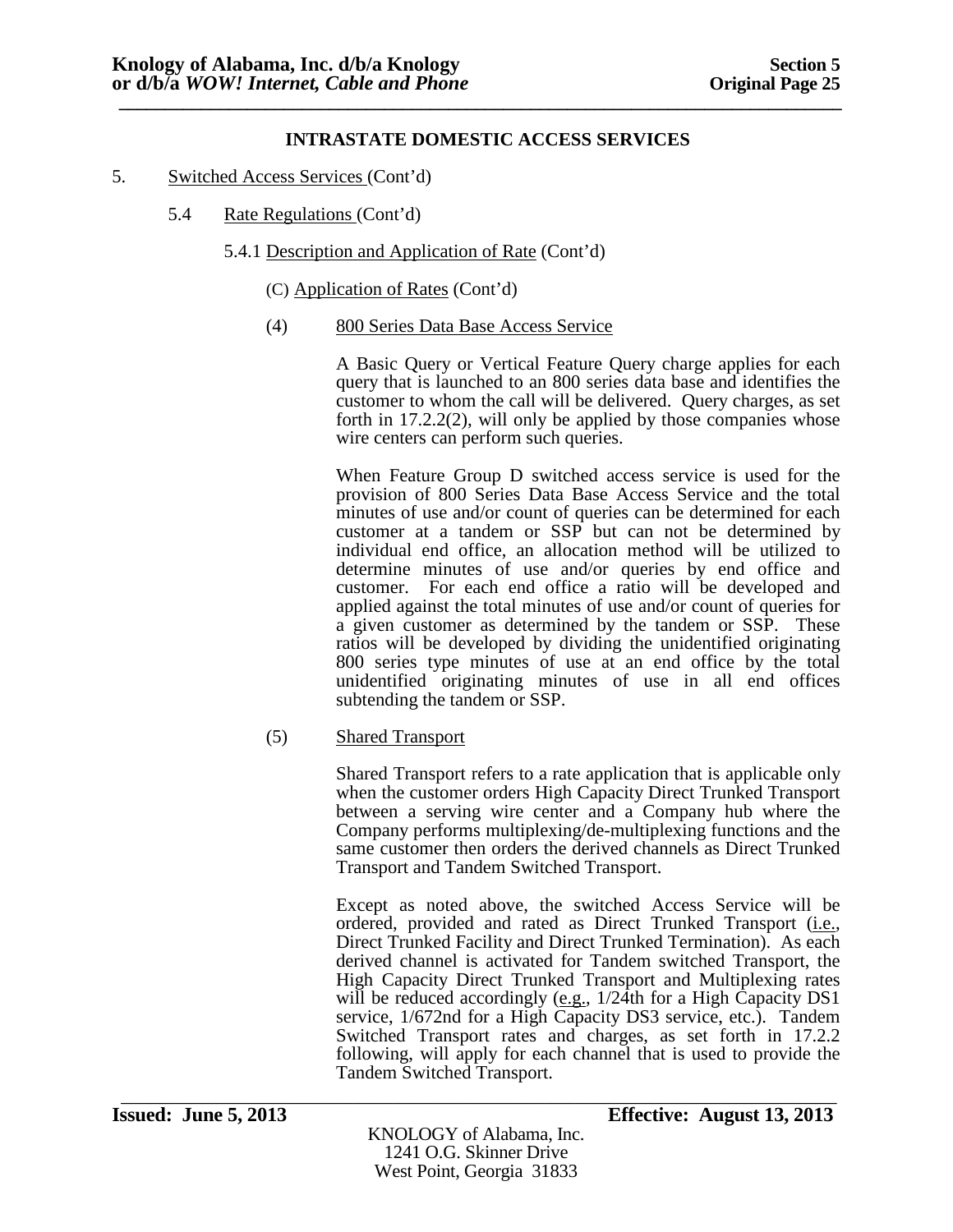- 5. Switched Access Services (Cont'd)
	- 5.4 Rate Regulations (Cont'd)
		- 5.4.2 Moves

A move involves a change in the physical location of one of the following:

- The point of termination at the customer designated premises<br>The customer designated premises
- 

The charges for the move are dependent on whether the move is to a new location within the same building or to a different building.

(A) Moves Within the Same Building

When the move is to a new location within the same building, the charge for the move will be an amount equal to one half of the installation nonrecurring charge for the capacity affected. This charge is in addition to the Access Order Charge as specified in 17.4.1(A) following. There will be no change in the minimum period requirements.

(B) Moves to a Different Building

Moves to a different building will be treated as a discontinuance and start of service and all associated nonrecurring charges will apply. New minimum period requirements will be established for the new service. The customer will also remain responsible for satisfying all outstanding minimum period charges for the discontinued service.

### 5.4.3 Mileage Measurement

The mileage measurements are as shown in Section 16. Mileage rates are as set forth in 17.2.2 following.

Exceptions to the mileage measurement rules are as follows:

# (A) Alternate Traffic Routing

When the Alternate Traffic Routing optional feature is provided, the Local Transport access minutes will be apportioned between the two trunk groups used to provide this feature. Such apportionment will be made using: (1) actual minutes of use if available,  $(2)$  standard Company traffic engineering methodology and will be based on the last trunk CCS desired for the high usage group, as described in 5.4.4.1(C) following (Alternate Traffic Routing), or (3) an apportionment mutually agreed to by the Company and the customer. This apportionment will serve as the basis for Local Transport calculation.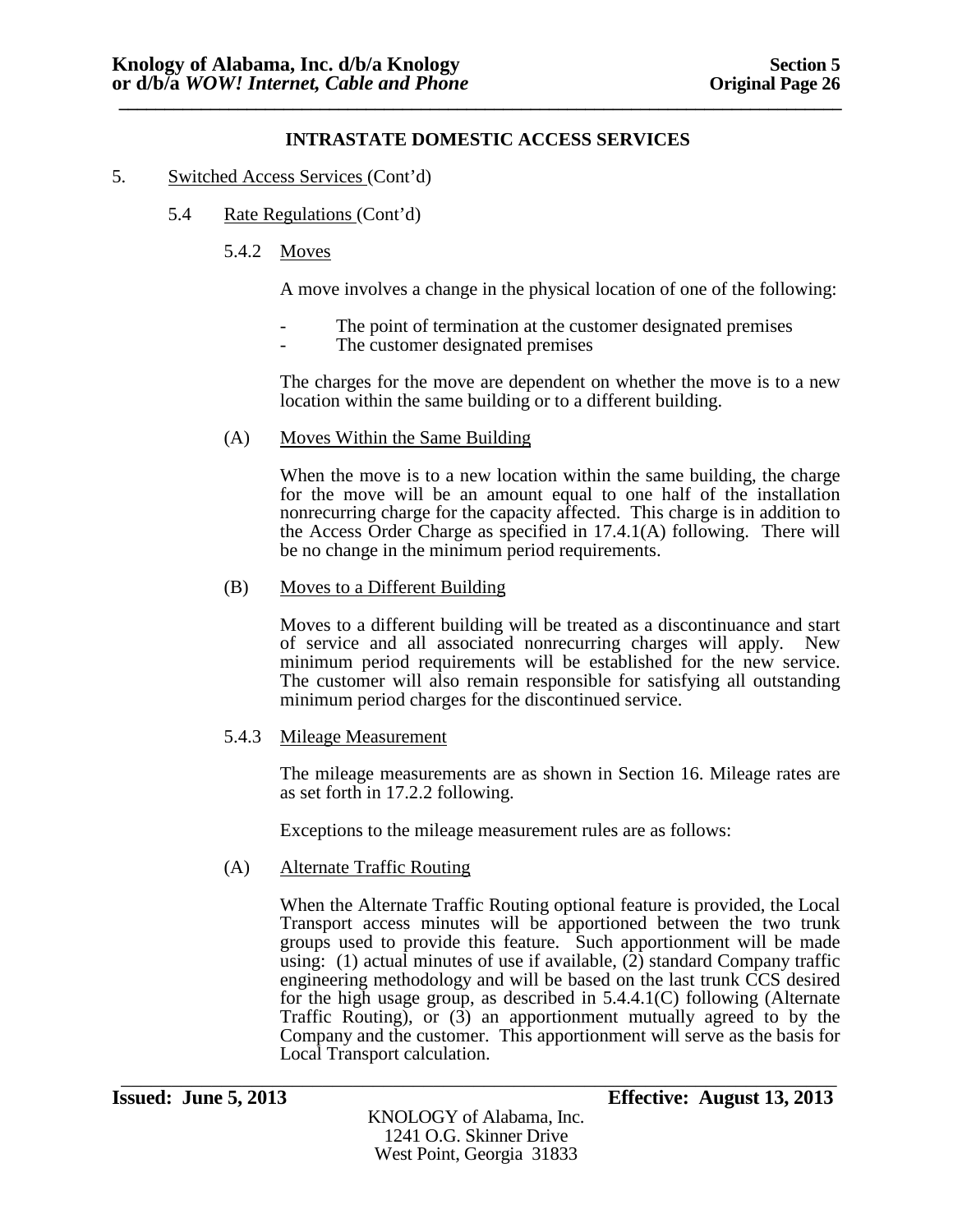- 5. Switched Access Services (Cont'd)
	- 5.4 Rate Regulations (Cont'd)
		- 5.4.3 Mileage Measurement (Cont'd)
			- (B) Feature Group D WATS

The Local Transport Facility for Feature Groups D Switched Access Service connected with Special Access Service at a WATS Serving Office will be measured between the WATS Serving Office (when measured access minutes of use are used) and the serving wire center for the customer designated premises.

(C) Use of the Company Hub

When multiplexing is performed at Company Hubs, mileage is computed and rates applied separately for each segment of the Local Transport Direct Trunked Facility (*i.e.*, customer serving wire center to Hub, Hub to Hub, and/or Hub to end office).

5.4.4 Non-Chargeable Optional Features

Following are descriptions of the various optional features that are available in lieu of, or in addition to, the standard features. They are provided as Common Switching, Transport Termination, or Operator Transfer Service option.

- 5.4.4.1 Common Switching Options
- (A) Automatic Number Identification (ANI)

This option provides the automatic transmission of a seven digit or ten digit number and information digits to the customer designated premises for calls originating in the LATA, to identify the calling station.

(B) Service Class Routing

This option provides the capability of directing originating traffic from an end office to a trunk group to a customer designated premises, based on the line class of service (e.g., coin, multiparty or hotel/motel), service prefix indicator (e.g.,  $0$ -,  $0$ +,  $01+$  or  $011+$ ) or Service Access Code (e.g., 800, 888 or 900). It is provided in suitably equipped end office or access tandem switches.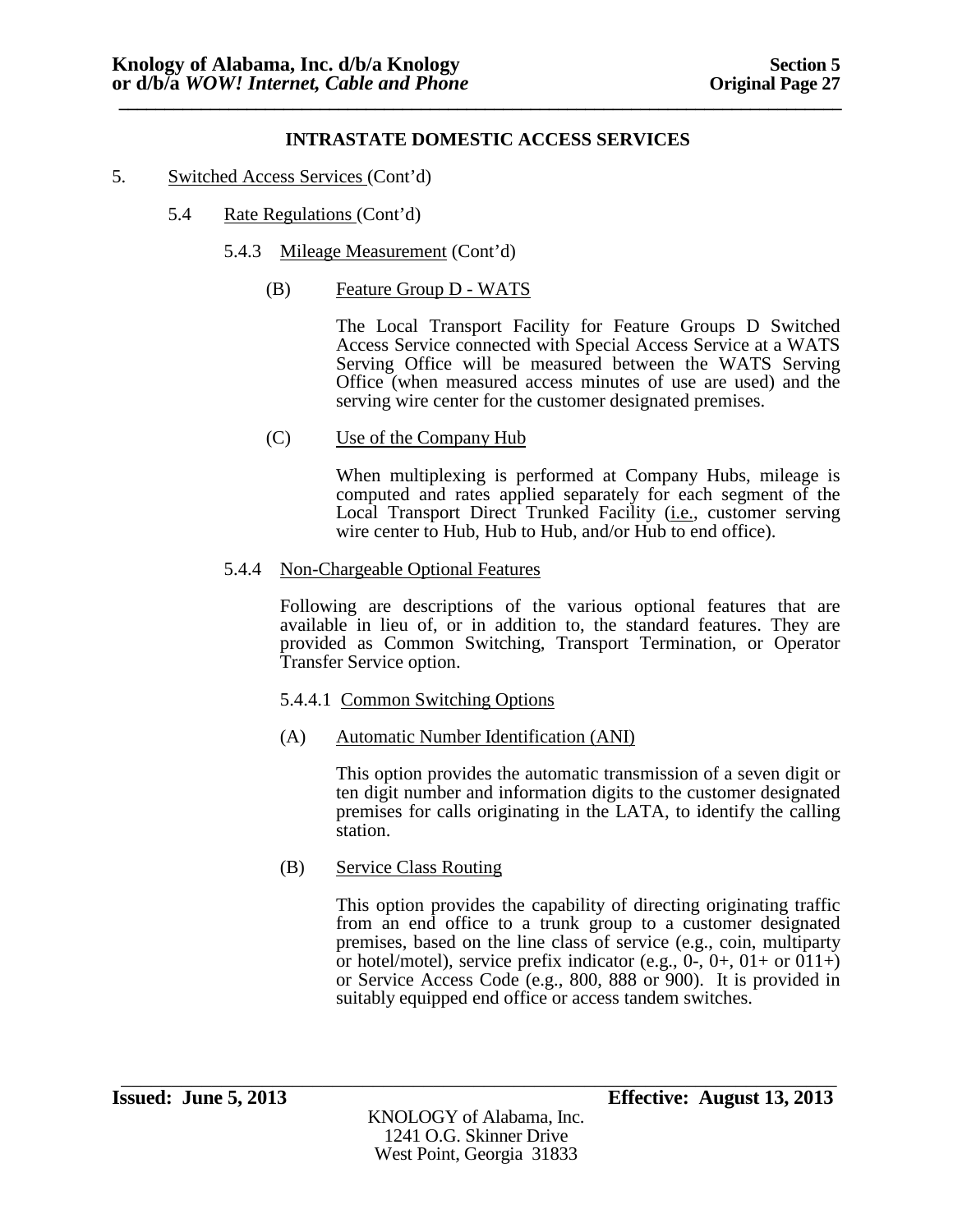- 5. Switched Access Services (Cont'd)
	- 5.4 Rate Regulations (Cont'd)
		- 5.4.4 Non-Chargeabnle Optional Features (Cont'd)
			- 5.4.4.1 Common Switching Options (Cont'd)
				- (C) Alternate Traffic Routing

When the Customer orders both Direct Trunked Transport and Tandem Switched Transport at the same end office, this option provides the capability of directing originating traffic from an end office (or appropriately equipped access tandem) to a trunk group (the "high usage" group) to a customer designated premises until that group is fully loaded, and then delivering additional originating traffic (the "overflowing" traffic) from the same end office or access tandem to a different trunk group (the "final" group) to a second customer designated premises. The Customer shall specify the last trunk CCS desired for the high usage group. It is provided in suitably equipped end office or access tandem switches.

(D) Trunk Access Limitation

This option provides for the routing of originating 900 service calls to a specified number of transmission paths in a trunk group, in order to limit (choke) the completion of such traffic to the customer. Calls to the designated service which could not be completed over the subset of transmission paths in the trunk group, i.e., the choked calls, would be routed to reorder tone. It is provided in all Company electronic end offices.

(E) Call Gapping Arrangement

This option, provided in suitably equipped end office switches, provides for the routing of originating calls to 900 service to be switched in the end office to all transmission paths in a trunk group at a prescribed rate of flow, e.g., one call every five seconds, in order to limit (choke) the completion of such traffic to the customer. Calls to the designated service which are denied access by this feature, i.e., the choked calls, would be routed to a no-circuit announcement. It is provided in selected equipped end offices.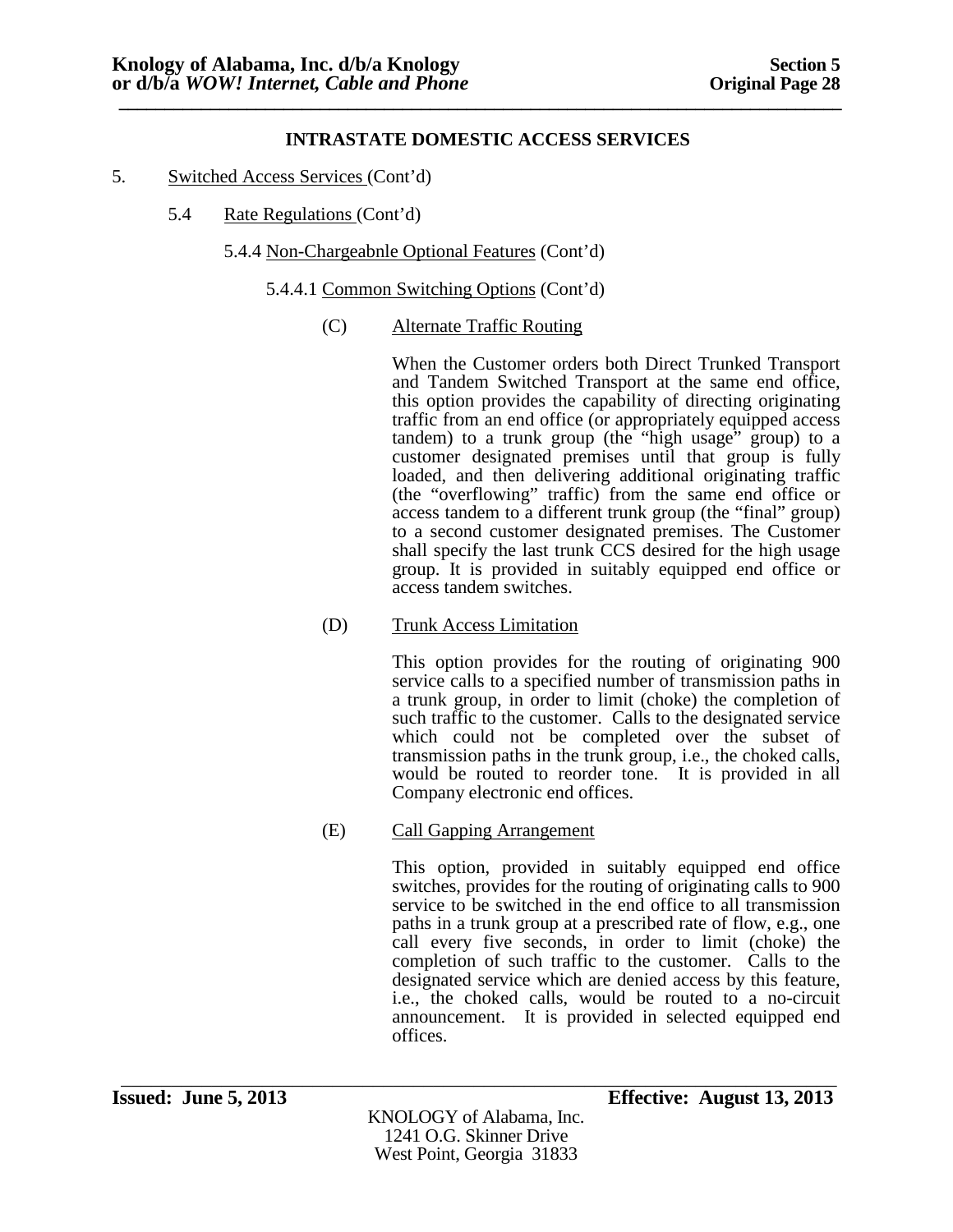- 5. Switched Access Services (Cont'd)
	- 5.4 Rate Regulations (Cont'd)
		- 5.4.4 Non-Chargeable Optional Features (Cont'd)
			- 5.4.4.1 Common Switching Options (Cont'd)
				- (F) International Carrier Option

This option allows for end offices or access tandem switches equipped for International Direct Distance Dialing to be arranged to forward the international calls of one or more international carriers to the customer (i.e., the Company is able to route originating international calls to a customer other than the one designated by the end user either through presubscription or 10XXX dialing). This arrangement requires provision of written verification to the Company that the customer is authorized to forward such calls. The written verification must be in the form of a letter of agency authorizing the customer to order the option on behalf of the international carrier. This option is only provided at Company end offices or access tandems equipped for International Direct Distance Dialing.

(G) Band Advance Arrangement for Use with Special Access Service Utilized in the Provision of WATS or WATS-Type Services

> This option, which is provided in association with two or more Special Access Service groups, provides for the automatic overflow of terminating calls to a second Special Access Service group, when the first group has exceeded its call capacity.

(H) End Office End User Line Service Screening for Use with Special Access Service Utilized in the Provision of WATS or WATS-Type Services

> This option provides the ability to verify that an end user has dialed a called party address (by screening the called NPA and/or NXX on the basis of geographical bands selected by the Company) which is in accordance with that end user's service agreement with the customer, e.g., WATS. This option is provided in all Company end offices which are designated as WATS Serving Offices.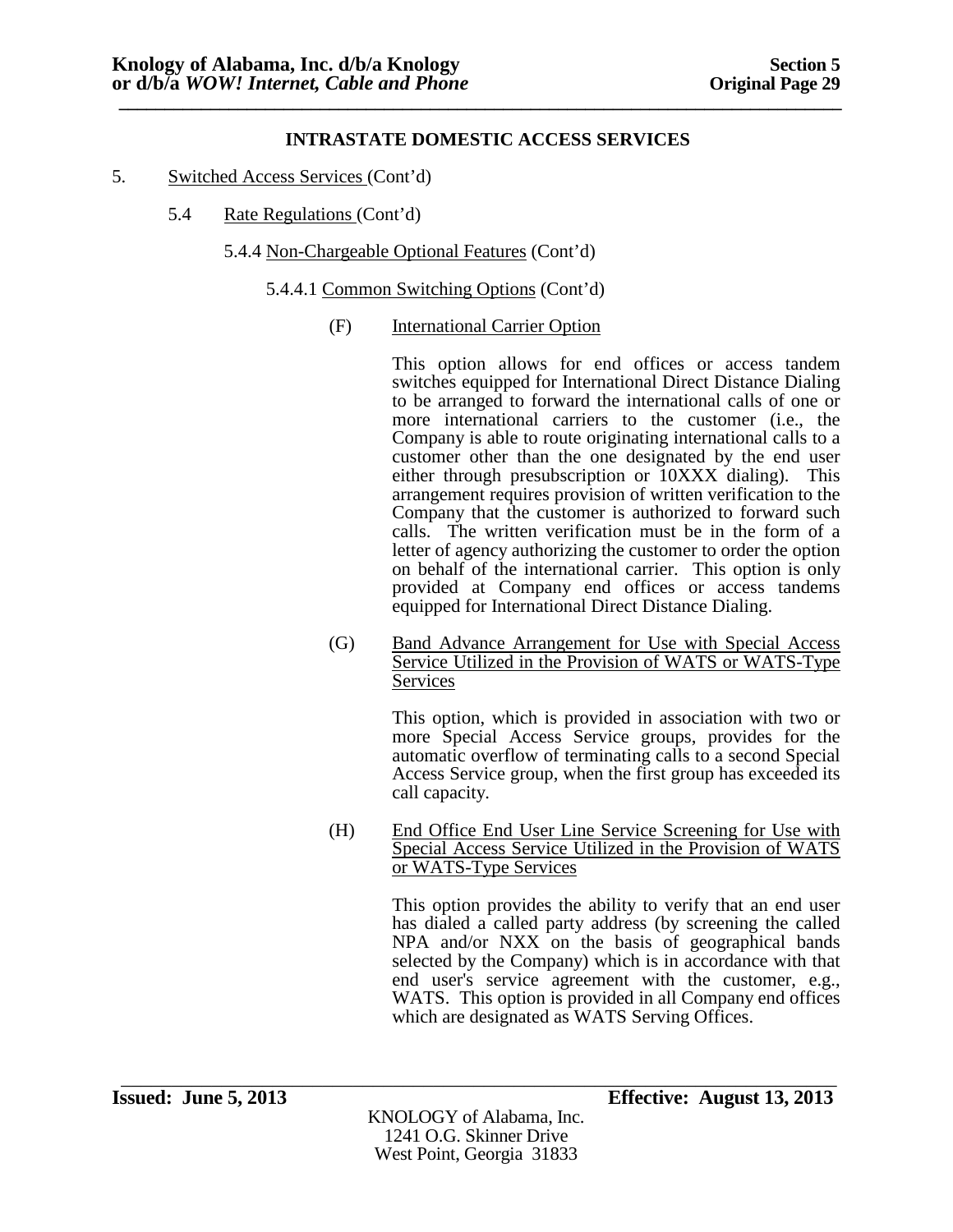- 5. Switched Access Services (Cont'd)
	- 5.4 Rate Regulations (Cont'd)
		- 5.4.4 Non-Chargeabnle Optional Features (Cont'd)
			- 5.4.4.1 Common Switching Options (Cont'd)
				- (I) Hunt Group Arrangement for Use with Special Access Service Utilized in the Provision of WATS or WATS-Type Services

This option provides the ability to sequentially access one of two or more Special Access Services utilized in the provision of WATS services (e.g., 800 Series Service Special Access services) in the terminating direction, when the hunting number of the Special Access Service group is forwarded from the customer to the Company. This feature is provided in all Company designated WATS Serving Offices.

(J) Uniform Call Distribution Arrangement for Use with Special Access Service Utilized in the Provision of WATS or WATS-Type Services

> This option provides a type of multi-line hunting arrangement which provides for an even distribution of terminating calls among the available Special Access Services utilized in the provision of WATS or WATS-type Services in the hunt group. Where available, this feature is only provided in Company designated WATS Serving Offices.

(K) Nonhunting Number Associated with Hunt Group Arrangement or Uniform Call Distribution Arrangement for Use with Special Access Service Utilized in the Provision of WATS or WATS-Type Services

> This option provides an arrangement, for an individual Special Access Service utilized in the provision of WATS or WATS-type Services within a multi-line hunt or uniform call distribution group, that provides access to that Special Access Service within the hunt or uniform call distribution group when it is idle or provides busy tone when it is busy, when the nonhunting number is dialed, without hunting to the next idle number. Where available, this feature is only provided in Company designated WATS Serving Offices.

KNOLOGY of Alabama, Inc. 1241 O.G. Skinner Drive West Point, Georgia 31833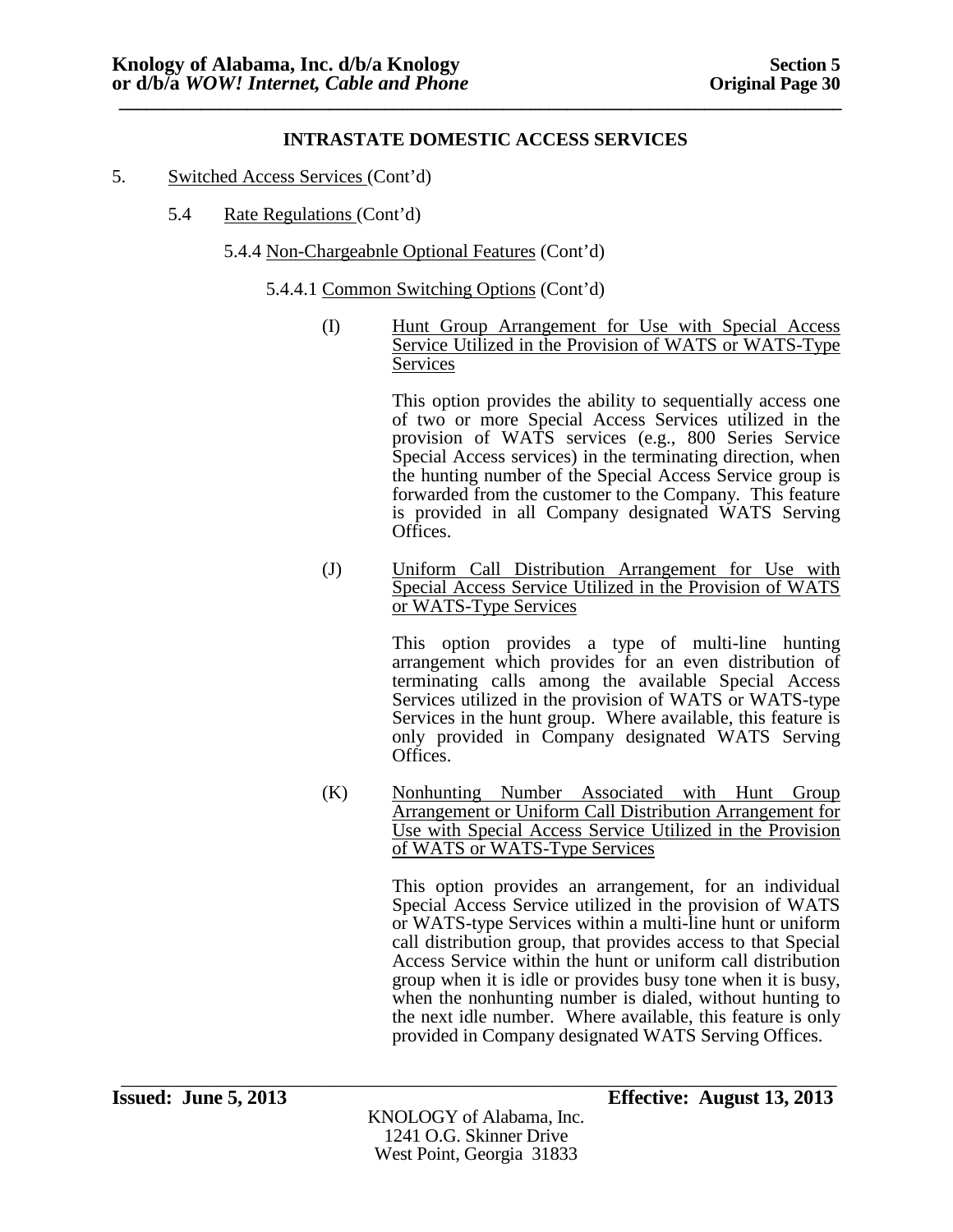- 5. Switched Access Services (Cont'd)
	- 5.4 Rate Regulations (Cont'd)
		- 5.4.4 Non-Chargeable Optional Features (Cont'd)
			- 5.4.4.1 Common Switching Options (Cont'd)
			- (L) Digital Switched 56 Service

This option provides for a connection between a customer's premise and a suitably equipped end user's premise which uses end office switching and facilities capable of transmitting digital data up to 56 Kilobits per second. Digital Switched 56 Service is only available in appropriately provisioned Feature Group D offices

### Transport Termination Options

(A) Operator Trunk - Full Feature

This option provides the initial coin return control function to the customer's operator. It is provided as a trunk type for Transport Termination. This feature is not available with SS7 signaling.

### Local Transport Options

(A) Supervisory Signaling

When the transmission parameters permit, and where signaling conversion is required by the Customer to meet its signaling capability, the Customer may order an optional supervisory signaling arrangement in the form of Multi-frequency (MF) Signaling for each transmission path.

(B) Multifrequency Address Signaling

Multifrequency Address Signaling is available as an optional feature. This feature provides for the transmission of number information and control signals (e.g., number address signals, automatic number identification) between the end office switch and the customer's premises (in either direction). Multifrequency signaling arrangements make use of pairs of frequencies out of a group of six frequencies. Specific information transmitted is dependent upon call type (i.e., POTS, coin or operator). This feature is not available in combination with SS7 signaling.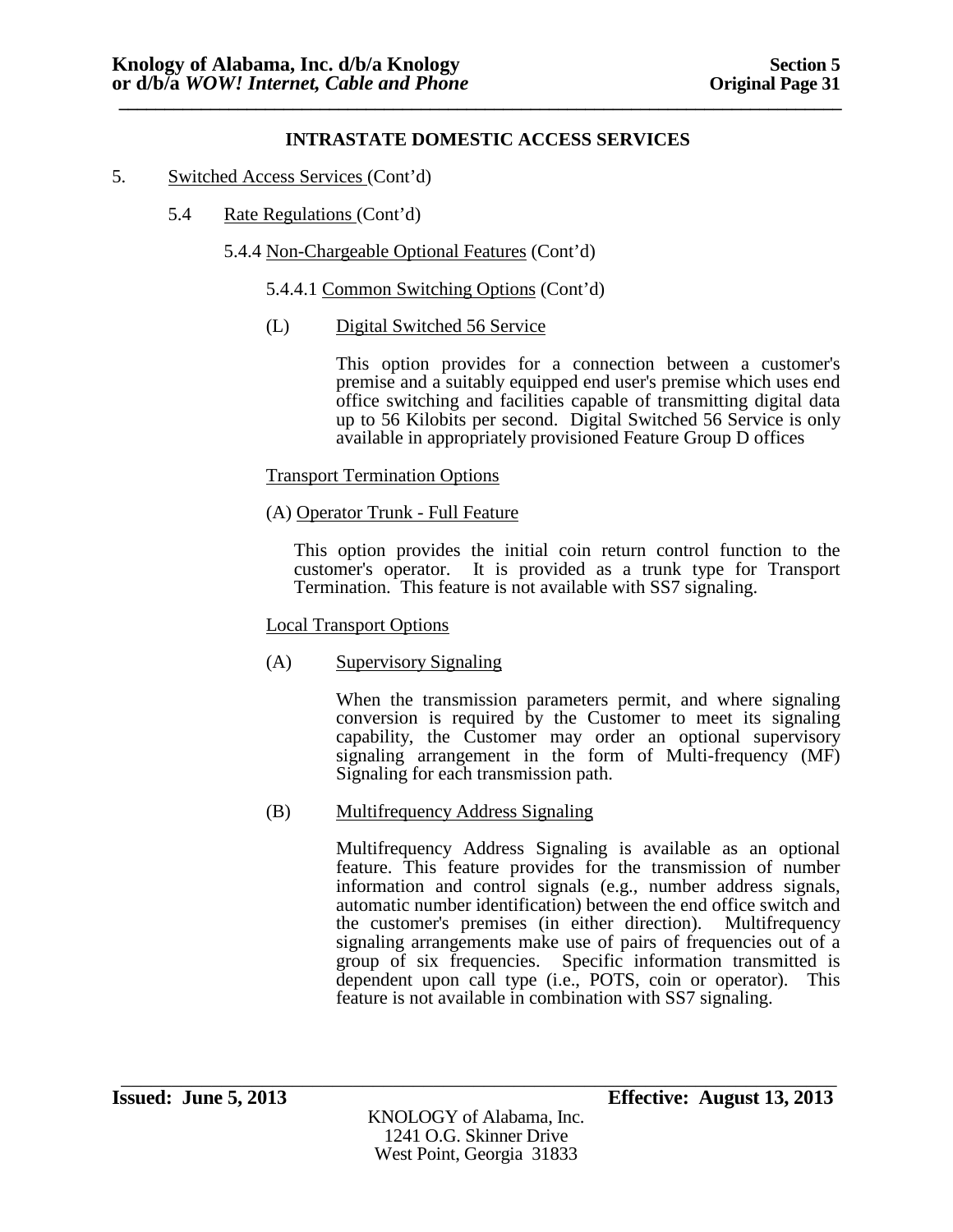- 5. Switched Access Services (Cont'd)
	- 5.4 Rate Regulations (Cont'd)
		- 5.4.4 Non-Chargeable Optional Features (Cont'd)
			- 5.4.4.1 Common Switching Options (Cont'd)
			- (C) Signaling System 7 (SS7) Signaling

SS7 is provided in both the originating and terminating direction on FGD and each signaling connection is provisioned for two way SS7 signaling information. This feature provides common channel out of band transmission of address and supervisory SS7 protocol signaling information between the end office switch or the tandem office switching system and the customer's designated premises. This option requires the establishment of a signaling connection between the customer's designated premises/ Signaling Point of Interface and a Company's Signaling Transfer Point (STP). The signaling information is transmitted over facilities provided with the Common Channel Signaling/Signaling System 7 Interconnection Service This will be provided in accordance with the SS7 Interconnect specifications described in Technical Reference TR-TSV-000905.

(D) Calling Party Number (CPN)

This feature provides for the automatic transmission of the ten digit directory number, associated with a calling station, to the customer's premises for calls originating in the LATA. The ten digit telephone number consists of the NPA plus the seven digit telephone number, which may or may not be the same number as the calling station's charge number. The ten digit telephone number will be coded as presented, or restricted via a "privacy indicator" for delivery to the called end user. This feature is provided with originating FGD with SS7 signaling. CPN is available where technically feasible.

(E) Carrier Selection Parameter (CSP)

This feature provides for the automatic transmission of a signaling indicator which signifies to the customer whether or not the call being processed originated from a presubscribed line. If the line was presubscribed, the indicator will signify if the end user did or did not dial 10XXX. This feature is provided with originating FGD with SS7 signaling.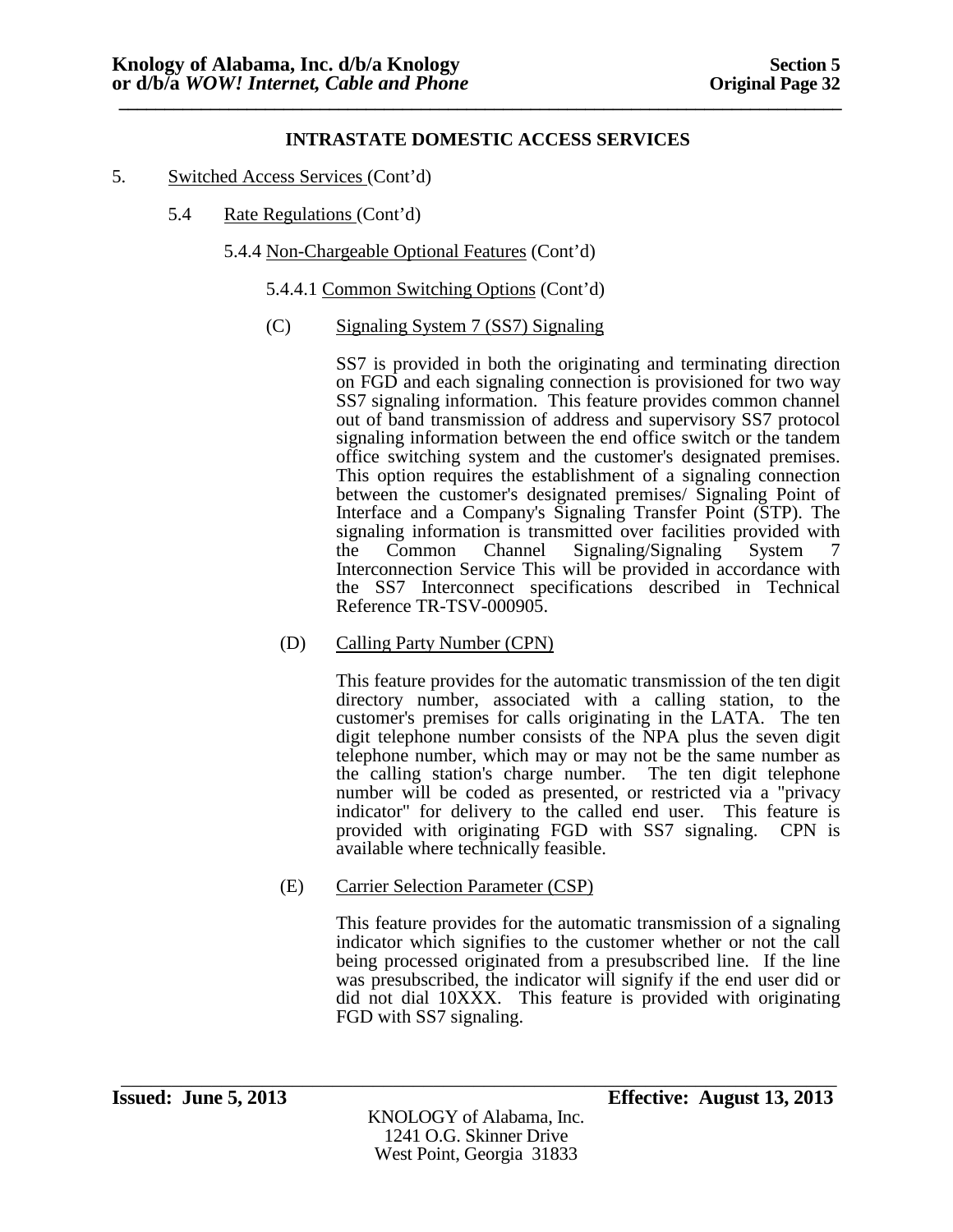- 5. Switched Access Services (Cont'd)
	- 5.4 Rate Regulations (Cont'd)
		- 5.4.4 Non-Chargeable Optional Features (Cont'd)
			- 5.4.4.1 Common Switching Options (Cont'd)
				- (F) Charge Number Parameter (CNP)

The CN Parameter is equivalent to the existing ten digit Automatic Number Identification (ANI) available with FGD with MF signaling. The CN Parameter provides for the automatic The CN Parameter provides for the automatic transmission of the ten digit billing number of the calling station and the originating line information. This feature is provided with originating FGD with SS7 signaling.

(G) Feature Group D with 950 Access

This option provides for the routing of originating calls, dialed using a 950-1XXX or 950-0XXX Access Code, to the FGD Customer using FGD signaling protocols and technical specifications. The Customer is responsible for distinguishing between standard FGD calls and 950-dialed calls delivered over the dame trunks.

# 5.4.5 Chargeable Optional Features

### (A) Operator Transfer Service

At the option of the customer, Operator Transfer Service as specified following, is available for use with Feature Group D Switched Access Service. Operator Transfer Service is ordered as set forth in 3.2 (A) (1) preceding and is provided to the customer via separate FGD trunks dedicated to Operator Transfer Service traffic.

Operator Transfer Service is an arrangement in which Company operators transfer 0 minus (0-) calls (calls for which the end user dials 0 with no additional digits) to the customer designated by the end user.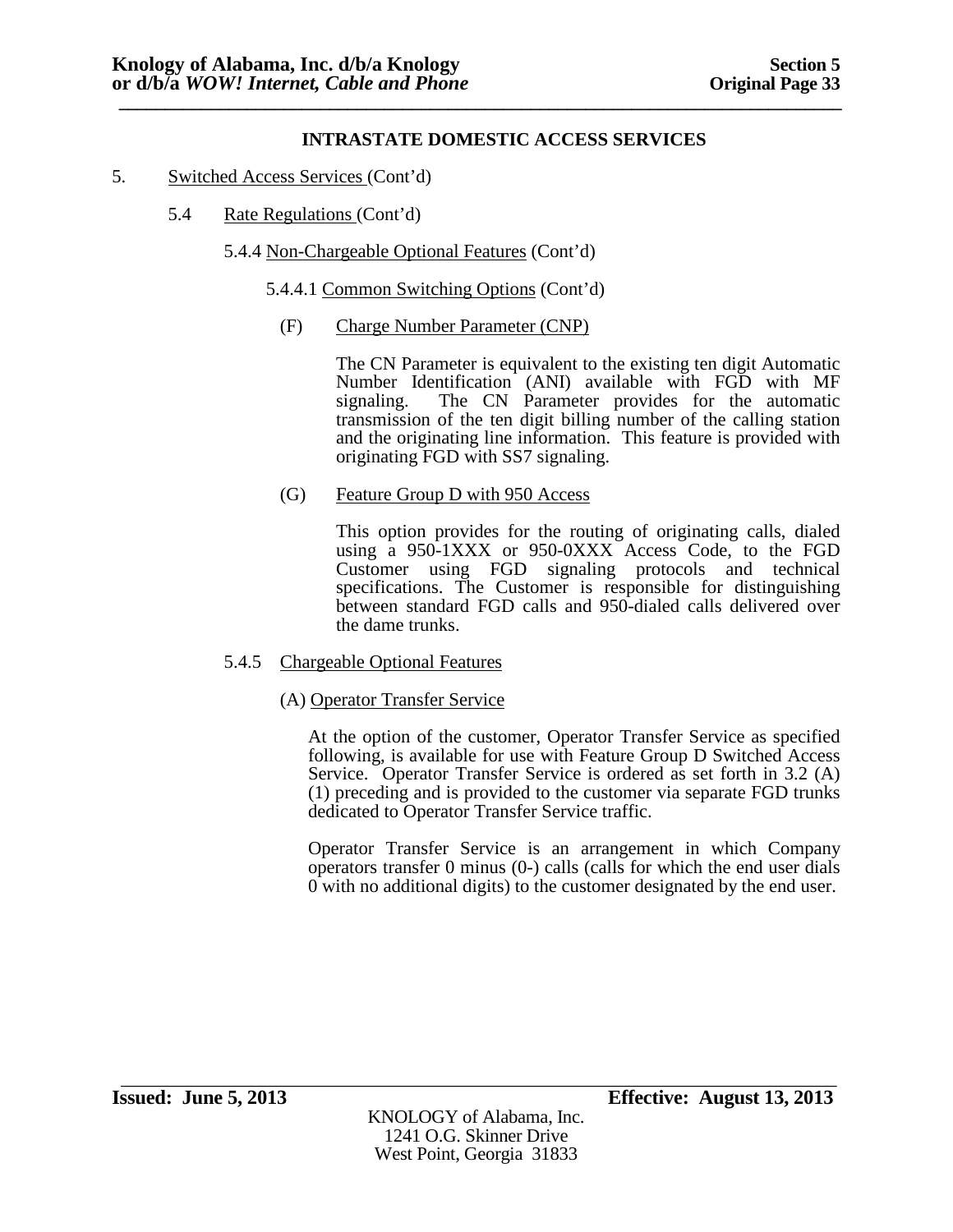- 5. Switched Access Services (Cont'd)
	- 5.4 Rate Regulations (Cont'd)
		- 5.4.5 Chargeable Optional Features (Cont'd)

The operator transfer function will be performed in the following manner:

- The operator answers the 0- call.
- Initially, the Operator will suggest that the end user dial the customer on a direct basis. If the end user insists that the Operator transfer the call, the Operator will ask the end user to identify the desired customer and will then transfer the call as directed.
- If the end user has no preference, or the identified customer has not subscribed to Operator Transfer Service, the end user will be asked to select from a list of available customers.

The list of available Operator Transfer Service customers will be updated monthly. The order in which customers will be read to end users will be initially determined by the sequence in which customers have ordered the Operator Transfer Service. For each subsequent month, following the initial order for Operator Transfer Service, the customer in the first position on the list will be moved to the last position on the list. All other customers on the list will be moved up one position, e.g. 3rd to 2nd, 2nd to first, etc. New Operator Transfer Service customers will initially be placed at the bottom of the list of customers.

0 minus Public Coin calls will be transferred to the end user designated customer. In order to accept coin sent- paid calls, the customer must order signaling as specified in TR-TSY-000506 and TR-NPL-000258.

The customer may receive inband, multi-wink, or expanded inband coin control signaling, where available, from end offices served by an Operator Services Access Point. Different signaling types cannot be mixed on a signal trunk group.

All non-recurring and usage sensitive rates and charges normally applicable to Feature Group D apply to Operator Transfer Service. Additionally, a charge as specified in Section  $\overline{5.1.3(c)(1)}$  preceding and 17.2.4 following, is assessed the customer per 0 minus call transferred.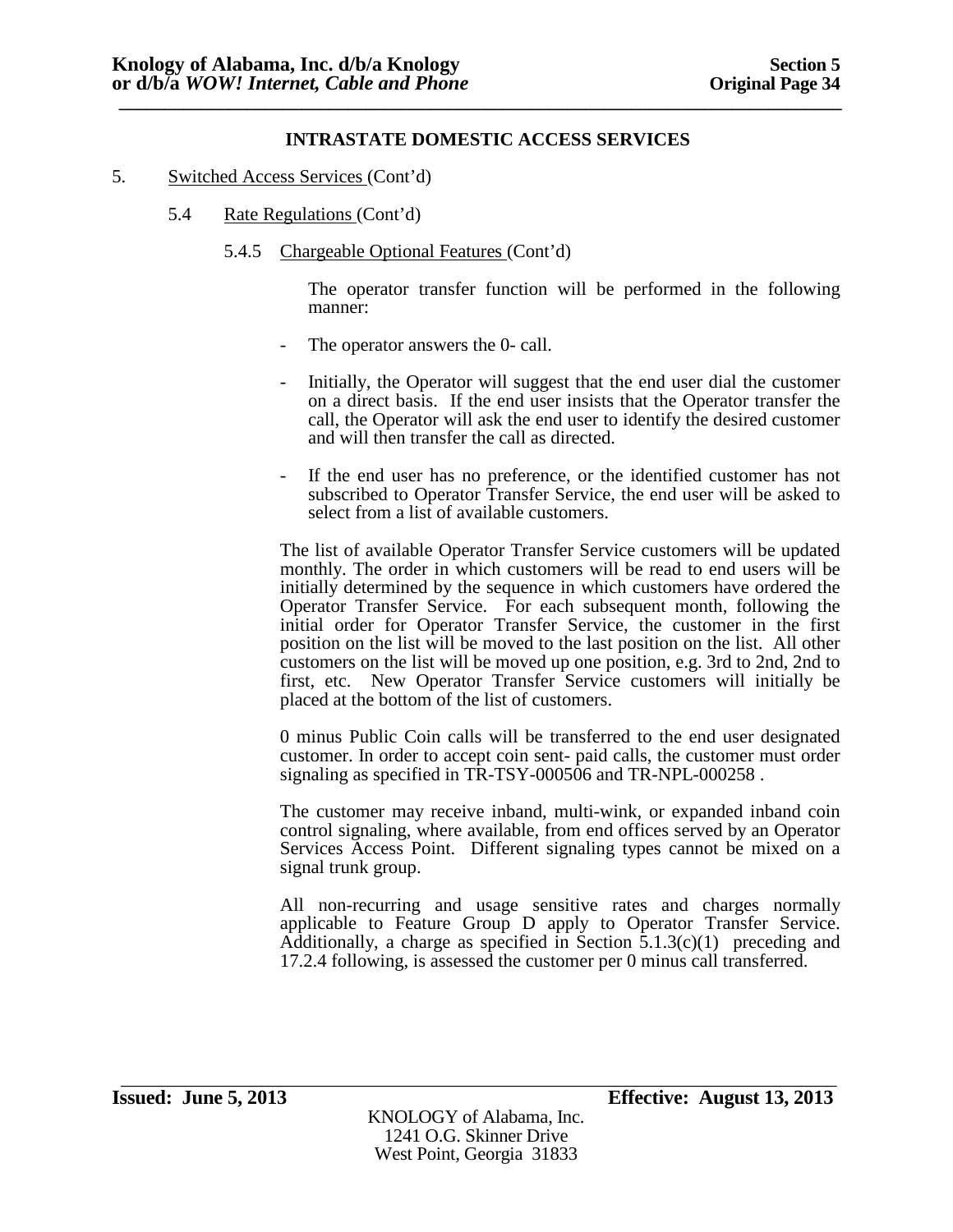- 5. Switched Access Services (Cont'd)
	- 5.4 Rate Regulations (Cont'd)
		- 5.4.5 Chargeable Optional Features (Cont'd)

#### (B) Common Channel Signaling/Signaling System 7 Network Connection Service (CCSNC)

Common Channel Signaling/Signaling System 7 (CCS/SS7) Network Connection Service (CCSNC), where technically feasible, provides a signaling path between a customer's designated Signaling Point of Interface (SPOI) and a Signaling Transfer Point (STP). This service provides customers with the use of a two-way signaling path for accessing information necessary for the completion of their end user's calls.

CCS/SS7 Network Connection Service is comprised of two rate elements; a Signaling Network Access Link (SNAL) and a Signaling Transfer Point (STP) Port. The SNAL is provided as a dedicated 56 Kbps out-of-band signaling connection between the customer's SPOI and the STP port on the STP.

The CCS/SS7 Network Connection Service is provisioned by a mated pair of STPs as described in Technical Reference TR-TSV 000905 in order to ensure network availability and reliability. The Company shall not be held liable for service outages if the customer employs technology related to the interconnection of signaling networks that does not adhere to generally accepted industry technical standards.

When CCS/SS7 Network Connection service is provisioned for use with SS7 Signaling, interconnection between signaling networks must occur at an STP.

Rates and charges for the CCS/SS7 Network Connection STP Ports and Signaling Network Access Links are contained in 17.2.2 (1) following.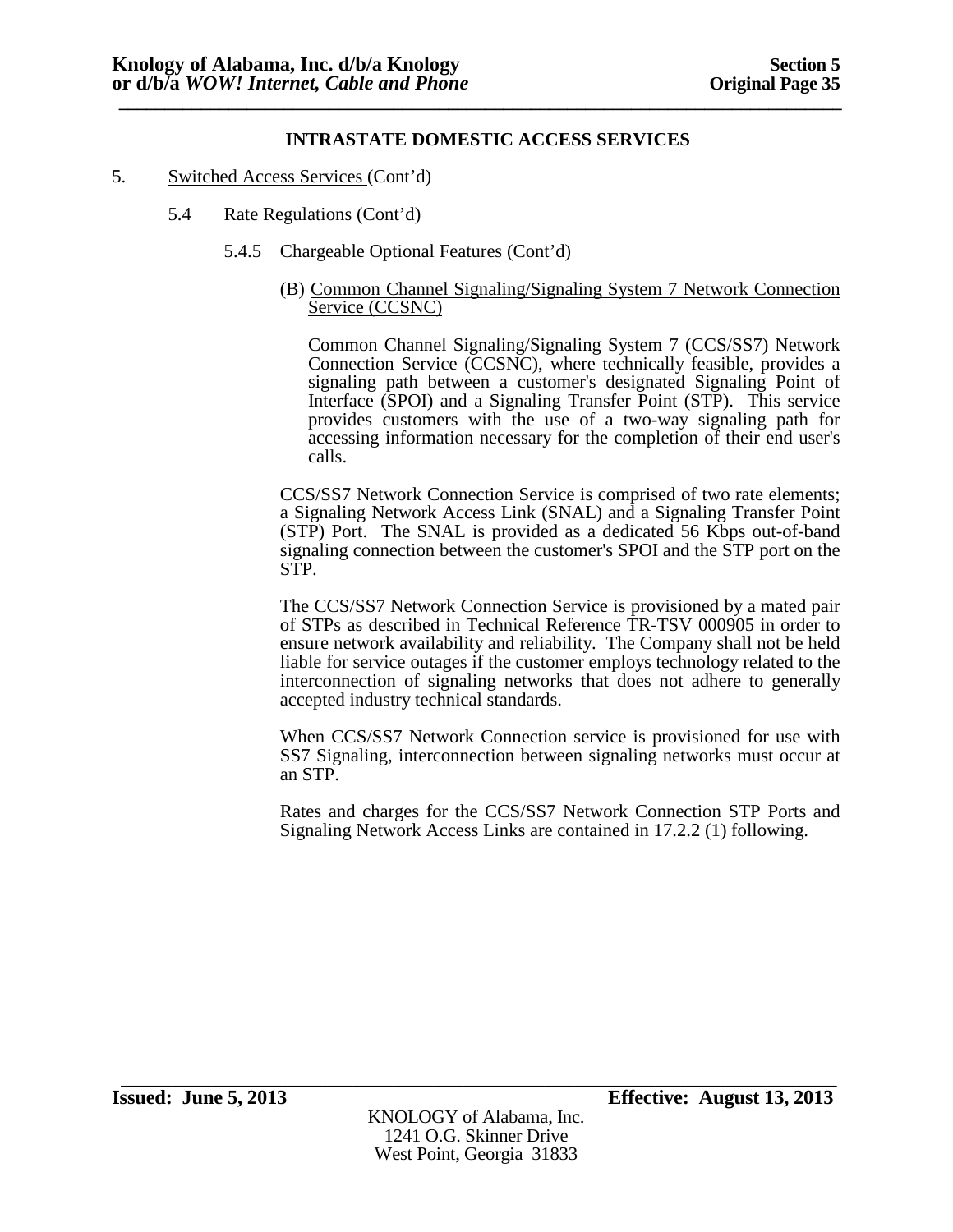- 5. Switched Access Services (Cont'd)
	- 5.4 Rate Regulations (Cont'd)
		- 5.4.5 Chargeable Optional Features (Cont'd)
			- (C) 800 Series Data Base ACCESS SERVICE

800 Series Data Base Access Service is provided with FGD switched access service. When a call using a toll free service access code (SAC) (e.g., 1+800 or 888+NXX-XXXX) is originated by an end user, the Company will utilize the Signaling System 7 (SS7) network to query an 800 series service data base to perform the identification function. The call will then be routed to the identified customer over FGD switched access.

The manner in which 800 Series Data Base Access Service is provided is dependent on the availability of SS7 service at the end office from which the service is provided as outlined following

When 800 Series Data Base Access Service originates at an end office equipped with Service Switching Point (SSP) capability for querying centralized data bases or at a non-SSP equipped end office that can accommodate direct trunking of originating 800 series service type calls, all such service will be provisioned from that end office. If the end office is not equipped with the 888 SAC SSP capability the customer must order Tandem Switched Transport to receive such traffic until the 888 SAC SSP capability becomes available. See Section 5.4.1(C) for credit applicability.

When 800 Series Data Base Access Service originates at an end office not equipped with SSP customer identification capability, the 800 series service type call will be delivered to the access tandem on which the end office is homed and which is equipped with the SSP feature to query centralized data bases.

Query charges as set forth in 17.2.2 (2) following are in addition to those charges applicable for the Feature Group D Switched Access Service.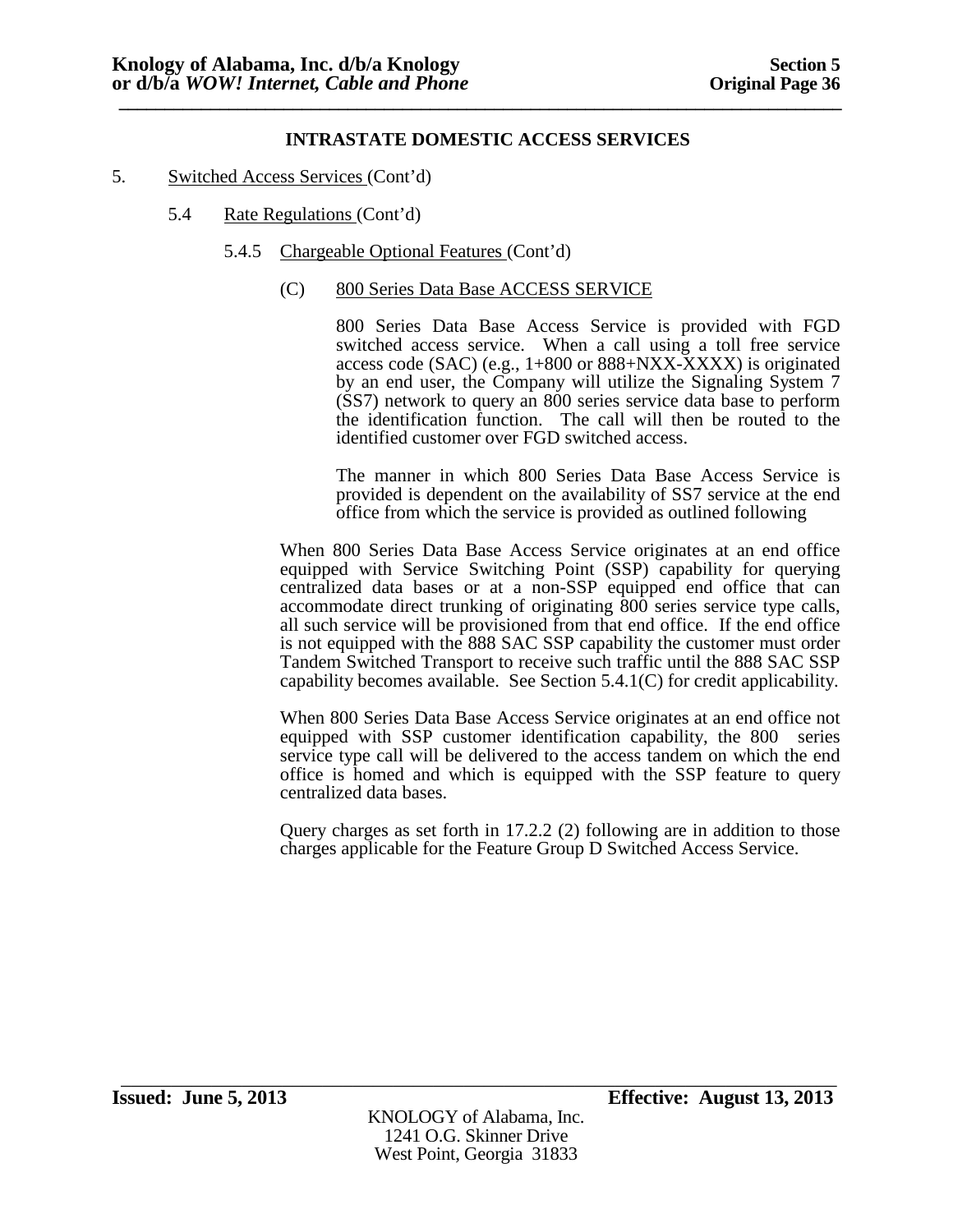- 5. Switched Access Services (Cont'd)
	- 5.4 Rate Regulations (Cont'd)

### 5.4.6 Design and Traffic Routing

The Company shall design and determine the routing of Tandem Switched Access Service, including the selection of the first point of switching and the selection of facilities from the interface to any switching. The Company shall also decide if capacity is to be provided by originating only, terminating only, or two-way trunk groups. Finally, the Company will decide whether trunk side access will be provided through the use of two-wire or four-wire trunk terminating equipment.

For Direct Trunked Transport service, the Company will determine the routing of switched access service from the point of interface to the first point of switching or, if the customer specified one or more hub locations for multiplexing, from the point of interface to the hub location, from one hub location to another hub location, and/or from a hub location to the first point of switching.

Selection of facilities and equipment and traffic routing of the service are based on standard engineering methods, available facilities and equipment, and actual traffic patterns.

### 5.4.7 Measuring Access Minutes

Customer traffic to end offices will be recorded at end office switches or access tandem switches. Originating and terminating calls will be measured or derived to determine the basis for computing chargeable access minutes. In the event the customer message detail is not available because the Company lost or damaged tapes or incurred recording system outages, the Company will estimate the volume of lost customer access minutes of use based on previously known values.

FGD access minutes or fractions thereof, the exact value of the fraction being a function of the switch technology where the measurement is made, are accumulated over the billing period for each end office, and are then rounded up to the nearest access minute for each end office.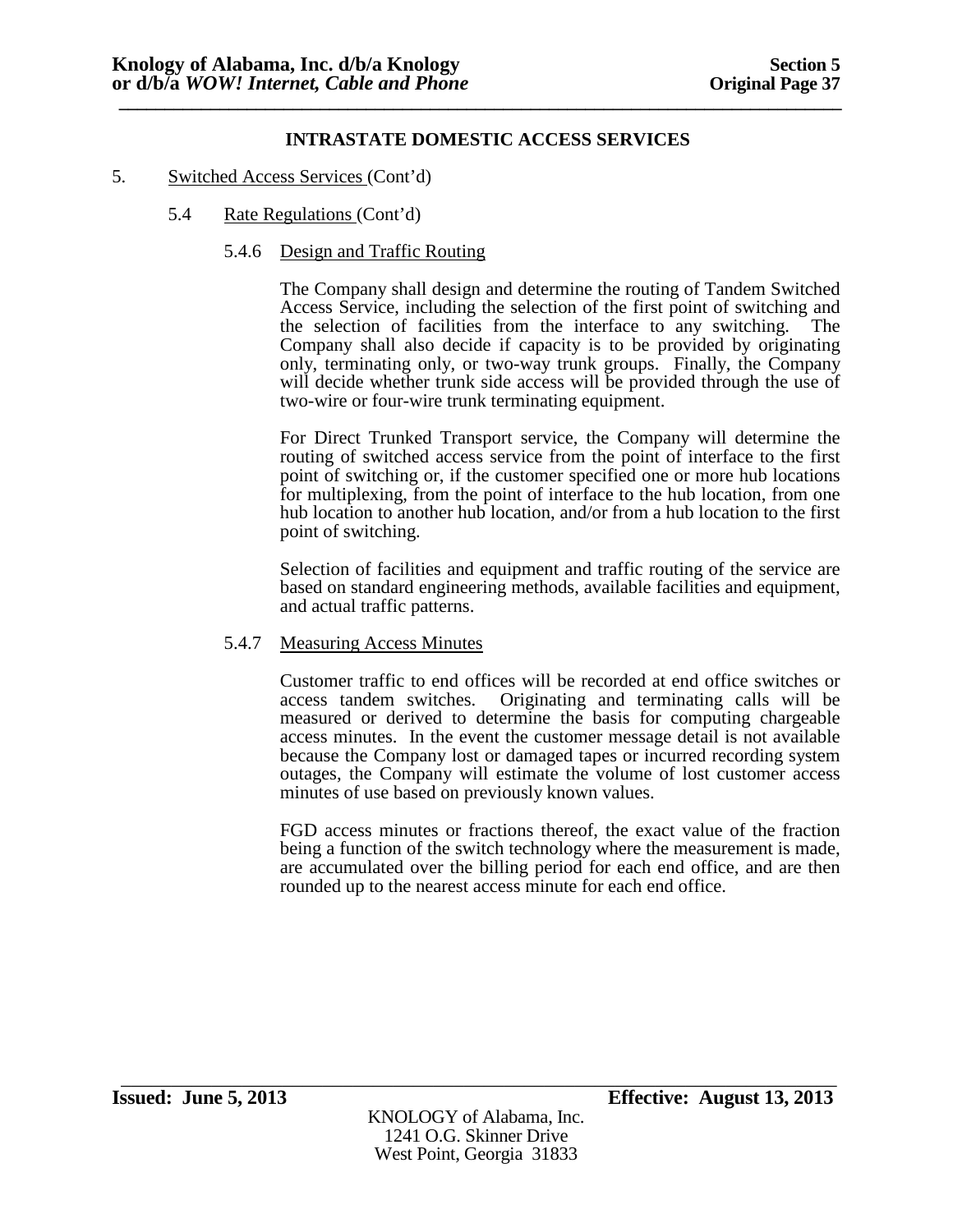- 5. Switched Access Services (Cont'd)
	- 5.4 Rate Regulations (Cont'd)
		- 5.4.7 Measuring Access Minutes (Cont'd)

#### Originating Usage

For originating calls over FGD the measured minutes are the chargeable access minutes.

For originating calls over FGD, provided with Multi-Frequency Signaling, usage measurement begins when the originating FGD first point of switching receives the first wink supervisory signal forwarded from the customer's point of termination.

For originating calls over FGD provided with Signaling System 7 (SS7) Signaling when the FGD end office is not routed through an access tandem for connection to the customer, usage measurement begins when the SS7 Initial Address Message is sent from the Service Switching Point (SSP) to the Service Transfer Point (STP).

For originating calls over FGD provided with Signaling System 7 (SS7) signaling when the FGD end office is routed through a tandem for connection to the customer, usage measurement begins when the FGD end office receives the SS7 Exit Message from the tandem.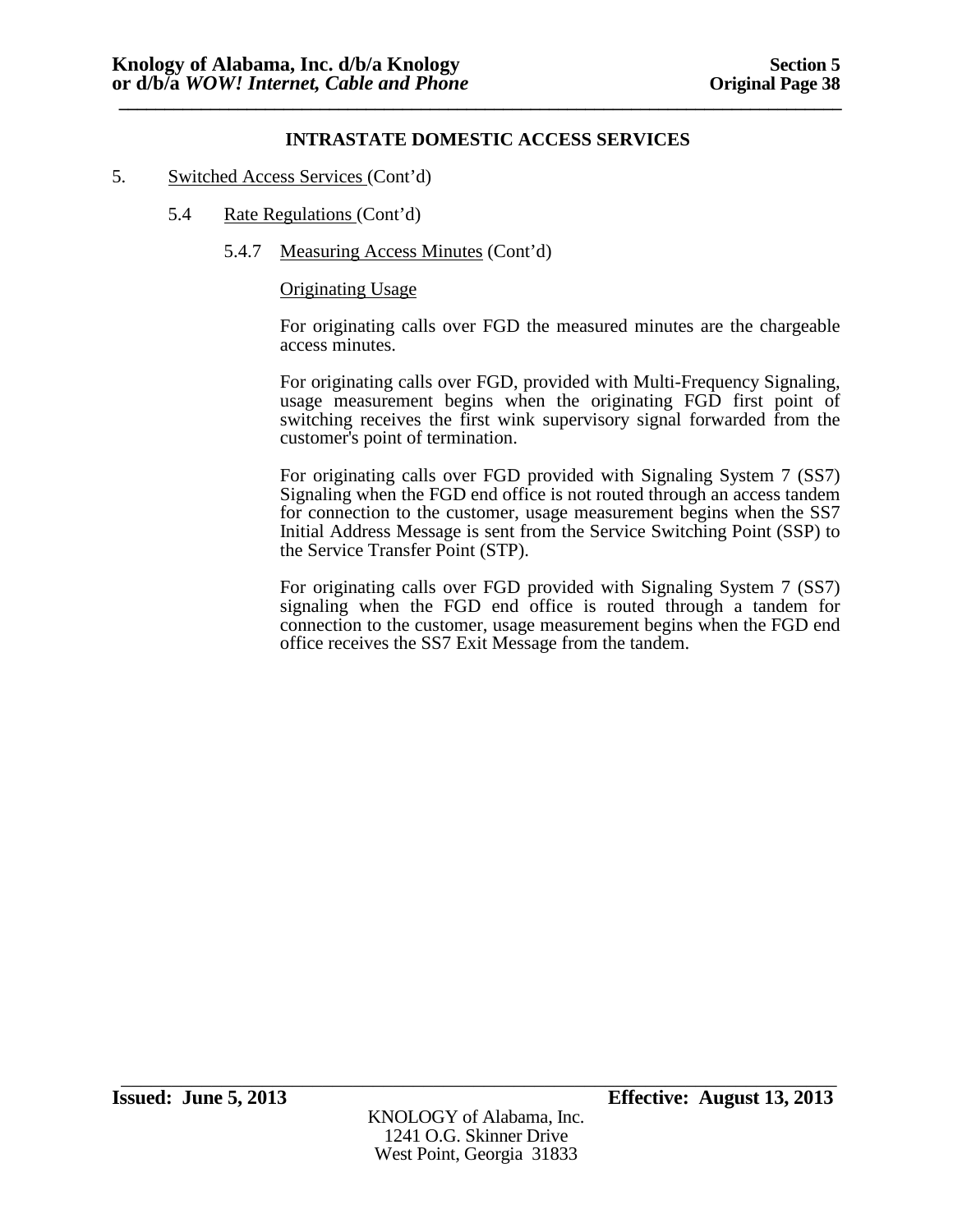- 5. Switched Access Services (Cont'd)
	- 5.4 Rate Regulations (Cont'd)

#### 5.4.7 Measuring Access Minutes (Cont'd)

The measurement of originating call usage over FGD provided with Multi- Frequency Signaling ends when the originating FGD first point of switching receives disconnect supervision from either the originating end user's end office, indicating the originating end user has disconnected, or the customer's point of termination, whichever is recognized first by the first point of switching.

The measurement of originating call usage over FGD provided with SS7 Signaling ends when the originating FGD end office receives an SS7 Release Message indicating either the originating or terminating end user has disconnected.

#### Terminating Usage

For terminating calls over FGD the chargeable access minutes are either measured or derived.

For terminating calls over FGD provided with Multi-Frequency Signaling, where measurement capability exists, the measurement of chargeable access minutes begins when the terminating FGD first point of switching receives answer supervision from the terminating end user's end office, indicating the terminating end user has answered. This measurement ends when the terminating FGD first point of switching receives disconnect supervision from either the terminating end user's end office, indicating the terminating end user has disconnected, or the customer's point of termination, whichever is recognized first by the first point of switching.

For terminating calls over FGD, where measurement capability does not exist, terminating FGD usage is derived from originating usage, excluding usage from calls to closed end services or Directory Assistance Services.

For terminating calls over FGD with SS7 signaling, usage measurement begins when the terminating recording switch receives answer supervision from the terminating end user. The Telephone Company switch receives answer supervision and sends the indication to the customer in the form of an answer message. The measurement of terminating FGD call usage ends when the entry switch receives or sends a release message, whichever occurs first.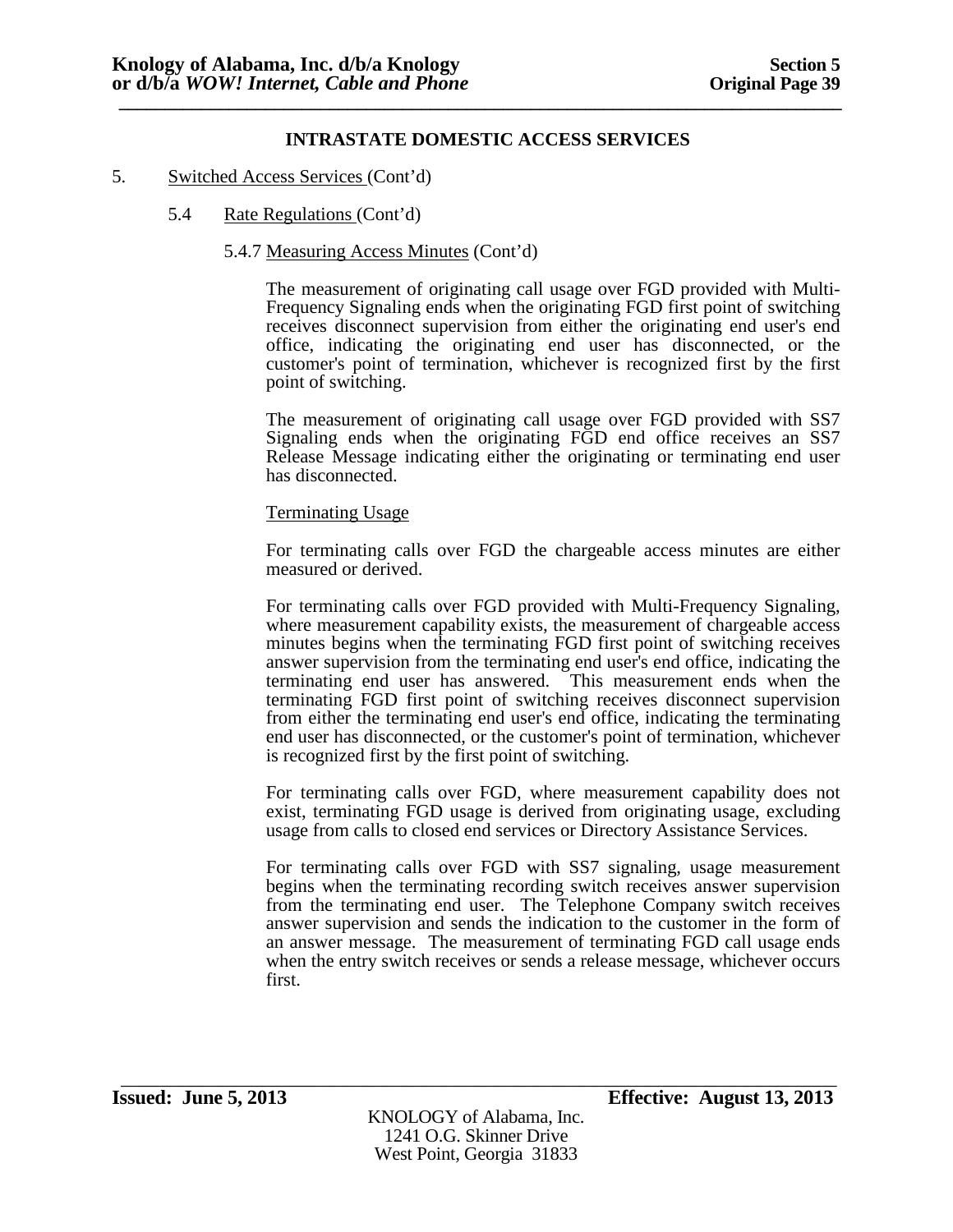- 5. Switched Access Services (Cont'd)
	- 5.4 Rate Regulations (Cont'd)
		- 5.4.8 Testing Capabilities

FGD is provided, in the terminating direction where equipment is available, with seven digit access to balance (100 type) test line, milliwatt (102 type) test line, non synchronous or synchronous test line, automatic transmission measuring (105 type) test line, data transmission (107 type) test line, loop around test line, short circuit test line and open circuit test line. In addition to the tests described in 5.2.2 preceding, which are included with the installation of service (Acceptance Testing) and as ongoing routine testing, additional cooperative Acceptance Testing, Additional Automatic Testing and Additional Manual Testing, are available as set forth in Section 10 following.

When SS7 Signaling is ordered, network compatibility and other testing will be performed cooperatively by the Company and the customer as specified in Technical References TR-TSV 000905.

5.4.9 Special Construction Rate Determination

Rates and charges for special construction will be determined by the Company on an Individual Case Basis and based in part, on the costs incurred by the Company and may include (1) non-recurring type charges, (2) recurring type charges, (3) termination liabilities, or (4) combinations thereof.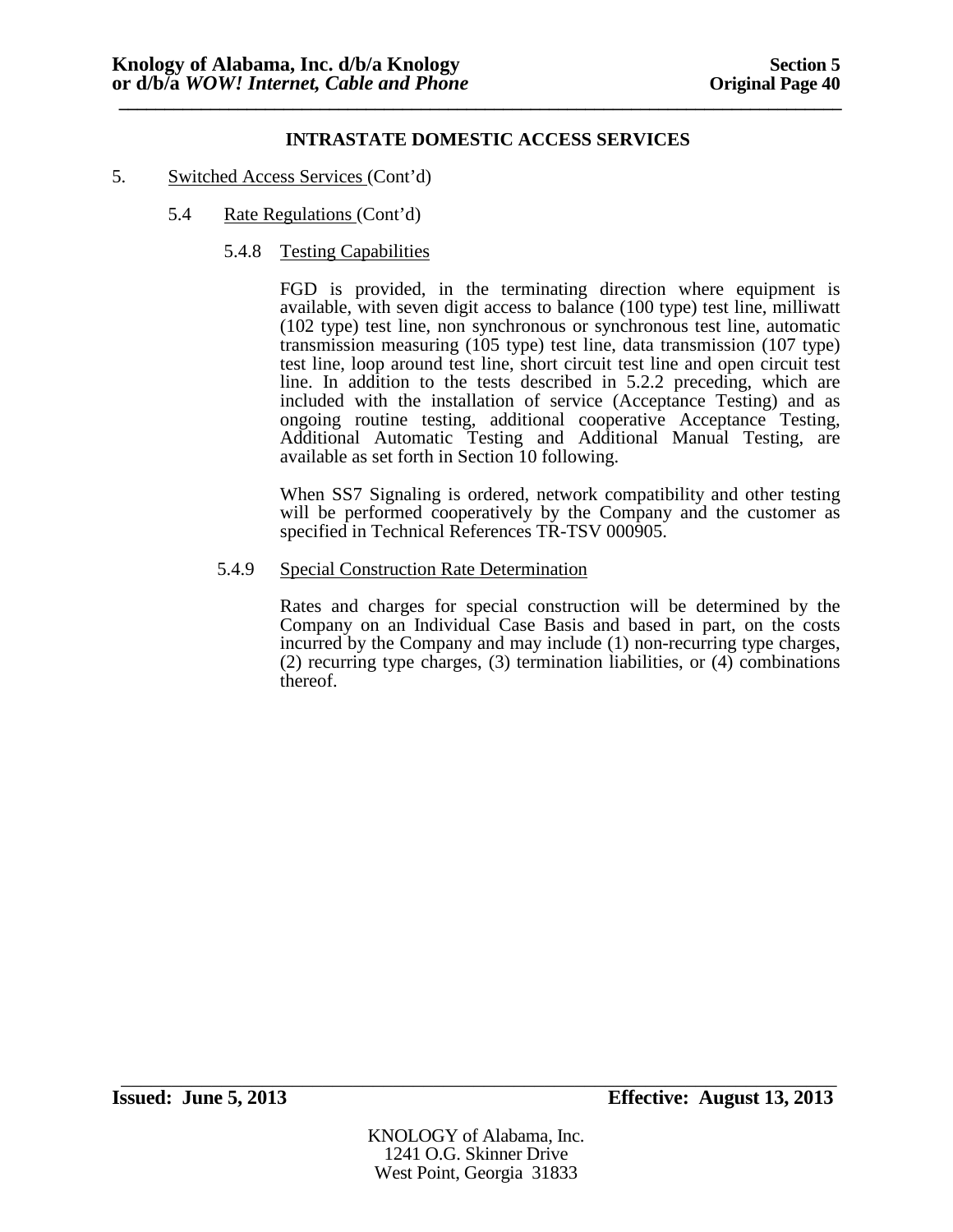### **6. PRESUBSCRIPTION SERVICE**

### 6.1 Presubscription

### (A) Description

Presubscription is a procedure whereby an end user or location provider may select and designate to the Company an IXC or IXCs to access, without dialing an access code for calls leaving the local service area of the Company. The IXCs are referred to as the end user's or location provider's Primary IXCs (PICs). The end user or location provider, could be the same IXC for both IntraLATA and InterLATA calls if the IXC provides both jurisdictions of service. A list of IXCs providing service to the Company's local area is made available to the end user or location provider in the Company's service guide.

The Presubscription procedures applies to Exchange Service lines and/or trunks, Centrex lines.

Should the caller wish to use the services of an IXC other than the PIC, it is necessary for the caller to dial the necessary access code(s) to reach that  $\rm{IKC}$ 's service(s).

#### (B) Provisions

1. Charge Applications

End Users or location providers placing orders for service will be asked to select a primary IXC at the time they place an order with the Company for Exchange Service. There will be no charge for this selection.

The non-recurring charge for a primary IXC (PIC) change is billed to the end user who is the subscriber to the Exchange service. However, an IXC may, at its option, elect to pay the charge for any nonrecurring charge for a PIC change as set forth in Section 17.4.4 (D) following.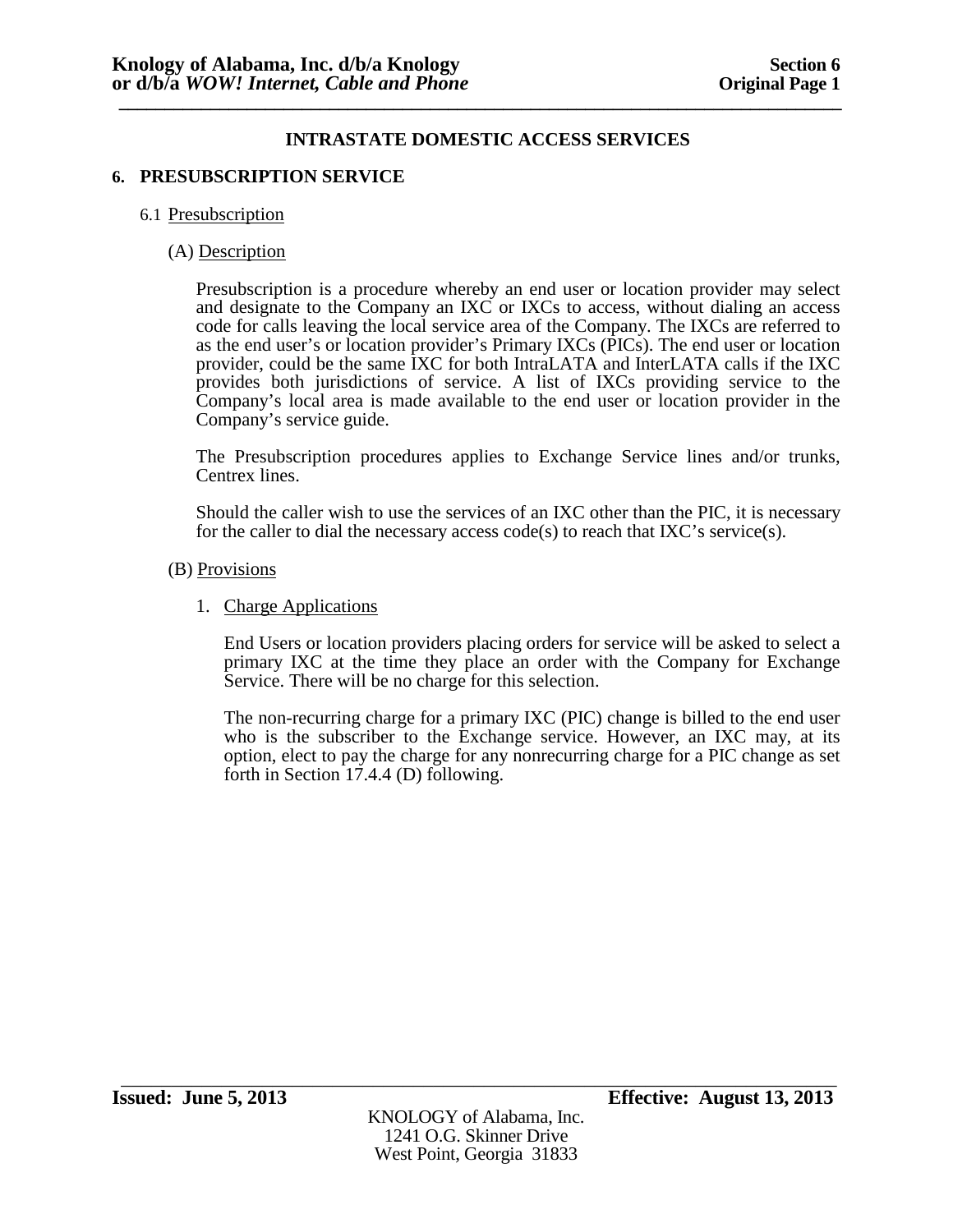- 6. Presubscription Service (Cont'd)
	- 6.1 Presubscription (Cont'd)
		- (B) Provisions (Cont'd)
			- 2. Dispute Application for Presubscription

If the end user or location provider disputes a PIC change, the Company will investigate the origin of the change and shall restore the end user or location provider to their previous PIC. If the change was due to Company error, the end user or location provider will be returned to their previous primary IXC free of charge. If the change was submitted by an IXC, and the IXC is unable to produce the signed end user or location provider Letter of Authorization (LOA), the nonrecurring charges will be assessed to the unauthorized IXC.

If there is a conflict between an end user, a location provider or their respective agent, on one hand, an IXC on the other hand, over the designation of the primary IXC, the Company will honor the designation selected by the end user, location provider or their respective agent, regardless of any contractual obligations the end user, location provider or agent may have with one or more IXCs.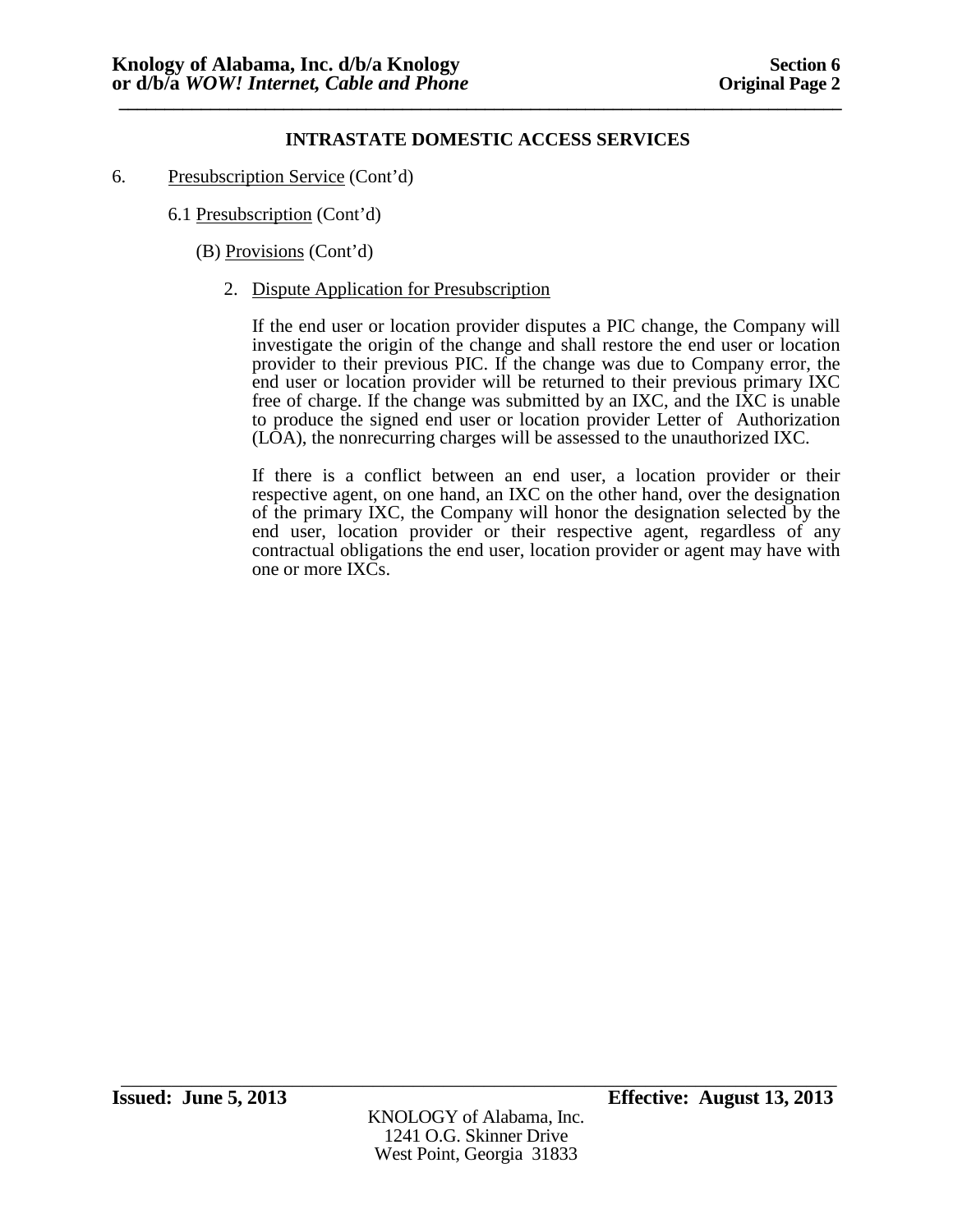### 6. Presubscription Service (Cont'd)

### 6.1 Presubscription (Cont'd)

If there is an conflict between an end user and/or location provider, on one hand, and their agent on the other hand, over designation of the primary IXC, the Company will honor the designation selected by the end user and/or location provider, regardless of any contractual obligations the end user and/or location provider may have with one or more IXCs or agents.

The nonrecurring charge for an Unauthorized PIC change is set forth in Section 17.4.4 (E) following.

1. Cancellation of Interexchange Participation for Presubscription

If an IXC elects to discontinue all of its Feature Group D service in the end office, the IXC is obligated to do the following:

- (A) Notify the Company of the cancellation of their Feature Group D service, and;
- (B) Contact all end users or location providers that are presubscribed to the canceling IS as their primary IXC. Inform these end users or location providers of cancellation and request the end users or location providers to contact the Company to select a new primary IXC.

The Company will bill the canceling IXC the service order charge as set forth in Section (C) below, for each end user and location provider this IXC has currently presubscribed to them.

Such charge will not apply to the canceling IXC where the canceling IXC transfers or assign its Feature Group D services and the associated 10XXX or 101XXXX code to another IXC in such manner that the Company does not change end user or location provider PIC designation, or if another IXC elects to pay the service order charge on behalf of the canceling IXC.

(C)IXC Initiated Conversions for Presubscription

When an IXC requests that their end user and/or location provider be changed from one access code to another access code on a mass conversion basis, e.g. and IXC using two or more PIC designations or an IXC assuming ownership of another IXC's end users and/or location providers etc., charges as set forth in Section 17.4.4 (E) following, apply.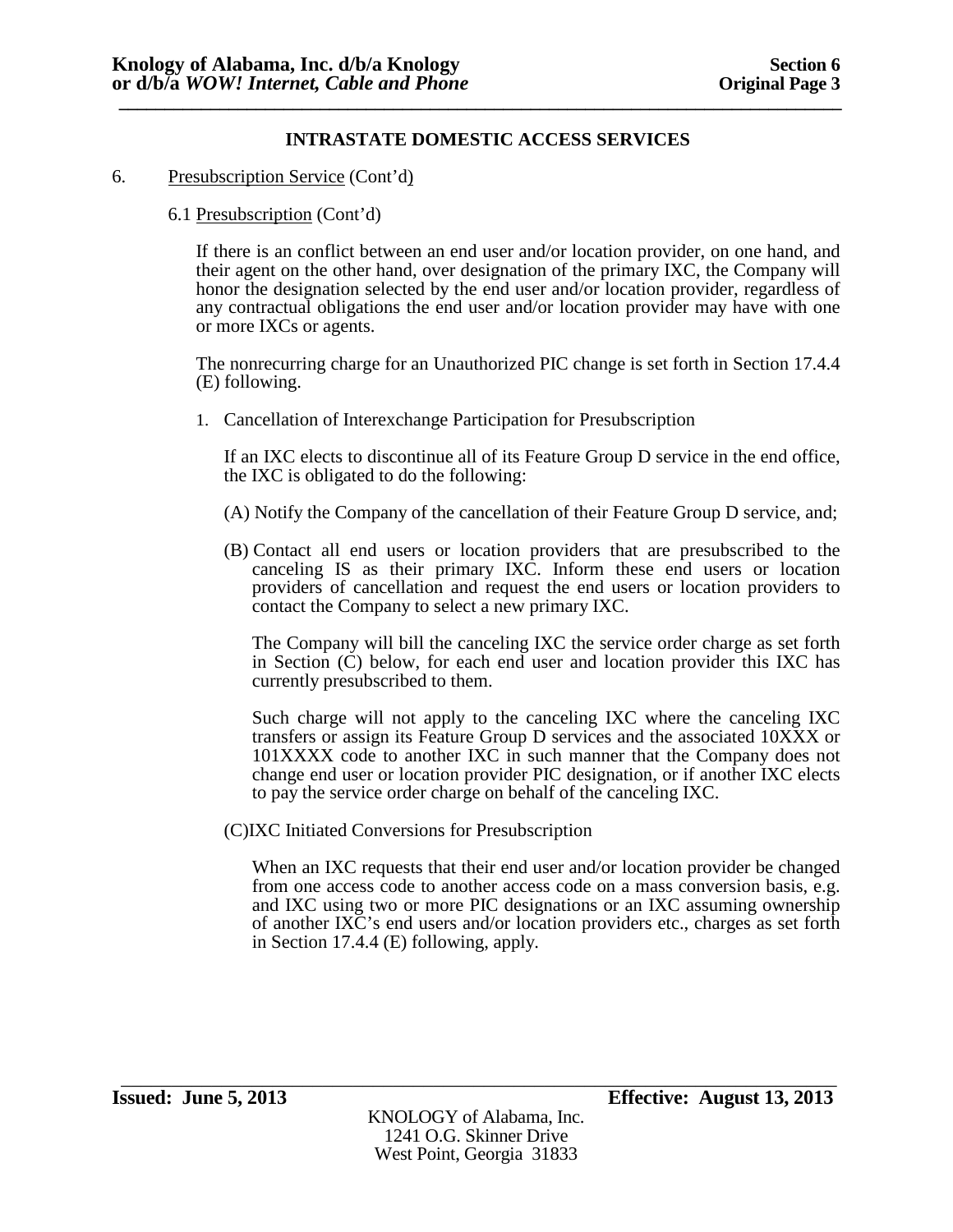- 6. Presubscription Service (Cont'd)
	- 6.1 Presubscription (Cont'd)
		- (D) Verification of Orders for Long Distance Telemarketing

No IXC shall submit to the Company a Primary Interexchange Carrier (PIC) change order generated by telemarketing unless and until the order has first been confirmed in accordance with one of the following procedures:

- (1) The IXC obtains the billed party's (e.g., an end user or the designator of the PIC for a pay telephone) written authorization to submit the PIC change order and confirms:
	- The billed party's billing name and address and each telephone number to be covered by the PIC change order;
	- The billed party's decision to change the PIC to the IXC; and
	- The billed party's understanding of the PIC change fee; or
- (2) The IXC obtains the billed party's electronic authorization to submit the PIC change order. The billed party will place a call, from the telephone number(s) on which the PIC is to be changed, to a toll free telephone number that is dedicated to the IXC's PIC verification process. The verification number will connect the billed party to a voice response unit that records the originating ANI and the required information described in (1) preceding; or
- (3) An appropriately qualified and independent third party, operating in a location physically separate from the telemarketing representative, obtains the billed party's oral authorization to submit the PIC change order. This authorization must confirm the order and include appropriate verification data (e.g., the billed party's date of birth or social security number); or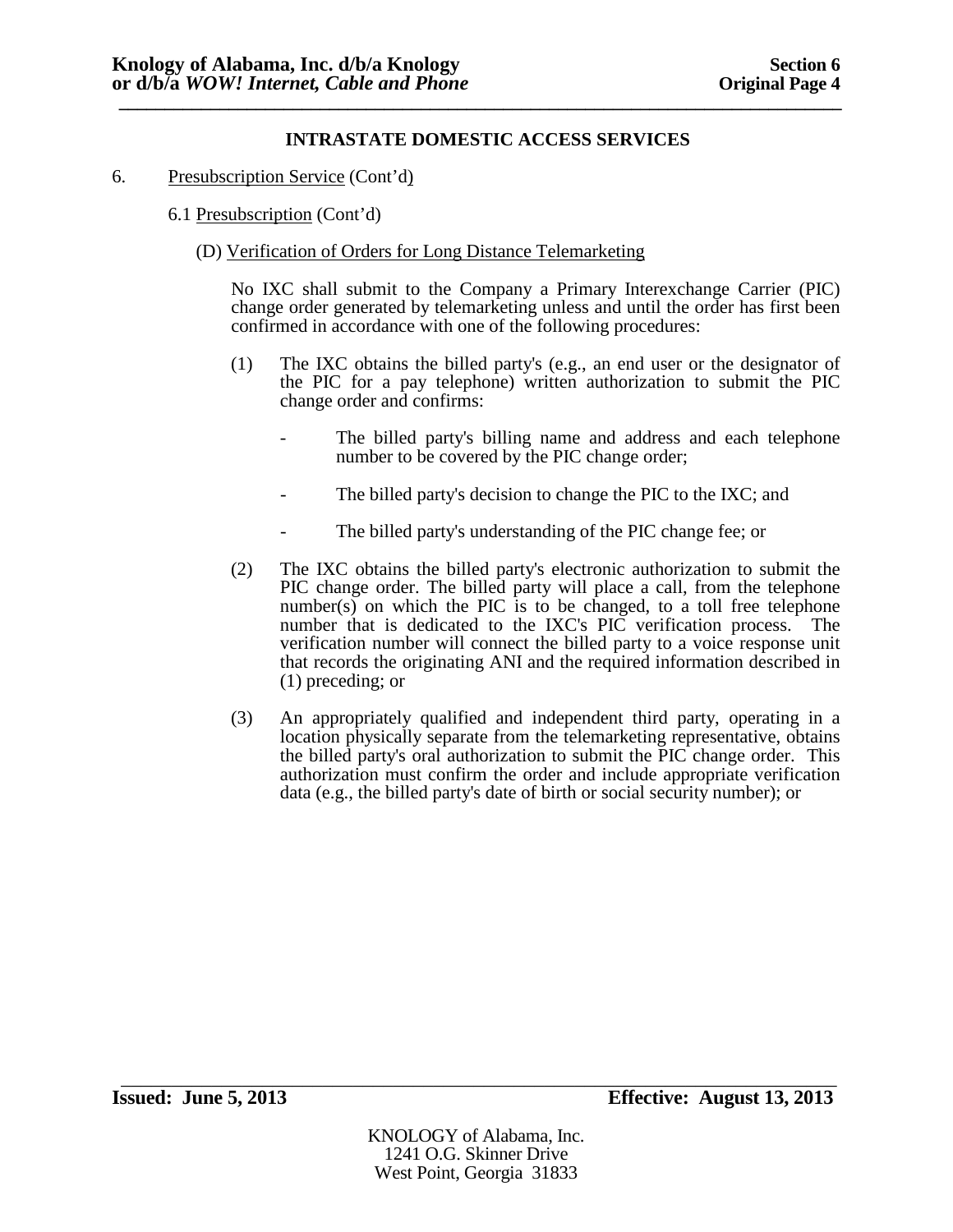- 6. Presubscription Service (Cont'd)
	- 6.1 Presubscription (Cont'd)
		- (D) Verification of Orders for Long Distance Telemarketing (Cont'd)
			- (4) Within 3 business days of the billed party's request for a PIC change, the IXC must send them an information package by first class mail which includes:
				- a statement that the enclosed information is being sent to confirm a telemarketing order placed by the billed party within the previous week;
				- the name of the current and soliciting IXCs;
				- the terms, conditions or charges for the PIC change;
				- the name of the person who ordered the change;
				- the name, address and telephone number of both the customer and the soliciting IXC;
				- a statement advising the billed party that, absent their response, the change will be implemented 14 days from the date the information package was mailed to them; and
				- the name, address and telephone number of a contact point at the FCC for consumer complaints.

The IXC must provide a postpaid postcard which the billed party can use to deny, cancel or confirm the order. The IXC must wait 14 days after the information package is mailed to the billed party before submitting the PIC change order to the Company.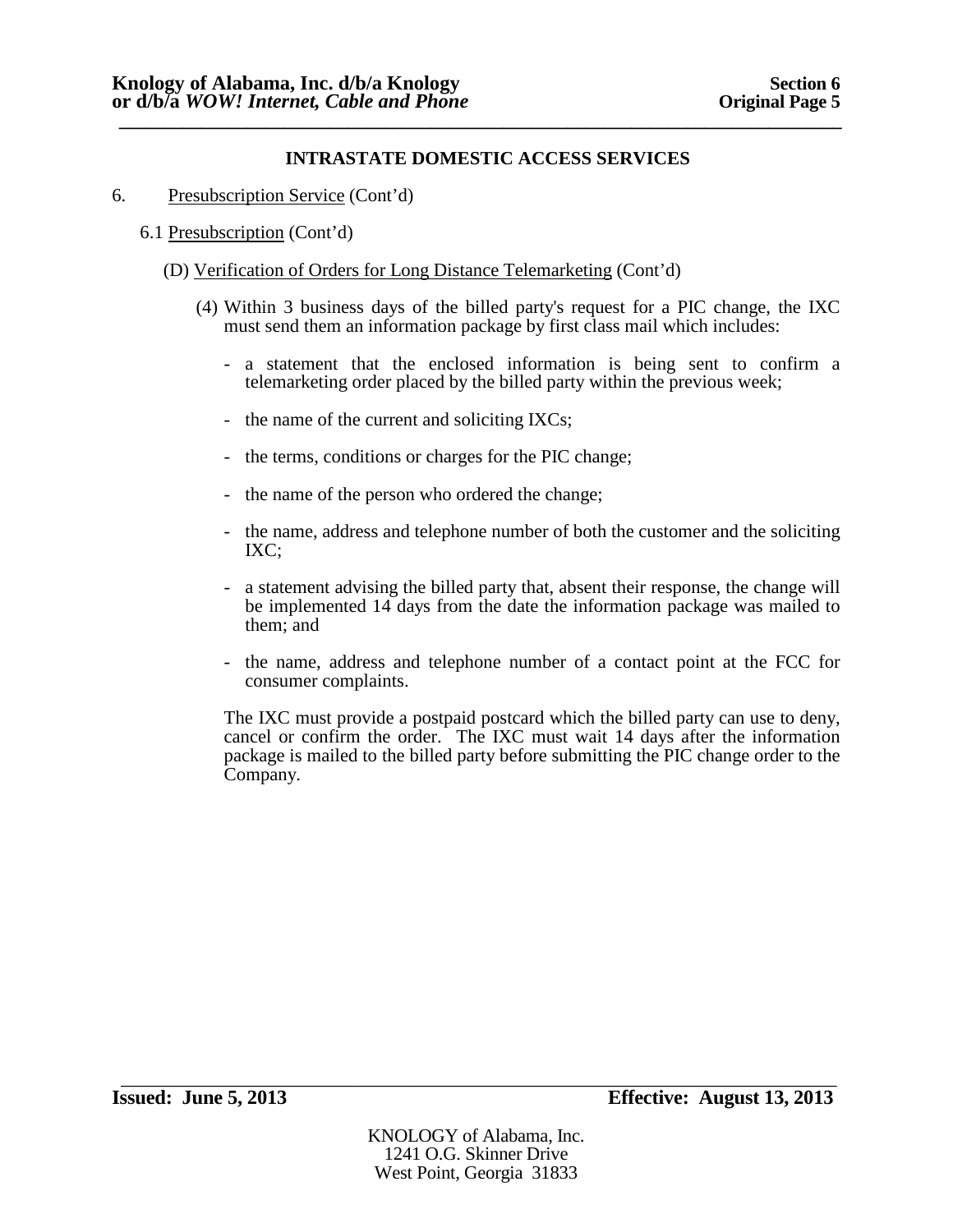## **7. SPECIAL ACCESS SERVICE**

#### 7.1 General

Special Access Service provides a dedicated transmission path to connect customer designated premises, directly, through a Company hub or hubs where bridging or multiplexing functions are performed, or to connect a customer designated premises and a WATS Serving Office. The Company Centrex CO and CO-like switches and packet switches included in Public Packet Switching Network (PPSN) Service are considered to be customer designated premises for purpose of this tariff. Special Access includes all exchange access not utilizing the Company's switching equipment. Special Access Service consists of any of the services offered hereunder, either individually or in combination. Each service is offered independently of all others.

The connections provided by Special Access Service can be either analog or digital. Analog connections are differentiated by spectrum and bandwidth. Digital connections are differentiated by bit rate.

Company services may be connected to the services or facilities of other communications carriers only when authorized by, in accordance with, the terms and conditions of any tariffs of such other communications carriers.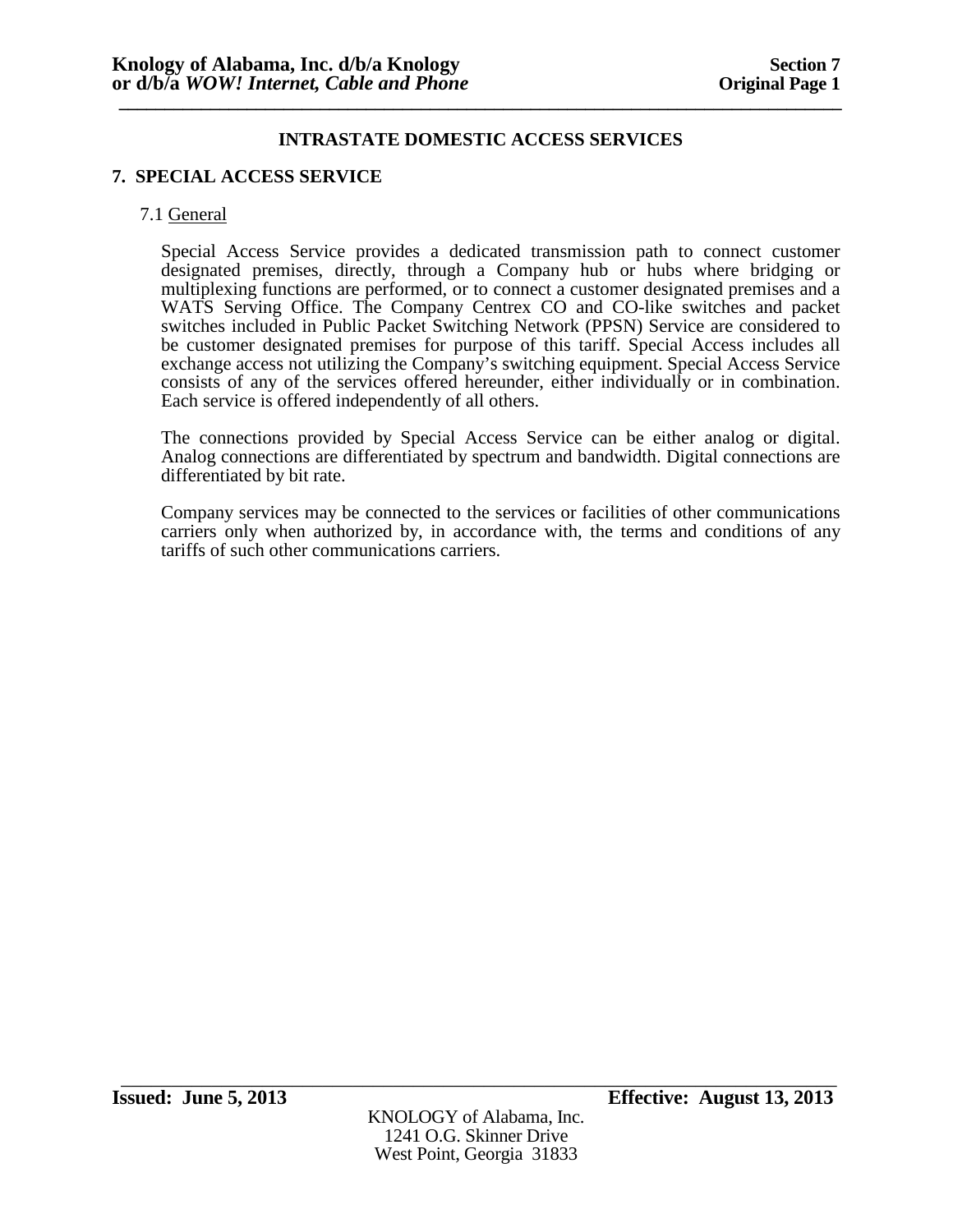7. Special Access Service (Cont'd)

## 7.2 Description

7.2.1 Voice Grade Service

### 7.2.1.2 Basic Channel Description

A Voice Grade channel is a channel which provides voice frequency transmission capability in the nominal frequency range of 300 to 3000 Hz and may be terminated two-wire or four-wire. Voice Grade channels are provided between customer designated premises, between a customer designated premises and a Company hub or hubs, or between a customer designated premises and a WATS Serving Office (WSO).

Rates and charges for Special Access Voice Grade Service are as set forth in 17.3.2 following.

## 7.2.1.3 Optional Features and Functions

- (A) Central Office Bridging Capability
	- (1) Voice Bridging (two-wire and four-wire)
	- (2) Data Bridging (two-wire and four-wire)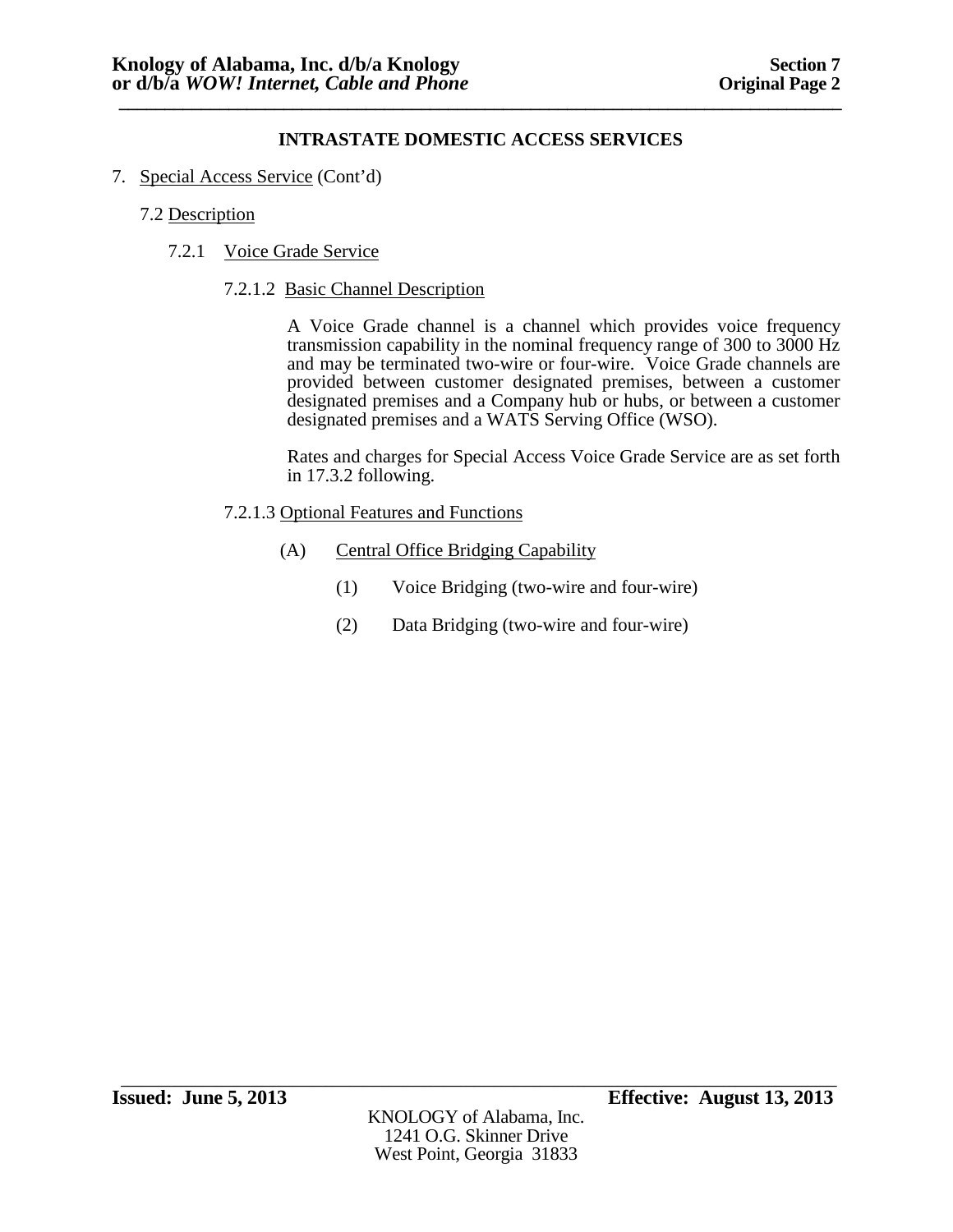- 7. Special Access Service (Cont'd)
	- 7.2 Description
		- 7.2.1 Voice Grade Service
			- 7.2.1.3 Optional Features and Functions (Cont'd)
				- (B) Conditioning

Conditioning provides more specific transmission characteristics for Voice Grade services. The rates for these options are set forth in 17.3.1 (C) following.

(1) C-Type Conditioning

C-Type Conditioning is provided for the additional control of attenuation distortion and envelope delay distortion on data services. The attenuation distortion and envelope delay distortion specifications for C-Type Conditioning are delineated in Technical Reference TR-TSY-000335.

(2) Data Capability (D Conditioning)

Data Capability provides transmission characteristics suitable for data communications. Specifically, Data Capability provides for the control of Signal to C-Notched Noise Ratio and intermodulation distortion. It is available for two-point services or three-point multipoint services.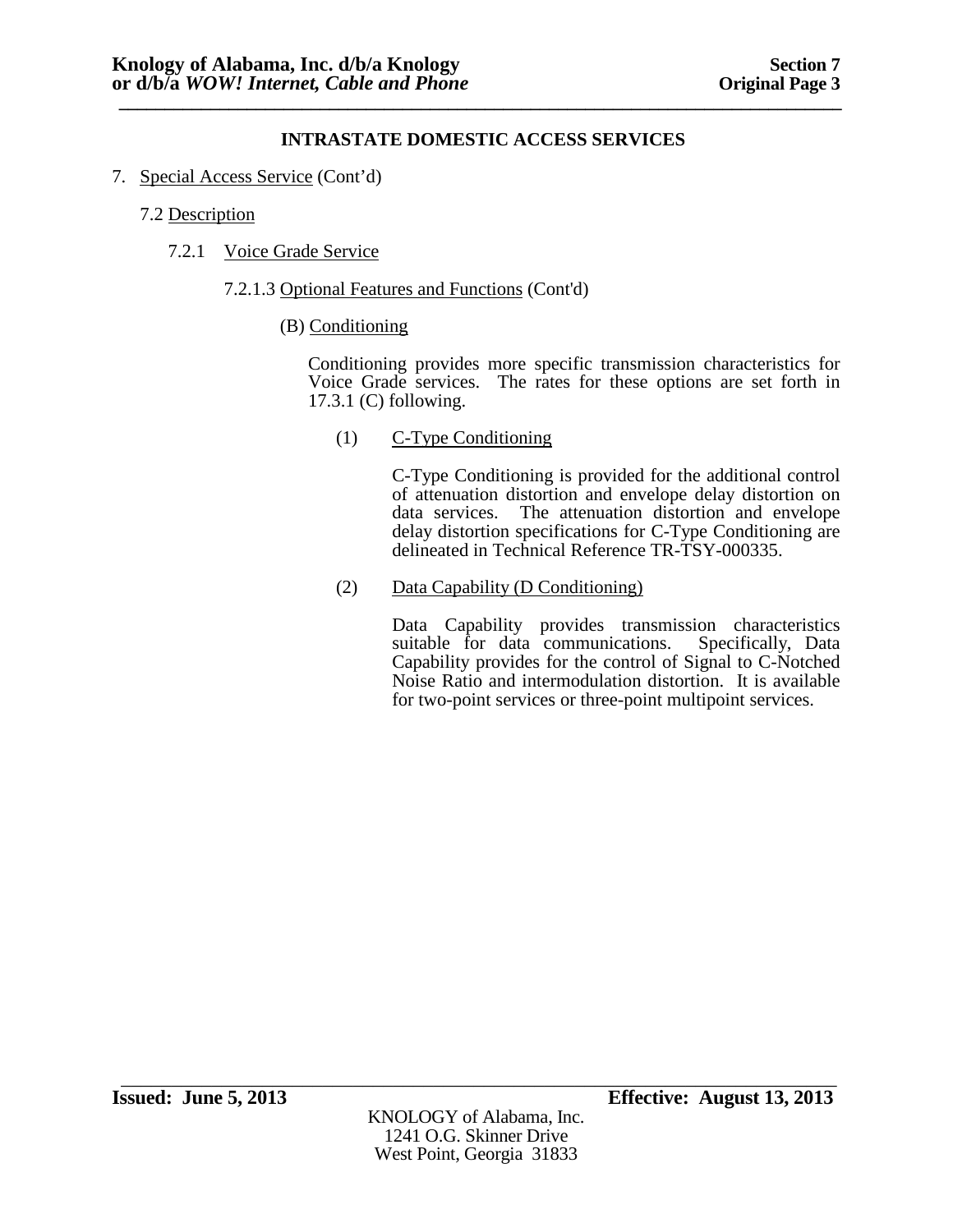- 7. Special Access Service (Cont'd)
	- 7.2 Description (Cont'd)
		- 7.2.1 Voice Grade Services (Cont'd)
			- 7.2.1.3 Optional Features and Functions (Cont'd)

The Signal to C-Notched Noise Ratio and intermodulation distortion parameter for Data Capability are delineated in Technical Reference TR-TSY-000335. The rate for this option is set forth in  $17.3.1(C)$ following.

When a service equipped with Data Capability is used for voice communications, the quality of the voice transmission may not be satisfactory.

(C) Customer Specified Premises Receive Level

This option allows the customer to specify the receive level at the Point of Termination. The level must be within a specific range on effective four- wire transmission. The ranges are delineated in Technical Reference TR-TSY-000335. The rate for this option is set forth in 17.3.1(C) following.

- (D) Improved Return Loss
	- (1) On Effective Four-Wire Transmission at Four-Wire Point of Termination (applicable to each two- wire port): Provides for a fixed 600 ohm impedance, variable level range and simplex reversal. Company equipment is required at the customer's premises where this option is ordered. The Improved Return Loss parameters are The Improved Return Loss parameters are delineated in Technical Reference TR-TSY-000335. The rate for this option is set forth in 17.3.1(C) following.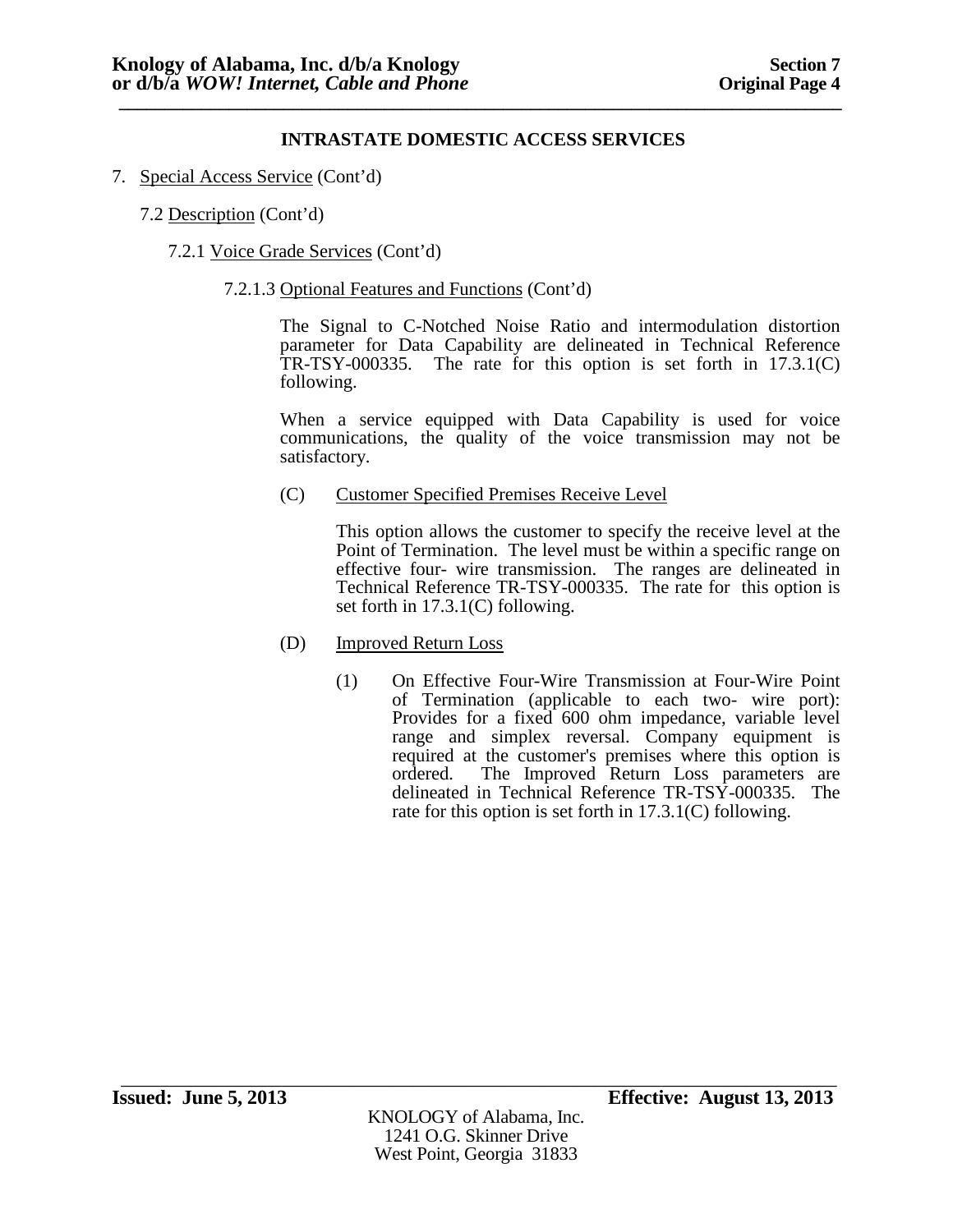- 7. Special Access Service (Cont'd)
	- 7.2 Description (Cont'd)
		- 7.2.1 Voice Grade Services (Cont'd)
			- 7.2.1.3 Optional Features and Functions (Cont'd)
				- (D) Improved Return Loss (Cont'd)
					- (2) On Effective Two-Wire Transmission at Two-Wire Point of Termination: Provides for more stringent Echo Control specifications. In order for this option to be applicable, the transmission path must be four-wire at one POT and two-wire at the other POT. Placement of Company equipment may be required at the customer's premises with the two-wire POT. The Improved Return Loss parameters are delineated in Technical Reference TR-TSY-000335. The rate for this option is set forth in 17.3.1(C) following.
				- (E) Signaling Capability

Signaling Capability provides for the ability to transmit signals from one customer premises to another customer premises on the same service. The rate for this option is set forth in 17.3.1(C) following.

# (F) Selective Signaling Arrangement

An arrangement that permits code selective ringing for up to ten codes on a multipoint service. The rate for this option is set forth in  $17.3.1(C)$  following.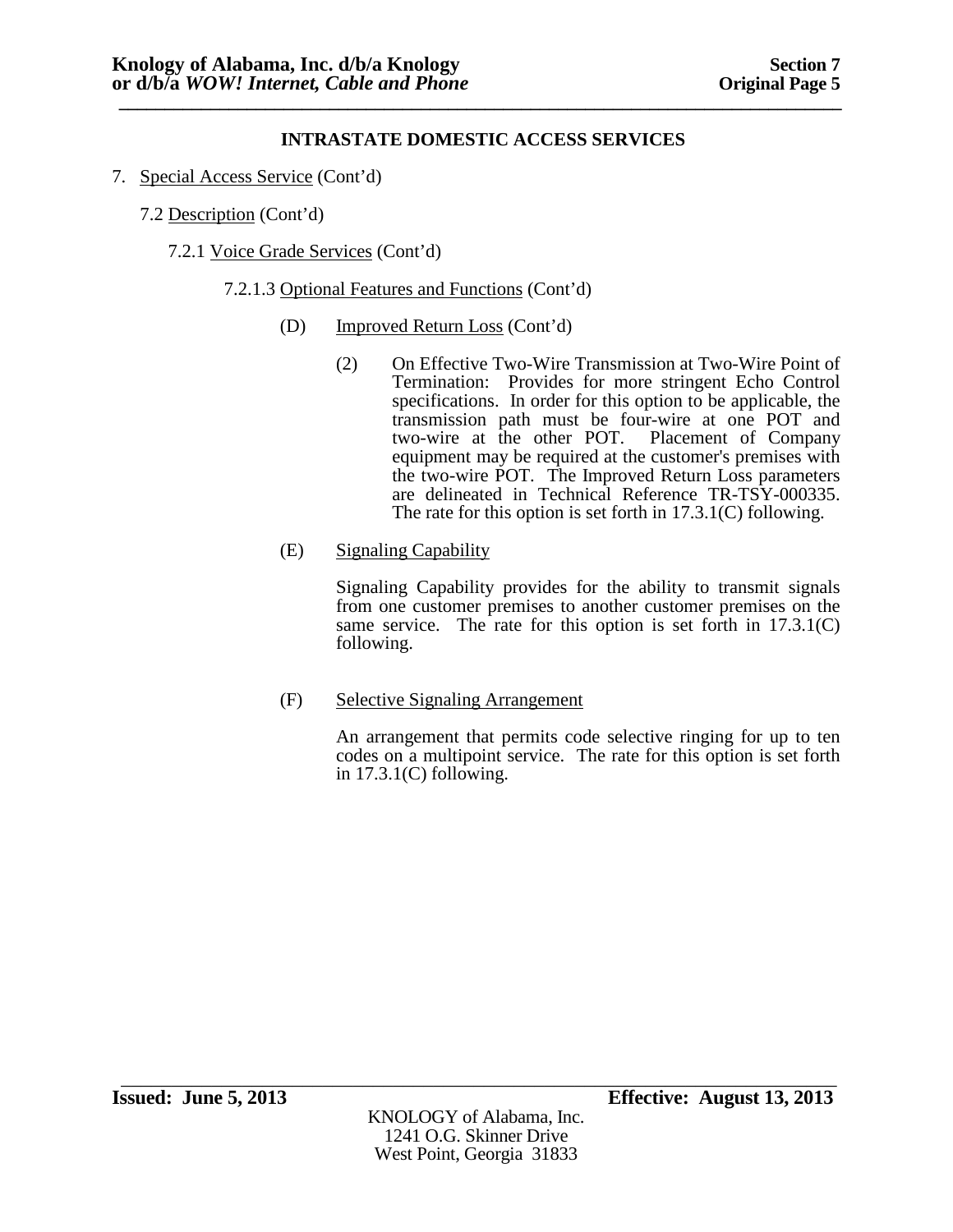- 7. Special Access Service (Cont'd)
	- 7.2 Description (Cont'd)
		- 7.2.1 Voice Grade Services (Cont'd)
			- 7.2.1.3 Optional Features and Functions (Cont'd)
				- (G) Transfer Arrangement

An arrangement that affords the customer an additional measure of flexibility in the use of an access channel(s). The arrangement can be utilized to transfer a leg of a Special Access Service to another channel that terminates in either the same or a different customer premises. A key activated or dial-up control service is required to operate the transfer arrangement.  $\overline{A}$  spare channel, if required, is not included as part of the option. The rate for this option is set forth in  $17.3.1(\overline{C})$  following.

- 7.2.2 Digital Data Service
	- 7.2.2.1 Basic Channel Description

A Digital Data channel is a channel for duplex four-wire transmission of synchronous serial data at the rate of  $2.4, 4.8, 9.6, 19.2, 56.0$  or  $64.0*$ Kbps. The actual bit rate is a function of the channel interface selected by the customer. The channel provides a synchronous service with timing provided by the Telephone Company through the Company's facilities to the customer in the received bit stream. Digital Data channels are provided as either hubbed or non-hubbed services between customer designated premises or between a customer designated premises and a Company hub or hubs, where available.

The customer may provide the Channel Service Unit-type equipment or other Network Channel Terminating Equipment associated with the Digital Data channel at the customer premises.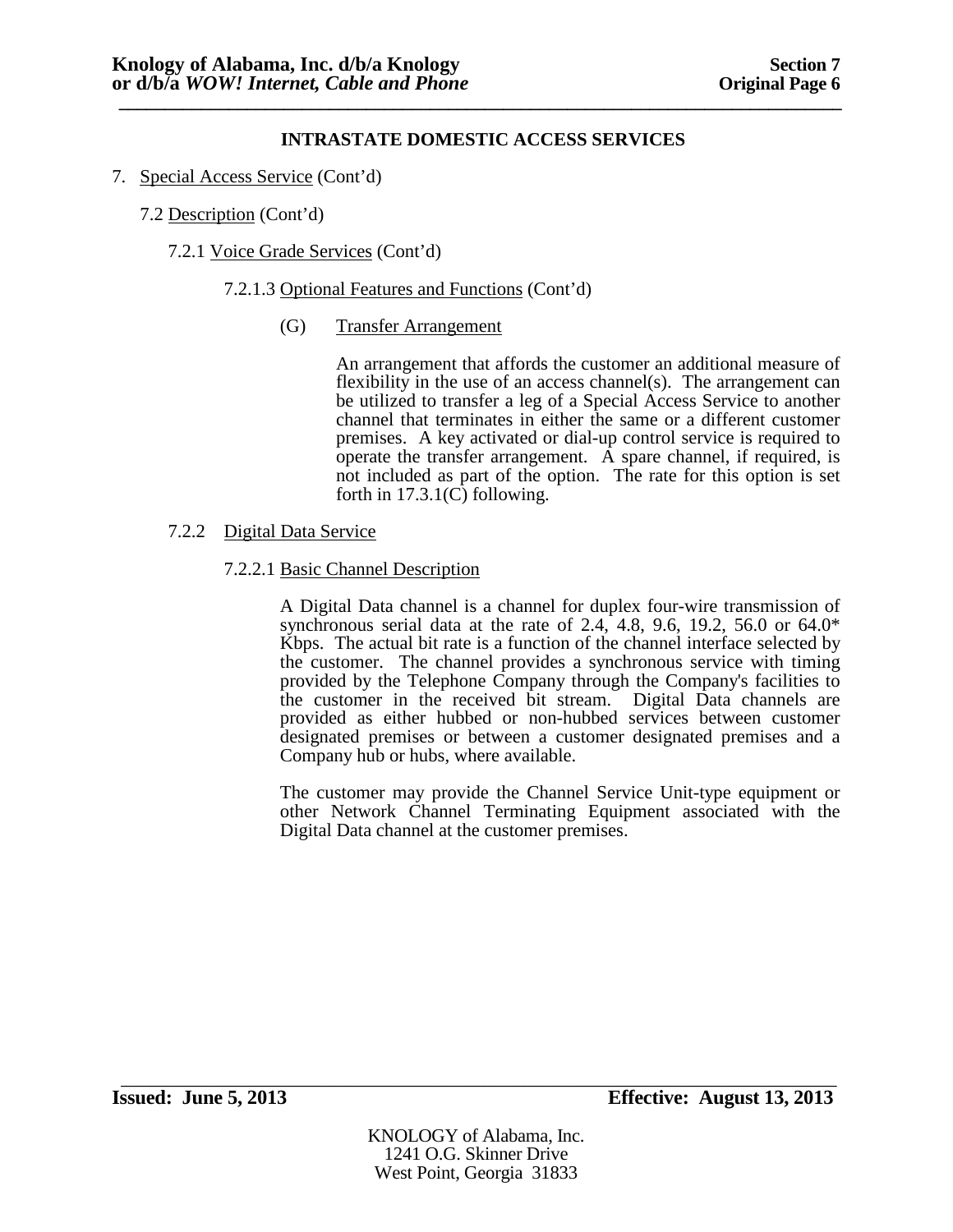- 7. Special Access (Cont'd)
	- 7.2 Description (Cont'd)
		- 7.2.2 Special Access (Cont'd)
			- 7.2.2.1 Basic Channel Description (Cont'd)

The Company will provide a channel capable of meeting a monthly average performance equal to or greater than 99.875% error-free seconds (if provided through a Digital Data hub) while the channel is in service, if it is measured through a CSU equivalent which is designed, manufactured, and maintained to conform with the specifications contained in Technical Reference PUB62310 .

Rates and charges for Special Access Digital Data Service are as set forth in 17.3.2.12 following.

7.2.2.2 Optional Features and Functions

The Optional Features and Functions described in  $(A) \& (B)$ following are only available where Digital Data Service is provided via a hub.

(A) Central Office Bridging Capability

Bridging is not available on a 64.0 Kbps channel. Rates and charges are as set forth in Section 17.3.2 (C)(1).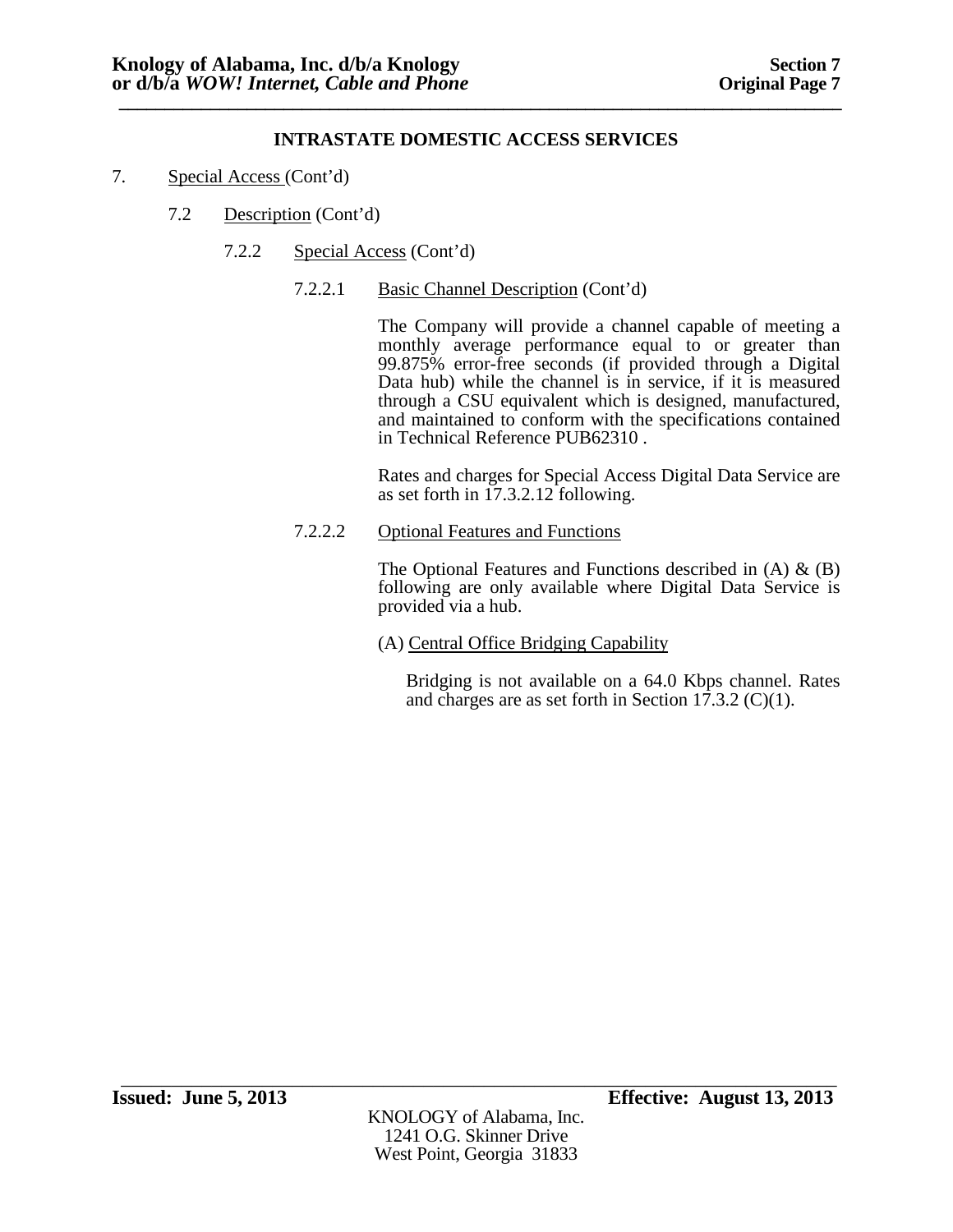- 7. Special Access (Cont'd)
	- 7.2 Description (Cont'd)
		- 7.2.2 Digital Data Service (Cont'd)
			- 7.2.2.2 Optional Features and Functions (Cont'd)
			- (B) Transfer Arrangement

An arrangement that affords the customer an additional measure of protection and/or flexibility in the use of their access channel(s) on a 1xN basis. The arrangement can be utilized to transfer a leg of a Special Access Service to either a spare or working channel that terminates in either the same or a different customer designated premises. This arrangement is only available at a Company designated hub. A key activated or dial-up control service is required to operate the transfer arrangement. A spare channel, if required, is not included as a part of the option. Rates and charges are as set forth in Section 17.3.2 (C)(2).

- 7.2.3 High Capacity Service
	- 7.2.3.1 Basic Channel Description

A High Capacity channel is a channel for the transmission of 1.544 or 44.736 Mbps isochronous serial data. The actual bit rate is a function of the channel interface selected by the customer. High Capacity channels are provided between customer designated premises or between a customer designated premises and a Company hub or hubs.

The customer may provide the Network Channel Terminating Equipment associated with the High Capacity channel at the customer's premises.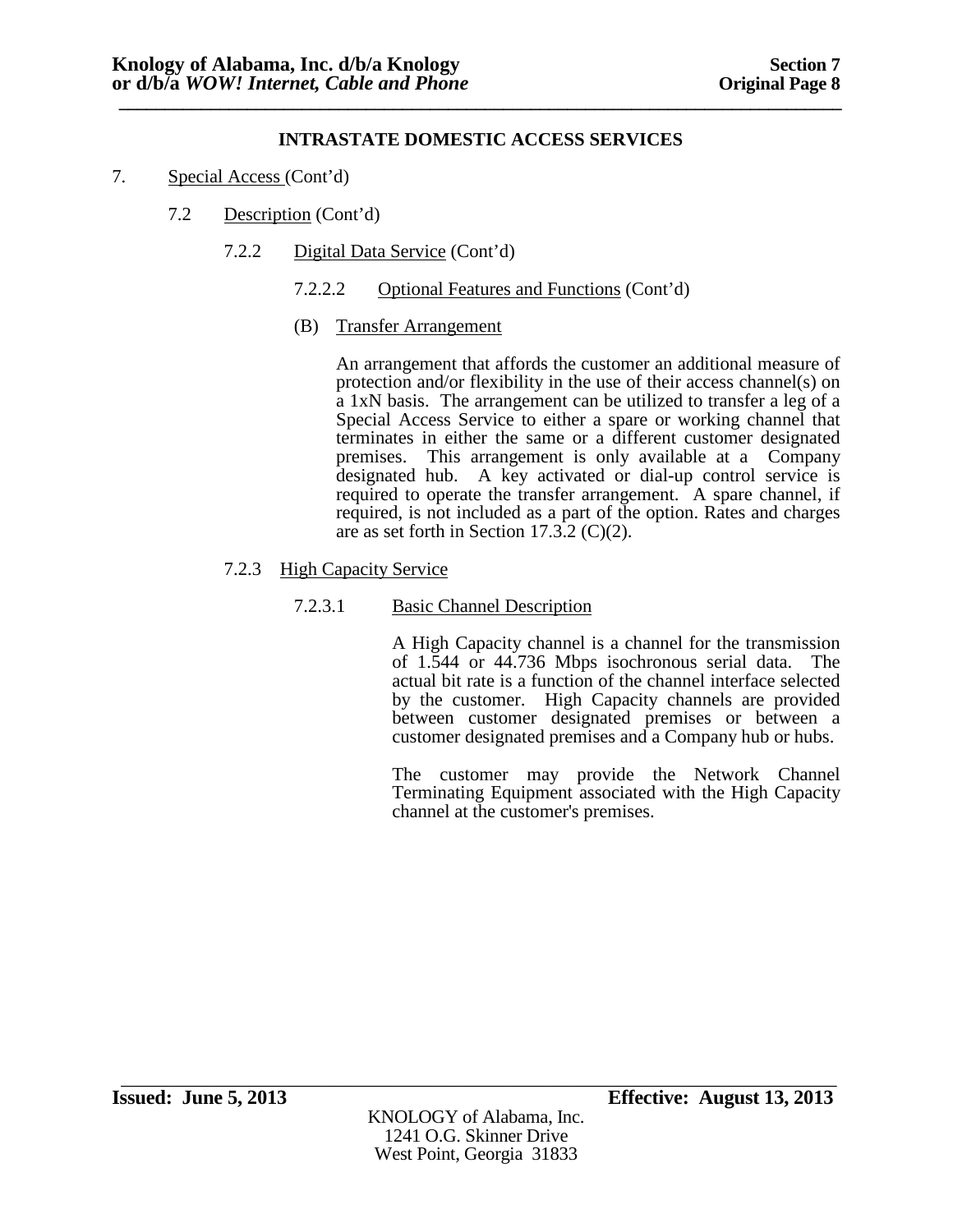- 7. Special Access (Cont'd)
	- 7.2 Description (Cont'd)
		- 7.2.3 Special Access (Cont'd)
			- 7.2.3.1 Basic Channel Description (Cont'd)

A channel with technical specifications package HC1 will be capable of an error-free second performance of 98.75% over a continuous 24 hour period as measured at the 1.544 Mbps rate through a CSU equivalent which is designed, manufactured, and maintained to conform with the specifications contained in Technical Reference PUB 62411.

Rates and charges for Special Access High Capacity Service are as set forth in 17.3.2 following.

- 7.2.3.2 Optional Features and Functions
	- (A) Transfer Arrangement

An arrangement that affords the customer an additional measure of flexibility in the use of their access channel(s). The arrangement can be utilized to transfer a leg of a Special Access Service to either a spare or working channel that terminates in either the same or a different customer designated premises. A key activated or dial-up control service is required to operate the transfer arrangement. A spare channel, if required, is not included as part of the option.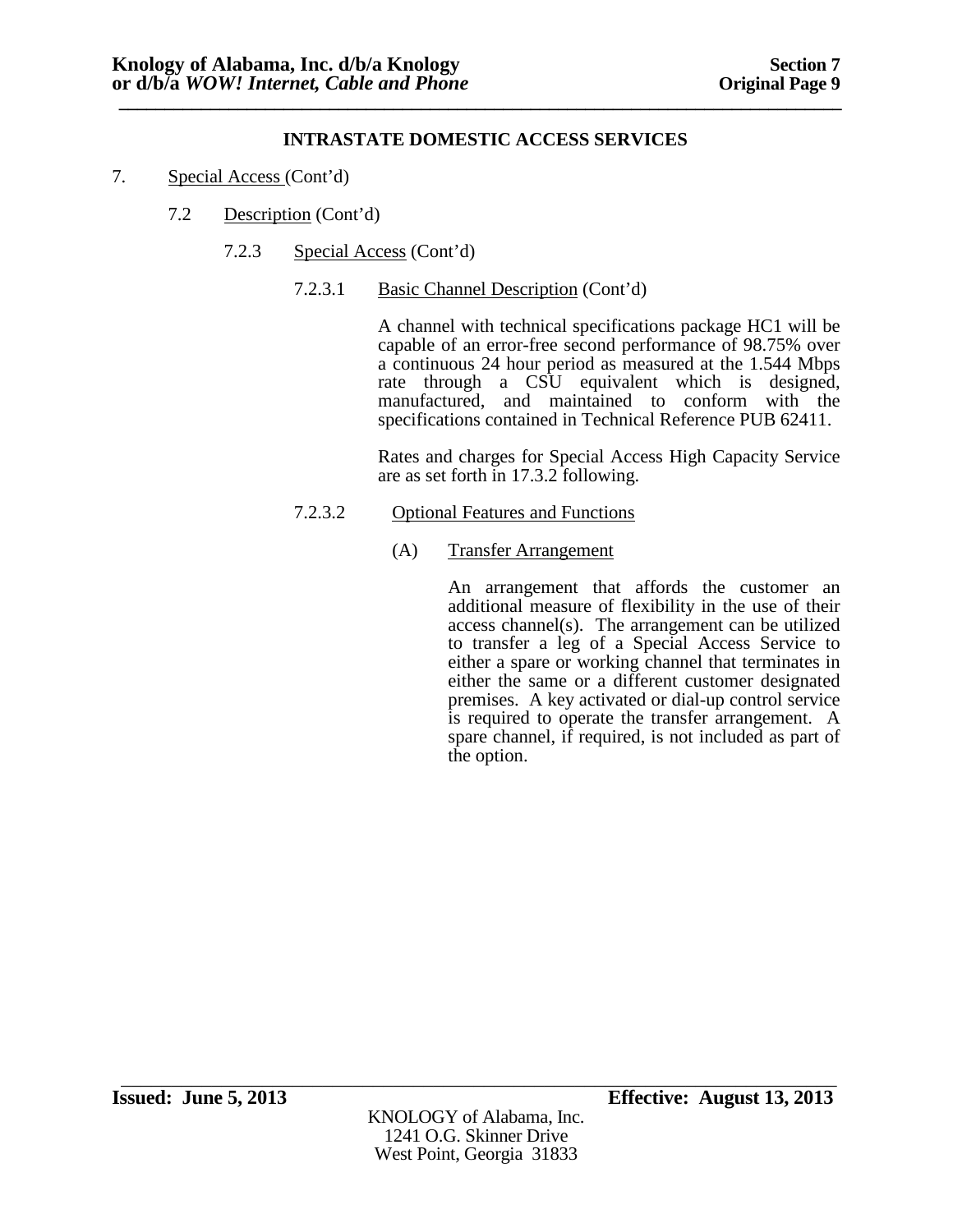- 7. Special Access (Cont'd)
	- 7.2 Description (Cont'd)
		- 7.2.3 High Capacity Service (Cont'd)
			- 7.2.3.2 Optional Features and Functions (Cont'd)
				- (B) Central Office Multiplexing
					- $(1)$  DS3 to DS1

An arrangement the converts a 44.736 Mbps channel to 28 DS1 channels using digital time division multiplexing.

(2) DS1 to Voice

An arrangement that converts a 1.544 Mbps channel to 24 channels for use with Voice Grade Services. A channel(s) of this DS1 to the Hub can also be used for a Digital Data Service.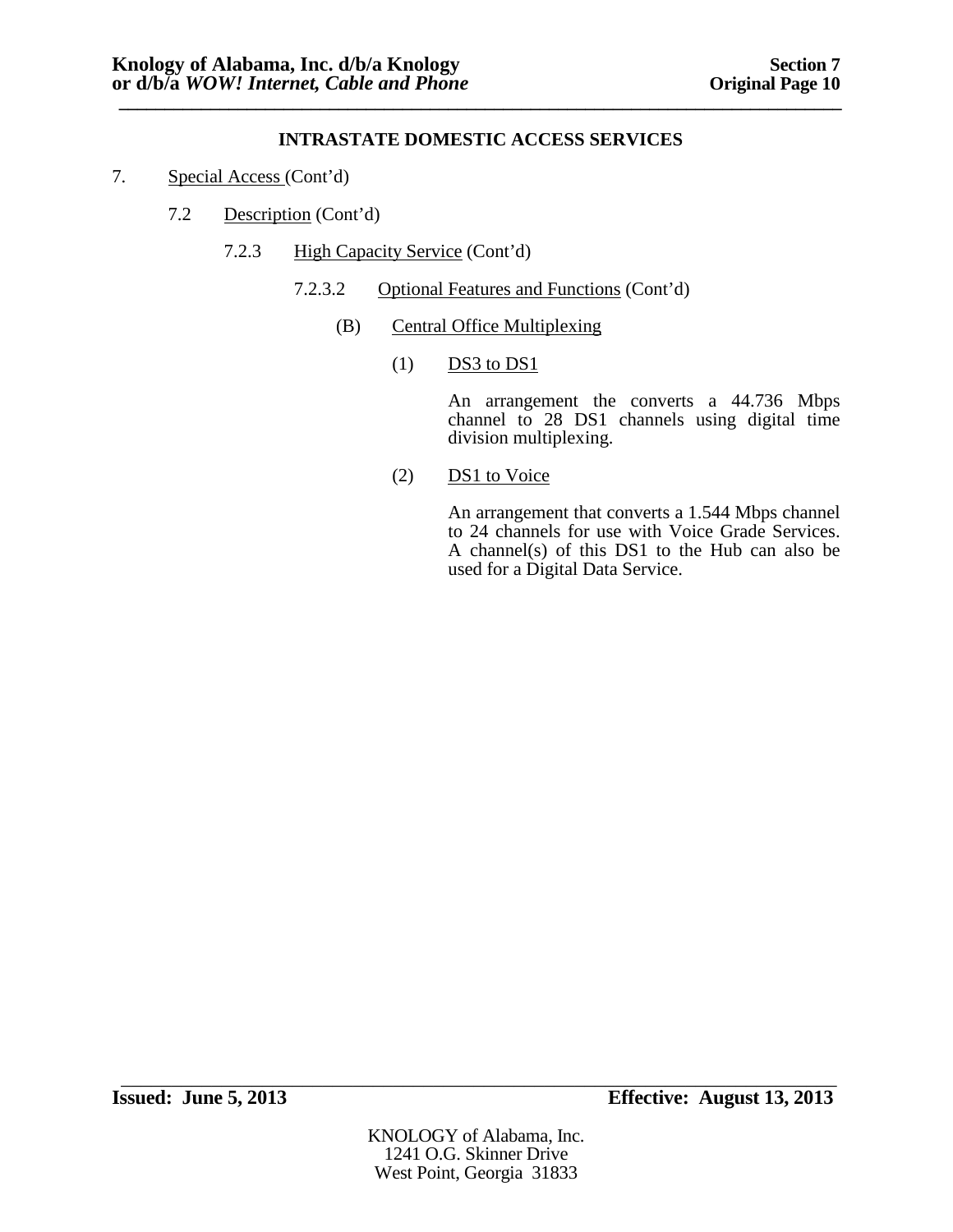7. Special Access (Cont'd)

## 7.3 Service Configurations

There are two types of service configurations over which Special Access Services are provided: two-point service and multi-point service.

#### (A) Two-Point Service

A two-point service connects two customer designated premises, either on a directly connected basis or through a hub where multiplexing functions are performed, or a customer designated premises and a WATS Serving Office.

Applicable rate elements are:

- 
- 
- Channel Terminations<br>
 Channel Mileage (as applicable)<br>
 Optional Features and Functions (when applicable)

#### (B) Multi-point Service

Multi-point service connects three or more customer designated premises through one or more Company hubs. Only certain types of Special Access Service are provided as multi-point service. These are so designated in the descriptions for the appropriate channel.

The channel between hubs (i.e. bridging locations) on a multi-point service is a mid-link. There is no limitation on the number of mid-links available with a multi-point service. However, when more than three mid-links in a tandem are provided the quality of the overall service may be degraded.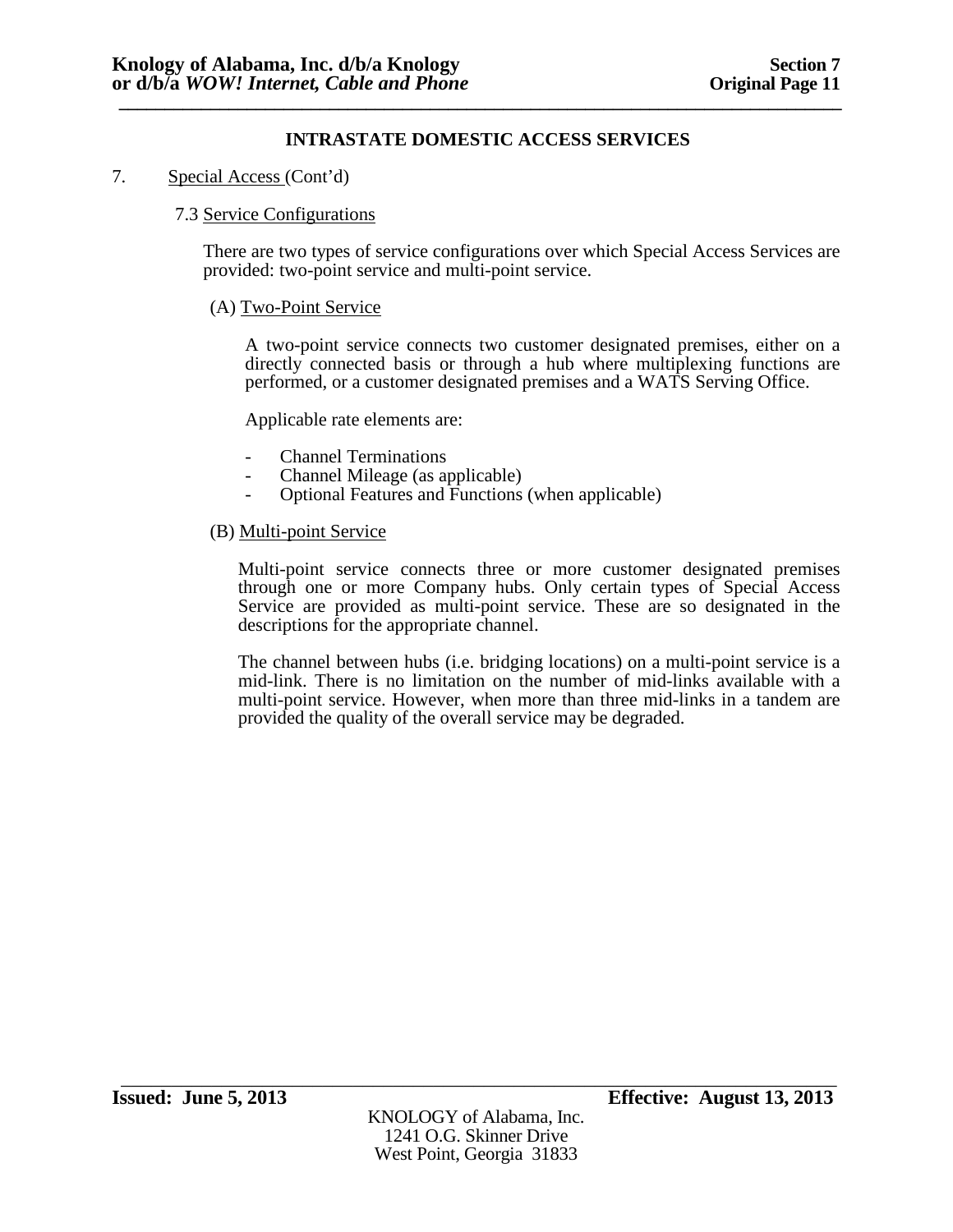- 7. Special Access (Cont'd)
	- 7.3 Service Configurations (Cont'd)

Multi-point service utilizing a customized technical specifications package will be provided when technically possible. If the Company determines that the requested parameter specifications are not compatible, the Customer will be advised and given an opportunity to change the order. When a customized channel is ordered the Customer will be notified whether Additional Engineering Charges apply. In such cases, the Customer will be advised and given the opportunity to change the order.

When ordering, the Customer will specify the desired bridging hub(s).

- 
- Channel Terminations (one per customer designated premises)<br>- Channel Mileage (as applicable between the serving wire center for each<br>customer designated premises and the hub and between hubs)
- 
- Bridging<br>- Additional Optional Features and Functions (when applicable).

#### 7.4 Alternate Use

Alternate Use occurs when a service is arranged by the Company so that the customer can select different types of transmission at different times. A customer may use a service in any privately beneficial manner. However, where technical or engineering changes are required to effectuate an alternate use, the Company will make such special arrangements available on an individual case basis.

The arrangement required to transfer the service from one operation to the other (i.e., the transfer relay and control leads) will be rated and provided on an individual case basis and filed in Section 17.4.6 following, Specialized Service or Arrangements. The customer will pay the stated tariff rates for the Access Service rate elements for the service ordered [i.e., Channel Terminations, Channel Mileage (as applicable) and Optional Features and Functions (if any)].

7.5 Special Facilities Routing

Customer may request that the facilities used to provide Special Access Service be specially routed. The regulations, rates and charges for Special Facilities Routing (i.e., Avoidance, Diversity) are set forth in Section 8 and Section 17.4.5 following.

#### 7.6 Design Layout Report

At the request of the customer, the Company will provide to the customer the make-up of the facilities and services provided under this tariff as Special Access Service to aid the customer in designing its overall service. This information will be provided in the form of a Design Layout Report. The Design Layout Report will be provided to the customer at no charge, and will be reissued or updated whenever these facilities are materially changed.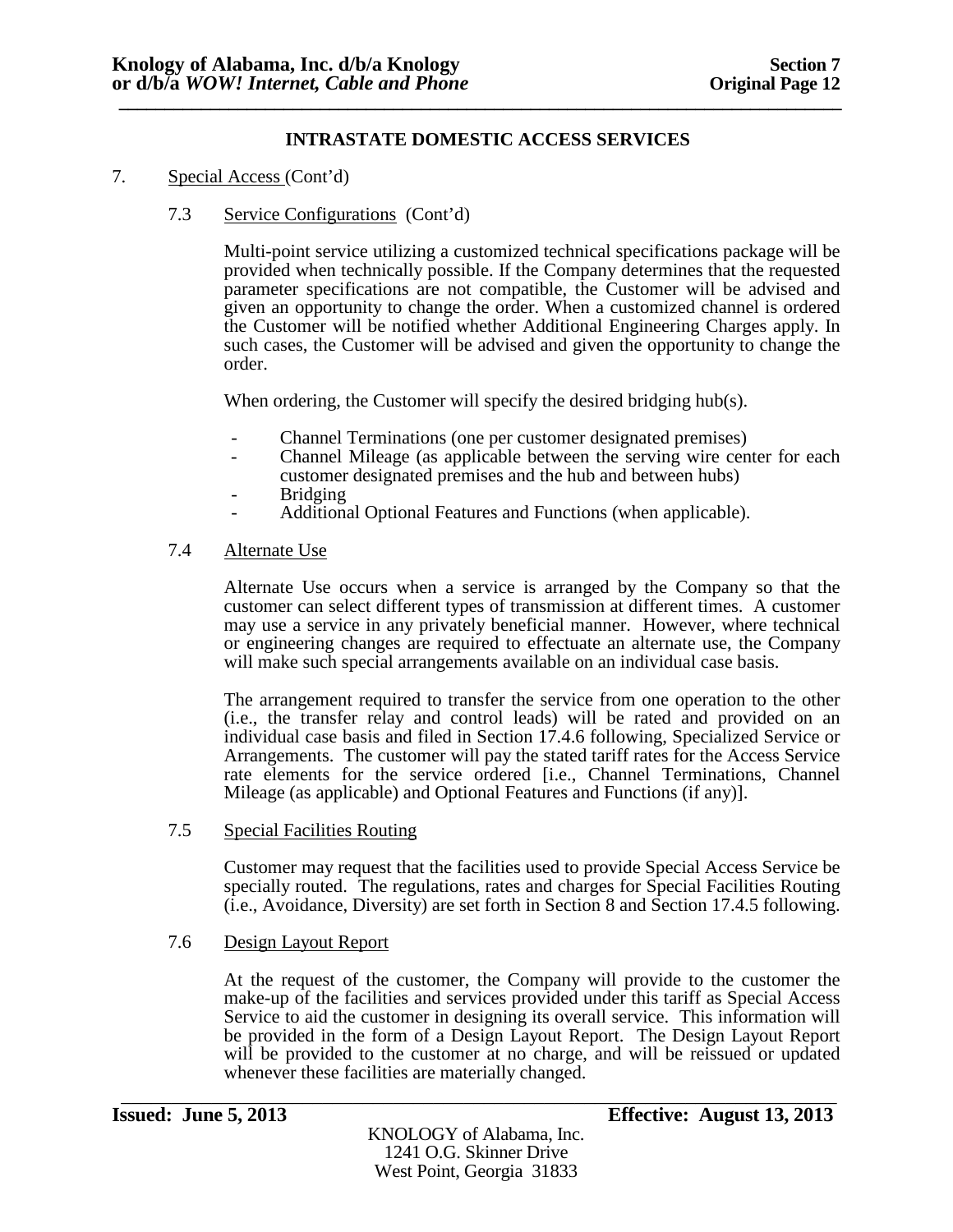- 7. Special Access (Cont'd)
	- 7.7 Acceptance Testing

At no additional charge, the Company will, at the customer's request, cooperatively test the following at the time of installation:

- (A)For Voice Grade analog services, the acceptance test will include tests for loss, 3-tone slope, DC continuity, operational signaling, C-notched noise, and C-message noise when these parameters are applicable and specified in the order of service. Additionally, for Voice Grade services, a balance (improved loss) test will be made if the customer has ordered the improved loss optional feature.
- (B) For digital services (i.e., Digital Data and High Capacity), acceptance tests will include tests applicable to the service as specified by the customer in the order for service.

In addition to the above tests, Additional Cooperative Acceptance Testing for Voice Grade service to test other parameters, as described in  $10.3.1$  (B) following, is available at the customer's request. All test results will be made available to the customer upon request.

7.8 Ordering Options and Conditions

Special Access Service is ordered under the Access Order provisions set forth in Section 3 preceding. Also included in that section are other charges which may be associated with ordering Special Access Service (e.g., Service Date Change Charges, Cancellation Charges, etc.).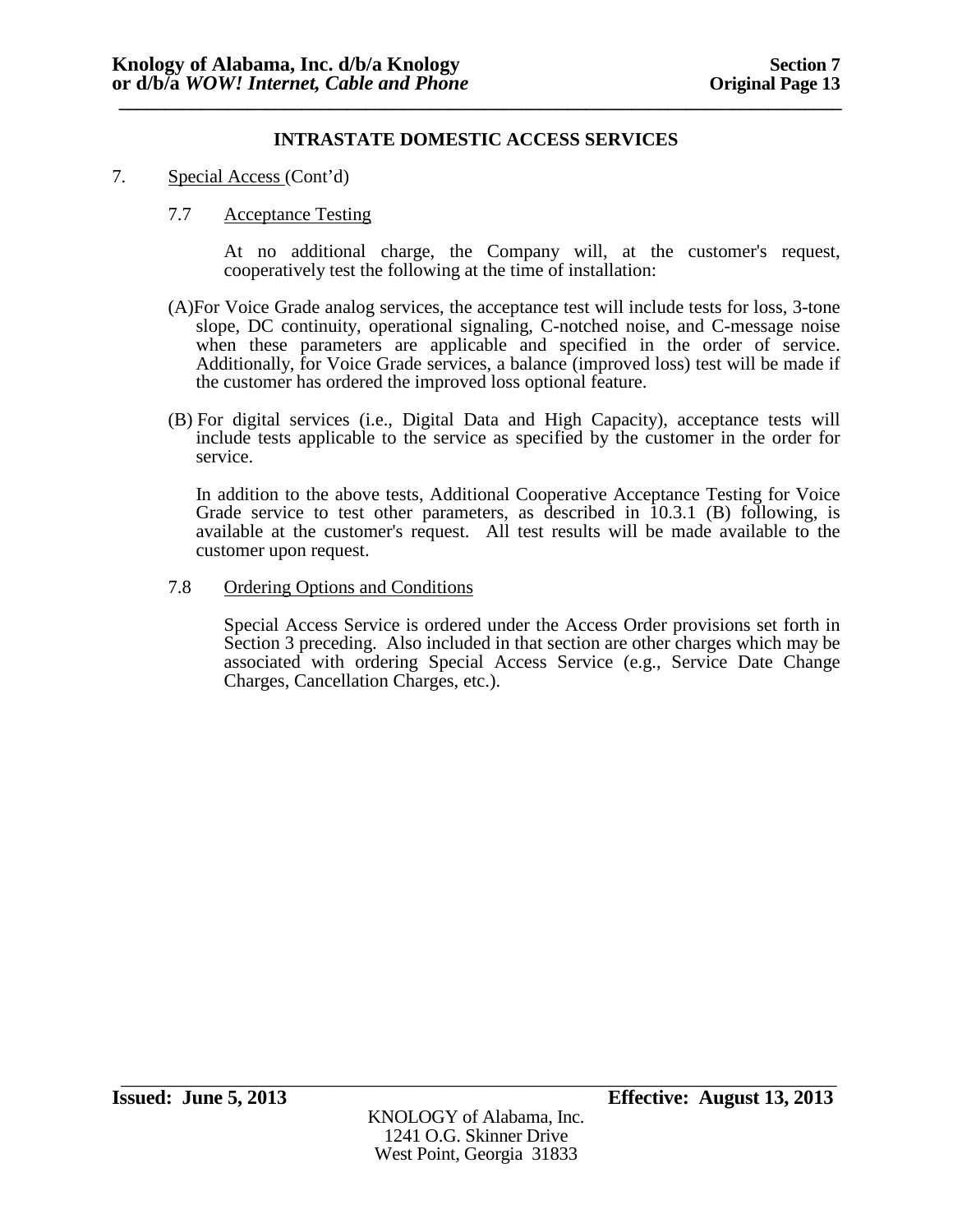- 7. Special Access (Cont'd)
	- 7.9 Rate Regulations

This section contains the specific regulations governing the rates and charges that apply for Special Access.

7.9.1 Rate Categories

There are three basic rate categories which apply to Special Access Service:

- 
- 
- Channel Termination<br>- Channel Mileage<br>- Optional Features and Functions
- (A) Channel Termination

The Channel Termination rate category recovers the costs associated with the communications path between a customer designated premises and the serving wire center of that premises. Included as part of the Channel Termination is a standard channel interface arrangement which defines the technical characteristics associated with the type of facilities to which the access service is to be connected at the Point of Termination (POT) and the type of signaling capability, if any. The signaling capability is provided as an optional feature as set forth in (C) following. One Channel Termination charge applies per customer designated premises at which the channel is terminated. This charge will apply even if the customer designated premises and the serving wire center are collocated in a Company building.

For DS3 High Capacity Service, the Channel Termination rates are made up of the DS3 Capacity Interface rate and the DS3 Channel Installed rate. The Capacity Interface rate is dependent upon the capacity ordered (i.e., Capacity Interface of 1, 3, 6 or 12) and is applicable at each customer designated premises. The capacity ordered is the maximum number of DS3 services that can be terminated on a given service at the customer designated premises (e.g., a capacity of 3 can terminate 1, 2, or 3 DS3 services). One DS3 Channel Installed rate applies per customer designated premises at which the channel is terminated for each DS3 channel that is ordered. These charges will apply even if the customer designated premises and the serving wire center are collocated in a Company building.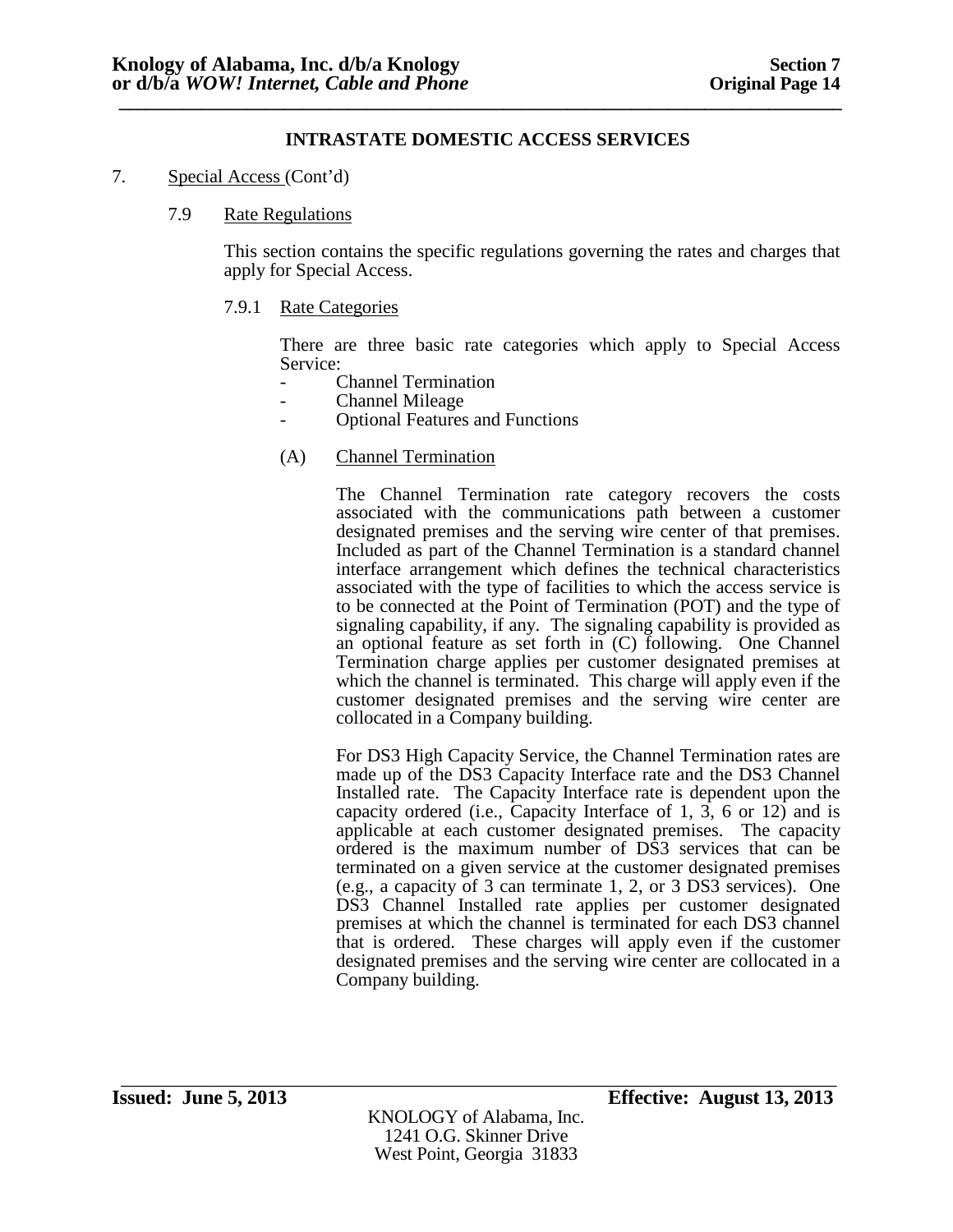- 7. Special Access (Cont'd)
	- 7.9 Rate Regulations (Cont'd)
		- 7.9.1 Rate Categories (Cont'd)
			- (B) Channel Mileage

The Channel Mileage rate category recovers the costs associated with the end office equipment and the transmission facilities between the serving wire centers associated with two customer designated premises, between a serving wire center associated with a customer designated premises and a Company hub or between two Company hubs. Channel Mileage rates are made up of the Channel Mileage Facility rate and the Channel Mileage Termination rate.

(1) Channel Mileage Facility

The Channel Mileage Facility rate recovers the per mile cost for the transmission path which extends between the Company serving wire centers and/or hub(s).

(2) Channel Mileage Termination

The Channel Mileage Termination rate recovers the cost for end office equipment associated with terminating the facility (i.e., basic circuit equipment and terminations at serving wire centers and hubs). The Channel Mileage Termination rate will apply at the serving wire center(s) for each customer designated premises and Company hub where the channel is terminated. If the Channel Mileage is between bridging hubs, the Channel Mileage Termination rate will apply per Company designated hub. If the Channel Mileage is between the serving wire center for a customer designated premises and a WATS Serving Office, the Channel Mileage Termination rate will apply at both the serving wire center associated with the customer designated premises and the WATS Serving Office. When the Channel Mileage Facility is zero (i.e., collocated serving wire centers), neither the Channel Mileage Facility rate nor the Channel Mileage Termination rate will apply.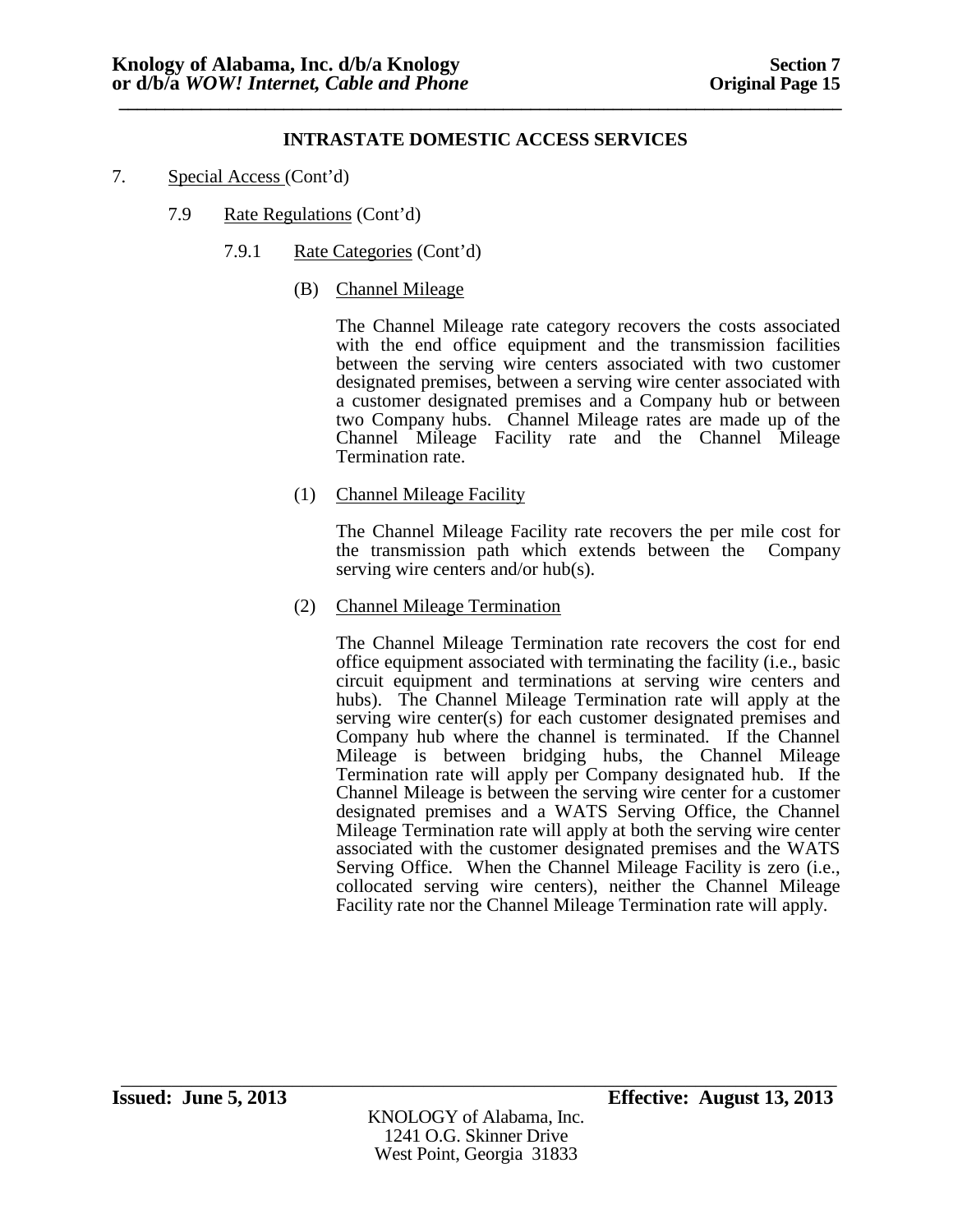- 7. Special Access (Cont'd)
	- 7.9 Rate Regulations (Cont'd)
		- 7.9.1 Rate Categories (Cont'd)
			- (C) Optional Features and Functions

The Optional Features and Functions rate category recovers the costs associated with optional features and functions which may be added to a Special Access Service to improve its quality or utility to meet specific communications requirements. These are not necessarily identifiable with specific equipment, but rather represent the end result in terms of performance characteristics which may be obtained. These characteristics may be obtained by using various combinations of equipment. Although the equipment necessary to perform a specified function may be installed at various locations along the path of the service, they will be charged for as a single rate element.

Examples of Optional Features and Functions that are available include, but are not limited to, the following:

- Signaling Capability Hubbing Functions Conditioning
- 
- 
- **Transfer Arrangements**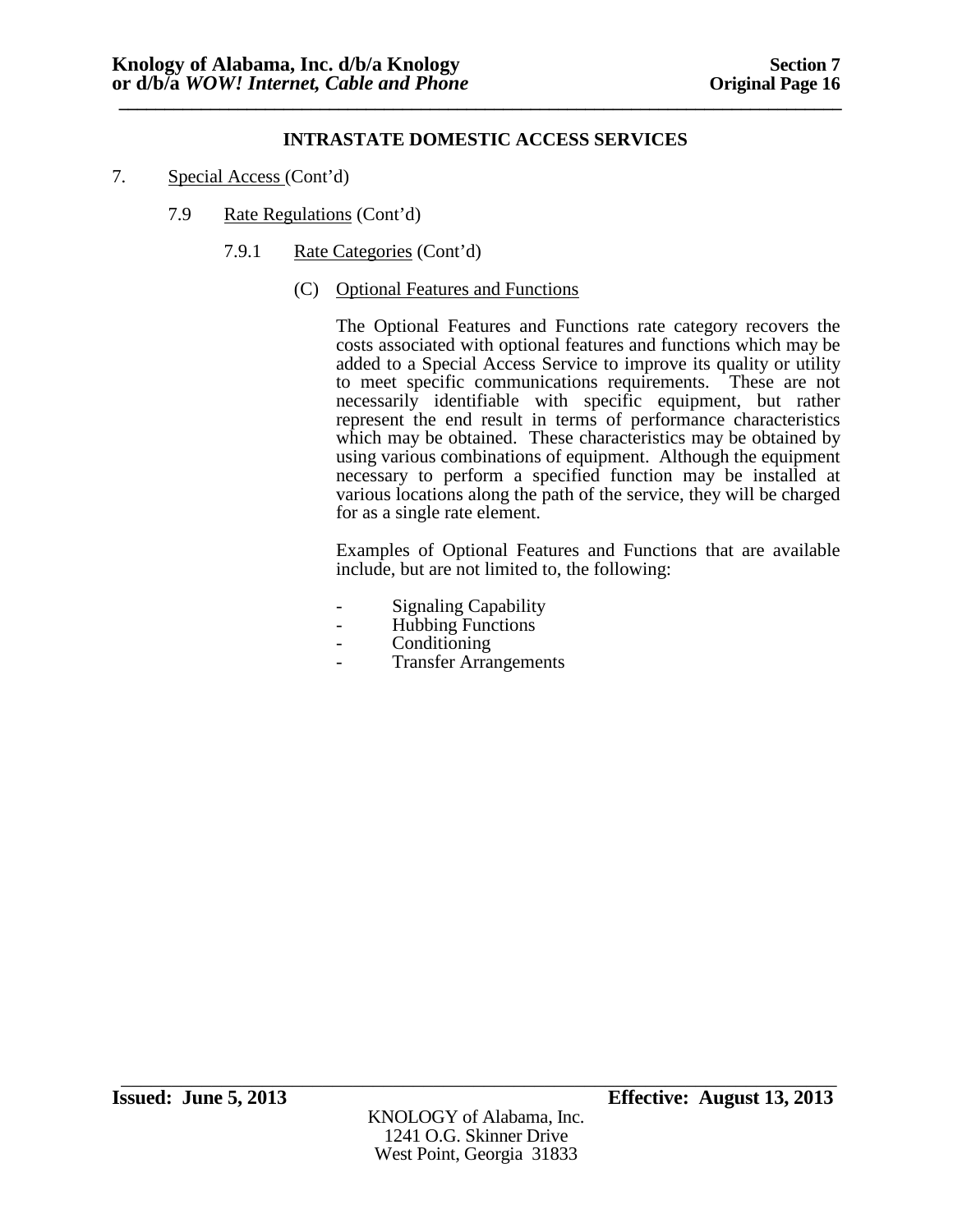- 7. Special Access (Cont'd)
	- 7.9 Rate Regulations (Cont'd)
		- 7.9.1 Rate Categories (Cont'd)

Descriptions for each of the available Optional Features and Functions are set forth in 7.2 preceding.

A hub is a Company designated serving wire center at which bridging or multiplexing functions are performed. The bridging functions performed are to connect three or more customer designated premises in a multipoint arrangement. The multiplexing functions are to channelize digital facilities to individual services requiring a lower capacity or bandwidth

7.9.2 Types of Rates and Charges

There are three types of rates and charges. These are monthly rates, daily rates and nonrecurring charges. The rates and charges are described as follows:

(A) Monthly Rates

Monthly rates are recurring rates that apply each month.

(B) Non-recurring Charges

Non-recurring charges are one-time charges that apply for specific work activity (i.e., installation or change to an existing service). The types of nonrecurring charges that apply for Special Access Service are: installation of service, installation of optional features and functions, and service rearrangements. These charges are in addition to the Access Order Charge as specified in 17.4.1 following.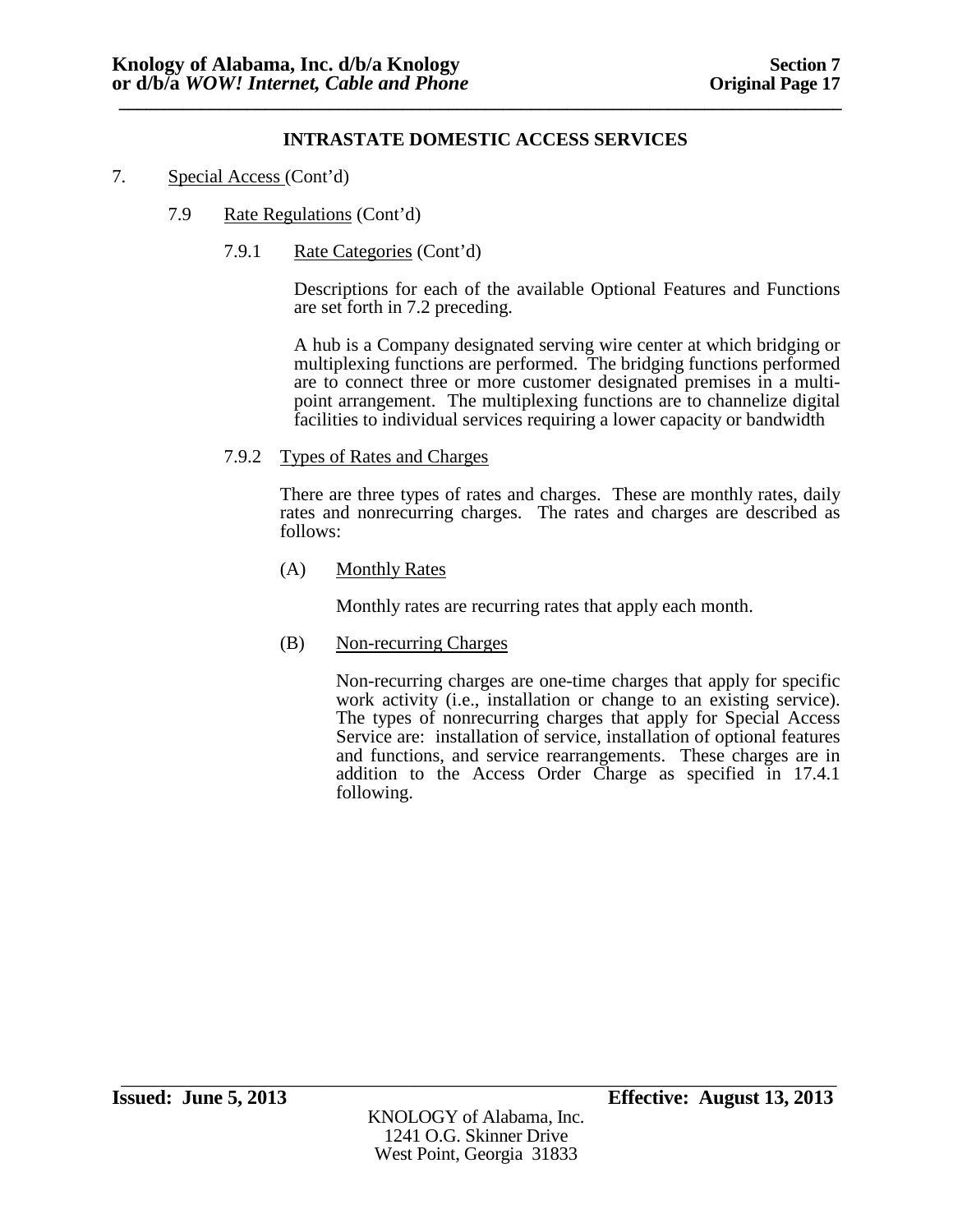- 7. Special Access (Cont'd)
	- 7.9 Rate Regulations (Cont'd)
		- 7.9.2 Types of Rates and Charges (Cont'd)
			- (B) Non-recurring Charges (Cont'd)
				- (1) Installation of Service

Nonrecurring charges apply to each service installed. The nonrecurring charges for the installation of service are set for each channel type as a nonrecurring charge for the Channel Termination.

(2) Installation of Optional Features and Functions

When optional features and functions are installed coincident with the initial installation of service, no separate nonrecurring charge is applicable. When optional features and functions are installed or changed subsequent to the installation of service, an Access Order Charge as specified in 17.4.1 following will apply per order.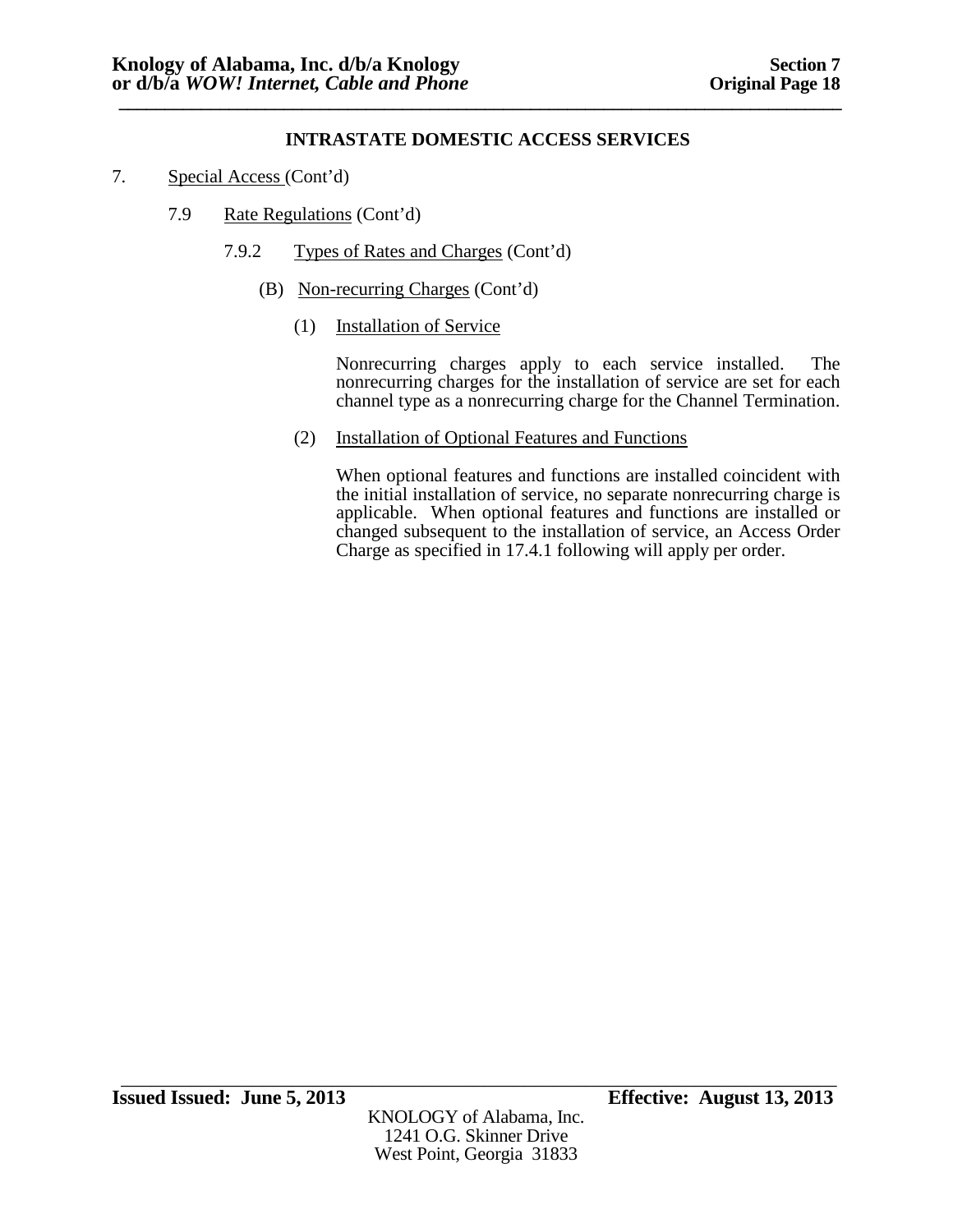- 7. Special Access (Cont'd)
	- 7.9 Rate Regulations (Cont'd)
		- 7.9.2 Types of Rates and Charges (Cont'd)
			- (B) Non-recurring Charges (Cont'd)
				- (3) Service Rearrangements

Service rearrangements are changes to existing (installed) services which may be administrative only in nature, as set forth following, or that involve actual physical change to the service. Changes to pending orders are set forth in 3.4 preceding.

Changes in the type of Service or Channel Termination which result in a change of the minimum period requirement will be treated as a discontinuance of the service and an installation of a new service.

Changes in ownership or transfer of responsibility from one customer to another will be treated as a discontinuance of the service and an installation of a new service. In the event the change in ownership or transfer of responsibility is as set forth in  $2.1.9(A)$  preceding where there is no change in facilities or arrangements, the change will be treated as an administrative change.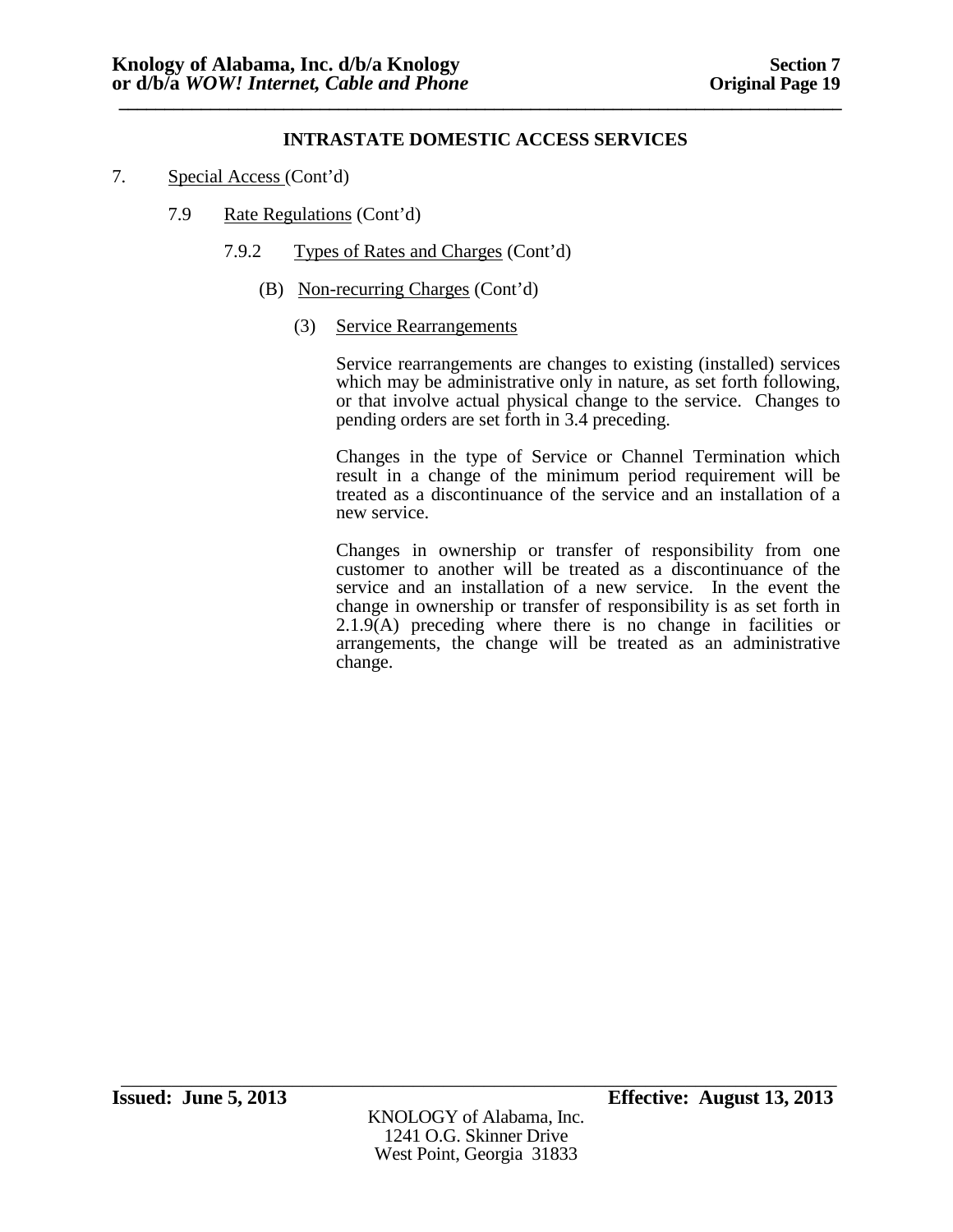- 7. Special Access (Cont'd)
	- 7.9 Rate Regulations (Cont'd)
		- 7.9.2 Types of Rates and Charges (Cont'd)
			- (B) Non-recurring Charges (Cont'd)
				- (3) Service Rearrangements (Cont'd)

Administrative changes will be made without charge(s) to the customer. Administrative changes are as follows:

- 
- Change of customer name;<br>- Change of customer or customer's end user premises address when the change of address is not a result of physical relocation of
- Change in billing data (name, address, or contact name or telephone number);
- 
- 
- 
- 
- Change of agency authorization;<br>
 Change of customer circuit identification;<br>
 Change of billing account number;<br>
 Change of customer test line number;<br>
 Change of customer or customer's end user contact name or<br>
tel
- Change of jurisdiction.

All other service rearrangements will be charged as follows:

If the change involves the addition of other customer designated premises to an existing service, the nonrecurring charge for the channel termination rate element will apply. The charge(s) will apply only for the location(s) that is being added. The charge(s) will be in addition to an Access Order Charge as set forth in 17.4.1 following.

## 7.9.3 Moves

A move involves a change in the physical location of one of the following:

- The Point of Termination at the customer's premises; or
- The customer's premises

The charges for the move are dependent on whether the move is to a new location within the same building or to a different building.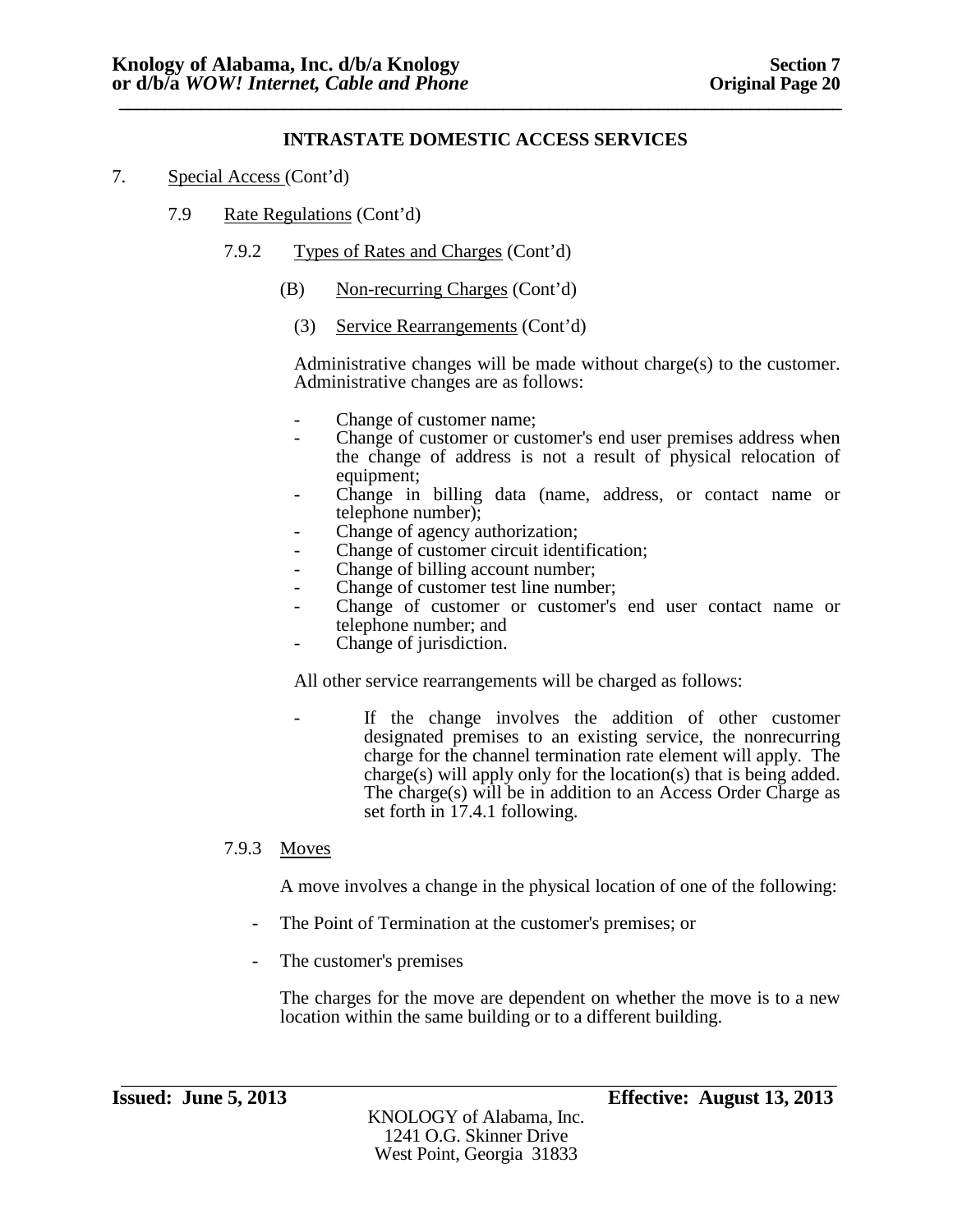- 7. Special Access (Cont'd)
	- 7.9 Rate Regulations (Cont'd)
		- 7.9.3 Moves (Cont'd)
			- (A) Moves Within the Same Building

When the move is to a new location within the same building, the charge for the move will be an amount equal to one half of the nonrecurring (i.e., installation) charge for the service termination affected. There will be no change in the minimum period requirements. This charge is in addition to the Access Order Charge as specified in 17.4.1 following.

(B) Moves To a Different Building

Moves to a different building will be treated as a discontinuance and start of service and all associated nonrecurring charges will apply. New minimum period requirements will be established for the new services. The customer will also remain responsible for satisfying all outstanding minimum period charges for the discontinued service.

7.9.4 Minimum Periods

The minimum service period for all services except part-time Video and Program Audio services and DS3 High Capacity Service is one month and the full monthly rate will apply to the first month. The minimum service period for part-time Video and program Audio services is a continuous 24-hour period, not limited to a calendar day. The minimum service period for DS3 High Capacity service is twelve months.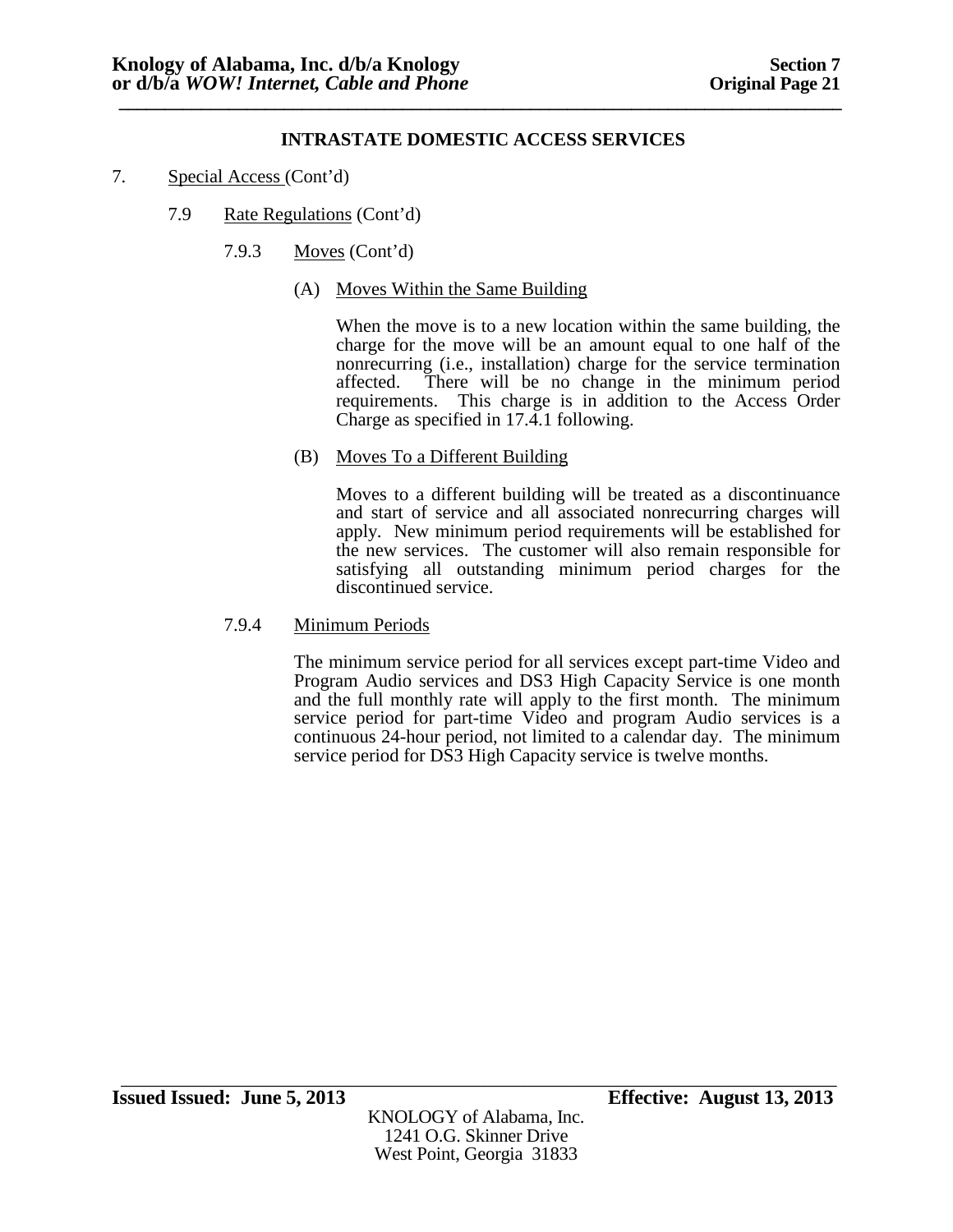- 7. Special Access (Cont'd)
	- 7.9 Rate Regulations (Cont'd)
		- 7.9.5 Mileage Measurement

Special Access will be billed to Customers under two options. The first option is where the Company will provision and provide a Special Access circuit from end to end and will bill all mileage at Company's access charge rates. The second option is where the Company will only provision the portion of the Special Access circuit that used Company facilities. In this case, the Customer would be required to obtain the other portion of Special Access circuit from the other Company (ies) needed to provision the required services. The applicable mileage option will be the Company's discretion for each Special Access circuit ordered.

Option I: Company provided and provisioned Special Access circuit from end to end:

The mileage to be used to determine the monthly rate for the Channel Mileage Facility is calculated on the airline distance between the locations involved, i.e.,

- the serving wire centers associated with two customer designated
- premises,<br>a serving wire center associated with a customer designated<br>premises and a hub.
- 
- two hubs<br>or between the serving wire center associated with a customer designated premises and a WATS Serving Office.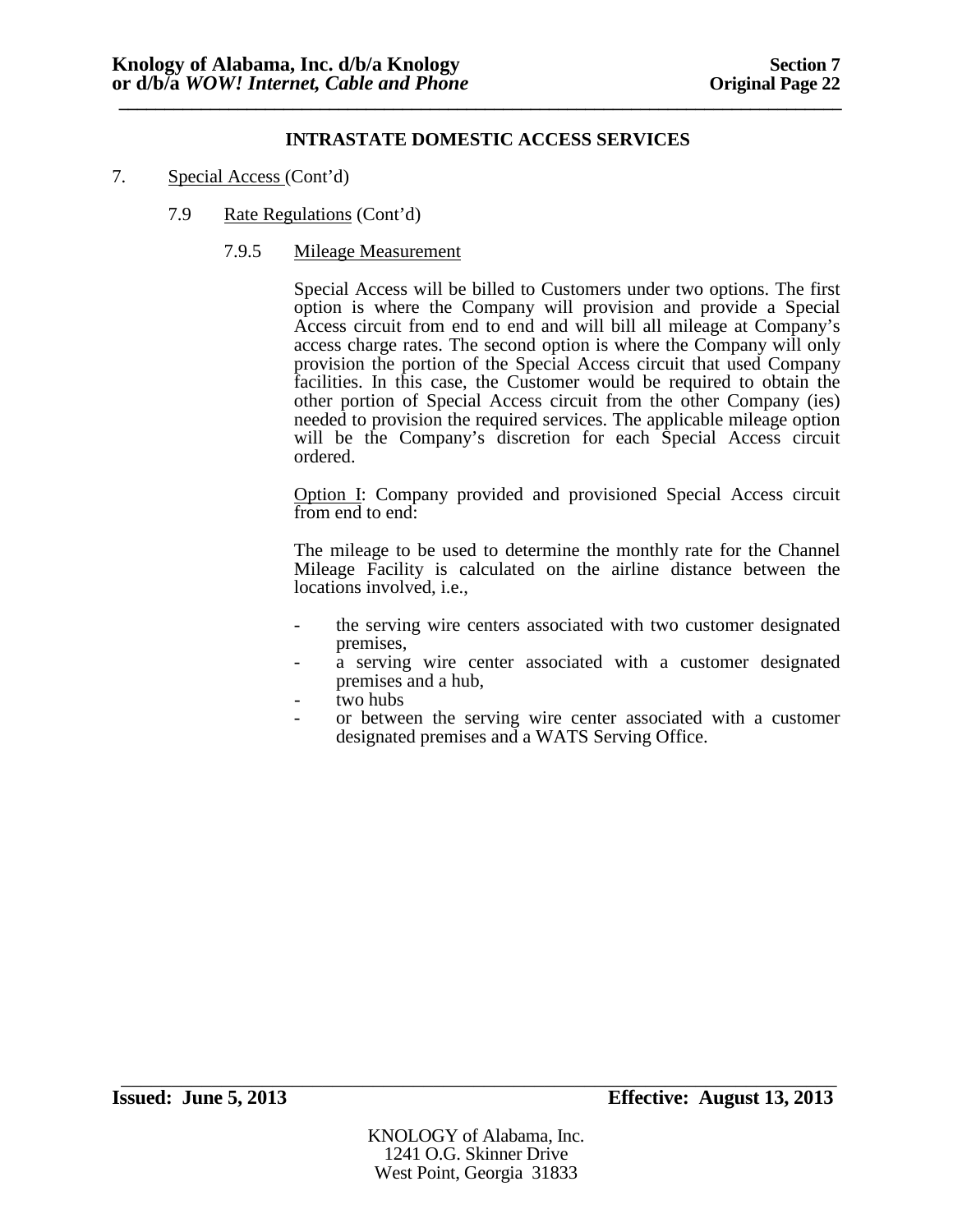7. Special Access (Cont'd)

7.9 Rate Regulations (Cont'd)

7.9.5 Mileage Measurements (Cont'd)

The serving wire center associated with a customer designated premises is the serving wire center from which this customer designated premises would normally obtain dial tone.

Mileage charges are shown with each channel type. Mileage the rate to be billed, first compute the mileage using the V&H coordinates method, as set forth in the NATIONAL EXCHANGE CARRIER ASSOCIATION, INC. TARIFF F.C.C. NO. 4, then multiply the resulting number of miles times the Channel Mileage Facility per mile rate, and add the Channel Mileage Termination rate for each termination. When the calculation results in a fraction of a mile, always round up to the next whole mile before determining the mileage and applying the rates.

When hubs are involved, mileage is computed and rates applied separately for each section of the Channel Mileage, i.e.,

- customer designated premises serving wire center to hub, hub to hub and/or hub to customer designated premises serving wire center.
- 
- 

However, when any service is routed through a hub for purposes other than customer specified bridging or multiplexing (e.g., the Company chooses to so route for test access purposes), rates will be applied only to the distance calculated between the serving wire centers associated with the customer designated premises.

See the service configuration example for multi-point service as set forth in 7.1.3(B) preceding.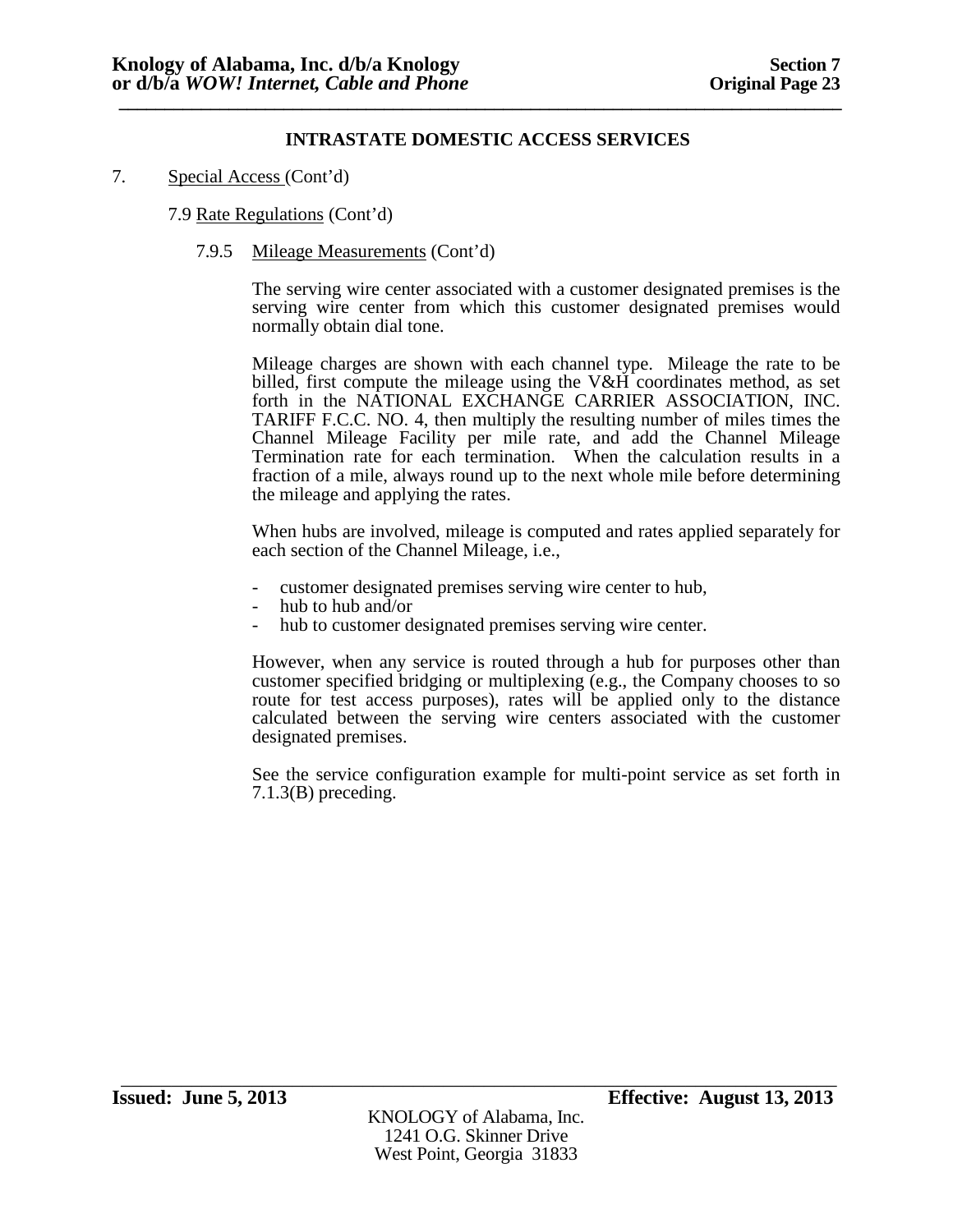#### 7. Special Access (Cont'd)

#### 7.10 Mixed Use Analog and Digital High Capacity Services

Mixed use refers to a rate application applicable only when the customer orders High Capacity Special Access facilities between a customer designated premises and a Company hub where the Company performs multiplexing/de-multiplexing functions and the same customer then orders the derived channels as Special and Switched Access Services. If the customer has Switched Access Service between a customer designated premises and an end office that is multiplexed at a Company hub and subsequently orders the derived channels as Special and Switched Access Service, rates and charges will apply as if the service were ordered as mixed use.

Except as noted above, the High Capacity facility will be ordered, provided and rated as Special Access Service (i.e., Channel Termination, Channel Mileage, as appropriate, and Multiplexing Arrangement). The nonrecurring charge that applies when the mixed use facility is installed will be the nonrecurring charge associated with the appropriate Special Access High Capacity Channel Termination. Rating as Special Access will continue until such time as the customer chooses to use a portion of the available capacity for Switched Access Service. Individual service (i.e., Switched or Special Access) nonrecurring charges will not apply to the individual channels of the mixed use facility.

When Special Access Service is provided utilizing a channel of the mixed use facility to a hub, High Capacity rates and charges will apply for the facility to the hub, as set forth preceding, and individual service rates and charges will apply from the hub to the customer designated premises. The rates and charges that will apply to the portion from the hub to the customer designated premises will be dependent on the specific type of Special Access Service that is provided (e.g., Voice Grade, etc.). The applicable rates and charges will include a Channel Termination and Channel Mileage, if applicable. Rates and charges for optional features and functions associated with the service, if any, will apply for the appropriate channel type.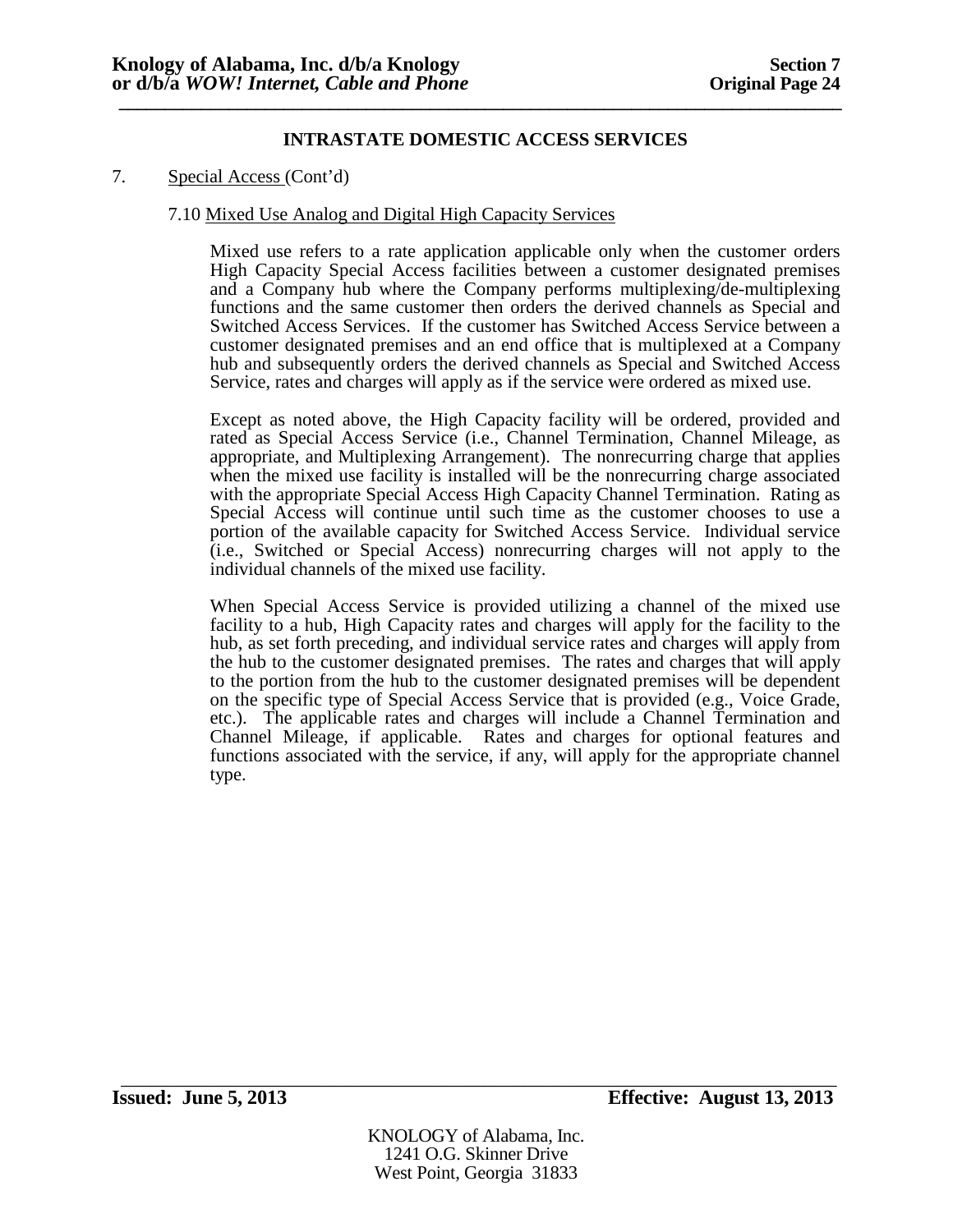- 7. Special Access (Cont'd)
	- 7.10 Mixed Use Analog and Digital High Capacity Services (Cont'd)

As each individual channel is activated for Switched Access Service, the High Capacity Special Access Channel Termination, Channel Mileage, and Multiplexing rates will be reduced accordingly  $(e.g., 1/24th)$  for a DS1 service, 1/672nd for a DS3 service, etc.).Switched Access Service rates and charges, as set forth in 17.2 following, will apply for each channel that is used to provide a Switched Access Service. Additionally, the Switched Access Service Entrance Facility, Direct Trunked Transport, and Multiplexing charges, if applicable, will be reduced by multiplying their respective rates by the ratio of derived Switched Access Service channels to the total number of Voice Grade channels that can be derived.

The customer must place an order for each individual Switched or Special Access Service utilizing the Mixed Use Facilities and specify the channel assignment for each such service.

#### 7.11 Individual Case Filings

Certain services set forth in Special Access Service, Section 7. are provided on an Individual Case Basis. Rates and charges for Special Access Service provided on an Individual Case Basis are set forth in 17.5 following.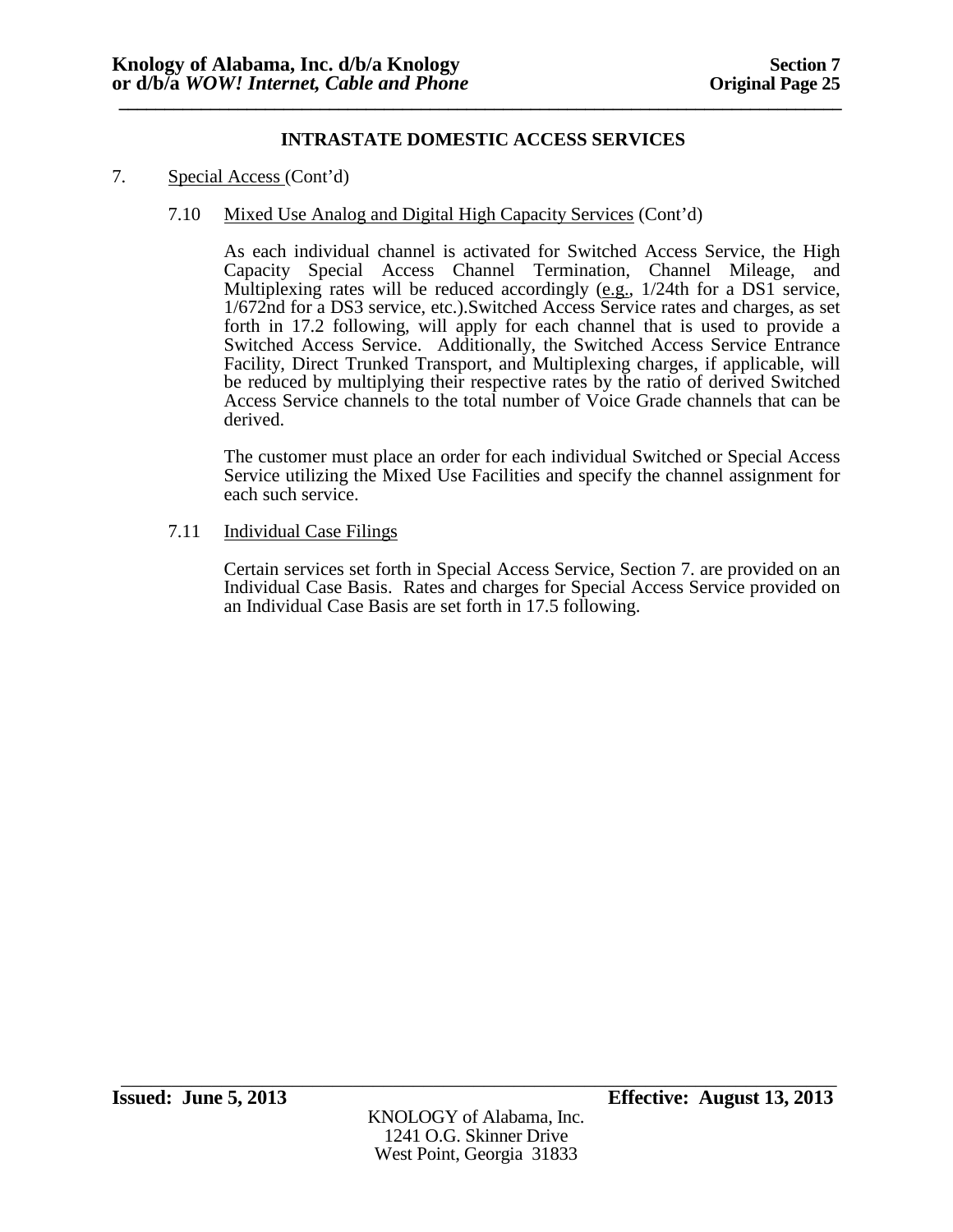#### **8. SPECIAL FACILITIES ROUTING OF ACCESS SERVICES**

#### 8.1 Description

The services provided under this tariff are provided over such routes and facilities as the Company may elect. Special Facilities Routing is involved when, in order to comply with requirements specified by the customer, the Company provides Switched Access Service, Special Access Service in a manner which includes one or more of the following conditions:

#### 8.1.1 Diversity

Two or more circuits must be provided over not more than two different physical routes.

#### 8.1.2 Avoidance

A circuit(s) must be provided on a route which avoids specified geographical locations.

8.1.3 Diversity and Avoidance Combined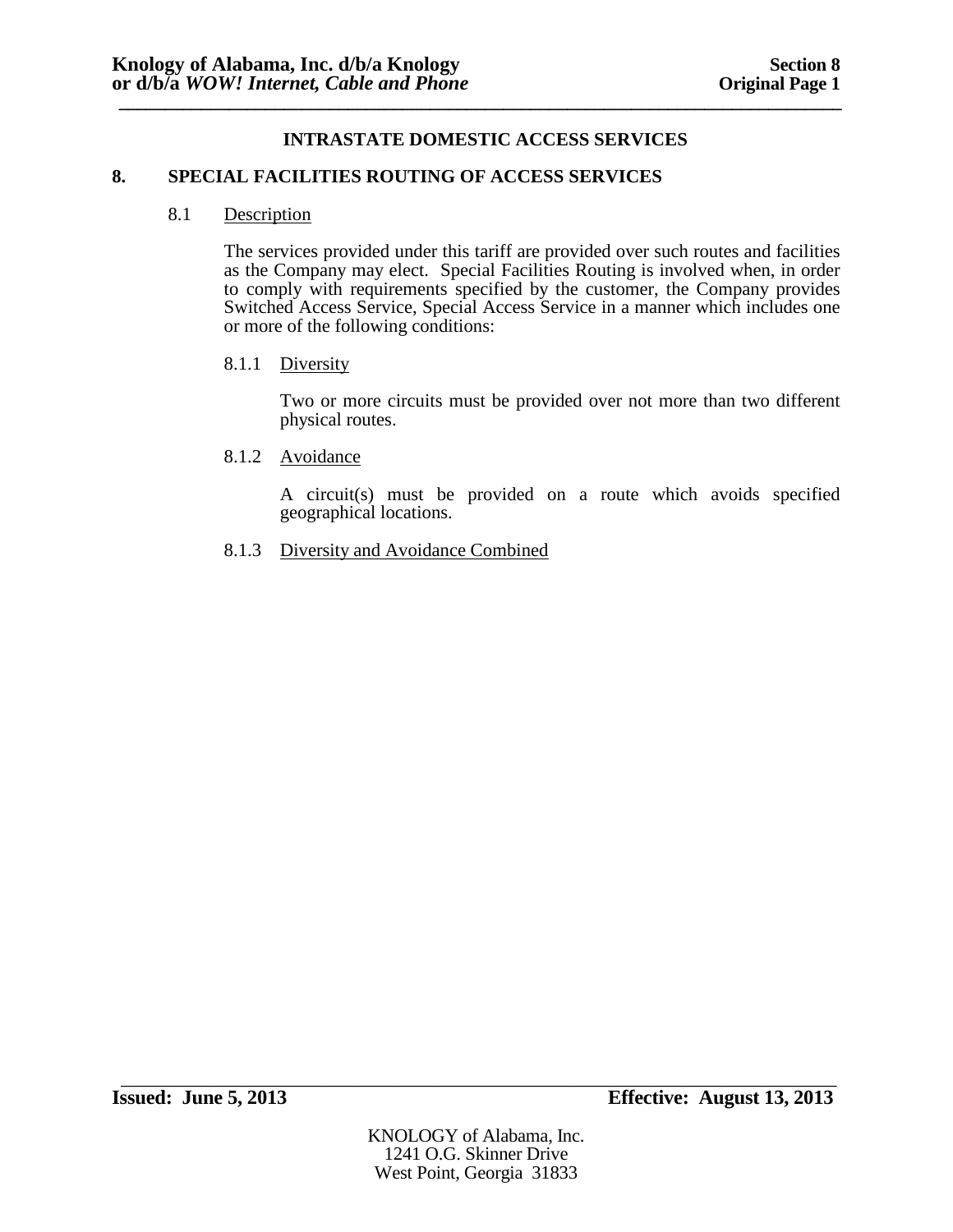#### **9. SPECIALIZED SERVICE OR ARRANGEMENTS**

9.1 General

Specialized Service or Arrangements may be provided by the Company, at the request of a customer, on an individual case basis if such service or arrangements meet the following criteria:

- The requested service or arrangements are not offered under other sections of this tariff.
- The facilities utilized to provide the requested service or arrangements are of a type normally used by the Company in furnishing its other services.
- The requested service or arrangements are compatible with other Company services, facilities, and its engineering and maintenance practices.
- This offering is subject to the availability of the necessary Company personnel and capital resources.

Rates and charges and additional regulations if applicable, for Specialized Service or Arrangements are provided on an individual case basis and are as set forth in 17.4.6 (JSI) following.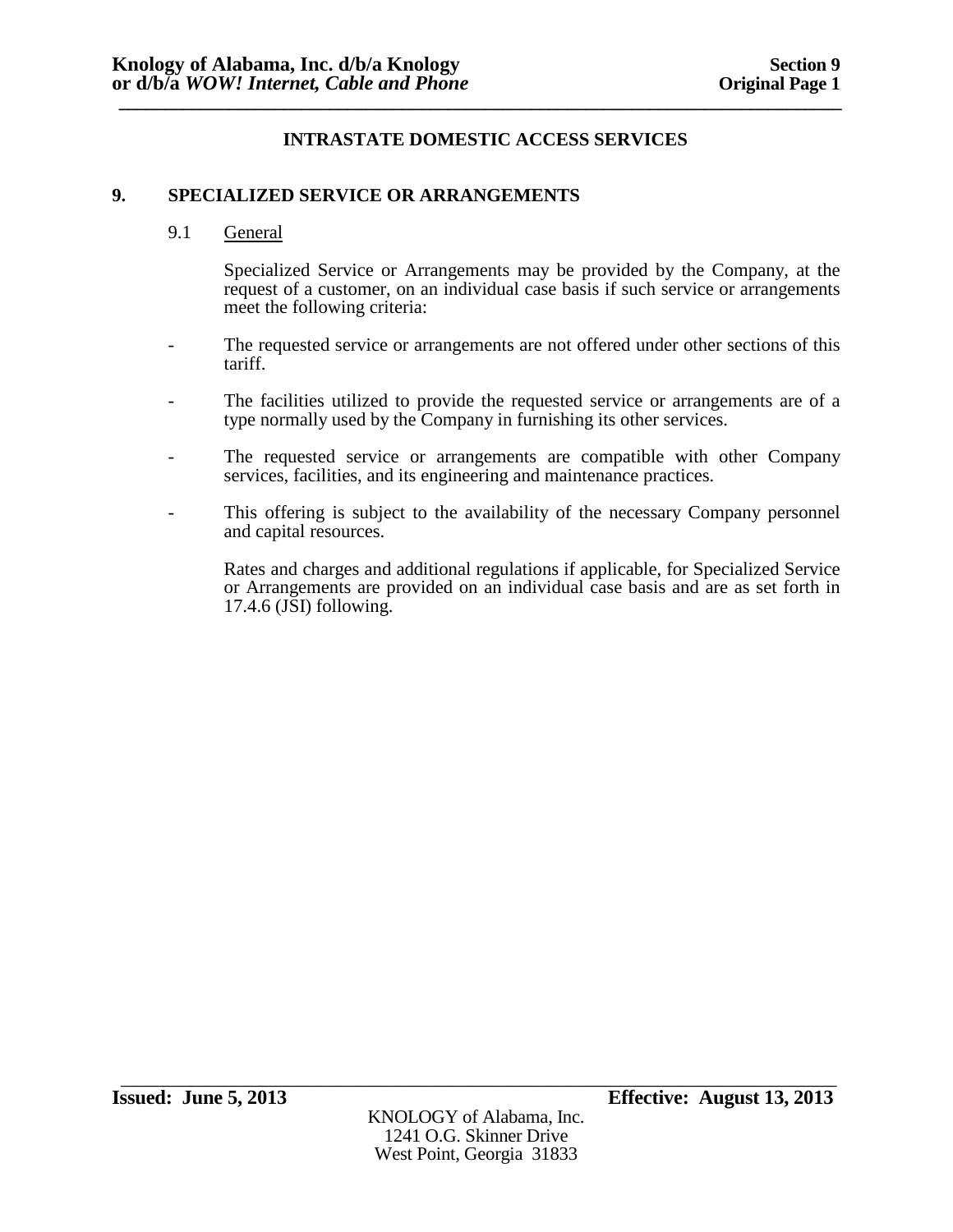#### **10. ADDITIONAL ENGINEERING, ADDITIONAL LABOR AND MISCELLANEOUS SERVICES**

Section 10.1 addresses Additional Engineering. 10.2 addresses Additional Labor (which is comprised of Overtime Installation, Overtime Repair, Stand by, Testing and Maintenance with Other Companies, and Other Labor). 10.3 addresses Miscellaneous Services (which are comprised of Testing Services, Maintenance of Service and Telecommunications Service Restoration Priority).

In this section, normally scheduled working hours are an employee's scheduled work period in any given calendar day (e.g., 8:00 a.m. to 5:00 p.m.) for the application of rates based on working hours.

A Miscellaneous Service Order charge as described in previous sections may be applicable to services ordered from this section.

#### 10.1 Additional Engineering

Additional Engineering, including engineering reviews 3.4.3 will be undertaken only after the Company has notified the customer that additional engineering charges apply as set forth in 17.4.3 following, and the customer agrees to such charges.

Additional Engineering will be provided by the Company at the request of the customer only when:

- (A) A customer requests additional technical information after the Company has already provided the technical information normally included on the Design Layout Report (DLR) as set forth in 6.1.5 and 7.1.6 preceding.
- (B) Additional engineering time is incurred by the Company to engineer a customer's request for a customized service as set forth in 7.1.2 preceding.
- (C) A customer requested Design Change requires the expenditure of additional engineering time. Such additional engineering time is incurred by the Company for the engineering review as set forth in 3.4.3 preceding. The charge for additional engineering time relating to the engineering review, which is undertaken to determine if a design change is indeed required, will apply whether or not the customer authorizes the Company to proceed with the Design Change. In this case the Design Change charge, as set forth in 17.4.1(C) following, does not apply unless the customer authorizes the Company to proceed with the Design Change.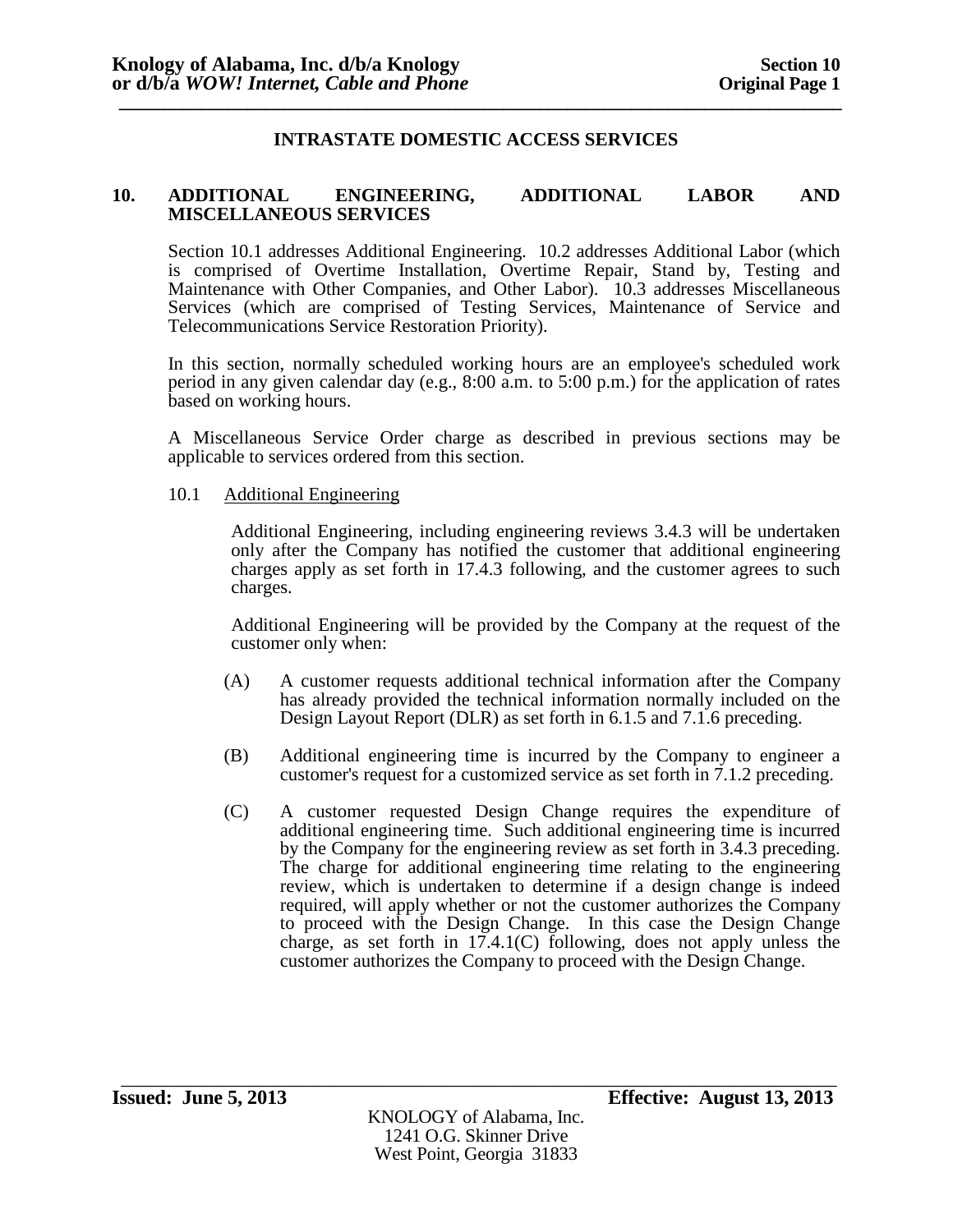#### 10. Additional Engineering, Additional Labor and Miscellaneous Services (Cont'd)

#### 10.2 Additional Labor

Additional Labor is that labor requested by the customer on a given service and agreed to by the Company as set forth in 10.2.1 through 10.2.5 following. The Company will notify the customer that additional labor charges as set forth in 17.4.3 following will apply before any additional labor is undertaken. A call out of a Company employee at a time not consecutive with the employee's scheduled work period is subject to a minimum charge of four hours. When provisioning or restoring Telecommunications Service Priority services, the Company will, when possible, notify the customer of the applicability of these Additional Labor charges.

#### 10.2.1 Overtime Installation

Overtime installation is that Company installation effort outside of normally scheduled working hours.

10.2.2 Overtime Repair

Overtime repair is that Company effort performed outside of normally scheduled working hours.

10.2.3 Stand by

Stand by includes all time in excess of one-half (1/2) hour during which Company personnel stand by to make installation acceptance tests or cooperative tests with a customer to verify facility repair on a given service.

10.2.4 Testing and Maintenance with Other Companies

Additional testing, maintenance or repair of facilities which connect other telephone companies is that which is in addition to the normal effort required to test, maintain or repair facilities provided solely by the Company.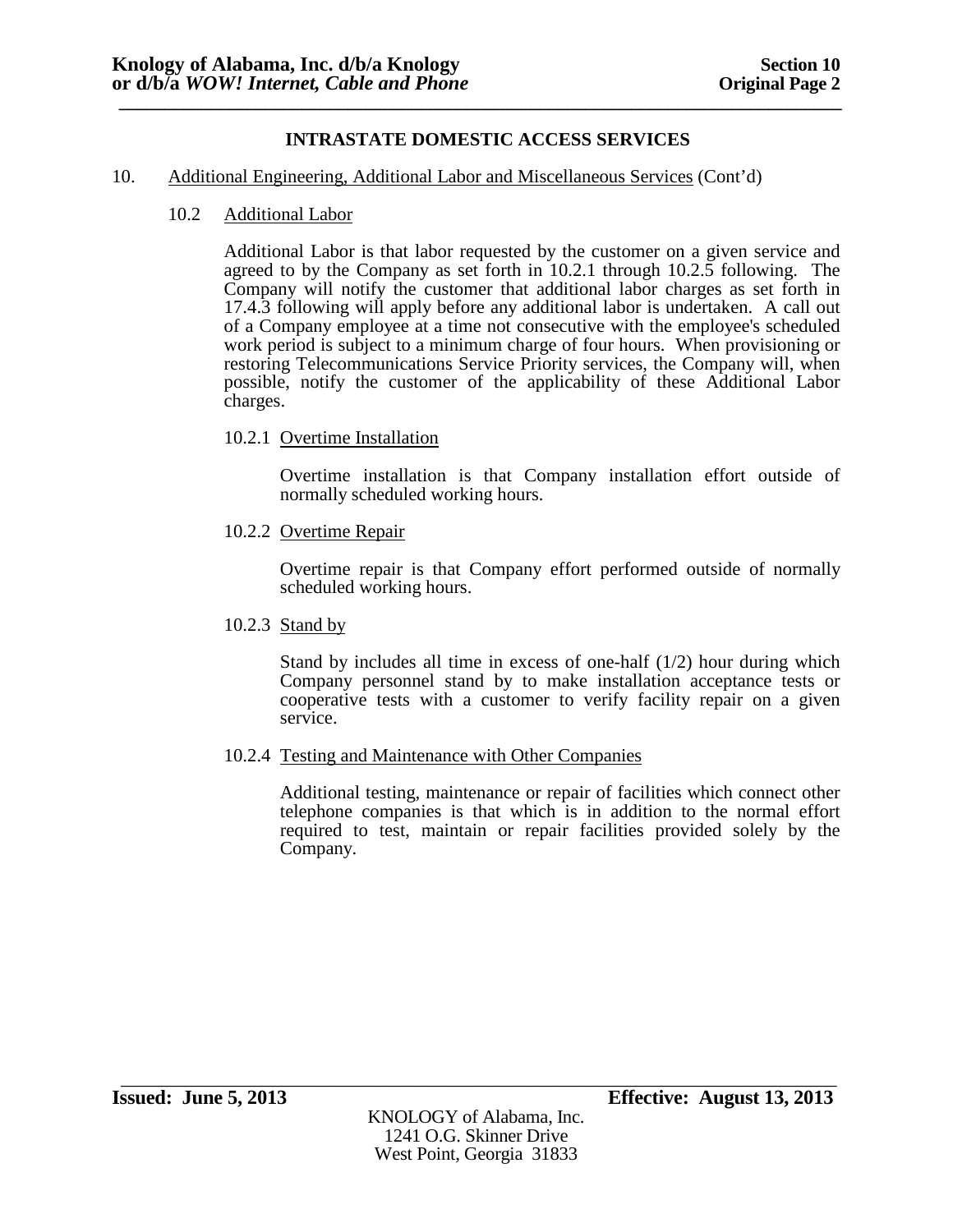- 10. Additional Engineering, Additional Labor and Miscellaneous Services (Cont'd)
	- 10.2 Additional Labor (Cont'd)
		- 10.2.5 Other Labor

Other labor is that additional labor not included in 10.2.1 through 10.2.4 preceding and labor incurred to accommodate a specific customer request that involves only labor which is not covered by any other section of this tariff.

- 10.3 Miscellaneous Services
	- 10.3.1 Testing Services

Testing Services offered under this section of the tariff are optional and subject to rates and charges as set forth in 17.4.4 following. A call out of a Company employee at a time not consecutive with the employee's scheduled work period is subject to a minimum charge of four hours. Other testing services, as described in 5.2.2 and 7.7 preceding, are provided by the Company in association with Access Services and are furnished at no additional charge.

Testing services are normally provided by Company personnel at Company locations. However, provisions are made in  $(B)(2)$  following for a customer to request Company personnel to perform testing services at the customer designated premises.

The offering of Testing Services under this section of the tariff is made subject to the availability of the necessary qualified personnel and test equipment at the various test locations mentioned in (A) and (B) following.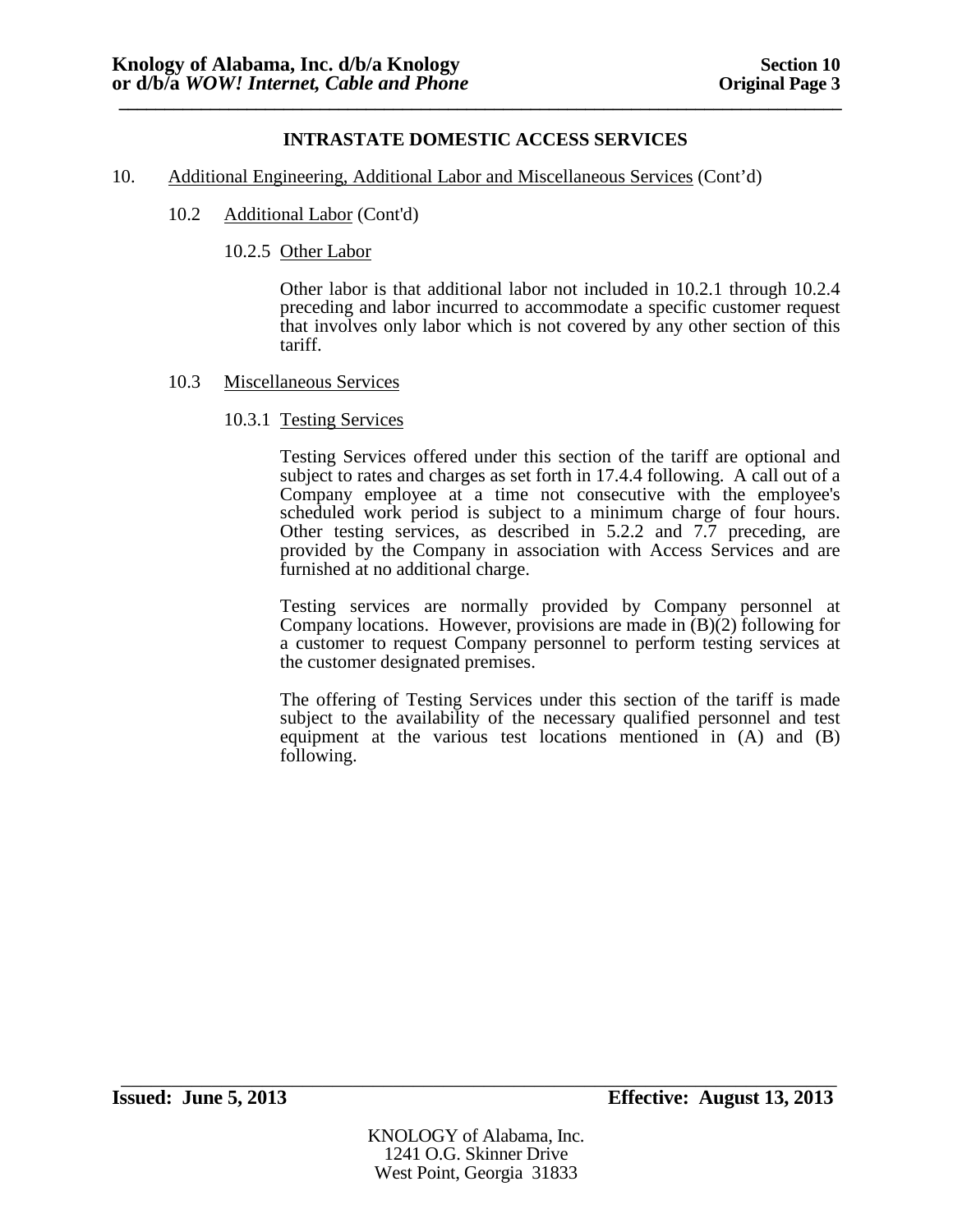10. Additional Engineering, Additional Labor and Miscellaneous Services (Cont'd)

10.3 Miscellaneous Services (Cont'd)

- 10.3.1 Testing Services (Cont'd)
	- (A) Switched Access Service

Testing Services for Switched Access are comprised of (a) tests which are performed during the installation of a Switched Access Service, i.e., Acceptance Tests, (b) tests which are performed after customer acceptance of such access services and which are without charge i.e., routine testing and (c) additional tests which are performed during or after customer acceptance of such access services and for which additional charges apply, i.e., Additional Cooperative Acceptance Tests and in-service tests.

Routine tests are those tests performed by the Company on a regular basis, as set forth in 5.2.2 preceding which are required to maintain Switched Access Service. Additional in-service tests may be done on an automatic basis (no Company or customer technicians involved), on a manual basis (Company technician(s) involved at Company office(s) and Company or customer technician(s) involved at the customer designated premises).

Testing services are ordered to the end office for FGD. Testing Services for Directory Assistance Service not routed through an access tandem is ordered to a Directory Assistance Location for each NPA.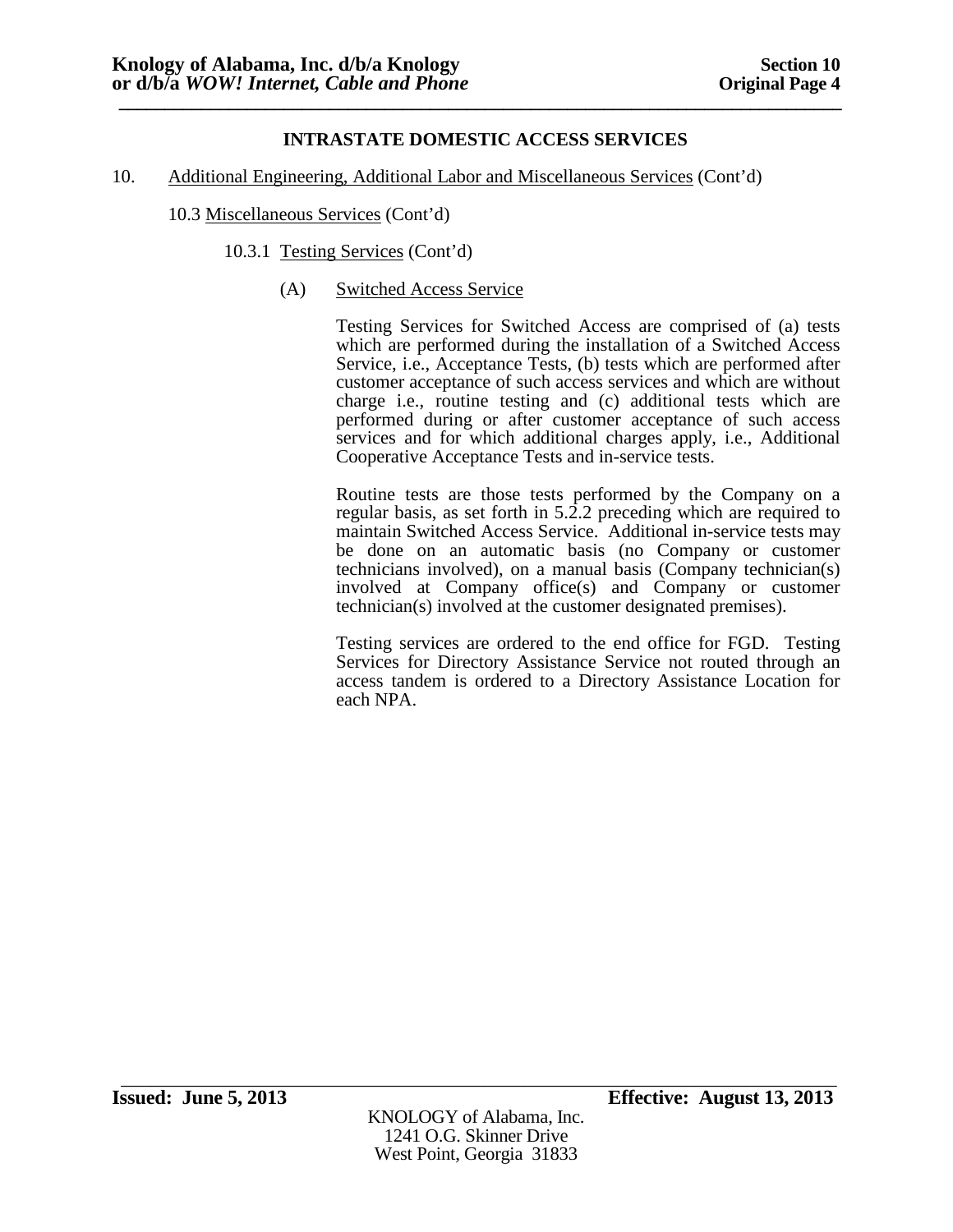10. Additional Engineering, Additional Labor and Miscellaneous Services (Cont'd)

10.3 Miscellaneous Services (Cont'd)

- 10.3.1 Testing Services (Cont'd)
	- (A) Switched Access Service (Cont'd)
		- (1) Additional Cooperative Acceptance Testing

Additional Cooperative Acceptance Testing of Switched Access Service involves the Company provision of a technician at its office(s) and the customer provision of a technician at its premises, with suitable test equipment to perform the required tests.

Additional Cooperative Acceptance Tests may, for example, consist of the following tests:

- 
- 
- 
- Impulse Noise<br>- Phase Jitter<br>- Signal to C-Notched Noise Ratio<br>- Intermodulation (Nonlinear) Distortion<br>- Frequency Shift (Offset)<br>- Envelope Delay Distortion<br>- Dial Pulse Percent Break
- 
- 
- 
- (2) Additional Automatic Testing

Additional Automatic Testing (AAT) of Switched Access Services is a service where the customer provides remote office test lines and 105 test lines with associated responders or their functional equivalent. The customer may order, at additional charges, gain-slope and C-notched noise testing and may order the routine tests (1004 Hz loss, C-Message Noise and Balance) on an as needed or more than routine schedule.

The Company will provide an AAT report that lists the test results for each trunk tested. Trunk test failures requiring customer participation for trouble resolution will be provided to the customer on an as- occurs basis.

The Additional Tests, (i.e., gain slope, C- notched noise, 1004 Hz loss, C-message noise and balance) may be ordered by the customer at additional charges, 60 days prior to the start of the customer prescribed schedule. The rates for Additional Automatic Tests are as set forth in 17.4.4(A) following.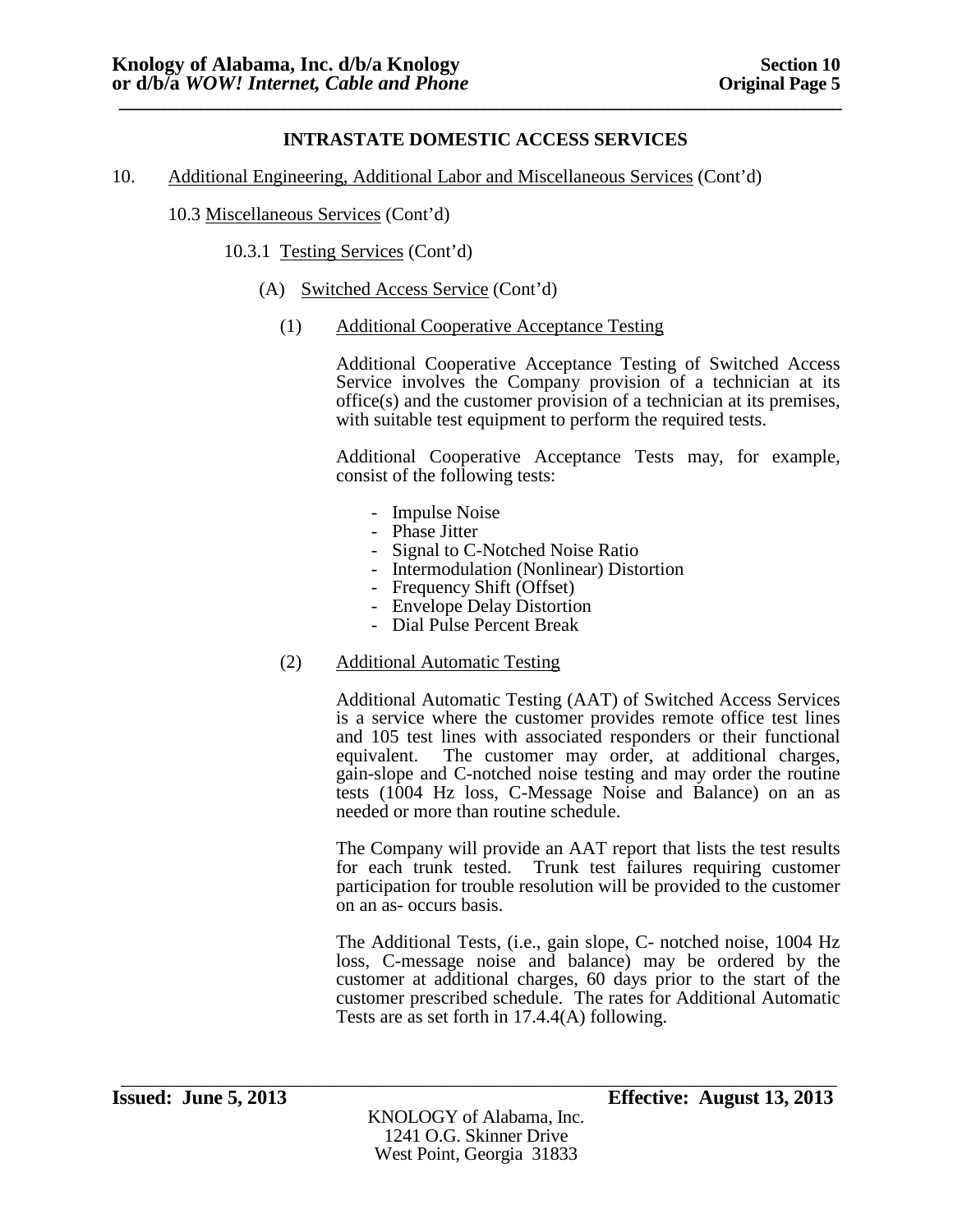10. Additional Engineering, Additional Labor and Miscellaneous Services (Cont'd)

10.3 Miscellaneous Services (Cont'd)

- 10.3.1 Testing Services (Cont'd)
	- (A) Switched Access Service (Cont'd)
		- (3) Additional Manual Testing

Additional Manual Testing (AMT) of Switched Access Services (Feature Group D and Directory Access Service not routed through an access tandem), is a service where the Company provides a technician at its office(s) and the Company or customer provides a technician at the customer designated premises, with suitable test equipment to perform the required tests. Such additional tests will normally consist of gain-slope and C-notched noise testing. However, the Company will conduct any additional tests which the IXC may request.

The Company will provide an AMT report listing the test results for each trunk tested. Trunk test failures requiring customer participation for trouble resolution will be provided to the customer on a per occurrence basis.

The Additional Manual Tests may be ordered by the customer at additional charges, 60 days prior to the start of the testing schedule as mutually agreed to by the customer and the Company.

The rates for Additional Manual Testing are as set forth in 17.4.2(C) following.

- (4) Obligations of the Customer
	- (A) The customer shall provide the Remote Office Test Line priming data to the Company, as appropriate, to support routine testing as set forth in 5.2.2 (B) preceding.
	- (B) The customer shall make the facilities to be tested available to the Company at times mutually agreed upon.
- (5) Special Access Service

The Company will provide assistance in performing specific tests requested by the customer.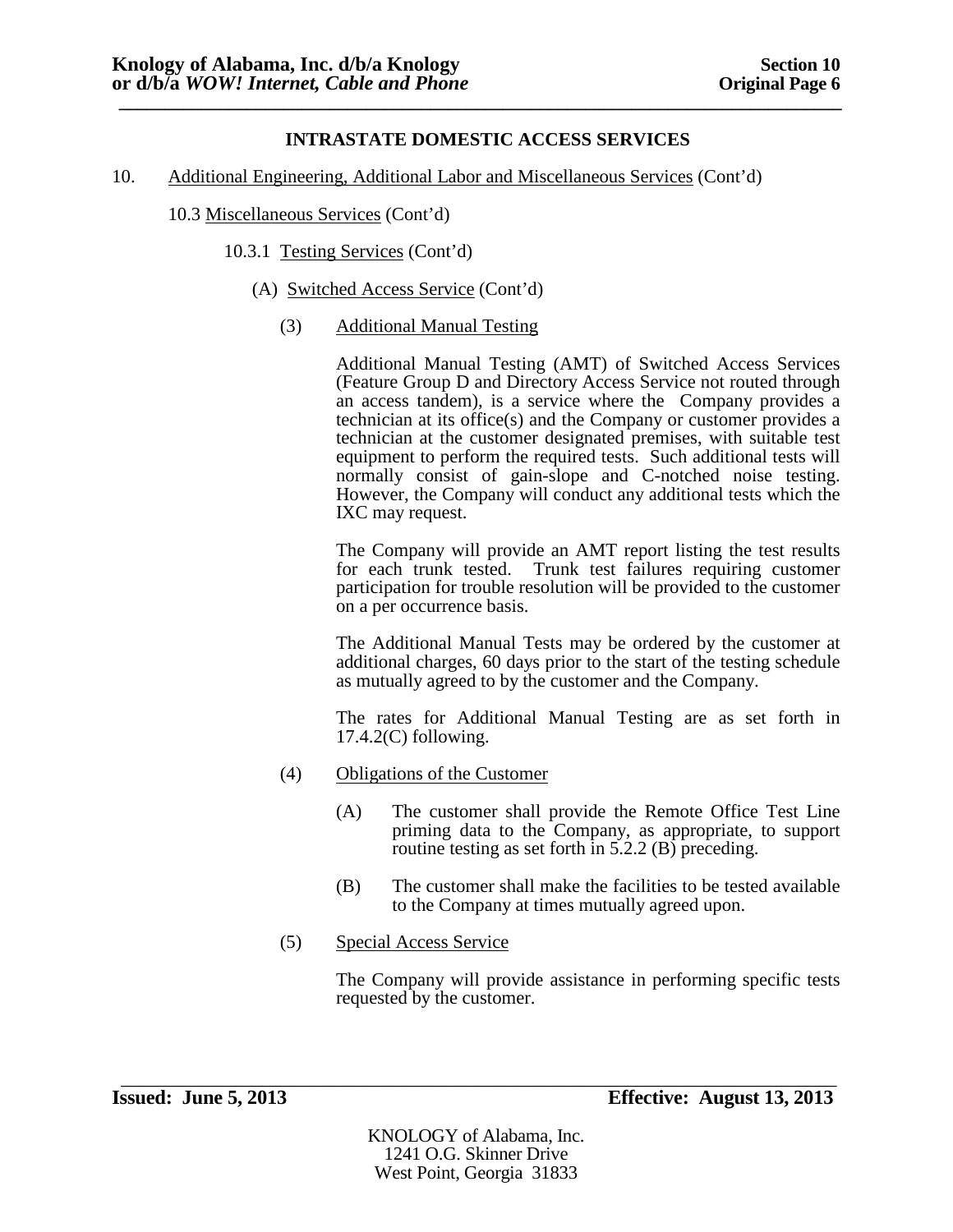10. Additional Engineering, Additional Labor and Miscellaneous Services (Cont'd)

10.3 Miscellaneous Services (Cont'd)

- 10.3.1 Testing Services (Cont'd)
	- (A) Switched Access Service (Cont'd)
		- (6) Additional Manual Testing

Additional Manual Testing (AMT) of Switched Access Services (Feature Group D and Directory Access Service not routed through an access tandem), is a service where the Company provides a technician at its office(s) and the Company or customer provides a technician at the customer designated premises, with suitable test equipment to perform the required tests. Such additional tests will normally consist of gain-slope and C-notched noise testing. However, the Company will conduct any additional tests which the IXC may request.

(7) Additional Manual Testing

The Company will provide a technician at its premises, and the Company or customer will provide a technician at the customer's designated premises with suitable test equipment to perform the requested tests.

(8) Obligation of the Customer

When the customer subscribes to Testing Service as set forth in this section, the customer shall make the facilities to be tested available to the Company at time mutually agreed upon.

10.3.2 Maintenance of Service

When a customer reports a trouble to the Company for clearance and no trouble is found in the Company's facilities, the customer shall be responsible for payment of a Maintenance of Service charge as set forth in 17.4.2(F) following for the period of time from when Company personnel are dispatched, at the request of the customer, to the customer designated premises to when the work is completed. Failure of Company personnel to find trouble in Company facilities will result in no charge if the trouble is actually in those facilities, but not discovered at the time.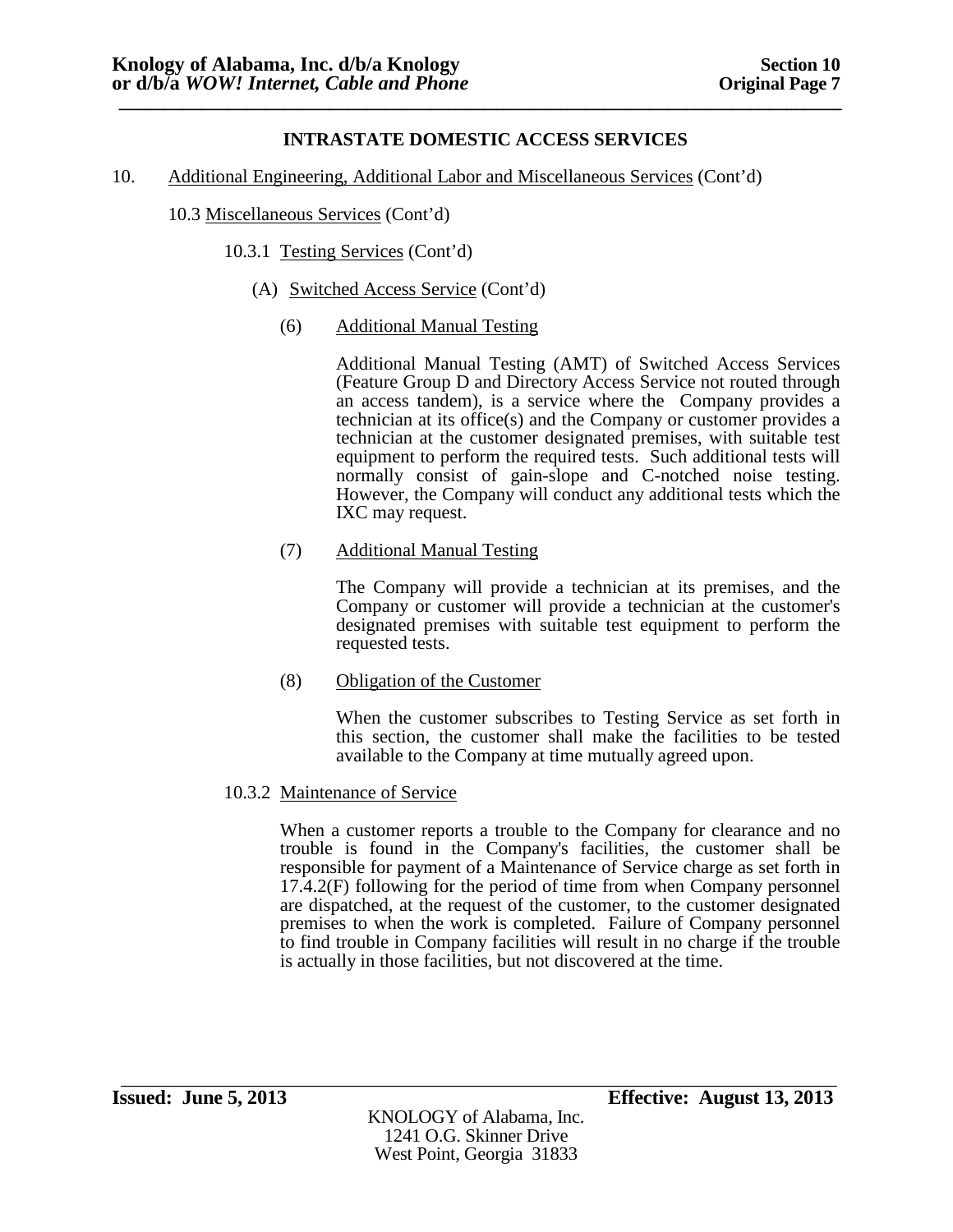## 10. Additional Engineering, Additional Labor and Miscellaneous Services (Cont'd)

#### 10.3 Miscellaneous Services (Cont'd)

- 10.3.2 Telecommunications Service Priority (Cont'd)
	- (A) The customer shall be responsible for payment of a Maintenance of Service charge when the Company dispatches personnel to the customer designated premises, and the trouble is in equipment or communications systems provided by other than the Company or in detariffed CPE provided by the Company.

In either (A) or (B) preceding, no credit allowance will be applicable for the interruption involved if the Maintenance of Service Charge applies.

#### 10.3.3 Telecommunications Service Priority - TSP

(A) Priority installation and/or restoration of National Security Emergency Preparedness (NSEP) telecommunications services shall be provided in accordance with Part 64.401, Appendix A, of the Federal Communications Commission's (FCC's) Rules and Regulations.

> In addition, TSP System service shall be provided in accordance with the guidelines set forth in "Telecommunications Service Priority (TSP) System for National Security Emergency Preparedness (NSEP) Service Vendor Handbook" (NCSH 3-1-2) dated July 9, 1990, and "Telecommunications Service Priority System for National Security Emergency Preparedness Service User Manual" (NCSM 3-1-1).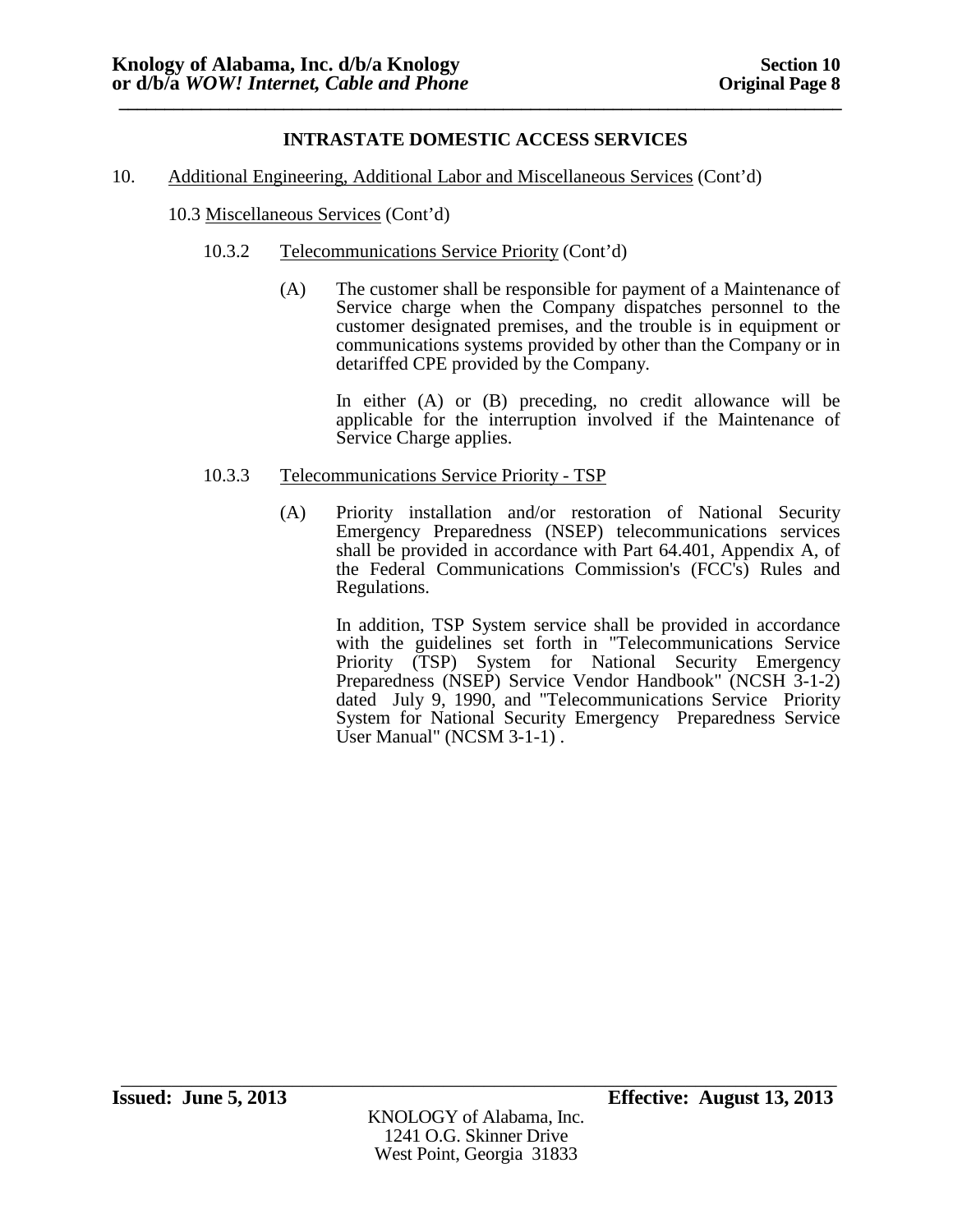#### 10. Additional Engineering, Additional Labor and Miscellaneous Services (Cont'd)

10.3 Miscellaneous Services (Cont'd)

- 10.3.3 Telecommunications Service Priority (Cont'd)
	- $(A)$   $(Cont<sup>'</sup>d)$

The TSP System is a service, developed to meet the requirements of the Federal Government, as specified in the Service Vendor's Handbook and Service User's Manual which provides the regulatory, administrative and operational framework for the priority installation and/or restoration of NSEP telecommunications services. These include both Switched and Special Access Services. The TSP System applies only to NSEP The TSP System applies only to NSEP telecommunications services, and requires and authorizes priority action by the Company providing such services.

For Switched Access Service, the TSP System's applicability is limited to those services which the Company can discreetly identify for priority provisioning and/or restoration.

(B) A Telecommunications Service Priority charge applies as set forth in 17.4.4 when a request to provide or change a Telecommunications Service Priority is received subsequent to the issuance of an Access Order to install the service.

> Additionally, a Miscellaneous Service Order Charge as set forth in 17.4.1 will apply to Telecommunications Service Priority requests that are ordered subsequent to the initial installation of the associated access service.

> A Telecommunications Service Priority charge does not apply when a Telecommunications Service Priority is discontinued or when ordered coincident with an Access Order to install or change service.

> In addition, Additional Labor rates as set forth in 17.4.3 may be applicable when provisioning or restoring Switched or Special Access Services with Telecommunications Service Priority.

> When the customer requests an audit or a reconciliation of the Telephone Company's Telecommunications Service Priority records, a Miscellaneous Service Order Charge as set forth in 17.4.1 (D) and Additional Labor rates as set forth in 17.4.3 are applicable.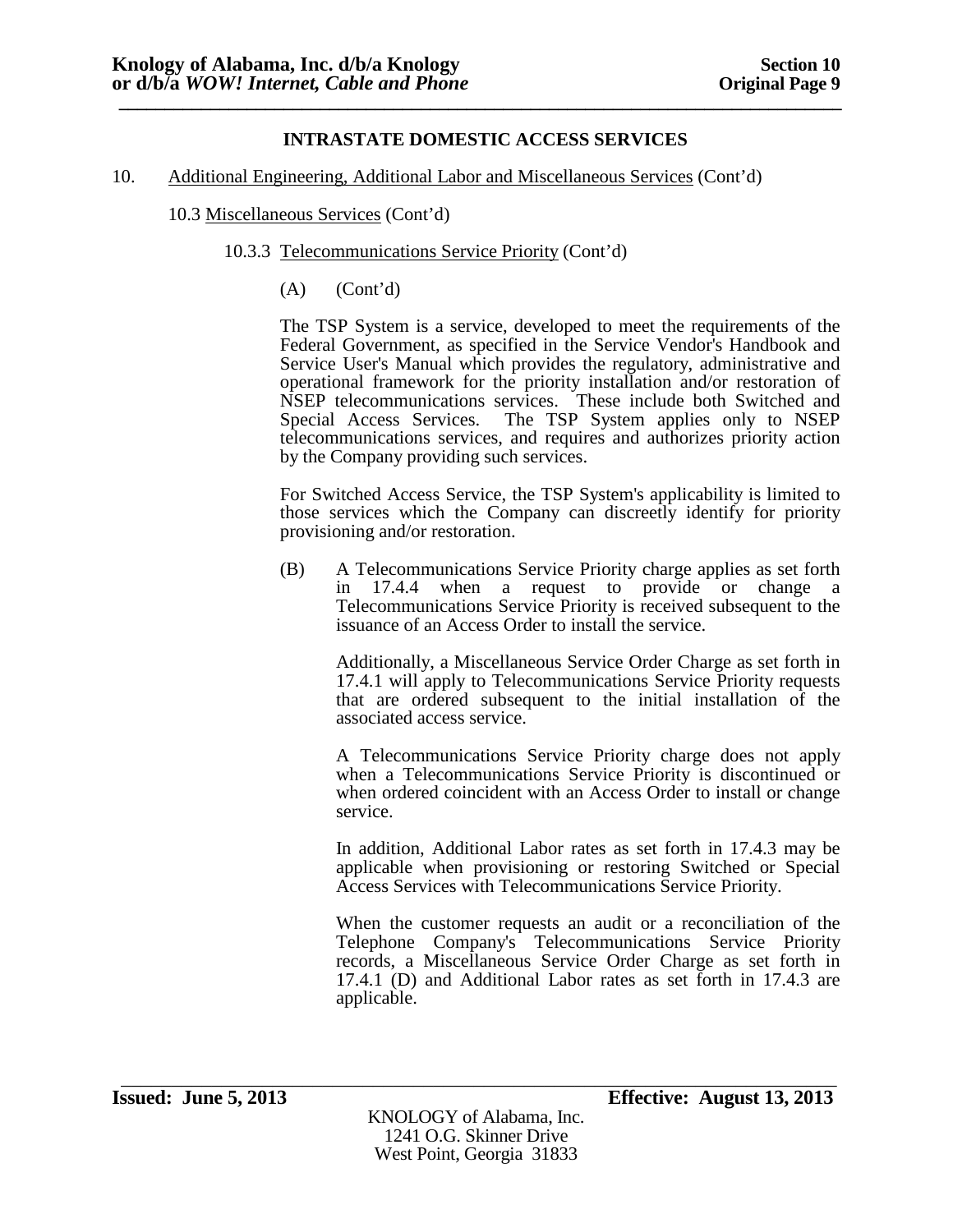- 10. Additional Engineering, Additional Labor and Miscellaneous Services (Cont'd)
	- 10.3 Miscellaneous Services (Cont'd)
		- 10.3.4 Billing Name and Address (BNA) Service

Billing Name and Address service is the provision by the Company, to an intrastate or interstate service provider who is a customer of the Company, of the complete billing name, street address, city or town, state and zip code for a telephone number. The service is offered to an intrastate or interstate service provider who is an interexchange carrier, an operator service provider, an enhanced service provider or any provider of telecommunications services. BNA service is supplied only to allow customers to bill their end users for telephone services they provide. BNA information may not be resold or used for any other purpose including, but not limited to, marketing or merchandising activities. BNA information shall be treated as confidential by the customer.

BNA information will be provided for listed/published telephone numbers. Requests for non-published and unlisted telephone numbers will be provided, unless the subscriber of a non-published or unlisted telephone number has affirmatively requested that its BNA not be disclosed.

BNA requests will be received via facsimile only. Unless the requested telephone number is non-published or unlisted, responses will be returned via facsimile to the customer within thirty (30) days of receipt of the initial request. In the event the requested telephone number is non-published or unlisted, pursuant to the FCC's December 7, 1994 BNA Order, the Company will send a letter via the United States Postal Service, to the end user informing him that they may prevent BNA disclosure. The Company must allow thirty (30) days for the unlisted and non-published subscribers to return their written non-disclosure authorization. In the event the subscriber does not return this non-disclosure within this time period, the BNA information will be released to the customer.

#### **RATES & CHARGES FOR BNA SERVICE**

For each order for BNA information received by the Company, a BNA order charge applies. In addition, a charge applies for each customer specific record provided.

| A. BNA Order Charge      | \$50.94 |
|--------------------------|---------|
| B. BNA charge per record | \$0.33  |

KNOLOGY of Alabama, Inc. 1241 O.G. Skinner Drive West Point, Georgia 31833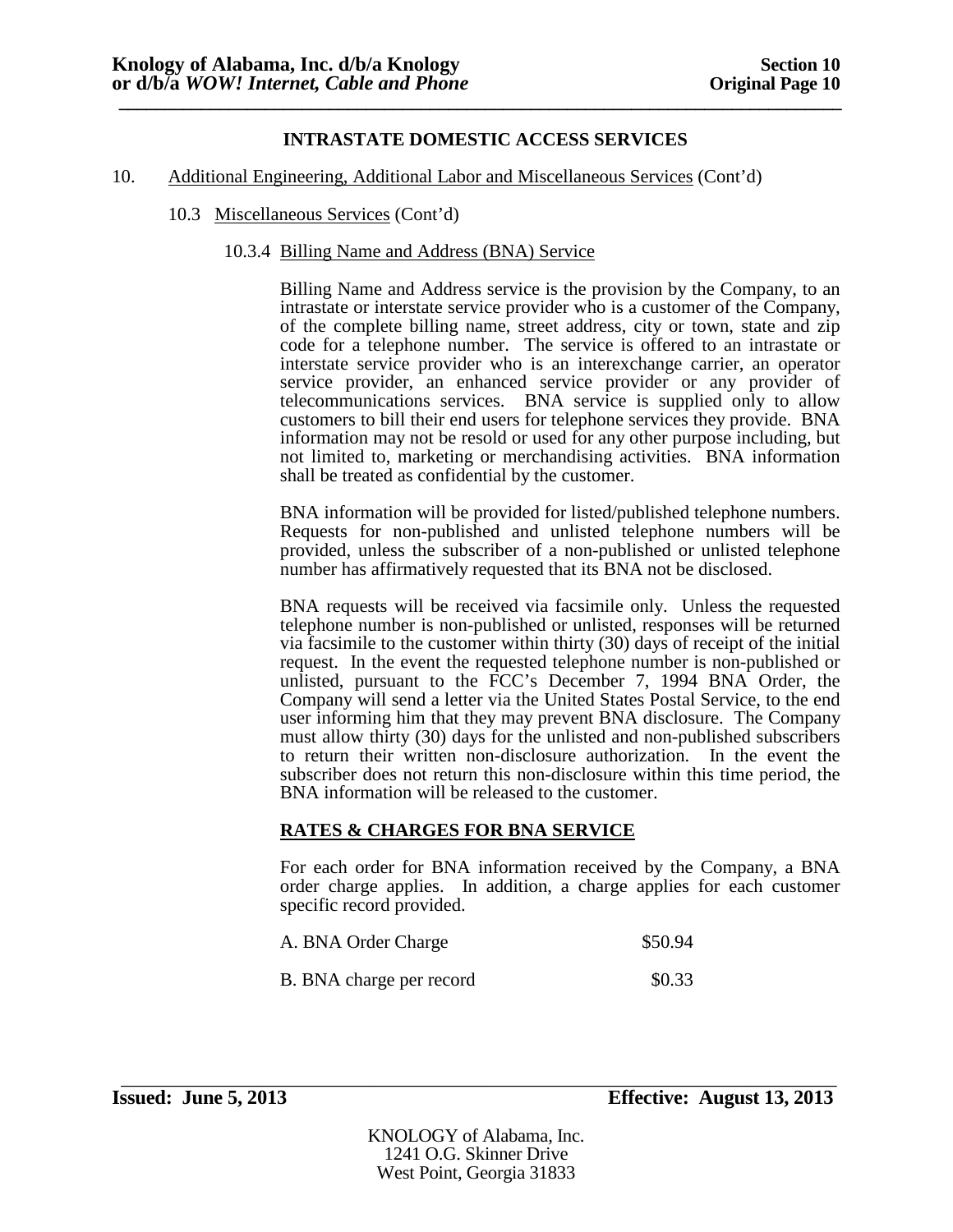# **11. INTRASTATE SERVICE OPTIONS AND CONTRACT SERVICES**

**(Reserved for Future Use)**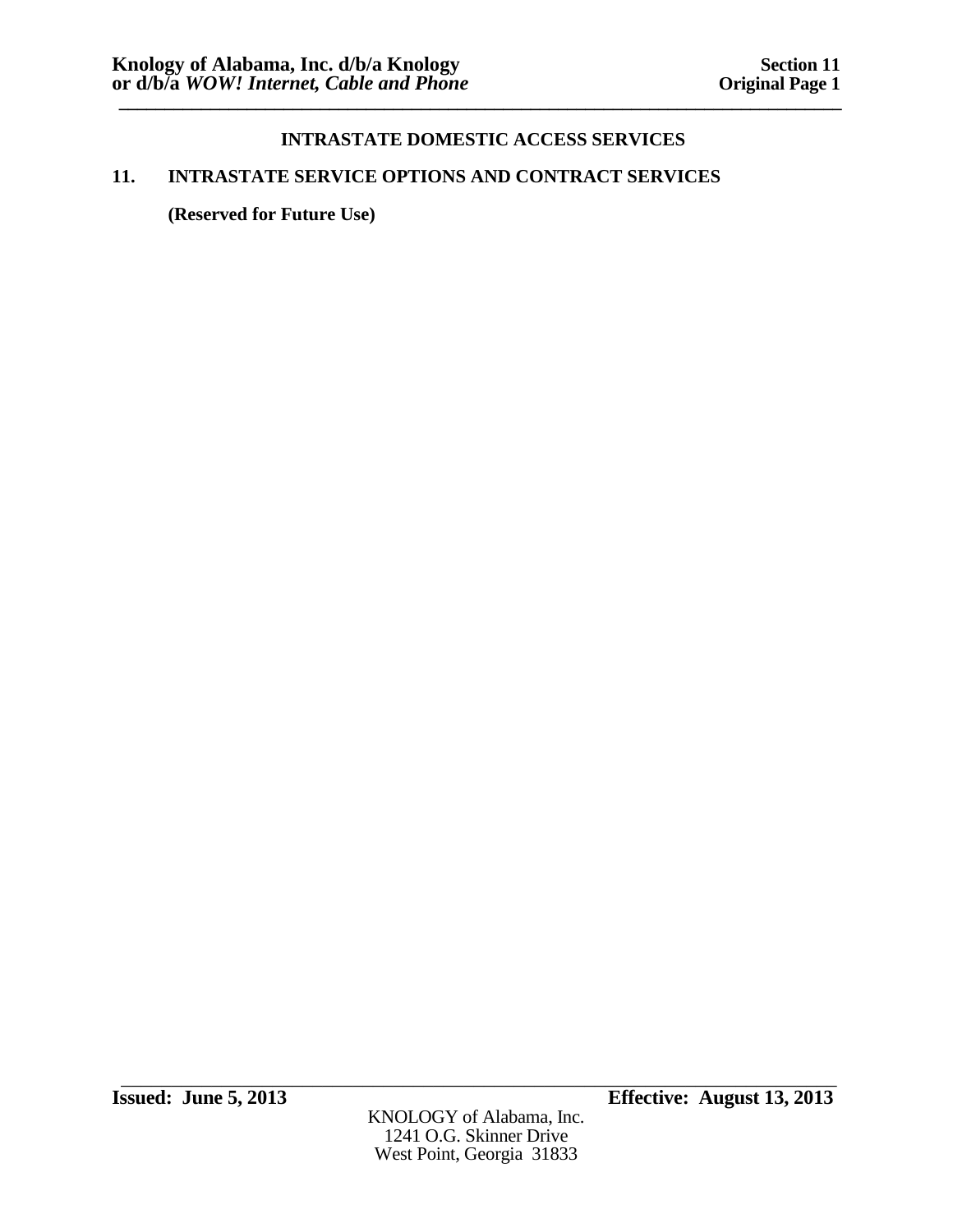# **12. RESERVED FOR FUTURE USE**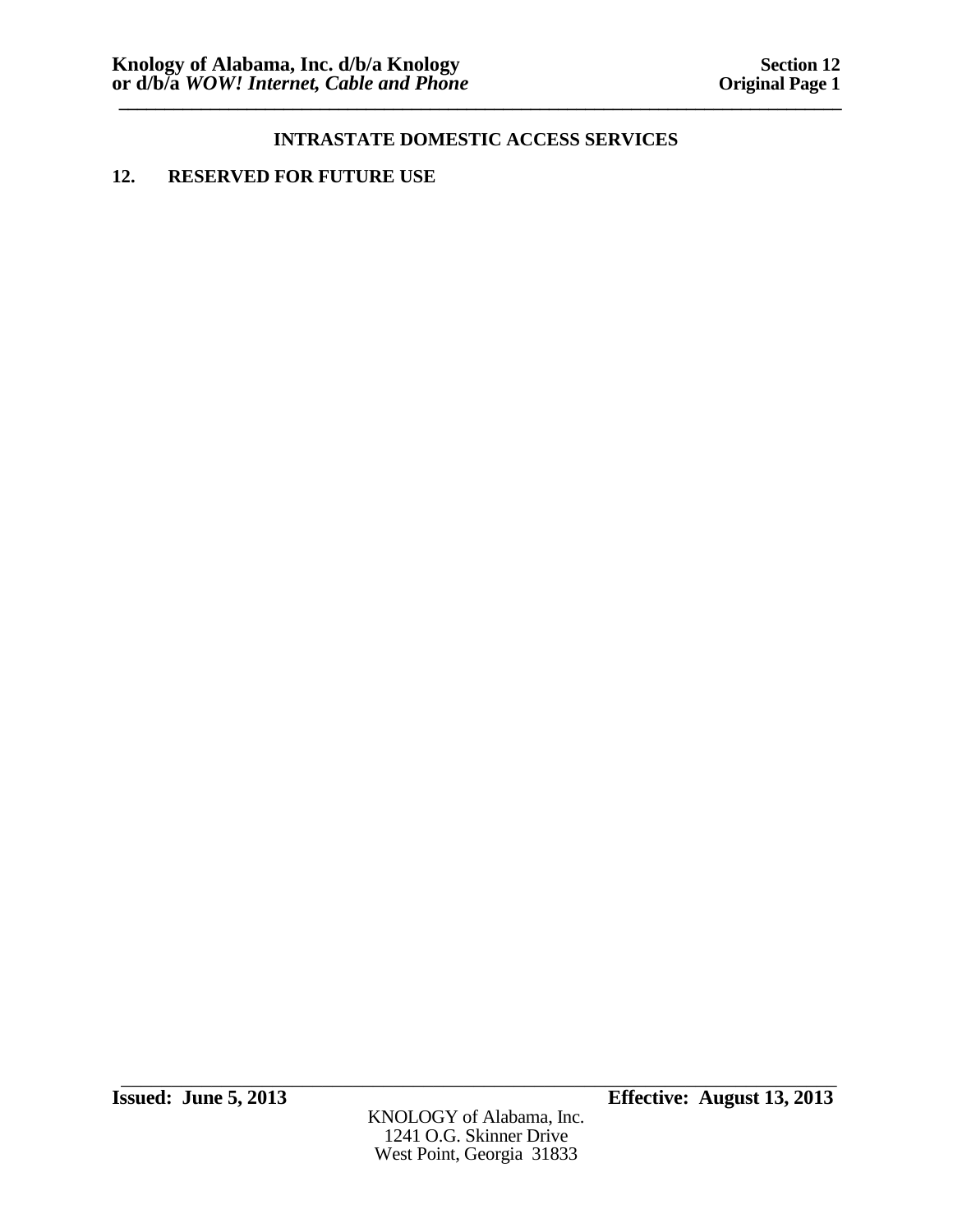# **13. RESERVED FOR FUTURE USE**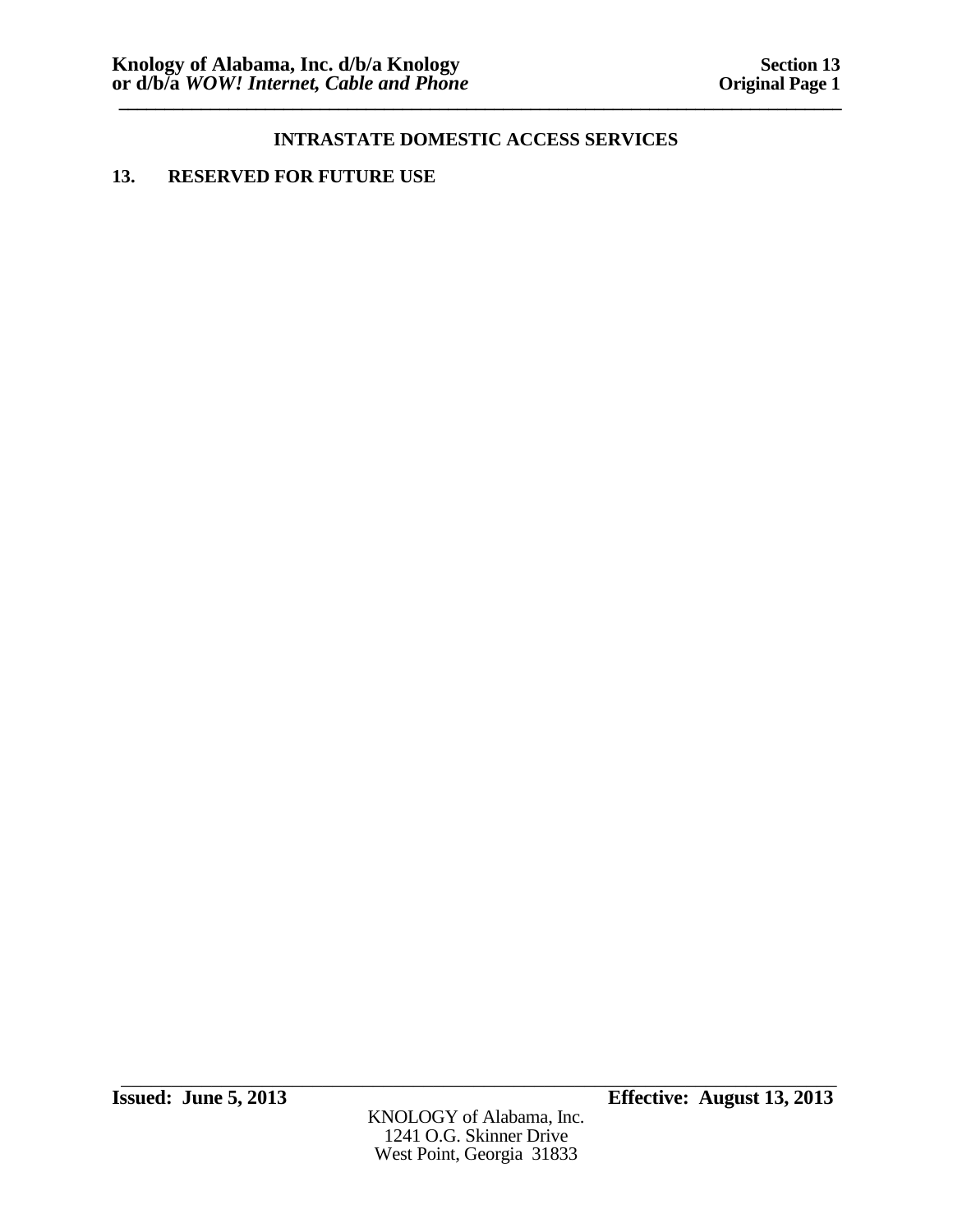# **14. RESERVED FOR FUTURE USE**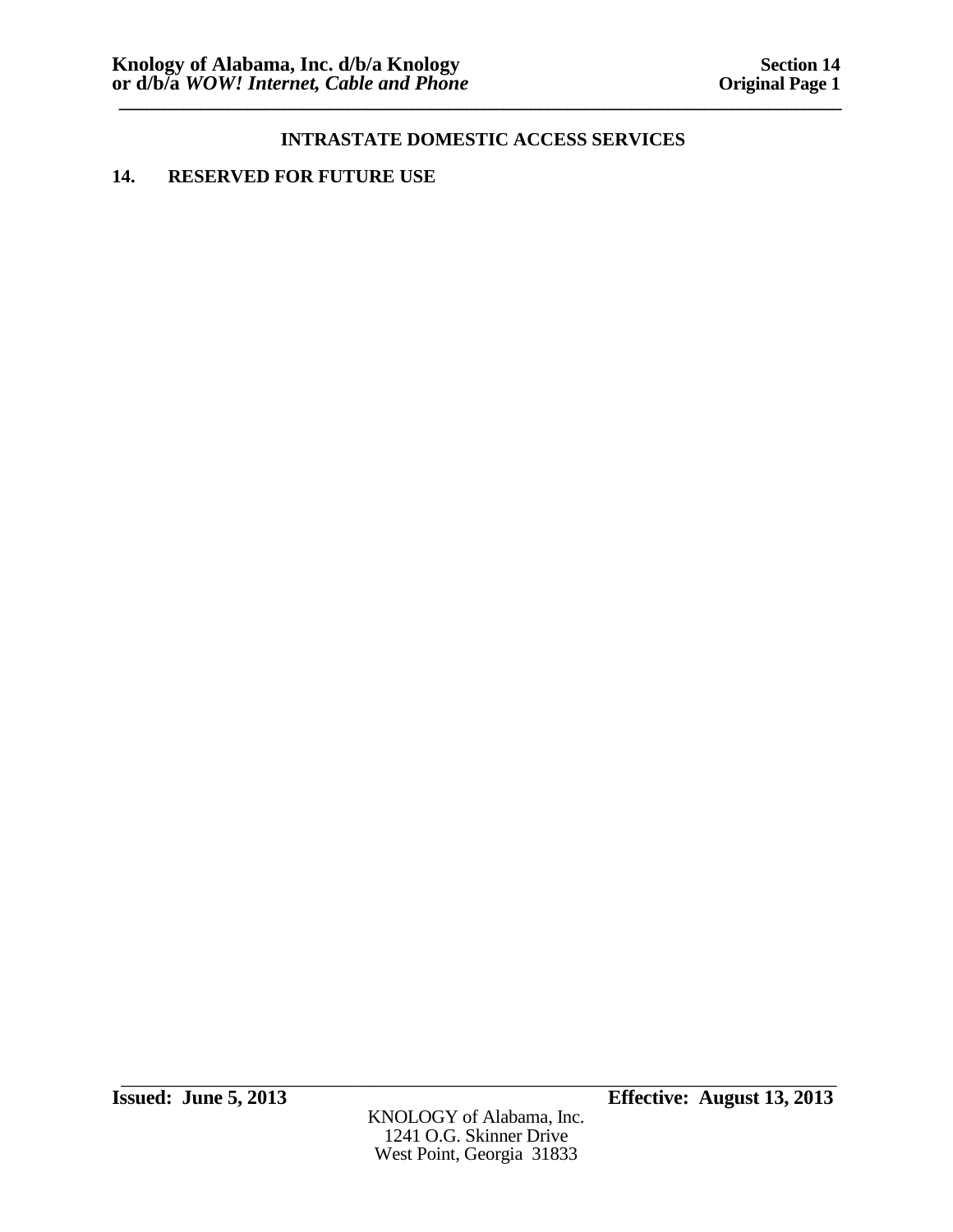# **15. RESERVED FOR FUTURE USE**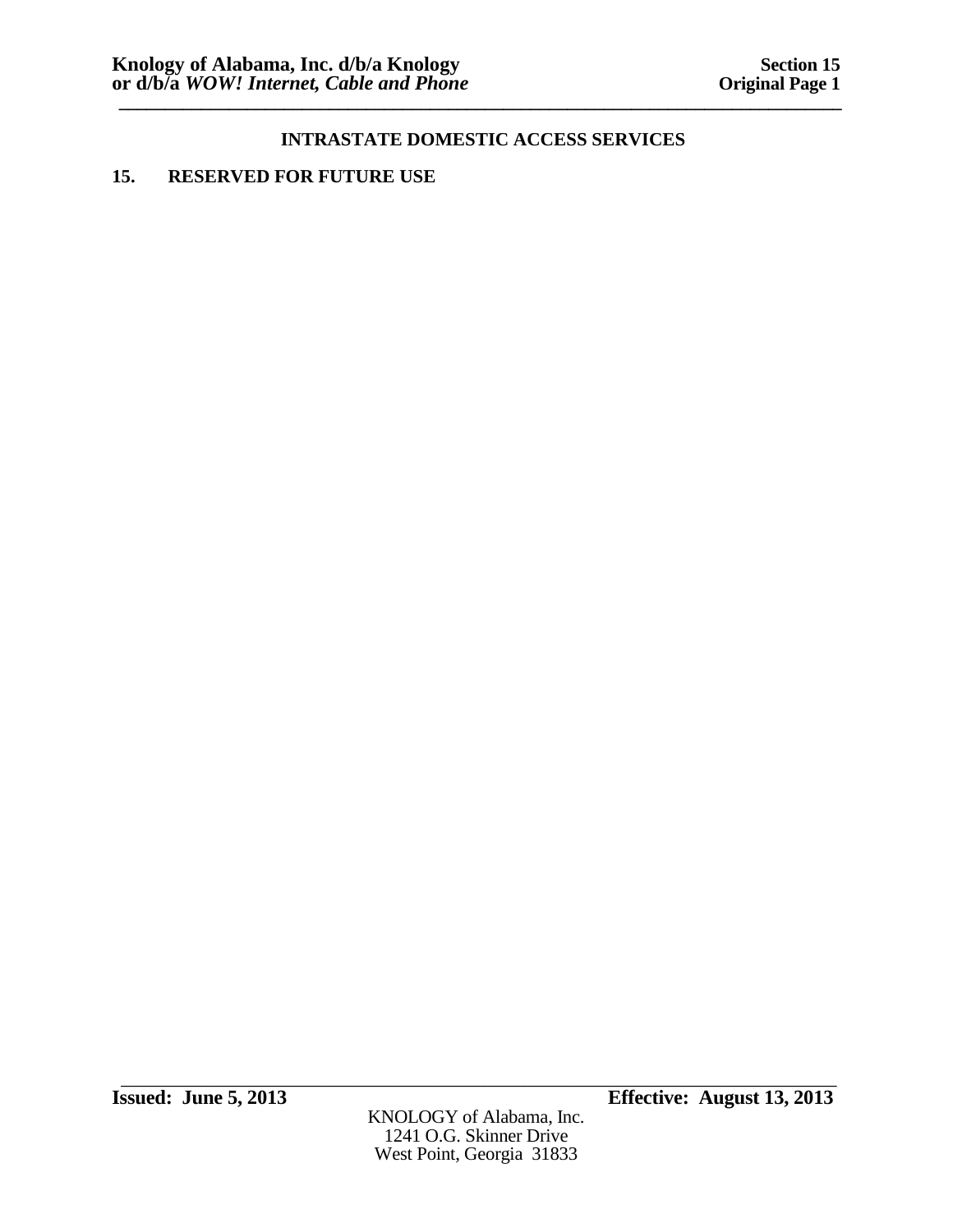## **16. RESERVED FOR FUTURE USE**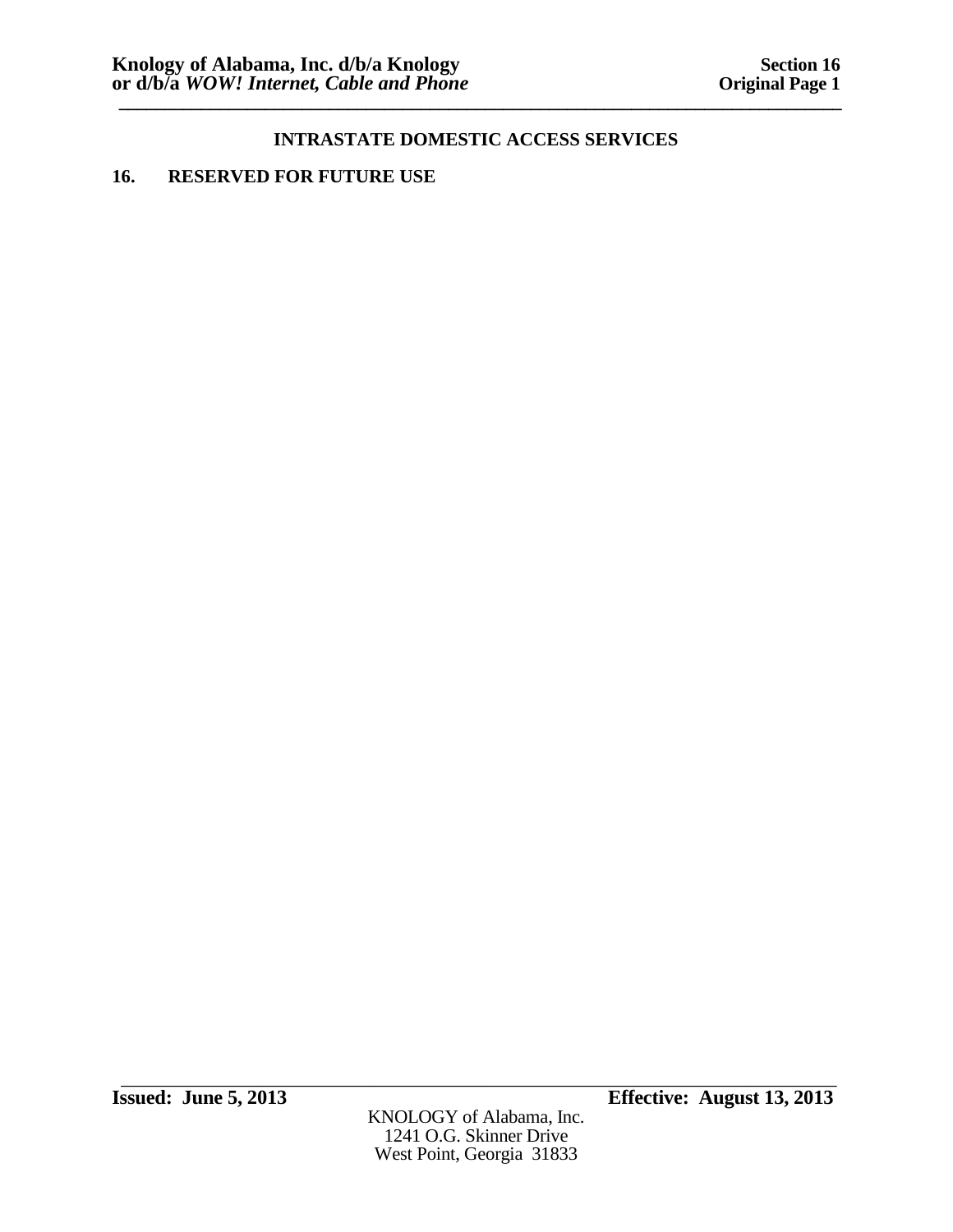# **17. RATES AND CHARGES - GENERAL**

All Tariff Section References contained herein are to the provisions of this Tariff.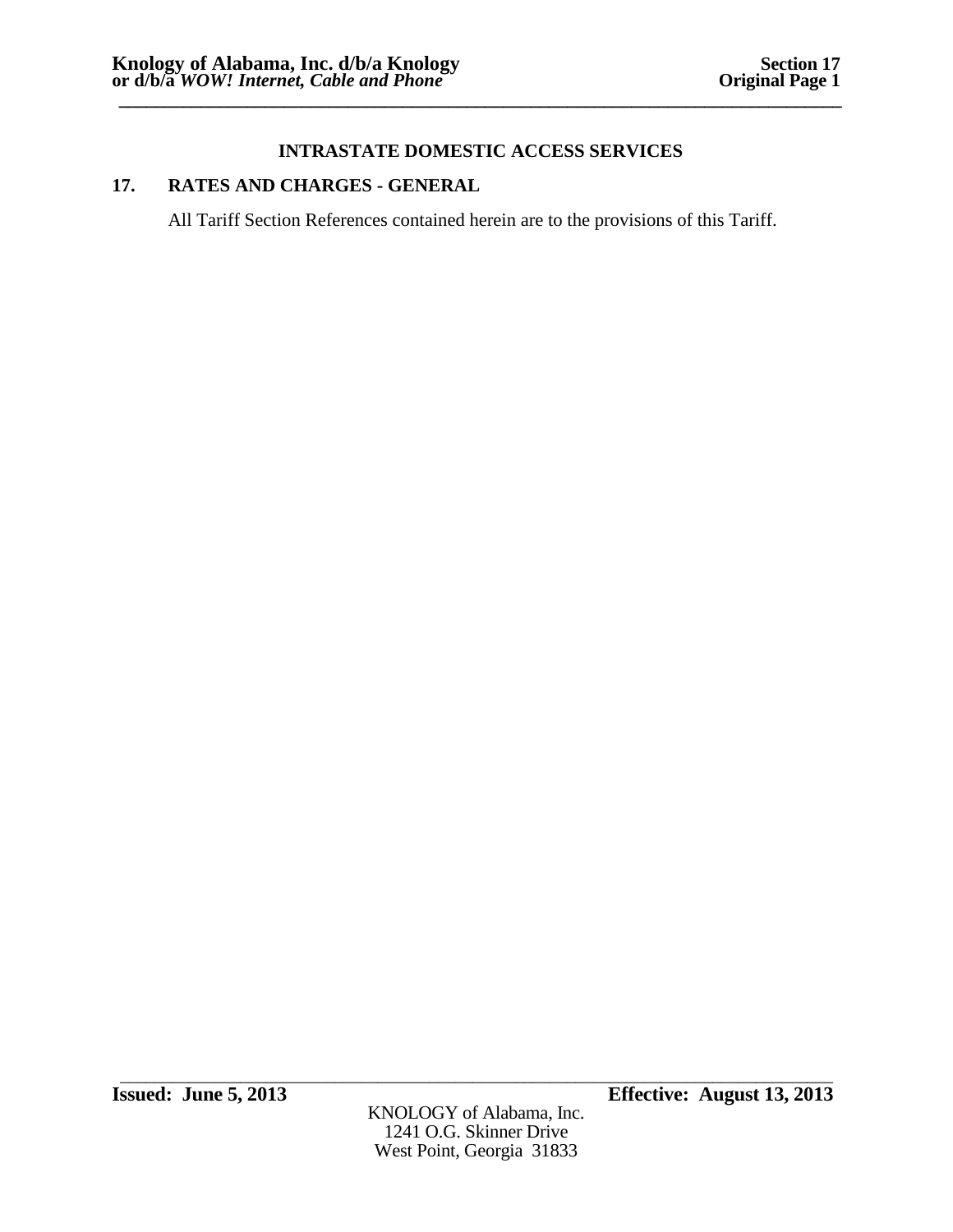#### 17. Rates and Charges

### 17.1 Common Line Access Service

17.1.1 Carrier Common Line Access Service Rate

Regulations concerning Carrier Common Line Access are set forth in Section 4 preceding.

|      |                                | Premium Access                                                                                                              | Zone 1                                       | $Z$ one $2$            |
|------|--------------------------------|-----------------------------------------------------------------------------------------------------------------------------|----------------------------------------------|------------------------|
|      |                                | - Terminating Per Access Minute                                                                                             | ∗<br>(M)                                     | ∗<br>(M)               |
|      |                                | - Originating Per Access Minute                                                                                             | \$0.000000                                   | \$0.010000             |
| 17.2 | <b>Switched Access Service</b> |                                                                                                                             |                                              | Tariff<br>Section      |
|      |                                | 17.2.1 Nonrecurring Charges                                                                                                 | Rate                                         | Reference              |
|      | (A)                            | <b>Local Transport – Installation Per Entrance Facility</b>                                                                 |                                              | 5.4.1(B)(1)            |
|      |                                | Voice Grade Two Wire<br>Voice Grade Four Wire<br><b>High Capacity DS1</b><br><b>High Capacity DS3</b>                       | \$161.00<br>\$161.00<br>\$181.00<br>\$499.00 |                        |
|      | (B)                            | FGD Conversion of Multifrequency Address Signaling to SS7 Signaling<br>or SS7 Signaling to Multifrequency Address Signaling |                                              |                        |
|      |                                | Per 24 Trunks Converted or Fraction thereof on<br>a Per Order Basis                                                         | \$260.00                                     | 5.4.1(B)(2)            |
|      | (C)                            | <b>Direct Trunked Transport Activated</b>                                                                                   | Per Order                                    |                        |
|      |                                | Per 24 Trunks Activated or<br>Fraction thereof, on a Per Order Basis                                                        | \$90.00                                      | 5.4.1(B)(1)            |
|      | (D)                            | <b>Local Transport - Installation</b><br>Per Line or Trunk                                                                  | First<br>\$915.00                            | Additional<br>\$100.00 |

\*Terminating rates filed herein are at or below the rates found in Knology Inc.'s FCC Tariff No. 1and can be found at: <http://www.wowway.com/experience/terms-and-conditions/south/fcc-interstate-access-tariff>

KNOLOGY of Alabama, Inc. 1241 O.G. Skinner Drive West Point, Georgia 31833

\_\_\_\_\_\_\_\_\_\_\_\_\_\_\_\_\_\_\_\_\_\_\_\_\_\_\_\_\_\_\_\_\_\_\_\_\_\_\_\_\_\_\_\_\_\_\_\_\_\_\_\_\_\_\_\_\_\_\_\_\_\_\_\_\_\_\_\_\_\_\_\_\_\_\_\_\_\_\_\_\_\_\_ **Issued: May 31, 2017 Effective: July 1, 2017**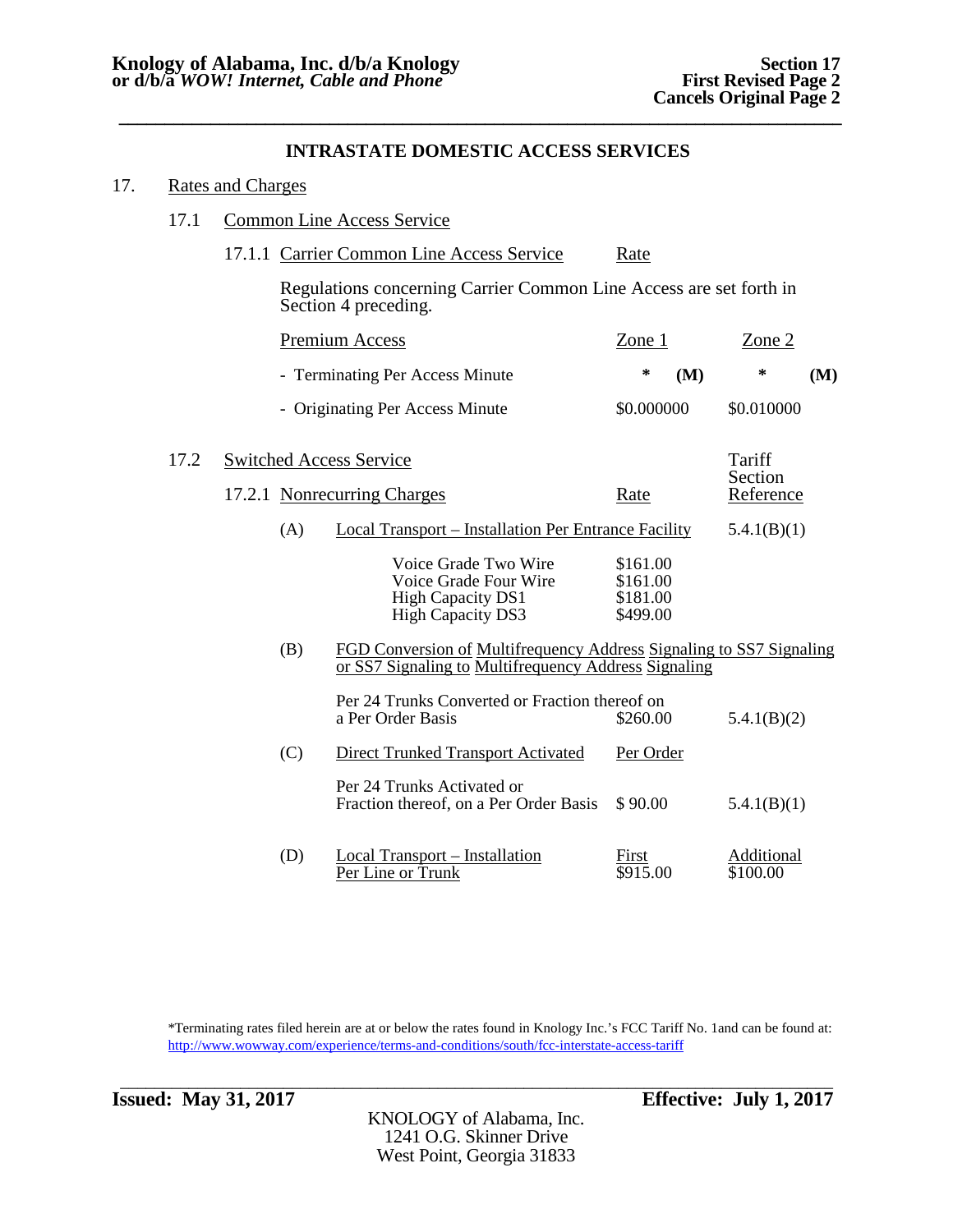| 17. |      | Rates and Charges (Cont'd) |                                                                                                                             |                                                                     |     |                           |     |
|-----|------|----------------------------|-----------------------------------------------------------------------------------------------------------------------------|---------------------------------------------------------------------|-----|---------------------------|-----|
|     | 17.2 |                            | Switched Access Service (Cont'd)                                                                                            |                                                                     |     | Tariff<br>Section         |     |
|     |      |                            | 17.2.2 Local Transport                                                                                                      | Rate                                                                |     | Reference                 |     |
|     |      |                            | <b>Premium Access</b>                                                                                                       |                                                                     |     |                           |     |
|     |      |                            | <b>Entrance Facility</b><br>Per Termination                                                                                 |                                                                     |     | 5.1.3(A)(1)               |     |
|     |      |                            | Voice Grade Two Wire<br>Voice Grade Four Wire<br><b>High Capacity DS1</b><br><b>High Capacity DS3</b>                       | Monthly<br>\$<br>32.00<br>\$<br>47.50<br>\$<br>133.81<br>\$2,051.19 |     |                           |     |
|     |      |                            | <b>Direct Trunked Transport</b><br><b>Direct Trunked Facility</b><br>Per Mile                                               |                                                                     |     | 5.1.3(A)(4)               |     |
|     |      |                            | Voice Grade<br><b>High Capacity DS1</b><br><b>High Capacity DS3</b>                                                         | \$<br>\$<br>1.90<br>19.14<br>\$<br>131.77                           |     |                           |     |
|     |      |                            | <b>Direct Trunked Termination</b><br>Per Termination<br>Voice Grade<br><b>High Capacity DS1</b><br><b>High Capacity DS3</b> | \$<br>\$<br>25.11<br>90.00<br>\$<br>525.64                          |     |                           |     |
|     |      |                            | <b>Multiplexing</b><br>Per Arrangement<br>$DS3$ to $D\overline{S}1$<br>DS1 to Voice                                         | \$<br>474.31<br>\$<br>0.00                                          |     | 5.1.3(A)(3)               |     |
|     |      |                            | <b>Tandem Switched Transport</b>                                                                                            |                                                                     |     | 5.1.3(A)(5)               |     |
|     |      |                            | <b>Tandem Switched Facility</b><br>Per Access Minute per mile                                                               | Zone 1                                                              |     | $\mathsf{Zone}\,2$        |     |
|     |      |                            | Originating<br>Terminating<br><b>Tandem Switched Termination</b>                                                            | \$0.00004<br>∗                                                      | (M) | \$0.0000228<br>∗          | (M) |
|     |      |                            | Per Access Minute Per Termination<br>Originating<br>Terminating<br><b>Tandem Switching</b><br>Per Access Minute Per Tandem  | \$0.00036<br>∗                                                      | (M) | \$0.0003012<br>∗          | (M) |
|     |      |                            | Originating<br>Terminating                                                                                                  | \$0.00074<br>$\ast$                                                 | (M) | \$0.000000<br>∗           | (M) |
|     |      |                            | <b>Residual Interconnection Charge</b><br>Per Access Minute                                                                 | \$0.00000                                                           |     | 5.1.3(A)(2)<br>\$0.000000 |     |
|     |      |                            |                                                                                                                             |                                                                     |     |                           |     |

\*Terminating rates filed herein are at or below the rates found in Knology Inc.'s FCC Tariff No. 1and can be found at: <http://www.wowway.com/experience/terms-and-conditions/south/fcc-interstate-access-tariff>

\_\_\_\_\_\_\_\_\_\_\_\_\_\_\_\_\_\_\_\_\_\_\_\_\_\_\_\_\_\_\_\_\_\_\_\_\_\_\_\_\_\_\_\_\_\_\_\_\_\_\_\_\_\_\_\_\_\_\_\_\_\_\_\_\_\_\_\_\_\_\_\_\_\_\_\_\_\_\_\_\_\_\_

**Issued: May 31, 2017 Effective: July 1, 2017**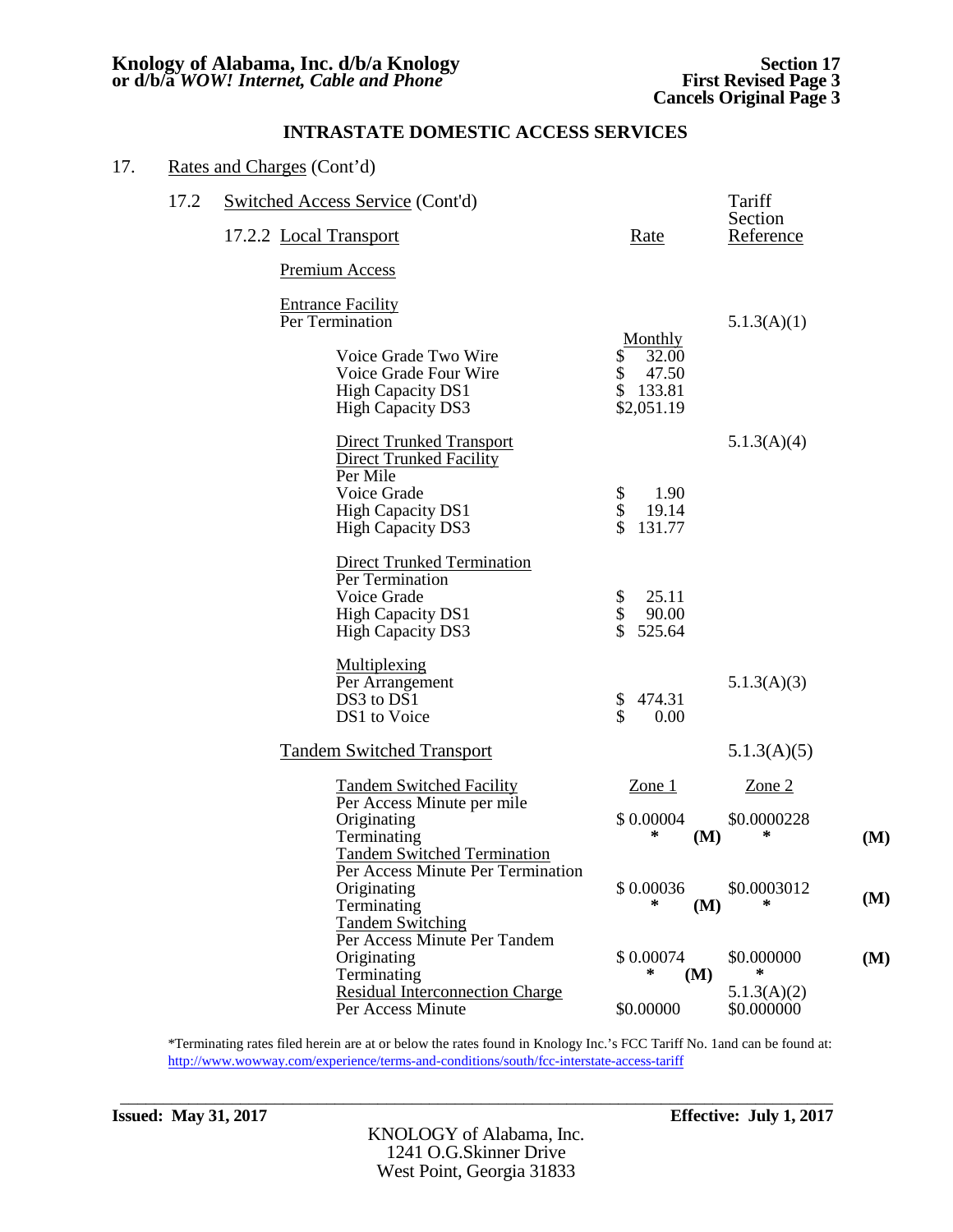| 17. |      | Rates and Charges (Cont'd) |            |                                                         |                                    |                                    |     |
|-----|------|----------------------------|------------|---------------------------------------------------------|------------------------------------|------------------------------------|-----|
|     | 17.2 |                            |            | <b>Switched Access Service (Cont'd)</b>                 |                                    | Tariff                             |     |
|     |      | 17.2.2                     |            | Local Transport (Cont'd)                                | Rate                               | Section<br>Reference               |     |
|     |      |                            | (1)        | <b>Signaling Network Access Link</b>                    |                                    | 5.4.5(B)                           |     |
|     |      |                            |            | <b>Signaling Mileage</b><br>Facility per mile           | \$3.09                             |                                    |     |
|     |      |                            |            | <b>Signaling Mileage Termination</b><br>per Termination | \$39.79                            |                                    |     |
|     |      |                            |            | <b>Signaling Entrance Facility</b><br>Per Facility      | \$0.00                             |                                    |     |
|     |      |                            |            |                                                         |                                    | Nonrecurring<br>Charge             |     |
|     |      |                            |            | <b>Signaling Entrance Facility</b><br>per Facility      |                                    | \$0.00                             |     |
|     |      |                            |            | <b>STP Port</b><br>per port                             | \$355.00                           |                                    |     |
|     |      |                            | (2)        | 800 Series Data Base Access Service Queries             |                                    | Tariff<br>Section<br>Reference     |     |
|     |      |                            |            | Per Query                                               |                                    | 5.1.3(C)(2)                        |     |
|     |      |                            |            | <b>Basic</b><br><b>Vertical Feature</b>                 | Zone $1$<br>\$0.00365<br>\$0.00431 | Zone $2$<br>\$0.00670<br>\$0.00670 |     |
|     |      | 17.2.3                     | End Office |                                                         |                                    |                                    |     |
|     |      |                            |            | (A) Local Switching                                     |                                    | 5.1.3(B)(1)                        |     |
|     |      |                            |            | Per Minute / Originating<br>Per Minute / Terminating    | \$0.005023<br>∗<br>(M)             | \$0.0167557<br>$\ast$              | (M) |
|     |      |                            | (B)        | <b>Information Surcharge</b>                            |                                    |                                    |     |
|     |      |                            |            | Premium                                                 |                                    | 5.1.3(B)(2)                        |     |
|     |      |                            |            | Per 100 Access Minutes                                  | \$0.000000                         | \$0.000000                         |     |

\*Terminating rates filed herein are at or below the rates found in Knology Inc.'s FCC Tariff No. 1and can be found at: <http://www.wowway.com/experience/terms-and-conditions/south/fcc-interstate-access-tariff>

**Issued:** May 31, 2017 **Effective:** July 1, 2017

KNOLOGY of Alabama, Inc. 1241 O.G. Skinner Drive West Point, Georgia 31833

\_\_\_\_\_\_\_\_\_\_\_\_\_\_\_\_\_\_\_\_\_\_\_\_\_\_\_\_\_\_\_\_\_\_\_\_\_\_\_\_\_\_\_\_\_\_\_\_\_\_\_\_\_\_\_\_\_\_\_\_\_\_\_\_\_\_\_\_\_\_\_\_\_\_\_\_\_\_\_\_\_\_\_\_\_\_\_\_\_\_\_\_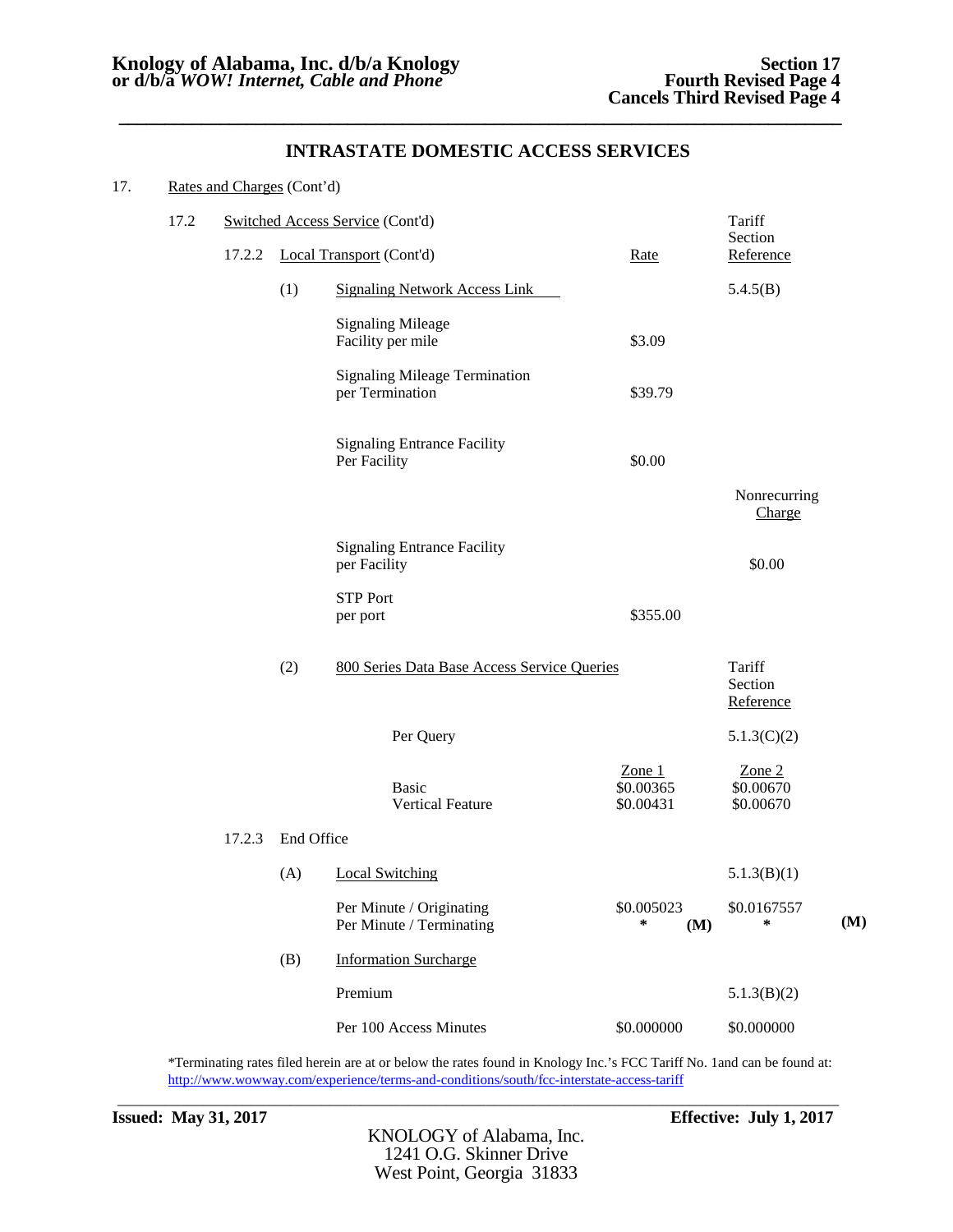| 17. |                      | Rates and Charges (Cont'd)       |                           |                        |                                                                              |                    |                        |
|-----|----------------------|----------------------------------|---------------------------|------------------------|------------------------------------------------------------------------------|--------------------|------------------------|
|     | 17.2                 | Switched Access Service (Cont'd) |                           |                        |                                                                              |                    |                        |
|     |                      | 17.2.4 Operator Transfer Service |                           |                        |                                                                              |                    | Tariff<br>Section      |
|     |                      |                                  |                           |                        |                                                                              | Rate               | Reference              |
|     | Per Call Transferred |                                  |                           |                        |                                                                              | \$0.00             | 5.1.3(C)(1)            |
|     | 17.3                 | <b>Special Access Service</b>    |                           |                        |                                                                              |                    |                        |
|     |                      | 17.3.1 Voice Grade Service       |                           |                        |                                                                              |                    |                        |
|     |                      |                                  |                           |                        | Regulations concerning Voice Grade Service are set forth in 7.2.1 preceding. |                    |                        |
|     |                      |                                  |                           |                        |                                                                              | Monthly<br>Rate    | Nonrecurring<br>Charge |
|     |                      | (A)                              |                           |                        | <b>Channel Termination Per Termination</b>                                   |                    |                        |
|     |                      |                                  | - Two-Wire<br>- Four-Wire |                        |                                                                              | \$25.00<br>\$45.00 | \$240.00<br>\$245.00   |
|     |                      | (B)                              |                           | <b>Channel Mileage</b> |                                                                              |                    |                        |
|     |                      |                                  | (1)                       | Per Mile               | <b>Channel Mileage Facility</b>                                              | \$2.05             |                        |
|     |                      |                                  | (2)                       |                        | <b>Channel Mileage Termination</b><br>Per Termination                        | \$30.00            |                        |
|     |                      | (C)                              |                           |                        | <b>Optional Features and Functions</b>                                       |                    |                        |
|     |                      |                                  | (1)                       | <b>Bridging</b>        |                                                                              |                    |                        |
|     |                      |                                  |                           | (a)                    | Voice Bridging Per Port                                                      |                    |                        |
|     |                      |                                  |                           |                        | - Two-Wire<br>- Four-Wire                                                    | \$12.00<br>\$14.00 |                        |
|     |                      |                                  |                           | (b)                    | Data Bridging Per Port                                                       |                    |                        |
|     |                      |                                  |                           |                        | - Two-Wire<br>- Four-Wire                                                    | \$20.00<br>\$20.00 |                        |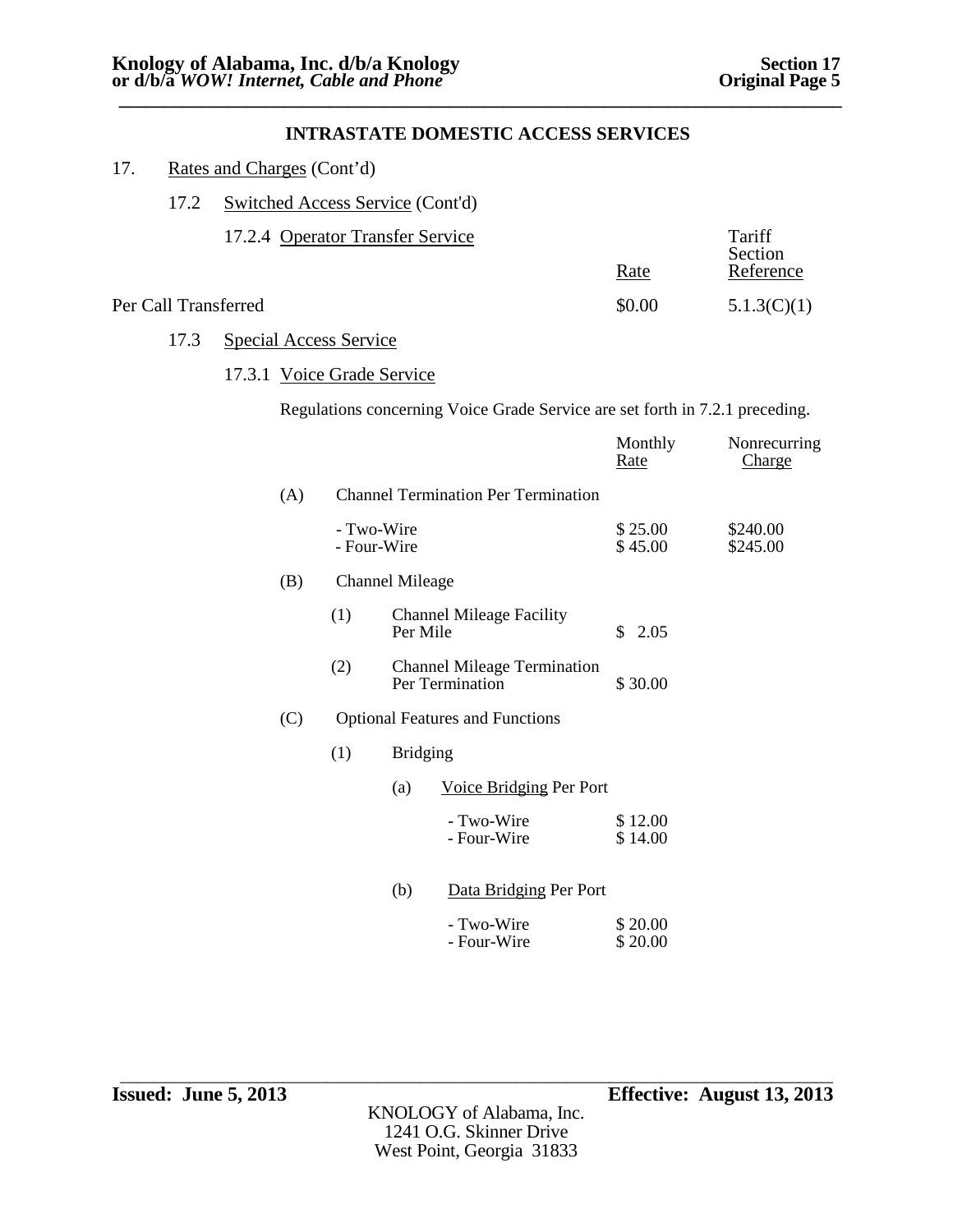|  | 17. | Rates and Charges (Cont'd) |  |
|--|-----|----------------------------|--|
|--|-----|----------------------------|--|

- 17.3 Special Access Service (Cont'd)
	- 17.3.1 Voice Grade Service (Cont'd)

| (C) |     | Optional Features and Functions (Cont'd)                                                              | Monthly<br>Rate    |
|-----|-----|-------------------------------------------------------------------------------------------------------|--------------------|
|     | (2) | Conditioning Per Termination                                                                          |                    |
|     |     | - C Type                                                                                              | \$3.00             |
|     |     | - Data Capability                                                                                     | \$3.00             |
|     | (3) | <b>Improved Return Loss for</b><br>Effective Two-Wire or<br>Four-Wire Transmission<br>Per Termination |                    |
|     |     | - Two-Wire<br>- Four-Wire                                                                             | \$20.00<br>\$20.00 |
|     | (4) | <b>Customer Specified Receive</b><br>Level per two-wire termination                                   | \$20.00            |
|     | (5) | <b>Signaling Capability</b><br>Per termination                                                        | \$10.00            |
|     | (6) | <b>Selective Signaling Arrangement</b><br>Per arrangement                                             | N/A                |
|     | (7) | <b>Transfer Arrangement</b>                                                                           |                    |
|     |     | - Per four port arrangement including<br>control channel termination                                  | N/A                |
|     |     | - Per five port arrangement including<br>control channel termination                                  | N/A                |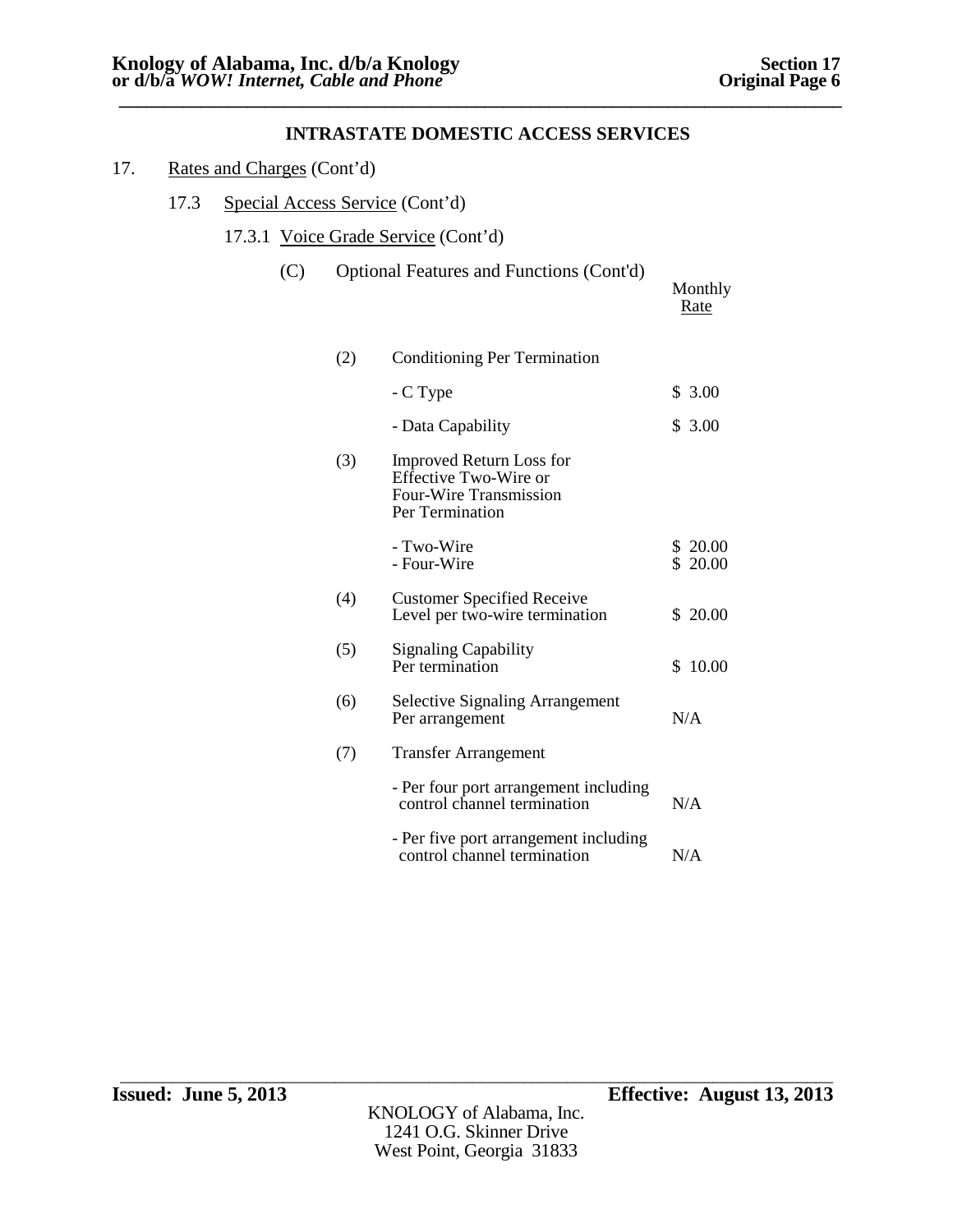### 17. Rates and Charges (Cont'd)

### 17.3 Special Access Service (Cont'd)

#### 17.3.2 Digital Data Service

Regulations concerning Digital Data Service are set forth in 7.2.2 preceding.

| (A) | <b>Channel Termination</b><br>Per Termination |                 |                        |
|-----|-----------------------------------------------|-----------------|------------------------|
|     |                                               | Monthly<br>Rate | Nonrecurring<br>Charge |
|     | $-2.4$ kbps                                   | \$50.00         | \$340.00               |
|     | $-4.8$ kbps                                   | 50.00           | 340.00                 |
|     | $-9.6$ kbps                                   | 50.00           | 340.00                 |
|     | $-19.2$ kbps                                  | 50.00           | 340.00                 |
|     | $-56.0$ kbps                                  | 70.00           | 340.00                 |
|     | $-64.0$ kbps                                  | 70.00           | 340.00                 |
|     |                                               |                 |                        |

#### (B) Channel Mileage

(1) Channel Mileage Facility Per Mile

|              | Monthly<br>Rate |
|--------------|-----------------|
| $-2.4$ kbps  | \$2.05          |
| $-4.8$ kbps  | 2.05            |
| $-9.6$ kbps  | 2.05            |
| $-19.2$ kbps | 2.05            |
| $-56.0$ kbps | 4.10            |
| $-64.0$ kbps | 4.10            |

#### (2) Channel Mileage Termination Per Termination

| $-2.4$ kbps  | \$22.00 |
|--------------|---------|
| $-4.8$ kbps  | 22.00   |
| $-9.6$ kbps  | 22.00   |
| $-19.2$ kbps | 22.00   |
| $-56.0$ kbps | 40.00   |
| $-64.0$ kbps | 40.00   |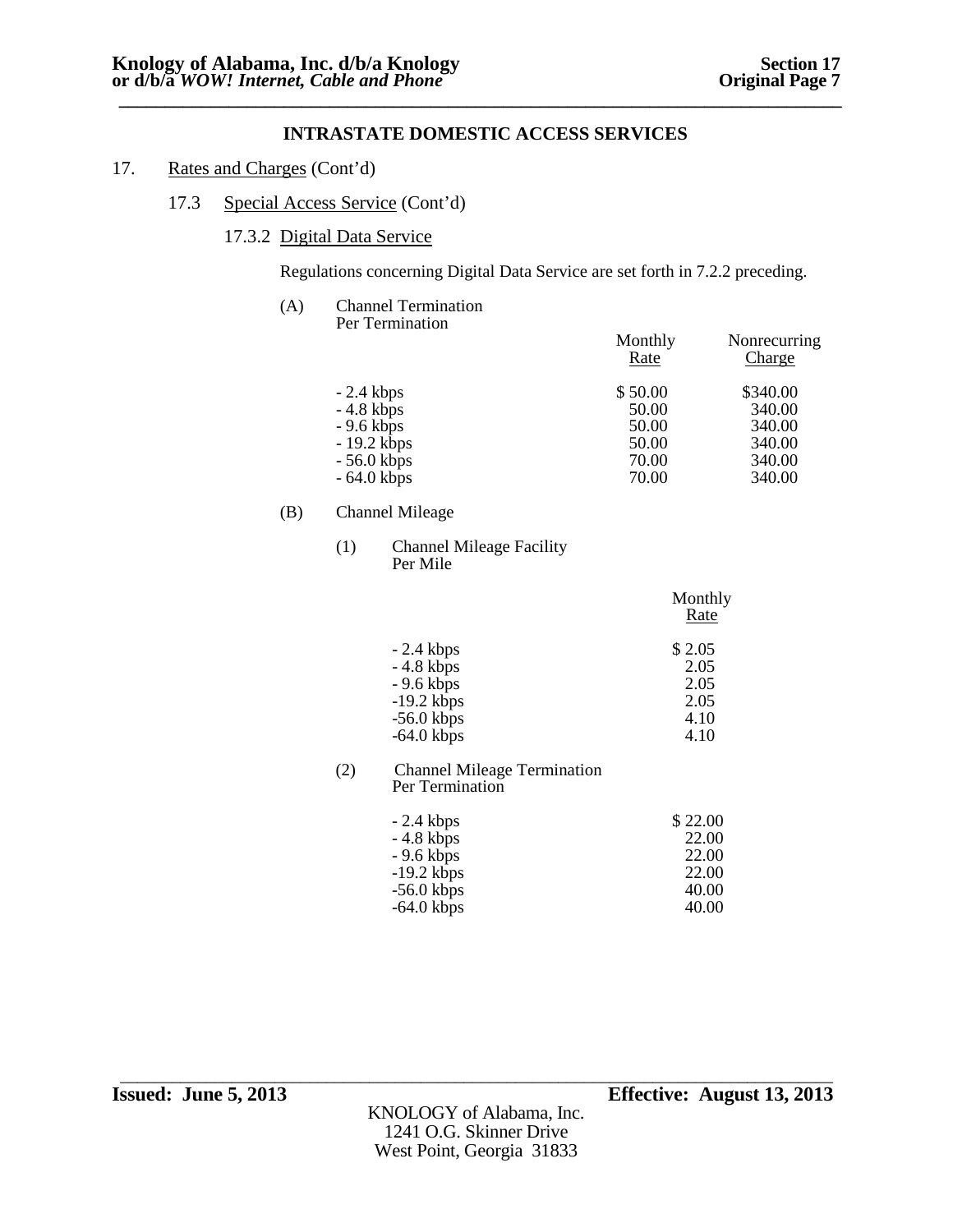- 17. Rates and Charges (Cont'd)
	- 17.3 Special Access Service (Cont'd)
		- 17.3.2 Digital Data Service (Cont'd)

|     |     |                                                         | Monthly<br>Rate |
|-----|-----|---------------------------------------------------------|-----------------|
| (C) |     | <b>Optional Features and Functions</b>                  |                 |
|     | (1) | <b>Bridging Per Port</b>                                | \$25.00         |
|     | (2) | Loop Transfer Arrangement<br>Per four port arrangement* | N/A             |

KNOLOGY of Alabama, Inc. 1241 O.G. Skinner Drive West Point, Georgia 31833

<sup>\*</sup> An additional Channel Termination charge will apply whenever a spare channel is configured as a leg to the customer designated premises. Additional Channel Mileage charges will also apply when the transfer arrangement is not located in the customer designated premises serving wire center.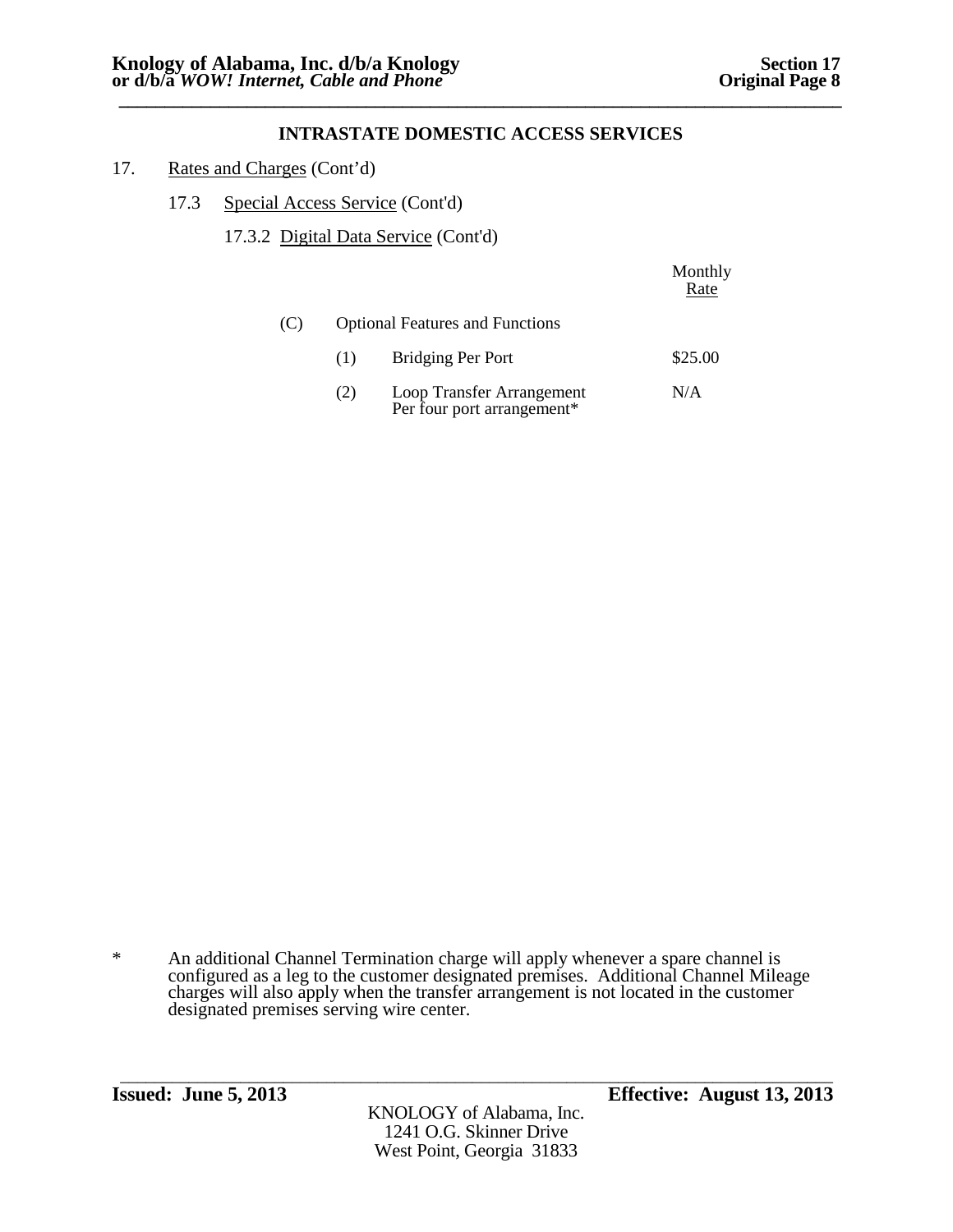#### 17. Rates and Charges (Cont'd)

## 17.3. Special Access Service (Cont'd)

#### 17.3.3 High Capacity Service

Regulations concerning High Capacity Service are set forth in 7.2.3 preceding.

|     |                   |                                                                                                      | Monthly<br>Rate | Nonrecurring<br><b>Charge</b> |
|-----|-------------------|------------------------------------------------------------------------------------------------------|-----------------|-------------------------------|
| (A) |                   | <b>Channel Termination</b><br>Per Termination                                                        |                 |                               |
|     | $\qquad \qquad -$ | DS1<br>1.544 Mbps                                                                                    | \$119.00        | \$675.00                      |
|     |                   | DS3<br>44.736 Mbps                                                                                   | N/A             | N/A                           |
| (B) |                   | <b>Channel Mileage</b>                                                                               | Monthly         |                               |
|     | (1)               | Channel Mileage Facility<br>Per Mile                                                                 | Rate            |                               |
|     |                   | $-1.544$ Mbps                                                                                        | \$22.00         |                               |
|     |                   | - 44.736 Mbps                                                                                        | <b>ICB</b>      |                               |
|     | (2)               | <b>Channel Mileage Termination</b><br>Per Termination                                                |                 |                               |
|     |                   | $-1.544$ Mbps                                                                                        | \$ 75.00        |                               |
|     |                   | - 44.736 Mbps                                                                                        | <b>ICB</b>      |                               |
| (C) |                   | <b>Optional Features and Functions</b>                                                               |                 | Rate                          |
|     | (1)               | Multiplexing, per arrangement                                                                        |                 |                               |
|     |                   | DS3 to DS1                                                                                           |                 | <b>ICB</b>                    |
|     |                   | DS1 to Voice                                                                                         |                 | <b>ICB</b>                    |
|     | (2)               | <b>Transfer Arrangement</b><br>Per four port arrangement<br>including control channel<br>termination |                 | \$175.00                      |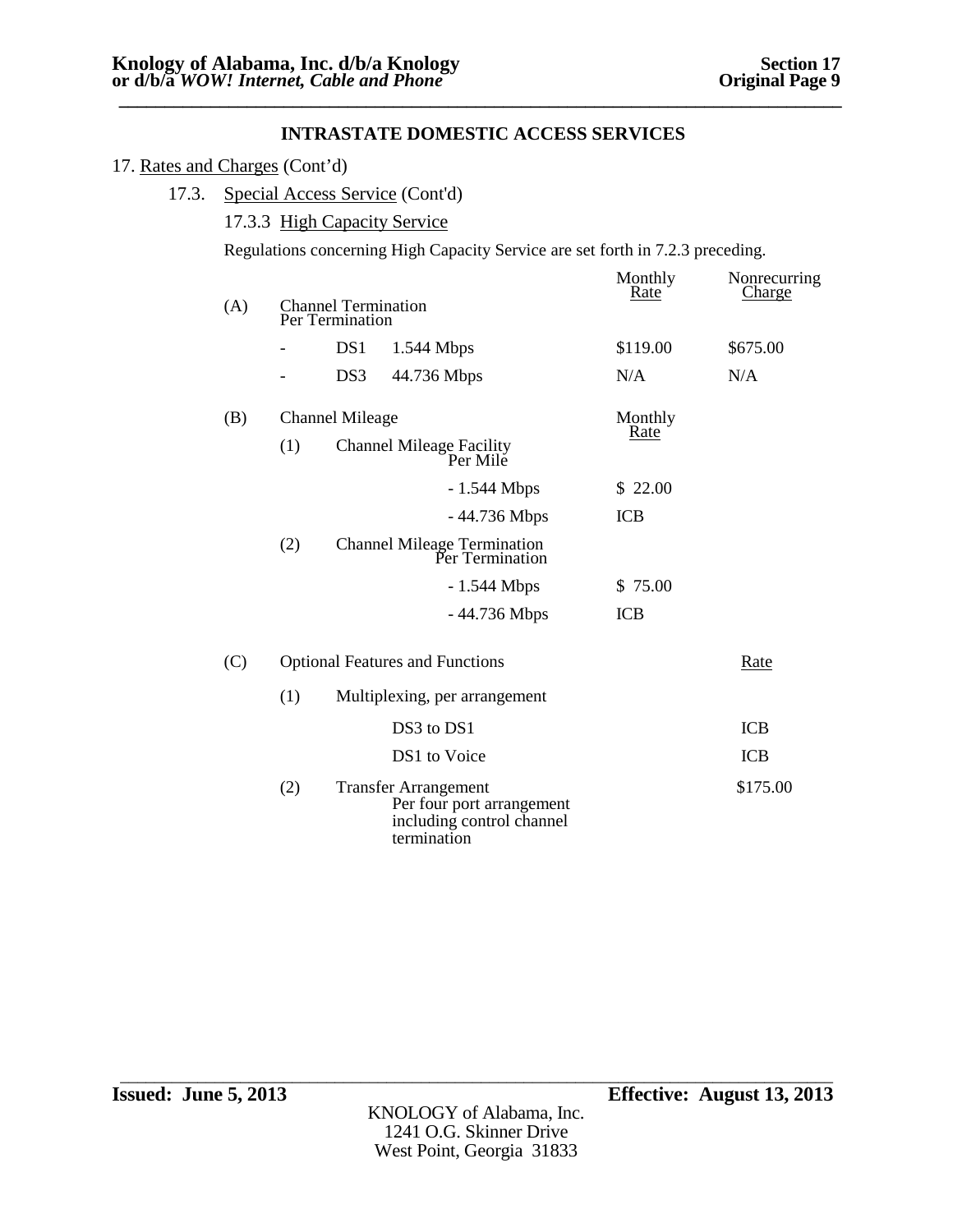### 17. Rates and Charges (Cont'd)

17.4 Other Services

## 17.4.1 Access Ordering

|     |                                                                                                                                                                                                                             | <u>Charge</u> | Tariff<br>Section<br>Reference |
|-----|-----------------------------------------------------------------------------------------------------------------------------------------------------------------------------------------------------------------------------|---------------|--------------------------------|
| (A) | <b>Access Order Charge</b><br>Per Order                                                                                                                                                                                     | \$80.00       | 3.4.3                          |
| (B) | <b>Service Date Change Charge</b>                                                                                                                                                                                           |               |                                |
|     | A Service Date Change Charge will apply, on a per order per occurrence<br>basis, for each service date changed. The Access Order Charge as<br>specified in 17.4.1(A) preceding does not apply. The applicable charge<br>is: |               |                                |
|     | Service Date Change Charge, per order                                                                                                                                                                                       | \$35.13       | 3.4.3                          |
| (C) | Design Change Charge                                                                                                                                                                                                        |               |                                |
|     | The Design Change Charge will apply on a per order per occurrence<br>basis, for each order requiring design change. The applicable charge is:                                                                               |               |                                |
|     | Design Change Charge, per order                                                                                                                                                                                             | \$60.94       | 3.4.3                          |
| (D) | Miscellaneous Service Order Charge                                                                                                                                                                                          |               |                                |
|     | Per Occurrence                                                                                                                                                                                                              | \$15          | 3.4.2                          |
| (E) | <b>Expedited Service Order Charge</b>                                                                                                                                                                                       |               |                                |
|     | Per Access Service Request or<br><b>Local Service Request</b>                                                                                                                                                               | \$50          | 3.1.3                          |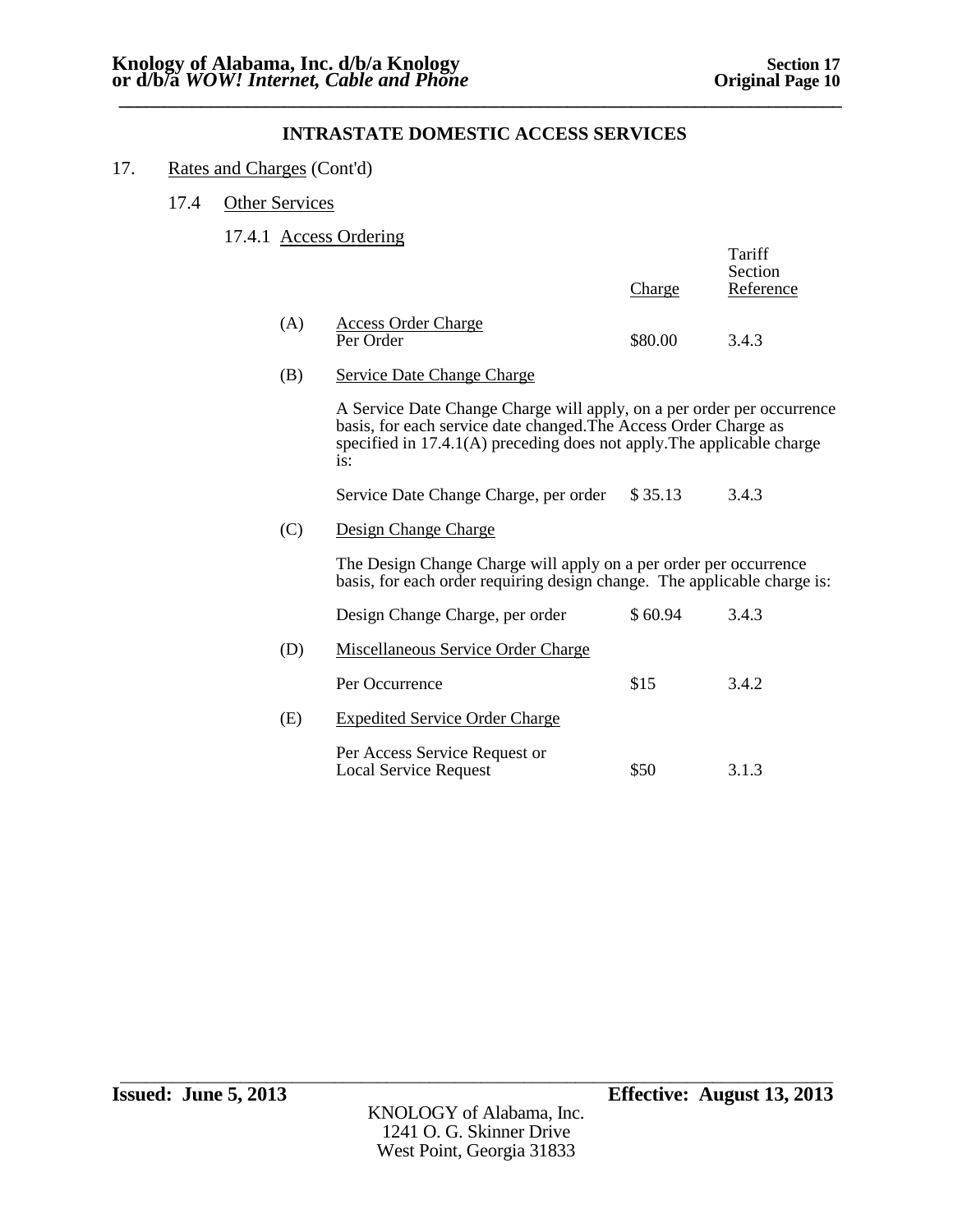- 17. Rates and Charges (Cont'd)
	- 17.4 Other Services (Cont'd)

# 17.4.2 Additional Engineering

|     | <b>Additional Engineering</b><br>Periods                                | Each Half<br>Hour or<br>Fraction<br>Thereof | Tariff<br>Section<br>Reference |
|-----|-------------------------------------------------------------------------|---------------------------------------------|--------------------------------|
| (A) | Basic Time per engineer<br>normally scheduled<br>working hours          | \$51.66                                     | 10.1                           |
| (B) | Overtime per engineer<br>outside of normally<br>scheduled working hours | \$54.51                                     | 10.1                           |
| (C) | Premium Time outside of<br>scheduled work day,<br>per engineer          | N/A                                         | 10.1                           |

These labor charges are applicable for the following:

Additional Cooperative Acceptance testing Additional Manual Testing Maintenance of Service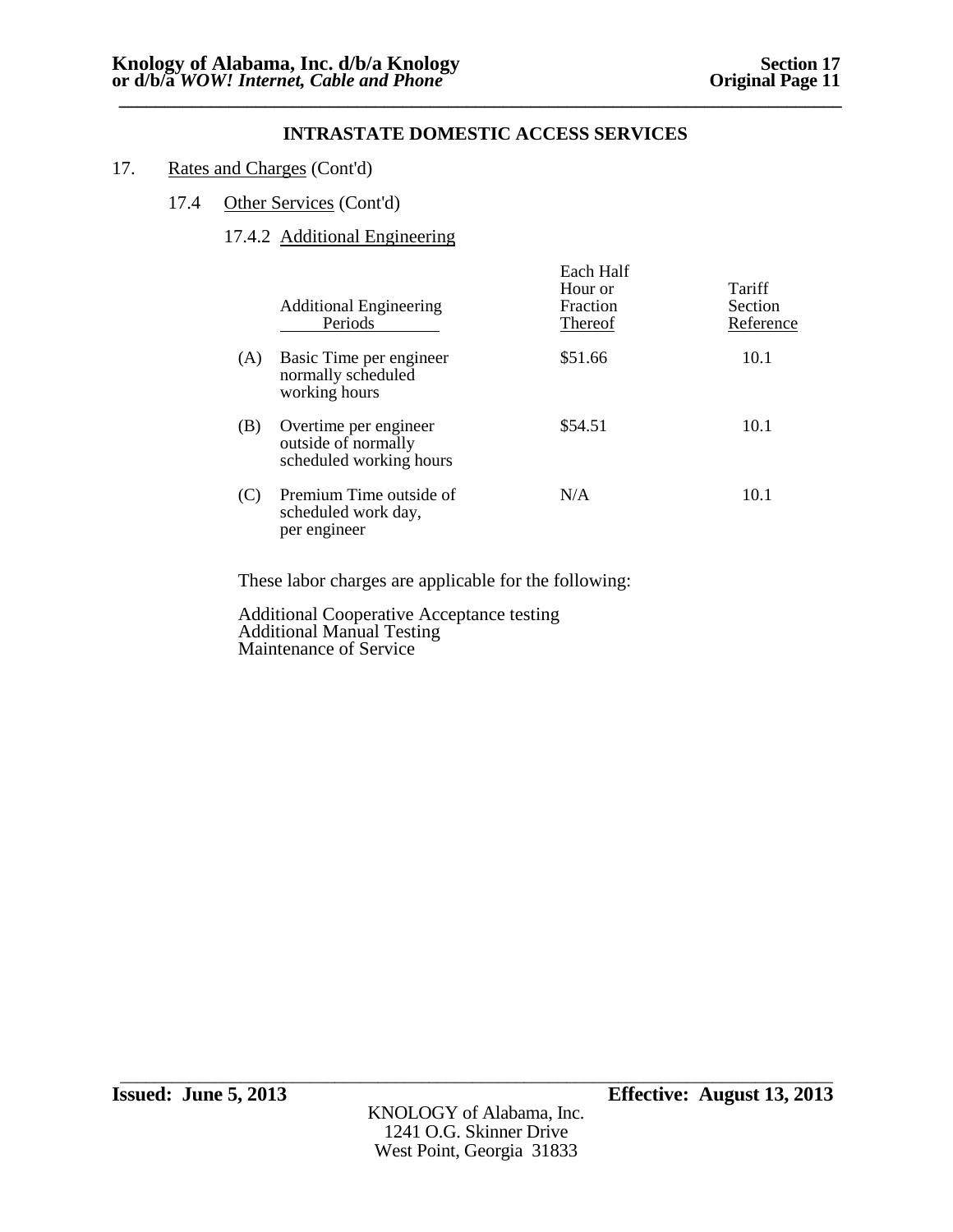- 17. Rates and Charges (Cont'd)
	- 17.4 Other Services (Cont'd)
		- 17.4.3 Additional Labor

| <b>Additional Labor</b><br>Periods |                 | Each Half<br>Hour or<br>Fraction<br><b>Thereof</b>                                                           | Tariff<br>Section<br>Reference |                       |
|------------------------------------|-----------------|--------------------------------------------------------------------------------------------------------------|--------------------------------|-----------------------|
| (A)                                |                 | <b>Installation or Repair</b>                                                                                |                                |                       |
|                                    |                 | Overtime,<br>outside of normally<br>scheduled working<br>hours on a scheduled<br>work day,<br>per technician | $$6.37*$                       | $10.2.1 \&$<br>10.2.2 |
|                                    |                 | Premium Time,<br>outside of scheduled<br>work day,<br>per technician                                         | \$13.99*                       | $10.2.1 \&$<br>10.2.2 |
| (B)                                | <b>Stand by</b> |                                                                                                              |                                |                       |
|                                    |                 | Basic time,<br>normally scheduled<br>working hours,<br>per technician                                        | \$61.82                        | 10.2.3                |
|                                    |                 | Overtime,<br>outside of normally<br>scheduled working<br>hours on a scheduled<br>work day,<br>per technician | $$65.63*$                      | 10.2.3                |
|                                    |                 | Premium Time,<br>outside of scheduled<br>work day,<br>per technician                                         | \$69.44*                       | 10.2.3                |

\* A call-out of a Company employee at a time not consecutive with the employee's scheduled work period is subject to a minimum charge of four hours.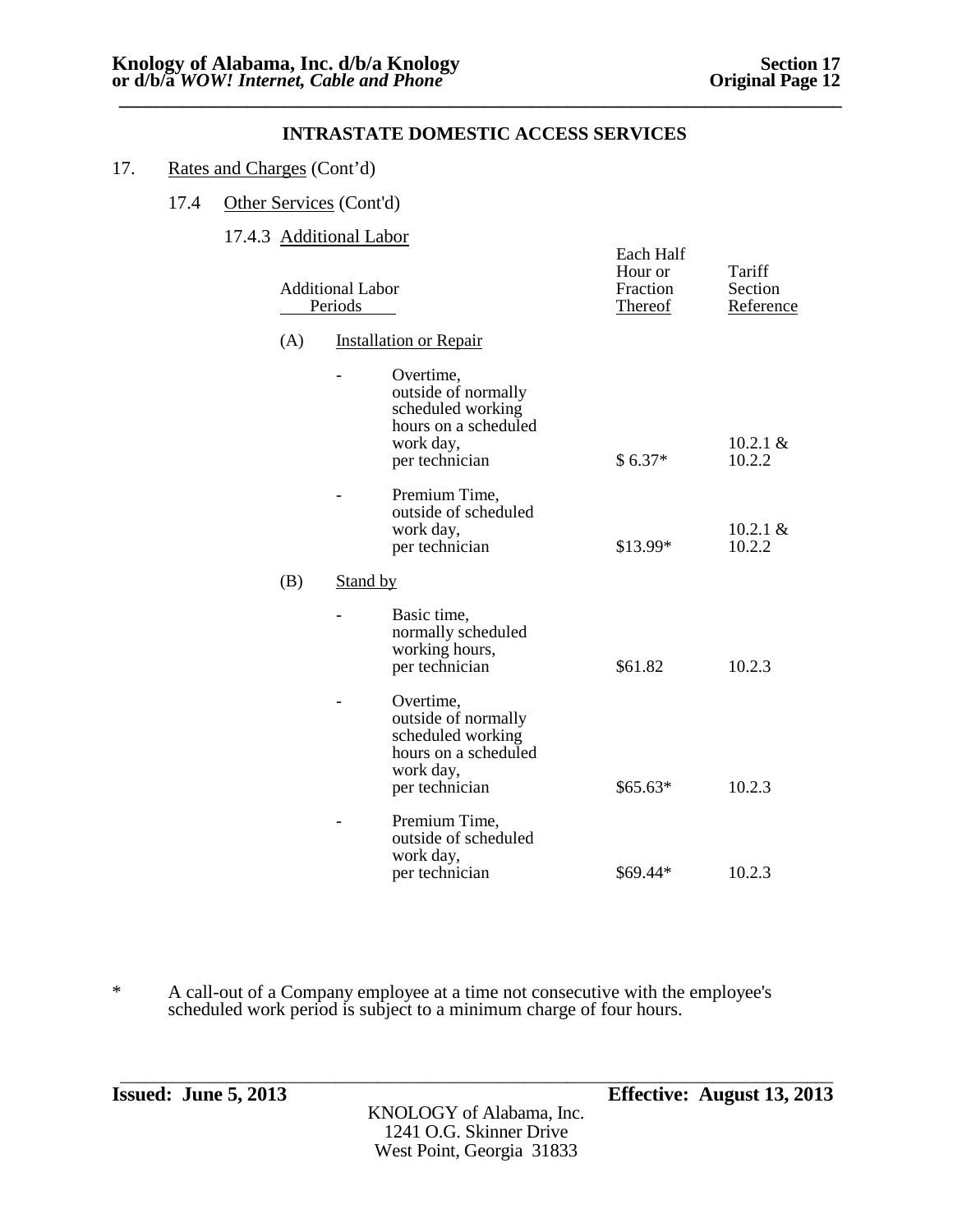- 17. Rates and Charges (Cont'd)
	- 17.4 Other Services (Cont'd)
		- 17.4.3 Additional Labor (Cont'd)

|     | <b>Additional Labor Periods</b>                                                                      | Each Half Hour<br>or Fraction<br>Thereof | Tariff<br>Section<br>Reference |
|-----|------------------------------------------------------------------------------------------------------|------------------------------------------|--------------------------------|
| (C) | Testing and Maintenance with<br>other Telephone Companies, or<br>Other Labor                         |                                          |                                |
|     | Basic Time per technician<br>normally scheduled working hours                                        | \$61.82                                  | $10.2.4 \&$<br>10.2.5          |
|     | Overtime per technician<br>outside of normally scheduled<br>working hours on a scheduled<br>work day | $$65.63*$                                | $10.2.4 \&$<br>10.2.5          |
|     | Premium Time per technician<br>outside of scheduled work day                                         | \$69.44*                                 | $10.2.4 \&$<br>10.2.5          |

\* A call-out of a Company employee at a time not consecutive with the employee's scheduled work period is subject to a minimum charge of four hours.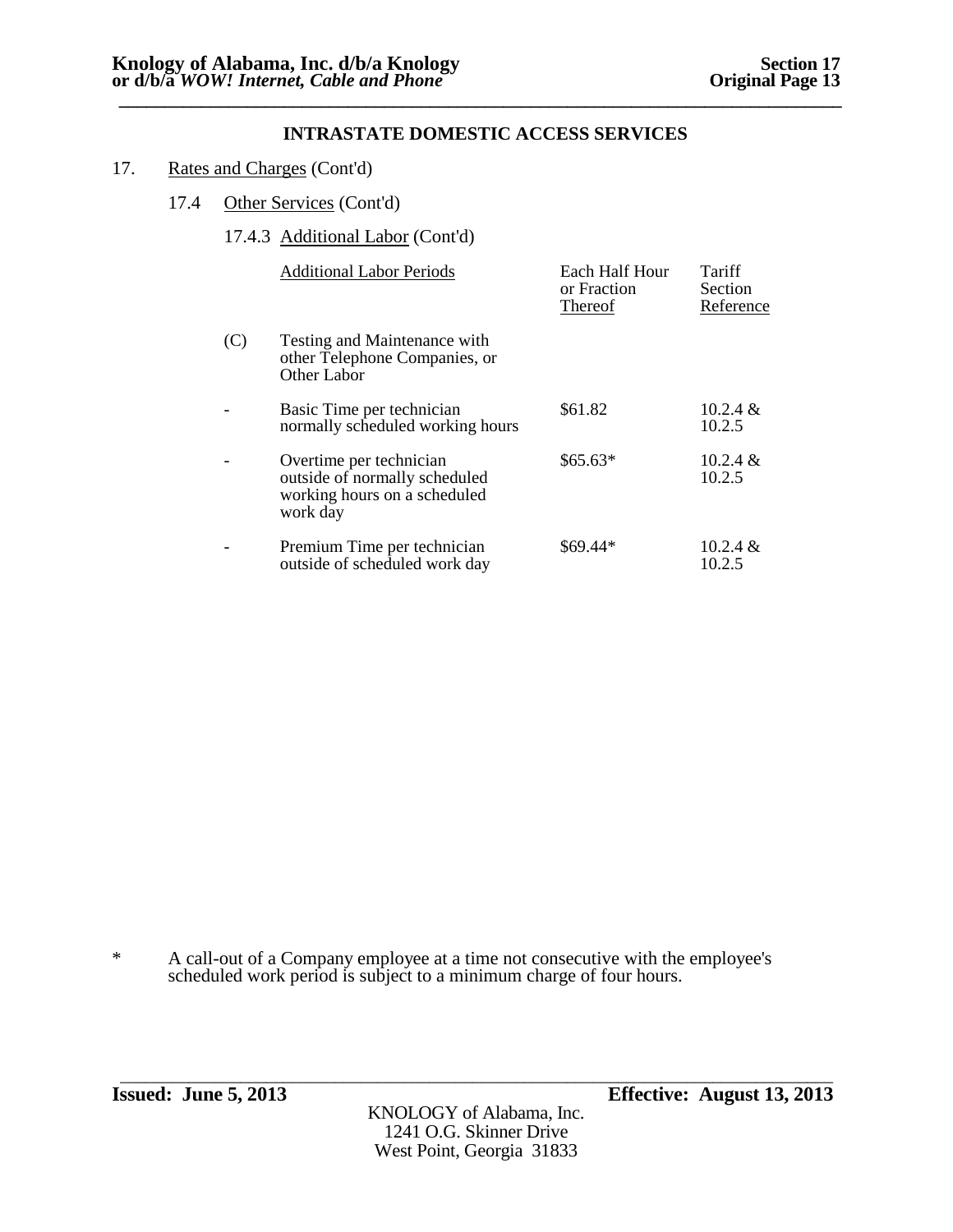- 17. Rates and Charges (Cont'd)
	- 17.4 Other Services (Cont'd)

#### 17.4.4 Miscellaneous Services

| (A) | <b>Additional Automatic Testing - Switched Access</b> |      |                                |
|-----|-------------------------------------------------------|------|--------------------------------|
|     | To First Point<br>of Switching                        | Rate | Tariff<br>Section<br>Reference |
|     | <b>Additional Per Test Per Path</b>                   | N/A  | 10.3.1(A)(2)                   |

(B) Additional Cooperative Acceptance Testing - Special Access

Regulations concerning Testing Periods such as Basic Time, Overtime\*, and Premium Time\* are in accordance with Tariff Section 10.3.1(B)(1). For each half hour or fraction thereof See "Rates for Additional Labor" as set forth in 17.4.3(C) preceding.

(C) Telecommunications Service Priority

|     |                                                                       | Nonrecurring Charge        | Tariff<br>Section<br>Reference |
|-----|-----------------------------------------------------------------------|----------------------------|--------------------------------|
|     | Per service arranged                                                  | \$84.00                    | 10.3.3                         |
| (D) | Presubscription                                                       | <b>Nonrecurring Charge</b> |                                |
|     | Per Telephone Exchange<br>Service trunk                               | \$5.00                     | 6.1(B)(1)                      |
| (E) | Unauthorized PIC Change                                               |                            |                                |
|     | Residence/Business<br>Per Telephone Exchange<br>Service line or trunk | N/A                        |                                |

\* A call-out of a Company employee at a time not consecutive with the employee's scheduled work period is subject to a minimum charge of four hours.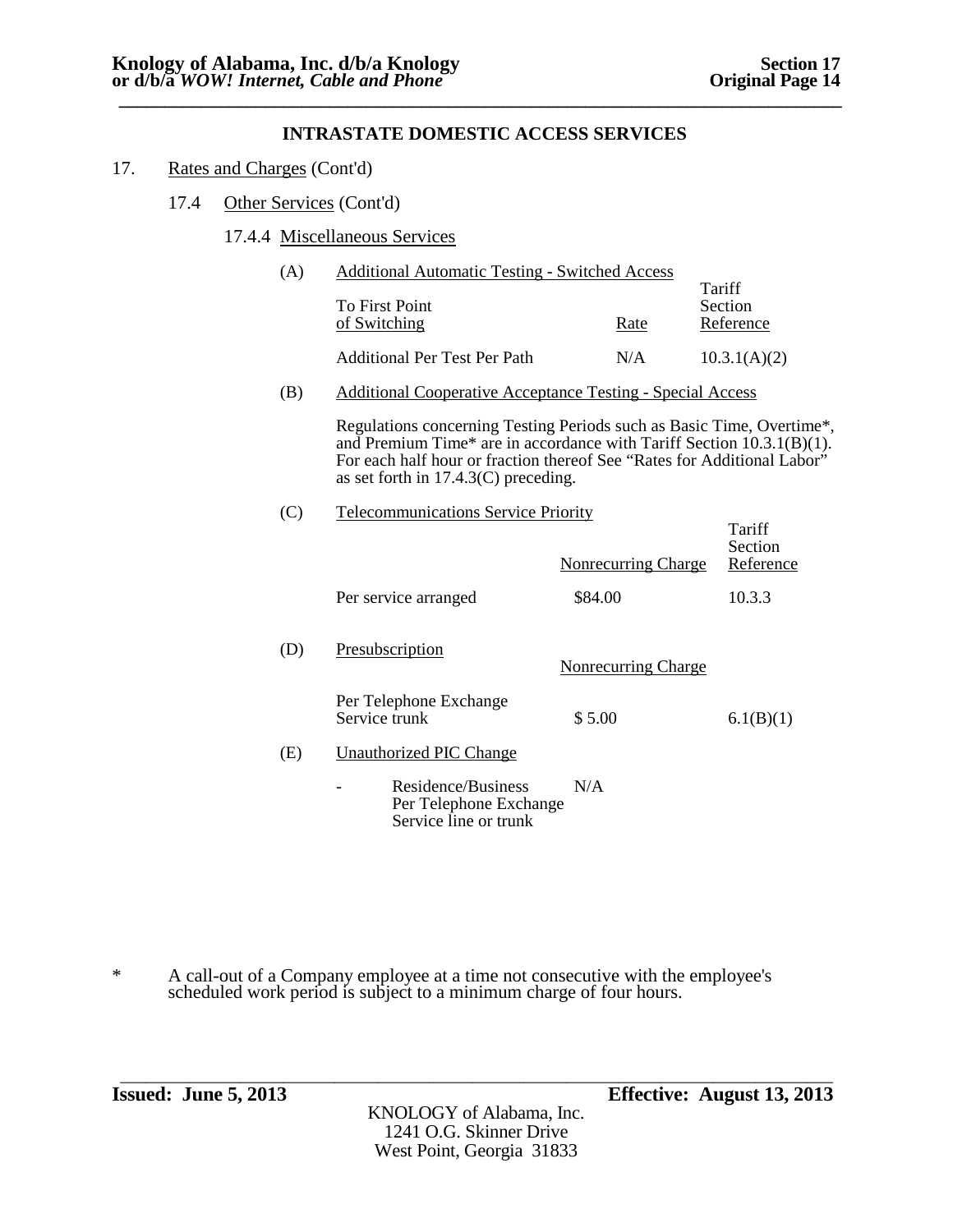| 17. | Rates and Charges (Cont'd)                           |                           |                                                                                                              |            |
|-----|------------------------------------------------------|---------------------------|--------------------------------------------------------------------------------------------------------------|------------|
|     | 17.4                                                 | Other Services (Cont'd)   |                                                                                                              | Rate       |
|     | 17.4.5 Special Facilities Routing of Access Services |                           |                                                                                                              |            |
|     |                                                      | (A)                       | Diversity                                                                                                    | <b>ICB</b> |
|     |                                                      | (B)                       | Avoidance                                                                                                    | <b>ICB</b> |
|     |                                                      | an individual case basis. | For each service provided in accordance with 11.1.2<br>preceding, the rates and charges will be developed on |            |
|     |                                                      |                           | Diversity and Avoidance Combined                                                                             | IC R       |